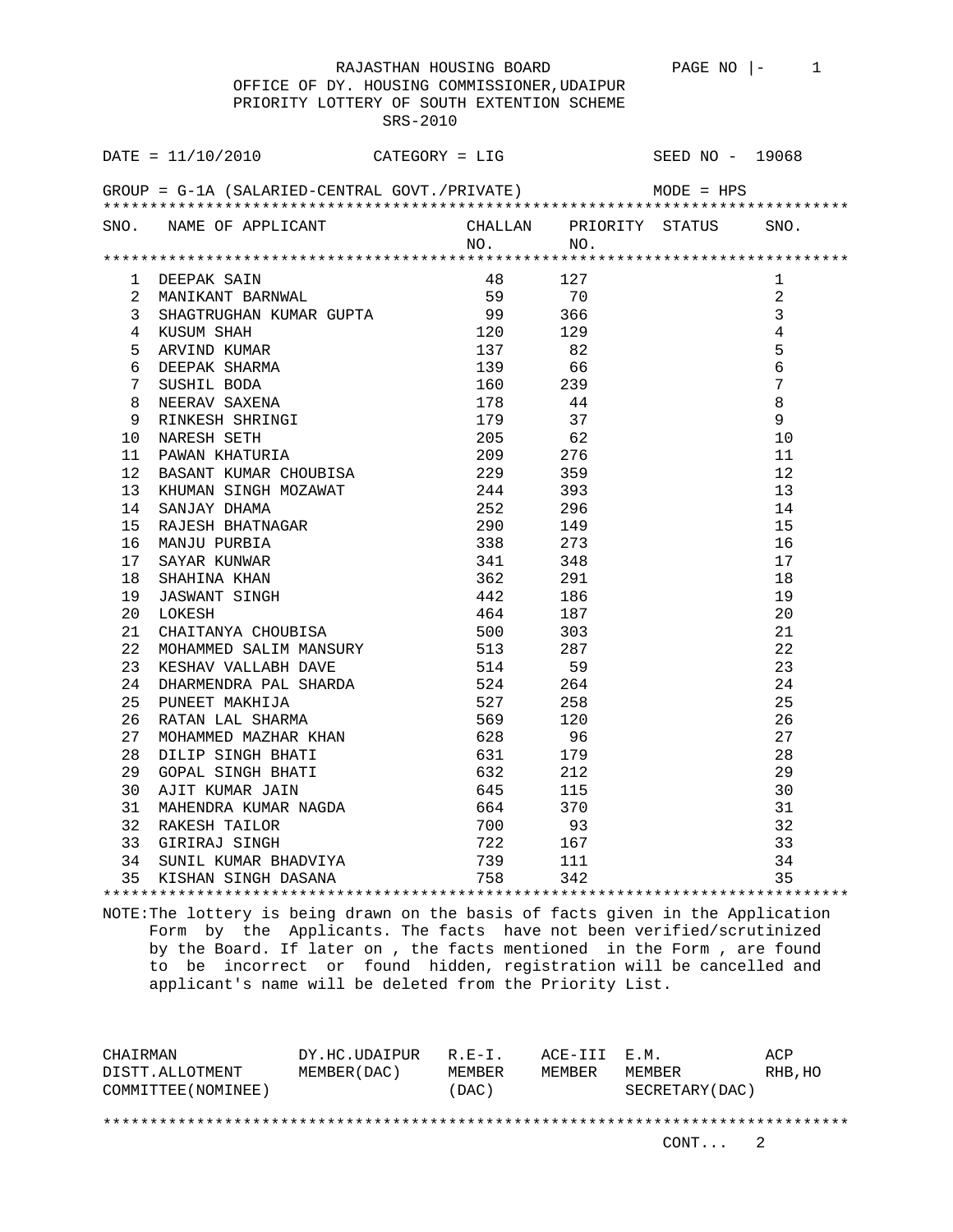OFFICE OF DY. HOUSING COMMISSIONER,UDAIPUR PRIORITY LOTTERY OF SOUTH EXTENTION SCHEME SRS-2010 DATE = 11/10/2010 CATEGORY = LIG SEED NO - 19068 GROUP = G-1A (SALARIED-CENTRAL GOVT./PRIVATE) MODE = HPS \*\*\*\*\*\*\*\*\*\*\*\*\*\*\*\*\*\*\*\*\*\*\*\*\*\*\*\*\*\*\*\*\*\*\*\*\*\*\*\*\*\*\*\*\*\*\*\*\*\*\*\*\*\*\*\*\*\*\*\*\*\*\*\*\*\*\*\*\*\*\*\*\*\*\*\*\*\*\*\* SNO. NAME OF APPLICANT CHALLAN PRIORITY STATUS SNO.<br>NO. NO. NO. NO. \*\*\*\*\*\*\*\*\*\*\*\*\*\*\*\*\*\*\*\*\*\*\*\*\*\*\*\*\*\*\*\*\*\*\*\*\*\*\*\*\*\*\*\*\*\*\*\*\*\*\*\*\*\*\*\*\*\*\*\*\*\*\*\*\*\*\*\*\*\*\*\*\*\*\*\*\*\*\*\* 36 DHARMENDRA KUMAR CHOBISA 761 363 36 37 RAM CHANDRA 826 122 37 38 MEENA KUMAR 883 107 38 39 JAGDISH CHANDRA VAISHNAV 894 280 39 40 KINSHUKI TAK 943 84 40 41 GULAB SINGH PANWAR 954 77 41 42 SARAD GUPTA 994 341 42 43 MAYUR KUMAR JAIN 1002 154 43 44 ASHISH PUROHIT 1006 400 44 45 MUKESH SHARMA 1026 32 45 46 JAGDISH NANDWANA 1033 336 46 47 LEKHRAJ DHINGRIA 1077 7 Successful 47 48 MANISHA GOYAL 1078 314 48 49 PRAKASH CHANDRA 1140 388 49 50 AKASH ROY 1156 332 50 51 BHUVNESH KUMAR 1191 1191 1 Successful 51 52 SHYAM LAL TELI 1207 228 52 53 JAI PRAKASH PATIDAR 1211 343 53 54 SACHIN SHARMA 1220 165 54 55 NAVEEN VYAS 1251 100 55 56 RAJENDRA SEN 1315 142 56 57 GAUTAM LAL KUMHAR 1327 298 57 58 ABHAY SINGH 1328 161 58 59 PRAVEEN KUMAR SEN 1342 374 59 60 KAILASH KUMAR SAGOTIA 1362 219 60 61 DEV KISHAN HEERAWAT 1377 253 61 62 SURESH KUMAR NAGDA 1378 156 62 63 KAPIL MATHUR 1423 10 Successful 63 64 MANZOOR KHAN 1448 134 64 65 SYED SHRIQUE 1450 208 65 66 BHANWAR LAL 1497 152 66 67 BHAWANA DEVI AUDICHYA 1547 284 67 68 RUKAMPAL YADAV 1551 48 68 69 BHANWAR SINGH DEVDA 1552 163 69 70 VIJAY KUMAR SHAH 1557 386 70

\*\*\*\*\*\*\*\*\*\*\*\*\*\*\*\*\*\*\*\*\*\*\*\*\*\*\*\*\*\*\*\*\*\*\*\*\*\*\*\*\*\*\*\*\*\*\*\*\*\*\*\*\*\*\*\*\*\*\*\*\*\*\*\*\*\*\*\*\*\*\*\*\*\*\*\*\*\*\*\* NOTE:The lottery is being drawn on the basis of facts given in the Application Form by the Applicants. The facts have not been verified/scrutinized by the Board. If later on , the facts mentioned in the Form , are found to be incorrect or found hidden, registration will be cancelled and applicant's name will be deleted from the Priority List.

CHAIRMAN DY.HC.UDAIPUR R.E-I. ACE-III E.M. ACP DISTT.ALLOTMENT MEMBER(DAC) MEMBER MEMBER MEMBER RHB,HO COMMITTEE(NOMINEE) (DAC) SECRETARY(DAC) \*\*\*\*\*\*\*\*\*\*\*\*\*\*\*\*\*\*\*\*\*\*\*\*\*\*\*\*\*\*\*\*\*\*\*\*\*\*\*\*\*\*\*\*\*\*\*\*\*\*\*\*\*\*\*\*\*\*\*\*\*\*\*\*\*\*\*\*\*\*\*\*\*\*\*\*\*\*\*\*

RAJASTHAN HOUSING BOARD PAGE NO  $\vert - \vert$  2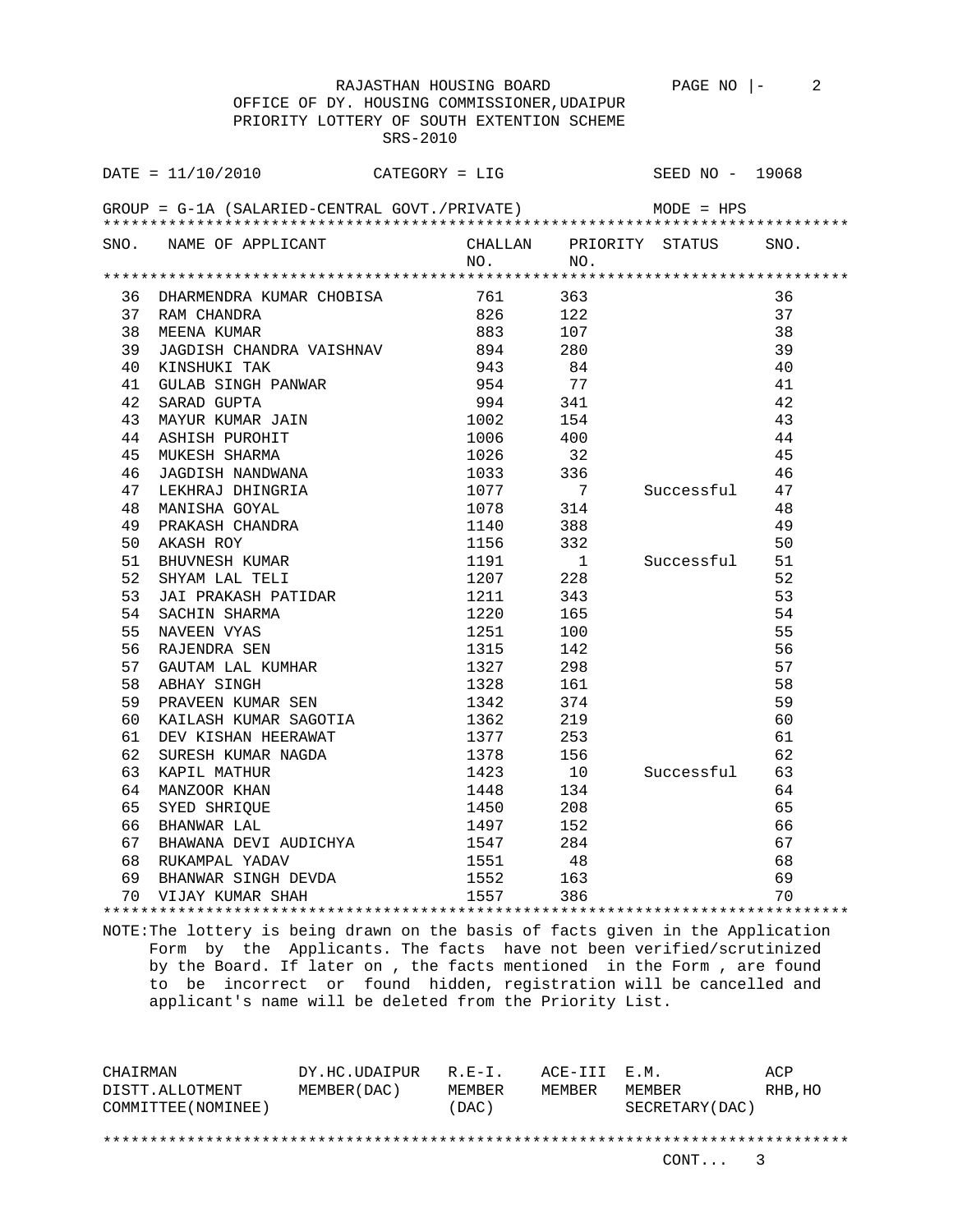PRIORITY LOTTERY OF SOUTH EXTENTION SCHEME SRS-2010 DATE = 11/10/2010 CATEGORY = LIG SEED NO - 19068 GROUP = G-1A (SALARIED-CENTRAL GOVT./PRIVATE) MODE = HPS \*\*\*\*\*\*\*\*\*\*\*\*\*\*\*\*\*\*\*\*\*\*\*\*\*\*\*\*\*\*\*\*\*\*\*\*\*\*\*\*\*\*\*\*\*\*\*\*\*\*\*\*\*\*\*\*\*\*\*\*\*\*\*\*\*\*\*\*\*\*\*\*\*\*\*\*\*\*\*\* SNO. NAME OF APPLICANT CHALLAN PRIORITY STATUS SNO.<br>NO. NO. NO. NO. \*\*\*\*\*\*\*\*\*\*\*\*\*\*\*\*\*\*\*\*\*\*\*\*\*\*\*\*\*\*\*\*\*\*\*\*\*\*\*\*\*\*\*\*\*\*\*\*\*\*\*\*\*\*\*\*\*\*\*\*\*\*\*\*\*\*\*\*\*\*\*\*\*\*\*\*\*\*\*\* 71 KISHORE KUMAR 1571 321 71 72 RAHUL JADOUN 1588 2 Successful 72 73 MADAN LAL SONI 1598 118 73 74 SUNDER LAL 1628 381 74 75 RAM NIWAS 1629 194 75 76 RAJANI KANT UPADHYAY 1655 39 76 77 HUSSAINA D.M. 1684 73 77 78 RAM NARESH PAL 1697 377 78 79 SHRAVAN SHARMA 1706 231 79 80 RAFAQUAT ALI 1714 355 80 81 JAYA GARHWAL 1715 28 81 82 MEENAKSHI GUPTA 1738 373 82 83 RAHUL MOD 1821 104 83 84 KULDEEP SINGH CHOUHAN 1835 269 84 85 OM PRAKASH 1902 384 85 86 RAJESH SHARMA 1904 206 86 87 SATVEER SINGH 1916 141 27 87 88 BAL KRISHNA SHARMA 1918 183 88 89 ANTIMA VYAS 1950 176 89 90 JAKIR KHAN PATHAN 1960 201 90 91 ZAKIR HUSSAIN 1961 14 Successful 91 92 TUFER MOHAMMED 2010 97 92 93 VIJAY SHARMA 2049 131 93 94 SUNIL BADANIA 2061 197 94 95 MANMOHAN SONI 2063 3 Successful 95 96 GOPAL SONI 2067 174 96 97 NAFIS AHMED 2083 86 97 98 VIJAY SINGH GOUR 2098 30 98 99 RAM SINGH JHALA 2111 325 99 100 INDRA KUNWAR SOLANKI 2154 89 100 101 UMESH KUMAR DAVE 2164 41 101 102 ARUN KUMAR SHARMA 2172 25 102 103 NEERAJ SHARIMALI 2181 362 103 104 TRAPTI MENARIA 2184 190 104 105 ZEHNASEEB ALI 2198 5 Successful 105 \*\*\*\*\*\*\*\*\*\*\*\*\*\*\*\*\*\*\*\*\*\*\*\*\*\*\*\*\*\*\*\*\*\*\*\*\*\*\*\*\*\*\*\*\*\*\*\*\*\*\*\*\*\*\*\*\*\*\*\*\*\*\*\*\*\*\*\*\*\*\*\*\*\*\*\*\*\*\*\*

NOTE:The lottery is being drawn on the basis of facts given in the Application Form by the Applicants. The facts have not been verified/scrutinized by the Board. If later on , the facts mentioned in the Form , are found to be incorrect or found hidden, registration will be cancelled and applicant's name will be deleted from the Priority List.

CHAIRMAN DY.HC.UDAIPUR R.E-I. ACE-III E.M. ACP DISTT.ALLOTMENT MEMBER(DAC) MEMBER MEMBER MEMBER RHB,HO COMMITTEE(NOMINEE) (DAC) SECRETARY(DAC) \*\*\*\*\*\*\*\*\*\*\*\*\*\*\*\*\*\*\*\*\*\*\*\*\*\*\*\*\*\*\*\*\*\*\*\*\*\*\*\*\*\*\*\*\*\*\*\*\*\*\*\*\*\*\*\*\*\*\*\*\*\*\*\*\*\*\*\*\*\*\*\*\*\*\*\*\*\*\*\*

## RAJASTHAN HOUSING BOARD PAGE NO  $|-$  3 OFFICE OF DY. HOUSING COMMISSIONER,UDAIPUR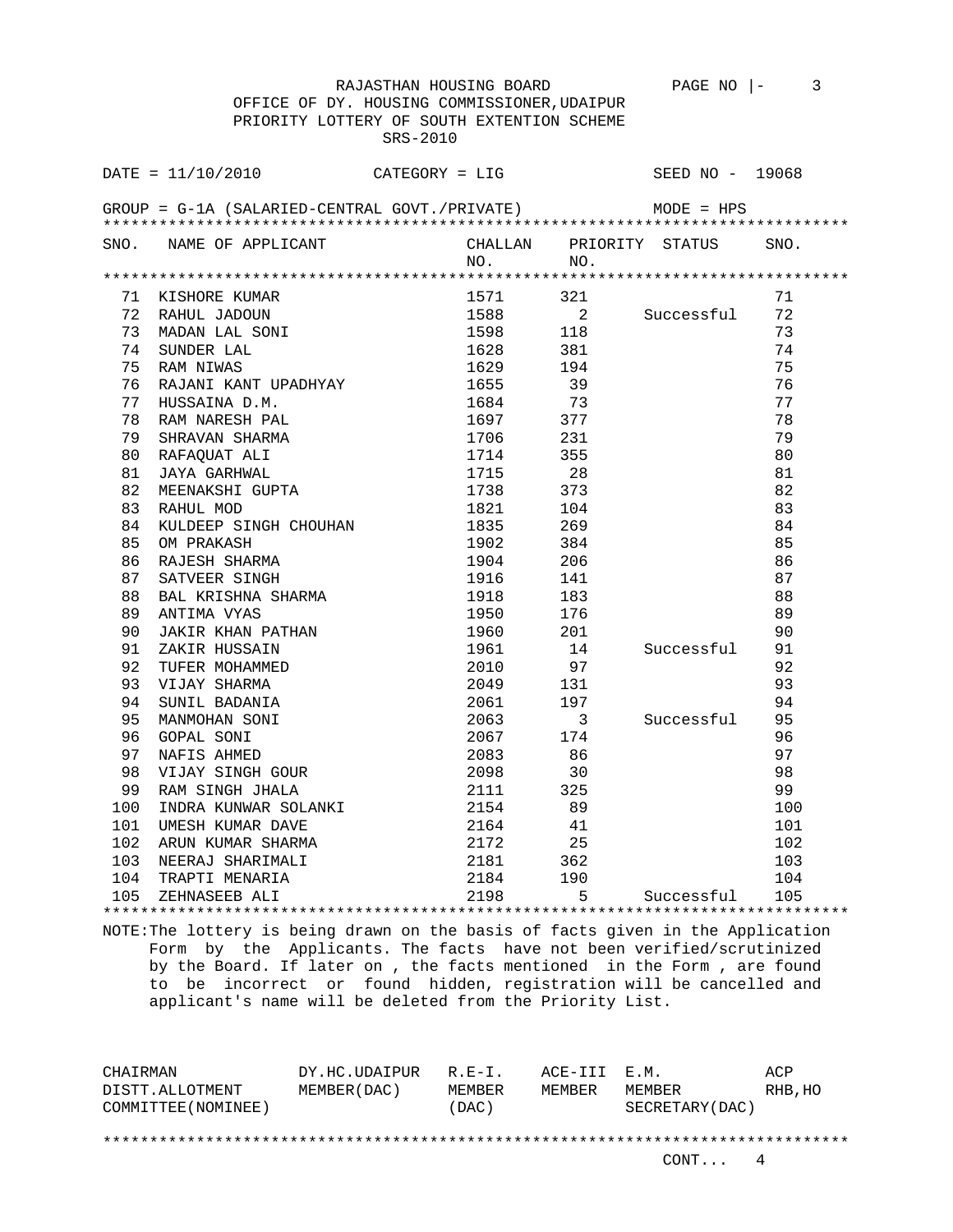OFFICE OF DY. HOUSING COMMISSIONER,UDAIPUR PRIORITY LOTTERY OF SOUTH EXTENTION SCHEME SRS-2010

|     | $DATA = 11/10/2010$                                                                                                                                                                                                                                    |         | $CATEGORY = LIG$                            | SEED NO - 19068         |      |
|-----|--------------------------------------------------------------------------------------------------------------------------------------------------------------------------------------------------------------------------------------------------------|---------|---------------------------------------------|-------------------------|------|
|     | GROUP = $G-1A$ (SALARIED-CENTRAL GOVT./PRIVATE) MODE = HPS                                                                                                                                                                                             |         |                                             |                         |      |
|     | SNO. NAME OF APPLICANT                                                                                                                                                                                                                                 | NO.     | NO.                                         | CHALLAN PRIORITY STATUS | SNO. |
|     |                                                                                                                                                                                                                                                        |         |                                             |                         |      |
|     | 106 VED PRAKASH BHAGYA                                                                                                                                                                                                                                 | 2199 21 |                                             |                         | 106  |
|     | 107 UMA SHANKER PALIWAL 2203 235                                                                                                                                                                                                                       |         |                                             |                         | 107  |
| 108 |                                                                                                                                                                                                                                                        |         |                                             |                         | 108  |
|     | GOVERDHAN LAL NANDWANA $2206$ 318<br>ASHOK NANDWANA $2207$ 352<br>NAND KISHOR 2209 17 Successful<br>109 ASHOK NANDWANA 2207 352<br>110 NAND KISHOR 2209 17<br>111 JITENDRA KUMAR NALWAYA 2230 109                                                      |         |                                             |                         | 109  |
|     |                                                                                                                                                                                                                                                        |         |                                             |                         | 110  |
|     |                                                                                                                                                                                                                                                        |         |                                             |                         | 111  |
| 112 |                                                                                                                                                                                                                                                        |         | 395                                         |                         | 112  |
| 113 | ASHISH KUMAR TRIPATHI (2252)<br>SADHANA CHOUHAN (2306)<br>NIRMALA YADAV (2313)                                                                                                                                                                         |         | $\begin{array}{c} -5 \\ 6 \\ 6 \end{array}$ | Successful              | 113  |
| 114 |                                                                                                                                                                                                                                                        |         |                                             |                         | 114  |
| 115 |                                                                                                                                                                                                                                                        |         |                                             |                         | 115  |
|     |                                                                                                                                                                                                                                                        |         |                                             |                         | 116  |
|     |                                                                                                                                                                                                                                                        |         |                                             |                         | 117  |
|     |                                                                                                                                                                                                                                                        |         | 246                                         |                         | 118  |
|     |                                                                                                                                                                                                                                                        |         |                                             | 18 Successful           | 119  |
|     |                                                                                                                                                                                                                                                        |         |                                             |                         | 120  |
|     |                                                                                                                                                                                                                                                        |         |                                             |                         | 121  |
|     |                                                                                                                                                                                                                                                        |         |                                             |                         | 122  |
|     |                                                                                                                                                                                                                                                        |         |                                             |                         | 123  |
|     |                                                                                                                                                                                                                                                        |         |                                             |                         | 124  |
|     |                                                                                                                                                                                                                                                        |         |                                             |                         | 125  |
|     |                                                                                                                                                                                                                                                        |         |                                             |                         | 126  |
|     |                                                                                                                                                                                                                                                        |         |                                             |                         | 127  |
|     |                                                                                                                                                                                                                                                        |         |                                             |                         | 128  |
|     |                                                                                                                                                                                                                                                        |         |                                             |                         | 129  |
|     |                                                                                                                                                                                                                                                        |         |                                             |                         | 130  |
|     |                                                                                                                                                                                                                                                        |         |                                             |                         | 131  |
|     |                                                                                                                                                                                                                                                        |         |                                             |                         | 132  |
|     |                                                                                                                                                                                                                                                        |         |                                             |                         | 133  |
|     |                                                                                                                                                                                                                                                        |         |                                             |                         | 134  |
|     |                                                                                                                                                                                                                                                        |         |                                             |                         | 135  |
|     |                                                                                                                                                                                                                                                        |         |                                             |                         | 136  |
|     |                                                                                                                                                                                                                                                        |         |                                             |                         | 137  |
|     |                                                                                                                                                                                                                                                        |         |                                             |                         | 138  |
|     | 115 NARENDRA FINGH (1912)<br>115 NARENDRA SINGH SISODIA (1938)<br>116 DEVI LAL JOSHI (1921)<br>118 KAMLESH GURJAR (1921)<br>118 KAMLESH GURJAR (1921)<br>118 NAMLESH GURJAR (1921)<br>120 RAM SINGH PARETA (19430)<br>120 RAM SINGH (19430)<br>122 RAM |         | 353                                         |                         | 139  |
|     |                                                                                                                                                                                                                                                        |         | $4\degree$                                  | Successful              | 140  |
|     |                                                                                                                                                                                                                                                        |         |                                             |                         |      |

NOTE:The lottery is being drawn on the basis of facts given in the Application Form by the Applicants. The facts have not been verified/scrutinized by the Board. If later on , the facts mentioned in the Form , are found to be incorrect or found hidden, registration will be cancelled and applicant's name will be deleted from the Priority List.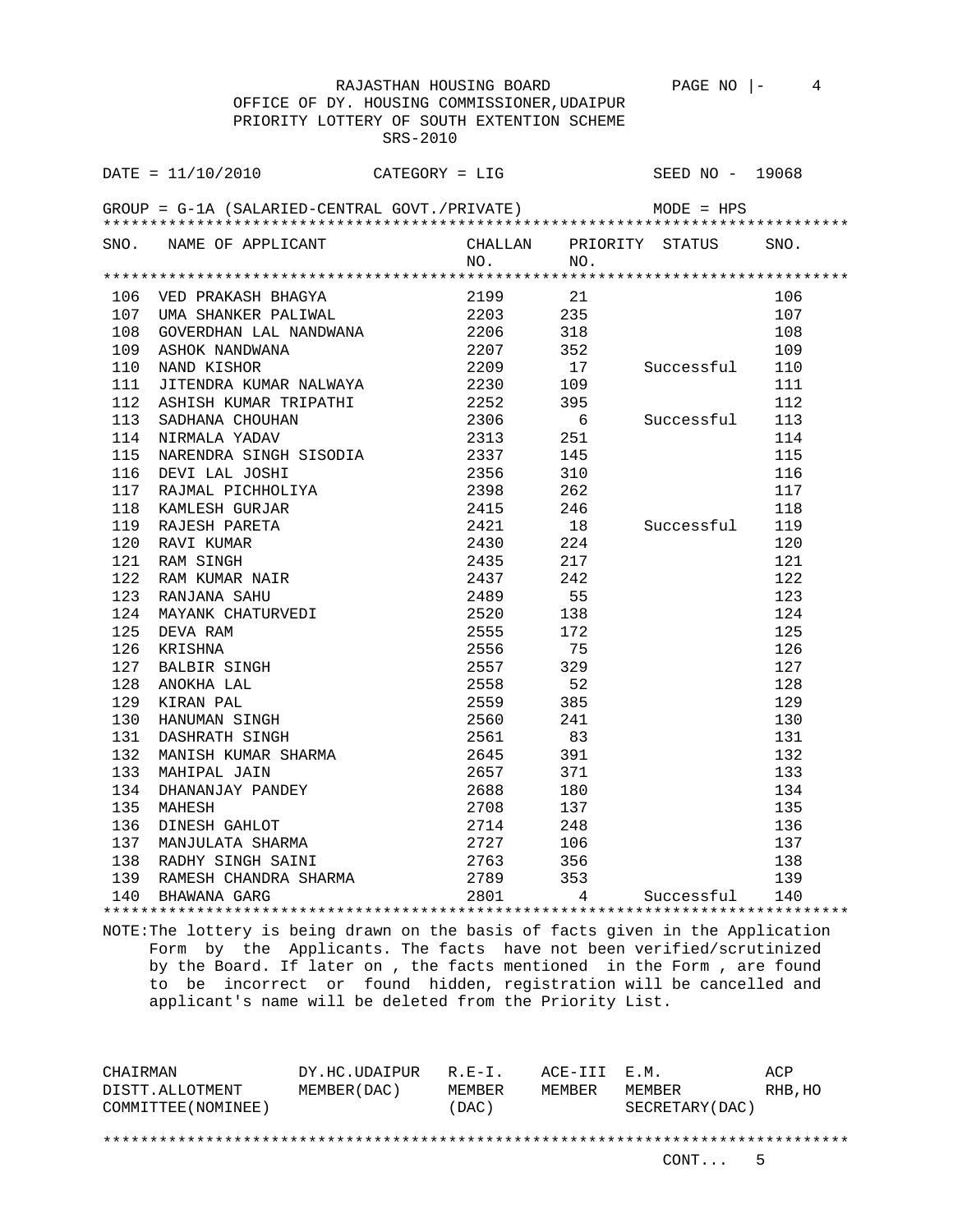RAJASTHAN HOUSING BOARD PAGE NO |- 5 OFFICE OF DY. HOUSING COMMISSIONER,UDAIPUR PRIORITY LOTTERY OF SOUTH EXTENTION SCHEME SRS-2010

| DATE = $11/10/2010$ CATEGORY = LIG SEED NO - 19068         |  |  |      |
|------------------------------------------------------------|--|--|------|
| GROUP = $G-1A$ (SALARIED-CENTRAL GOVT./PRIVATE) MODE = HPS |  |  |      |
| SNO. NAME OF APPLICANT CHALLAN PRIORITY STATUS NO. NO.     |  |  | SNO. |
|                                                            |  |  |      |
|                                                            |  |  |      |
|                                                            |  |  |      |
|                                                            |  |  |      |
|                                                            |  |  |      |
|                                                            |  |  |      |
|                                                            |  |  |      |
|                                                            |  |  |      |
|                                                            |  |  |      |
|                                                            |  |  |      |
|                                                            |  |  |      |
|                                                            |  |  |      |
|                                                            |  |  |      |
|                                                            |  |  |      |
|                                                            |  |  |      |
|                                                            |  |  |      |
|                                                            |  |  |      |
|                                                            |  |  |      |
|                                                            |  |  |      |
|                                                            |  |  |      |
|                                                            |  |  |      |
|                                                            |  |  |      |
|                                                            |  |  |      |
|                                                            |  |  |      |
|                                                            |  |  |      |
|                                                            |  |  |      |
|                                                            |  |  |      |
|                                                            |  |  |      |
|                                                            |  |  |      |
|                                                            |  |  |      |
|                                                            |  |  |      |
|                                                            |  |  |      |
|                                                            |  |  |      |
|                                                            |  |  |      |
|                                                            |  |  |      |
|                                                            |  |  |      |
|                                                            |  |  |      |

NOTE:The lottery is being drawn on the basis of facts given in the Application Form by the Applicants. The facts have not been verified/scrutinized by the Board. If later on , the facts mentioned in the Form , are found to be incorrect or found hidden, registration will be cancelled and applicant's name will be deleted from the Priority List.

CHAIRMAN DY.HC.UDAIPUR R.E-I. ACE-III E.M. ACP DISTT.ALLOTMENT MEMBER(DAC) MEMBER MEMBER MEMBER RHB,HO COMMITTEE(NOMINEE) (DAC) SECRETARY(DAC) \*\*\*\*\*\*\*\*\*\*\*\*\*\*\*\*\*\*\*\*\*\*\*\*\*\*\*\*\*\*\*\*\*\*\*\*\*\*\*\*\*\*\*\*\*\*\*\*\*\*\*\*\*\*\*\*\*\*\*\*\*\*\*\*\*\*\*\*\*\*\*\*\*\*\*\*\*\*\*\*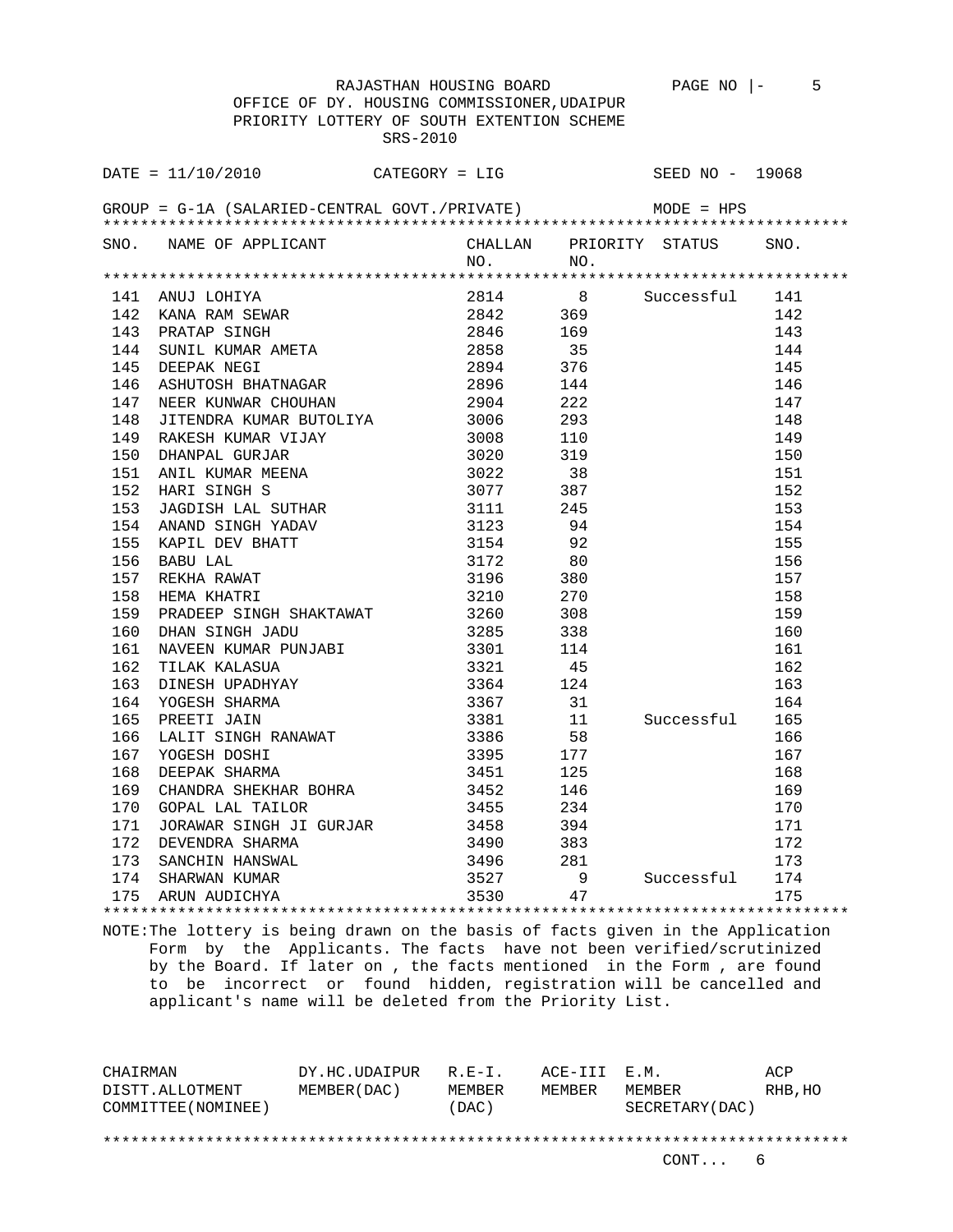RAJASTHAN HOUSING BOARD PAGE NO |- 6 OFFICE OF DY. HOUSING COMMISSIONER,UDAIPUR PRIORITY LOTTERY OF SOUTH EXTENTION SCHEME SRS-2010

|     | DATE = $11/10/2010$ CATEGORY = LIG                         |              |                                          | SEED NO - 19068                |      |
|-----|------------------------------------------------------------|--------------|------------------------------------------|--------------------------------|------|
|     | GROUP = $G-1A$ (SALARIED-CENTRAL GOVT./PRIVATE) MODE = HPS |              |                                          |                                |      |
|     | SNO. NAME OF APPLICANT CHALLAN PRIORITY STATUS ON NO. NO.  |              | NO.                                      |                                | SNO. |
|     |                                                            |              |                                          |                                |      |
|     |                                                            |              |                                          |                                | 176  |
|     |                                                            |              |                                          |                                | 177  |
|     |                                                            |              |                                          | 3554 15 Successful<br>3571 184 | 178  |
|     |                                                            |              |                                          |                                | 179  |
|     |                                                            |              |                                          |                                | 180  |
|     |                                                            |              |                                          |                                | 181  |
|     |                                                            |              |                                          |                                | 182  |
|     |                                                            |              |                                          |                                | 183  |
|     |                                                            |              |                                          |                                | 184  |
|     |                                                            |              |                                          |                                | 185  |
|     |                                                            |              |                                          |                                | 186  |
|     |                                                            |              |                                          |                                | 187  |
|     |                                                            |              |                                          |                                | 188  |
|     |                                                            |              |                                          |                                | 189  |
|     |                                                            |              |                                          |                                | 190  |
|     |                                                            |              |                                          |                                | 191  |
|     |                                                            |              |                                          |                                | 192  |
|     |                                                            |              |                                          |                                | 193  |
|     |                                                            |              |                                          |                                | 194  |
|     |                                                            |              |                                          |                                | 195  |
|     |                                                            |              |                                          |                                | 196  |
|     |                                                            |              |                                          |                                | 197  |
|     |                                                            |              |                                          |                                | 198  |
|     |                                                            |              |                                          |                                | 199  |
|     |                                                            |              |                                          |                                | 200  |
|     |                                                            |              |                                          |                                | 201  |
|     |                                                            |              |                                          |                                | 202  |
|     |                                                            |              |                                          |                                | 203  |
|     |                                                            |              |                                          |                                | 204  |
|     |                                                            |              |                                          |                                | 205  |
|     |                                                            |              |                                          |                                | 206  |
|     |                                                            | 3986<br>3987 | $\begin{array}{c} 87 \\ 117 \end{array}$ |                                | 207  |
| 208 | RAJESH KUMAR CHOUBISA                                      |              |                                          |                                | 208  |
| 209 | MAHENDRA KUMAR CHOUDHARY 3994 56                           |              |                                          |                                | 209  |
| 210 | SAURABH BHATNAGAR 4017                                     |              | 225                                      |                                | 210  |
|     |                                                            |              |                                          |                                |      |

NOTE:The lottery is being drawn on the basis of facts given in the Application Form by the Applicants. The facts have not been verified/scrutinized by the Board. If later on , the facts mentioned in the Form , are found to be incorrect or found hidden, registration will be cancelled and applicant's name will be deleted from the Priority List.

CHAIRMAN DY.HC.UDAIPUR R.E-I. ACE-III E.M. ACP DISTT.ALLOTMENT MEMBER(DAC) MEMBER MEMBER MEMBER RHB,HO COMMITTEE(NOMINEE) (DAC) SECRETARY(DAC) \*\*\*\*\*\*\*\*\*\*\*\*\*\*\*\*\*\*\*\*\*\*\*\*\*\*\*\*\*\*\*\*\*\*\*\*\*\*\*\*\*\*\*\*\*\*\*\*\*\*\*\*\*\*\*\*\*\*\*\*\*\*\*\*\*\*\*\*\*\*\*\*\*\*\*\*\*\*\*\*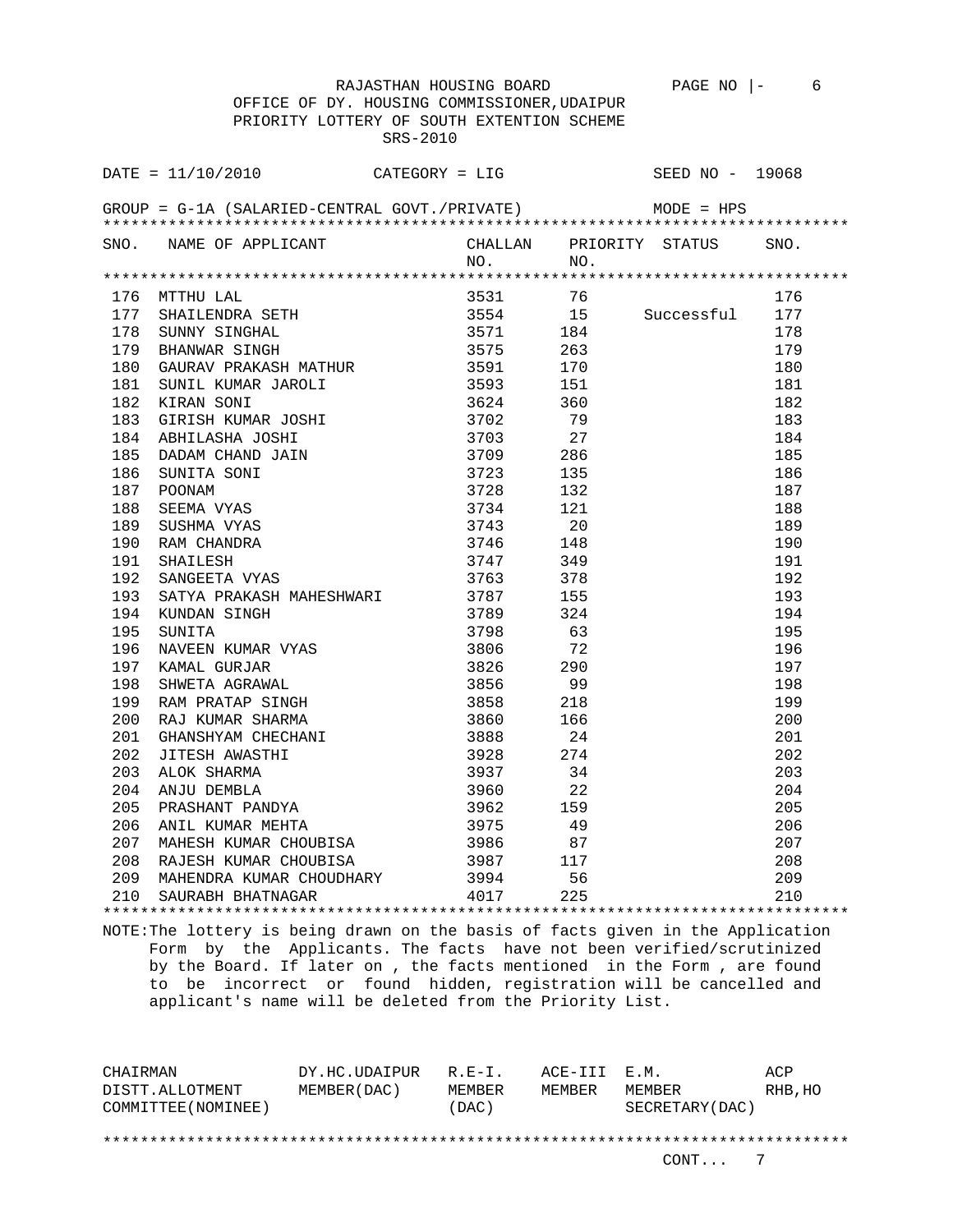RAJASTHAN HOUSING BOARD PAGE NO |- 7 OFFICE OF DY. HOUSING COMMISSIONER,UDAIPUR PRIORITY LOTTERY OF SOUTH EXTENTION SCHEME SRS-2010

| DATE = $11/10/2010$ CATEGORY = LIG SEED NO - 19068                                                                                                                                                                                               |         |  |      |
|--------------------------------------------------------------------------------------------------------------------------------------------------------------------------------------------------------------------------------------------------|---------|--|------|
| GROUP = $G-1A$ (SALARIED-CENTRAL GOVT./PRIVATE) MODE = HPS                                                                                                                                                                                       |         |  |      |
| SNO. NAME OF APPLICANT CHALLAN PRIORITY STATUS                                                                                                                                                                                                   | NO. NO. |  | SNO. |
|                                                                                                                                                                                                                                                  |         |  |      |
|                                                                                                                                                                                                                                                  |         |  |      |
|                                                                                                                                                                                                                                                  |         |  |      |
|                                                                                                                                                                                                                                                  |         |  |      |
|                                                                                                                                                                                                                                                  |         |  |      |
|                                                                                                                                                                                                                                                  |         |  |      |
|                                                                                                                                                                                                                                                  |         |  |      |
|                                                                                                                                                                                                                                                  |         |  |      |
|                                                                                                                                                                                                                                                  |         |  |      |
|                                                                                                                                                                                                                                                  |         |  |      |
|                                                                                                                                                                                                                                                  |         |  |      |
|                                                                                                                                                                                                                                                  |         |  |      |
|                                                                                                                                                                                                                                                  |         |  |      |
|                                                                                                                                                                                                                                                  |         |  |      |
|                                                                                                                                                                                                                                                  |         |  |      |
|                                                                                                                                                                                                                                                  |         |  |      |
|                                                                                                                                                                                                                                                  |         |  |      |
|                                                                                                                                                                                                                                                  |         |  |      |
|                                                                                                                                                                                                                                                  |         |  |      |
|                                                                                                                                                                                                                                                  |         |  |      |
|                                                                                                                                                                                                                                                  |         |  |      |
|                                                                                                                                                                                                                                                  |         |  |      |
|                                                                                                                                                                                                                                                  |         |  |      |
|                                                                                                                                                                                                                                                  |         |  |      |
|                                                                                                                                                                                                                                                  |         |  |      |
|                                                                                                                                                                                                                                                  |         |  |      |
|                                                                                                                                                                                                                                                  |         |  |      |
|                                                                                                                                                                                                                                                  |         |  |      |
|                                                                                                                                                                                                                                                  |         |  |      |
|                                                                                                                                                                                                                                                  |         |  |      |
|                                                                                                                                                                                                                                                  |         |  |      |
|                                                                                                                                                                                                                                                  |         |  |      |
|                                                                                                                                                                                                                                                  |         |  |      |
|                                                                                                                                                                                                                                                  |         |  |      |
|                                                                                                                                                                                                                                                  |         |  |      |
| 321 MUXISHI KUWAR ALAWAT 1900<br>121 MUXISHI KUWAR ALAWAT 1900 100 1211<br>181 MUXILIDHAR YANG 1900 1911<br>181 MUXILIDHAR YANG 1900 1911<br>181 MUXILIDHAR YANG 1900 1911<br>181 SATU KUWAR MATIYA 1900 1925<br>191 RASI SERIY KAJ PANDTYA 1919 |         |  |      |
|                                                                                                                                                                                                                                                  |         |  |      |

NOTE:The lottery is being drawn on the basis of facts given in the Application Form by the Applicants. The facts have not been verified/scrutinized by the Board. If later on , the facts mentioned in the Form , are found to be incorrect or found hidden, registration will be cancelled and applicant's name will be deleted from the Priority List.

CHAIRMAN DY.HC.UDAIPUR R.E-I. ACE-III E.M. ACP DISTT.ALLOTMENT MEMBER(DAC) MEMBER MEMBER MEMBER RHB,HO COMMITTEE(NOMINEE) (DAC) SECRETARY(DAC) \*\*\*\*\*\*\*\*\*\*\*\*\*\*\*\*\*\*\*\*\*\*\*\*\*\*\*\*\*\*\*\*\*\*\*\*\*\*\*\*\*\*\*\*\*\*\*\*\*\*\*\*\*\*\*\*\*\*\*\*\*\*\*\*\*\*\*\*\*\*\*\*\*\*\*\*\*\*\*\*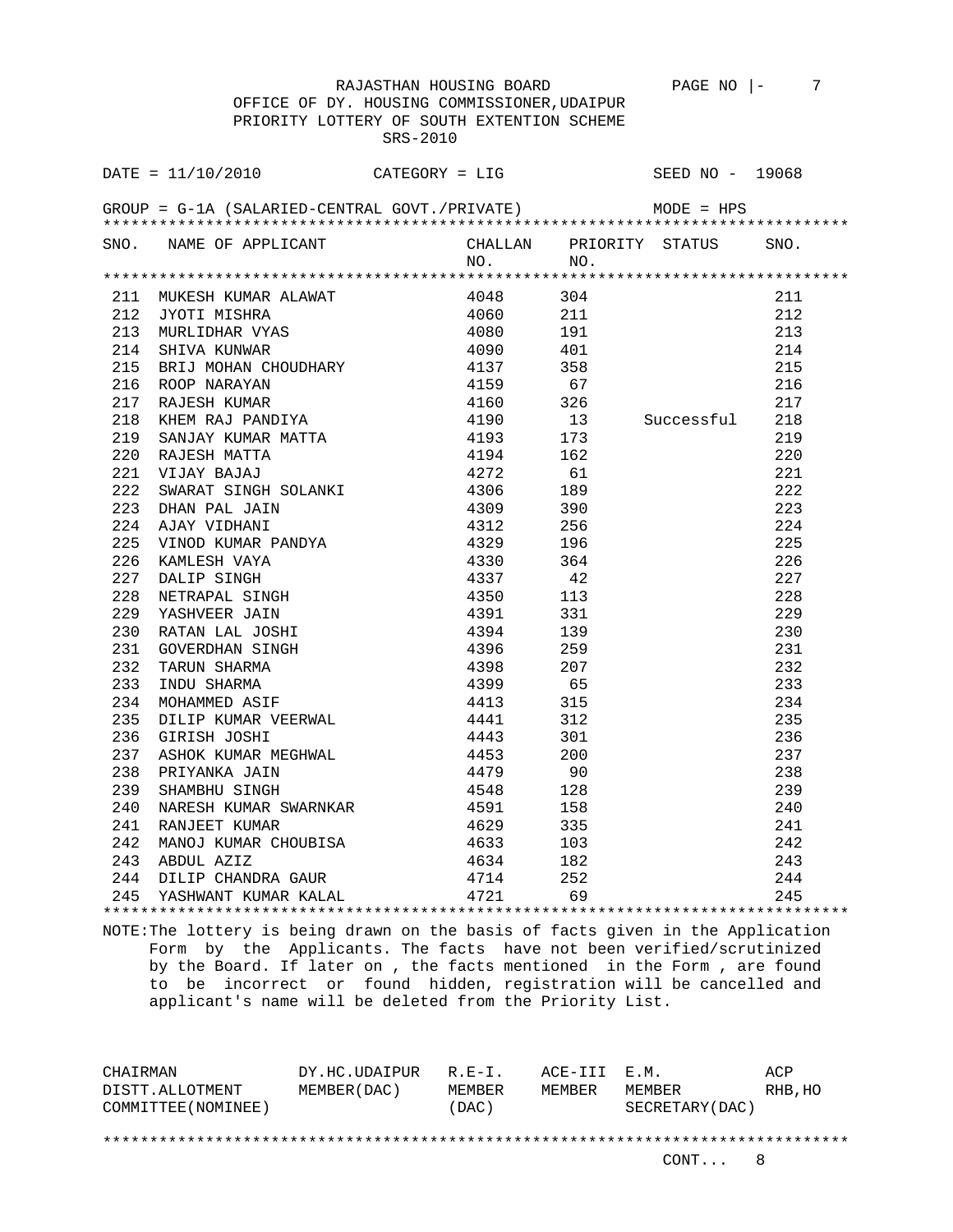RAJASTHAN HOUSING BOARD PAGE NO  $|-$  8 OFFICE OF DY. HOUSING COMMISSIONER,UDAIPUR PRIORITY LOTTERY OF SOUTH EXTENTION SCHEME SRS-2010

| DATE = $11/10/2010$ CATEGORY = LIG                                                                                                                                                                                                   |  | SEED NO - 19068 |      |
|--------------------------------------------------------------------------------------------------------------------------------------------------------------------------------------------------------------------------------------|--|-----------------|------|
| GROUP = $G-1A$ (SALARIED-CENTRAL GOVT./PRIVATE) MODE = HPS                                                                                                                                                                           |  |                 |      |
| SNO. NAME OF APPLICANT CHALLAN PRIORITY STATUS NO. NO.                                                                                                                                                                               |  |                 | SNO. |
|                                                                                                                                                                                                                                      |  |                 |      |
|                                                                                                                                                                                                                                      |  |                 |      |
|                                                                                                                                                                                                                                      |  |                 |      |
|                                                                                                                                                                                                                                      |  |                 |      |
|                                                                                                                                                                                                                                      |  |                 |      |
|                                                                                                                                                                                                                                      |  |                 |      |
|                                                                                                                                                                                                                                      |  |                 |      |
|                                                                                                                                                                                                                                      |  |                 |      |
|                                                                                                                                                                                                                                      |  |                 |      |
|                                                                                                                                                                                                                                      |  |                 |      |
|                                                                                                                                                                                                                                      |  |                 |      |
|                                                                                                                                                                                                                                      |  |                 |      |
|                                                                                                                                                                                                                                      |  |                 |      |
|                                                                                                                                                                                                                                      |  |                 |      |
|                                                                                                                                                                                                                                      |  |                 |      |
|                                                                                                                                                                                                                                      |  |                 |      |
|                                                                                                                                                                                                                                      |  |                 |      |
|                                                                                                                                                                                                                                      |  |                 |      |
|                                                                                                                                                                                                                                      |  |                 |      |
|                                                                                                                                                                                                                                      |  |                 |      |
|                                                                                                                                                                                                                                      |  |                 |      |
|                                                                                                                                                                                                                                      |  |                 |      |
|                                                                                                                                                                                                                                      |  |                 |      |
|                                                                                                                                                                                                                                      |  |                 |      |
|                                                                                                                                                                                                                                      |  |                 |      |
|                                                                                                                                                                                                                                      |  |                 |      |
|                                                                                                                                                                                                                                      |  |                 |      |
|                                                                                                                                                                                                                                      |  |                 |      |
|                                                                                                                                                                                                                                      |  |                 |      |
|                                                                                                                                                                                                                                      |  |                 |      |
|                                                                                                                                                                                                                                      |  |                 |      |
|                                                                                                                                                                                                                                      |  |                 |      |
|                                                                                                                                                                                                                                      |  |                 |      |
|                                                                                                                                                                                                                                      |  |                 |      |
| 1974 NUMBER SITUNG MONTANA 1972 121<br>1974 NAHUL BITSBA 1975 1978 1988 1475 1988 148 NAHUL BITSBA 1975 1978 1988 1476<br>1978 1988 1476 1682 1682 1682 1682 1683 1684 1683 1684 1684 1684 1685 1684 1685 1684 1685 1684 1685 1684 1 |  |                 |      |
|                                                                                                                                                                                                                                      |  |                 |      |
|                                                                                                                                                                                                                                      |  |                 |      |

NOTE:The lottery is being drawn on the basis of facts given in the Application Form by the Applicants. The facts have not been verified/scrutinized by the Board. If later on , the facts mentioned in the Form , are found to be incorrect or found hidden, registration will be cancelled and applicant's name will be deleted from the Priority List.

CHAIRMAN DY.HC.UDAIPUR R.E-I. ACE-III E.M. ACP DISTT.ALLOTMENT MEMBER(DAC) MEMBER MEMBER MEMBER RHB,HO COMMITTEE(NOMINEE) (DAC) SECRETARY(DAC) \*\*\*\*\*\*\*\*\*\*\*\*\*\*\*\*\*\*\*\*\*\*\*\*\*\*\*\*\*\*\*\*\*\*\*\*\*\*\*\*\*\*\*\*\*\*\*\*\*\*\*\*\*\*\*\*\*\*\*\*\*\*\*\*\*\*\*\*\*\*\*\*\*\*\*\*\*\*\*\*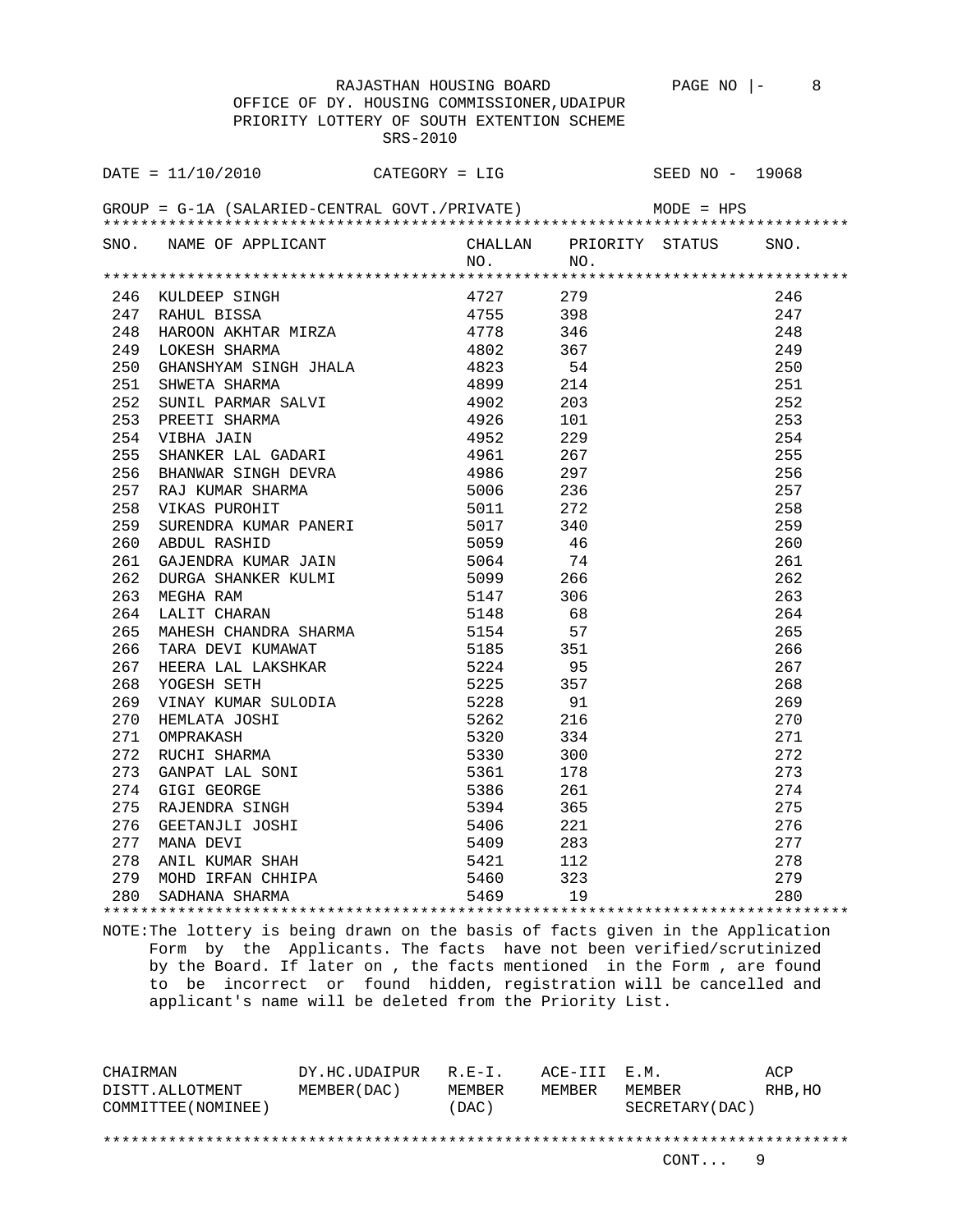RAJASTHAN HOUSING BOARD PAGE NO |- 9 OFFICE OF DY. HOUSING COMMISSIONER,UDAIPUR PRIORITY LOTTERY OF SOUTH EXTENTION SCHEME SRS-2010

| DATE = $11/10/2010$ CATEGORY = LIG SEED NO - 19068                                                                                                                                                                                                  |           |  |  |
|-----------------------------------------------------------------------------------------------------------------------------------------------------------------------------------------------------------------------------------------------------|-----------|--|--|
| GROUP = $G-1A$ (SALARIED-CENTRAL GOVT./PRIVATE) MODE = HPS                                                                                                                                                                                          |           |  |  |
| SNO. NAME OF APPLICANT                                                                                                                                                                                                                              | $NO.$ NO. |  |  |
| 1911 - ARR NUMBER JANUARY 1920<br>281 PARK JAN SINGH RANMAT 1945<br>282 ARVIND SINGH RANMAT 19562<br>283 GYAN SINGH CHOULIAN 19565<br>283 GYAN SINGH CHOULIAN 19565<br>284 SEVA RAN PATEL 19565<br>285 VINCO KUMAR 1977<br>286 SUKILAD ANG S        |           |  |  |
|                                                                                                                                                                                                                                                     |           |  |  |
|                                                                                                                                                                                                                                                     |           |  |  |
|                                                                                                                                                                                                                                                     |           |  |  |
|                                                                                                                                                                                                                                                     |           |  |  |
|                                                                                                                                                                                                                                                     |           |  |  |
|                                                                                                                                                                                                                                                     |           |  |  |
|                                                                                                                                                                                                                                                     |           |  |  |
|                                                                                                                                                                                                                                                     |           |  |  |
|                                                                                                                                                                                                                                                     |           |  |  |
|                                                                                                                                                                                                                                                     |           |  |  |
|                                                                                                                                                                                                                                                     |           |  |  |
|                                                                                                                                                                                                                                                     |           |  |  |
|                                                                                                                                                                                                                                                     |           |  |  |
|                                                                                                                                                                                                                                                     |           |  |  |
|                                                                                                                                                                                                                                                     |           |  |  |
|                                                                                                                                                                                                                                                     |           |  |  |
|                                                                                                                                                                                                                                                     |           |  |  |
|                                                                                                                                                                                                                                                     |           |  |  |
|                                                                                                                                                                                                                                                     |           |  |  |
|                                                                                                                                                                                                                                                     |           |  |  |
|                                                                                                                                                                                                                                                     |           |  |  |
|                                                                                                                                                                                                                                                     |           |  |  |
|                                                                                                                                                                                                                                                     |           |  |  |
|                                                                                                                                                                                                                                                     |           |  |  |
|                                                                                                                                                                                                                                                     |           |  |  |
|                                                                                                                                                                                                                                                     |           |  |  |
|                                                                                                                                                                                                                                                     |           |  |  |
|                                                                                                                                                                                                                                                     |           |  |  |
|                                                                                                                                                                                                                                                     |           |  |  |
|                                                                                                                                                                                                                                                     |           |  |  |
|                                                                                                                                                                                                                                                     |           |  |  |
|                                                                                                                                                                                                                                                     |           |  |  |
|                                                                                                                                                                                                                                                     |           |  |  |
|                                                                                                                                                                                                                                                     |           |  |  |
| 282 ARVIND SINGH RANAWAY 19562<br>183 ARVIN STINGH CHOURAN<br>1944 SEXA BANK PATEL 19665 122<br>184 SEVA BANK PATEL 19665 372<br>185 VINOD KUMAR 19761 19762 81<br>187 YAN DARINDEA BANK SALVIT 19772 82<br>198 DIGINIBAN SALVIT 19772 278<br>198 D |           |  |  |
|                                                                                                                                                                                                                                                     |           |  |  |

NOTE:The lottery is being drawn on the basis of facts given in the Application Form by the Applicants. The facts have not been verified/scrutinized by the Board. If later on , the facts mentioned in the Form , are found to be incorrect or found hidden, registration will be cancelled and applicant's name will be deleted from the Priority List.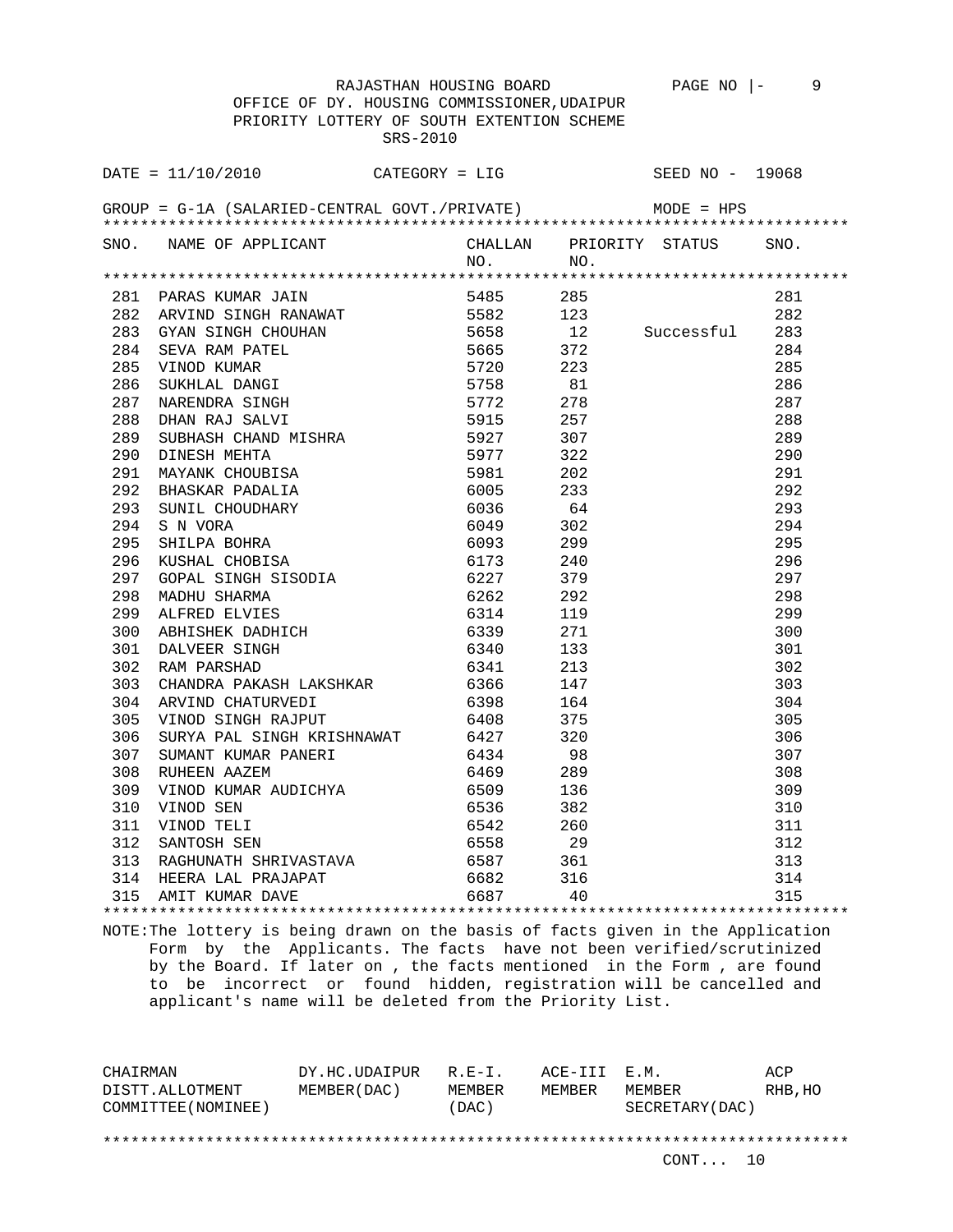OFFICE OF DY. HOUSING COMMISSIONER,UDAIPUR PRIORITY LOTTERY OF SOUTH EXTENTION SCHEME SRS-2010

| DATE = $11/10/2010$ CATEGORY = LIG                                                                                                                                                                                                                |           | SEED NO - 19068 |     |
|---------------------------------------------------------------------------------------------------------------------------------------------------------------------------------------------------------------------------------------------------|-----------|-----------------|-----|
| GROUP = $G-1A$ (SALARIED-CENTRAL GOVT./PRIVATE) MODE = HPS                                                                                                                                                                                        |           |                 |     |
| SNO. NAME OF APPLICANT<br>NO. NO. NO. NO. NO.                                                                                                                                                                                                     | $NO.$ NO. |                 |     |
|                                                                                                                                                                                                                                                   |           |                 |     |
|                                                                                                                                                                                                                                                   |           |                 | 316 |
|                                                                                                                                                                                                                                                   |           |                 | 317 |
|                                                                                                                                                                                                                                                   |           |                 | 318 |
|                                                                                                                                                                                                                                                   |           |                 | 319 |
|                                                                                                                                                                                                                                                   |           |                 | 320 |
|                                                                                                                                                                                                                                                   |           |                 | 321 |
|                                                                                                                                                                                                                                                   |           |                 | 322 |
|                                                                                                                                                                                                                                                   |           |                 | 323 |
|                                                                                                                                                                                                                                                   |           |                 | 324 |
|                                                                                                                                                                                                                                                   |           |                 | 325 |
|                                                                                                                                                                                                                                                   |           |                 | 326 |
|                                                                                                                                                                                                                                                   |           |                 |     |
|                                                                                                                                                                                                                                                   |           |                 |     |
|                                                                                                                                                                                                                                                   |           |                 |     |
|                                                                                                                                                                                                                                                   |           |                 |     |
|                                                                                                                                                                                                                                                   |           |                 |     |
|                                                                                                                                                                                                                                                   |           |                 |     |
|                                                                                                                                                                                                                                                   |           |                 |     |
|                                                                                                                                                                                                                                                   |           |                 |     |
|                                                                                                                                                                                                                                                   |           |                 |     |
|                                                                                                                                                                                                                                                   |           |                 |     |
|                                                                                                                                                                                                                                                   |           |                 |     |
|                                                                                                                                                                                                                                                   |           |                 |     |
|                                                                                                                                                                                                                                                   |           |                 |     |
|                                                                                                                                                                                                                                                   |           |                 |     |
|                                                                                                                                                                                                                                                   |           |                 |     |
|                                                                                                                                                                                                                                                   |           |                 |     |
|                                                                                                                                                                                                                                                   |           |                 |     |
|                                                                                                                                                                                                                                                   |           |                 |     |
|                                                                                                                                                                                                                                                   |           |                 |     |
|                                                                                                                                                                                                                                                   |           |                 |     |
|                                                                                                                                                                                                                                                   |           |                 |     |
|                                                                                                                                                                                                                                                   |           |                 |     |
| 325 PAWAR MEMARINA 1990<br>326 MAURANA MEMARINA 19970<br>326 MAURANA SARUTAN KUMAR 19973<br>327 MARAK SINGH MURDIA 19973<br>328 S. K. TIWARI MURDIA 1997<br>329 MADAR LAL<br>329 MADAR LAL<br>329 MADAR LAL<br>329 MADAR LAL<br>329 MADAR LAL<br> |           |                 |     |
|                                                                                                                                                                                                                                                   |           |                 |     |

NOTE:The lottery is being drawn on the basis of facts given in the Application Form by the Applicants. The facts have not been verified/scrutinized by the Board. If later on , the facts mentioned in the Form , are found to be incorrect or found hidden, registration will be cancelled and applicant's name will be deleted from the Priority List.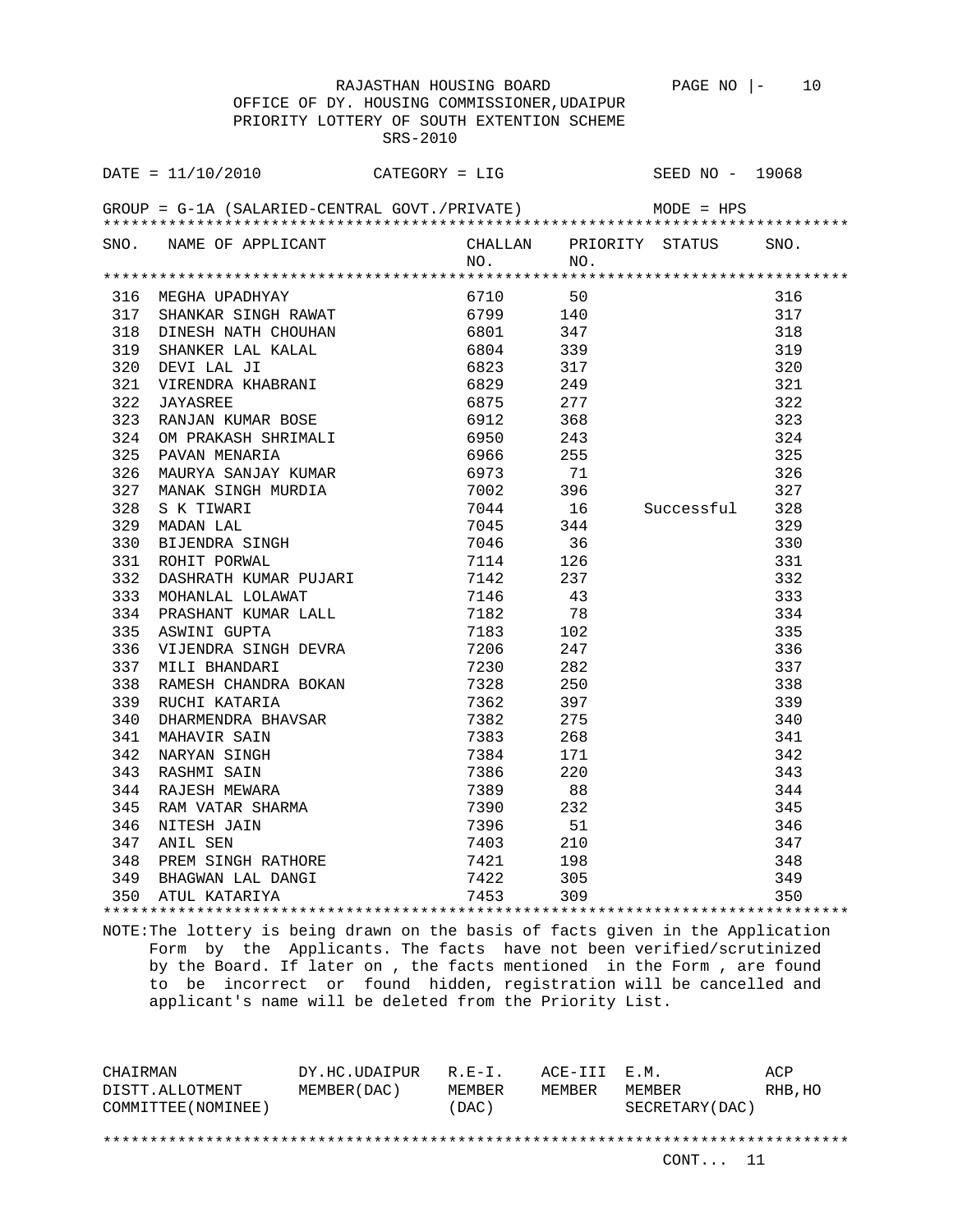DATE = 11/10/2010 CATEGORY = LIG SEED NO - 19068

SRS-2010

RAJASTHAN HOUSING BOARD PAGE NO |- 11 OFFICE OF DY. HOUSING COMMISSIONER,UDAIPUR PRIORITY LOTTERY OF SOUTH EXTENTION SCHEME

GROUP = G-1A (SALARIED-CENTRAL GOVT./PRIVATE) MODE = HPS \*\*\*\*\*\*\*\*\*\*\*\*\*\*\*\*\*\*\*\*\*\*\*\*\*\*\*\*\*\*\*\*\*\*\*\*\*\*\*\*\*\*\*\*\*\*\*\*\*\*\*\*\*\*\*\*\*\*\*\*\*\*\*\*\*\*\*\*\*\*\*\*\*\*\*\*\*\*\*\* SNO. NAME OF APPLICANT CHALLAN PRIORITY STATUS SNO.<br>NO. NO. NO. NO. \*\*\*\*\*\*\*\*\*\*\*\*\*\*\*\*\*\*\*\*\*\*\*\*\*\*\*\*\*\*\*\*\*\*\*\*\*\*\*\*\*\*\*\*\*\*\*\*\*\*\*\*\*\*\*\*\*\*\*\*\*\*\*\*\*\*\*\*\*\*\*\*\*\*\*\*\*\*\*\* 351 BHARAT SINGH GURJAR 7522 288 351 352 RAMOTAR YADAV 7546 227 352 353 BHOOPAL SINGH CHOUHAN 7577 199 353 354 BHANWAR SINGH 7579 108 354 355 DINESH DUSANE 7588 311 355 356 RAJESH KATARIA 7610 33 356 357 PAVAN KUMAR SINGH 7625 226 357 358 ROSHAN LAL PALIWAL 7629 215 358 359 SHANTI DAS VAISHNAV 7633 130 359 360 VIJAY JAIN 7634 143 360 361 RAJ PAL SEN 7716 328 361 362 PRAKASH CHANDRA MATHUR 7762 295 362 363 CHANDRESH SHARMA 7763 230 363 364 MUKESH DHABHAI 7764 168 364 365 N K RAMAWTAR 7780 105 365 366 NET RAM 7781 153 366 367 SURENDER SINGH 7782 157 367 368 GIRJESH KUMAR 7825 330 368 369 BHAGWATI LAL SEN 7867 350 369 370 GIRISH KUMAR CHUG 7881 192 370 371 KHEMRAJ KALAL 7919 327 371 372 SHASHI KANT BEHERA 7954 244 372 373 SUNIL SEN 8002 205 373 374 BHAGWATI LAL PATEL 8082 150 374 375 KULDEEP ARORA 8105 238 375 376 PREM SHANKER JOSHI 8107 333 376 376 377 RAMESH KUMAR KURADIYA 8148 60 377 378 ARJUN RAM SHARMA 8153 160 378 379 JAGDISH CHHATWANI 8205 188 379 380 KANHAIYA LAL 8232 195 380 381 RAJESH BAKSHI 8289 175 381 382 BHEPENDRA KUMAR SONARTHI 8296 392 382 383 RAMESH MEHTA 8383 23 383 384 GIRISH SEN 8453 345 384 385 NEETU NAGPAL 8502 85 385 \*\*\*\*\*\*\*\*\*\*\*\*\*\*\*\*\*\*\*\*\*\*\*\*\*\*\*\*\*\*\*\*\*\*\*\*\*\*\*\*\*\*\*\*\*\*\*\*\*\*\*\*\*\*\*\*\*\*\*\*\*\*\*\*\*\*\*\*\*\*\*\*\*\*\*\*\*\*\*\*

NOTE:The lottery is being drawn on the basis of facts given in the Application Form by the Applicants. The facts have not been verified/scrutinized by the Board. If later on , the facts mentioned in the Form , are found to be incorrect or found hidden, registration will be cancelled and applicant's name will be deleted from the Priority List.

CHAIRMAN DY.HC.UDAIPUR R.E-I. ACE-III E.M. ACP DISTT.ALLOTMENT MEMBER(DAC) MEMBER MEMBER MEMBER RHB,HO COMMITTEE(NOMINEE) (DAC) SECRETARY(DAC)

\*\*\*\*\*\*\*\*\*\*\*\*\*\*\*\*\*\*\*\*\*\*\*\*\*\*\*\*\*\*\*\*\*\*\*\*\*\*\*\*\*\*\*\*\*\*\*\*\*\*\*\*\*\*\*\*\*\*\*\*\*\*\*\*\*\*\*\*\*\*\*\*\*\*\*\*\*\*\*\*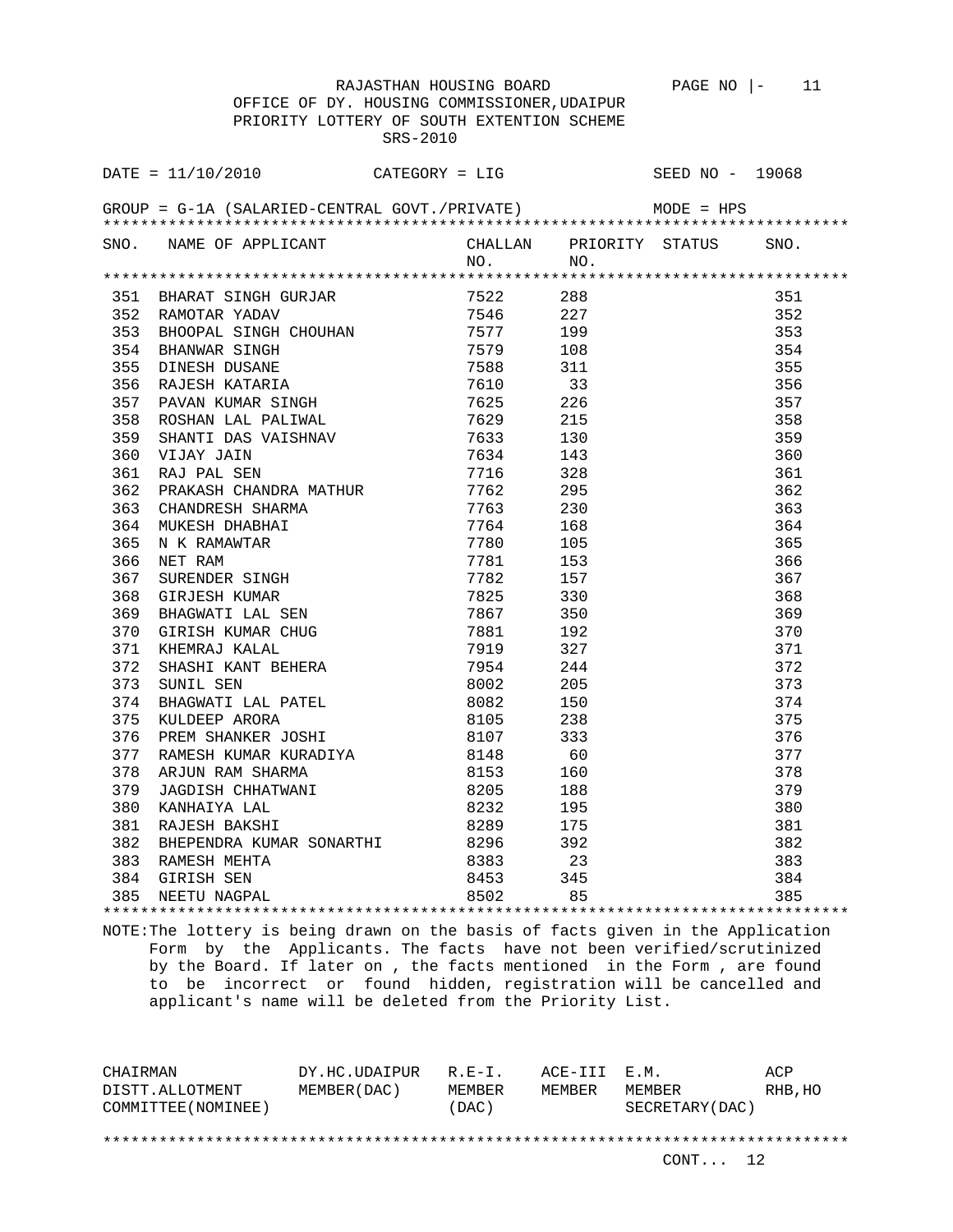RAJASTHAN HOUSING BOARD PAGE NO  $|-12$  OFFICE OF DY. HOUSING COMMISSIONER,UDAIPUR PRIORITY LOTTERY OF SOUTH EXTENTION SCHEME SRS-2010

|     | $\texttt{DATE} = 11/10/2010$ CATEGORY = LIG                                                                                                                                                                                                                                                                                                                               |                 |                 | SEED NO - 19068         |      |
|-----|---------------------------------------------------------------------------------------------------------------------------------------------------------------------------------------------------------------------------------------------------------------------------------------------------------------------------------------------------------------------------|-----------------|-----------------|-------------------------|------|
|     | $GROUP = G-1A (SALARIED-CENTRAL GOUT./PRIVATE)$ MODE = HPS                                                                                                                                                                                                                                                                                                                |                 |                 |                         |      |
|     | SNO. NAME OF APPLICANT                                                                                                                                                                                                                                                                                                                                                    | NO <sub>1</sub> | NO <sub>1</sub> | CHALLAN PRIORITY STATUS | SNO. |
|     |                                                                                                                                                                                                                                                                                                                                                                           |                 |                 |                         |      |
| 386 | SURBHI SONI                                                                                                                                                                                                                                                                                                                                                               | 8509            | 354             |                         | 386  |
|     | 387 ANAND KUSHORE KHANDELWAL                                                                                                                                                                                                                                                                                                                                              |                 | 8525<br>337     |                         | 387  |
| 388 | MAMTA PALIWAL                                                                                                                                                                                                                                                                                                                                                             |                 | 8715<br>193     |                         | 388  |
| 389 | ANKUR BHATNAGAR                                                                                                                                                                                                                                                                                                                                                           |                 | 8725<br>185     |                         | 389  |
| 390 | DHARMENDRA KUMAR JAIN 8774 181                                                                                                                                                                                                                                                                                                                                            |                 |                 |                         | 390  |
| 391 | DILIP SINGH SANKHLA                                                                                                                                                                                                                                                                                                                                                       |                 | 8777 53         |                         | 391  |
| 392 | RAJMAL CHARAN                                                                                                                                                                                                                                                                                                                                                             |                 | 8808<br>313     |                         | 392  |
| 393 | MAHENDRA DATT VYAS                                                                                                                                                                                                                                                                                                                                                        |                 | 8810<br>389     |                         | 393  |
| 394 | RAJKARAN                                                                                                                                                                                                                                                                                                                                                                  |                 | 8826<br>265     |                         | 394  |
| 395 | SHER SINGH JI                                                                                                                                                                                                                                                                                                                                                             |                 | 8836 7<br>254   |                         | 395  |
| 396 | KULDEEP SINGH                                                                                                                                                                                                                                                                                                                                                             |                 | 8838 116        |                         | 396  |
| 397 | KARAN SINGH CHAOUHAN 6840 204                                                                                                                                                                                                                                                                                                                                             |                 |                 |                         | 397  |
| 398 | MOHAN LAL HARIJAN                                                                                                                                                                                                                                                                                                                                                         | 8891            | 26              |                         | 398  |
| 399 | CHINTAN JAIN                                                                                                                                                                                                                                                                                                                                                              |                 | 9011 209        |                         | 399  |
| 400 | TARA MENARIA                                                                                                                                                                                                                                                                                                                                                              |                 | 9015 399        |                         | 400  |
| 401 | KANAHIYA LAL MALI                                                                                                                                                                                                                                                                                                                                                         | 9172            | 294             |                         | 401  |
|     |                                                                                                                                                                                                                                                                                                                                                                           |                 |                 |                         |      |
|     | NOTE: The lottery is being drawn on the basis of facts given in the Application<br>Form by the Applicants. The facts have not been verified/scrutinized<br>by the Board. If later on, the facts mentioned in the Form, are found<br>incorrect or found hidden, registration will be cancelled and<br>to<br>be<br>applicant's name will be deleted from the Priority List. |                 |                 |                         |      |

| CHAIRMAN            | DY.HC.UDAIPUR R.E-I. |        | ACE-III E.M. |                  | ACP     |
|---------------------|----------------------|--------|--------------|------------------|---------|
| DISTT.ALLOTMENT     | MEMBER (DAC)         | MEMBER | MEMBER       | MF.MBF.R         | RHB, HO |
| COMMITTEE (NOMINEE) |                      | (DAC)  |              | SECRETARY (DAC ) |         |
|                     |                      |        |              |                  |         |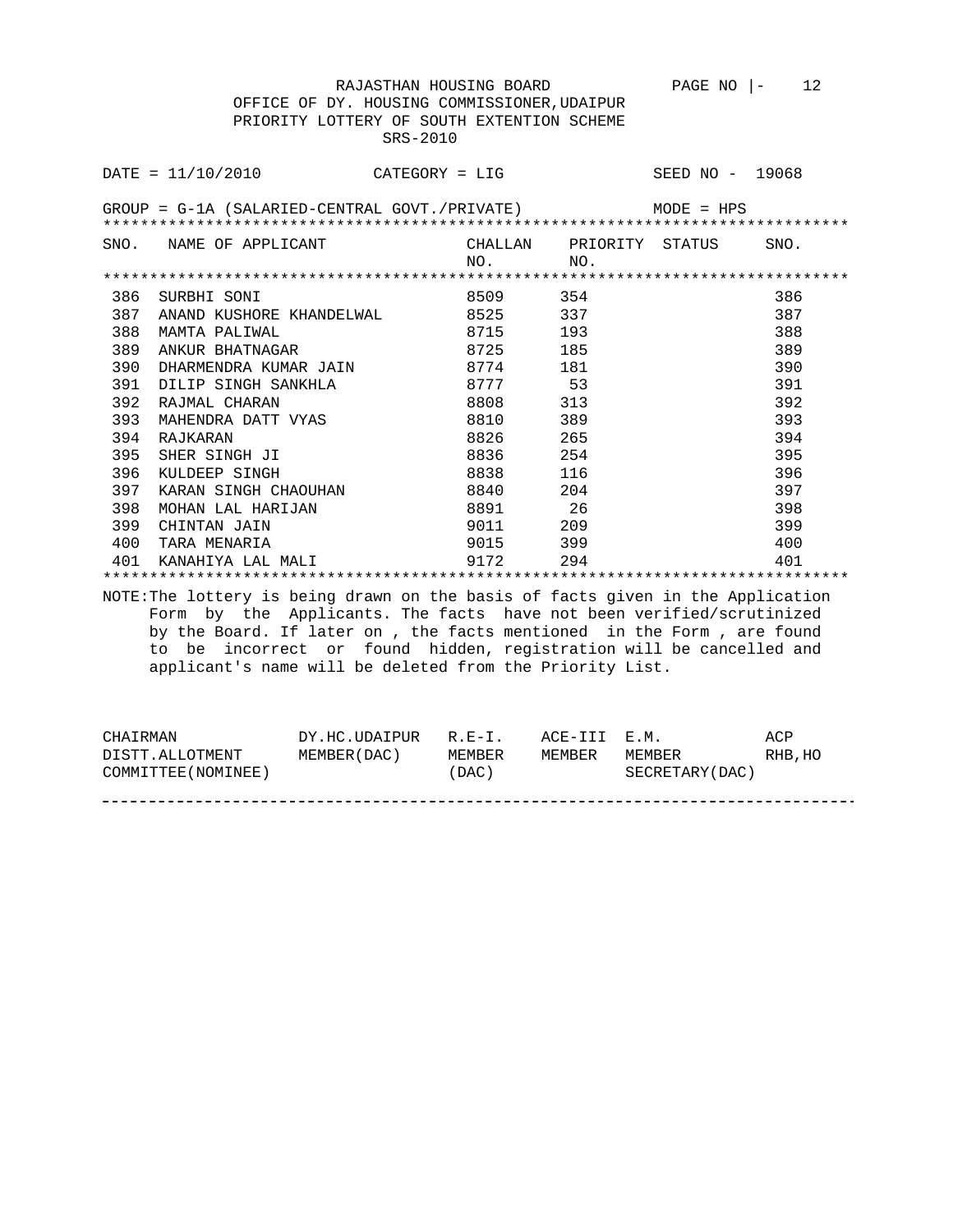|                  | OFFICE OF DY. HOUSING COMMISSIONER, UDAIPUR                                                                                                                                                                                                                         |          |                               |                          |            |                 |  |
|------------------|---------------------------------------------------------------------------------------------------------------------------------------------------------------------------------------------------------------------------------------------------------------------|----------|-------------------------------|--------------------------|------------|-----------------|--|
|                  | PRIORITY LOTTERY OF SOUTH EXTENTION SCHEME                                                                                                                                                                                                                          |          |                               |                          |            |                 |  |
|                  |                                                                                                                                                                                                                                                                     | SRS-2010 |                               |                          |            |                 |  |
|                  |                                                                                                                                                                                                                                                                     |          |                               |                          |            |                 |  |
|                  | DATE = $11/10/2010$ CATEGORY = LIG SEED NO - 19068                                                                                                                                                                                                                  |          |                               |                          |            |                 |  |
|                  |                                                                                                                                                                                                                                                                     |          |                               |                          |            |                 |  |
|                  | $GROUP = G-1B$ (SALARIED-STATE GOVT.EMP.) MODE = HPS                                                                                                                                                                                                                |          |                               |                          |            |                 |  |
|                  |                                                                                                                                                                                                                                                                     |          |                               |                          |            |                 |  |
|                  | SNO. NAME OF APPLICANT CHALLAN PRIORITY STATUS SNO.                                                                                                                                                                                                                 |          |                               |                          |            |                 |  |
|                  |                                                                                                                                                                                                                                                                     |          | $NO.$ NO.                     |                          |            |                 |  |
|                  |                                                                                                                                                                                                                                                                     |          |                               |                          |            |                 |  |
|                  | 1 DURGA SINGH SHAKTAWAT<br>2 MUNVWER KHAN                                                                                                                                                                                                                           |          | 45 38                         |                          |            | 1               |  |
|                  |                                                                                                                                                                                                                                                                     |          | $269$ $21$                    |                          |            | $\overline{2}$  |  |
|                  |                                                                                                                                                                                                                                                                     |          |                               |                          |            | $\overline{3}$  |  |
| 4                | LEELADHAR SATYAWALI 1999 276                                                                                                                                                                                                                                        |          |                               |                          |            | $\overline{4}$  |  |
| 5.               |                                                                                                                                                                                                                                                                     |          |                               |                          |            | 5               |  |
| 6                |                                                                                                                                                                                                                                                                     |          |                               |                          |            | $\epsilon$      |  |
| 7                |                                                                                                                                                                                                                                                                     |          |                               |                          |            | $7\overline{ }$ |  |
| 8                |                                                                                                                                                                                                                                                                     |          |                               |                          |            | $\,8\,$         |  |
| 9                |                                                                                                                                                                                                                                                                     |          |                               |                          |            | $\overline{9}$  |  |
| 10               | EEELADHAR SATYAWALI 276 39<br>NARESH UPADHYAY 295 25<br>RAJ KUMARI SALVI 307 20<br>KUSUM LATA NIGAM 347 71<br>UMA SHANKAR 391 13<br>AKEELUDDIN 417 11<br>TRIBHUWAN AMETA 445 19<br>MAN SINGH RAJPUT 593 82<br>MANJU GURJAR 603 107<br>HEMANT KUM<br>TRIBHUWAN AMETA |          |                               |                          |            | 10              |  |
| 11               |                                                                                                                                                                                                                                                                     |          |                               |                          |            | 11              |  |
| 12 <sup>12</sup> |                                                                                                                                                                                                                                                                     |          |                               |                          |            | 12              |  |
| 13               |                                                                                                                                                                                                                                                                     |          |                               |                          |            | 13              |  |
| 14               | NILAM SHARMA                                                                                                                                                                                                                                                        | 734 88   |                               |                          |            | 14              |  |
| 15               | BAKUL TRIVEDI                                                                                                                                                                                                                                                       |          | 738 45                        |                          |            | 15              |  |
| 16               | BHARATI VAISHNAV<br>INDERJEET SINGH DEVRA 799 104<br>GOVIND SINGH 828 87<br>KAUSHALYA GAMOT 911 55<br>AMIT KUMAR 1063 56                                                                                                                                            |          |                               |                          |            | 16              |  |
| 17               |                                                                                                                                                                                                                                                                     |          |                               |                          |            | 17              |  |
| 18               |                                                                                                                                                                                                                                                                     |          |                               |                          |            | 18              |  |
| 19               |                                                                                                                                                                                                                                                                     |          |                               |                          |            | 19              |  |
| 20               |                                                                                                                                                                                                                                                                     |          |                               |                          |            | 20              |  |
| 21               | RAJESH KUMAR SEN                                                                                                                                                                                                                                                    |          | 1151 90                       |                          |            | 21              |  |
| 22               | MAHASHWETA SINGH                                                                                                                                                                                                                                                    |          | 1152 86                       |                          |            | 22              |  |
| 23               |                                                                                                                                                                                                                                                                     |          |                               | 18                       |            | 23              |  |
| 24               | YOGESHWAR SINGH RAV 1285                                                                                                                                                                                                                                            |          |                               |                          |            | 24              |  |
|                  | MANGI LAL JI GAYARI<br>ACHAL SANADHYA<br>BAL KISHAN<br>USHA SALVI                                                                                                                                                                                                   |          | 1487 79                       |                          |            |                 |  |
| 25               |                                                                                                                                                                                                                                                                     |          | 1499 77<br>1529 36<br>1600 29 |                          |            | 25              |  |
|                  | 26 BAL KISHAN                                                                                                                                                                                                                                                       |          | 1600                          |                          |            | 26              |  |
| 27               |                                                                                                                                                                                                                                                                     |          |                               |                          |            | 27              |  |
| 28               | DEVI LAL GURJAR IR 1798                                                                                                                                                                                                                                             |          |                               | 53                       |            | 28              |  |
|                  | 29 MAHENDRA AUDICHIYA 1869                                                                                                                                                                                                                                          |          |                               | 63                       |            | 29              |  |
|                  | 30 HITESH PRAJAPAT                                                                                                                                                                                                                                                  |          | 1889                          | -35                      |            | 30              |  |
|                  | 31 SHIV RAJ SINGH SANGAR                                                                                                                                                                                                                                            |          | 1987                          | 110                      |            | 31              |  |
|                  | 32 BHGWANTI PALIWAL                                                                                                                                                                                                                                                 |          | 2031                          | 28                       |            | 32              |  |
|                  | 33 VEENA DAVE                                                                                                                                                                                                                                                       |          | 2077                          | 50                       |            | 33              |  |
|                  | 34 RAJENDRA JOSHI                                                                                                                                                                                                                                                   |          | 2108                          | 33                       |            | 34              |  |
|                  | 35 SMT AFTAB PARVEEN                                                                                                                                                                                                                                                |          | 2185                          | $\overline{\phantom{a}}$ | Successful | 35              |  |
|                  |                                                                                                                                                                                                                                                                     |          |                               |                          |            |                 |  |

NOTE:The lottery is being drawn on the basis of facts given in the Application Form by the Applicants. The facts have not been verified/scrutinized by the Board. If later on , the facts mentioned in the Form , are found to be incorrect or found hidden, registration will be cancelled and applicant's name will be deleted from the Priority List.

CHAIRMAN DY.HC.UDAIPUR R.E-I. ACE-III E.M. ACP DISTT.ALLOTMENT MEMBER(DAC) MEMBER MEMBER MEMBER RHB,HO COMMITTEE(NOMINEE) (DAC) SECRETARY(DAC) \*\*\*\*\*\*\*\*\*\*\*\*\*\*\*\*\*\*\*\*\*\*\*\*\*\*\*\*\*\*\*\*\*\*\*\*\*\*\*\*\*\*\*\*\*\*\*\*\*\*\*\*\*\*\*\*\*\*\*\*\*\*\*\*\*\*\*\*\*\*\*\*\*\*\*\*\*\*\*\*

RAJASTHAN HOUSING BOARD PAGE NO |- 1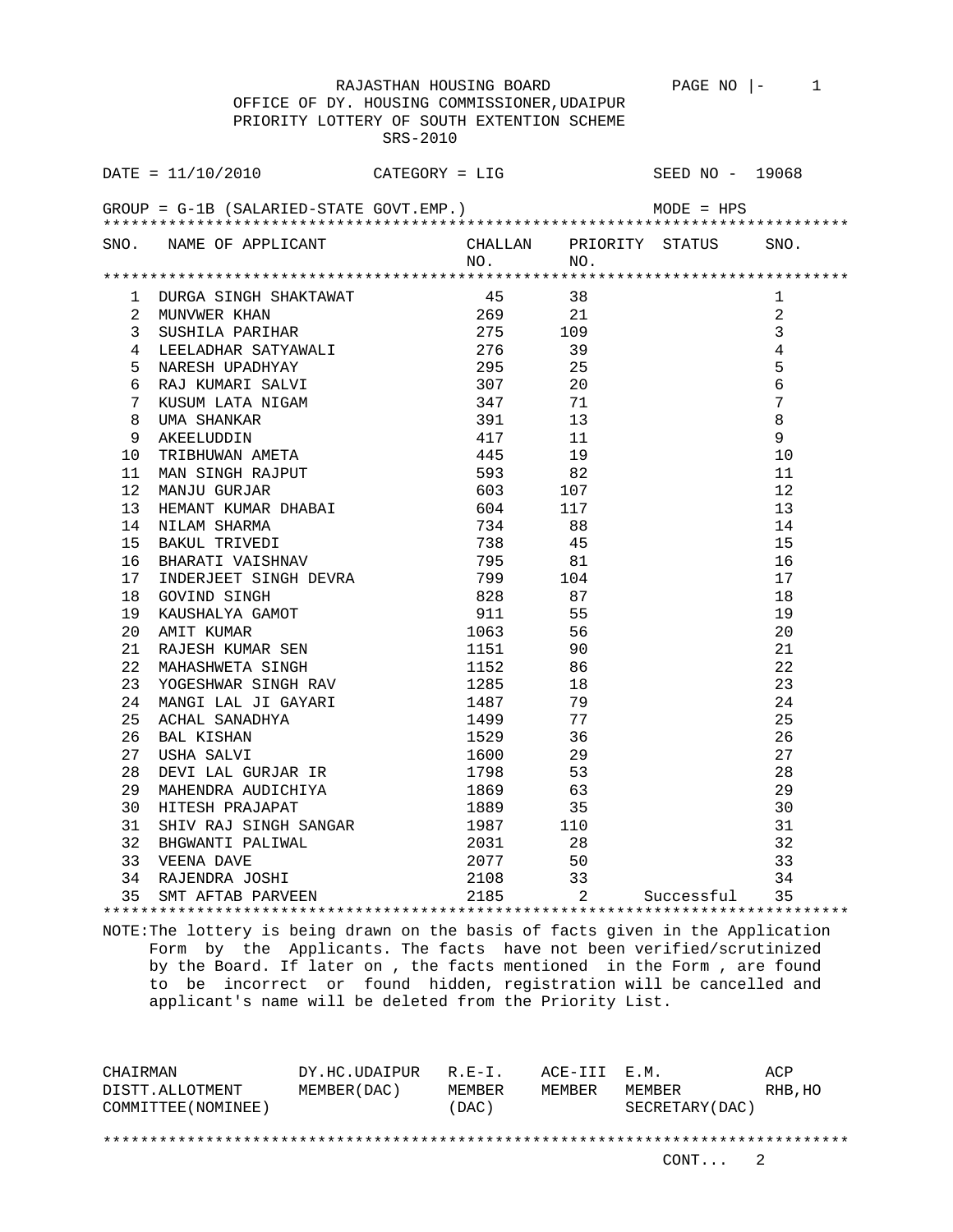PRIORITY LOTTERY OF SOUTH EXTENTION SCHEME SRS-2010 DATE = 11/10/2010 CATEGORY = LIG SEED NO - 19068 GROUP = G-1B (SALARIED-STATE GOVT.EMP.) MODE = HPS \*\*\*\*\*\*\*\*\*\*\*\*\*\*\*\*\*\*\*\*\*\*\*\*\*\*\*\*\*\*\*\*\*\*\*\*\*\*\*\*\*\*\*\*\*\*\*\*\*\*\*\*\*\*\*\*\*\*\*\*\*\*\*\*\*\*\*\*\*\*\*\*\*\*\*\*\*\*\*\* SNO. NAME OF APPLICANT CHALLAN PRIORITY STATUS SNO.<br>NO. NO. NO. NO. \*\*\*\*\*\*\*\*\*\*\*\*\*\*\*\*\*\*\*\*\*\*\*\*\*\*\*\*\*\*\*\*\*\*\*\*\*\*\*\*\*\*\*\*\*\*\*\*\*\*\*\*\*\*\*\*\*\*\*\*\*\*\*\*\*\*\*\*\*\*\*\*\*\*\*\*\*\*\*\* 36 BASNTI KUMARI SHARMA 2285 103 36 37 HEMANT KUMAR JAROLI 2329 4 Successful 37 38 DEEPTI GOUR 2438 99 38 39 ANAND SHARMA 2439 30 39 40 NARESH KUMAR PANDAY 2443 44 40 41 BABU LAL 2456 70 41 42 BHANWAR SINGH 2487 116 42 43 MANOJ KUMAR AUDICHYA 2511 84 43 44 DERMA DEVI 2810 3 Successful 44 45 SUSHAMA SHARMA 2869 14 45 46 YETENDRA DIXIT 2875 23 46 47 SHOBHA SEN 2971 5 47 48 KULDEEP MOD 3094 78 48 49 THOMAS MATHEW 3108 68 49 50 RAJ SHREE 3114 102 50 51 GANGA RAM KUMHAR 3132 49 51 52 MUKESH KUMAR BHATT 3153 46 52 53 NARAYAN LAL GAMOT 3177 8 53 54 NATWAR SINGH PARIHAR 3205 85 54 55 BHAGWATI JOSHI 3325 40 55 56 DINESH KUMAR SEVAK 3354 119 56 57 RAKESH JAJPURIA 3365 51 57 58 BHAWANI SHANKER BHATT 3399 113 58 59 GANGA BAIRAGI 3423 6 59 60 PRATAP SINGH CHOUHAN 3646 101 60<br>
61 OM PRAKASH KURDIA 3662 115 61<br>
62 DHANRAJ MEGWAL 3696 96 62<br>
62 PRATMAL SONT 3828 108 63 61 OM PRAKASH KURDIA 3662 115 61 62 DHANRAJ MEGWAL 3696 96 62 63 RAJMAL SONI 3828 108 63 64 SHANKUNTLA KUNWAR JHALA 3861 67 64 65 SURENDRA AUDICHYA 3900 15 65 66 NARPAT SINGH RANAWAT 3901 22 66 67 GANESH LAL SEN 4103 112 67 68 PRATAP SINGH 4256 69 68 69 DHARMVEER SINGH CHUNDAWAT 4488 106 69 70 SUNITA TRIPTAHI 4552 9 70 \*\*\*\*\*\*\*\*\*\*\*\*\*\*\*\*\*\*\*\*\*\*\*\*\*\*\*\*\*\*\*\*\*\*\*\*\*\*\*\*\*\*\*\*\*\*\*\*\*\*\*\*\*\*\*\*\*\*\*\*\*\*\*\*\*\*\*\*\*\*\*\*\*\*\*\*\*\*\*\*

NOTE:The lottery is being drawn on the basis of facts given in the Application Form by the Applicants. The facts have not been verified/scrutinized by the Board. If later on , the facts mentioned in the Form , are found to be incorrect or found hidden, registration will be cancelled and applicant's name will be deleted from the Priority List.

CHAIRMAN DY.HC.UDAIPUR R.E-I. ACE-III E.M. ACP DISTT.ALLOTMENT MEMBER(DAC) MEMBER MEMBER MEMBER RHB,HO COMMITTEE(NOMINEE) (DAC) SECRETARY(DAC) \*\*\*\*\*\*\*\*\*\*\*\*\*\*\*\*\*\*\*\*\*\*\*\*\*\*\*\*\*\*\*\*\*\*\*\*\*\*\*\*\*\*\*\*\*\*\*\*\*\*\*\*\*\*\*\*\*\*\*\*\*\*\*\*\*\*\*\*\*\*\*\*\*\*\*\*\*\*\*\*

RAJASTHAN HOUSING BOARD PAGE NO  $\vert - \vert$  2 OFFICE OF DY. HOUSING COMMISSIONER,UDAIPUR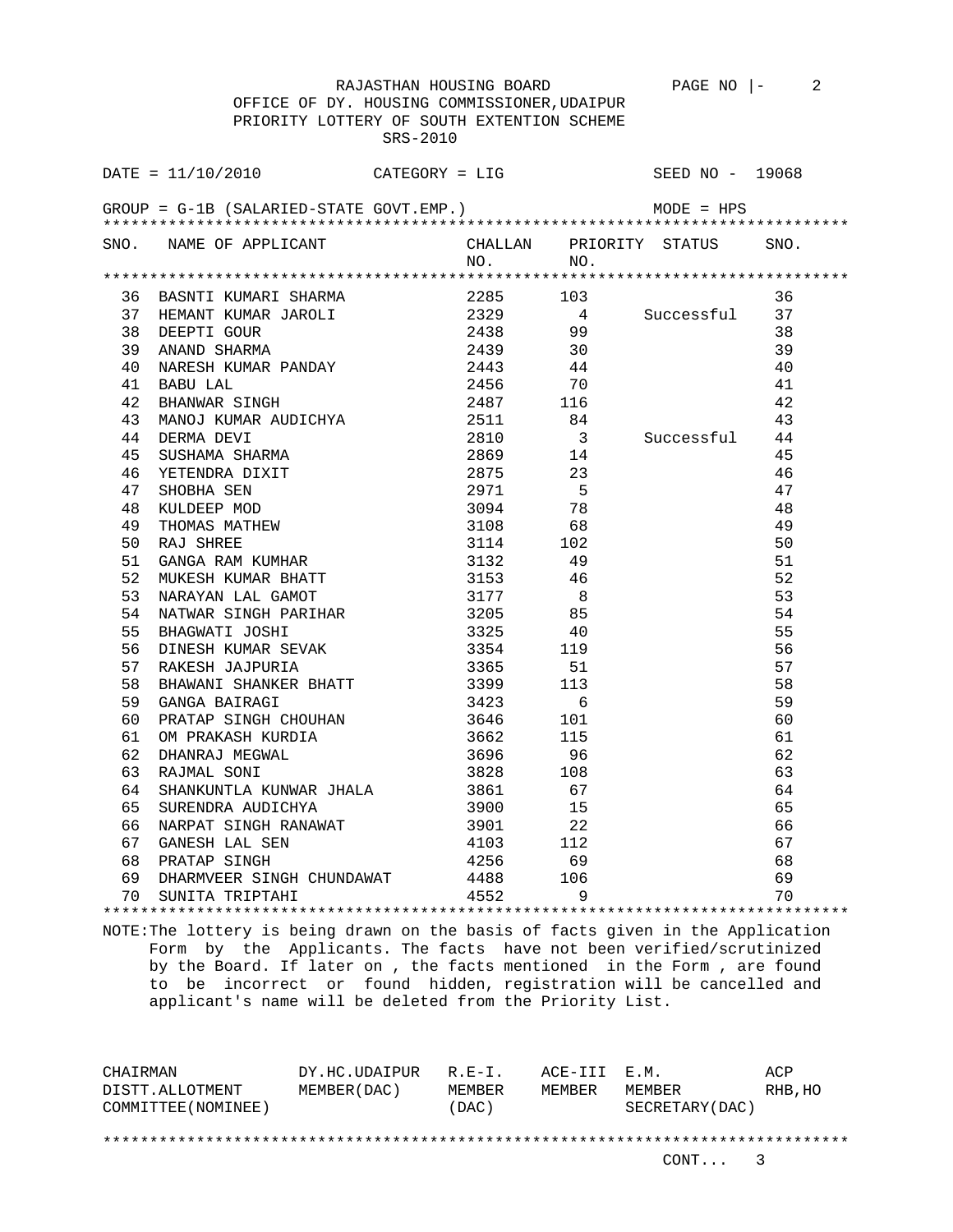OFFICE OF DY. HOUSING COMMISSIONER,UDAIPUR PRIORITY LOTTERY OF SOUTH EXTENTION SCHEME SRS-2010

|    | DATE = $11/10/2010$ CATEGORY = LIG SEED NO - 19068                                                                                                                                                                                     |  |         |                      |    |
|----|----------------------------------------------------------------------------------------------------------------------------------------------------------------------------------------------------------------------------------------|--|---------|----------------------|----|
|    | GROUP = $G-1B$ (SALARIED-STATE GOVT.EMP.) MODE = HPS                                                                                                                                                                                   |  |         |                      |    |
|    | SNO. NAME OF APPLICANT CHALLAN PRIORITY STATUS SNO.<br>NO. NO.                                                                                                                                                                         |  | NO. NO. |                      |    |
|    |                                                                                                                                                                                                                                        |  |         |                      |    |
|    |                                                                                                                                                                                                                                        |  |         |                      | 71 |
|    |                                                                                                                                                                                                                                        |  |         |                      | 72 |
|    |                                                                                                                                                                                                                                        |  |         |                      | 73 |
|    | A A SERIYAR SHATNAGAR (A 2011)<br>1 A SHUARYA BHATNAGAR (A 2012)<br>1 T2 PRADEEP KUMAR PALIWAL (A 2023)<br>1 T3 NARESH KUMAR MEENA (A 2023)<br>1 T4 OM PRAKASH JANGIR (A 2017 114 75 RAJKUMAR SINGHAL (A 2017 114 2017 114 2017 114 20 |  |         |                      | 74 |
|    |                                                                                                                                                                                                                                        |  |         |                      | 75 |
|    |                                                                                                                                                                                                                                        |  |         |                      | 76 |
|    |                                                                                                                                                                                                                                        |  |         |                      | 77 |
|    |                                                                                                                                                                                                                                        |  |         |                      | 78 |
|    |                                                                                                                                                                                                                                        |  |         |                      | 79 |
|    |                                                                                                                                                                                                                                        |  |         |                      | 80 |
|    |                                                                                                                                                                                                                                        |  |         |                      | 81 |
|    |                                                                                                                                                                                                                                        |  |         |                      | 82 |
| 83 |                                                                                                                                                                                                                                        |  |         |                      | 83 |
| 84 |                                                                                                                                                                                                                                        |  |         |                      | 84 |
| 85 | CHANDRA PRAKASH VAISHNAV 5754 26<br>KALPANA BARBER 5858 34<br>MANOGYA JOSHI 5883 41                                                                                                                                                    |  |         |                      | 85 |
| 86 | MRIGRAJ SINGH RANAWAT 5934 118<br>SAJJAN SINGH BAGHELA 6091 7<br>NARHARI SINGH CHOUHAN 6118 74                                                                                                                                         |  |         |                      | 86 |
| 87 |                                                                                                                                                                                                                                        |  |         |                      | 87 |
| 88 |                                                                                                                                                                                                                                        |  |         |                      | 88 |
| 89 |                                                                                                                                                                                                                                        |  |         |                      | 89 |
| 90 |                                                                                                                                                                                                                                        |  |         |                      | 90 |
| 91 |                                                                                                                                                                                                                                        |  |         |                      |    |
| 92 |                                                                                                                                                                                                                                        |  |         | $91$<br>$92$<br>$93$ |    |
| 93 | MARAYAN LAL LABANA 6226 27<br>MANJU VAIRAGI 6535 57<br>NARENDRA KUMAR BHATT 6571 91<br>REHANA BANO 6744 75<br>VIRENDRA SINGH 6800 16<br>CUAMPUULLA GUARDIMA                                                                            |  |         |                      |    |
| 94 |                                                                                                                                                                                                                                        |  |         | 94                   |    |
| 95 |                                                                                                                                                                                                                                        |  |         |                      | 95 |
| 96 | GOVIND SINGH RATHOD<br>VINOD KUMAR SEN                                                                                                                                                                                                 |  |         |                      | 96 |
| 97 |                                                                                                                                                                                                                                        |  |         |                      | 97 |
|    |                                                                                                                                                                                                                                        |  |         |                      |    |
|    |                                                                                                                                                                                                                                        |  |         |                      |    |
|    |                                                                                                                                                                                                                                        |  |         |                      |    |
|    |                                                                                                                                                                                                                                        |  |         |                      |    |
|    |                                                                                                                                                                                                                                        |  |         |                      |    |
|    |                                                                                                                                                                                                                                        |  |         |                      |    |
|    |                                                                                                                                                                                                                                        |  |         |                      |    |
|    |                                                                                                                                                                                                                                        |  |         |                      |    |

NOTE:The lottery is being drawn on the basis of facts given in the Application Form by the Applicants. The facts have not been verified/scrutinized by the Board. If later on , the facts mentioned in the Form , are found to be incorrect or found hidden, registration will be cancelled and applicant's name will be deleted from the Priority List.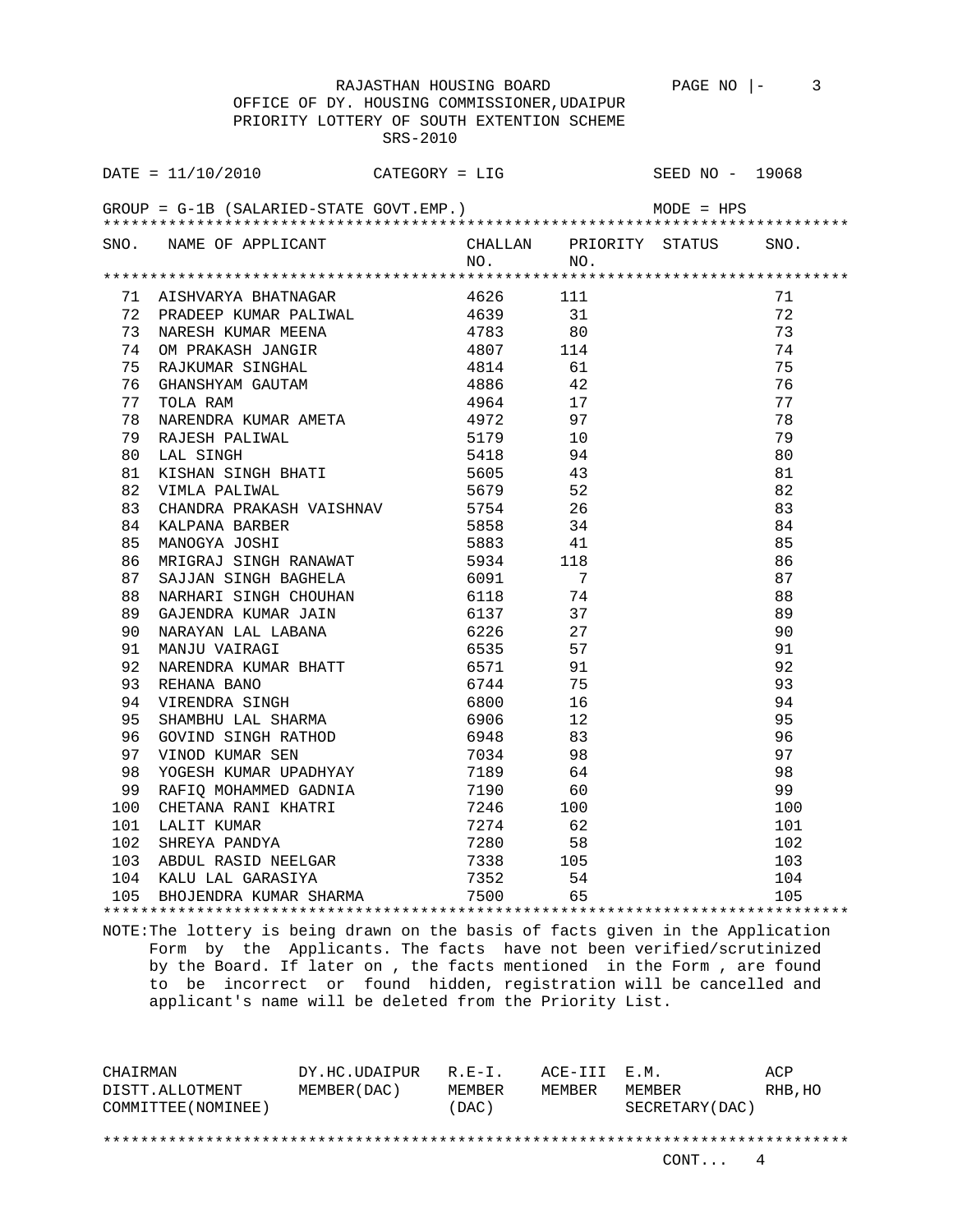OFFICE OF DY. HOUSING COMMISSIONER,UDAIPUR PRIORITY LOTTERY OF SOUTH EXTENTION SCHEME SRS-2010

|     | $\texttt{DATE} = 11/10/2010$ CATEGORY = LIG                                                                                                                                                                                                                                                                                                                         |           |                         | SEED NO - 19068 |      |
|-----|---------------------------------------------------------------------------------------------------------------------------------------------------------------------------------------------------------------------------------------------------------------------------------------------------------------------------------------------------------------------|-----------|-------------------------|-----------------|------|
|     | $GROUP = G-1B$ (SALARIED-STATE GOVT.EMP.) MODE = HPS                                                                                                                                                                                                                                                                                                                |           |                         |                 |      |
|     | SNO. NAME OF APPLICANT                                                                                                                                                                                                                                                                                                                                              |           | CHALLAN PRIORITY STATUS |                 | SNO. |
|     |                                                                                                                                                                                                                                                                                                                                                                     | NO.       | NO.                     |                 |      |
|     |                                                                                                                                                                                                                                                                                                                                                                     |           |                         |                 |      |
| 106 | TEJ SINGH RANAWAT                                                                                                                                                                                                                                                                                                                                                   | 7784      | 92                      |                 | 106  |
| 107 | GIRISH DURGAWAT                                                                                                                                                                                                                                                                                                                                                     | 7913      | 73                      |                 | 107  |
| 108 | DEEPAK CHOUDHARY                                                                                                                                                                                                                                                                                                                                                    | 8015      | 76                      |                 | 108  |
| 109 | RAJ KUMAR SHARMA                                                                                                                                                                                                                                                                                                                                                    | 8162 7    | 47                      |                 | 109  |
|     | 110 VINOD PALIWAL                                                                                                                                                                                                                                                                                                                                                   | 8164      | 32                      |                 | 110  |
| 111 | DEVI LAL DOSHI                                                                                                                                                                                                                                                                                                                                                      | 8168 7    | 24                      |                 | 111  |
| 112 | BADAM JAT                                                                                                                                                                                                                                                                                                                                                           | 8227 32   | 48                      |                 | 112  |
| 113 | MALA KUMARI                                                                                                                                                                                                                                                                                                                                                         | 8300      | 59                      |                 | 113  |
| 114 | ALPANA KUMAR                                                                                                                                                                                                                                                                                                                                                        | 8301 7    | 72                      |                 | 114  |
| 115 | NAVNEET KUMAR NAYAK                                                                                                                                                                                                                                                                                                                                                 | 8701 - 10 | 89                      |                 | 115  |
| 116 | CHANDRA SHEKHAR SHARMA                                                                                                                                                                                                                                                                                                                                              | 8743      | - 66                    |                 | 116  |
| 117 | SUDHA                                                                                                                                                                                                                                                                                                                                                               | 8892      | $\overline{1}$          | Successful      | 117  |
| 118 | CHETAN DAVE                                                                                                                                                                                                                                                                                                                                                         | 9115      | 93                      |                 | 118  |
| 119 | NIRANJAN KUMAR AMETA                                                                                                                                                                                                                                                                                                                                                | 9180      | 95                      |                 | 119  |
|     |                                                                                                                                                                                                                                                                                                                                                                     |           |                         |                 |      |
|     | NOTE: The lottery is being drawn on the basis of facts given in the Application<br>Form by the Applicants. The facts have not been verified/scrutinized<br>by the Board. If later on, the facts mentioned in the Form, are found<br>to be incorrect or found hidden, registration will be cancelled and<br>applicant's name will be deleted from the Priority List. |           |                         |                 |      |

| CHAIRMAN            | DY.HC.UDAIPUR R.E-I. |        | ACE-III E.M. |                 | ACP     |
|---------------------|----------------------|--------|--------------|-----------------|---------|
| DISTT.ALLOTMENT     | MEMBER (DAC )        | MEMBER | MEMBER       | MEMBER          | RHB, HO |
| COMMITTEE (NOMINEE) |                      | (DAC)  |              | SECRETARY (DAC) |         |

\*\*\*\*\*\*\*\*\*\*\*\*\*\*\*\*\*\*\*\*\*\*\*\*\*\*\*\*\*\*\*\*\*\*\*\*\*\*\*\*\*\*\*\*\*\*\*\*\*\*\*\*\*\*\*\*\*\*\*\*\*\*\*\*\*\*\*\*\*\*\*\*\*\*\*\*\*\*\*\*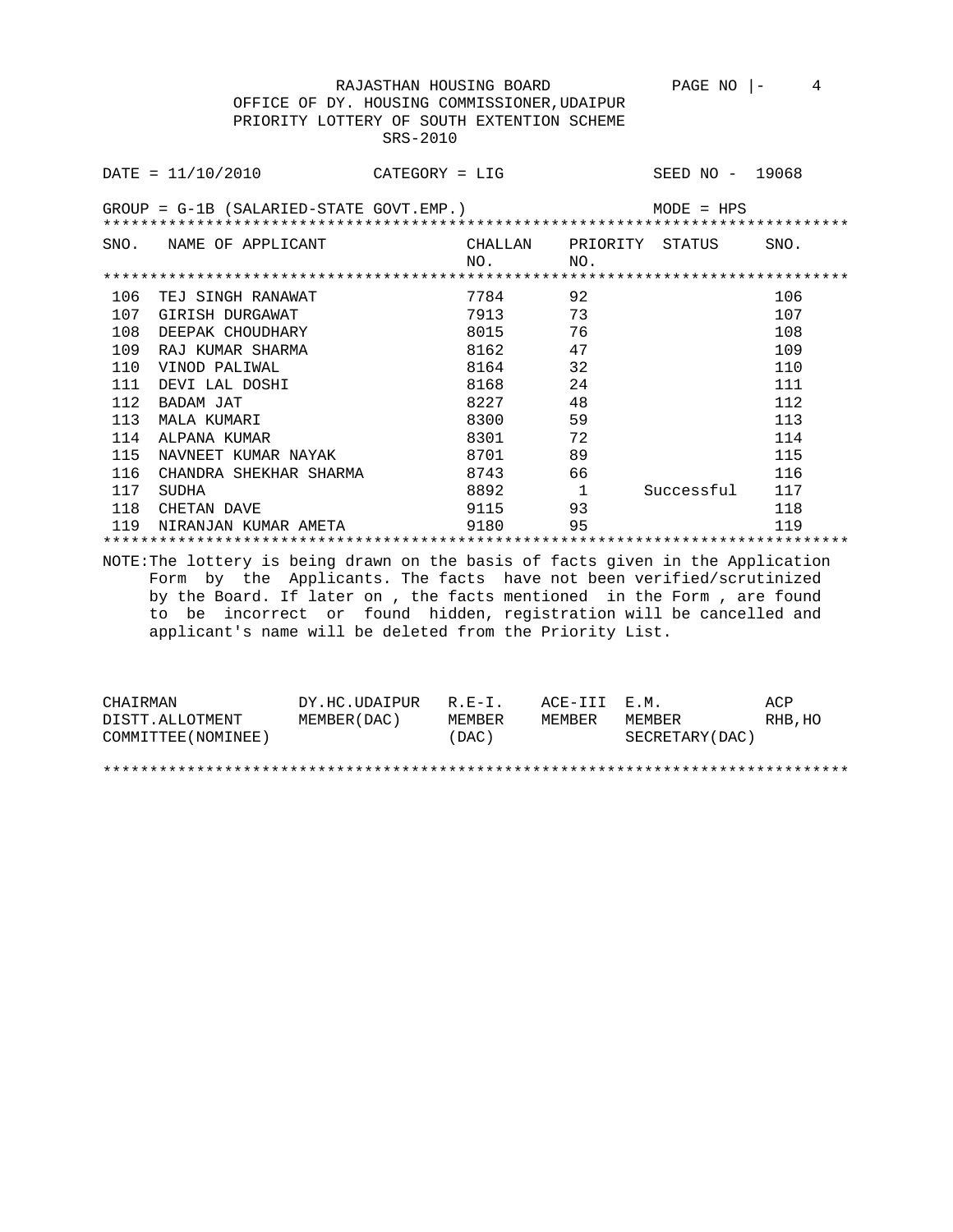RAJASTHAN HOUSING BOARD PAGE NO  $\vert -$  1 OFFICE OF DY. HOUSING COMMISSIONER,UDAIPUR PRIORITY LOTTERY OF SOUTH EXTENTION SCHEME SRS-2010

|      | DATA 2010                                                                       | CATEGORY = LIG |                 | SEED NO - 19068 |      |  |  |  |
|------|---------------------------------------------------------------------------------|----------------|-----------------|-----------------|------|--|--|--|
|      | $GROUP = G-1B-P (SALARIED-STATE GOVT. EMP.)$<br>$MODE = HPS$                    |                |                 |                 |      |  |  |  |
| SNO. | NAME OF APPLICANT                                                               | CHALLAN<br>NO. | PRIORITY<br>NO. | STATUS          | SNO. |  |  |  |
|      |                                                                                 |                |                 |                 |      |  |  |  |
|      | DOULAT SINGH PANWAR                                                             | 334            | 4               |                 |      |  |  |  |
| 2    | TRILOKI RAM                                                                     | 423            | 3               |                 | 2    |  |  |  |
| 3    | ROOP KANWAR KHAMESARA                                                           | 944            | 11              |                 | 3    |  |  |  |
| 4    | KESHER MAL                                                                      | 1518           | 12              |                 | 4    |  |  |  |
| 5    | UMMED SINGH RAO                                                                 | 2059           | 5               |                 | 5    |  |  |  |
| 6    | ONKAR LAL                                                                       | 4987           | 8               |                 | 6    |  |  |  |
|      | NAVNEET LAL CHANDRAYAN                                                          | 5329           | $\overline{2}$  | Successful      | 7    |  |  |  |
| 8    | ANAR SINGH CHUNDAWAT                                                            | 5933           | 6               |                 | 8    |  |  |  |
| 9    | CHANDRA MOHAN BOHRA                                                             | 6059           | 10              |                 | 9    |  |  |  |
| 10   | LAXMAN LAL SAGARVANSHI                                                          | 6931           |                 |                 | 10   |  |  |  |
| 11   | AMBA LAL MEGHWAL                                                                | 7401           |                 | Successful      | 11   |  |  |  |
| 12.  | RAM CHANDRA SHARMA                                                              | 7830           | 9               |                 | 12   |  |  |  |
|      |                                                                                 |                |                 |                 |      |  |  |  |
|      | NOTE: The lottery is being drawn on the basis of facts given in the Application |                |                 |                 |      |  |  |  |

NOTE:The lottery is being drawn on the basis of facts given in the Application Form by the Applicants. The facts have not been verified/scrutinized by the Board. If later on , the facts mentioned in the Form , are found to be incorrect or found hidden, registration will be cancelled and applicant's name will be deleted from the Priority List.

| CHAIRMAN            | DY.HC.UDAIPUR | $R.F - T$ . | ACE-TTT F.M. |                 | ACP     |
|---------------------|---------------|-------------|--------------|-----------------|---------|
| DISTT.ALLOTMENT     | MEMBER (DAC)  | MEMBER      | MEMBER       | MEMBER          | RHB, HO |
| COMMITTEE (NOMINEE) |               | (DAC)       |              | SECRETARY (DAC) |         |
|                     |               |             |              |                 |         |
|                     |               |             |              |                 |         |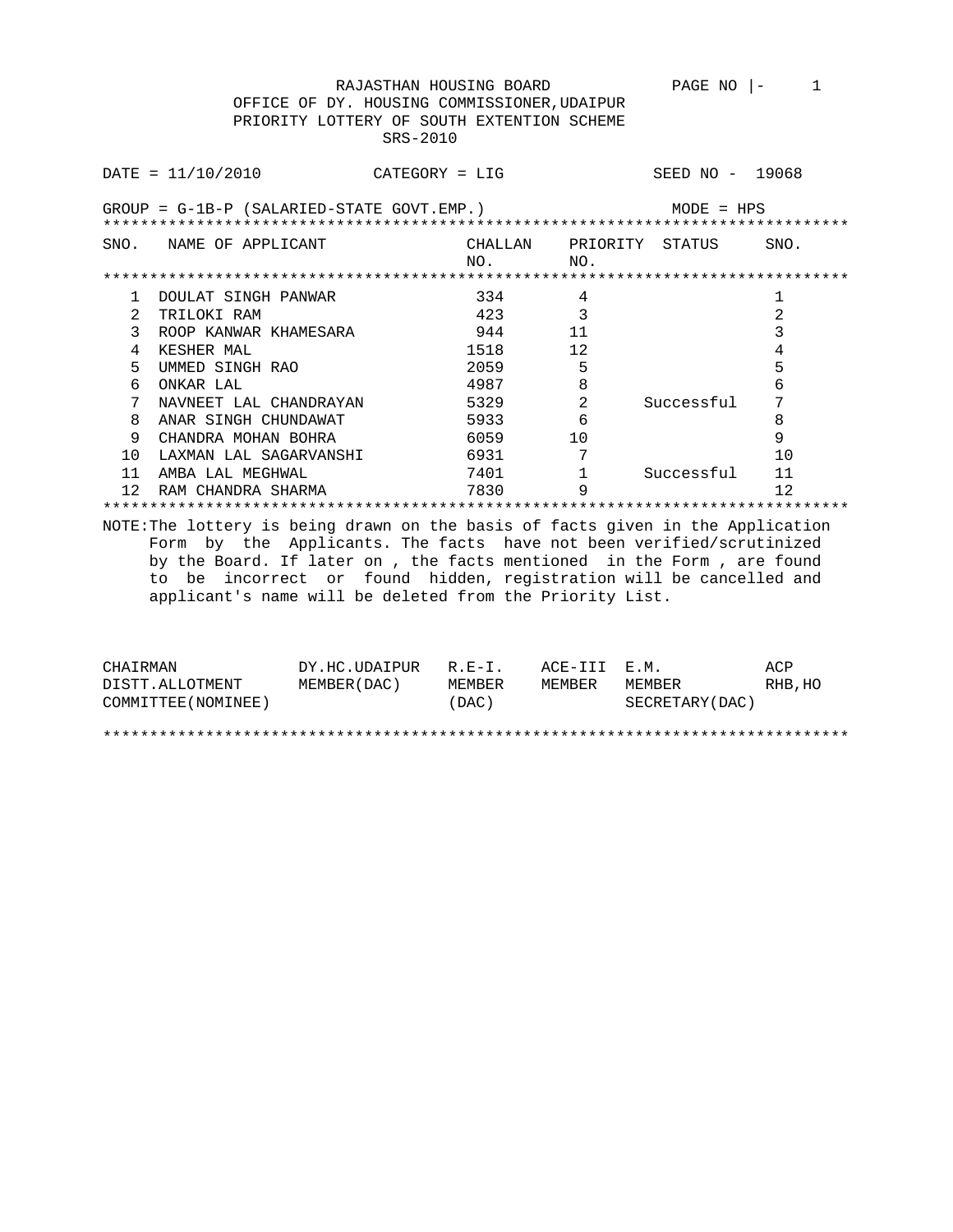RAJASTHAN HOUSING BOARD PAGE NO |- 1 OFFICE OF DY. HOUSING COMMISSIONER,UDAIPUR PRIORITY LOTTERY OF SOUTH EXTENTION SCHEME SRS-2010

|    |                                                                                                                                                                                                                                                        |                        |         | SEED NO - 19068 |                 |
|----|--------------------------------------------------------------------------------------------------------------------------------------------------------------------------------------------------------------------------------------------------------|------------------------|---------|-----------------|-----------------|
|    | DATE = $11/10/2010$ CATEGORY = LIG<br>GROUP = G-2A (NON-SALARIED)                                                                                                                                                                                      |                        |         | $MODE = HPS$    |                 |
|    | SNO. NAME OF APPLICANT CHALLAN PRIORITY STATUS                                                                                                                                                                                                         |                        | NO. NO. |                 | SNO.            |
|    |                                                                                                                                                                                                                                                        |                        |         |                 |                 |
|    |                                                                                                                                                                                                                                                        | $1 \quad \blacksquare$ | 936     |                 | 1               |
|    |                                                                                                                                                                                                                                                        |                        | 519     |                 | 2               |
|    |                                                                                                                                                                                                                                                        |                        | 2709    |                 | $\overline{3}$  |
|    |                                                                                                                                                                                                                                                        |                        | 956     |                 | $\overline{4}$  |
|    |                                                                                                                                                                                                                                                        |                        | 602     |                 | 5               |
|    |                                                                                                                                                                                                                                                        |                        | 487     |                 | $6\overline{6}$ |
|    |                                                                                                                                                                                                                                                        |                        | 1771    |                 | $\overline{7}$  |
|    |                                                                                                                                                                                                                                                        |                        | 320     |                 | $\,8\,$         |
|    |                                                                                                                                                                                                                                                        |                        | 269     |                 | 9               |
|    |                                                                                                                                                                                                                                                        |                        | 455     |                 | 10              |
|    |                                                                                                                                                                                                                                                        | 21                     | 2041    |                 | 11              |
|    |                                                                                                                                                                                                                                                        |                        | 2657    |                 | 12              |
|    |                                                                                                                                                                                                                                                        |                        | 2908    |                 | 13              |
|    |                                                                                                                                                                                                                                                        |                        | 2188    |                 | 14              |
|    |                                                                                                                                                                                                                                                        |                        | 1103    |                 | 15              |
|    |                                                                                                                                                                                                                                                        |                        | 2021    |                 | 16              |
|    |                                                                                                                                                                                                                                                        |                        | 2574    |                 | 17              |
|    |                                                                                                                                                                                                                                                        |                        | 2157    |                 | 18              |
|    |                                                                                                                                                                                                                                                        |                        | 1373    |                 | 19              |
|    |                                                                                                                                                                                                                                                        |                        | 1385    |                 | 20              |
| 21 |                                                                                                                                                                                                                                                        |                        | 2240    |                 | 21              |
| 22 |                                                                                                                                                                                                                                                        |                        | 2125    |                 | 22              |
| 23 |                                                                                                                                                                                                                                                        |                        | 436     |                 | 23              |
| 24 | 90 MWELA PANDER STATES CONTRATES AND A SHANNAR SINGH CHOUHAN CHONG CHANNAR SINGH CHOUHAN CHONG CHANNER SADE SHANNI CHO CHANNER CHANN CHO CHANNER CHANN CHO CHANNER CHANNER CHANNER CHANNER CHANNER CHANNER CHANNER CHANNER CHA                         | 76 1958                |         |                 | 24              |
| 25 |                                                                                                                                                                                                                                                        |                        | 1906    |                 | 25              |
| 26 |                                                                                                                                                                                                                                                        |                        | 885     |                 | 26              |
| 27 |                                                                                                                                                                                                                                                        |                        | 706     |                 | 27              |
|    |                                                                                                                                                                                                                                                        |                        |         |                 | 28              |
|    |                                                                                                                                                                                                                                                        |                        |         |                 | 29              |
|    |                                                                                                                                                                                                                                                        |                        |         |                 | 30              |
|    |                                                                                                                                                                                                                                                        |                        |         |                 | 31              |
|    |                                                                                                                                                                                                                                                        |                        |         |                 | 32              |
|    |                                                                                                                                                                                                                                                        |                        |         |                 | 33              |
|    | 38 PRAKASH TAILOR<br>29 LAXMAN SINGH<br>30 AJANTA VINAYAK<br>31 RAVINDRA GURJAR<br>32 BHANWAR LAL<br>32 BHANWAR LAL<br>32 BHANWAR LAL<br>32 BHANWAR LAL<br>32 BHANWAR LAL<br>32 MANU GIRI GOSWAMI<br>34 ROSHAN DEVI<br>34 ROSHAN DEVI<br>34 ROSHAN DEV |                        |         |                 | 34              |
|    |                                                                                                                                                                                                                                                        |                        |         |                 | 35              |
|    |                                                                                                                                                                                                                                                        |                        |         |                 |                 |

NOTE:The lottery is being drawn on the basis of facts given in the Application Form by the Applicants. The facts have not been verified/scrutinized by the Board. If later on , the facts mentioned in the Form , are found to be incorrect or found hidden, registration will be cancelled and applicant's name will be deleted from the Priority List.

CHAIRMAN DY.HC.UDAIPUR R.E-I. ACE-III E.M. ACP DISTT.ALLOTMENT MEMBER(DAC) MEMBER MEMBER MEMBER RHB,HO COMMITTEE(NOMINEE) (DAC) SECRETARY(DAC) \*\*\*\*\*\*\*\*\*\*\*\*\*\*\*\*\*\*\*\*\*\*\*\*\*\*\*\*\*\*\*\*\*\*\*\*\*\*\*\*\*\*\*\*\*\*\*\*\*\*\*\*\*\*\*\*\*\*\*\*\*\*\*\*\*\*\*\*\*\*\*\*\*\*\*\*\*\*\*\*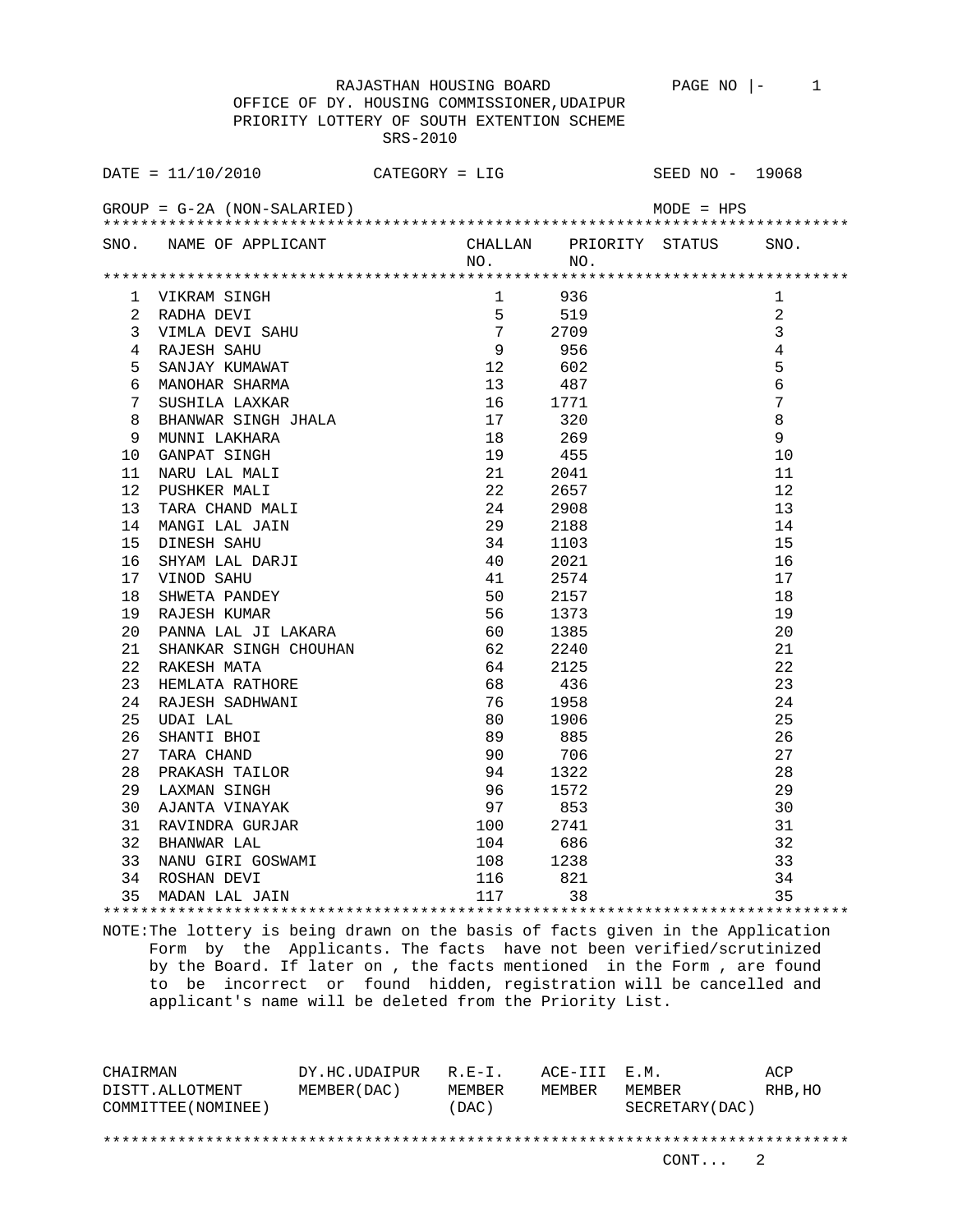OFFICE OF DY. HOUSING COMMISSIONER,UDAIPUR PRIORITY LOTTERY OF SOUTH EXTENTION SCHEME SRS-2010

| DATE = $11/10/2010$ CATEGORY = LIG SEED NO - 19068                                                                                                                                                                                                  |  |              |    |
|-----------------------------------------------------------------------------------------------------------------------------------------------------------------------------------------------------------------------------------------------------|--|--------------|----|
| $GROUP = G-2A (NON-SALARIED)$                                                                                                                                                                                                                       |  | $MODE = HPS$ |    |
| SNO. NAME OF APPLICANT CHALLAN PRIORITY STATUS SNO.<br>NO. NO.                                                                                                                                                                                      |  |              |    |
| 47 PALE (MINERA JEMA 1991)<br>37 PUSUPA RAILA<br>37 PUSUPA RAILA<br>37 PUSUPA RAILA<br>37 PUSUPA RAILA<br>37 PUSUPA RAILA<br>42 SADERWAN CROSSAD JAIN<br>40 RANESTWAR LABARA<br>42 SADERWANI JAIN<br>44 SEPARACHI JOHN<br>44 SEPARACHI JOHN<br>44 S |  |              |    |
|                                                                                                                                                                                                                                                     |  |              |    |
|                                                                                                                                                                                                                                                     |  |              | 36 |
|                                                                                                                                                                                                                                                     |  |              | 37 |
|                                                                                                                                                                                                                                                     |  |              | 38 |
|                                                                                                                                                                                                                                                     |  |              | 39 |
|                                                                                                                                                                                                                                                     |  |              | 40 |
|                                                                                                                                                                                                                                                     |  |              | 41 |
|                                                                                                                                                                                                                                                     |  |              | 42 |
|                                                                                                                                                                                                                                                     |  |              | 43 |
|                                                                                                                                                                                                                                                     |  |              | 44 |
|                                                                                                                                                                                                                                                     |  |              | 45 |
|                                                                                                                                                                                                                                                     |  |              | 46 |
|                                                                                                                                                                                                                                                     |  |              | 47 |
|                                                                                                                                                                                                                                                     |  |              | 48 |
|                                                                                                                                                                                                                                                     |  |              | 49 |
|                                                                                                                                                                                                                                                     |  |              | 50 |
|                                                                                                                                                                                                                                                     |  |              | 51 |
|                                                                                                                                                                                                                                                     |  |              | 52 |
|                                                                                                                                                                                                                                                     |  |              | 53 |
|                                                                                                                                                                                                                                                     |  |              | 54 |
|                                                                                                                                                                                                                                                     |  |              | 55 |
|                                                                                                                                                                                                                                                     |  |              | 56 |
|                                                                                                                                                                                                                                                     |  |              | 57 |
|                                                                                                                                                                                                                                                     |  |              | 58 |
|                                                                                                                                                                                                                                                     |  |              | 59 |
|                                                                                                                                                                                                                                                     |  |              | 60 |
|                                                                                                                                                                                                                                                     |  |              | 61 |
|                                                                                                                                                                                                                                                     |  |              | 62 |
|                                                                                                                                                                                                                                                     |  |              | 63 |
|                                                                                                                                                                                                                                                     |  |              | 64 |
|                                                                                                                                                                                                                                                     |  |              | 65 |
|                                                                                                                                                                                                                                                     |  |              | 66 |
|                                                                                                                                                                                                                                                     |  |              | 67 |
|                                                                                                                                                                                                                                                     |  |              | 68 |
|                                                                                                                                                                                                                                                     |  |              | 69 |
|                                                                                                                                                                                                                                                     |  |              | 70 |
|                                                                                                                                                                                                                                                     |  |              |    |

NOTE:The lottery is being drawn on the basis of facts given in the Application Form by the Applicants. The facts have not been verified/scrutinized by the Board. If later on , the facts mentioned in the Form , are found to be incorrect or found hidden, registration will be cancelled and applicant's name will be deleted from the Priority List.

CHAIRMAN DY.HC.UDAIPUR R.E-I. ACE-III E.M. ACP DISTT.ALLOTMENT MEMBER(DAC) MEMBER MEMBER MEMBER RHB,HO COMMITTEE(NOMINEE) (DAC) SECRETARY(DAC) \*\*\*\*\*\*\*\*\*\*\*\*\*\*\*\*\*\*\*\*\*\*\*\*\*\*\*\*\*\*\*\*\*\*\*\*\*\*\*\*\*\*\*\*\*\*\*\*\*\*\*\*\*\*\*\*\*\*\*\*\*\*\*\*\*\*\*\*\*\*\*\*\*\*\*\*\*\*\*\*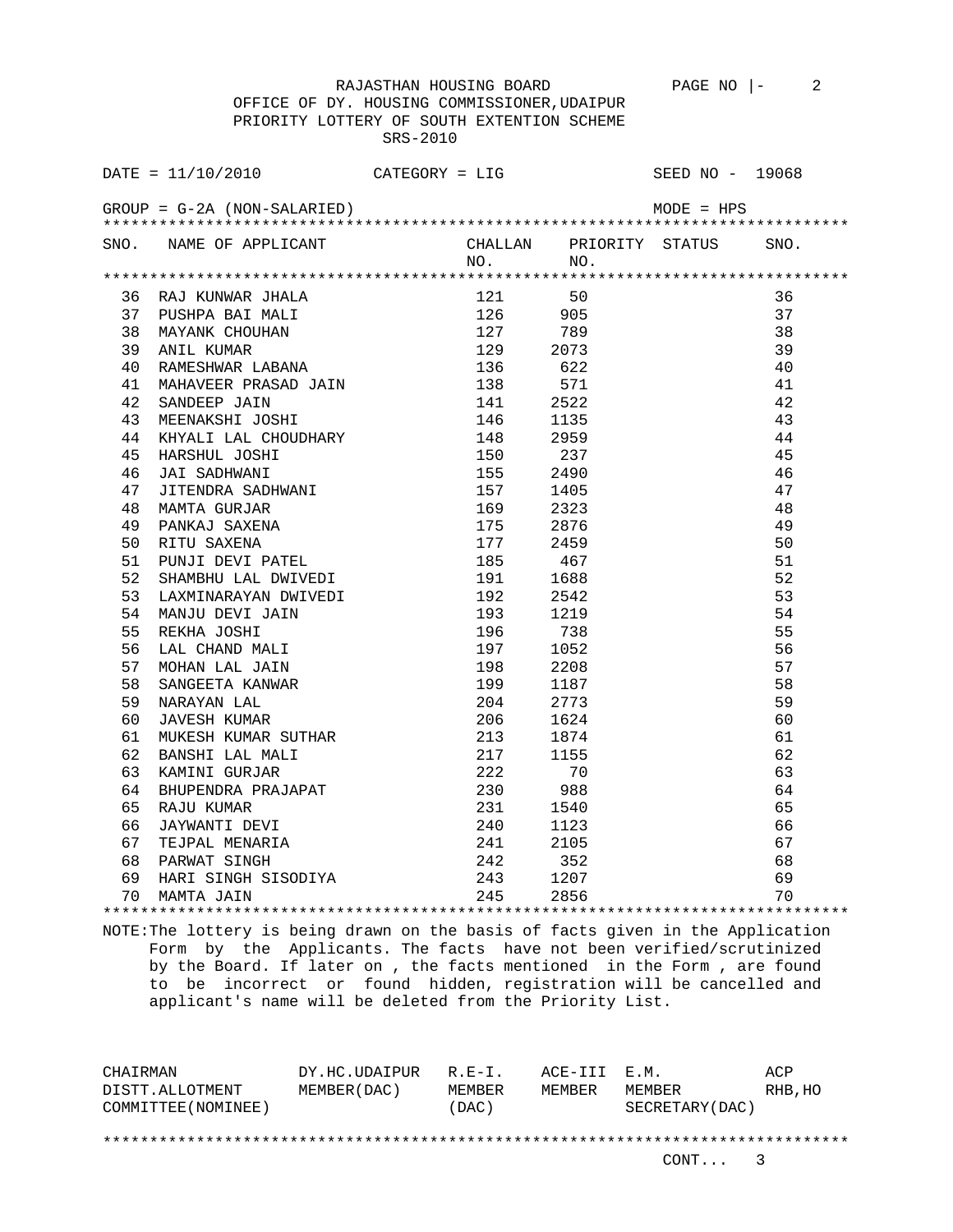OFFICE OF DY. HOUSING COMMISSIONER,UDAIPUR PRIORITY LOTTERY OF SOUTH EXTENTION SCHEME SRS-2010

|     | $DATA = 11/10/2010$                                                                                                                                                                                                                                                   | $CATEGORY = LIG$ |             |                         | SEED $NO - 19068$ |
|-----|-----------------------------------------------------------------------------------------------------------------------------------------------------------------------------------------------------------------------------------------------------------------------|------------------|-------------|-------------------------|-------------------|
|     | $GROUP = G-2A (NON-SALARIED)$                                                                                                                                                                                                                                         |                  |             | MODE = HPS              |                   |
|     | SNO. NAME OF APPLICANT                                                                                                                                                                                                                                                |                  | NO. NO.     | CHALLAN PRIORITY STATUS | SNO.              |
|     |                                                                                                                                                                                                                                                                       |                  |             |                         |                   |
|     | 71 BHERU LAL TALI<br>BHERU LAL TALI 248 2375<br>RAJ KUMARI SAHU 249 2689<br>RAM LAL BHOI 251 873<br>DEEPAK SAHU 253 2824<br>NARENDRA SAHU 254 1437<br>KAPIL DUNGRIYA 255 288<br>SUSHILA SHARMA 261 539<br>EMDAD ALI 263 2792<br>SUNITA SAHU 265 1707<br>KAMLESH ASWAN |                  |             |                         | 71                |
| 72  |                                                                                                                                                                                                                                                                       |                  |             |                         | 72                |
| 73  |                                                                                                                                                                                                                                                                       |                  |             |                         | 73                |
| 74  |                                                                                                                                                                                                                                                                       |                  |             |                         | 74                |
| 75  |                                                                                                                                                                                                                                                                       |                  |             |                         | 75                |
| 76  |                                                                                                                                                                                                                                                                       |                  |             |                         | 76                |
| 77  |                                                                                                                                                                                                                                                                       |                  |             |                         | 77                |
| 78  |                                                                                                                                                                                                                                                                       |                  |             |                         | 78                |
| 79  |                                                                                                                                                                                                                                                                       |                  |             |                         | 79                |
| 80  |                                                                                                                                                                                                                                                                       |                  |             |                         | 80                |
| 81  |                                                                                                                                                                                                                                                                       |                  |             |                         | 81                |
| 82  |                                                                                                                                                                                                                                                                       |                  |             |                         | 82                |
| 83  | NILESH PATIDAR<br>PRABHU LAL SHARMA                                                                                                                                                                                                                                   |                  | 284<br>769  |                         | 83                |
| 84  | HANSA VIJAYVARGIA                                                                                                                                                                                                                                                     |                  | 285<br>1990 |                         | 84                |
| 85  | RAJ KUMAR                                                                                                                                                                                                                                                             |                  | 287<br>2844 |                         | 85                |
| 86  | MAN SINGH JAT                                                                                                                                                                                                                                                         | 288              | 1521        |                         | 86                |
| 87  | PUNEET JAT                                                                                                                                                                                                                                                            | 289              | 1040        |                         | 87                |
| 88  | AJIT JAIN                                                                                                                                                                                                                                                             | 293              | 1354        |                         | 88                |
| 89  | RAKESH BHAVSAR                                                                                                                                                                                                                                                        | 296              | 1302        |                         | 89                |
| 90  | RAKESH SINGH JAT<br>GOPAL SINGH JAT                                                                                                                                                                                                                                   | 299              | 1489        |                         | 90                |
| 91  | PRAFULL KUMAR                                                                                                                                                                                                                                                         | 300              | 102         |                         | 91                |
| 92  | GAUTAM MEENA                                                                                                                                                                                                                                                          |                  | 301<br>718  |                         | 92                |
| 93  | SURESH KUMAR                                                                                                                                                                                                                                                          | 302              | 968         |                         | 93                |
| 94  | LOKENDRA SINGH                                                                                                                                                                                                                                                        | 313              | 1457        |                         | 94                |
| 95  | MAHENDRA DURGAWAT<br>RAKHI BAJAJ                                                                                                                                                                                                                                      | $\frac{1}{314}$  | 372         |                         | 95                |
| 96  |                                                                                                                                                                                                                                                                       | 316              | 1290        |                         | 96                |
| 97  | MANOHARI AUDICHYA                                                                                                                                                                                                                                                     | 319              | 634         |                         | 97                |
| 98  | NARENDRA KUMAR DAVE<br>RAJENDRA KUMAR SHARMA                                                                                                                                                                                                                          | 320<br>321       | 217         |                         | 98                |
| 99  |                                                                                                                                                                                                                                                                       |                  | 2407        |                         | 99                |
| 100 | YASHWANT KUMAR BOKADIYA 327                                                                                                                                                                                                                                           |                  | 654         |                         | 100               |
| 101 |                                                                                                                                                                                                                                                                       | 337              | 300         |                         | 101               |
| 102 |                                                                                                                                                                                                                                                                       | 340<br>344       | 185         |                         | 102               |
| 103 | CONSUMERSH KUMAR KALAL<br>SURESH KUMAR KALAL<br>MOHAMMED SHAKIL<br>DEVKARAN<br>JITENDPA CO                                                                                                                                                                            |                  | 2677        |                         | 103               |
| 104 |                                                                                                                                                                                                                                                                       | 346              | 18          |                         | 104               |
| 105 | DEVKARAN 5240 10<br>JITENDRA SEVAK 19940 2940                                                                                                                                                                                                                         |                  |             |                         | 105               |
|     |                                                                                                                                                                                                                                                                       |                  |             |                         |                   |

NOTE:The lottery is being drawn on the basis of facts given in the Application Form by the Applicants. The facts have not been verified/scrutinized by the Board. If later on , the facts mentioned in the Form , are found to be incorrect or found hidden, registration will be cancelled and applicant's name will be deleted from the Priority List.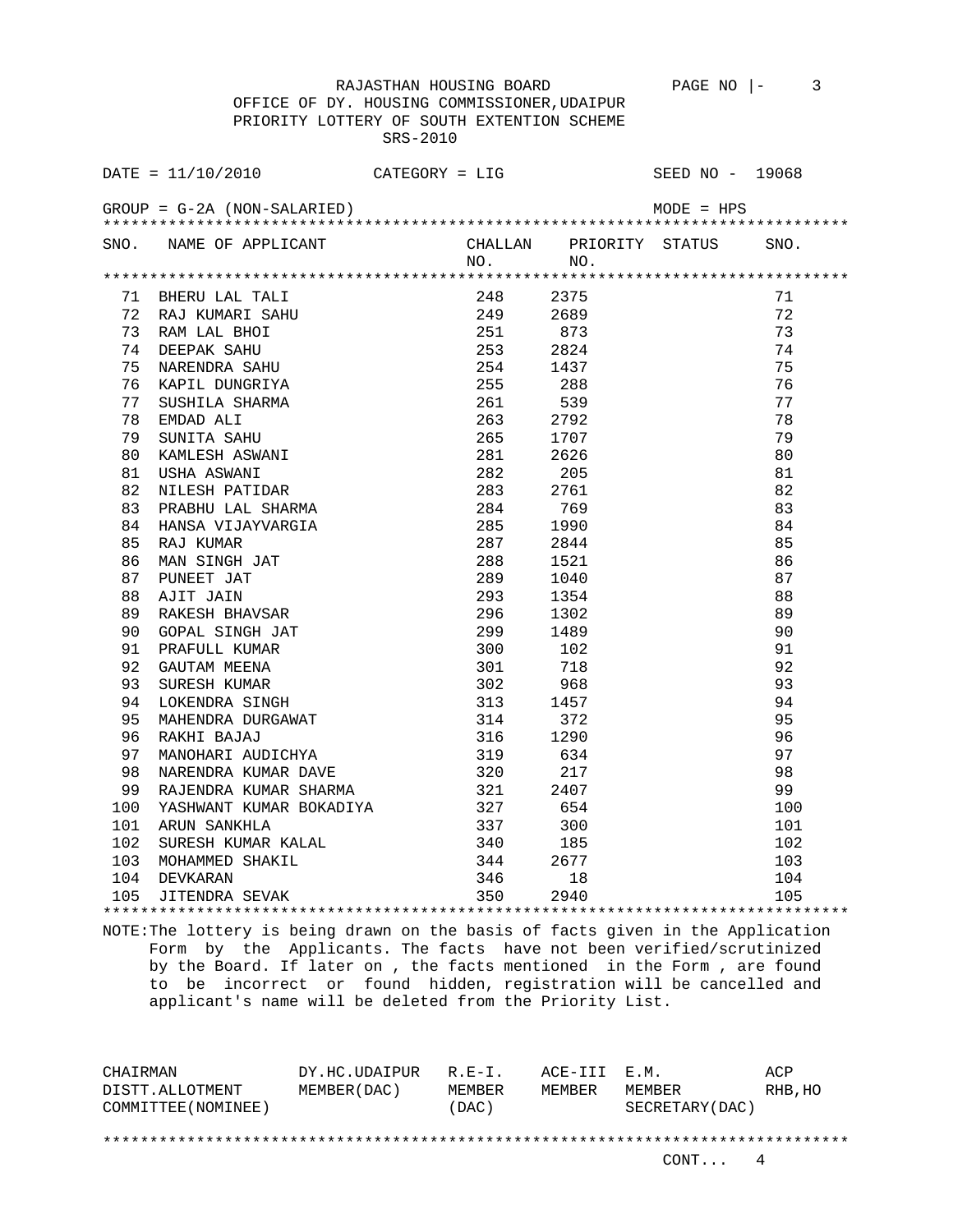OFFICE OF DY. HOUSING COMMISSIONER,UDAIPUR PRIORITY LOTTERY OF SOUTH EXTENTION SCHEME SRS-2010

| SNO. NAME OF APPLICANT CHALLAN PRIORITY STATUS ON NO. |  |  | SNO. |
|-------------------------------------------------------|--|--|------|
|                                                       |  |  |      |
|                                                       |  |  |      |
|                                                       |  |  | 106  |
|                                                       |  |  | 107  |
|                                                       |  |  | 108  |
|                                                       |  |  | 109  |
|                                                       |  |  | 110  |
|                                                       |  |  | 111  |
|                                                       |  |  | 112  |
|                                                       |  |  | 113  |
|                                                       |  |  | 114  |
|                                                       |  |  | 115  |
|                                                       |  |  | 116  |
|                                                       |  |  | 117  |
|                                                       |  |  | 118  |
|                                                       |  |  | 119  |
|                                                       |  |  | 120  |
|                                                       |  |  | 121  |
|                                                       |  |  | 122  |
|                                                       |  |  | 123  |
|                                                       |  |  | 124  |
|                                                       |  |  | 125  |
|                                                       |  |  | 126  |
|                                                       |  |  | 127  |
|                                                       |  |  | 128  |
|                                                       |  |  | 129  |
|                                                       |  |  | 130  |
|                                                       |  |  | 131  |
|                                                       |  |  | 132  |
|                                                       |  |  | 133  |
|                                                       |  |  | 134  |
|                                                       |  |  | 135  |
|                                                       |  |  | 136  |
|                                                       |  |  | 137  |
|                                                       |  |  | 138  |
|                                                       |  |  | 139  |
|                                                       |  |  | 140  |
|                                                       |  |  |      |

NOTE:The lottery is being drawn on the basis of facts given in the Application Form by the Applicants. The facts have not been verified/scrutinized by the Board. If later on , the facts mentioned in the Form , are found to be incorrect or found hidden, registration will be cancelled and applicant's name will be deleted from the Priority List.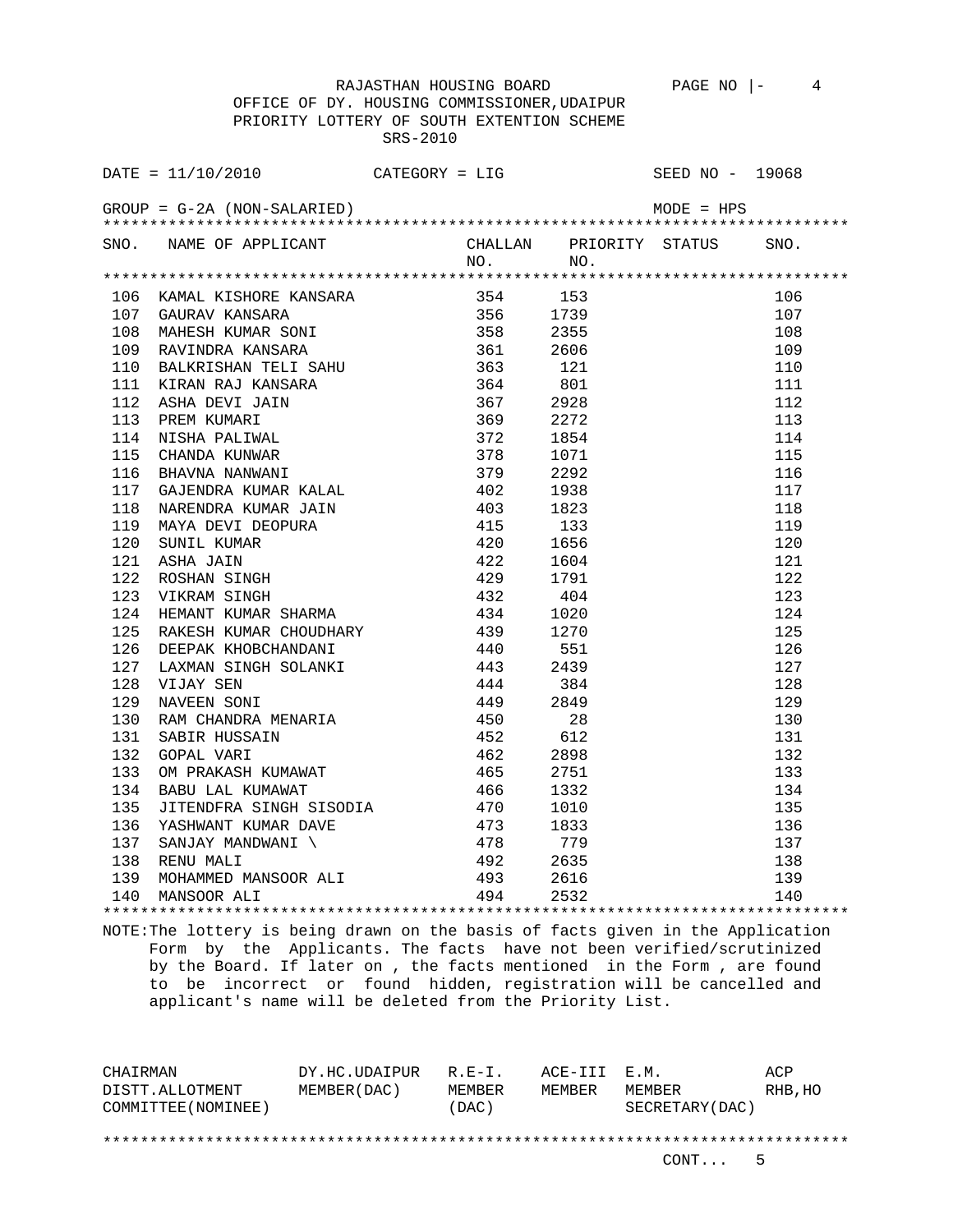OFFICE OF DY. HOUSING COMMISSIONER,UDAIPUR PRIORITY LOTTERY OF SOUTH EXTENTION SCHEME SRS-2010

| SNO. NAME OF APPLICANT<br>NO. NO. NO. NO. NO.                                                                                                                                                                                                                                     |  |                    |     |
|-----------------------------------------------------------------------------------------------------------------------------------------------------------------------------------------------------------------------------------------------------------------------------------|--|--------------------|-----|
|                                                                                                                                                                                                                                                                                   |  |                    |     |
|                                                                                                                                                                                                                                                                                   |  |                    |     |
|                                                                                                                                                                                                                                                                                   |  |                    | 141 |
|                                                                                                                                                                                                                                                                                   |  |                    | 142 |
|                                                                                                                                                                                                                                                                                   |  |                    | 143 |
|                                                                                                                                                                                                                                                                                   |  |                    | 144 |
|                                                                                                                                                                                                                                                                                   |  |                    | 145 |
|                                                                                                                                                                                                                                                                                   |  |                    | 146 |
|                                                                                                                                                                                                                                                                                   |  |                    | 147 |
|                                                                                                                                                                                                                                                                                   |  |                    | 148 |
|                                                                                                                                                                                                                                                                                   |  |                    | 149 |
|                                                                                                                                                                                                                                                                                   |  |                    | 150 |
|                                                                                                                                                                                                                                                                                   |  |                    | 151 |
|                                                                                                                                                                                                                                                                                   |  |                    | 152 |
|                                                                                                                                                                                                                                                                                   |  |                    | 153 |
|                                                                                                                                                                                                                                                                                   |  |                    | 154 |
|                                                                                                                                                                                                                                                                                   |  |                    | 155 |
|                                                                                                                                                                                                                                                                                   |  |                    | 156 |
|                                                                                                                                                                                                                                                                                   |  |                    | 157 |
|                                                                                                                                                                                                                                                                                   |  |                    | 158 |
|                                                                                                                                                                                                                                                                                   |  |                    | 159 |
|                                                                                                                                                                                                                                                                                   |  |                    | 160 |
|                                                                                                                                                                                                                                                                                   |  |                    | 161 |
|                                                                                                                                                                                                                                                                                   |  |                    | 162 |
|                                                                                                                                                                                                                                                                                   |  |                    | 163 |
|                                                                                                                                                                                                                                                                                   |  |                    | 164 |
|                                                                                                                                                                                                                                                                                   |  |                    | 165 |
|                                                                                                                                                                                                                                                                                   |  |                    | 166 |
|                                                                                                                                                                                                                                                                                   |  |                    | 167 |
|                                                                                                                                                                                                                                                                                   |  |                    | 168 |
|                                                                                                                                                                                                                                                                                   |  |                    | 169 |
|                                                                                                                                                                                                                                                                                   |  |                    | 170 |
|                                                                                                                                                                                                                                                                                   |  |                    | 171 |
| 2002 - Mari $U$ 1911 - 1912<br>1411 - 1912<br>142 - 1922<br>142 - 1923<br>2003 - 1923<br>142 - 1923<br>2003 - 1923<br>144 - 2003<br>1124 - 2003<br>1124 - 2003<br>124 - 2003<br>1124 - 2003<br>124 - 2003<br>1124 - 2003<br>1124 - 2003<br>124 - 2003<br>1125 - 1924<br>154 - 192 |  | ****************** | 172 |
|                                                                                                                                                                                                                                                                                   |  |                    | 173 |
|                                                                                                                                                                                                                                                                                   |  |                    | 174 |
|                                                                                                                                                                                                                                                                                   |  |                    | 175 |
|                                                                                                                                                                                                                                                                                   |  |                    |     |

NOTE:The lottery is being drawn on the basis of facts given in the Application Form by the Applicants. The facts have not been verified/scrutinized by the Board. If later on , the facts mentioned in the Form , are found to be incorrect or found hidden, registration will be cancelled and applicant's name will be deleted from the Priority List.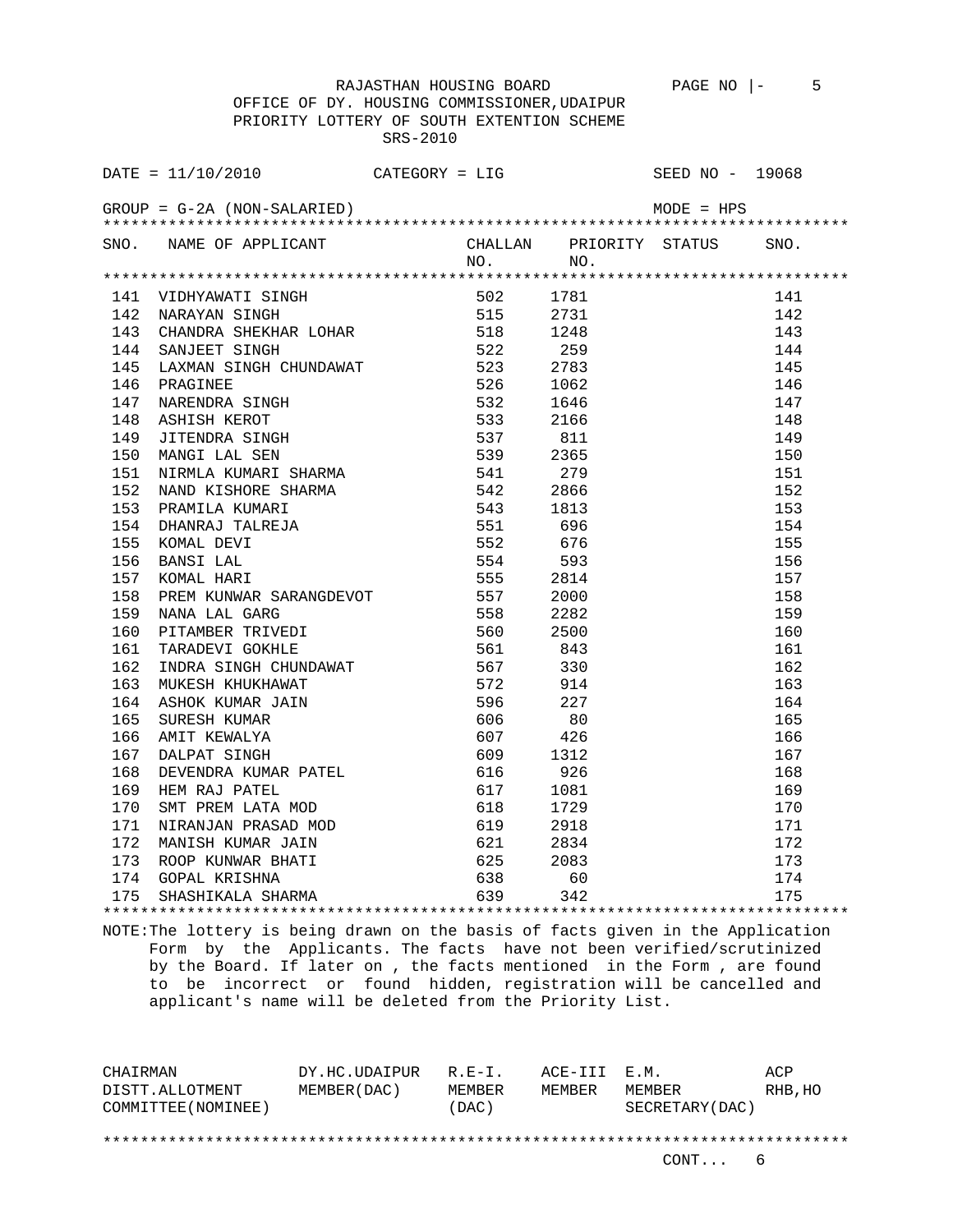OFFICE OF DY. HOUSING COMMISSIONER,UDAIPUR PRIORITY LOTTERY OF SOUTH EXTENTION SCHEME SRS-2010

| 205 |                                                                                                                                                                                                                                                |          |  | 205 |
|-----|------------------------------------------------------------------------------------------------------------------------------------------------------------------------------------------------------------------------------------------------|----------|--|-----|
| 206 |                                                                                                                                                                                                                                                |          |  | 206 |
| 207 |                                                                                                                                                                                                                                                |          |  | 207 |
| 208 | VINAL NUMAR KALAL 771 1228<br>RAMESH CHANDRA KHARIWAL 774 175<br>RAJESH DEVI SHARMA 776 2031<br>MAYA DEVI 778 247<br>MANISH JAIN 781 163<br>LALIT PRASAD SHARMA 787 1177<br>PREM SINGH RANAWAT 789 362<br>LELLA DEVI SANADHYA 793 644<br>ASHOK |          |  | 208 |
|     | 209 DILIP SINGH                                                                                                                                                                                                                                |          |  | 209 |
|     | 210 KAILASH CHANDRA BHOI                                                                                                                                                                                                                       | 806 1666 |  | 210 |
|     |                                                                                                                                                                                                                                                |          |  |     |

NOTE:The lottery is being drawn on the basis of facts given in the Application Form by the Applicants. The facts have not been verified/scrutinized by the Board. If later on , the facts mentioned in the Form , are found to be incorrect or found hidden, registration will be cancelled and applicant's name will be deleted from the Priority List.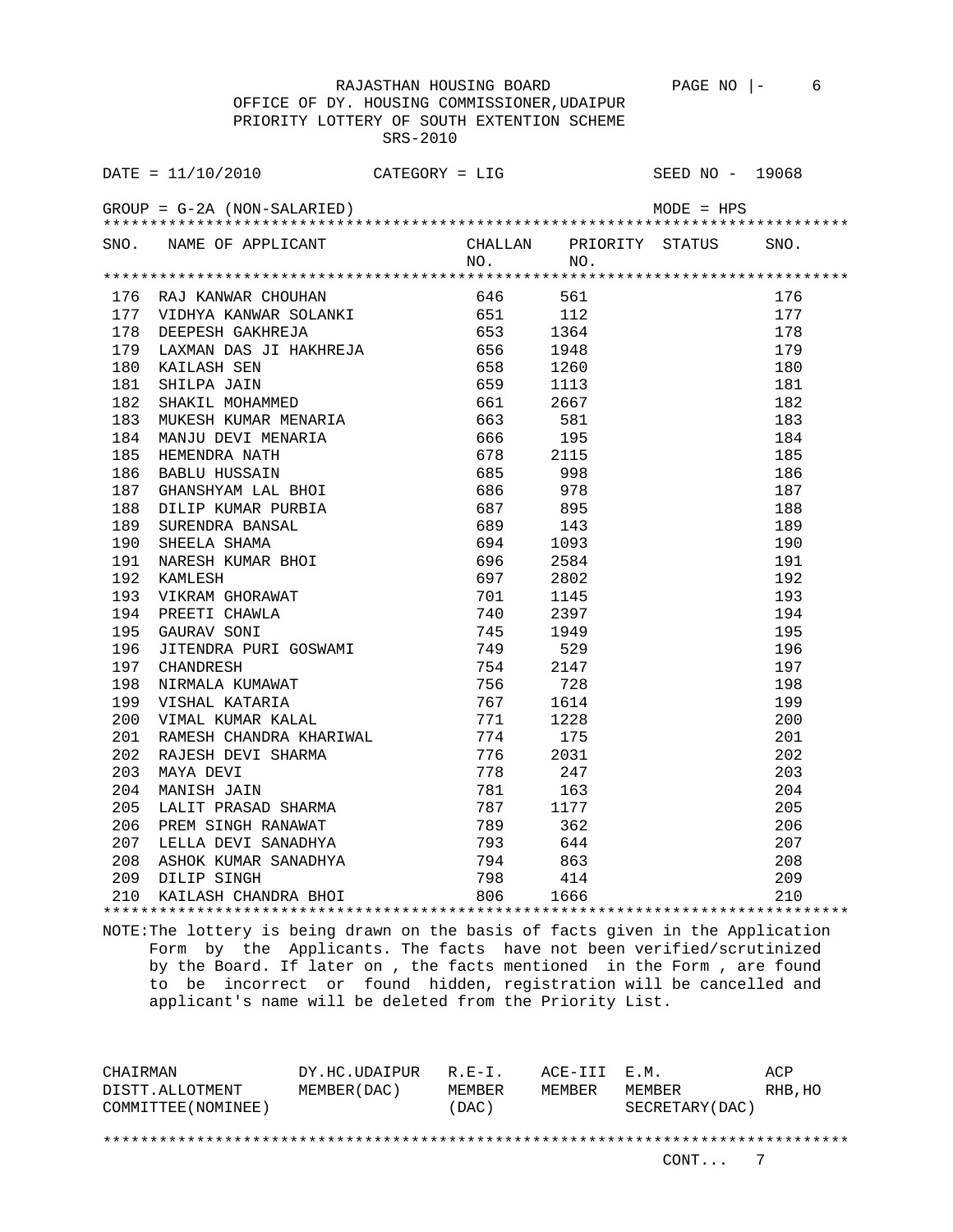OFFICE OF DY. HOUSING COMMISSIONER,UDAIPUR PRIORITY LOTTERY OF SOUTH EXTENTION SCHEME SRS-2010

|     | DATE = $11/10/2010$ CATEGORY = LIG                                 |  | SEED NO - 19068                                                      |     |
|-----|--------------------------------------------------------------------|--|----------------------------------------------------------------------|-----|
|     |                                                                    |  |                                                                      |     |
|     | SNO. NAME OF APPLICANT CHALLAN PRIORITY STATUS SNO.<br>NO. NO. NO. |  |                                                                      |     |
|     |                                                                    |  |                                                                      |     |
|     |                                                                    |  |                                                                      | 211 |
|     |                                                                    |  |                                                                      | 212 |
|     |                                                                    |  |                                                                      | 213 |
|     |                                                                    |  |                                                                      | 214 |
|     |                                                                    |  |                                                                      | 215 |
|     |                                                                    |  |                                                                      | 216 |
|     |                                                                    |  |                                                                      | 217 |
|     |                                                                    |  |                                                                      | 218 |
|     |                                                                    |  |                                                                      | 219 |
|     |                                                                    |  |                                                                      | 220 |
|     |                                                                    |  |                                                                      | 221 |
|     |                                                                    |  |                                                                      | 222 |
|     |                                                                    |  |                                                                      | 223 |
|     |                                                                    |  |                                                                      | 224 |
|     |                                                                    |  |                                                                      | 225 |
|     |                                                                    |  |                                                                      | 226 |
|     |                                                                    |  |                                                                      | 227 |
|     |                                                                    |  |                                                                      | 228 |
|     |                                                                    |  |                                                                      | 229 |
|     |                                                                    |  |                                                                      | 230 |
|     |                                                                    |  |                                                                      | 231 |
|     |                                                                    |  |                                                                      | 232 |
|     |                                                                    |  |                                                                      | 233 |
|     |                                                                    |  |                                                                      | 234 |
|     |                                                                    |  |                                                                      | 235 |
|     |                                                                    |  |                                                                      | 236 |
|     |                                                                    |  |                                                                      | 237 |
|     |                                                                    |  |                                                                      | 238 |
|     |                                                                    |  |                                                                      | 239 |
|     |                                                                    |  |                                                                      |     |
| 241 | PRAKASH CHANDRA PATIDAR 891 2480                                   |  |                                                                      |     |
|     |                                                                    |  |                                                                      |     |
|     |                                                                    |  |                                                                      |     |
|     | 244 KANHAIYA LAL SHARMA $898$ 1864<br>245 MONIKA PANJWAMI 900 509  |  | $239$<br>$240$<br>$241$<br>$242$<br>$243$<br>$244$<br>$245$<br>$245$ |     |
|     |                                                                    |  |                                                                      |     |

NOTE:The lottery is being drawn on the basis of facts given in the Application Form by the Applicants. The facts have not been verified/scrutinized by the Board. If later on , the facts mentioned in the Form , are found to be incorrect or found hidden, registration will be cancelled and applicant's name will be deleted from the Priority List.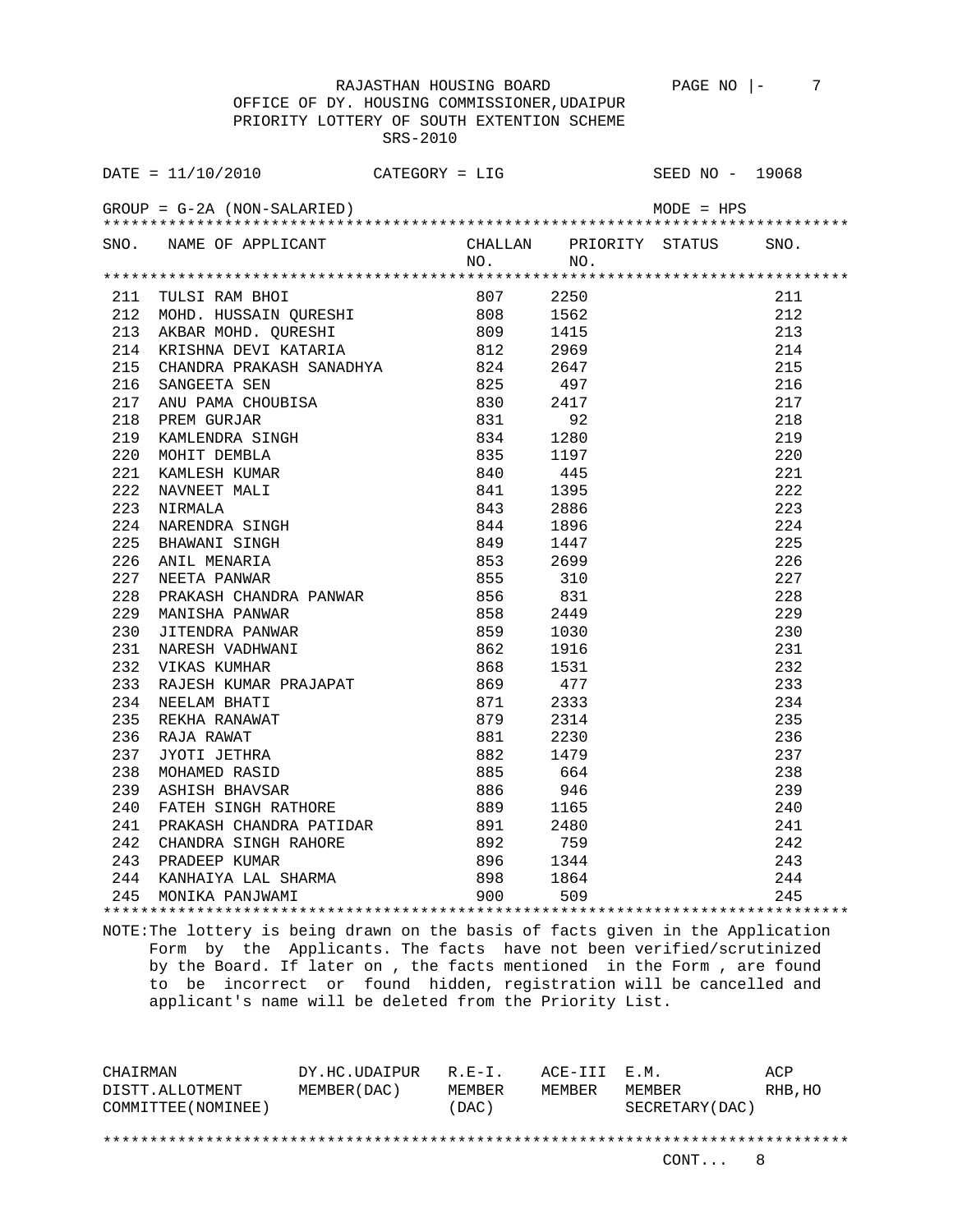OFFICE OF DY. HOUSING COMMISSIONER,UDAIPUR PRIORITY LOTTERY OF SOUTH EXTENTION SCHEME SRS-2010

| GROUP = $G-2A$ (NON-SALARIED)<br>SNO. NAME OF APPLICANT CHALLAN PRIORITY STATUS ON NO. NO.<br>SNO.<br>NO.<br>1914 16 SUNIL KUMAR SEN<br>247 ROOP LAL LOHAR SEN<br>247 ROOP LAL LOHAR SEN<br>247 ROOP LAL LOHAR SEN<br>247 BUSHPLATA PATIDAR 1912 2949 247<br>249 PUSHPLATA PATIDAR 1915 10 Successful 249<br>250 MEERA KUNWAR SHARMA 919 1582 251<br>251<br>263<br>264<br>265<br>266<br>267<br>268<br>269<br>270<br>271<br>272<br>273<br>274<br>275<br>276<br>277 | DATE = $11/10/2010$ CATEGORY = LIG |  | SEED NO - 19068 |     |
|-------------------------------------------------------------------------------------------------------------------------------------------------------------------------------------------------------------------------------------------------------------------------------------------------------------------------------------------------------------------------------------------------------------------------------------------------------------------|------------------------------------|--|-----------------|-----|
|                                                                                                                                                                                                                                                                                                                                                                                                                                                                   |                                    |  |                 |     |
|                                                                                                                                                                                                                                                                                                                                                                                                                                                                   |                                    |  |                 |     |
|                                                                                                                                                                                                                                                                                                                                                                                                                                                                   |                                    |  |                 |     |
|                                                                                                                                                                                                                                                                                                                                                                                                                                                                   |                                    |  |                 |     |
|                                                                                                                                                                                                                                                                                                                                                                                                                                                                   |                                    |  |                 |     |
|                                                                                                                                                                                                                                                                                                                                                                                                                                                                   |                                    |  |                 |     |
|                                                                                                                                                                                                                                                                                                                                                                                                                                                                   |                                    |  |                 |     |
|                                                                                                                                                                                                                                                                                                                                                                                                                                                                   |                                    |  |                 |     |
|                                                                                                                                                                                                                                                                                                                                                                                                                                                                   |                                    |  |                 |     |
|                                                                                                                                                                                                                                                                                                                                                                                                                                                                   |                                    |  |                 |     |
|                                                                                                                                                                                                                                                                                                                                                                                                                                                                   |                                    |  |                 |     |
|                                                                                                                                                                                                                                                                                                                                                                                                                                                                   |                                    |  |                 |     |
|                                                                                                                                                                                                                                                                                                                                                                                                                                                                   |                                    |  |                 |     |
|                                                                                                                                                                                                                                                                                                                                                                                                                                                                   |                                    |  |                 |     |
|                                                                                                                                                                                                                                                                                                                                                                                                                                                                   |                                    |  |                 |     |
|                                                                                                                                                                                                                                                                                                                                                                                                                                                                   |                                    |  |                 |     |
|                                                                                                                                                                                                                                                                                                                                                                                                                                                                   |                                    |  |                 |     |
|                                                                                                                                                                                                                                                                                                                                                                                                                                                                   |                                    |  |                 |     |
|                                                                                                                                                                                                                                                                                                                                                                                                                                                                   |                                    |  |                 |     |
|                                                                                                                                                                                                                                                                                                                                                                                                                                                                   |                                    |  |                 |     |
|                                                                                                                                                                                                                                                                                                                                                                                                                                                                   |                                    |  |                 |     |
|                                                                                                                                                                                                                                                                                                                                                                                                                                                                   |                                    |  |                 |     |
|                                                                                                                                                                                                                                                                                                                                                                                                                                                                   |                                    |  |                 |     |
|                                                                                                                                                                                                                                                                                                                                                                                                                                                                   |                                    |  |                 |     |
|                                                                                                                                                                                                                                                                                                                                                                                                                                                                   |                                    |  |                 |     |
|                                                                                                                                                                                                                                                                                                                                                                                                                                                                   |                                    |  |                 |     |
|                                                                                                                                                                                                                                                                                                                                                                                                                                                                   |                                    |  |                 |     |
|                                                                                                                                                                                                                                                                                                                                                                                                                                                                   |                                    |  |                 |     |
|                                                                                                                                                                                                                                                                                                                                                                                                                                                                   |                                    |  |                 |     |
|                                                                                                                                                                                                                                                                                                                                                                                                                                                                   |                                    |  |                 |     |
|                                                                                                                                                                                                                                                                                                                                                                                                                                                                   |                                    |  |                 |     |
|                                                                                                                                                                                                                                                                                                                                                                                                                                                                   |                                    |  |                 |     |
|                                                                                                                                                                                                                                                                                                                                                                                                                                                                   |                                    |  |                 |     |
|                                                                                                                                                                                                                                                                                                                                                                                                                                                                   |                                    |  |                 |     |
|                                                                                                                                                                                                                                                                                                                                                                                                                                                                   |                                    |  |                 |     |
|                                                                                                                                                                                                                                                                                                                                                                                                                                                                   |                                    |  |                 | 278 |
| 279                                                                                                                                                                                                                                                                                                                                                                                                                                                               |                                    |  |                 |     |
| 280                                                                                                                                                                                                                                                                                                                                                                                                                                                               |                                    |  |                 |     |

NOTE:The lottery is being drawn on the basis of facts given in the Application Form by the Applicants. The facts have not been verified/scrutinized by the Board. If later on , the facts mentioned in the Form , are found to be incorrect or found hidden, registration will be cancelled and applicant's name will be deleted from the Priority List.

CHAIRMAN DY.HC.UDAIPUR R.E-I. ACE-III E.M. ACP DISTT.ALLOTMENT MEMBER(DAC) MEMBER MEMBER MEMBER RHB,HO COMMITTEE(NOMINEE) (DAC) SECRETARY(DAC) \*\*\*\*\*\*\*\*\*\*\*\*\*\*\*\*\*\*\*\*\*\*\*\*\*\*\*\*\*\*\*\*\*\*\*\*\*\*\*\*\*\*\*\*\*\*\*\*\*\*\*\*\*\*\*\*\*\*\*\*\*\*\*\*\*\*\*\*\*\*\*\*\*\*\*\*\*\*\*\*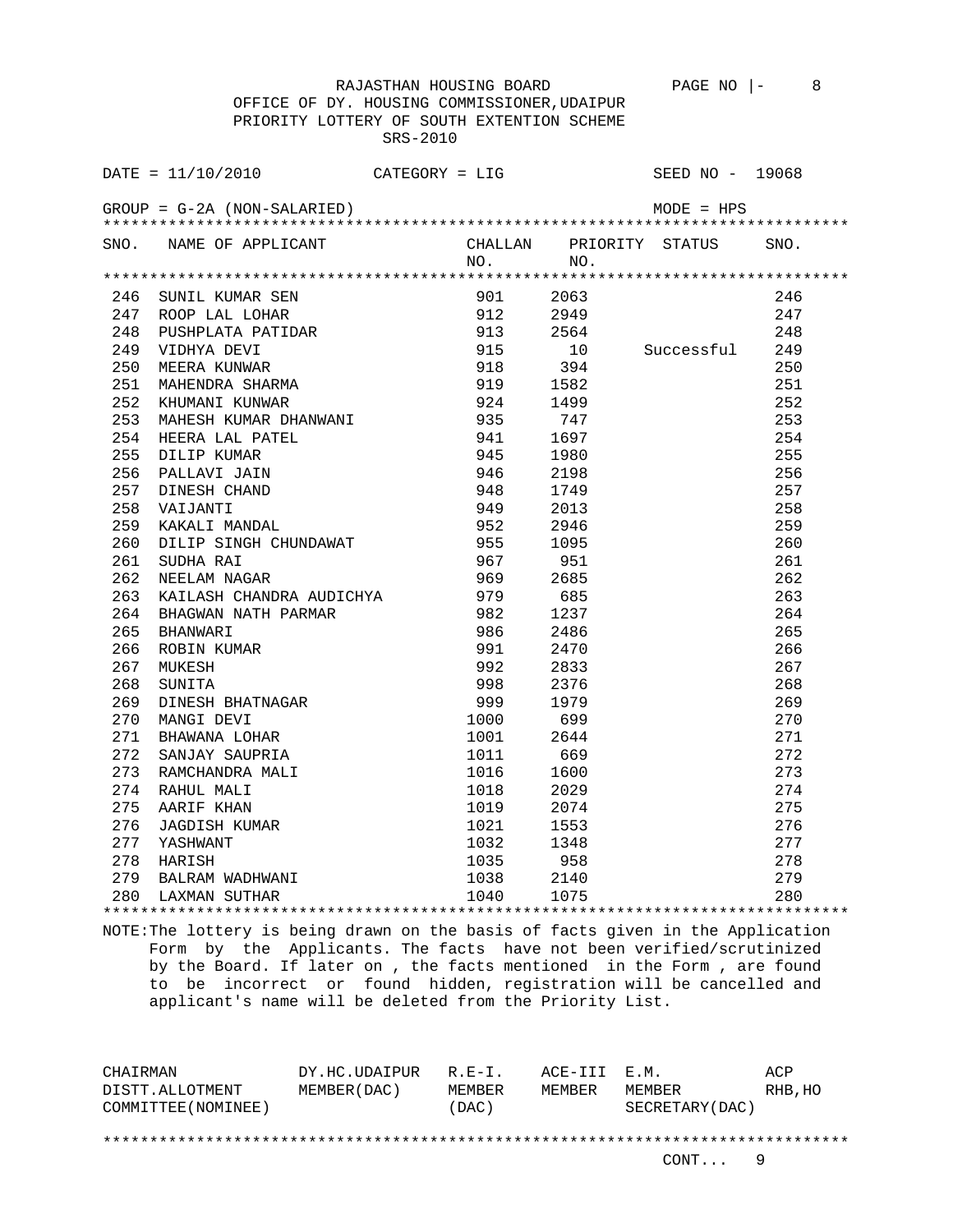OFFICE OF DY. HOUSING COMMISSIONER,UDAIPUR PRIORITY LOTTERY OF SOUTH EXTENTION SCHEME SRS-2010

| DATE = $11/10/2010$ CATEGORY = LIG SEED NO - 19068                                                                                                                                                                                                                                                                                                                          |           |    |                              |  |
|-----------------------------------------------------------------------------------------------------------------------------------------------------------------------------------------------------------------------------------------------------------------------------------------------------------------------------------------------------------------------------|-----------|----|------------------------------|--|
|                                                                                                                                                                                                                                                                                                                                                                             |           |    |                              |  |
| SNO. NAME OF APPLICANT                                                                                                                                                                                                                                                                                                                                                      | $NO.$ NO. |    | CHALLAN PRIORITY STATUS SNO. |  |
| $\begin{tabular}{lcccc} \texttt{R1111} & \texttt{R121} & \texttt{R131} & \texttt{R131} & \texttt{R132} & \texttt{0141} & \texttt{0141} & \texttt{0141} & \texttt{0141} & \texttt{0141} & \texttt{0141} & \texttt{0141} & \texttt{0141} & \texttt{0141} & \texttt{0141} & \texttt{0141} & \texttt{0141} & \texttt{0141} & \texttt{0141} & \texttt{0141} & \texttt{0141} & \$ |           |    |                              |  |
|                                                                                                                                                                                                                                                                                                                                                                             |           |    |                              |  |
|                                                                                                                                                                                                                                                                                                                                                                             |           |    |                              |  |
|                                                                                                                                                                                                                                                                                                                                                                             |           |    |                              |  |
|                                                                                                                                                                                                                                                                                                                                                                             |           |    |                              |  |
|                                                                                                                                                                                                                                                                                                                                                                             |           |    |                              |  |
|                                                                                                                                                                                                                                                                                                                                                                             |           |    |                              |  |
|                                                                                                                                                                                                                                                                                                                                                                             |           |    |                              |  |
|                                                                                                                                                                                                                                                                                                                                                                             |           |    |                              |  |
|                                                                                                                                                                                                                                                                                                                                                                             |           |    |                              |  |
|                                                                                                                                                                                                                                                                                                                                                                             |           |    |                              |  |
|                                                                                                                                                                                                                                                                                                                                                                             |           |    |                              |  |
|                                                                                                                                                                                                                                                                                                                                                                             |           |    |                              |  |
|                                                                                                                                                                                                                                                                                                                                                                             |           |    |                              |  |
|                                                                                                                                                                                                                                                                                                                                                                             |           |    |                              |  |
|                                                                                                                                                                                                                                                                                                                                                                             |           |    |                              |  |
|                                                                                                                                                                                                                                                                                                                                                                             |           |    |                              |  |
|                                                                                                                                                                                                                                                                                                                                                                             |           |    |                              |  |
|                                                                                                                                                                                                                                                                                                                                                                             |           |    |                              |  |
|                                                                                                                                                                                                                                                                                                                                                                             |           |    |                              |  |
| 300 MANOJ SINGH CHOUHAN 1126 192                                                                                                                                                                                                                                                                                                                                            |           |    |                              |  |
|                                                                                                                                                                                                                                                                                                                                                                             |           |    |                              |  |
|                                                                                                                                                                                                                                                                                                                                                                             |           |    |                              |  |
|                                                                                                                                                                                                                                                                                                                                                                             |           |    |                              |  |
|                                                                                                                                                                                                                                                                                                                                                                             |           |    |                              |  |
|                                                                                                                                                                                                                                                                                                                                                                             |           |    |                              |  |
|                                                                                                                                                                                                                                                                                                                                                                             |           |    |                              |  |
|                                                                                                                                                                                                                                                                                                                                                                             |           |    |                              |  |
|                                                                                                                                                                                                                                                                                                                                                                             |           |    |                              |  |
|                                                                                                                                                                                                                                                                                                                                                                             |           |    |                              |  |
|                                                                                                                                                                                                                                                                                                                                                                             |           |    |                              |  |
|                                                                                                                                                                                                                                                                                                                                                                             |           |    |                              |  |
|                                                                                                                                                                                                                                                                                                                                                                             |           | 34 |                              |  |
|                                                                                                                                                                                                                                                                                                                                                                             |           |    |                              |  |
| $\begin{tabular}{llllll} 314 & DINESH CHANDRA CHOUBISA & 1176 & 1204 \\ 315 & REKHA CHOUBISA & 1177 & 239 \\ \end{tabular}$                                                                                                                                                                                                                                                 |           |    |                              |  |
|                                                                                                                                                                                                                                                                                                                                                                             |           |    |                              |  |
|                                                                                                                                                                                                                                                                                                                                                                             |           |    |                              |  |

NOTE:The lottery is being drawn on the basis of facts given in the Application Form by the Applicants. The facts have not been verified/scrutinized by the Board. If later on , the facts mentioned in the Form , are found to be incorrect or found hidden, registration will be cancelled and applicant's name will be deleted from the Priority List.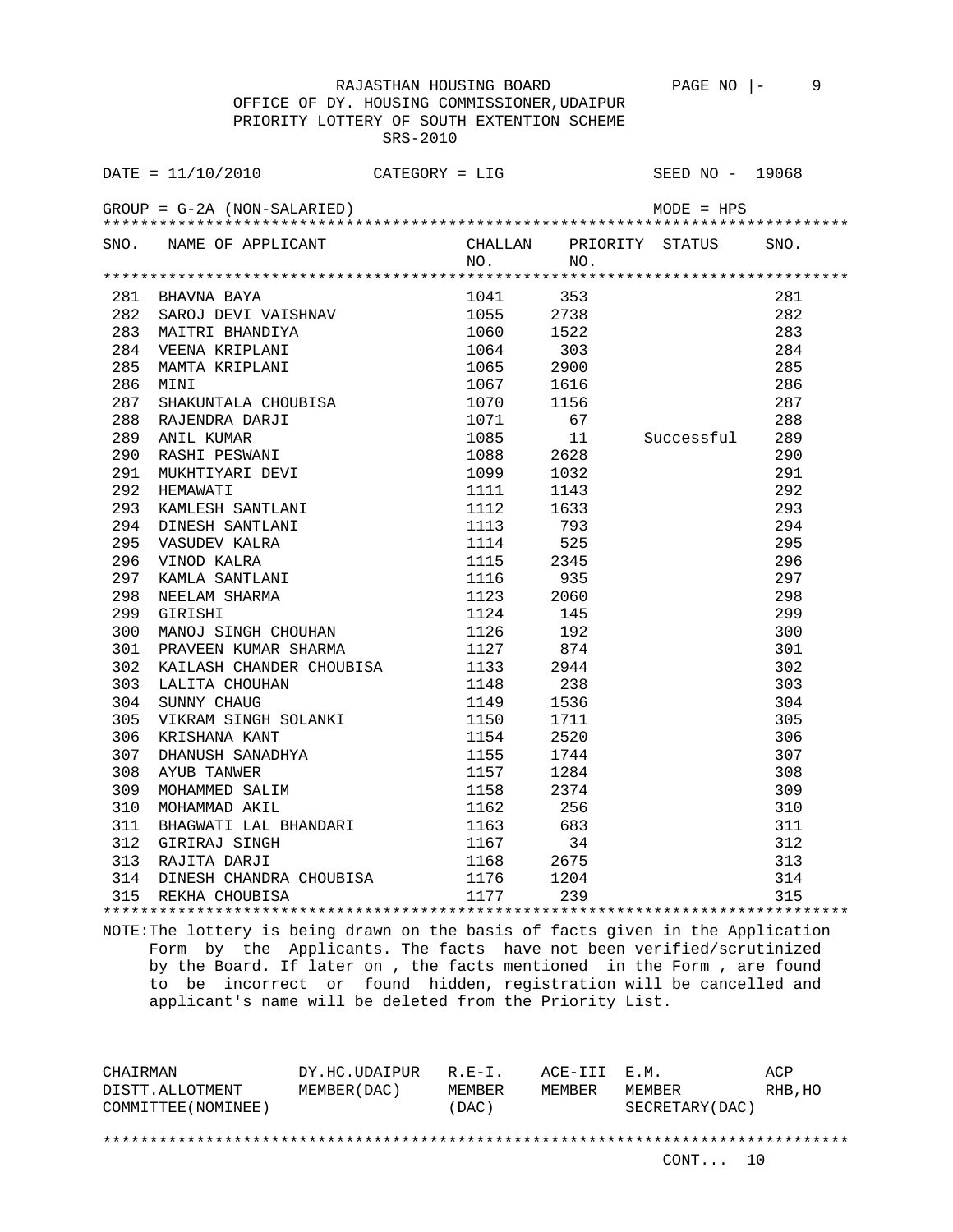OFFICE OF DY. HOUSING COMMISSIONER,UDAIPUR PRIORITY LOTTERY OF SOUTH EXTENTION SCHEME SRS-2010

|     | DATE = $11/10/2010$ CATEGORY = LIG                                                                                                                                                                              |           |      | SEED NO - 19068   |     |
|-----|-----------------------------------------------------------------------------------------------------------------------------------------------------------------------------------------------------------------|-----------|------|-------------------|-----|
|     |                                                                                                                                                                                                                 |           |      |                   |     |
|     | SNO. NAME OF APPLICANT CHALLAN PRIORITY STATUS SNO.<br>NO. NO.                                                                                                                                                  |           |      |                   |     |
|     |                                                                                                                                                                                                                 |           |      |                   |     |
|     |                                                                                                                                                                                                                 |           |      | 1189 2 Successful | 316 |
|     |                                                                                                                                                                                                                 | 1192 2550 |      |                   | 317 |
|     |                                                                                                                                                                                                                 |           |      |                   | 318 |
|     |                                                                                                                                                                                                                 |           |      |                   | 319 |
|     |                                                                                                                                                                                                                 |           |      |                   | 320 |
|     |                                                                                                                                                                                                                 |           |      |                   | 321 |
|     |                                                                                                                                                                                                                 |           |      |                   | 322 |
|     |                                                                                                                                                                                                                 |           |      |                   | 323 |
|     |                                                                                                                                                                                                                 |           |      |                   | 324 |
|     |                                                                                                                                                                                                                 |           |      |                   | 325 |
|     |                                                                                                                                                                                                                 |           |      |                   | 326 |
| 327 |                                                                                                                                                                                                                 |           | 2137 |                   | 327 |
| 328 |                                                                                                                                                                                                                 |           | 1871 |                   | 328 |
| 329 |                                                                                                                                                                                                                 |           | 1411 |                   | 329 |
| 330 | XISHOR PAHUJA<br>VISHVA BANDHU VAISHNAV 1221<br>DINESH KUMAR SHARMA 1222<br>VIDHI 1238<br>MAHAVEER KUMAR 1239<br>TARA BEGUM 1240<br>HARISH MALKANI 1241<br>JAWAN SINGH CHOUHAN 1241<br>JAWAN SINGH CHOUHAN 1243 |           | 2786 |                   | 330 |
| 331 |                                                                                                                                                                                                                 |           | 1694 |                   | 331 |
| 332 |                                                                                                                                                                                                                 |           | 2883 |                   | 332 |
| 333 |                                                                                                                                                                                                                 |           | 777  |                   | 333 |
| 334 | BHANWAR SINGH CHUNDAWAT 1244 888                                                                                                                                                                                |           |      |                   | 334 |
| 335 |                                                                                                                                                                                                                 |           |      |                   | 335 |
| 336 |                                                                                                                                                                                                                 |           |      |                   | 336 |
| 337 |                                                                                                                                                                                                                 |           |      |                   | 337 |
| 338 |                                                                                                                                                                                                                 |           |      |                   | 338 |
| 339 |                                                                                                                                                                                                                 |           |      |                   | 339 |
| 340 |                                                                                                                                                                                                                 |           |      |                   | 340 |
| 341 |                                                                                                                                                                                                                 |           |      |                   | 341 |
| 342 |                                                                                                                                                                                                                 |           |      |                   | 342 |
| 343 |                                                                                                                                                                                                                 |           |      |                   | 343 |
| 344 |                                                                                                                                                                                                                 |           |      |                   | 344 |
| 345 |                                                                                                                                                                                                                 |           |      |                   | 345 |
| 346 |                                                                                                                                                                                                                 |           |      |                   | 346 |
| 347 |                                                                                                                                                                                                                 |           |      |                   | 347 |
| 348 |                                                                                                                                                                                                                 |           |      |                   | 348 |
| 349 |                                                                                                                                                                                                                 |           |      |                   | 349 |
|     | 350 DINESH KUMAR PRAJAPAT                                                                                                                                                                                       | 1317 1868 |      |                   | 350 |
|     |                                                                                                                                                                                                                 |           |      |                   |     |

NOTE:The lottery is being drawn on the basis of facts given in the Application Form by the Applicants. The facts have not been verified/scrutinized by the Board. If later on , the facts mentioned in the Form , are found to be incorrect or found hidden, registration will be cancelled and applicant's name will be deleted from the Priority List.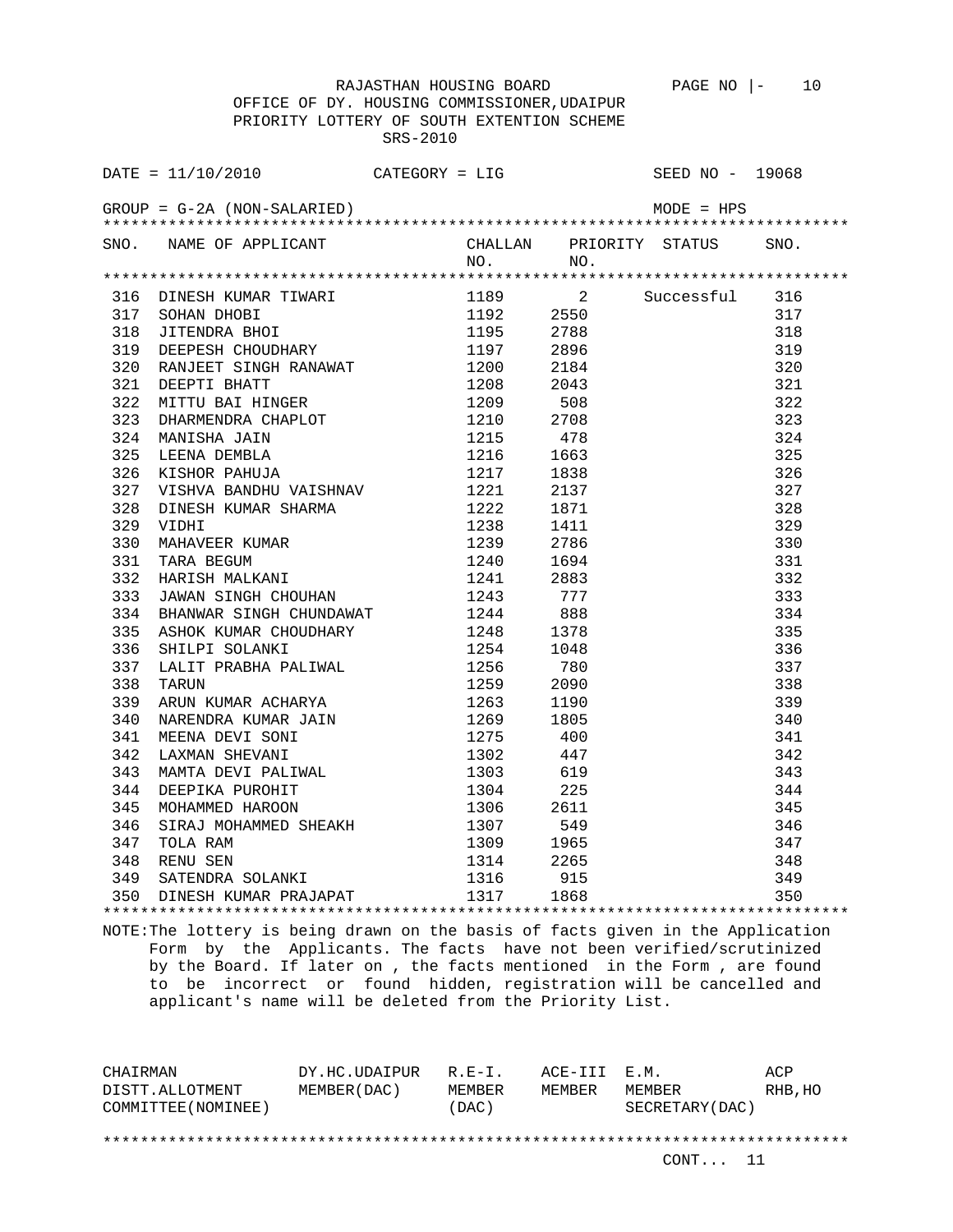OFFICE OF DY. HOUSING COMMISSIONER,UDAIPUR PRIORITY LOTTERY OF SOUTH EXTENTION SCHEME SRS-2010

| SNO. NAME OF APPLICANT CHALLAN PRIORITY STATUS SNO.<br>NO. NO.                                                                                                                                                                |  |  |  |
|-------------------------------------------------------------------------------------------------------------------------------------------------------------------------------------------------------------------------------|--|--|--|
|                                                                                                                                                                                                                               |  |  |  |
|                                                                                                                                                                                                                               |  |  |  |
|                                                                                                                                                                                                                               |  |  |  |
|                                                                                                                                                                                                                               |  |  |  |
|                                                                                                                                                                                                                               |  |  |  |
|                                                                                                                                                                                                                               |  |  |  |
|                                                                                                                                                                                                                               |  |  |  |
|                                                                                                                                                                                                                               |  |  |  |
|                                                                                                                                                                                                                               |  |  |  |
|                                                                                                                                                                                                                               |  |  |  |
|                                                                                                                                                                                                                               |  |  |  |
|                                                                                                                                                                                                                               |  |  |  |
|                                                                                                                                                                                                                               |  |  |  |
|                                                                                                                                                                                                                               |  |  |  |
|                                                                                                                                                                                                                               |  |  |  |
|                                                                                                                                                                                                                               |  |  |  |
|                                                                                                                                                                                                                               |  |  |  |
|                                                                                                                                                                                                                               |  |  |  |
|                                                                                                                                                                                                                               |  |  |  |
|                                                                                                                                                                                                                               |  |  |  |
|                                                                                                                                                                                                                               |  |  |  |
|                                                                                                                                                                                                                               |  |  |  |
|                                                                                                                                                                                                                               |  |  |  |
|                                                                                                                                                                                                                               |  |  |  |
|                                                                                                                                                                                                                               |  |  |  |
|                                                                                                                                                                                                                               |  |  |  |
|                                                                                                                                                                                                                               |  |  |  |
|                                                                                                                                                                                                                               |  |  |  |
|                                                                                                                                                                                                                               |  |  |  |
|                                                                                                                                                                                                                               |  |  |  |
|                                                                                                                                                                                                                               |  |  |  |
|                                                                                                                                                                                                                               |  |  |  |
|                                                                                                                                                                                                                               |  |  |  |
|                                                                                                                                                                                                                               |  |  |  |
|                                                                                                                                                                                                                               |  |  |  |
|                                                                                                                                                                                                                               |  |  |  |
| 411 - 111 - 112 - 112 - 112 - 112 - 112 - 112 - 112 - 112 - 112 - 112 - 112 - 112 - 112 - 112 - 112 - 112 - 112 - 112 - 112 - 112 - 112 - 112 - 112 - 112 - 112 - 112 - 112 - 112 - 112 - 112 - 112 - 112 - 112 - 112 - 112 - |  |  |  |
|                                                                                                                                                                                                                               |  |  |  |

NOTE:The lottery is being drawn on the basis of facts given in the Application Form by the Applicants. The facts have not been verified/scrutinized by the Board. If later on , the facts mentioned in the Form , are found to be incorrect or found hidden, registration will be cancelled and applicant's name will be deleted from the Priority List.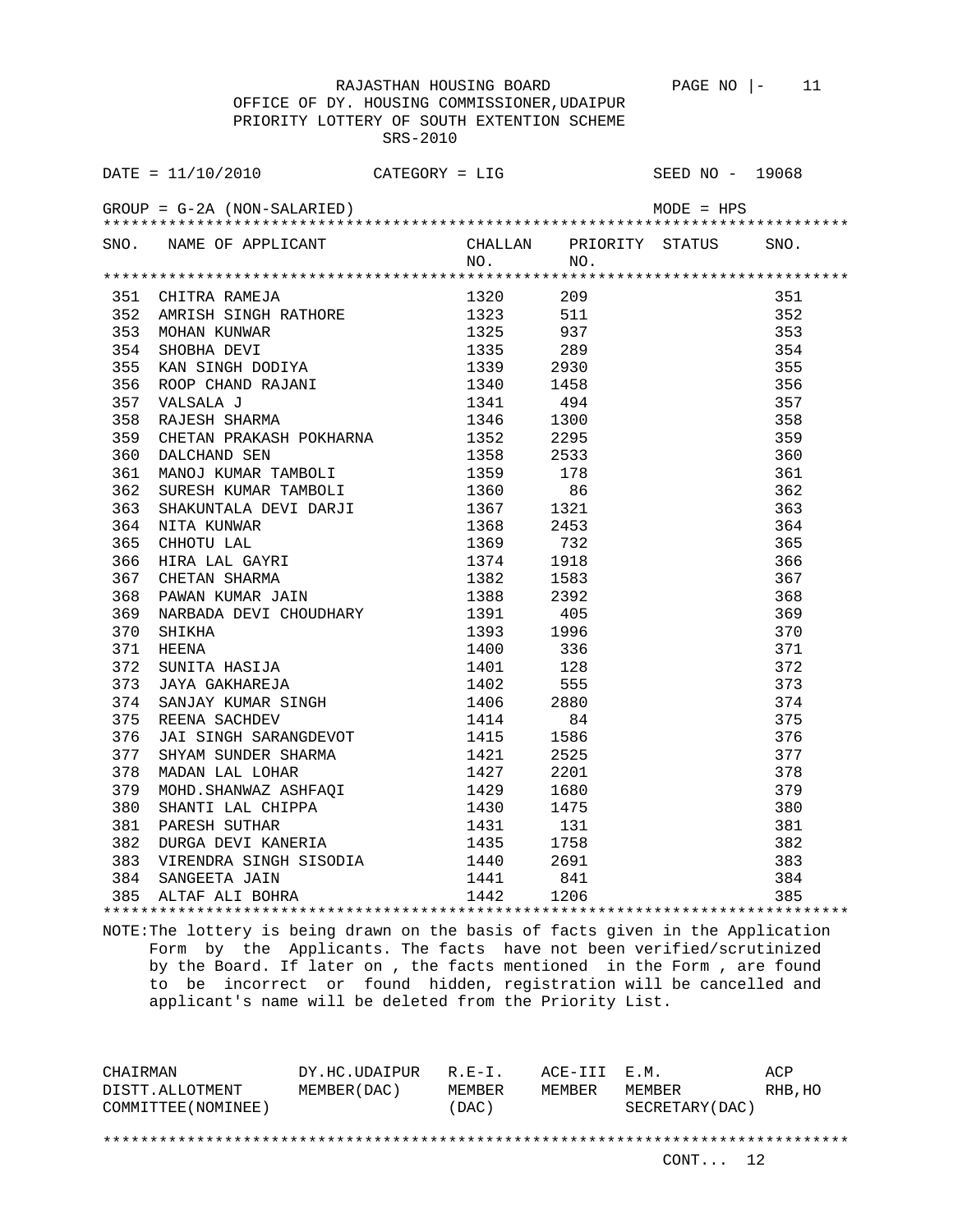OFFICE OF DY. HOUSING COMMISSIONER,UDAIPUR PRIORITY LOTTERY OF SOUTH EXTENTION SCHEME SRS-2010

| DATE = $11/10/2010$ CATEGORY = LIG                                                                                                                                                                                                         |         |     | SEED NO - 19068              |     |
|--------------------------------------------------------------------------------------------------------------------------------------------------------------------------------------------------------------------------------------------|---------|-----|------------------------------|-----|
| $GROUP = G-2A (NON-SALARIED)$                                                                                                                                                                                                              |         |     | $MODE = HPS$                 |     |
| SNO. NAME OF APPLICANT                                                                                                                                                                                                                     |         |     | CHALLAN PRIORITY STATUS SNO. |     |
|                                                                                                                                                                                                                                            | NO. NO. |     |                              |     |
|                                                                                                                                                                                                                                            |         |     |                              |     |
| 386 RAMESH LAL JAIN $1443$ 1442<br>387 NARENDRA KUMAR SAHU 1444 857<br>388 RAMAN LAL JANGID 1447 2382<br>389 VERSHA KUMAWAT 1459 2231<br>390 DILIP SINGH RATHORE 1461 2725<br>391 BHERU SINGH DAVRA 1463 115<br>392 SUNDER BAI DEVDA 1468  |         |     |                              | 386 |
|                                                                                                                                                                                                                                            |         | 857 |                              | 387 |
|                                                                                                                                                                                                                                            |         |     |                              | 388 |
|                                                                                                                                                                                                                                            |         |     |                              | 389 |
|                                                                                                                                                                                                                                            |         |     |                              | 390 |
|                                                                                                                                                                                                                                            |         |     |                              | 391 |
|                                                                                                                                                                                                                                            |         |     |                              | 392 |
|                                                                                                                                                                                                                                            |         |     |                              | 393 |
|                                                                                                                                                                                                                                            |         |     |                              | 394 |
|                                                                                                                                                                                                                                            |         |     |                              | 395 |
|                                                                                                                                                                                                                                            |         |     |                              | 396 |
|                                                                                                                                                                                                                                            |         |     |                              | 397 |
|                                                                                                                                                                                                                                            |         |     |                              | 398 |
|                                                                                                                                                                                                                                            |         |     |                              | 399 |
|                                                                                                                                                                                                                                            |         |     |                              | 400 |
|                                                                                                                                                                                                                                            |         |     |                              | 401 |
|                                                                                                                                                                                                                                            |         |     |                              | 402 |
|                                                                                                                                                                                                                                            |         |     |                              | 403 |
|                                                                                                                                                                                                                                            |         |     |                              | 404 |
|                                                                                                                                                                                                                                            |         |     |                              | 405 |
|                                                                                                                                                                                                                                            |         |     |                              | 406 |
|                                                                                                                                                                                                                                            |         |     |                              | 407 |
|                                                                                                                                                                                                                                            |         |     |                              | 408 |
|                                                                                                                                                                                                                                            |         |     |                              | 409 |
|                                                                                                                                                                                                                                            |         |     |                              | 410 |
|                                                                                                                                                                                                                                            |         |     |                              | 411 |
|                                                                                                                                                                                                                                            |         |     |                              | 412 |
|                                                                                                                                                                                                                                            |         |     |                              | 413 |
| 414 LAXMAN SINGH KITAWAT 1538                                                                                                                                                                                                              |         | 572 |                              | 414 |
|                                                                                                                                                                                                                                            |         |     | Successful 415               |     |
|                                                                                                                                                                                                                                            |         |     |                              | 416 |
|                                                                                                                                                                                                                                            |         |     |                              | 417 |
|                                                                                                                                                                                                                                            |         |     |                              | 418 |
|                                                                                                                                                                                                                                            |         |     |                              | 419 |
| 414 LAAMAN SINGH ATIAWAI 15350 572<br>415 SANTOSH KUMAR SHARMA 1546 3 Successful<br>416 SEYYED SHAHID MADNI 1561 541<br>417 HITESH KASTURI 1567 1982<br>418 BADRI LAL PALIWAL 1568 1902<br>419 BHAWANI SINGH 1570 2456<br>420 NARESH KUMAR |         |     |                              | 420 |
|                                                                                                                                                                                                                                            |         |     |                              |     |

NOTE:The lottery is being drawn on the basis of facts given in the Application Form by the Applicants. The facts have not been verified/scrutinized by the Board. If later on , the facts mentioned in the Form , are found to be incorrect or found hidden, registration will be cancelled and applicant's name will be deleted from the Priority List.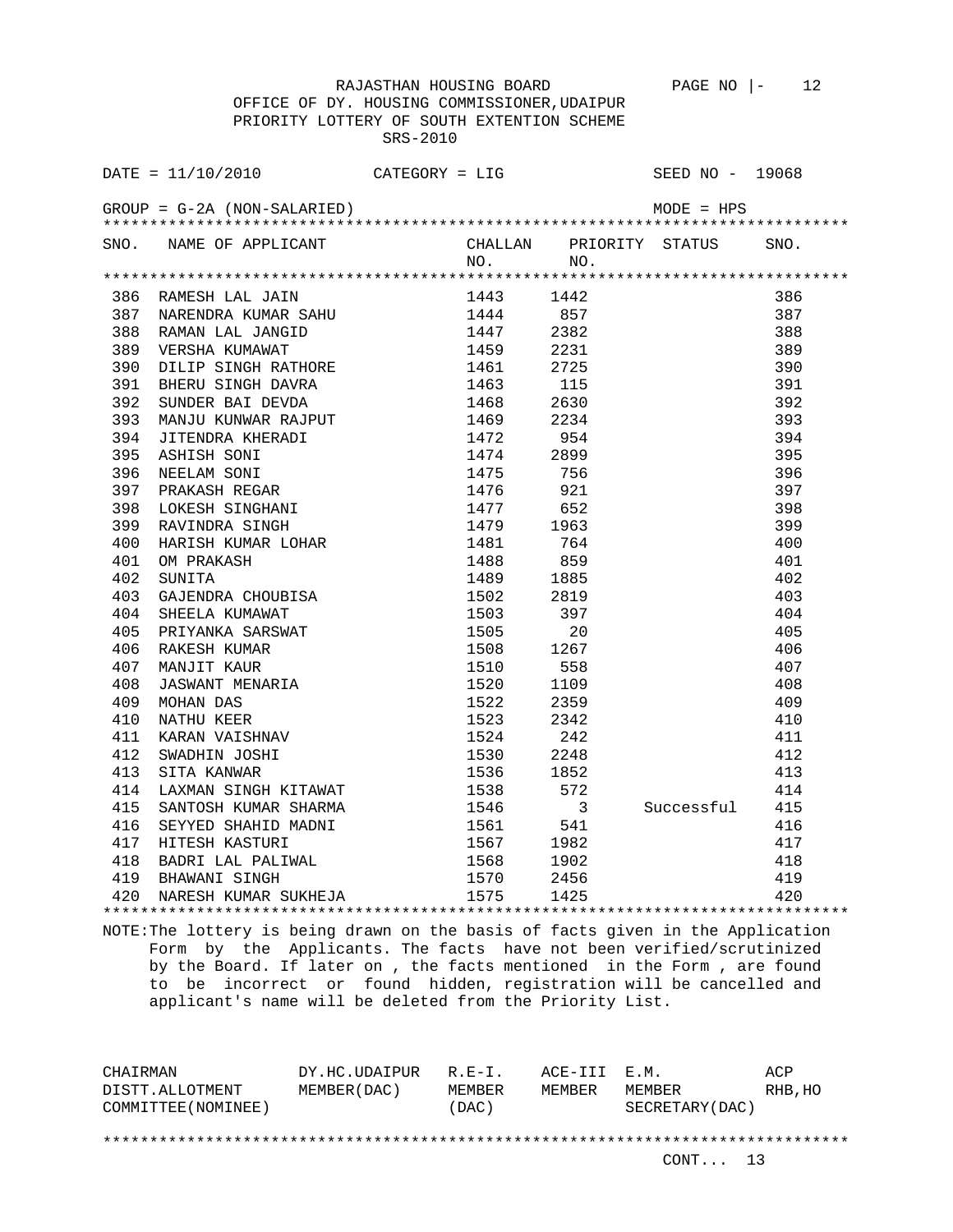OFFICE OF DY. HOUSING COMMISSIONER,UDAIPUR PRIORITY LOTTERY OF SOUTH EXTENTION SCHEME SRS-2010

|     | DATE = $11/10/2010$ CATEGORY = LIG                 |           |    | SEED NO - 19068              |     |
|-----|----------------------------------------------------|-----------|----|------------------------------|-----|
|     | $GROUP = G-2A (NON-SALARIED)$                      |           |    |                              |     |
|     |                                                    |           |    | CHALLAN PRIORITY STATUS SNO. |     |
|     | SNO. NAME OF APPLICANT                             | NO. NO.   |    |                              |     |
|     |                                                    |           |    |                              |     |
|     | 421 RAKESH KUMAR KALA<br>422 GAJENDRA KUMAR ARVIND | 1582 1220 |    |                              | 421 |
|     | 422 GAJENDRA KUMAR ARVIND                          | 1594      | 29 |                              | 422 |
|     | 423 NAND KISHORE SHARMA 1596 7 Successful 423      |           |    |                              |     |
|     |                                                    |           |    |                              | 424 |
|     |                                                    |           |    |                              | 425 |
|     |                                                    |           |    |                              | 426 |
|     |                                                    |           |    |                              | 427 |
|     |                                                    |           |    |                              | 428 |
|     |                                                    |           |    |                              | 429 |
|     |                                                    |           |    |                              | 430 |
|     |                                                    |           |    |                              | 431 |
|     |                                                    |           |    |                              | 432 |
|     |                                                    |           |    |                              | 433 |
|     |                                                    |           |    |                              | 434 |
|     |                                                    |           |    |                              | 435 |
|     |                                                    |           |    |                              | 436 |
|     |                                                    |           |    |                              | 437 |
|     |                                                    |           |    |                              | 438 |
|     |                                                    |           |    |                              | 439 |
|     |                                                    |           |    |                              | 440 |
|     |                                                    |           |    |                              | 441 |
| 442 |                                                    |           |    |                              | 442 |
| 443 |                                                    |           |    |                              | 443 |
| 444 |                                                    |           |    |                              | 444 |
| 445 |                                                    |           |    |                              | 445 |
| 446 |                                                    |           |    |                              | 446 |
| 447 |                                                    |           |    |                              | 447 |
| 448 |                                                    |           |    |                              | 448 |
| 449 |                                                    |           |    |                              | 449 |
|     |                                                    |           |    |                              | 450 |
|     |                                                    |           |    |                              | 451 |
|     |                                                    |           |    |                              | 452 |
|     |                                                    |           |    |                              | 453 |
|     |                                                    |           |    |                              | 454 |
|     |                                                    |           |    |                              | 455 |
|     |                                                    |           |    |                              |     |

NOTE:The lottery is being drawn on the basis of facts given in the Application Form by the Applicants. The facts have not been verified/scrutinized by the Board. If later on , the facts mentioned in the Form , are found to be incorrect or found hidden, registration will be cancelled and applicant's name will be deleted from the Priority List.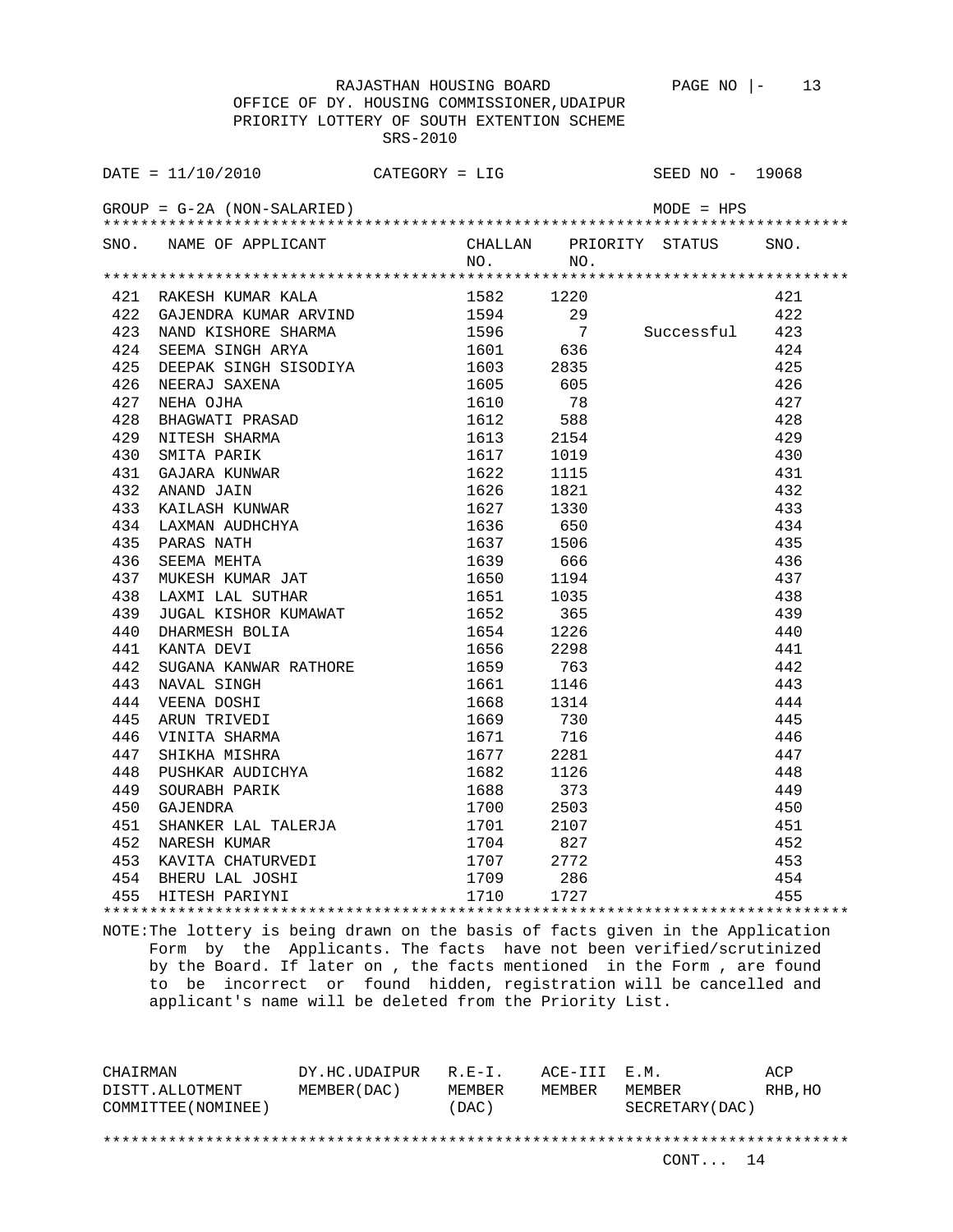OFFICE OF DY. HOUSING COMMISSIONER,UDAIPUR PRIORITY LOTTERY OF SOUTH EXTENTION SCHEME SRS-2010

|     | DATE = $11/10/2010$ CATEGORY = LIG                                                                                                                                                                                                                 |                     |      | SEED NO - 19068                                                             |      |
|-----|----------------------------------------------------------------------------------------------------------------------------------------------------------------------------------------------------------------------------------------------------|---------------------|------|-----------------------------------------------------------------------------|------|
|     | $GROUP = G-2A (NON-SALARIED)$                                                                                                                                                                                                                      |                     |      | $MODE = HPS$                                                                |      |
|     | SNO. NAME OF APPLICANT                                                                                                                                                                                                                             |                     |      | CHALLAN PRIORITY STATUS                                                     | SNO. |
|     |                                                                                                                                                                                                                                                    | $NO.$ NO.           |      |                                                                             |      |
|     | A A SANTELIAN MARI CHARMA (1744 1923)<br>466 NARI SHANKER PUJARI (1721 1647 1722 668 SURUCHI BHANDARI (1722 668 1724 1723 1274 169 BHAVANA DEVI PANDYA (1728 306 1729 2567 161 SHANKER LAL (1730 1067 1733 907 163 BABU LAL OND                    |                     |      |                                                                             |      |
|     |                                                                                                                                                                                                                                                    |                     |      |                                                                             | 456  |
|     |                                                                                                                                                                                                                                                    |                     | 668  |                                                                             | 457  |
|     |                                                                                                                                                                                                                                                    |                     |      |                                                                             | 458  |
|     |                                                                                                                                                                                                                                                    |                     |      |                                                                             | 459  |
|     |                                                                                                                                                                                                                                                    |                     |      |                                                                             | 460  |
|     |                                                                                                                                                                                                                                                    |                     |      |                                                                             | 461  |
|     |                                                                                                                                                                                                                                                    |                     |      |                                                                             | 462  |
|     |                                                                                                                                                                                                                                                    |                     |      |                                                                             | 463  |
|     |                                                                                                                                                                                                                                                    |                     |      |                                                                             | 464  |
|     |                                                                                                                                                                                                                                                    |                     |      |                                                                             | 465  |
|     |                                                                                                                                                                                                                                                    |                     |      |                                                                             | 466  |
|     |                                                                                                                                                                                                                                                    |                     |      |                                                                             | 467  |
|     |                                                                                                                                                                                                                                                    |                     |      |                                                                             | 468  |
| 469 | NARENDRA KUMAR ODICHYA 1752                                                                                                                                                                                                                        |                     | 520  |                                                                             | 469  |
| 470 | NARENDRA KUMAR ODICHIN (1752 1856)<br>NARAYAN LAL SAHU (1755 1159<br>SURESH KUMAR SHARMA (1760 2356<br>MAHESH KUMAR SHARMA (1762 1855<br>LAXMI LAL KALAL (1770 1774<br>MAGAN LAL KALAL (1772 2328<br>RANJANA JAIN (1775 1602<br>SURESH KUMAR       |                     |      |                                                                             | 470  |
| 471 |                                                                                                                                                                                                                                                    |                     |      |                                                                             | 471  |
| 472 |                                                                                                                                                                                                                                                    |                     |      |                                                                             | 472  |
| 473 |                                                                                                                                                                                                                                                    |                     |      |                                                                             | 473  |
| 474 |                                                                                                                                                                                                                                                    |                     |      |                                                                             | 474  |
| 475 |                                                                                                                                                                                                                                                    |                     |      |                                                                             | 475  |
| 476 |                                                                                                                                                                                                                                                    |                     |      |                                                                             | 476  |
| 477 |                                                                                                                                                                                                                                                    |                     |      |                                                                             | 477  |
| 478 | PRATIBHA                                                                                                                                                                                                                                           | 1793                | 1360 |                                                                             | 478  |
| 479 |                                                                                                                                                                                                                                                    |                     | 1122 |                                                                             | 479  |
| 480 |                                                                                                                                                                                                                                                    |                     | 1334 |                                                                             | 480  |
| 481 |                                                                                                                                                                                                                                                    | 1803                | 1569 |                                                                             | 481  |
| 482 |                                                                                                                                                                                                                                                    | 1804                | 985  |                                                                             | 482  |
| 483 |                                                                                                                                                                                                                                                    |                     | 461  |                                                                             | 483  |
| 484 |                                                                                                                                                                                                                                                    | 1807                | 2026 |                                                                             | 484  |
| 485 |                                                                                                                                                                                                                                                    | 1808                | 1381 |                                                                             |      |
| 486 |                                                                                                                                                                                                                                                    | 1823 2251           |      |                                                                             |      |
| 487 |                                                                                                                                                                                                                                                    |                     |      |                                                                             |      |
| 488 | PRATIBHA 1793<br>KARAN SINGH SHISHODIA 1795<br>NARAYAN LAL PATEL 1802<br>AMBA LAL TELI 1803<br>ROOP LAL GURJAR 1804<br>KHEMGIRI 1806<br>PUSHPA GOSWAMI 1807<br>BALU DAS VAISHNAV 1808<br>SAWAN SHARMA 1823<br>MANJU KUMARI SEN 1829<br>TARANA NAWA | 1829 81<br>1833 383 |      |                                                                             |      |
|     |                                                                                                                                                                                                                                                    |                     |      |                                                                             |      |
|     |                                                                                                                                                                                                                                                    |                     |      | $\begin{array}{r}485 \\ 486 \\ 487 \\ 488 \\ 488 \\ 489 \\ 490 \end{array}$ |      |
|     |                                                                                                                                                                                                                                                    |                     |      |                                                                             |      |

NOTE:The lottery is being drawn on the basis of facts given in the Application Form by the Applicants. The facts have not been verified/scrutinized by the Board. If later on , the facts mentioned in the Form , are found to be incorrect or found hidden, registration will be cancelled and applicant's name will be deleted from the Priority List.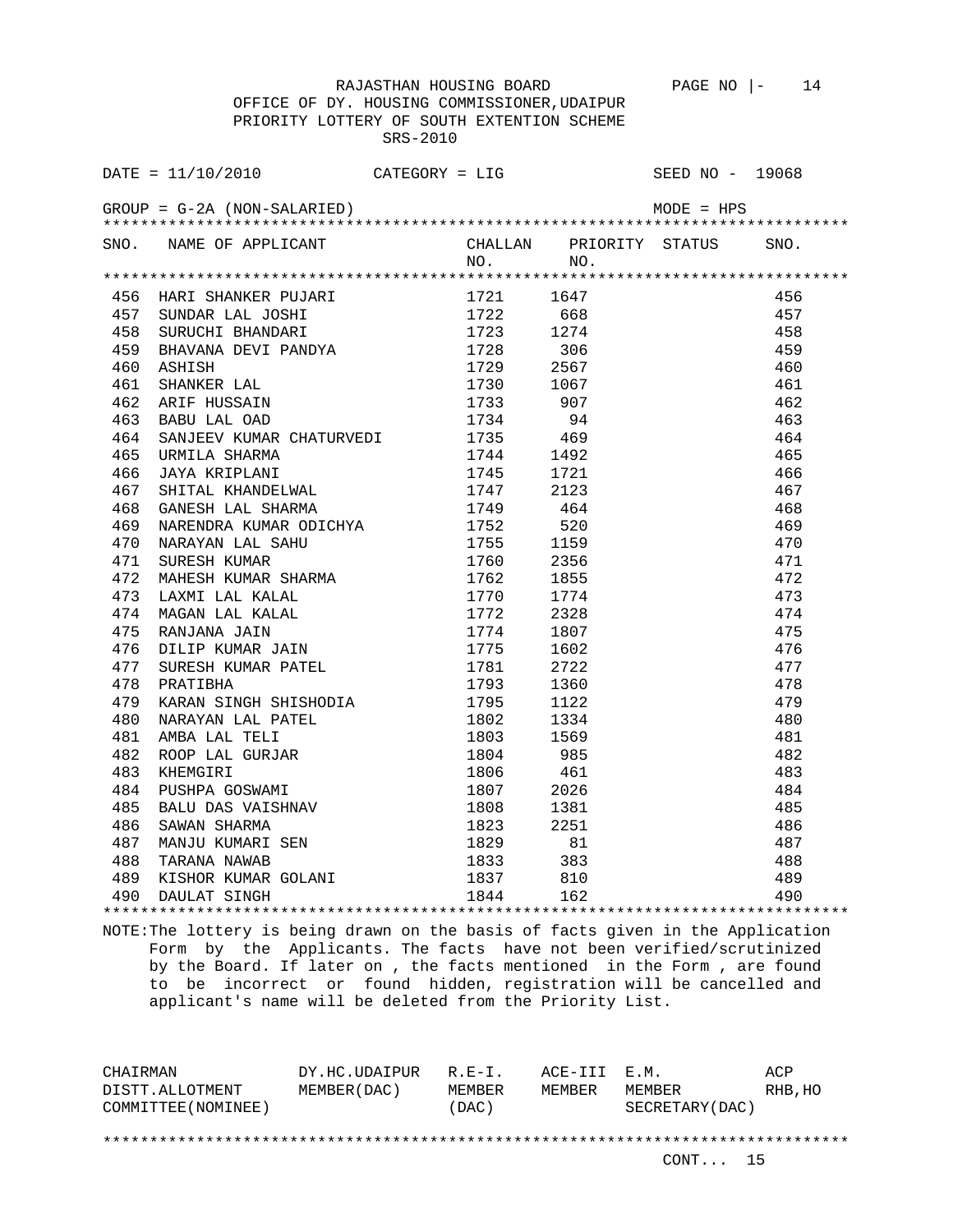OFFICE OF DY. HOUSING COMMISSIONER,UDAIPUR PRIORITY LOTTERY OF SOUTH EXTENTION SCHEME SRS-2010

| DATE = $11/10/2010$ CATEGORY = LIG<br>SNO. NAME OF APPLICANT<br>CHALLAN PRIORITY STATUS<br>SNO.<br>NO. NO.<br>491 AFROJ BANO 1858 493<br>492 OM PRAKASH 1861 2286<br>493 VILAY SINGH RAJPUT 1864 2637<br>494 GAJRAJ SIGH 1865 2678<br>495 BHARAT SINGH 1865 2678<br>495 BHARAT SINGH 1867 2406<br>496 MUKESH KUMAR SUTHAR 1868 51<br>497 VIKRAM BHAVSAR 18<br>491<br>1861 2286<br>492<br>493<br>494<br>495<br>496<br>497<br>498<br>499<br>500<br>501<br>502<br>503<br>504<br>505<br>506<br>507<br>508<br>509<br>510<br>511<br>512<br>513<br>514<br>515<br>516<br>517<br>518<br>519<br>520<br>$520$<br>$521$<br>$522$<br>$523$<br>$524$<br>$524$<br>$525$ |  |  | SEED NO - 19068 |  |
|----------------------------------------------------------------------------------------------------------------------------------------------------------------------------------------------------------------------------------------------------------------------------------------------------------------------------------------------------------------------------------------------------------------------------------------------------------------------------------------------------------------------------------------------------------------------------------------------------------------------------------------------------------|--|--|-----------------|--|
|                                                                                                                                                                                                                                                                                                                                                                                                                                                                                                                                                                                                                                                          |  |  |                 |  |
|                                                                                                                                                                                                                                                                                                                                                                                                                                                                                                                                                                                                                                                          |  |  |                 |  |
|                                                                                                                                                                                                                                                                                                                                                                                                                                                                                                                                                                                                                                                          |  |  |                 |  |
|                                                                                                                                                                                                                                                                                                                                                                                                                                                                                                                                                                                                                                                          |  |  |                 |  |
|                                                                                                                                                                                                                                                                                                                                                                                                                                                                                                                                                                                                                                                          |  |  |                 |  |
|                                                                                                                                                                                                                                                                                                                                                                                                                                                                                                                                                                                                                                                          |  |  |                 |  |
|                                                                                                                                                                                                                                                                                                                                                                                                                                                                                                                                                                                                                                                          |  |  |                 |  |
|                                                                                                                                                                                                                                                                                                                                                                                                                                                                                                                                                                                                                                                          |  |  |                 |  |
|                                                                                                                                                                                                                                                                                                                                                                                                                                                                                                                                                                                                                                                          |  |  |                 |  |
|                                                                                                                                                                                                                                                                                                                                                                                                                                                                                                                                                                                                                                                          |  |  |                 |  |
|                                                                                                                                                                                                                                                                                                                                                                                                                                                                                                                                                                                                                                                          |  |  |                 |  |
|                                                                                                                                                                                                                                                                                                                                                                                                                                                                                                                                                                                                                                                          |  |  |                 |  |
|                                                                                                                                                                                                                                                                                                                                                                                                                                                                                                                                                                                                                                                          |  |  |                 |  |
|                                                                                                                                                                                                                                                                                                                                                                                                                                                                                                                                                                                                                                                          |  |  |                 |  |
|                                                                                                                                                                                                                                                                                                                                                                                                                                                                                                                                                                                                                                                          |  |  |                 |  |
|                                                                                                                                                                                                                                                                                                                                                                                                                                                                                                                                                                                                                                                          |  |  |                 |  |
|                                                                                                                                                                                                                                                                                                                                                                                                                                                                                                                                                                                                                                                          |  |  |                 |  |
|                                                                                                                                                                                                                                                                                                                                                                                                                                                                                                                                                                                                                                                          |  |  |                 |  |
|                                                                                                                                                                                                                                                                                                                                                                                                                                                                                                                                                                                                                                                          |  |  |                 |  |
|                                                                                                                                                                                                                                                                                                                                                                                                                                                                                                                                                                                                                                                          |  |  |                 |  |
|                                                                                                                                                                                                                                                                                                                                                                                                                                                                                                                                                                                                                                                          |  |  |                 |  |
|                                                                                                                                                                                                                                                                                                                                                                                                                                                                                                                                                                                                                                                          |  |  |                 |  |
|                                                                                                                                                                                                                                                                                                                                                                                                                                                                                                                                                                                                                                                          |  |  |                 |  |
|                                                                                                                                                                                                                                                                                                                                                                                                                                                                                                                                                                                                                                                          |  |  |                 |  |
|                                                                                                                                                                                                                                                                                                                                                                                                                                                                                                                                                                                                                                                          |  |  |                 |  |
|                                                                                                                                                                                                                                                                                                                                                                                                                                                                                                                                                                                                                                                          |  |  |                 |  |
|                                                                                                                                                                                                                                                                                                                                                                                                                                                                                                                                                                                                                                                          |  |  |                 |  |
|                                                                                                                                                                                                                                                                                                                                                                                                                                                                                                                                                                                                                                                          |  |  |                 |  |
|                                                                                                                                                                                                                                                                                                                                                                                                                                                                                                                                                                                                                                                          |  |  |                 |  |
|                                                                                                                                                                                                                                                                                                                                                                                                                                                                                                                                                                                                                                                          |  |  |                 |  |
|                                                                                                                                                                                                                                                                                                                                                                                                                                                                                                                                                                                                                                                          |  |  |                 |  |
|                                                                                                                                                                                                                                                                                                                                                                                                                                                                                                                                                                                                                                                          |  |  |                 |  |
|                                                                                                                                                                                                                                                                                                                                                                                                                                                                                                                                                                                                                                                          |  |  |                 |  |
|                                                                                                                                                                                                                                                                                                                                                                                                                                                                                                                                                                                                                                                          |  |  |                 |  |
|                                                                                                                                                                                                                                                                                                                                                                                                                                                                                                                                                                                                                                                          |  |  |                 |  |
|                                                                                                                                                                                                                                                                                                                                                                                                                                                                                                                                                                                                                                                          |  |  |                 |  |
|                                                                                                                                                                                                                                                                                                                                                                                                                                                                                                                                                                                                                                                          |  |  |                 |  |
|                                                                                                                                                                                                                                                                                                                                                                                                                                                                                                                                                                                                                                                          |  |  |                 |  |
|                                                                                                                                                                                                                                                                                                                                                                                                                                                                                                                                                                                                                                                          |  |  |                 |  |
|                                                                                                                                                                                                                                                                                                                                                                                                                                                                                                                                                                                                                                                          |  |  |                 |  |

NOTE:The lottery is being drawn on the basis of facts given in the Application Form by the Applicants. The facts have not been verified/scrutinized by the Board. If later on , the facts mentioned in the Form , are found to be incorrect or found hidden, registration will be cancelled and applicant's name will be deleted from the Priority List.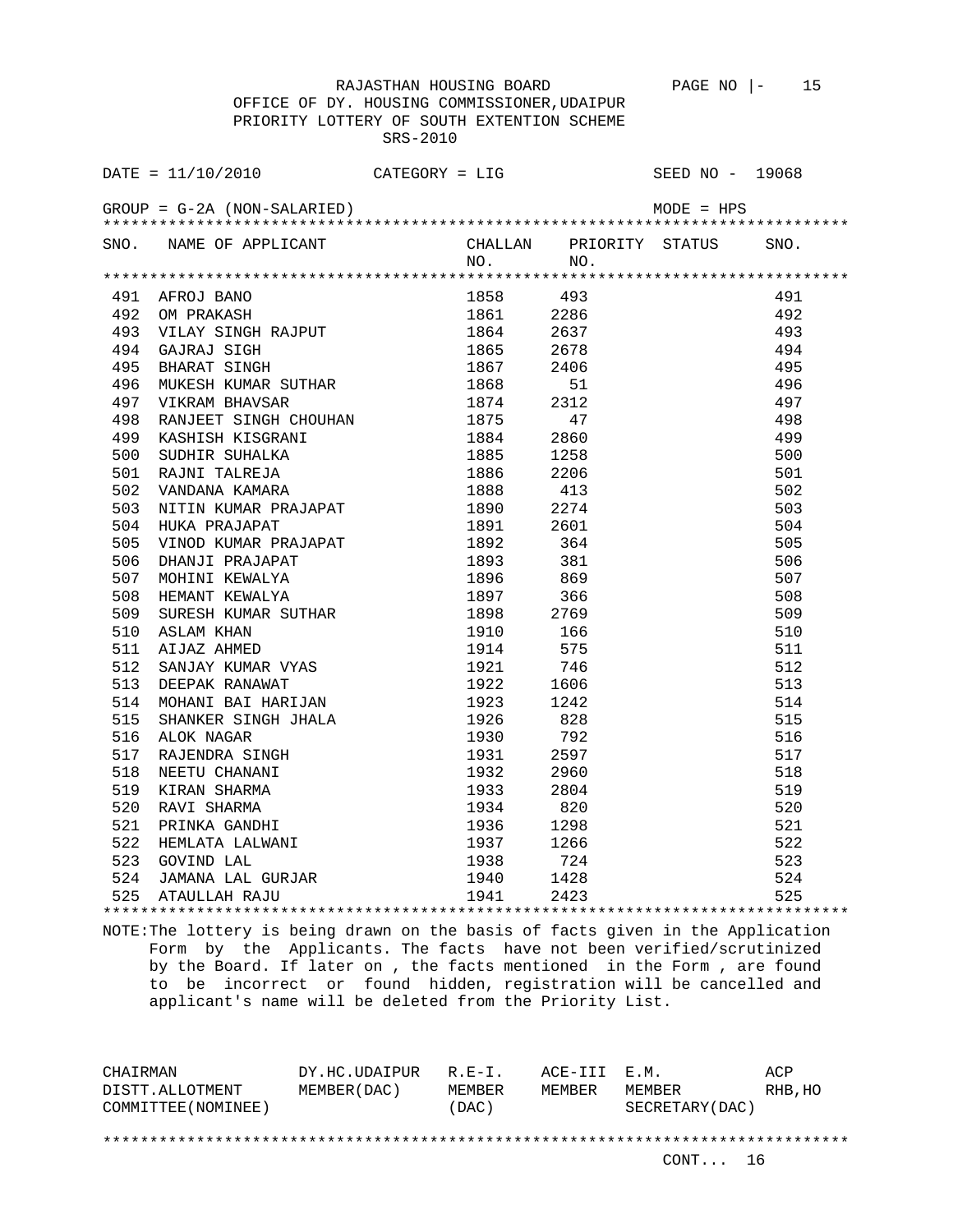OFFICE OF DY. HOUSING COMMISSIONER,UDAIPUR PRIORITY LOTTERY OF SOUTH EXTENTION SCHEME SRS-2010

| DATE = $11/10/2010$ CATEGORY = LIG                                                                                                                                                                                                       |           | SEED NO - 19068              |  |
|------------------------------------------------------------------------------------------------------------------------------------------------------------------------------------------------------------------------------------------|-----------|------------------------------|--|
|                                                                                                                                                                                                                                          |           |                              |  |
| SNO. NAME OF APPLICANT                                                                                                                                                                                                                   |           | CHALLAN PRIORITY STATUS SNO. |  |
|                                                                                                                                                                                                                                          | $NO.$ NO. |                              |  |
| 1944 2661 526 AMERINA 1944 2661 526 1981 1947<br>1944 2661 526 528 AMATIT LAL SHARMA 1945 2302 527 AMATIT LAL SHARMA 1951 955<br>528 SHMETA SHARMA 1955 31 529<br>529 SHMETA SHARMA 1952 31 529<br>530 OM KUNNAR 1954 2581 530<br>531 IK |           |                              |  |
|                                                                                                                                                                                                                                          |           |                              |  |
|                                                                                                                                                                                                                                          |           |                              |  |
|                                                                                                                                                                                                                                          |           |                              |  |
|                                                                                                                                                                                                                                          |           |                              |  |
|                                                                                                                                                                                                                                          |           |                              |  |
|                                                                                                                                                                                                                                          |           |                              |  |
|                                                                                                                                                                                                                                          |           |                              |  |
|                                                                                                                                                                                                                                          |           |                              |  |
|                                                                                                                                                                                                                                          |           |                              |  |
|                                                                                                                                                                                                                                          |           |                              |  |
|                                                                                                                                                                                                                                          |           |                              |  |
|                                                                                                                                                                                                                                          |           |                              |  |
|                                                                                                                                                                                                                                          |           |                              |  |
|                                                                                                                                                                                                                                          |           |                              |  |
|                                                                                                                                                                                                                                          |           |                              |  |
|                                                                                                                                                                                                                                          | 1973 174  |                              |  |
|                                                                                                                                                                                                                                          |           |                              |  |
|                                                                                                                                                                                                                                          |           |                              |  |
|                                                                                                                                                                                                                                          |           |                              |  |
|                                                                                                                                                                                                                                          |           |                              |  |
|                                                                                                                                                                                                                                          |           |                              |  |
|                                                                                                                                                                                                                                          |           |                              |  |
|                                                                                                                                                                                                                                          |           |                              |  |
|                                                                                                                                                                                                                                          |           |                              |  |
|                                                                                                                                                                                                                                          |           |                              |  |
|                                                                                                                                                                                                                                          |           |                              |  |
|                                                                                                                                                                                                                                          |           |                              |  |
| 553 ANOP KUNWAR RATHORE 2015 158                                                                                                                                                                                                         |           |                              |  |
| 554 RASIK KUMAR PATEL 2017 891                                                                                                                                                                                                           |           |                              |  |
|                                                                                                                                                                                                                                          |           |                              |  |
|                                                                                                                                                                                                                                          |           |                              |  |
|                                                                                                                                                                                                                                          |           |                              |  |
|                                                                                                                                                                                                                                          |           |                              |  |
|                                                                                                                                                                                                                                          |           |                              |  |
|                                                                                                                                                                                                                                          |           |                              |  |
|                                                                                                                                                                                                                                          |           |                              |  |

NOTE:The lottery is being drawn on the basis of facts given in the Application Form by the Applicants. The facts have not been verified/scrutinized by the Board. If later on , the facts mentioned in the Form , are found to be incorrect or found hidden, registration will be cancelled and applicant's name will be deleted from the Priority List.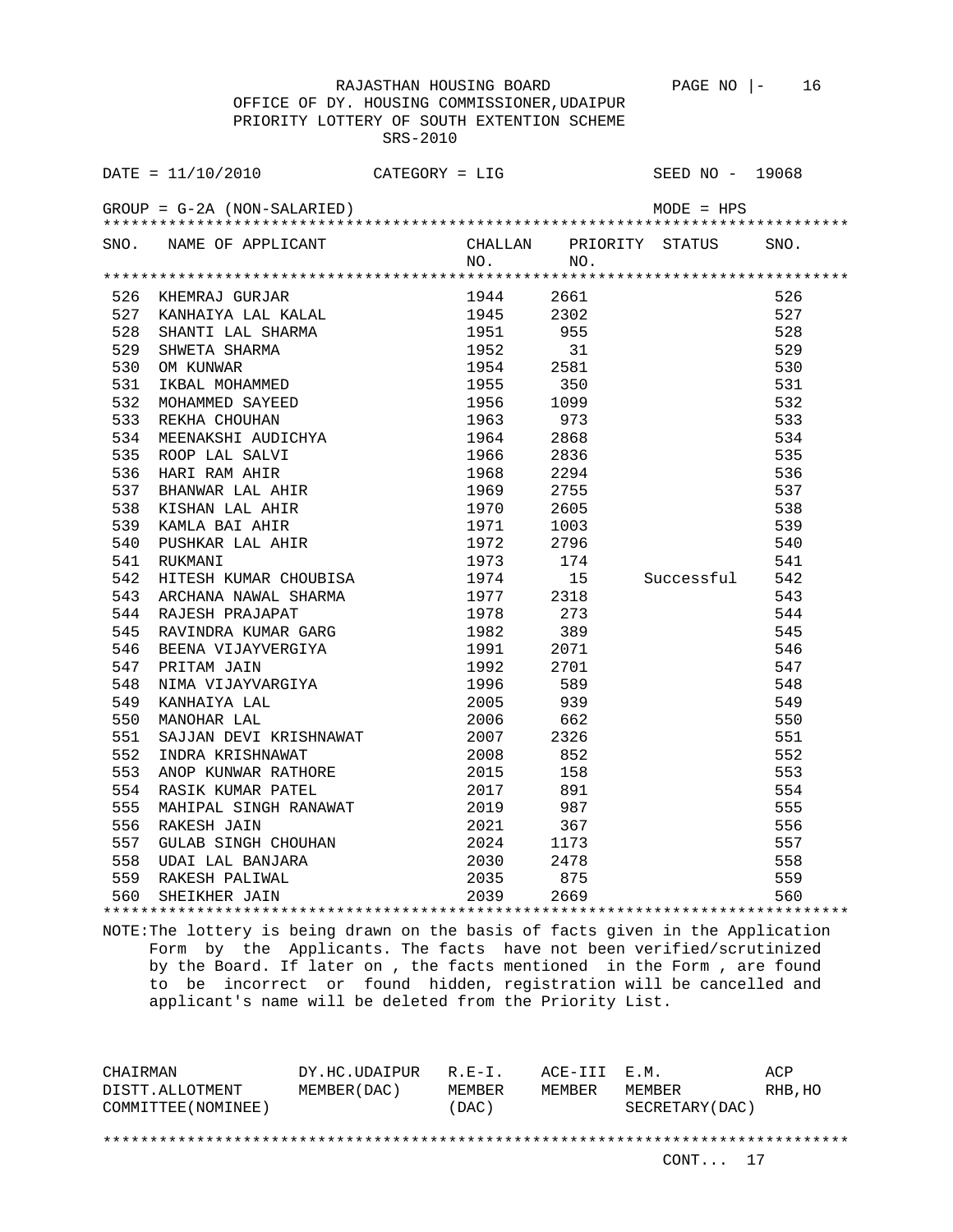OFFICE OF DY. HOUSING COMMISSIONER,UDAIPUR PRIORITY LOTTERY OF SOUTH EXTENTION SCHEME SRS-2010

|     | $\texttt{DATE} = 11/10/2010$ CATEGORY = LIG                                                                                                                                                                                                                                                              |              |              | SEED $NO - 19068$       |      |
|-----|----------------------------------------------------------------------------------------------------------------------------------------------------------------------------------------------------------------------------------------------------------------------------------------------------------|--------------|--------------|-------------------------|------|
|     | $GROUP = G-2A (NON-SALARIED)$                                                                                                                                                                                                                                                                            |              |              | MODE = HPS              |      |
|     | SNO. NAME OF APPLICANT                                                                                                                                                                                                                                                                                   |              |              | CHALLAN PRIORITY STATUS | SNO. |
|     |                                                                                                                                                                                                                                                                                                          |              | NO.<br>NO.   |                         |      |
|     | 1999<br>1999<br>1999<br>1999<br>1999<br>1999<br>1999<br>1999<br>1999<br>1999<br>1999<br>1999<br>1999<br>1999<br>1999<br>1999<br>1999<br>1999<br>1999<br>1999<br>1999<br>1999<br>1999<br>1999<br>1999<br>1999<br>1999<br>1999<br>1999<br>1999<br>1999<br>1999<br>1999<br>1999<br>1999<br>1999<br>1999<br> |              |              |                         |      |
|     |                                                                                                                                                                                                                                                                                                          |              | 2048<br>68   |                         | 561  |
|     |                                                                                                                                                                                                                                                                                                          |              | 2051 23      |                         | 562  |
|     |                                                                                                                                                                                                                                                                                                          |              | 2055 2964    |                         | 563  |
|     |                                                                                                                                                                                                                                                                                                          |              | 2056 1112    | 564<br>Successful 565   |      |
|     |                                                                                                                                                                                                                                                                                                          | 2058         | 12           |                         |      |
|     |                                                                                                                                                                                                                                                                                                          |              | 2062 270     |                         | 566  |
|     |                                                                                                                                                                                                                                                                                                          | 2072         | 13           | Successful              | 567  |
|     |                                                                                                                                                                                                                                                                                                          | 2078         | 2913         |                         | 568  |
|     |                                                                                                                                                                                                                                                                                                          | 2080         | 700          |                         | 569  |
|     |                                                                                                                                                                                                                                                                                                          |              | 2082 2749    |                         | 570  |
| 571 | PRANVEER JAIN                                                                                                                                                                                                                                                                                            |              | 2084<br>2343 |                         | 571  |
| 572 |                                                                                                                                                                                                                                                                                                          | 2085         | 294          |                         | 572  |
| 573 |                                                                                                                                                                                                                                                                                                          | 2088         | 1408         |                         | 573  |
| 574 |                                                                                                                                                                                                                                                                                                          |              | 2089<br>660  |                         | 574  |
| 575 |                                                                                                                                                                                                                                                                                                          |              | 2090<br>1932 |                         | 575  |
| 576 | PRANVEER JAIN<br>GAJENDRA<br>MANGI LAL PALIWAL<br>MUKTA<br>POOJA SHARMA<br>ARUN SHARMA<br>NAVEEN SHARMA<br>KAMAL NATH<br>PUNAM SHRIVASTAV                                                                                                                                                                | 2091         | 2704         |                         | 576  |
| 577 |                                                                                                                                                                                                                                                                                                          | 2092         | 1169         |                         | 577  |
| 578 |                                                                                                                                                                                                                                                                                                          |              | 2095<br>1079 |                         | 578  |
| 579 |                                                                                                                                                                                                                                                                                                          |              | 2096<br>972  |                         | 579  |
| 580 | SAYAR DEVI<br>RAM SINGH JHALA<br>MADHU SINGH JHALA                                                                                                                                                                                                                                                       | 2101         | 1282         |                         | 580  |
| 581 |                                                                                                                                                                                                                                                                                                          | 2109         | 2948         |                         | 581  |
| 582 |                                                                                                                                                                                                                                                                                                          |              | 2110<br>198  |                         | 582  |
| 583 |                                                                                                                                                                                                                                                                                                          |              | 2134<br>2884 |                         | 583  |
| 584 | JAYA KAMRA                                                                                                                                                                                                                                                                                               | 2141         | 1154         |                         | 584  |
| 585 | PRAGYA KHAJANCHI<br>JAYA KAMRA<br>PREM BAI<br>PREM BAI                                                                                                                                                                                                                                                   | 2143         | 2820         |                         | 585  |
| 586 | PREM BAI<br>DINESH JAIN 2146<br>HAJARI LAL JI JAIN 2147<br>YASHWANT JAIN 2156<br>PRASHANT ARORA 2157                                                                                                                                                                                                     |              | 443          |                         | 586  |
| 587 |                                                                                                                                                                                                                                                                                                          |              | 333          |                         | 587  |
| 588 |                                                                                                                                                                                                                                                                                                          |              | 684          |                         | 588  |
| 589 |                                                                                                                                                                                                                                                                                                          |              | 1619         |                         | 589  |
| 590 |                                                                                                                                                                                                                                                                                                          | 2158         | 118          |                         | 590  |
| 591 |                                                                                                                                                                                                                                                                                                          |              | 2159<br>2549 |                         | 591  |
| 592 |                                                                                                                                                                                                                                                                                                          |              | 565          |                         | 592  |
| 593 | RAHUL JAIN<br>LOHIT ARORA<br>LOKESH NAINANI<br>CHOKHA LAL DANGI                                                                                                                                                                                                                                          | 2161<br>2162 | 1043         |                         | 593  |
| 594 |                                                                                                                                                                                                                                                                                                          |              | 1011         |                         | 594  |
|     | 595 ASIF KHAN                                                                                                                                                                                                                                                                                            |              | 1735         |                         | 595  |
|     |                                                                                                                                                                                                                                                                                                          |              |              |                         |      |

NOTE:The lottery is being drawn on the basis of facts given in the Application Form by the Applicants. The facts have not been verified/scrutinized by the Board. If later on , the facts mentioned in the Form , are found to be incorrect or found hidden, registration will be cancelled and applicant's name will be deleted from the Priority List.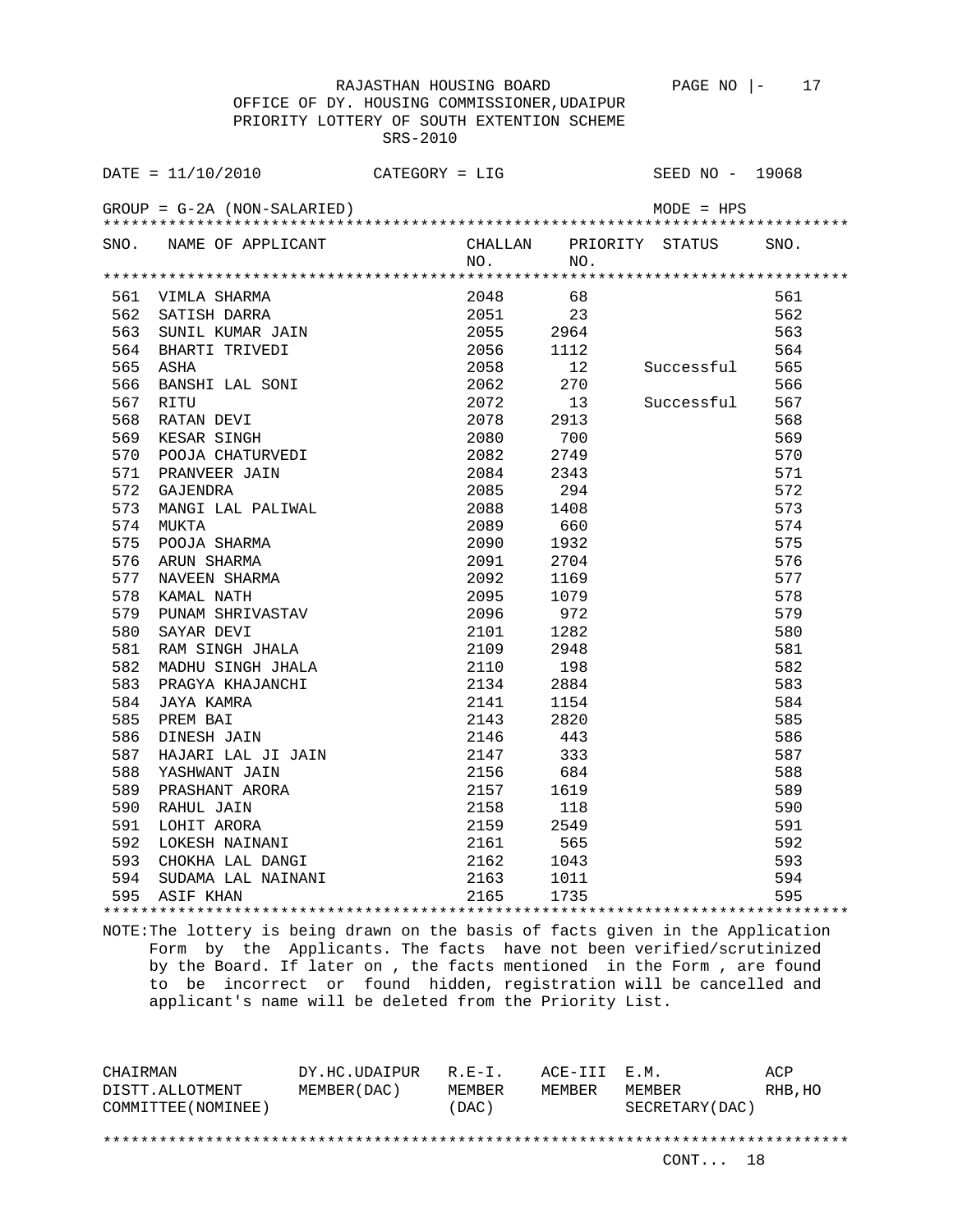OFFICE OF DY. HOUSING COMMISSIONER,UDAIPUR PRIORITY LOTTERY OF SOUTH EXTENTION SCHEME SRS-2010

| DATE = $11/10/2010$ CATEGORY = LIG SEED NO - 19068                                                                                                                                                                                                 |           |                              |
|----------------------------------------------------------------------------------------------------------------------------------------------------------------------------------------------------------------------------------------------------|-----------|------------------------------|
|                                                                                                                                                                                                                                                    |           |                              |
| SNO. NAME OF APPLICANT                                                                                                                                                                                                                             |           | CHALLAN PRIORITY STATUS SNO. |
|                                                                                                                                                                                                                                                    | $NO.$ NO. |                              |
|                                                                                                                                                                                                                                                    |           |                              |
|                                                                                                                                                                                                                                                    |           | 596                          |
|                                                                                                                                                                                                                                                    |           | 597                          |
|                                                                                                                                                                                                                                                    |           | 598                          |
|                                                                                                                                                                                                                                                    |           | 599                          |
|                                                                                                                                                                                                                                                    |           | 600                          |
|                                                                                                                                                                                                                                                    |           | 601                          |
|                                                                                                                                                                                                                                                    |           | 602                          |
|                                                                                                                                                                                                                                                    |           | 603                          |
|                                                                                                                                                                                                                                                    |           | 604                          |
|                                                                                                                                                                                                                                                    |           | 605                          |
|                                                                                                                                                                                                                                                    |           | 606                          |
|                                                                                                                                                                                                                                                    |           | 607                          |
|                                                                                                                                                                                                                                                    |           | 608                          |
|                                                                                                                                                                                                                                                    |           | 609                          |
|                                                                                                                                                                                                                                                    |           | 610                          |
|                                                                                                                                                                                                                                                    |           | 611                          |
|                                                                                                                                                                                                                                                    |           | 612                          |
|                                                                                                                                                                                                                                                    |           | 613                          |
|                                                                                                                                                                                                                                                    |           | 614                          |
|                                                                                                                                                                                                                                                    |           | 615                          |
|                                                                                                                                                                                                                                                    |           | 616                          |
|                                                                                                                                                                                                                                                    |           | 617                          |
|                                                                                                                                                                                                                                                    |           | 618                          |
| 2232 2358<br>615 AJAY KUMAR KARDA<br>615 AJAY KUMAR KARDA<br>616 ARUN KUMAR KARDA<br>617 SHEELA DAVI<br>618 PRADHYUMAN SINGH<br>618 PRADHYUMAN SINGH<br>618 RADHYUMAN SINGH<br>621 SANJAY KUMAR SAHU<br>622 RANJAY KUMAR SAHU<br>622 RANJENDRA KUM |           | 619                          |
|                                                                                                                                                                                                                                                    |           | 620                          |
|                                                                                                                                                                                                                                                    |           | 621                          |
|                                                                                                                                                                                                                                                    |           | 622                          |
|                                                                                                                                                                                                                                                    |           | 623                          |
|                                                                                                                                                                                                                                                    |           | 624                          |
|                                                                                                                                                                                                                                                    |           | 625                          |
|                                                                                                                                                                                                                                                    |           | 626                          |
|                                                                                                                                                                                                                                                    |           | 627                          |
|                                                                                                                                                                                                                                                    |           | 628                          |
|                                                                                                                                                                                                                                                    |           | 629                          |
| 2243 254<br>621 MAHENDRA KUMAR 2243 254<br>622 RANVEER SINGH CHOUHAN 2250 301<br>623 KAIPANA RATHORE 2255 910<br>624 VISHAL SANTWANI 2262 766<br>625 NARENDRA 2264 1880<br>626 HEMANT MEHTA 2269 804<br>627 DINESH KUMAR 2270 2937<br>628 NARE     |           | 630                          |

NOTE:The lottery is being drawn on the basis of facts given in the Application Form by the Applicants. The facts have not been verified/scrutinized by the Board. If later on , the facts mentioned in the Form , are found to be incorrect or found hidden, registration will be cancelled and applicant's name will be deleted from the Priority List.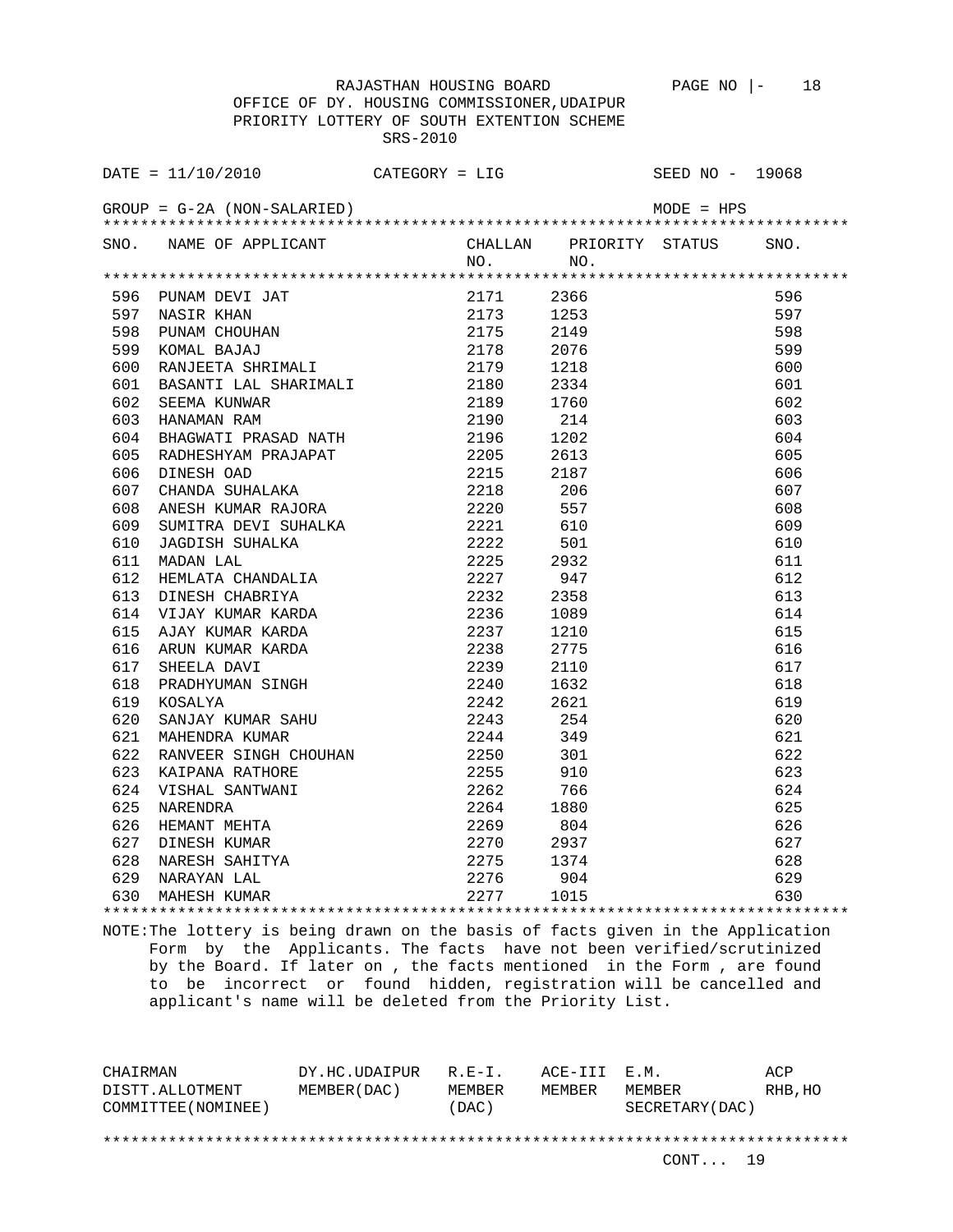OFFICE OF DY. HOUSING COMMISSIONER,UDAIPUR PRIORITY LOTTERY OF SOUTH EXTENTION SCHEME SRS-2010

| DATE = $11/10/2010$ CATEGORY = LIG                                                                                                                                                                                                           |         |                              | SEED NO - 19068 |
|----------------------------------------------------------------------------------------------------------------------------------------------------------------------------------------------------------------------------------------------|---------|------------------------------|-----------------|
| GROUP = G-2A (NON-SALARIED)                                                                                                                                                                                                                  |         |                              | $MODE = HPS$    |
| SNO. NAME OF APPLICANT                                                                                                                                                                                                                       |         | CHALLAN PRIORITY STATUS SNO. |                 |
|                                                                                                                                                                                                                                              | NO. NO. |                              |                 |
|                                                                                                                                                                                                                                              |         |                              |                 |
|                                                                                                                                                                                                                                              |         |                              | 631             |
|                                                                                                                                                                                                                                              |         |                              | 632             |
|                                                                                                                                                                                                                                              |         |                              | 633             |
|                                                                                                                                                                                                                                              |         |                              | 634             |
|                                                                                                                                                                                                                                              |         |                              | 635             |
|                                                                                                                                                                                                                                              |         |                              | 636             |
|                                                                                                                                                                                                                                              |         |                              | 637             |
|                                                                                                                                                                                                                                              |         |                              | 638             |
|                                                                                                                                                                                                                                              |         |                              | 639             |
|                                                                                                                                                                                                                                              |         |                              | 640             |
|                                                                                                                                                                                                                                              |         |                              | 641             |
|                                                                                                                                                                                                                                              |         |                              | 642             |
|                                                                                                                                                                                                                                              |         |                              | 643             |
|                                                                                                                                                                                                                                              |         |                              | 644             |
|                                                                                                                                                                                                                                              |         |                              | 645             |
|                                                                                                                                                                                                                                              |         |                              | 646             |
|                                                                                                                                                                                                                                              |         |                              | 647             |
|                                                                                                                                                                                                                                              |         |                              | 648             |
|                                                                                                                                                                                                                                              |         |                              | 649             |
|                                                                                                                                                                                                                                              |         |                              | 650             |
|                                                                                                                                                                                                                                              |         |                              | 651             |
|                                                                                                                                                                                                                                              |         |                              | 652             |
|                                                                                                                                                                                                                                              |         |                              | 653             |
|                                                                                                                                                                                                                                              |         |                              | 654             |
|                                                                                                                                                                                                                                              |         |                              | 655             |
|                                                                                                                                                                                                                                              |         |                              | 656             |
|                                                                                                                                                                                                                                              |         |                              | 657             |
|                                                                                                                                                                                                                                              |         |                              | 658             |
|                                                                                                                                                                                                                                              |         |                              | 659             |
|                                                                                                                                                                                                                                              |         |                              | 660             |
|                                                                                                                                                                                                                                              |         |                              | 661             |
|                                                                                                                                                                                                                                              |         |                              | 662             |
|                                                                                                                                                                                                                                              |         |                              | 663             |
| 656 JAGDISH KUMHAR $2375$ 1658<br>657 BHERU LAL KUMHAR $2376$ 817<br>658 BHAGWAN SINGH $2377$ 2045<br>659 PREETI UDAWAT 2378 788<br>660 KAMLA MENARIA 2381 287<br>661 JITENDRA SINGH 2384 1083<br>662 DEVI SINGH 2385 2808<br>663 VINIT KUMA |         |                              | 664             |
|                                                                                                                                                                                                                                              |         |                              | 665             |
|                                                                                                                                                                                                                                              |         |                              |                 |

NOTE:The lottery is being drawn on the basis of facts given in the Application Form by the Applicants. The facts have not been verified/scrutinized by the Board. If later on , the facts mentioned in the Form , are found to be incorrect or found hidden, registration will be cancelled and applicant's name will be deleted from the Priority List.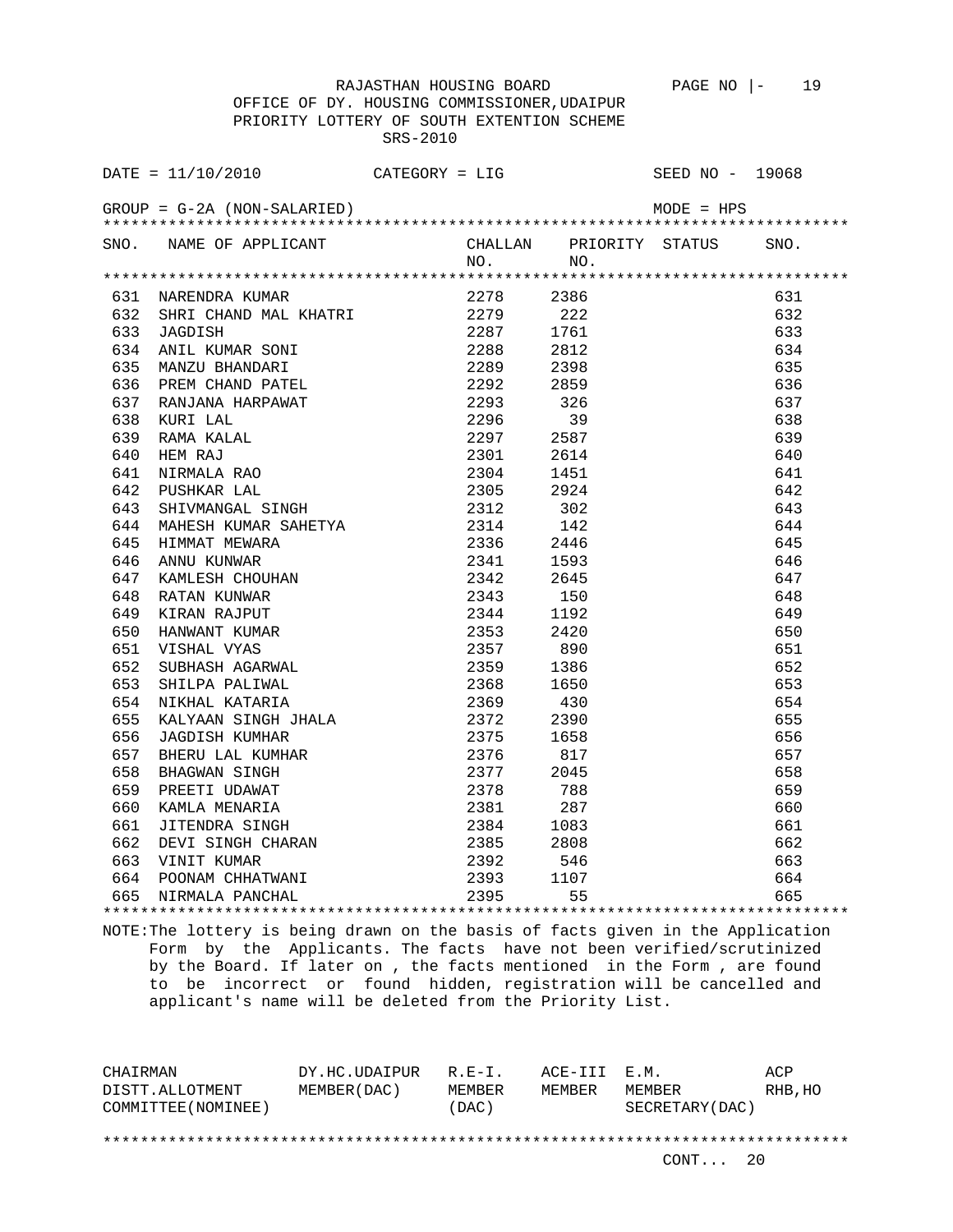|     | DATE = $11/10/2010$ CATEGORY = LIG                                                                                                                                          |           | SEED NO - 19068         |      |
|-----|-----------------------------------------------------------------------------------------------------------------------------------------------------------------------------|-----------|-------------------------|------|
|     | $GROUP = G-2A (NON-SALARIED)$                                                                                                                                               |           | $MODE = HPS$            |      |
|     | SNO. NAME OF APPLICANT                                                                                                                                                      |           | CHALLAN PRIORITY STATUS | SNO. |
|     |                                                                                                                                                                             | $NO.$ NO. |                         |      |
|     |                                                                                                                                                                             |           |                         |      |
|     | 666 DILIP CHHATWANI 2397 98<br>667 LAXMAN SINGH 2399 2007<br>668 SHANTI LAL TARWADI 2400 675<br>669 HANSA DEVI JAIN 2401 923<br>670 GUNWANT KUMAR JAIN (DUNGAWAT) 2402 2462 |           |                         | 666  |
|     |                                                                                                                                                                             |           |                         | 667  |
|     |                                                                                                                                                                             |           |                         | 668  |
|     |                                                                                                                                                                             |           |                         | 669  |
|     |                                                                                                                                                                             |           |                         | 670  |
| 671 |                                                                                                                                                                             |           |                         | 671  |
| 672 |                                                                                                                                                                             |           |                         | 672  |
| 673 |                                                                                                                                                                             |           |                         | 673  |
| 674 |                                                                                                                                                                             |           |                         | 674  |
| 675 |                                                                                                                                                                             |           |                         | 675  |
| 676 |                                                                                                                                                                             |           |                         | 676  |
| 677 |                                                                                                                                                                             |           |                         | 677  |
| 678 |                                                                                                                                                                             |           |                         | 678  |
| 679 |                                                                                                                                                                             |           |                         | 679  |
| 680 |                                                                                                                                                                             |           |                         | 680  |
| 681 |                                                                                                                                                                             |           |                         | 681  |
| 682 |                                                                                                                                                                             |           |                         | 682  |
| 683 |                                                                                                                                                                             |           |                         | 683  |
| 684 |                                                                                                                                                                             |           |                         | 684  |
| 685 |                                                                                                                                                                             |           |                         | 685  |
| 686 |                                                                                                                                                                             |           |                         | 686  |
| 687 |                                                                                                                                                                             |           |                         | 687  |
| 688 |                                                                                                                                                                             |           |                         | 688  |
| 689 |                                                                                                                                                                             |           |                         | 689  |
| 690 |                                                                                                                                                                             |           |                         | 690  |
| 691 |                                                                                                                                                                             |           |                         | 691  |
| 692 |                                                                                                                                                                             |           |                         | 692  |
| 693 |                                                                                                                                                                             |           |                         | 693  |
| 694 |                                                                                                                                                                             |           |                         | 694  |
| 695 |                                                                                                                                                                             |           |                         | 695  |
| 696 |                                                                                                                                                                             |           |                         | 696  |
| 697 |                                                                                                                                                                             |           |                         | 697  |
| 698 |                                                                                                                                                                             |           |                         | 698  |
|     |                                                                                                                                                                             |           |                         | 699  |
|     | 699 MOHAN LAL SHARMA 2513 2278<br>700 RAJ KUNWAR RATHORE 2515 1283                                                                                                          |           |                         | 700  |
|     |                                                                                                                                                                             |           |                         |      |

NOTE:The lottery is being drawn on the basis of facts given in the Application Form by the Applicants. The facts have not been verified/scrutinized by the Board. If later on , the facts mentioned in the Form , are found to be incorrect or found hidden, registration will be cancelled and applicant's name will be deleted from the Priority List.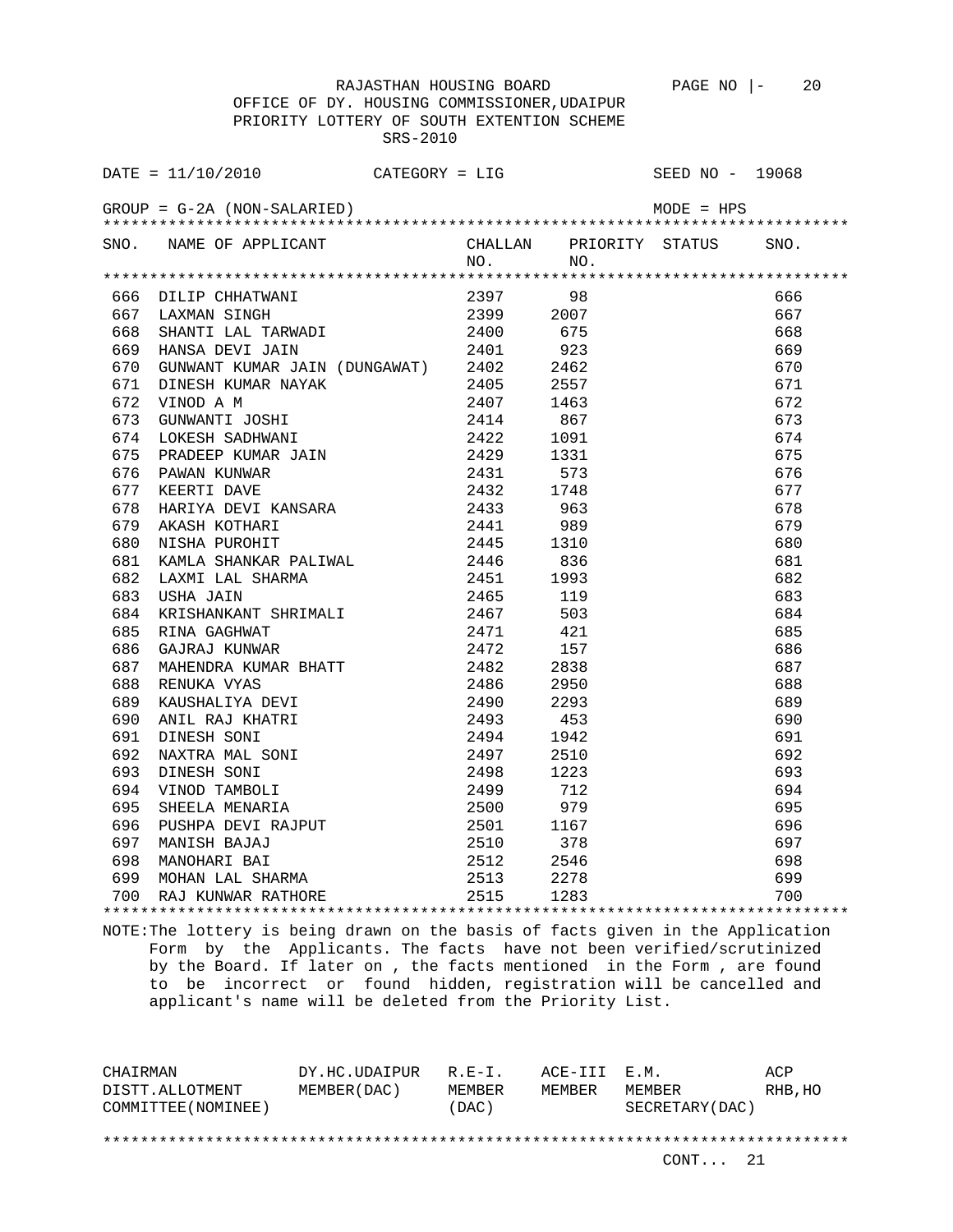OFFICE OF DY. HOUSING COMMISSIONER,UDAIPUR PRIORITY LOTTERY OF SOUTH EXTENTION SCHEME SRS-2010

| DATE = $11/10/2010$ CATEGORY = LIG |         |                              | SEED NO - 19068 |            |
|------------------------------------|---------|------------------------------|-----------------|------------|
| $GROUP = G-2A (NON-SALARIED)$      |         |                              | $MODE = HPS$    |            |
| SNO. NAME OF APPLICANT             | NO. NO. | CHALLAN PRIORITY STATUS SNO. |                 |            |
|                                    |         |                              |                 |            |
|                                    |         |                              |                 | 701        |
|                                    |         |                              |                 | 702        |
|                                    |         |                              |                 | 703        |
|                                    |         |                              |                 | 704        |
|                                    |         |                              |                 | 705        |
|                                    |         |                              |                 | 706        |
|                                    |         |                              |                 | 707        |
|                                    |         |                              |                 | 708        |
|                                    |         |                              |                 | 709        |
|                                    |         |                              |                 | 710        |
|                                    |         |                              |                 | 711        |
|                                    |         |                              |                 | 712        |
|                                    |         |                              |                 | 713        |
|                                    |         |                              |                 | 714        |
|                                    |         |                              |                 | 715        |
|                                    |         |                              |                 | 716        |
|                                    |         |                              |                 | 717        |
|                                    |         |                              |                 | 718        |
|                                    |         |                              |                 | 719        |
|                                    |         |                              |                 | 720        |
|                                    |         |                              |                 | 721        |
|                                    |         |                              |                 | 722        |
|                                    |         |                              |                 | 723        |
|                                    |         |                              |                 | 724        |
|                                    |         |                              |                 | 725        |
|                                    |         |                              |                 | 726        |
|                                    |         |                              |                 | 727        |
|                                    |         |                              |                 | 728        |
|                                    |         |                              |                 | 729        |
|                                    |         |                              |                 | 730        |
|                                    |         |                              |                 | 731        |
|                                    |         |                              |                 | 732        |
|                                    |         |                              |                 | 733        |
|                                    |         |                              |                 | 734<br>735 |
|                                    |         |                              |                 |            |

NOTE:The lottery is being drawn on the basis of facts given in the Application Form by the Applicants. The facts have not been verified/scrutinized by the Board. If later on , the facts mentioned in the Form , are found to be incorrect or found hidden, registration will be cancelled and applicant's name will be deleted from the Priority List.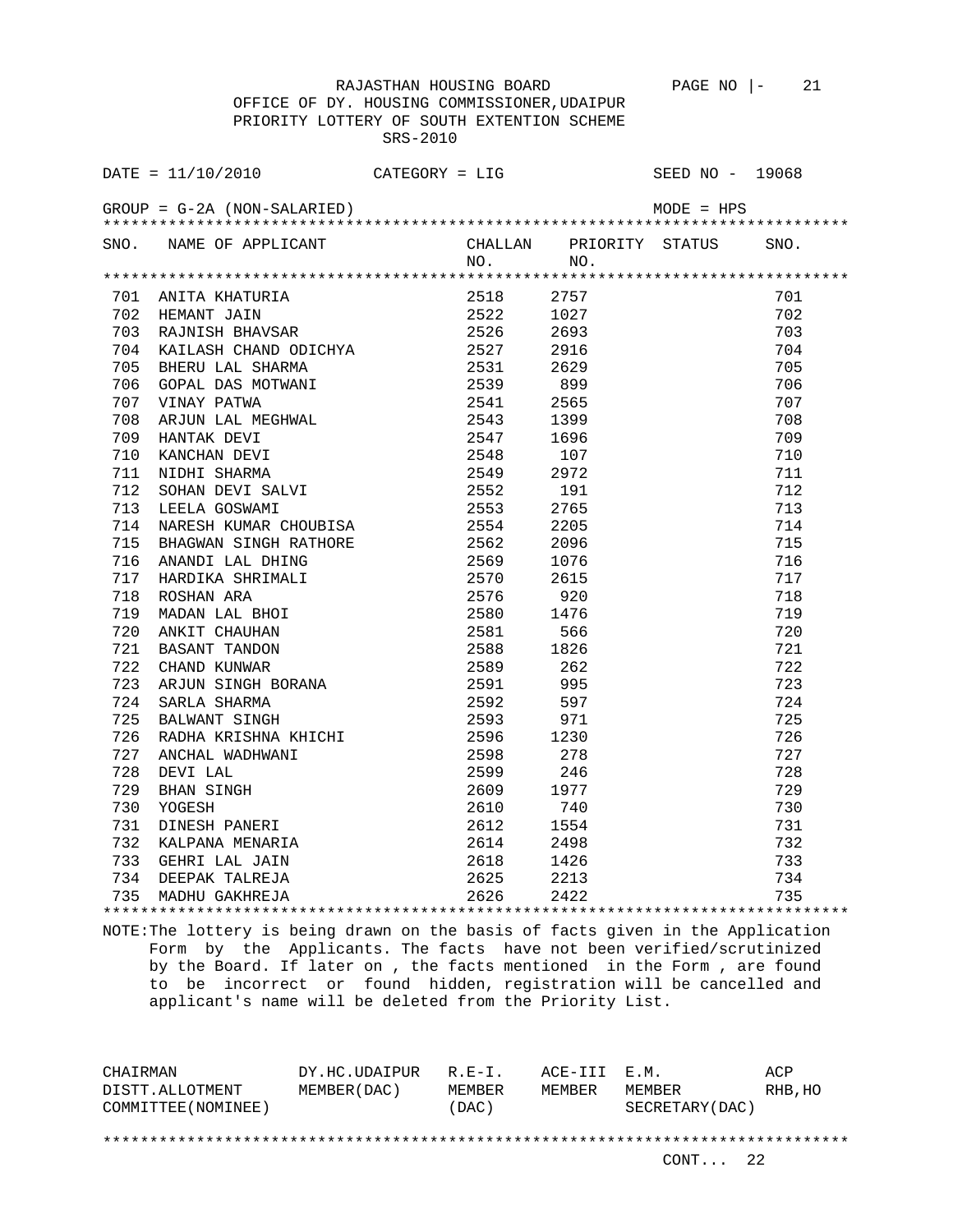|     | DATE = $11/10/2010$ CATEGORY = LIG                                                                                                                                                                                                           |  | SEED NO - 19068 |      |
|-----|----------------------------------------------------------------------------------------------------------------------------------------------------------------------------------------------------------------------------------------------|--|-----------------|------|
|     | $GROUP = G-2A (NON-SALARIED)$                                                                                                                                                                                                                |  | $MODE = HPS$    |      |
|     | SNO. NAME OF APPLICANT                                                                                                                                                                                                                       |  |                 | SNO. |
|     |                                                                                                                                                                                                                                              |  |                 |      |
|     |                                                                                                                                                                                                                                              |  |                 |      |
|     |                                                                                                                                                                                                                                              |  |                 | 736  |
|     |                                                                                                                                                                                                                                              |  |                 | 737  |
|     |                                                                                                                                                                                                                                              |  |                 | 738  |
|     |                                                                                                                                                                                                                                              |  |                 | 739  |
|     |                                                                                                                                                                                                                                              |  |                 | 740  |
|     |                                                                                                                                                                                                                                              |  |                 | 741  |
|     |                                                                                                                                                                                                                                              |  |                 | 742  |
|     |                                                                                                                                                                                                                                              |  |                 | 743  |
|     |                                                                                                                                                                                                                                              |  |                 | 744  |
|     |                                                                                                                                                                                                                                              |  |                 | 745  |
| 746 | PRIYANKA KUNWAR RATHOTRE 2683 2541                                                                                                                                                                                                           |  |                 | 746  |
|     | 747 RAJ KUMAR NAI                                                                                                                                                                                                                            |  |                 | 747  |
| 748 |                                                                                                                                                                                                                                              |  |                 | 748  |
| 749 |                                                                                                                                                                                                                                              |  |                 | 749  |
| 750 |                                                                                                                                                                                                                                              |  |                 | 750  |
| 751 |                                                                                                                                                                                                                                              |  |                 | 751  |
| 752 |                                                                                                                                                                                                                                              |  |                 | 752  |
| 753 |                                                                                                                                                                                                                                              |  |                 | 753  |
| 754 |                                                                                                                                                                                                                                              |  |                 | 754  |
| 755 |                                                                                                                                                                                                                                              |  |                 | 755  |
| 756 |                                                                                                                                                                                                                                              |  |                 | 756  |
| 757 |                                                                                                                                                                                                                                              |  |                 | 757  |
| 758 |                                                                                                                                                                                                                                              |  |                 | 758  |
| 759 |                                                                                                                                                                                                                                              |  |                 | 759  |
| 760 | RIYANKA KUNWAR RATHOTRE 2683 2541<br>RAJ KUMAR NAI 2684 2892<br>NAFISA BEGUM 2687 2733<br>NAVARATAN SHARMA 2692 1130<br>LAXMI KANT SHARMA 2693 1541<br>SHANTI BAI SHARMA 2693 1541<br>SHANTI BAI SEWAK 2698 240<br>KALPESH KUMAR SHARMA 2700 |  |                 | 760  |
|     |                                                                                                                                                                                                                                              |  |                 | 761  |
|     |                                                                                                                                                                                                                                              |  |                 | 762  |
|     |                                                                                                                                                                                                                                              |  |                 | 763  |
|     |                                                                                                                                                                                                                                              |  |                 | 764  |
|     |                                                                                                                                                                                                                                              |  |                 | 765  |
|     |                                                                                                                                                                                                                                              |  |                 | 766  |
|     |                                                                                                                                                                                                                                              |  |                 | 767  |
|     | 760 SOHRAB KHAN 2713 391<br>761 PRAKASH CHANDRA KUMAWAT 2715 2414<br>762 MANGI LAL SEWAK 2716 1025<br>763 SHANTA KUNWAR 2719 1753<br>764 PRAKASH KUNWAR 2725 1751<br>765 PREM SINGH CHOUHAN 2729 1250<br>766 BINA WADHWANI 2730 2057<br>767  |  |                 | 768  |
| 769 |                                                                                                                                                                                                                                              |  |                 | 769  |
|     | 770 MANJU JAIN                                                                                                                                                                                                                               |  |                 | 770  |
|     |                                                                                                                                                                                                                                              |  |                 |      |

NOTE:The lottery is being drawn on the basis of facts given in the Application Form by the Applicants. The facts have not been verified/scrutinized by the Board. If later on , the facts mentioned in the Form , are found to be incorrect or found hidden, registration will be cancelled and applicant's name will be deleted from the Priority List.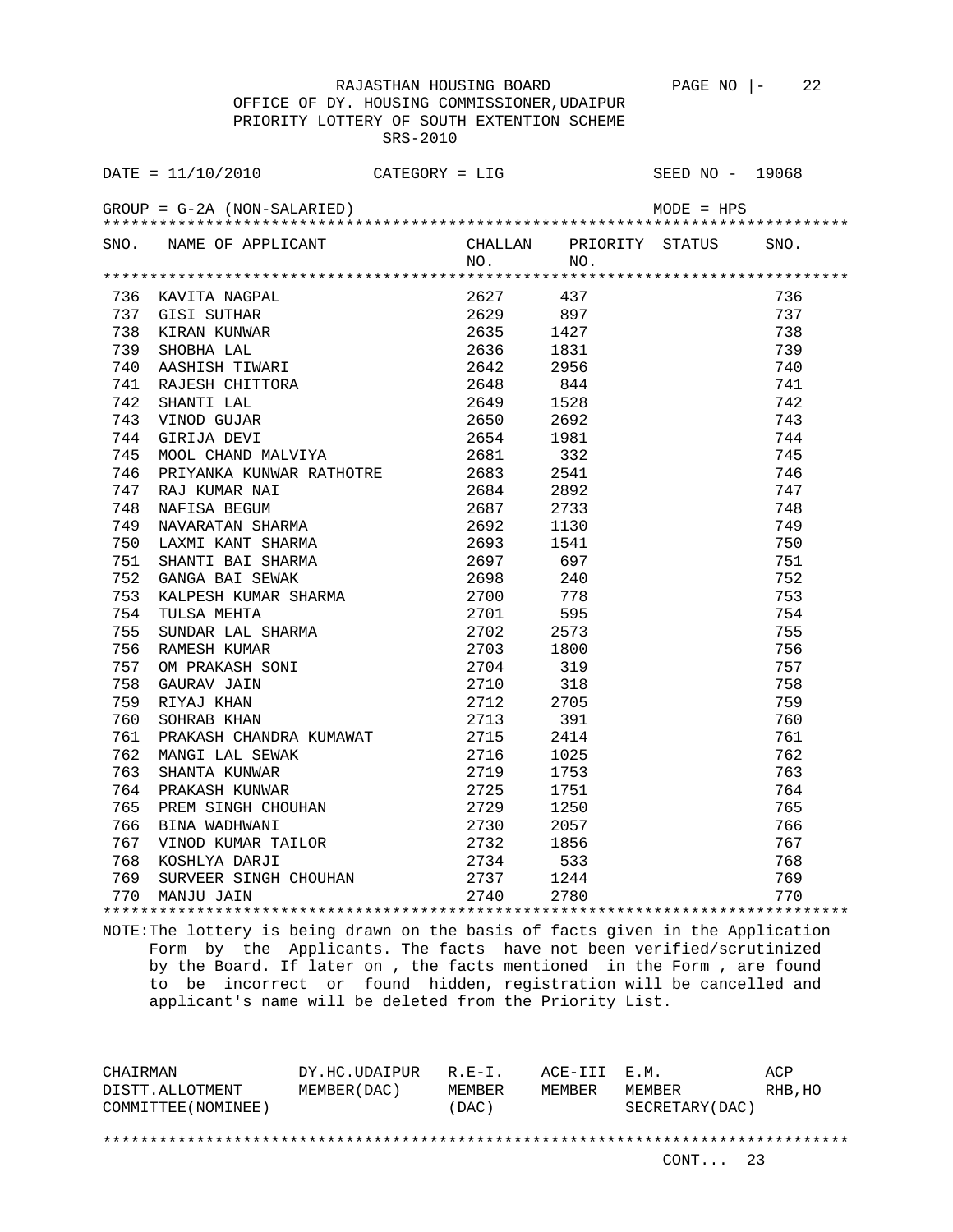OFFICE OF DY. HOUSING COMMISSIONER,UDAIPUR PRIORITY LOTTERY OF SOUTH EXTENTION SCHEME SRS-2010

| DATE = $11/10/2010$ CATEGORY = LIG                       |           |     | SEED NO - 19068         |      |
|----------------------------------------------------------|-----------|-----|-------------------------|------|
| $GROUP = G-2A (NON-SALARIED)$                            |           |     | $MODE = HPS$            |      |
| SNO. NAME OF APPLICANT                                   |           |     | CHALLAN PRIORITY STATUS | SNO. |
|                                                          | NO. NO.   |     |                         |      |
|                                                          |           |     |                         |      |
| 771 BHAGWAT SINGH CHOUHAN 2742<br>772 SHAHAZAD KHAN 2744 | 2742 2911 |     |                         | 771  |
|                                                          |           | 877 |                         | 772  |
| 773 HEMANDRA NARAYAN BHATNAGAR 2747 1786                 |           |     |                         | 773  |
|                                                          |           |     |                         | 774  |
|                                                          |           |     |                         | 775  |
|                                                          |           |     |                         | 776  |
|                                                          |           |     |                         | 777  |
|                                                          |           |     |                         | 778  |
|                                                          |           |     |                         | 779  |
|                                                          |           |     |                         | 780  |
|                                                          |           |     |                         | 781  |
|                                                          |           |     |                         | 782  |
|                                                          |           |     |                         | 783  |
|                                                          |           |     |                         | 784  |
|                                                          |           |     |                         | 785  |
|                                                          |           |     |                         | 786  |
|                                                          |           |     |                         | 787  |
|                                                          |           |     |                         | 788  |
|                                                          |           |     |                         | 789  |
|                                                          |           |     |                         | 790  |
|                                                          |           |     |                         | 791  |
|                                                          |           |     |                         | 792  |
|                                                          |           |     |                         | 793  |
|                                                          |           |     |                         | 794  |
|                                                          |           |     |                         | 795  |
|                                                          |           |     |                         | 796  |
|                                                          |           |     |                         | 797  |
|                                                          |           |     |                         | 798  |
|                                                          |           |     |                         | 799  |
|                                                          |           |     |                         | 800  |
|                                                          |           |     |                         | 801  |
|                                                          |           |     |                         | 802  |
|                                                          |           |     |                         | 803  |
|                                                          |           |     |                         | 804  |
|                                                          |           |     |                         | 805  |
|                                                          |           |     |                         |      |

NOTE:The lottery is being drawn on the basis of facts given in the Application Form by the Applicants. The facts have not been verified/scrutinized by the Board. If later on , the facts mentioned in the Form , are found to be incorrect or found hidden, registration will be cancelled and applicant's name will be deleted from the Priority List.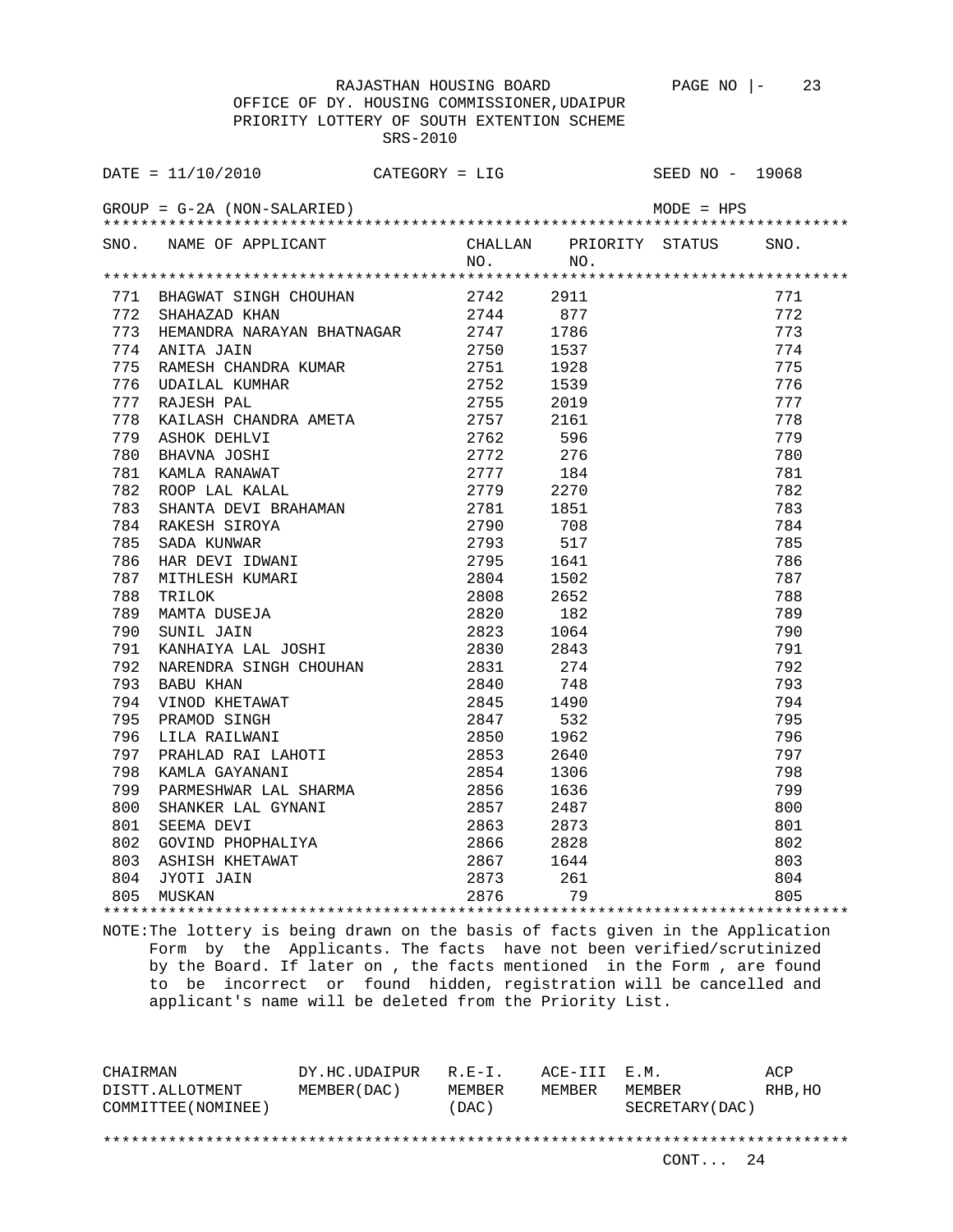| DATE = $11/10/2010$ CATEGORY = LIG                                                                                                                                                                                                             |           |                              | SEED NO - 19068 |     |
|------------------------------------------------------------------------------------------------------------------------------------------------------------------------------------------------------------------------------------------------|-----------|------------------------------|-----------------|-----|
| $GROUP = G-2A (NON-SALARIED)$                                                                                                                                                                                                                  |           |                              |                 |     |
| SNO. NAME OF APPLICANT                                                                                                                                                                                                                         |           | CHALLAN PRIORITY STATUS SNO. |                 |     |
|                                                                                                                                                                                                                                                | $NO.$ NO. |                              |                 |     |
| ATHE TRANSPORT AND SINGLE AND MANUSIM CONSULTED AND AN ANNOUNCED AND ANNOUNCED AND ANNOUNCED AND A SERVE AND A SERVE AND CONSULTED AND CONSULTED AND CONSULTED AND A SERVE AND CONSULTED AND A SERVE AND A SERVE AND A SERVE A                 |           |                              |                 |     |
|                                                                                                                                                                                                                                                |           |                              |                 | 806 |
|                                                                                                                                                                                                                                                |           |                              |                 | 807 |
|                                                                                                                                                                                                                                                |           |                              |                 | 808 |
|                                                                                                                                                                                                                                                |           |                              |                 | 809 |
|                                                                                                                                                                                                                                                |           |                              |                 | 810 |
|                                                                                                                                                                                                                                                |           |                              |                 | 811 |
|                                                                                                                                                                                                                                                |           |                              |                 | 812 |
|                                                                                                                                                                                                                                                |           |                              |                 | 813 |
|                                                                                                                                                                                                                                                |           |                              |                 | 814 |
|                                                                                                                                                                                                                                                |           |                              |                 | 815 |
|                                                                                                                                                                                                                                                |           |                              |                 | 816 |
|                                                                                                                                                                                                                                                |           |                              |                 | 817 |
|                                                                                                                                                                                                                                                |           |                              |                 | 818 |
|                                                                                                                                                                                                                                                |           |                              |                 | 819 |
|                                                                                                                                                                                                                                                |           |                              |                 | 820 |
|                                                                                                                                                                                                                                                |           |                              |                 | 821 |
|                                                                                                                                                                                                                                                |           |                              |                 | 822 |
|                                                                                                                                                                                                                                                |           |                              |                 | 823 |
|                                                                                                                                                                                                                                                |           |                              |                 | 824 |
|                                                                                                                                                                                                                                                |           |                              |                 | 825 |
|                                                                                                                                                                                                                                                |           |                              |                 | 826 |
|                                                                                                                                                                                                                                                |           |                              |                 | 827 |
|                                                                                                                                                                                                                                                |           |                              |                 | 828 |
|                                                                                                                                                                                                                                                |           |                              |                 | 829 |
| 2939 2306<br>824 TAHIR MOHAMMED SINDHI 2940 950<br>825 DRUPADA DARJI 2943 2472<br>826 MAMTA 2945 1138<br>827 MANISH VALAVAT 2946 2743<br>828 SANTOSH KANWAR 2949 1051<br>829 KISHAN BHAGHEL 2955 2589<br>830 NARESH KHATURIA 2956 970<br>831 P |           |                              |                 |     |
|                                                                                                                                                                                                                                                |           |                              |                 |     |
|                                                                                                                                                                                                                                                |           |                              |                 |     |
|                                                                                                                                                                                                                                                |           |                              |                 |     |
|                                                                                                                                                                                                                                                |           |                              |                 |     |
|                                                                                                                                                                                                                                                |           |                              |                 |     |
|                                                                                                                                                                                                                                                |           |                              |                 |     |
|                                                                                                                                                                                                                                                |           |                              |                 |     |
|                                                                                                                                                                                                                                                |           |                              |                 |     |
|                                                                                                                                                                                                                                                |           |                              |                 |     |
|                                                                                                                                                                                                                                                |           |                              |                 |     |
|                                                                                                                                                                                                                                                |           |                              |                 |     |

NOTE:The lottery is being drawn on the basis of facts given in the Application Form by the Applicants. The facts have not been verified/scrutinized by the Board. If later on , the facts mentioned in the Form , are found to be incorrect or found hidden, registration will be cancelled and applicant's name will be deleted from the Priority List.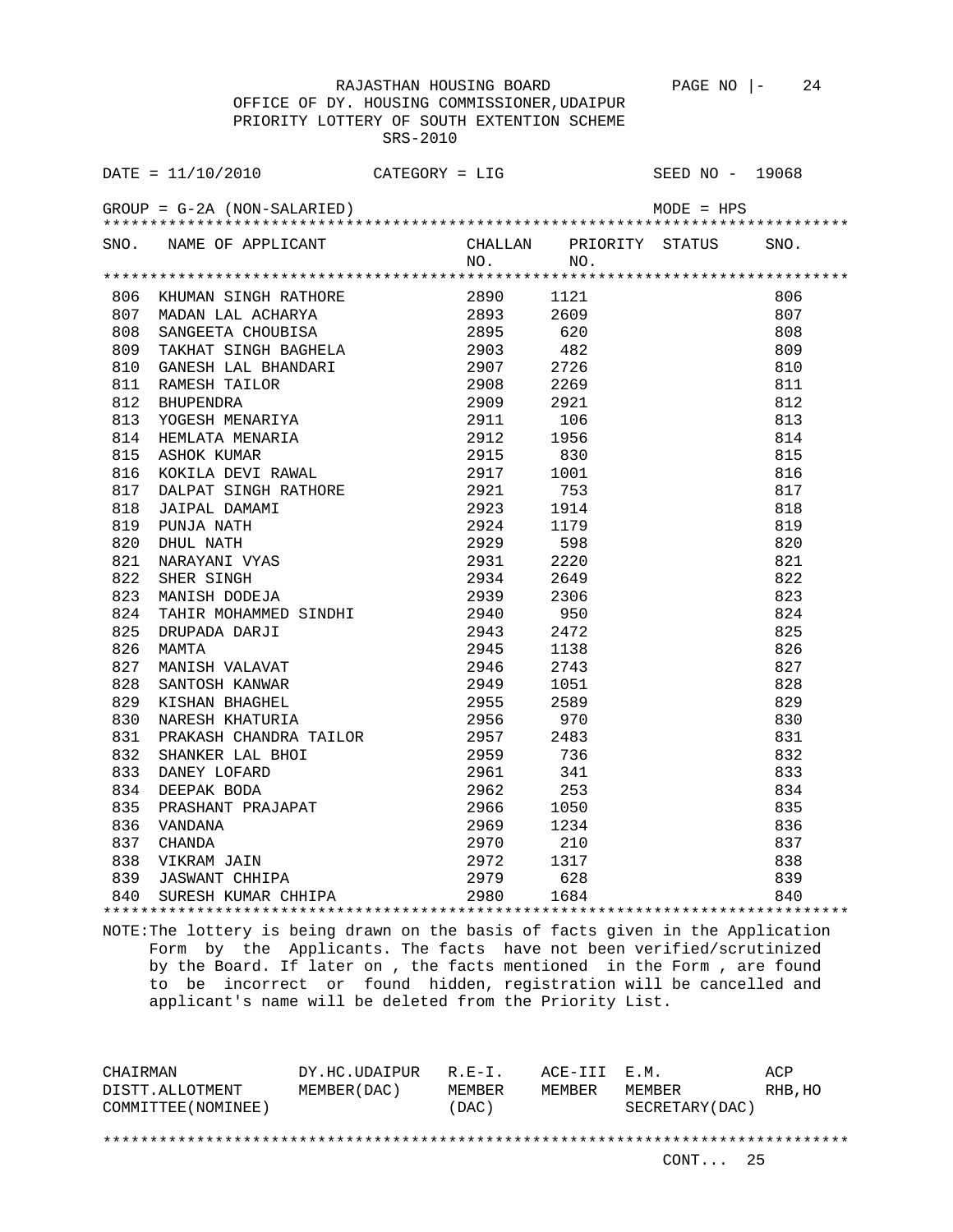OFFICE OF DY. HOUSING COMMISSIONER,UDAIPUR PRIORITY LOTTERY OF SOUTH EXTENTION SCHEME SRS-2010

| DATE = $11/10/2010$ CATEGORY = LIG SEED NO - 19068                                                                                                                                                                                       |           |                              |     |     |
|------------------------------------------------------------------------------------------------------------------------------------------------------------------------------------------------------------------------------------------|-----------|------------------------------|-----|-----|
|                                                                                                                                                                                                                                          |           |                              |     |     |
| SNO. NAME OF APPLICANT                                                                                                                                                                                                                   |           | CHALLAN PRIORITY STATUS SNO. |     |     |
|                                                                                                                                                                                                                                          | $NO.$ NO. |                              |     |     |
|                                                                                                                                                                                                                                          |           |                              |     |     |
|                                                                                                                                                                                                                                          |           |                              |     | 841 |
|                                                                                                                                                                                                                                          |           |                              |     | 842 |
|                                                                                                                                                                                                                                          |           |                              |     | 843 |
|                                                                                                                                                                                                                                          |           |                              |     | 844 |
|                                                                                                                                                                                                                                          |           |                              |     | 845 |
|                                                                                                                                                                                                                                          |           |                              |     | 846 |
|                                                                                                                                                                                                                                          |           |                              |     | 847 |
|                                                                                                                                                                                                                                          |           |                              |     | 848 |
|                                                                                                                                                                                                                                          |           |                              |     | 849 |
|                                                                                                                                                                                                                                          |           |                              |     | 850 |
|                                                                                                                                                                                                                                          |           |                              | 851 |     |
|                                                                                                                                                                                                                                          |           |                              |     | 852 |
|                                                                                                                                                                                                                                          |           |                              |     | 853 |
|                                                                                                                                                                                                                                          |           |                              |     | 854 |
|                                                                                                                                                                                                                                          |           |                              |     | 855 |
|                                                                                                                                                                                                                                          |           |                              |     | 856 |
|                                                                                                                                                                                                                                          |           |                              |     | 857 |
|                                                                                                                                                                                                                                          |           |                              |     | 858 |
|                                                                                                                                                                                                                                          |           |                              |     | 859 |
|                                                                                                                                                                                                                                          |           |                              |     | 860 |
|                                                                                                                                                                                                                                          |           |                              |     | 861 |
|                                                                                                                                                                                                                                          |           |                              |     | 862 |
|                                                                                                                                                                                                                                          |           |                              |     | 863 |
|                                                                                                                                                                                                                                          |           |                              |     | 864 |
|                                                                                                                                                                                                                                          |           |                              |     | 865 |
|                                                                                                                                                                                                                                          |           |                              |     | 866 |
|                                                                                                                                                                                                                                          |           |                              |     | 867 |
|                                                                                                                                                                                                                                          |           |                              |     | 868 |
|                                                                                                                                                                                                                                          |           |                              |     | 869 |
|                                                                                                                                                                                                                                          |           |                              |     | 870 |
|                                                                                                                                                                                                                                          |           |                              |     | 871 |
|                                                                                                                                                                                                                                          |           |                              |     | 872 |
|                                                                                                                                                                                                                                          |           |                              |     | 873 |
|                                                                                                                                                                                                                                          |           |                              |     | 874 |
| 411 - HARMAL MERANATIN 100.<br>1911 - HARMAR MARINANING (1913) - 1928)<br>1941 - SANTA MADHRAMING (1929) - 1928<br>1943 - SANTA MADHRAMING (1929) - 1929<br>1944 - GEETR DEVI CHOUBLEA (1929) - 1929<br>1944 - GEETR DEVI CHOUBLEA (1929 |           |                              |     | 875 |
|                                                                                                                                                                                                                                          |           |                              |     |     |

NOTE:The lottery is being drawn on the basis of facts given in the Application Form by the Applicants. The facts have not been verified/scrutinized by the Board. If later on , the facts mentioned in the Form , are found to be incorrect or found hidden, registration will be cancelled and applicant's name will be deleted from the Priority List.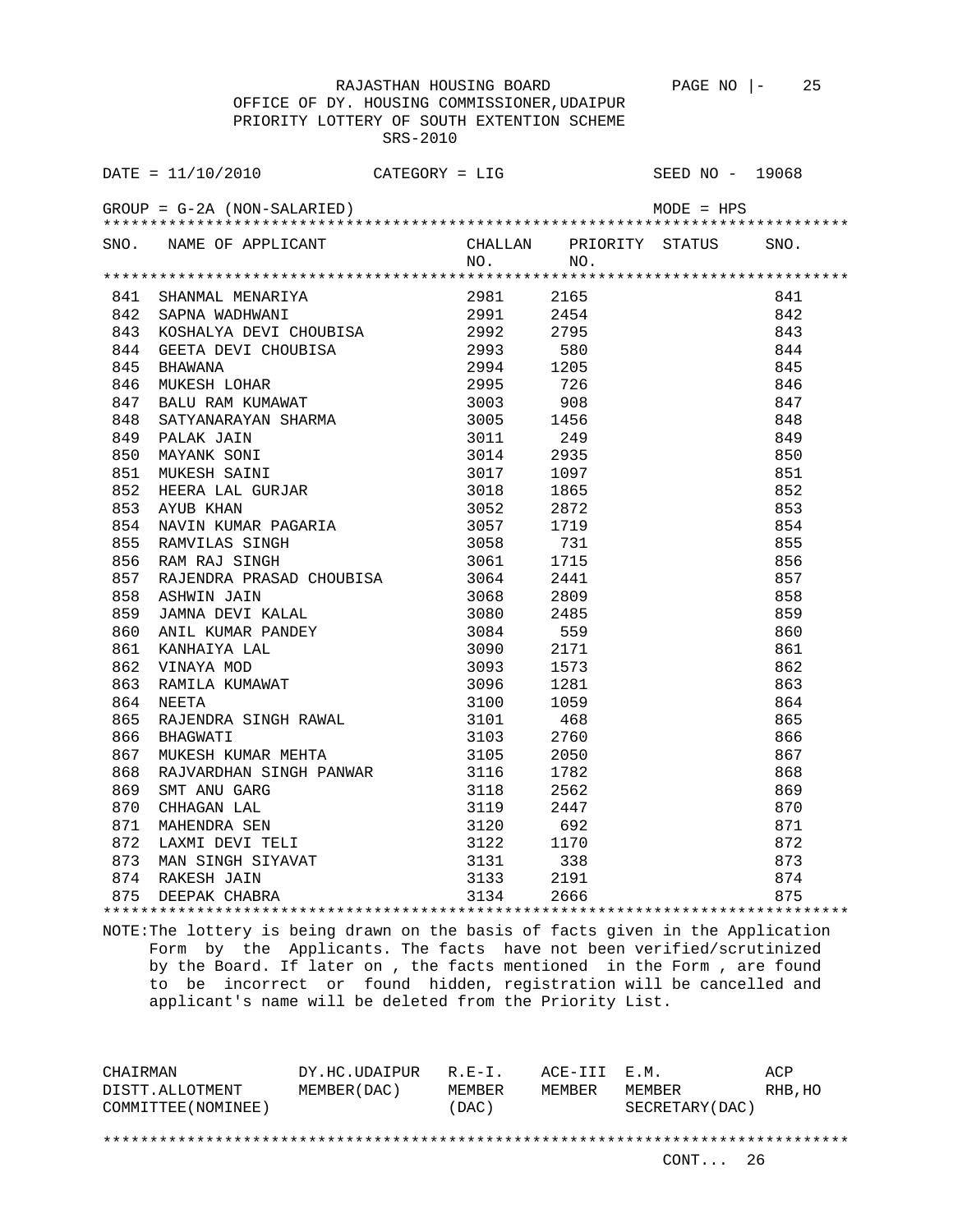OFFICE OF DY. HOUSING COMMISSIONER,UDAIPUR PRIORITY LOTTERY OF SOUTH EXTENTION SCHEME SRS-2010

| DATE = $11/10/2010$ CATEGORY = LIG                                                                                                                                                                                             |  |                              | SEED NO - 19068 |     |
|--------------------------------------------------------------------------------------------------------------------------------------------------------------------------------------------------------------------------------|--|------------------------------|-----------------|-----|
| $GROUP = G-2A (NON-SALARIED)$                                                                                                                                                                                                  |  |                              |                 |     |
| SNO. NAME OF APPLICANT                                                                                                                                                                                                         |  | CHALLAN PRIORITY STATUS SNO. |                 |     |
|                                                                                                                                                                                                                                |  |                              |                 |     |
|                                                                                                                                                                                                                                |  |                              |                 | 876 |
|                                                                                                                                                                                                                                |  |                              |                 | 877 |
|                                                                                                                                                                                                                                |  |                              |                 | 878 |
|                                                                                                                                                                                                                                |  |                              |                 | 879 |
|                                                                                                                                                                                                                                |  |                              |                 | 880 |
|                                                                                                                                                                                                                                |  |                              |                 | 881 |
|                                                                                                                                                                                                                                |  |                              |                 | 882 |
| A A SPONGER AND SURVEYS AND SURVEYS AND SURVEYS AND SURVEYS AND SAMPLE SURVEYS AND SURVEYS AND SURVEYS AND SURVEYS AND SURVEYS AND SURVEYS AND SURVEYS AND SURVEYS AND SURVEYS AND SURVEYS AND SURVEYS AND SURVEYS AND SURVEYS |  |                              |                 | 883 |
|                                                                                                                                                                                                                                |  |                              |                 | 884 |
|                                                                                                                                                                                                                                |  |                              |                 | 885 |
|                                                                                                                                                                                                                                |  |                              |                 | 886 |
|                                                                                                                                                                                                                                |  |                              |                 | 887 |
|                                                                                                                                                                                                                                |  |                              |                 | 888 |
|                                                                                                                                                                                                                                |  |                              |                 | 889 |
|                                                                                                                                                                                                                                |  |                              |                 | 890 |
|                                                                                                                                                                                                                                |  |                              |                 | 891 |
|                                                                                                                                                                                                                                |  |                              |                 | 892 |
|                                                                                                                                                                                                                                |  |                              |                 | 893 |
|                                                                                                                                                                                                                                |  |                              |                 | 894 |
|                                                                                                                                                                                                                                |  |                              |                 | 895 |
|                                                                                                                                                                                                                                |  |                              |                 | 896 |
|                                                                                                                                                                                                                                |  |                              |                 | 897 |
|                                                                                                                                                                                                                                |  |                              |                 | 898 |
|                                                                                                                                                                                                                                |  |                              |                 | 899 |
|                                                                                                                                                                                                                                |  |                              |                 | 900 |
|                                                                                                                                                                                                                                |  |                              |                 | 901 |
|                                                                                                                                                                                                                                |  |                              |                 | 902 |
|                                                                                                                                                                                                                                |  |                              |                 | 903 |
|                                                                                                                                                                                                                                |  |                              |                 | 904 |
|                                                                                                                                                                                                                                |  |                              |                 | 905 |
|                                                                                                                                                                                                                                |  |                              |                 | 906 |
|                                                                                                                                                                                                                                |  |                              |                 | 907 |
|                                                                                                                                                                                                                                |  |                              |                 | 908 |
|                                                                                                                                                                                                                                |  |                              |                 | 909 |
|                                                                                                                                                                                                                                |  |                              |                 | 910 |

NOTE:The lottery is being drawn on the basis of facts given in the Application Form by the Applicants. The facts have not been verified/scrutinized by the Board. If later on , the facts mentioned in the Form , are found to be incorrect or found hidden, registration will be cancelled and applicant's name will be deleted from the Priority List.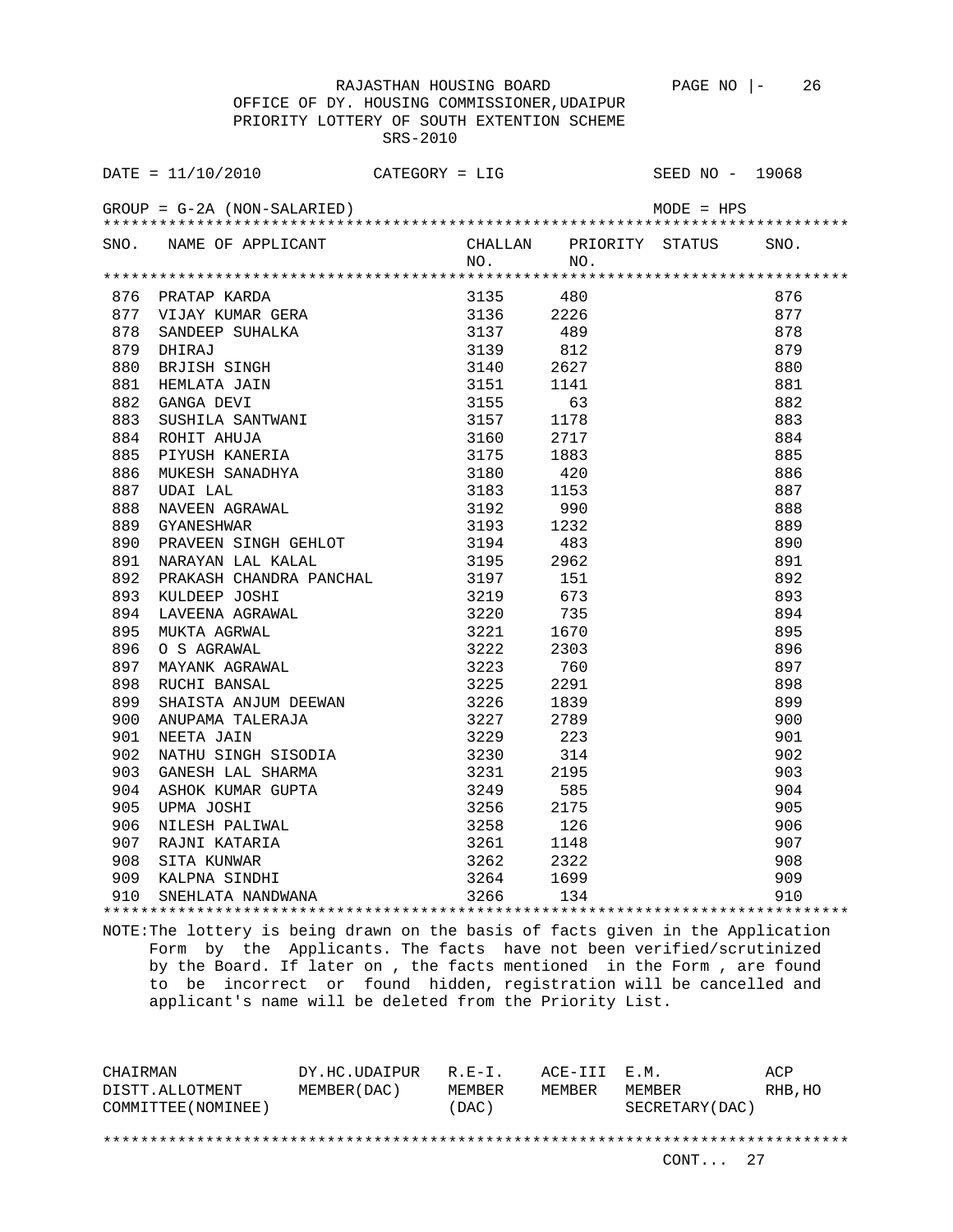| DATE = $11/10/2010$ CATEGORY = LIG                                 |  | SEED NO - 19068 |  |
|--------------------------------------------------------------------|--|-----------------|--|
|                                                                    |  |                 |  |
| SNO. NAME OF APPLICANT CHALLAN PRIORITY STATUS SNO.<br>NO. NO. NO. |  |                 |  |
|                                                                    |  |                 |  |
|                                                                    |  |                 |  |
|                                                                    |  |                 |  |
|                                                                    |  |                 |  |
|                                                                    |  |                 |  |
|                                                                    |  |                 |  |
|                                                                    |  |                 |  |
|                                                                    |  |                 |  |
|                                                                    |  |                 |  |
|                                                                    |  |                 |  |
|                                                                    |  |                 |  |
|                                                                    |  |                 |  |
|                                                                    |  |                 |  |
|                                                                    |  |                 |  |
|                                                                    |  |                 |  |
|                                                                    |  |                 |  |
|                                                                    |  |                 |  |
|                                                                    |  |                 |  |
|                                                                    |  |                 |  |
|                                                                    |  |                 |  |
|                                                                    |  |                 |  |
|                                                                    |  |                 |  |
|                                                                    |  |                 |  |
|                                                                    |  |                 |  |
|                                                                    |  |                 |  |
|                                                                    |  |                 |  |
|                                                                    |  |                 |  |
|                                                                    |  |                 |  |
|                                                                    |  |                 |  |
|                                                                    |  |                 |  |
|                                                                    |  |                 |  |
|                                                                    |  |                 |  |
|                                                                    |  |                 |  |
|                                                                    |  |                 |  |
|                                                                    |  |                 |  |
|                                                                    |  |                 |  |
|                                                                    |  |                 |  |
|                                                                    |  |                 |  |

NOTE:The lottery is being drawn on the basis of facts given in the Application Form by the Applicants. The facts have not been verified/scrutinized by the Board. If later on , the facts mentioned in the Form , are found to be incorrect or found hidden, registration will be cancelled and applicant's name will be deleted from the Priority List.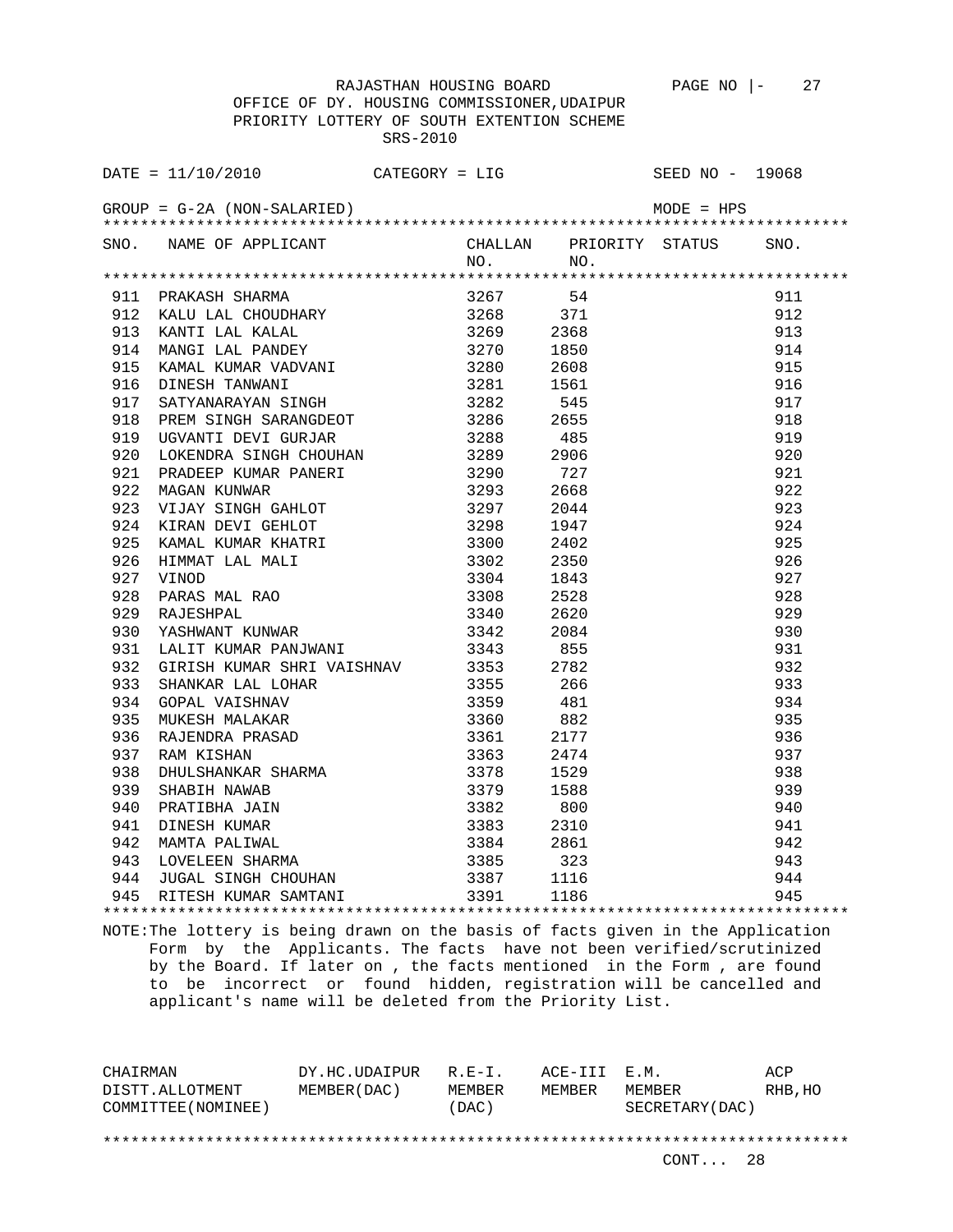OFFICE OF DY. HOUSING COMMISSIONER,UDAIPUR PRIORITY LOTTERY OF SOUTH EXTENTION SCHEME SRS-2010

| DATE = $11/10/2010$ CATEGORY = LIG                                                                                                                                                                                                                                                                                                                                                                                                                                 |         |     | SEED NO - 19068              |     |
|--------------------------------------------------------------------------------------------------------------------------------------------------------------------------------------------------------------------------------------------------------------------------------------------------------------------------------------------------------------------------------------------------------------------------------------------------------------------|---------|-----|------------------------------|-----|
|                                                                                                                                                                                                                                                                                                                                                                                                                                                                    |         |     |                              |     |
| SNO. NAME OF APPLICANT                                                                                                                                                                                                                                                                                                                                                                                                                                             |         |     | CHALLAN PRIORITY STATUS SNO. |     |
|                                                                                                                                                                                                                                                                                                                                                                                                                                                                    | NO. NO. |     |                              |     |
| $\begin{tabular}{l c c c} \multicolumn{1}{c}{\textbf{3.93}}\begin{tabular}{lcccc} \multicolumn{1}{c}{\textbf{3.94}}\begin{tabular}{lcccc} \multicolumn{1}{c}{\textbf{3.95}}\begin{tabular}{lcccc} \multicolumn{1}{c}{\textbf{3.96}}\begin{tabular}{lcccc} \multicolumn{1}{c}{\textbf{3.97}}\begin{tabular}{lcccc} \multicolumn{1}{c}{\textbf{3.98}}\begin{tabular}{lcccc} \multicolumn{1}{c}{\textbf{3.99}}\begin{tabular}{lcccc} \multicolumn{1}{c}{\textbf{3.99$ |         |     |                              |     |
|                                                                                                                                                                                                                                                                                                                                                                                                                                                                    |         |     |                              | 946 |
|                                                                                                                                                                                                                                                                                                                                                                                                                                                                    |         |     |                              | 947 |
|                                                                                                                                                                                                                                                                                                                                                                                                                                                                    |         |     |                              | 948 |
|                                                                                                                                                                                                                                                                                                                                                                                                                                                                    |         |     |                              | 949 |
|                                                                                                                                                                                                                                                                                                                                                                                                                                                                    |         |     |                              | 950 |
|                                                                                                                                                                                                                                                                                                                                                                                                                                                                    |         |     |                              | 951 |
|                                                                                                                                                                                                                                                                                                                                                                                                                                                                    |         |     |                              | 952 |
|                                                                                                                                                                                                                                                                                                                                                                                                                                                                    |         |     |                              | 953 |
|                                                                                                                                                                                                                                                                                                                                                                                                                                                                    |         |     | Successful 954               |     |
|                                                                                                                                                                                                                                                                                                                                                                                                                                                                    |         |     |                              | 955 |
|                                                                                                                                                                                                                                                                                                                                                                                                                                                                    |         |     |                              | 956 |
|                                                                                                                                                                                                                                                                                                                                                                                                                                                                    |         |     |                              | 957 |
|                                                                                                                                                                                                                                                                                                                                                                                                                                                                    |         |     |                              | 958 |
|                                                                                                                                                                                                                                                                                                                                                                                                                                                                    |         |     |                              | 959 |
|                                                                                                                                                                                                                                                                                                                                                                                                                                                                    |         |     |                              | 960 |
|                                                                                                                                                                                                                                                                                                                                                                                                                                                                    |         |     |                              | 961 |
|                                                                                                                                                                                                                                                                                                                                                                                                                                                                    |         |     |                              | 962 |
|                                                                                                                                                                                                                                                                                                                                                                                                                                                                    |         |     |                              | 963 |
|                                                                                                                                                                                                                                                                                                                                                                                                                                                                    |         |     |                              | 964 |
|                                                                                                                                                                                                                                                                                                                                                                                                                                                                    |         |     |                              | 965 |
|                                                                                                                                                                                                                                                                                                                                                                                                                                                                    |         |     |                              | 966 |
|                                                                                                                                                                                                                                                                                                                                                                                                                                                                    |         |     |                              | 967 |
|                                                                                                                                                                                                                                                                                                                                                                                                                                                                    |         |     |                              | 968 |
|                                                                                                                                                                                                                                                                                                                                                                                                                                                                    |         |     |                              | 969 |
|                                                                                                                                                                                                                                                                                                                                                                                                                                                                    |         |     |                              | 970 |
|                                                                                                                                                                                                                                                                                                                                                                                                                                                                    |         |     |                              | 971 |
|                                                                                                                                                                                                                                                                                                                                                                                                                                                                    |         |     |                              | 972 |
|                                                                                                                                                                                                                                                                                                                                                                                                                                                                    |         |     |                              | 973 |
|                                                                                                                                                                                                                                                                                                                                                                                                                                                                    |         |     |                              | 974 |
|                                                                                                                                                                                                                                                                                                                                                                                                                                                                    |         |     |                              | 975 |
|                                                                                                                                                                                                                                                                                                                                                                                                                                                                    |         |     |                              | 976 |
| 970 PUSHPA RAO 3463 190<br>971 RAVINDRA SINGH DEVAWAT 3465 1690<br>972 MAHENDRA CHOUDHARY 3465 1690<br>973 LALITA DEVI CARJI 3470 2798<br>974 SEEMA CHOUHAN 3471 2408<br>975 BHUPENDRA NAGDA 3472 1899<br>976 HARSHAD NAGDA 3473 1034<br>977                                                                                                                                                                                                                       |         |     |                              | 977 |
| 978 CHANDRA PRAKASH VADHVA 3475                                                                                                                                                                                                                                                                                                                                                                                                                                    |         | 772 |                              | 978 |
|                                                                                                                                                                                                                                                                                                                                                                                                                                                                    |         |     |                              | 979 |
|                                                                                                                                                                                                                                                                                                                                                                                                                                                                    |         |     |                              | 980 |
|                                                                                                                                                                                                                                                                                                                                                                                                                                                                    |         |     |                              |     |

NOTE:The lottery is being drawn on the basis of facts given in the Application Form by the Applicants. The facts have not been verified/scrutinized by the Board. If later on , the facts mentioned in the Form , are found to be incorrect or found hidden, registration will be cancelled and applicant's name will be deleted from the Priority List.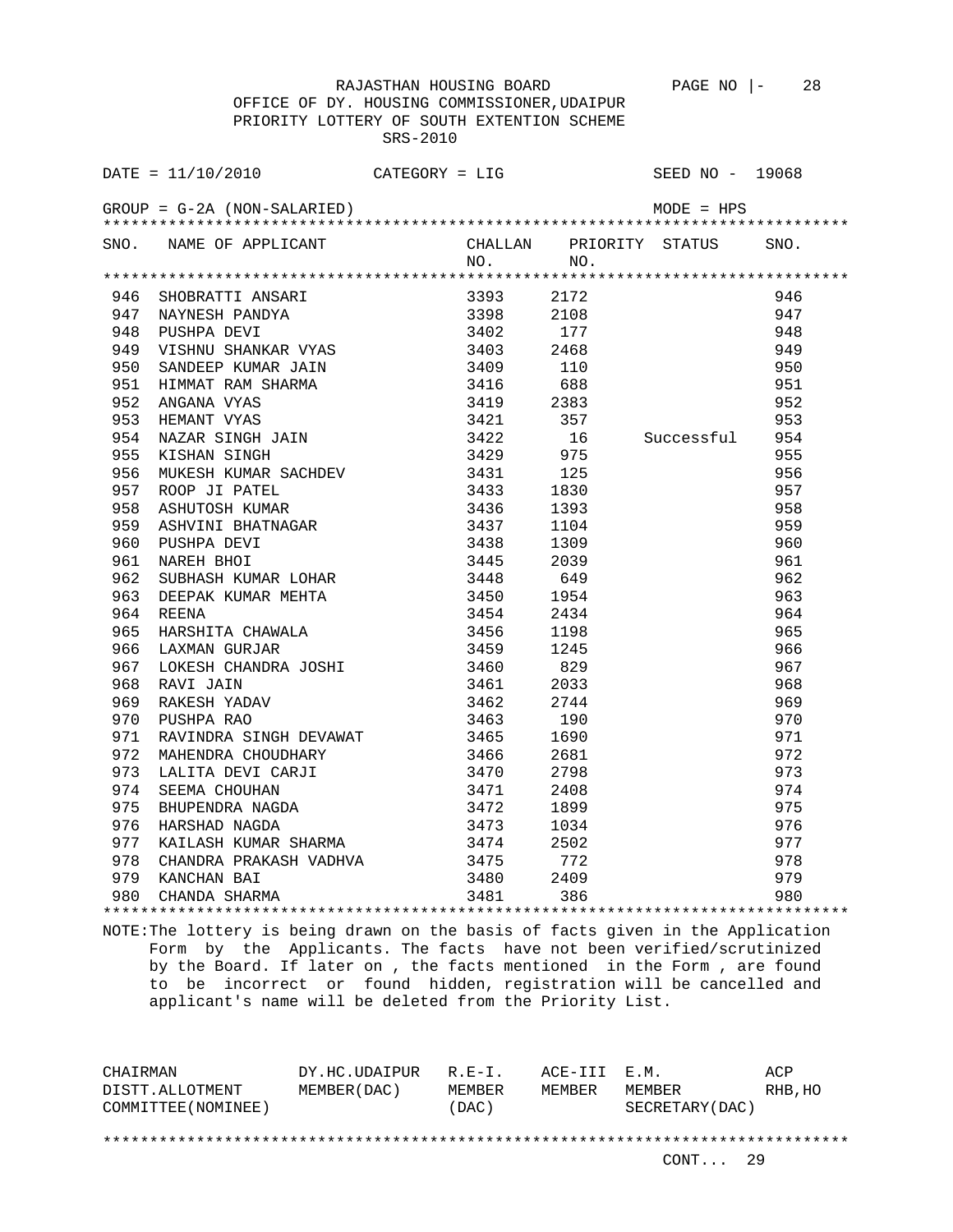OFFICE OF DY. HOUSING COMMISSIONER,UDAIPUR PRIORITY LOTTERY OF SOUTH EXTENTION SCHEME SRS-2010

|      | DATE = $11/10/2010$ CATEGORY = LIG                                                                                                                                              |           |      | SEED NO - 19068         |      |
|------|---------------------------------------------------------------------------------------------------------------------------------------------------------------------------------|-----------|------|-------------------------|------|
|      |                                                                                                                                                                                 |           |      |                         |      |
|      | SNO. NAME OF APPLICANT                                                                                                                                                          |           |      | CHALLAN PRIORITY STATUS | SNO. |
|      |                                                                                                                                                                                 | NO.       | NO.  |                         |      |
|      |                                                                                                                                                                                 | 3484 2512 |      |                         | 981  |
|      |                                                                                                                                                                                 |           | 796  |                         | 982  |
|      |                                                                                                                                                                                 |           | 339  |                         | 983  |
|      |                                                                                                                                                                                 |           | 614  |                         | 984  |
|      |                                                                                                                                                                                 |           | 1024 |                         | 985  |
|      |                                                                                                                                                                                 |           | 113  |                         | 986  |
|      |                                                                                                                                                                                 |           | 1072 |                         | 987  |
|      |                                                                                                                                                                                 |           | 2337 |                         | 988  |
|      |                                                                                                                                                                                 |           | 633  |                         | 989  |
|      |                                                                                                                                                                                 |           | 884  |                         | 990  |
|      |                                                                                                                                                                                 |           | 1353 |                         | 991  |
|      |                                                                                                                                                                                 |           | 1709 |                         | 992  |
|      |                                                                                                                                                                                 |           | 2283 |                         | 993  |
|      |                                                                                                                                                                                 |           | 108  |                         | 994  |
|      | INDRA<br>NARESH KUMAR NAGDA<br>KISHAN LAL VYAS 3529<br>GAYATRI PUSHKARNA 3535<br>CHANDRAKALA RAO 3538<br>ASHOK MOTWANI 3539<br>LOKESH MOTWANI 3540<br>GAYATRI DEVI 3541<br>3541 |           | 2566 |                         | 995  |
|      |                                                                                                                                                                                 |           | 1164 |                         | 996  |
| 997  |                                                                                                                                                                                 |           | 171  |                         | 997  |
| 998  |                                                                                                                                                                                 |           | 1505 |                         | 998  |
| 999  |                                                                                                                                                                                 |           | 621  |                         | 999  |
| 1000 |                                                                                                                                                                                 |           | 999  |                         | 1000 |
| 1001 |                                                                                                                                                                                 |           | 2017 |                         | 1001 |
|      |                                                                                                                                                                                 |           |      |                         | 1002 |
|      |                                                                                                                                                                                 |           |      |                         | 1003 |
|      |                                                                                                                                                                                 |           |      |                         | 1004 |
|      |                                                                                                                                                                                 |           |      |                         | 1005 |
|      |                                                                                                                                                                                 |           |      |                         | 1006 |
|      |                                                                                                                                                                                 |           |      |                         | 1007 |
|      |                                                                                                                                                                                 |           |      |                         | 1008 |
|      |                                                                                                                                                                                 |           |      |                         | 1009 |
|      |                                                                                                                                                                                 |           |      |                         | 1010 |
|      |                                                                                                                                                                                 |           |      |                         | 1011 |
|      |                                                                                                                                                                                 |           |      |                         | 1012 |
|      |                                                                                                                                                                                 |           |      |                         | 1013 |
|      |                                                                                                                                                                                 |           |      |                         | 1014 |
|      |                                                                                                                                                                                 |           |      |                         | 1015 |
|      |                                                                                                                                                                                 |           |      |                         |      |

NOTE:The lottery is being drawn on the basis of facts given in the Application Form by the Applicants. The facts have not been verified/scrutinized by the Board. If later on , the facts mentioned in the Form , are found to be incorrect or found hidden, registration will be cancelled and applicant's name will be deleted from the Priority List.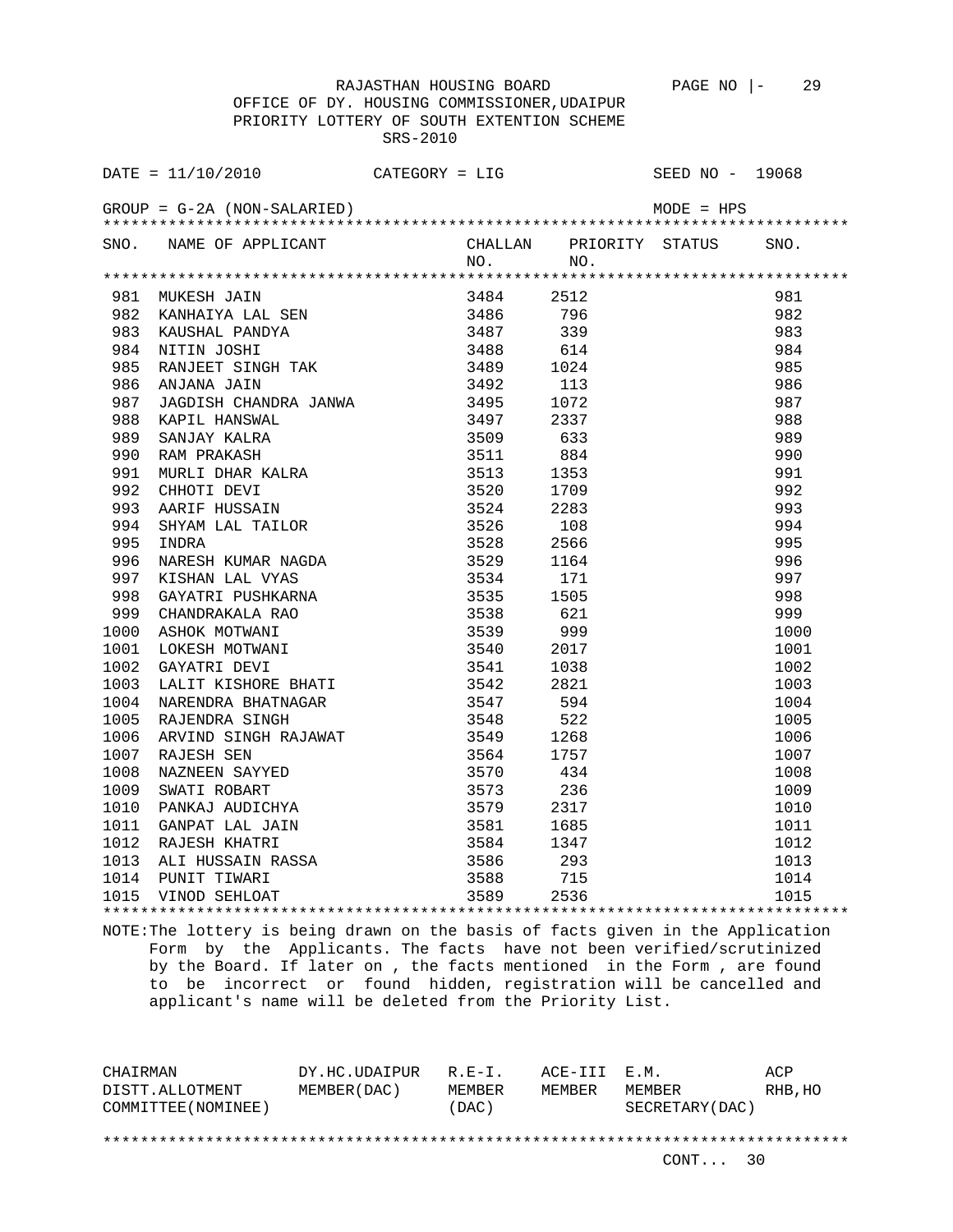OFFICE OF DY. HOUSING COMMISSIONER,UDAIPUR PRIORITY LOTTERY OF SOUTH EXTENTION SCHEME SRS-2010

| SNO. NAME OF APPLICANT CHALLAN PRIORITY STATUS SNO.<br>NO. NO. NO. |  |  |  |
|--------------------------------------------------------------------|--|--|--|
|                                                                    |  |  |  |
|                                                                    |  |  |  |
|                                                                    |  |  |  |
|                                                                    |  |  |  |
|                                                                    |  |  |  |
|                                                                    |  |  |  |
|                                                                    |  |  |  |
|                                                                    |  |  |  |
|                                                                    |  |  |  |
|                                                                    |  |  |  |
|                                                                    |  |  |  |
|                                                                    |  |  |  |
|                                                                    |  |  |  |
|                                                                    |  |  |  |
|                                                                    |  |  |  |
|                                                                    |  |  |  |
|                                                                    |  |  |  |
|                                                                    |  |  |  |
|                                                                    |  |  |  |
|                                                                    |  |  |  |
|                                                                    |  |  |  |
|                                                                    |  |  |  |
|                                                                    |  |  |  |
|                                                                    |  |  |  |
|                                                                    |  |  |  |
|                                                                    |  |  |  |
|                                                                    |  |  |  |
|                                                                    |  |  |  |
|                                                                    |  |  |  |
|                                                                    |  |  |  |
|                                                                    |  |  |  |
|                                                                    |  |  |  |
|                                                                    |  |  |  |
|                                                                    |  |  |  |
|                                                                    |  |  |  |
|                                                                    |  |  |  |
|                                                                    |  |  |  |
|                                                                    |  |  |  |

NOTE:The lottery is being drawn on the basis of facts given in the Application Form by the Applicants. The facts have not been verified/scrutinized by the Board. If later on , the facts mentioned in the Form , are found to be incorrect or found hidden, registration will be cancelled and applicant's name will be deleted from the Priority List.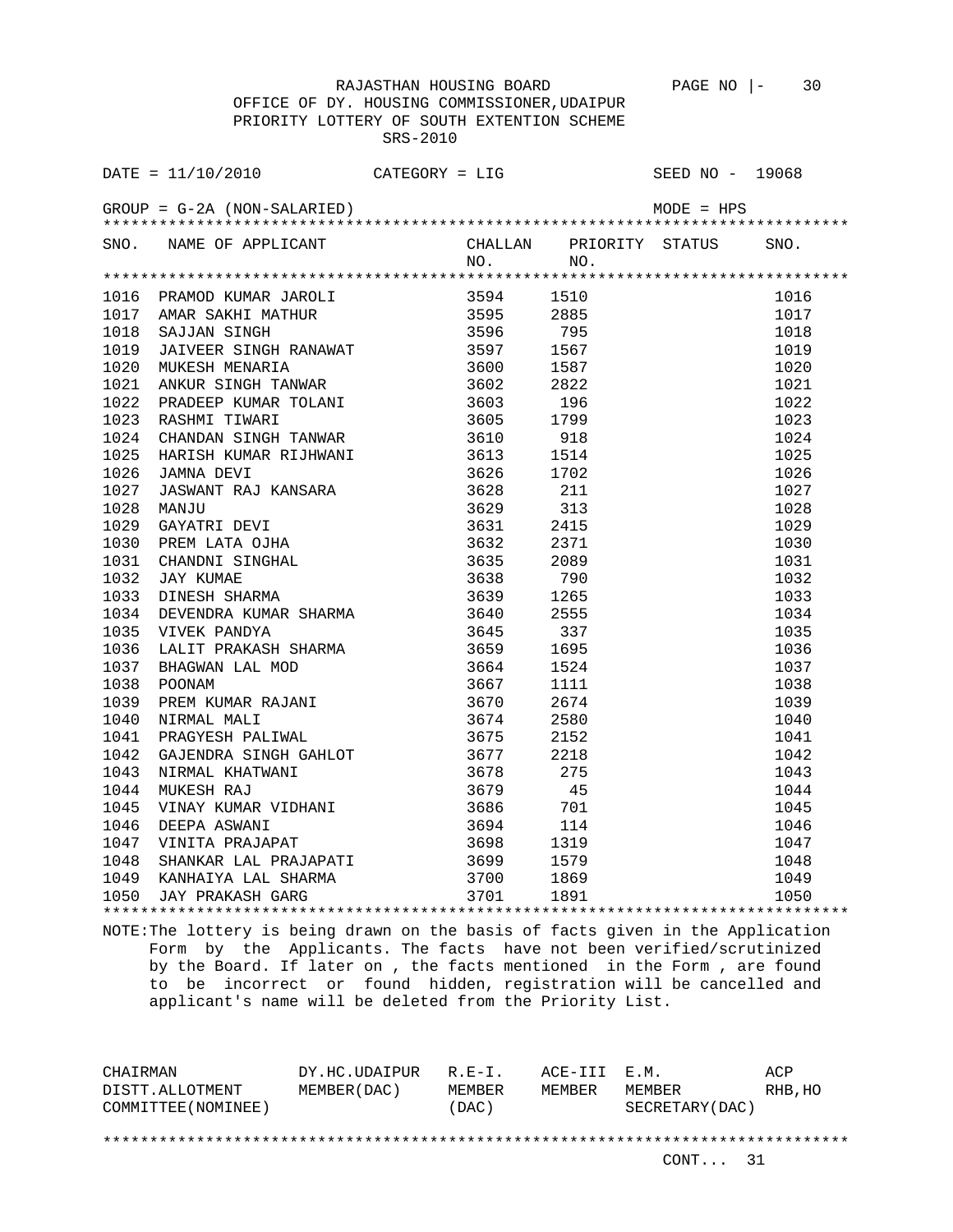OFFICE OF DY. HOUSING COMMISSIONER,UDAIPUR PRIORITY LOTTERY OF SOUTH EXTENTION SCHEME SRS-2010

|      | DATE = $11/10/2010$ CATEGORY = LIG                                                                                                                                                                                                                 |           |      | SEED NO - 19068         |      |
|------|----------------------------------------------------------------------------------------------------------------------------------------------------------------------------------------------------------------------------------------------------|-----------|------|-------------------------|------|
|      |                                                                                                                                                                                                                                                    |           |      |                         |      |
|      | SNO. NAME OF APPLICANT                                                                                                                                                                                                                             |           |      | CHALLAN PRIORITY STATUS | SNO. |
|      |                                                                                                                                                                                                                                                    | NO. NO.   |      |                         |      |
|      | 1051 GOVIND RAM                                                                                                                                                                                                                                    | 3707 2136 |      |                         | 1051 |
| 1052 |                                                                                                                                                                                                                                                    | 3708 1400 |      |                         | 1052 |
| 1053 |                                                                                                                                                                                                                                                    |           | 749  |                         | 1053 |
| 1054 |                                                                                                                                                                                                                                                    |           | 1213 |                         | 1054 |
| 1055 |                                                                                                                                                                                                                                                    |           | 308  |                         | 1055 |
| 1056 |                                                                                                                                                                                                                                                    |           | 2963 |                         | 1056 |
| 1057 |                                                                                                                                                                                                                                                    |           | 2094 |                         | 1057 |
| 1058 |                                                                                                                                                                                                                                                    |           | 2653 |                         | 1058 |
| 1059 |                                                                                                                                                                                                                                                    |           | 1903 |                         | 1059 |
| 1060 | AJAY ROOPRAJ SINGH DHABHA 3721 2391                                                                                                                                                                                                                |           |      |                         | 1060 |
| 1061 |                                                                                                                                                                                                                                                    |           | 930  |                         | 1061 |
| 1062 |                                                                                                                                                                                                                                                    |           | 641  |                         | 1062 |
| 1063 |                                                                                                                                                                                                                                                    |           | 1127 |                         | 1063 |
| 1064 |                                                                                                                                                                                                                                                    |           | 864  |                         | 1064 |
| 1065 |                                                                                                                                                                                                                                                    |           | 454  |                         | 1065 |
| 1066 | AJAY ROOPRAJ SINGH DHABHA 3721<br>KANVARI LAL TAWANIYA 3724<br>JASVEEN RAJ 3726<br>MUKESH GUPTA 3727<br>AVINASH JOSHI 3730<br>SUMAN 3731<br>RAJU SINGH KHICHI 3732<br>NEHA ARORA 3736<br>MANOJ KUMAR ACHARYA 3739<br>MOHAN LAL BORANA 3740<br>NEEL |           | 1741 |                         | 1066 |
| 1067 |                                                                                                                                                                                                                                                    |           | 1682 |                         | 1067 |
| 1068 |                                                                                                                                                                                                                                                    |           | 1162 |                         | 1068 |
| 1069 |                                                                                                                                                                                                                                                    |           | 2011 |                         | 1069 |
| 1070 |                                                                                                                                                                                                                                                    |           | 2352 |                         | 1070 |
| 1071 |                                                                                                                                                                                                                                                    |           | 729  |                         | 1071 |
| 1072 |                                                                                                                                                                                                                                                    | 3749 2575 |      |                         | 1072 |
| 1073 |                                                                                                                                                                                                                                                    |           | 1643 |                         | 1073 |
| 1074 |                                                                                                                                                                                                                                                    |           | 2560 |                         | 1074 |
| 1075 |                                                                                                                                                                                                                                                    |           | 297  |                         | 1075 |
|      |                                                                                                                                                                                                                                                    |           |      |                         | 1076 |
|      |                                                                                                                                                                                                                                                    |           |      |                         | 1077 |
|      |                                                                                                                                                                                                                                                    |           |      |                         | 1078 |
|      |                                                                                                                                                                                                                                                    |           |      |                         | 1079 |
|      |                                                                                                                                                                                                                                                    |           |      |                         | 1080 |
|      |                                                                                                                                                                                                                                                    |           |      |                         | 1081 |
|      |                                                                                                                                                                                                                                                    |           |      |                         | 1082 |
|      |                                                                                                                                                                                                                                                    |           |      |                         | 1083 |
|      |                                                                                                                                                                                                                                                    |           |      |                         | 1084 |
|      |                                                                                                                                                                                                                                                    |           |      |                         | 1085 |
|      |                                                                                                                                                                                                                                                    |           |      |                         |      |

NOTE:The lottery is being drawn on the basis of facts given in the Application Form by the Applicants. The facts have not been verified/scrutinized by the Board. If later on , the facts mentioned in the Form , are found to be incorrect or found hidden, registration will be cancelled and applicant's name will be deleted from the Priority List.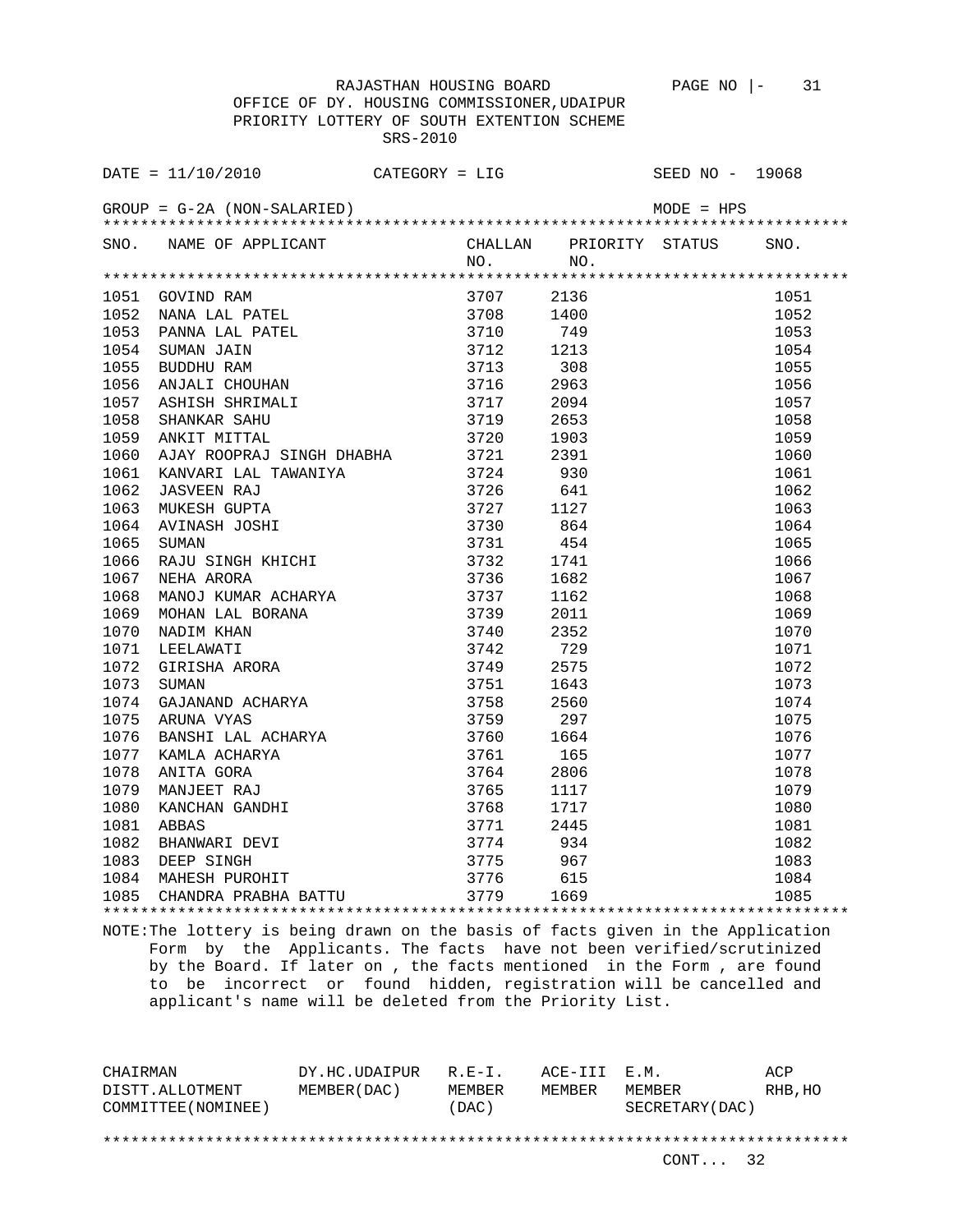OFFICE OF DY. HOUSING COMMISSIONER,UDAIPUR PRIORITY LOTTERY OF SOUTH EXTENTION SCHEME SRS-2010

|      | DATE = $11/10/2010$ CATEGORY = LIG                                                                                                                                                                                                                 |           |      | SEED NO - 19068         |      |
|------|----------------------------------------------------------------------------------------------------------------------------------------------------------------------------------------------------------------------------------------------------|-----------|------|-------------------------|------|
|      |                                                                                                                                                                                                                                                    |           |      |                         |      |
|      | SNO. NAME OF APPLICANT                                                                                                                                                                                                                             |           |      | CHALLAN PRIORITY STATUS | SNO. |
|      |                                                                                                                                                                                                                                                    | NO.       | NO.  |                         |      |
| 1086 | ANUPAMA LOHRA                                                                                                                                                                                                                                      | 3780 2718 |      |                         | 1086 |
| 1087 |                                                                                                                                                                                                                                                    |           | 564  |                         | 1087 |
| 1088 |                                                                                                                                                                                                                                                    |           | 624  |                         | 1088 |
| 1089 |                                                                                                                                                                                                                                                    |           | 577  |                         | 1089 |
| 1090 | ANUPAMA LOHRA 3780<br>PRACHI BATTU 3781<br>MEENAKSHI MENARIA 3785<br>BHUPENDRA KUMAR 3786<br>HIRA LAL PATEL 3788<br>SHANKAR LAL PATEL 3790<br>NINAR LAL PATEL 3790                                                                                 |           | 1984 |                         | 1090 |
| 1091 |                                                                                                                                                                                                                                                    |           | 2438 |                         | 1091 |
| 1092 |                                                                                                                                                                                                                                                    |           | 1018 |                         | 1092 |
| 1093 |                                                                                                                                                                                                                                                    |           | 1581 |                         | 1093 |
| 1094 | PUKHRAJ PUROHIT 3795<br>KAMLESH BORANA 3797<br>DINESH KUMAR MEWARA 3800<br>BEENA JAIN 3801<br>VIJAY KALLA 3803<br>VIJAY KALLA 3803                                                                                                                 |           | 1997 |                         | 1094 |
| 1095 |                                                                                                                                                                                                                                                    |           | 2953 |                         | 1095 |
| 1096 |                                                                                                                                                                                                                                                    |           | 1672 |                         | 1096 |
| 1097 |                                                                                                                                                                                                                                                    |           | 1607 |                         | 1097 |
| 1098 |                                                                                                                                                                                                                                                    |           | 1225 |                         | 1098 |
| 1099 |                                                                                                                                                                                                                                                    |           | 340  |                         | 1099 |
| 1100 | VIJAY KALLA 3803<br>VINOD SINGH RAJPUROHIT 3804<br>DEVI NANDAN CHOUBISA 3805<br>MEENAKSHI JAIN 3811<br>NITESH LILANI 3814<br>GOPAL LAL SUHALKA 3818<br>KULDEEP JANI 3821<br>SANGITA JAIN 3829<br>NARAYAN BAI 3842<br>KAILASH PALIWAL 3847<br>UTTAM |           | 2319 |                         | 1100 |
| 1101 |                                                                                                                                                                                                                                                    |           | 2145 |                         | 1101 |
| 1102 |                                                                                                                                                                                                                                                    |           | 768  |                         | 1102 |
| 1103 |                                                                                                                                                                                                                                                    |           | 600  |                         | 1103 |
| 1104 |                                                                                                                                                                                                                                                    |           | 2200 |                         | 1104 |
| 1105 |                                                                                                                                                                                                                                                    |           | 491  |                         | 1105 |
| 1106 |                                                                                                                                                                                                                                                    |           | 858  |                         | 1106 |
| 1107 |                                                                                                                                                                                                                                                    |           | 1419 |                         | 1107 |
| 1108 |                                                                                                                                                                                                                                                    |           | 1006 |                         | 1108 |
| 1109 |                                                                                                                                                                                                                                                    |           | 2830 |                         | 1109 |
| 1110 |                                                                                                                                                                                                                                                    |           | 4    | Successful              | 1110 |
| 1111 |                                                                                                                                                                                                                                                    |           | 883  |                         | 1111 |
| 1112 |                                                                                                                                                                                                                                                    |           | 2706 |                         | 1112 |
| 1113 |                                                                                                                                                                                                                                                    |           | 5    | Successful              | 1113 |
| 1114 |                                                                                                                                                                                                                                                    |           | 1836 |                         | 1114 |
| 1115 |                                                                                                                                                                                                                                                    |           | 230  |                         | 1115 |
| 1116 |                                                                                                                                                                                                                                                    |           | 1526 |                         | 1116 |
| 1117 |                                                                                                                                                                                                                                                    |           | 1339 |                         | 1117 |
| 1118 | UTTAM SINGH RAJAWAT 3852<br>GOVIND RAM KHATURIA 3853<br>MEENA RATHORE 3865<br>MANJU MALI 3866<br>KAILASH CHAND SHARMA 3874<br>PAWAN GUPTA 3883<br>HEMANT SHARMA 3883<br>HEMANT SHARMA 3884<br>BANTI SHARMA 3889<br>VIJAY DODEJA 3895<br>NAVIN KUMA |           | 1296 |                         | 1118 |
| 1119 | CHANDRA PRAKASH DHABAI 3925 2845                                                                                                                                                                                                                   |           |      |                         | 1119 |
|      | 1120 MOHAMMED SALIM CHIPA 3926 138                                                                                                                                                                                                                 |           |      |                         | 1120 |
|      |                                                                                                                                                                                                                                                    |           |      |                         |      |

NOTE:The lottery is being drawn on the basis of facts given in the Application Form by the Applicants. The facts have not been verified/scrutinized by the Board. If later on , the facts mentioned in the Form , are found to be incorrect or found hidden, registration will be cancelled and applicant's name will be deleted from the Priority List.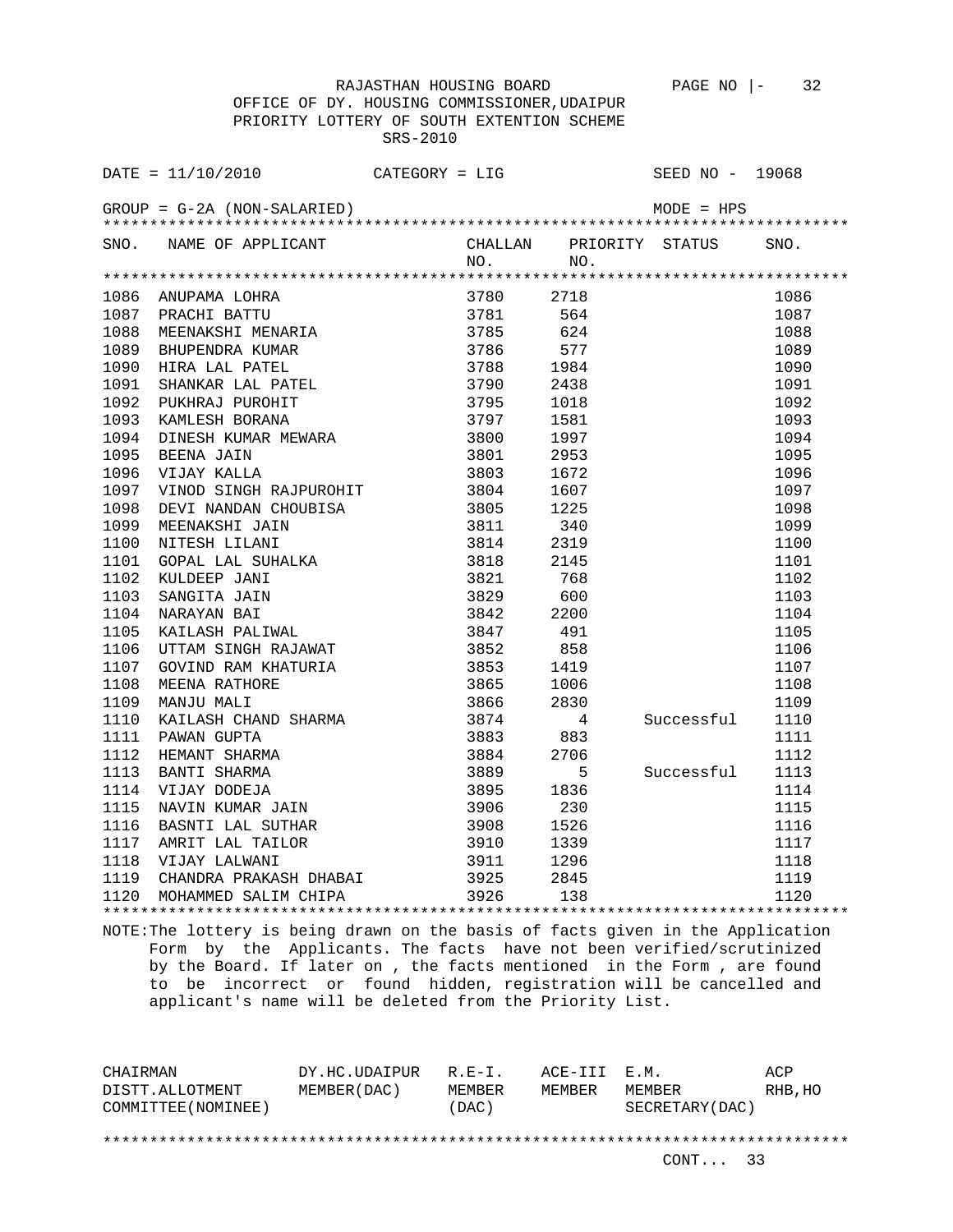OFFICE OF DY. HOUSING COMMISSIONER,UDAIPUR PRIORITY LOTTERY OF SOUTH EXTENTION SCHEME SRS-2010

| SNO. NAME OF APPLICANT CHALLAN PRIORITY STATUS SNO.<br>NO. NO.<br>1121<br>1122<br>1123<br>1124<br>1125<br>1126<br>1127<br>1128<br>Successful<br>1129<br>1130<br>Successful 1129<br>1130<br>1131<br>1131<br>1131<br>1132<br>1133<br>1134<br>1135<br>1136<br>1137<br>1138<br>1137<br>1138<br>1140<br>1141<br>1142<br>1144<br>1144<br>1144<br>1144<br>1144<br>1144<br>1146<br>1146<br>1146<br>1147<br>1146<br>1147<br>1150<br>1151<br>1150<br>1151<br>1150<br>1151<br>1<br>$[136 \quad \text{JULLY VATSHANY} \\\ \textcolor{red}{1136 \quad \text{JULLY VATSHANY} \\\ \textcolor{red}{1137 \quad \text{SATISH } \text{KUMAR } \text{KHATRI} \\\ \textcolor{red}{1139} \\\ \textcolor{red}{1139} \\\ \textcolor{red}{\text{MEELAM } \text{PANERT I} } \\\ \textcolor{red}{1139} \\\ \textcolor{red}{\text{MEELAM } \text{PANATH I} } \\\ \textcolor{red}{\text{4010}} \\\ \textcolor{red}{\text{4011}} \\\ \textcolor{red}{\text{4012}} \\\ \textcolor{red}{\$ | DATE = $11/10/2010$ CATEGORY = LIG |  | SEED NO - 19068 |  |
|------------------------------------------------------------------------------------------------------------------------------------------------------------------------------------------------------------------------------------------------------------------------------------------------------------------------------------------------------------------------------------------------------------------------------------------------------------------------------------------------------------------------------------------------------------------------------------------------------------------------------------------------------------------------------------------------------------------------------------------------------------------------------------------------------------------------------------------------------------------------------------------------------------------------------------------------------------|------------------------------------|--|-----------------|--|
|                                                                                                                                                                                                                                                                                                                                                                                                                                                                                                                                                                                                                                                                                                                                                                                                                                                                                                                                                            |                                    |  |                 |  |
|                                                                                                                                                                                                                                                                                                                                                                                                                                                                                                                                                                                                                                                                                                                                                                                                                                                                                                                                                            |                                    |  |                 |  |
|                                                                                                                                                                                                                                                                                                                                                                                                                                                                                                                                                                                                                                                                                                                                                                                                                                                                                                                                                            |                                    |  |                 |  |
|                                                                                                                                                                                                                                                                                                                                                                                                                                                                                                                                                                                                                                                                                                                                                                                                                                                                                                                                                            |                                    |  |                 |  |
|                                                                                                                                                                                                                                                                                                                                                                                                                                                                                                                                                                                                                                                                                                                                                                                                                                                                                                                                                            |                                    |  |                 |  |
|                                                                                                                                                                                                                                                                                                                                                                                                                                                                                                                                                                                                                                                                                                                                                                                                                                                                                                                                                            |                                    |  |                 |  |
|                                                                                                                                                                                                                                                                                                                                                                                                                                                                                                                                                                                                                                                                                                                                                                                                                                                                                                                                                            |                                    |  |                 |  |
|                                                                                                                                                                                                                                                                                                                                                                                                                                                                                                                                                                                                                                                                                                                                                                                                                                                                                                                                                            |                                    |  |                 |  |
|                                                                                                                                                                                                                                                                                                                                                                                                                                                                                                                                                                                                                                                                                                                                                                                                                                                                                                                                                            |                                    |  |                 |  |
|                                                                                                                                                                                                                                                                                                                                                                                                                                                                                                                                                                                                                                                                                                                                                                                                                                                                                                                                                            |                                    |  |                 |  |
|                                                                                                                                                                                                                                                                                                                                                                                                                                                                                                                                                                                                                                                                                                                                                                                                                                                                                                                                                            |                                    |  |                 |  |
|                                                                                                                                                                                                                                                                                                                                                                                                                                                                                                                                                                                                                                                                                                                                                                                                                                                                                                                                                            |                                    |  |                 |  |
|                                                                                                                                                                                                                                                                                                                                                                                                                                                                                                                                                                                                                                                                                                                                                                                                                                                                                                                                                            |                                    |  |                 |  |
|                                                                                                                                                                                                                                                                                                                                                                                                                                                                                                                                                                                                                                                                                                                                                                                                                                                                                                                                                            |                                    |  |                 |  |
|                                                                                                                                                                                                                                                                                                                                                                                                                                                                                                                                                                                                                                                                                                                                                                                                                                                                                                                                                            |                                    |  |                 |  |
|                                                                                                                                                                                                                                                                                                                                                                                                                                                                                                                                                                                                                                                                                                                                                                                                                                                                                                                                                            |                                    |  |                 |  |
|                                                                                                                                                                                                                                                                                                                                                                                                                                                                                                                                                                                                                                                                                                                                                                                                                                                                                                                                                            |                                    |  |                 |  |
|                                                                                                                                                                                                                                                                                                                                                                                                                                                                                                                                                                                                                                                                                                                                                                                                                                                                                                                                                            |                                    |  |                 |  |
|                                                                                                                                                                                                                                                                                                                                                                                                                                                                                                                                                                                                                                                                                                                                                                                                                                                                                                                                                            |                                    |  |                 |  |
|                                                                                                                                                                                                                                                                                                                                                                                                                                                                                                                                                                                                                                                                                                                                                                                                                                                                                                                                                            |                                    |  |                 |  |
|                                                                                                                                                                                                                                                                                                                                                                                                                                                                                                                                                                                                                                                                                                                                                                                                                                                                                                                                                            |                                    |  |                 |  |
|                                                                                                                                                                                                                                                                                                                                                                                                                                                                                                                                                                                                                                                                                                                                                                                                                                                                                                                                                            |                                    |  |                 |  |
|                                                                                                                                                                                                                                                                                                                                                                                                                                                                                                                                                                                                                                                                                                                                                                                                                                                                                                                                                            |                                    |  |                 |  |
|                                                                                                                                                                                                                                                                                                                                                                                                                                                                                                                                                                                                                                                                                                                                                                                                                                                                                                                                                            |                                    |  |                 |  |
|                                                                                                                                                                                                                                                                                                                                                                                                                                                                                                                                                                                                                                                                                                                                                                                                                                                                                                                                                            |                                    |  |                 |  |
|                                                                                                                                                                                                                                                                                                                                                                                                                                                                                                                                                                                                                                                                                                                                                                                                                                                                                                                                                            |                                    |  |                 |  |
|                                                                                                                                                                                                                                                                                                                                                                                                                                                                                                                                                                                                                                                                                                                                                                                                                                                                                                                                                            |                                    |  |                 |  |
|                                                                                                                                                                                                                                                                                                                                                                                                                                                                                                                                                                                                                                                                                                                                                                                                                                                                                                                                                            |                                    |  |                 |  |
|                                                                                                                                                                                                                                                                                                                                                                                                                                                                                                                                                                                                                                                                                                                                                                                                                                                                                                                                                            |                                    |  |                 |  |
|                                                                                                                                                                                                                                                                                                                                                                                                                                                                                                                                                                                                                                                                                                                                                                                                                                                                                                                                                            |                                    |  |                 |  |
|                                                                                                                                                                                                                                                                                                                                                                                                                                                                                                                                                                                                                                                                                                                                                                                                                                                                                                                                                            |                                    |  |                 |  |
|                                                                                                                                                                                                                                                                                                                                                                                                                                                                                                                                                                                                                                                                                                                                                                                                                                                                                                                                                            |                                    |  |                 |  |
|                                                                                                                                                                                                                                                                                                                                                                                                                                                                                                                                                                                                                                                                                                                                                                                                                                                                                                                                                            |                                    |  |                 |  |
|                                                                                                                                                                                                                                                                                                                                                                                                                                                                                                                                                                                                                                                                                                                                                                                                                                                                                                                                                            |                                    |  |                 |  |
|                                                                                                                                                                                                                                                                                                                                                                                                                                                                                                                                                                                                                                                                                                                                                                                                                                                                                                                                                            |                                    |  |                 |  |
|                                                                                                                                                                                                                                                                                                                                                                                                                                                                                                                                                                                                                                                                                                                                                                                                                                                                                                                                                            |                                    |  |                 |  |
|                                                                                                                                                                                                                                                                                                                                                                                                                                                                                                                                                                                                                                                                                                                                                                                                                                                                                                                                                            |                                    |  |                 |  |
|                                                                                                                                                                                                                                                                                                                                                                                                                                                                                                                                                                                                                                                                                                                                                                                                                                                                                                                                                            |                                    |  |                 |  |

NOTE:The lottery is being drawn on the basis of facts given in the Application Form by the Applicants. The facts have not been verified/scrutinized by the Board. If later on , the facts mentioned in the Form , are found to be incorrect or found hidden, registration will be cancelled and applicant's name will be deleted from the Priority List.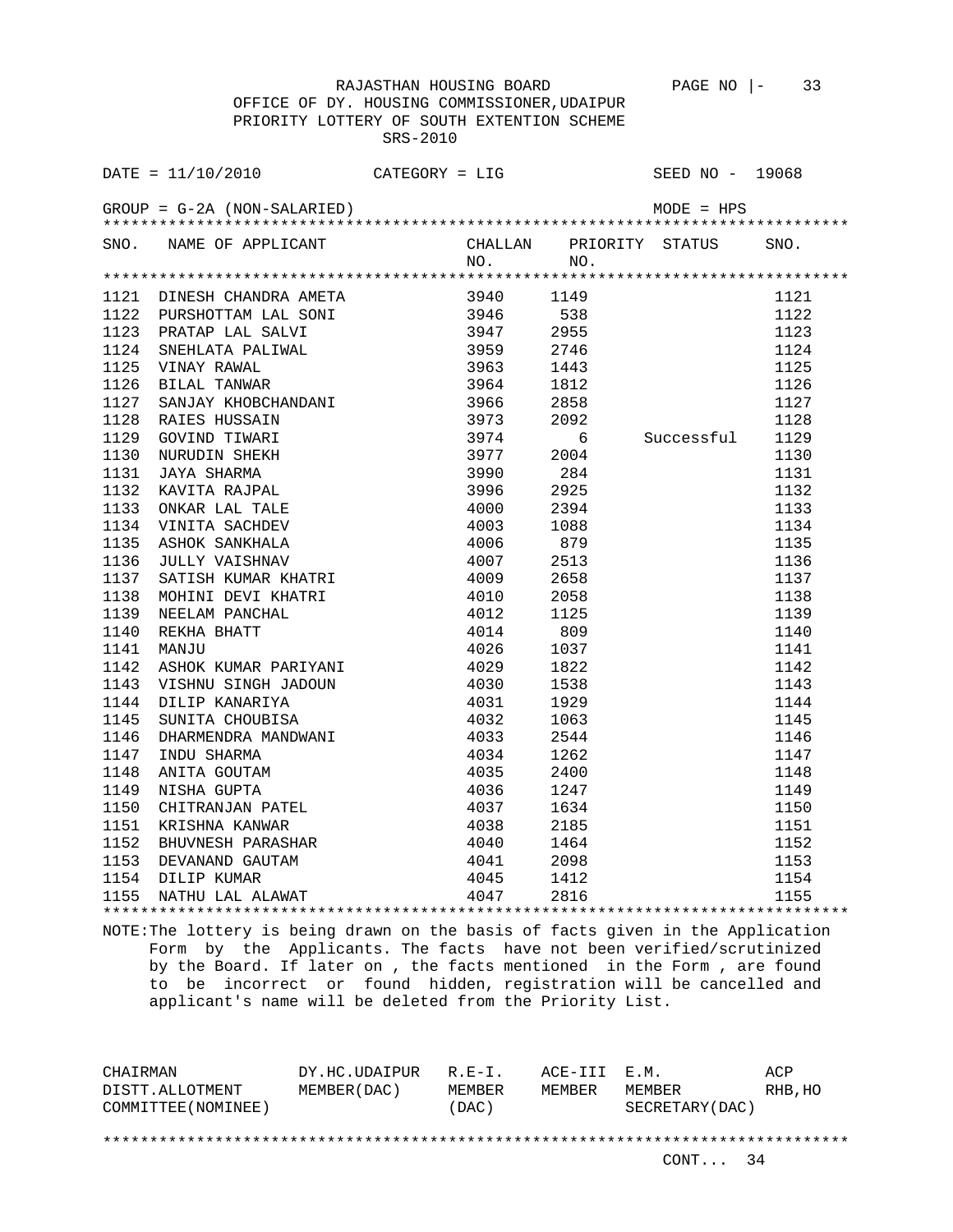OFFICE OF DY. HOUSING COMMISSIONER,UDAIPUR PRIORITY LOTTERY OF SOUTH EXTENTION SCHEME SRS-2010

|      | DATE = $11/10/2010$ CATEGORY = LIG                                                                                                                                                                                                             |                              |           |        | SEED NO - 19068              |      |
|------|------------------------------------------------------------------------------------------------------------------------------------------------------------------------------------------------------------------------------------------------|------------------------------|-----------|--------|------------------------------|------|
|      |                                                                                                                                                                                                                                                |                              |           |        |                              |      |
|      | SNO. NAME OF APPLICANT                                                                                                                                                                                                                         |                              | NO.       | $NQ$ . | CHALLAN PRIORITY STATUS SNO. |      |
|      |                                                                                                                                                                                                                                                |                              |           |        |                              |      |
|      |                                                                                                                                                                                                                                                |                              | 4049 604  |        |                              | 1156 |
|      |                                                                                                                                                                                                                                                |                              | 4053 2970 |        |                              | 1157 |
|      |                                                                                                                                                                                                                                                |                              |           | 1101   |                              | 1158 |
|      |                                                                                                                                                                                                                                                |                              |           | 892    |                              | 1159 |
|      |                                                                                                                                                                                                                                                |                              |           | 2517   |                              | 1160 |
|      |                                                                                                                                                                                                                                                |                              |           | - 8    | Successful                   | 1161 |
|      |                                                                                                                                                                                                                                                |                              | 4068 2305 |        |                              | 1162 |
|      |                                                                                                                                                                                                                                                |                              |           | 2055   |                              | 1163 |
|      |                                                                                                                                                                                                                                                |                              |           | 2643   |                              | 1164 |
|      |                                                                                                                                                                                                                                                |                              |           | 229    |                              | 1165 |
| 1166 | RASHMI CHATURVEDI                                                                                                                                                                                                                              | 4085<br>4089<br>4091<br>4104 |           | 1345   |                              | 1166 |
| 1167 |                                                                                                                                                                                                                                                |                              |           | 2189   |                              | 1167 |
| 1168 | DAYA DEVI LOHAR<br>SATYA NARAYAN<br>MEENA SEN                                                                                                                                                                                                  |                              |           | 499    |                              | 1168 |
| 1169 |                                                                                                                                                                                                                                                |                              |           | 1797   |                              | 1169 |
| 1170 | MEENA SEN 4104<br>PURUSHOTTAM LALWANI 4106<br>MOHANI BAI 4107<br>SHAILENDRA KHIRIYA 4108<br>ASHISH KHIRIYA 4109<br>SONAL PANCHAL 4112<br>CHETAN KUMAR JAIN 4113<br>NARAYANI DEVI 4119<br>MAHIPAL SINGH RATHORE 4125<br>KAMALA 4129             |                              |           | 782    |                              | 1170 |
| 1171 |                                                                                                                                                                                                                                                |                              |           | 1387   |                              | 1171 |
| 1172 |                                                                                                                                                                                                                                                |                              |           | 2671   |                              | 1172 |
| 1173 |                                                                                                                                                                                                                                                |                              |           | 713    |                              | 1173 |
| 1174 |                                                                                                                                                                                                                                                |                              |           | 1708   |                              | 1174 |
| 1175 |                                                                                                                                                                                                                                                |                              |           | 815    |                              | 1175 |
| 1176 |                                                                                                                                                                                                                                                |                              |           | 1236   |                              | 1176 |
| 1177 |                                                                                                                                                                                                                                                |                              |           | 787    |                              | 1177 |
| 1178 | KAMALA                                                                                                                                                                                                                                         | 4129                         |           | 1172   |                              | 1178 |
| 1179 |                                                                                                                                                                                                                                                |                              |           |        |                              | 1179 |
| 1180 |                                                                                                                                                                                                                                                |                              |           |        |                              | 1180 |
| 1181 |                                                                                                                                                                                                                                                |                              |           |        |                              | 1181 |
| 1182 |                                                                                                                                                                                                                                                |                              |           |        |                              | 1182 |
| 1183 |                                                                                                                                                                                                                                                |                              |           |        |                              | 1183 |
| 1184 |                                                                                                                                                                                                                                                |                              |           |        |                              | 1184 |
| 1185 |                                                                                                                                                                                                                                                |                              |           |        |                              | 1185 |
| 1186 |                                                                                                                                                                                                                                                |                              |           |        |                              | 1186 |
| 1187 |                                                                                                                                                                                                                                                |                              |           |        |                              | 1187 |
| 1188 | 4129 1172<br>JEEVAN LAL PRAJAPAT 4130 1648<br>SOHAN LAL PRAJAPAT 4130 1648<br>SOHAN LAL PRAJAPAT 4134 1307<br>SHER SINGH JHALA 4135 1184<br>MANGI LAL JOSHI 4138 2917<br>RAM CHANDRA PRAJAPAT 4141 584<br>LAXMI BAI 4142 2214<br>ONKAR LAL LOH |                              |           |        |                              | 1188 |
| 1189 |                                                                                                                                                                                                                                                |                              |           |        |                              | 1189 |
|      | 1190 MOHD. NIZAMUDDIN SHEKH 4150 814                                                                                                                                                                                                           |                              |           |        |                              | 1190 |
|      |                                                                                                                                                                                                                                                |                              |           |        |                              |      |

NOTE:The lottery is being drawn on the basis of facts given in the Application Form by the Applicants. The facts have not been verified/scrutinized by the Board. If later on , the facts mentioned in the Form , are found to be incorrect or found hidden, registration will be cancelled and applicant's name will be deleted from the Priority List.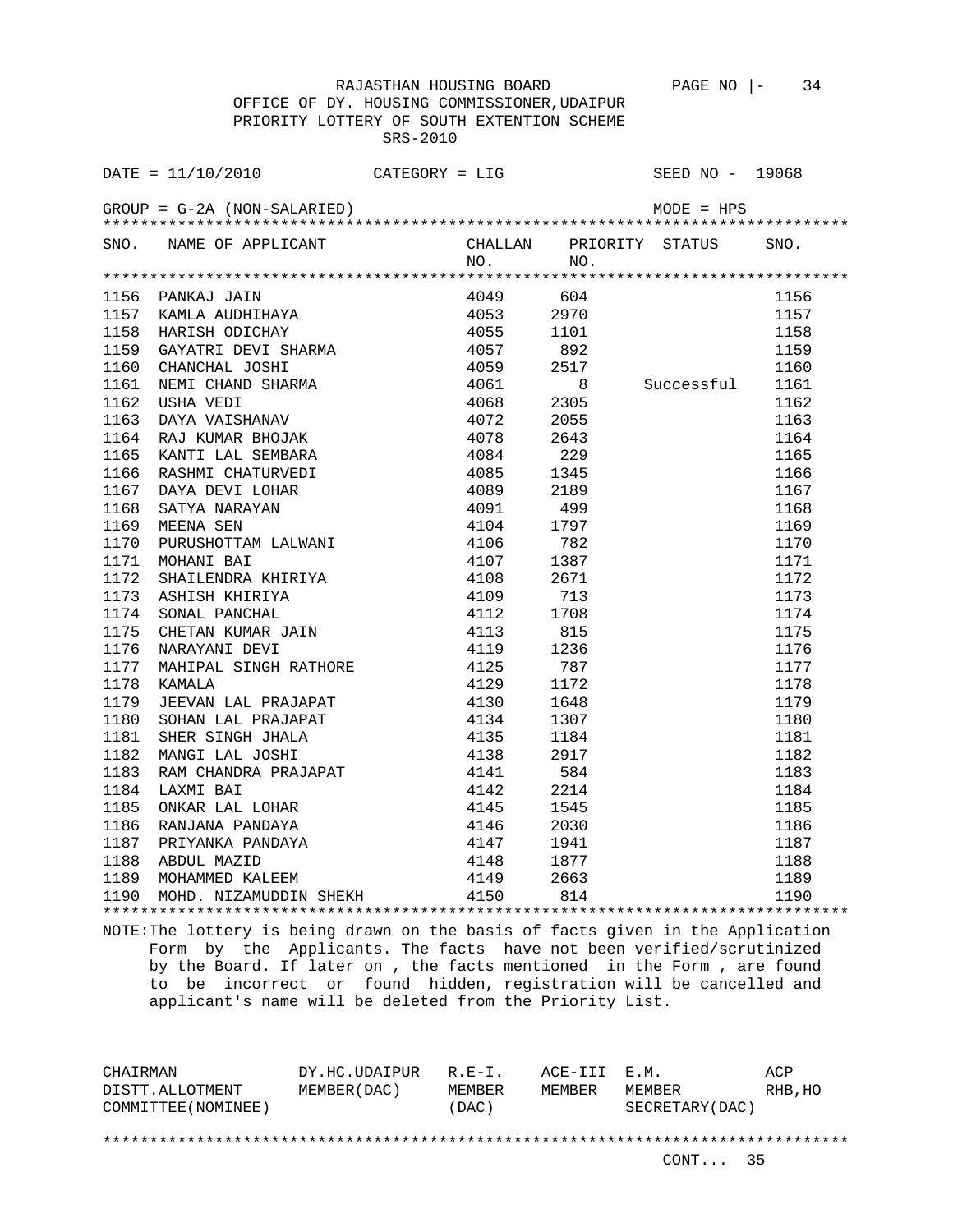OFFICE OF DY. HOUSING COMMISSIONER,UDAIPUR PRIORITY LOTTERY OF SOUTH EXTENTION SCHEME SRS-2010

| SNO. NAME OF APPLICANT CHALLAN PRIORITY STATUS SNO.<br>NO. NO. NO.                                                                                                                                                                              |           |      |                                                                                             |      |
|-------------------------------------------------------------------------------------------------------------------------------------------------------------------------------------------------------------------------------------------------|-----------|------|---------------------------------------------------------------------------------------------|------|
|                                                                                                                                                                                                                                                 |           |      |                                                                                             |      |
|                                                                                                                                                                                                                                                 | 4156 2829 |      |                                                                                             | 1191 |
|                                                                                                                                                                                                                                                 |           | 42   |                                                                                             | 1192 |
|                                                                                                                                                                                                                                                 |           | 2249 |                                                                                             | 1193 |
|                                                                                                                                                                                                                                                 |           | 1910 |                                                                                             | 1194 |
|                                                                                                                                                                                                                                                 |           | 1728 |                                                                                             | 1195 |
| 1191 SUSHIL KUMAR PANDYA 4156<br>1191 SUSHIL KUMAR PANDYA 4156<br>1192 PANNA LAL JAIN 4158<br>1193 CHIRANJI LAL GOYAL 4165<br>1194 GOPAL LAL SUTHAR 4168<br>1195 SUNIL SHARAN 4169<br>1196 DILIP TRIVEDI 4173<br>1197 RAMBATAI RATHORE 4176<br> |           | 872  |                                                                                             | 1196 |
|                                                                                                                                                                                                                                                 |           | 1884 |                                                                                             | 1197 |
|                                                                                                                                                                                                                                                 |           |      |                                                                                             | 1198 |
|                                                                                                                                                                                                                                                 |           |      |                                                                                             | 1199 |
|                                                                                                                                                                                                                                                 |           |      |                                                                                             | 1200 |
|                                                                                                                                                                                                                                                 |           |      |                                                                                             | 1201 |
|                                                                                                                                                                                                                                                 |           |      |                                                                                             | 1202 |
|                                                                                                                                                                                                                                                 |           |      |                                                                                             | 1203 |
|                                                                                                                                                                                                                                                 |           |      |                                                                                             | 1204 |
|                                                                                                                                                                                                                                                 |           |      |                                                                                             | 1205 |
|                                                                                                                                                                                                                                                 |           |      |                                                                                             | 1206 |
|                                                                                                                                                                                                                                                 |           |      |                                                                                             | 1207 |
|                                                                                                                                                                                                                                                 |           |      |                                                                                             | 1208 |
|                                                                                                                                                                                                                                                 |           |      |                                                                                             | 1209 |
|                                                                                                                                                                                                                                                 |           |      |                                                                                             | 1210 |
|                                                                                                                                                                                                                                                 |           |      |                                                                                             | 1211 |
|                                                                                                                                                                                                                                                 |           |      |                                                                                             | 1212 |
|                                                                                                                                                                                                                                                 |           |      |                                                                                             | 1213 |
|                                                                                                                                                                                                                                                 |           |      |                                                                                             | 1214 |
|                                                                                                                                                                                                                                                 |           |      |                                                                                             | 1215 |
|                                                                                                                                                                                                                                                 |           |      |                                                                                             | 1216 |
|                                                                                                                                                                                                                                                 |           |      |                                                                                             | 1217 |
|                                                                                                                                                                                                                                                 |           |      |                                                                                             | 1218 |
|                                                                                                                                                                                                                                                 |           |      |                                                                                             | 1219 |
|                                                                                                                                                                                                                                                 |           |      |                                                                                             |      |
|                                                                                                                                                                                                                                                 |           |      |                                                                                             |      |
|                                                                                                                                                                                                                                                 |           |      |                                                                                             |      |
|                                                                                                                                                                                                                                                 |           |      |                                                                                             |      |
|                                                                                                                                                                                                                                                 |           |      |                                                                                             |      |
|                                                                                                                                                                                                                                                 |           |      | $\begin{array}{r} 1219 \\ 1220 \\ 1221 \\ 1222 \\ 1223 \\ 1224 \\ 1224 \\ 1225 \end{array}$ |      |
|                                                                                                                                                                                                                                                 |           |      |                                                                                             |      |

NOTE:The lottery is being drawn on the basis of facts given in the Application Form by the Applicants. The facts have not been verified/scrutinized by the Board. If later on , the facts mentioned in the Form , are found to be incorrect or found hidden, registration will be cancelled and applicant's name will be deleted from the Priority List.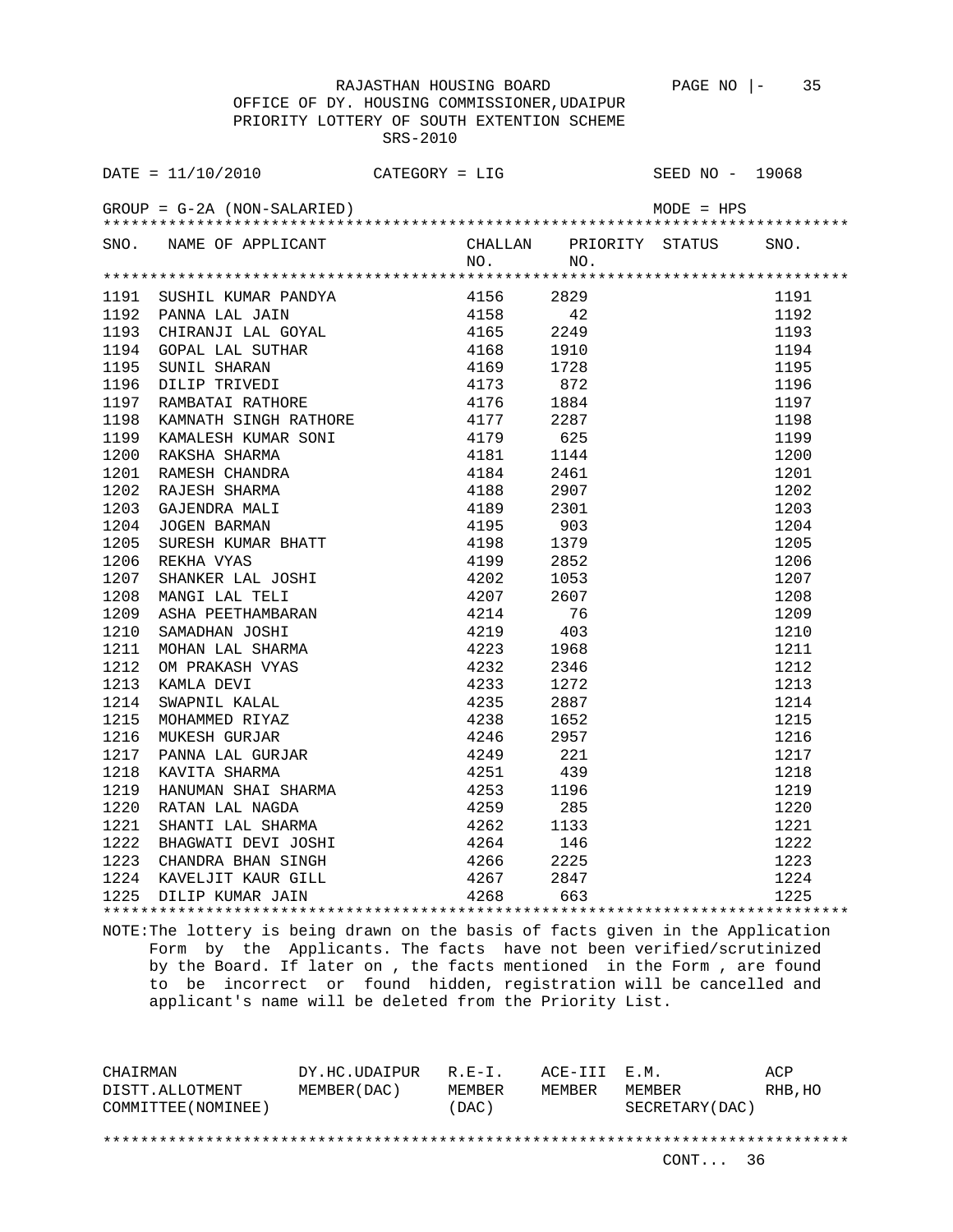OFFICE OF DY. HOUSING COMMISSIONER,UDAIPUR PRIORITY LOTTERY OF SOUTH EXTENTION SCHEME SRS-2010

|      | SNO. NAME OF APPLICANT CHALLAN PRIORITY STATUS SNO.<br>NO. NO.                                                                                                                                                                      |           |                                                                                                                |      |
|------|-------------------------------------------------------------------------------------------------------------------------------------------------------------------------------------------------------------------------------------|-----------|----------------------------------------------------------------------------------------------------------------|------|
|      |                                                                                                                                                                                                                                     |           |                                                                                                                |      |
|      |                                                                                                                                                                                                                                     | 4275 473  |                                                                                                                | 1226 |
|      |                                                                                                                                                                                                                                     | 4278 2133 |                                                                                                                | 1227 |
|      |                                                                                                                                                                                                                                     | 2430      |                                                                                                                | 1228 |
|      |                                                                                                                                                                                                                                     | 1662      |                                                                                                                | 1229 |
|      |                                                                                                                                                                                                                                     | 2164      |                                                                                                                | 1230 |
|      |                                                                                                                                                                                                                                     | 722       |                                                                                                                | 1231 |
| 1232 |                                                                                                                                                                                                                                     |           |                                                                                                                | 1232 |
| 1233 | BHURI DEVI SOMAWAT 4287 2254<br>PRAKASH SOMAWAT 4288 1188<br>SOHAN KUNWAR RAJPUT 4293 159                                                                                                                                           |           |                                                                                                                | 1233 |
| 1234 |                                                                                                                                                                                                                                     |           |                                                                                                                | 1234 |
| 1235 |                                                                                                                                                                                                                                     | 1022      |                                                                                                                | 1235 |
| 1236 |                                                                                                                                                                                                                                     | 1269      |                                                                                                                | 1236 |
| 1237 |                                                                                                                                                                                                                                     | 1239      |                                                                                                                | 1237 |
| 1238 |                                                                                                                                                                                                                                     | 2142      |                                                                                                                | 1238 |
| 1239 |                                                                                                                                                                                                                                     | 203       |                                                                                                                | 1239 |
| 1240 |                                                                                                                                                                                                                                     | 1124      |                                                                                                                | 1240 |
| 1241 | SOHAN KUNWAR RAJPUT 4293<br>BHAGWATI LAL PATEL 4295<br>VIRENDRA SINGH BHATI 4307<br>SHANTI LAL BHOI 4311<br>IRFAN KHAN 4314<br>DEVI LAL DJAKAR 4316<br>JALAJ DIXIT 4320<br>BHAGAT SINGH 4323<br>MOHAMMED ISHAN 4323<br>4324<br>4324 | 2848      |                                                                                                                | 1241 |
| 1242 |                                                                                                                                                                                                                                     | 1668      |                                                                                                                | 1242 |
| 1243 | HIMMAT RAM CHATURVEDI<br>SAHILESH KUMAR<br>SAHILESH KUMAR<br>4332<br>4332<br>4332                                                                                                                                                   | 721       |                                                                                                                | 1243 |
| 1244 |                                                                                                                                                                                                                                     | 1336      |                                                                                                                | 1244 |
|      |                                                                                                                                                                                                                                     |           |                                                                                                                | 1245 |
|      |                                                                                                                                                                                                                                     |           |                                                                                                                | 1246 |
|      |                                                                                                                                                                                                                                     |           |                                                                                                                | 1247 |
|      |                                                                                                                                                                                                                                     |           |                                                                                                                | 1248 |
|      |                                                                                                                                                                                                                                     |           |                                                                                                                | 1249 |
|      |                                                                                                                                                                                                                                     |           |                                                                                                                | 1250 |
|      |                                                                                                                                                                                                                                     |           |                                                                                                                | 1251 |
|      |                                                                                                                                                                                                                                     |           |                                                                                                                | 1252 |
|      |                                                                                                                                                                                                                                     |           |                                                                                                                | 1253 |
|      |                                                                                                                                                                                                                                     |           |                                                                                                                | 1254 |
|      |                                                                                                                                                                                                                                     |           |                                                                                                                |      |
|      |                                                                                                                                                                                                                                     |           |                                                                                                                |      |
|      |                                                                                                                                                                                                                                     |           |                                                                                                                |      |
|      |                                                                                                                                                                                                                                     |           | $\begin{array}{r} 1254 \\ 1255 \\ 1256 \\ 1257 \\ 1258 \\ 1259 \\ 1259 \\ 1240 \\ 1259 \\ 1254 \\ \end{array}$ |      |
|      |                                                                                                                                                                                                                                     |           |                                                                                                                |      |
|      |                                                                                                                                                                                                                                     |           |                                                                                                                |      |
|      |                                                                                                                                                                                                                                     |           |                                                                                                                |      |

NOTE:The lottery is being drawn on the basis of facts given in the Application Form by the Applicants. The facts have not been verified/scrutinized by the Board. If later on , the facts mentioned in the Form , are found to be incorrect or found hidden, registration will be cancelled and applicant's name will be deleted from the Priority List.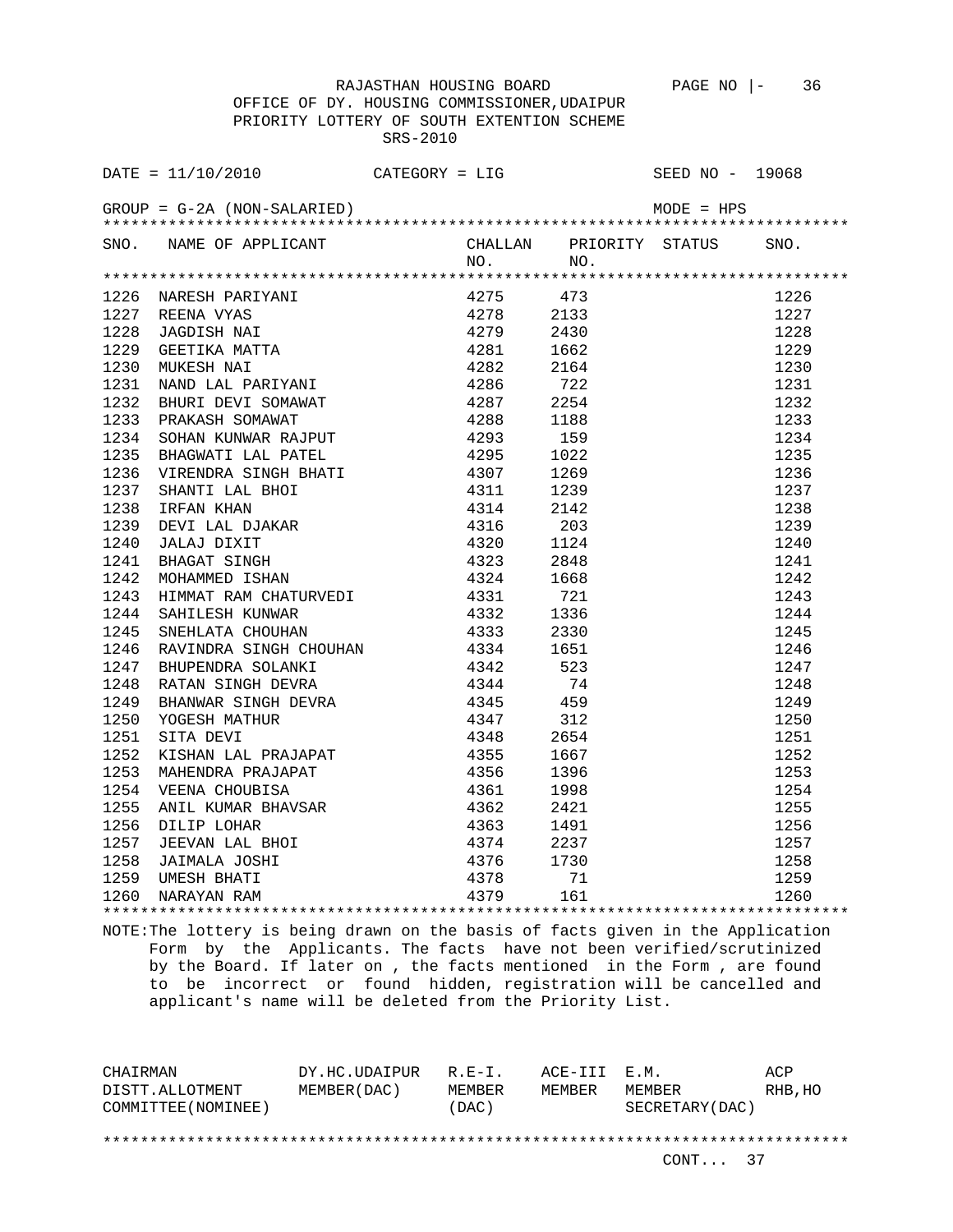| SNO. NAME OF APPLICANT CHALLAN PRIORITY STATUS SNO.<br>NO. NO. NO. |  |  |  |
|--------------------------------------------------------------------|--|--|--|
|                                                                    |  |  |  |
|                                                                    |  |  |  |
|                                                                    |  |  |  |
|                                                                    |  |  |  |
|                                                                    |  |  |  |
|                                                                    |  |  |  |
|                                                                    |  |  |  |
|                                                                    |  |  |  |
|                                                                    |  |  |  |
|                                                                    |  |  |  |
|                                                                    |  |  |  |
|                                                                    |  |  |  |
|                                                                    |  |  |  |
|                                                                    |  |  |  |
|                                                                    |  |  |  |
|                                                                    |  |  |  |
|                                                                    |  |  |  |
|                                                                    |  |  |  |
|                                                                    |  |  |  |
|                                                                    |  |  |  |
|                                                                    |  |  |  |
|                                                                    |  |  |  |
|                                                                    |  |  |  |
|                                                                    |  |  |  |
|                                                                    |  |  |  |
|                                                                    |  |  |  |
|                                                                    |  |  |  |
|                                                                    |  |  |  |
|                                                                    |  |  |  |
|                                                                    |  |  |  |
|                                                                    |  |  |  |
|                                                                    |  |  |  |
|                                                                    |  |  |  |
|                                                                    |  |  |  |
|                                                                    |  |  |  |
|                                                                    |  |  |  |
|                                                                    |  |  |  |

NOTE:The lottery is being drawn on the basis of facts given in the Application Form by the Applicants. The facts have not been verified/scrutinized by the Board. If later on , the facts mentioned in the Form , are found to be incorrect or found hidden, registration will be cancelled and applicant's name will be deleted from the Priority List.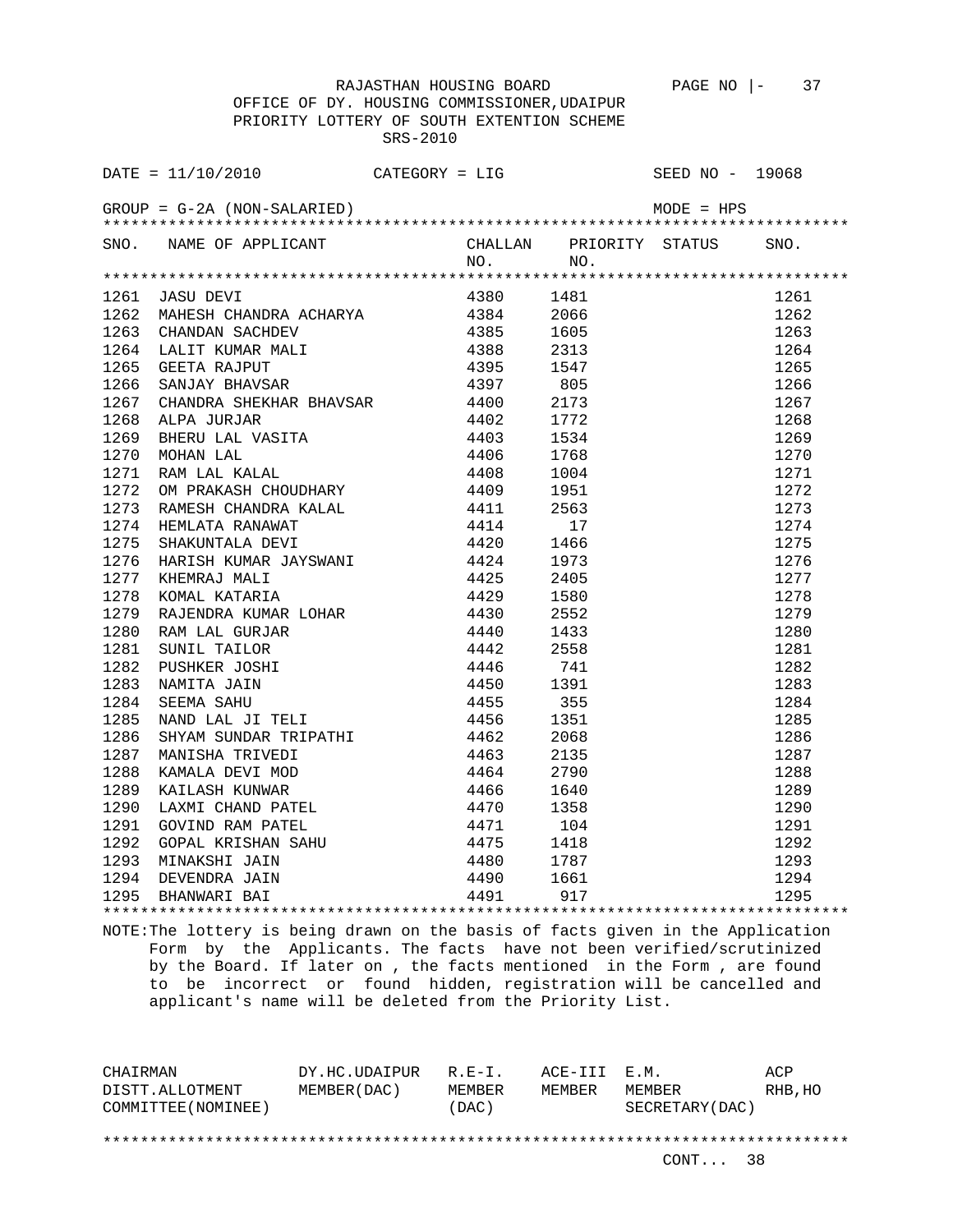OFFICE OF DY. HOUSING COMMISSIONER,UDAIPUR PRIORITY LOTTERY OF SOUTH EXTENTION SCHEME SRS-2010

|      | SNO. NAME OF APPLICANT CHALLAN PRIORITY STATUS SNO.<br>NO. NO.<br>1997 STAD MONTHEM MONTHAIR NAME 1997 STAD 1997 STAD 1997 STAD MONTHAIR 1299 ON PRAKASH SHARN 4495 1532<br>1998 ON PRAKASH SHARN 4494 250<br>1999 LOKESH PALIWAL 4494 250<br>1999 LOKESH PALIWAL ALANA 4495 1793<br>1999 LOKESH PALIWAL DAR |  |                 |      |
|------|--------------------------------------------------------------------------------------------------------------------------------------------------------------------------------------------------------------------------------------------------------------------------------------------------------------|--|-----------------|------|
|      |                                                                                                                                                                                                                                                                                                              |  |                 |      |
|      |                                                                                                                                                                                                                                                                                                              |  |                 | 1296 |
|      |                                                                                                                                                                                                                                                                                                              |  |                 | 1297 |
|      |                                                                                                                                                                                                                                                                                                              |  |                 | 1298 |
|      |                                                                                                                                                                                                                                                                                                              |  |                 | 1299 |
|      |                                                                                                                                                                                                                                                                                                              |  |                 | 1300 |
|      |                                                                                                                                                                                                                                                                                                              |  |                 | 1301 |
|      |                                                                                                                                                                                                                                                                                                              |  |                 | 1302 |
|      |                                                                                                                                                                                                                                                                                                              |  |                 | 1303 |
|      |                                                                                                                                                                                                                                                                                                              |  |                 | 1304 |
|      |                                                                                                                                                                                                                                                                                                              |  |                 | 1305 |
|      |                                                                                                                                                                                                                                                                                                              |  |                 | 1306 |
|      |                                                                                                                                                                                                                                                                                                              |  |                 | 1307 |
|      |                                                                                                                                                                                                                                                                                                              |  |                 | 1308 |
|      |                                                                                                                                                                                                                                                                                                              |  |                 | 1309 |
|      |                                                                                                                                                                                                                                                                                                              |  |                 | 1310 |
|      |                                                                                                                                                                                                                                                                                                              |  |                 | 1311 |
|      |                                                                                                                                                                                                                                                                                                              |  |                 | 1312 |
|      |                                                                                                                                                                                                                                                                                                              |  |                 | 1313 |
|      |                                                                                                                                                                                                                                                                                                              |  |                 | 1314 |
|      |                                                                                                                                                                                                                                                                                                              |  |                 | 1315 |
|      |                                                                                                                                                                                                                                                                                                              |  |                 | 1316 |
|      |                                                                                                                                                                                                                                                                                                              |  |                 | 1317 |
|      |                                                                                                                                                                                                                                                                                                              |  |                 | 1318 |
|      |                                                                                                                                                                                                                                                                                                              |  |                 | 1319 |
|      |                                                                                                                                                                                                                                                                                                              |  |                 | 1320 |
|      |                                                                                                                                                                                                                                                                                                              |  |                 | 1321 |
|      |                                                                                                                                                                                                                                                                                                              |  |                 | 1322 |
|      |                                                                                                                                                                                                                                                                                                              |  |                 | 1323 |
|      |                                                                                                                                                                                                                                                                                                              |  |                 | 1324 |
|      |                                                                                                                                                                                                                                                                                                              |  | Successful 1325 |      |
|      |                                                                                                                                                                                                                                                                                                              |  |                 | 1326 |
|      |                                                                                                                                                                                                                                                                                                              |  |                 | 1327 |
|      |                                                                                                                                                                                                                                                                                                              |  |                 | 1328 |
|      |                                                                                                                                                                                                                                                                                                              |  |                 | 1329 |
| 1330 | SUNIL KUMAR MAHATMA $4567$ 2936<br>SHABBIR HUSSAIN BOHARA $4568$ 2842                                                                                                                                                                                                                                        |  |                 | 1330 |
|      |                                                                                                                                                                                                                                                                                                              |  |                 |      |

NOTE:The lottery is being drawn on the basis of facts given in the Application Form by the Applicants. The facts have not been verified/scrutinized by the Board. If later on , the facts mentioned in the Form , are found to be incorrect or found hidden, registration will be cancelled and applicant's name will be deleted from the Priority List.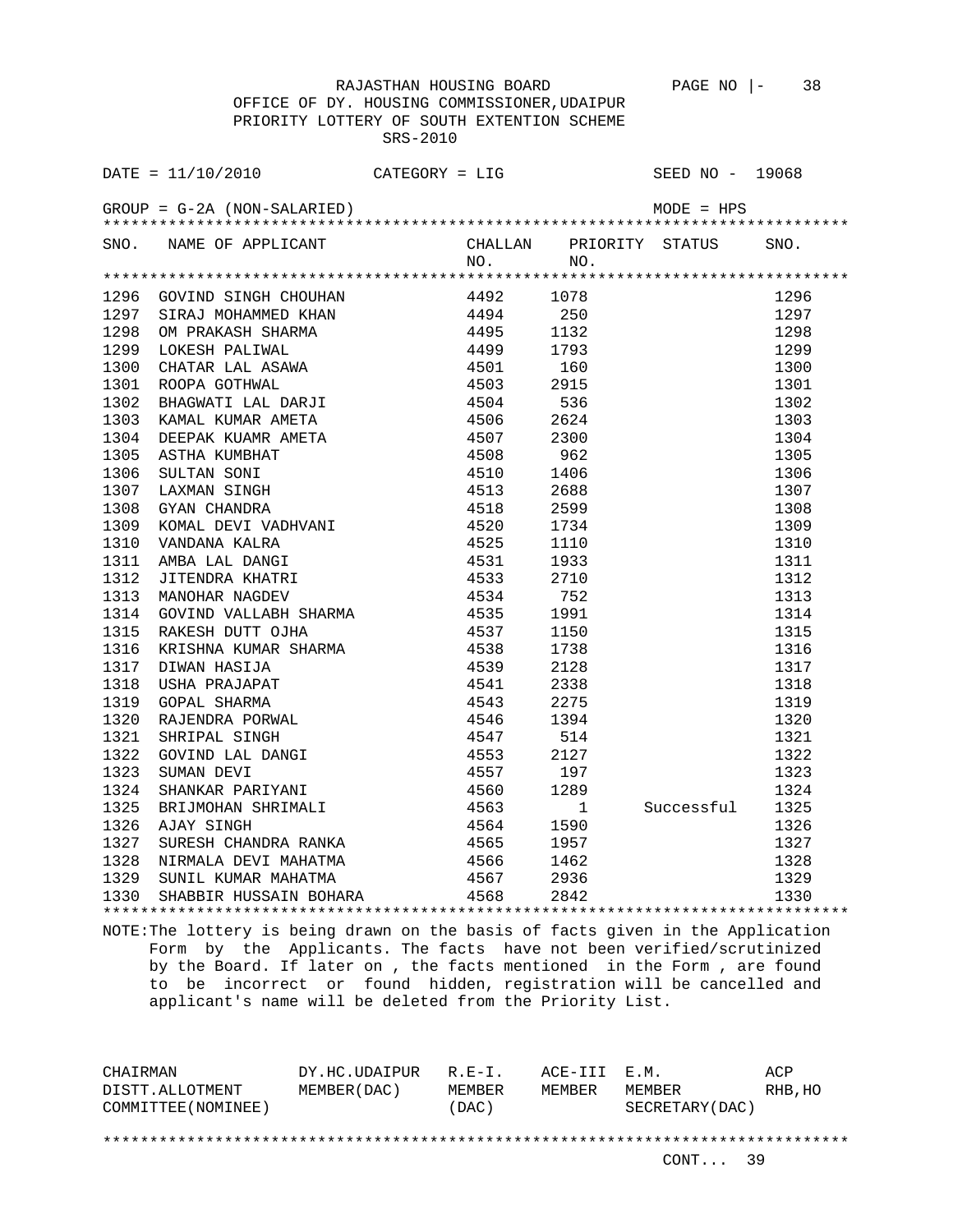OFFICE OF DY. HOUSING COMMISSIONER,UDAIPUR PRIORITY LOTTERY OF SOUTH EXTENTION SCHEME SRS-2010

|      | DATE = $11/10/2010$ CATEGORY = LIG                                                                                                                                                                                                                 |  |      | SEED NO - 19068 |      |
|------|----------------------------------------------------------------------------------------------------------------------------------------------------------------------------------------------------------------------------------------------------|--|------|-----------------|------|
|      |                                                                                                                                                                                                                                                    |  |      |                 |      |
|      | SNO. NAME OF APPLICANT CHALLAN PRIORITY STATUS NO. NO.                                                                                                                                                                                             |  |      |                 | SNO. |
|      |                                                                                                                                                                                                                                                    |  |      |                 |      |
|      |                                                                                                                                                                                                                                                    |  |      |                 | 1331 |
|      |                                                                                                                                                                                                                                                    |  | 824  |                 | 1332 |
|      |                                                                                                                                                                                                                                                    |  |      |                 | 1333 |
|      |                                                                                                                                                                                                                                                    |  |      |                 | 1334 |
|      |                                                                                                                                                                                                                                                    |  |      |                 | 1335 |
|      |                                                                                                                                                                                                                                                    |  |      |                 | 1336 |
|      |                                                                                                                                                                                                                                                    |  |      |                 | 1337 |
|      |                                                                                                                                                                                                                                                    |  |      |                 | 1338 |
|      |                                                                                                                                                                                                                                                    |  |      |                 | 1339 |
|      |                                                                                                                                                                                                                                                    |  |      |                 | 1340 |
|      |                                                                                                                                                                                                                                                    |  |      |                 | 1341 |
|      |                                                                                                                                                                                                                                                    |  |      |                 | 1342 |
|      |                                                                                                                                                                                                                                                    |  |      |                 | 1343 |
|      |                                                                                                                                                                                                                                                    |  |      |                 | 1344 |
| 1345 | CHANDRA PRAKASH MENARIA 4600                                                                                                                                                                                                                       |  | 149  |                 | 1345 |
| 1346 |                                                                                                                                                                                                                                                    |  | 1623 |                 | 1346 |
| 1347 |                                                                                                                                                                                                                                                    |  | 2433 |                 | 1347 |
| 1348 |                                                                                                                                                                                                                                                    |  | 1377 |                 | 1348 |
| 1349 |                                                                                                                                                                                                                                                    |  | 1224 |                 | 1349 |
| 1350 |                                                                                                                                                                                                                                                    |  | 639  |                 | 1350 |
| 1351 |                                                                                                                                                                                                                                                    |  | 2354 |                 | 1351 |
| 1352 |                                                                                                                                                                                                                                                    |  | 156  |                 | 1352 |
| 1353 |                                                                                                                                                                                                                                                    |  | 784  |                 | 1353 |
| 1354 |                                                                                                                                                                                                                                                    |  | 1765 |                 | 1354 |
| 1355 | CHANDRA PRAKASH MENARIA (1600)<br>DINESH MENARIA (1602)<br>BHUPENDRA SWARNKAR (1604)<br>DHARM CHAND SONI (1604)<br>ANITA (1607)<br>ANITA (1607)<br>ANITA (1611)<br>NEETA MEWARA (1611)<br>KALOO LAL LOHAR (1615)<br>FATEH LAL MALI (1617)<br>DINES |  | 2064 |                 | 1355 |
| 1356 |                                                                                                                                                                                                                                                    |  | 2372 |                 | 1356 |
| 1357 |                                                                                                                                                                                                                                                    |  | 1750 |                 | 1357 |
| 1358 |                                                                                                                                                                                                                                                    |  | 887  |                 | 1358 |
| 1359 |                                                                                                                                                                                                                                                    |  | 19   |                 | 1359 |
|      |                                                                                                                                                                                                                                                    |  |      |                 | 1360 |
|      |                                                                                                                                                                                                                                                    |  |      |                 | 1361 |
|      |                                                                                                                                                                                                                                                    |  |      |                 | 1362 |
|      | 1359 KAMESH SUIHAK<br>1360 SUNIL KINGARANI 4645 387<br>1361 JAGDISH MATTA 4646 1384<br>1362 BHUPENDRA GAHLOT 4647 1722<br>1363 ANIL JAIN 4648 2591<br>1364 GEORGE JOSEPH 4653 1471                                                                 |  |      |                 | 1363 |
|      |                                                                                                                                                                                                                                                    |  |      |                 | 1364 |
|      | 1365 NARENDRA SINGH RATHORE 4659 1315                                                                                                                                                                                                              |  |      |                 | 1365 |
|      |                                                                                                                                                                                                                                                    |  |      |                 |      |

NOTE:The lottery is being drawn on the basis of facts given in the Application Form by the Applicants. The facts have not been verified/scrutinized by the Board. If later on , the facts mentioned in the Form , are found to be incorrect or found hidden, registration will be cancelled and applicant's name will be deleted from the Priority List.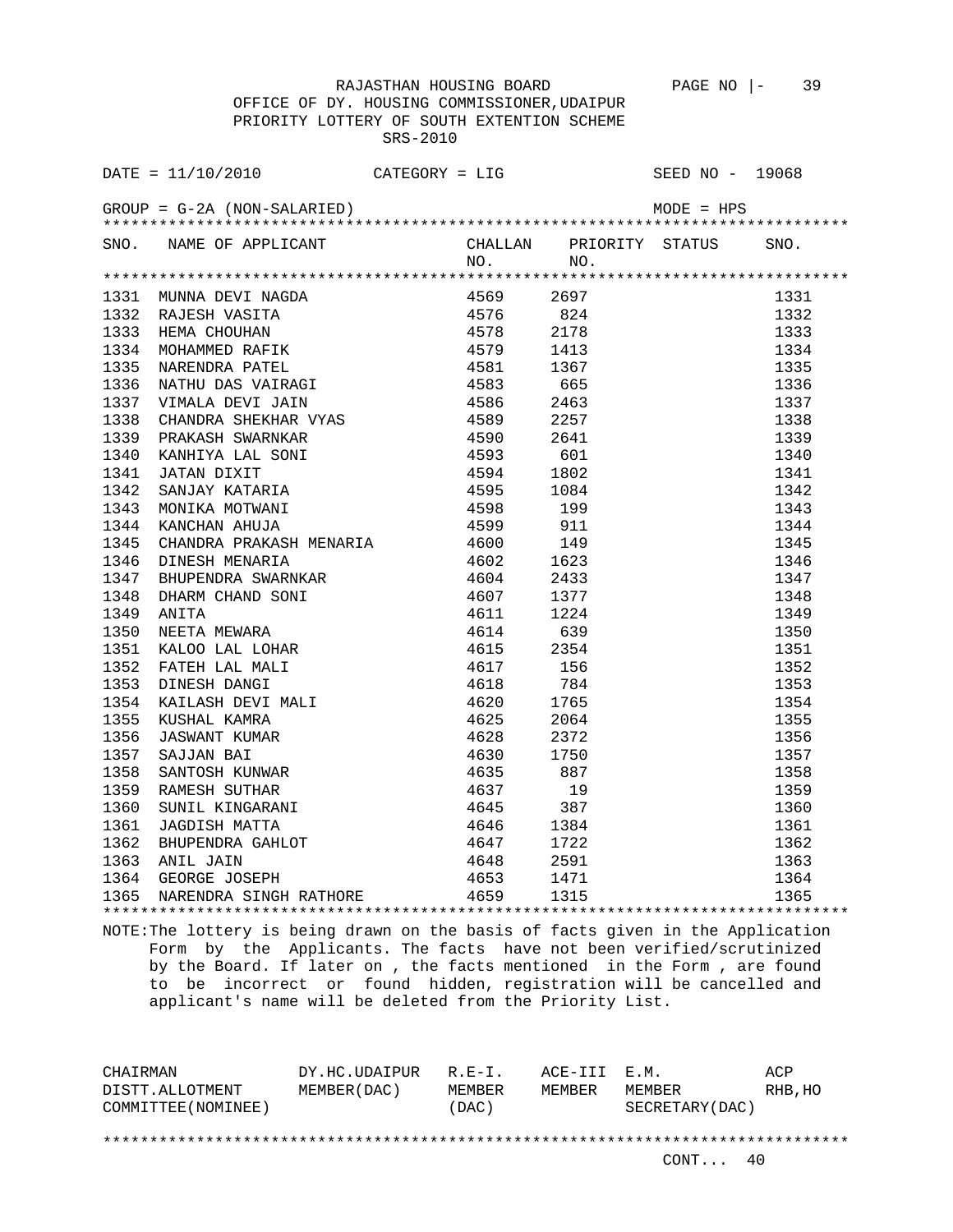OFFICE OF DY. HOUSING COMMISSIONER,UDAIPUR PRIORITY LOTTERY OF SOUTH EXTENTION SCHEME SRS-2010

| DATE = $11/10/2010$ CATEGORY = LIG                             |  | SEED NO - 19068 |  |
|----------------------------------------------------------------|--|-----------------|--|
|                                                                |  |                 |  |
| SNO. NAME OF APPLICANT CHALLAN PRIORITY STATUS SNO.<br>NO. NO. |  |                 |  |
|                                                                |  |                 |  |
|                                                                |  |                 |  |
|                                                                |  |                 |  |
|                                                                |  |                 |  |
|                                                                |  |                 |  |
|                                                                |  |                 |  |
|                                                                |  |                 |  |
|                                                                |  |                 |  |
|                                                                |  |                 |  |
|                                                                |  |                 |  |
|                                                                |  |                 |  |
|                                                                |  |                 |  |
|                                                                |  |                 |  |
|                                                                |  |                 |  |
|                                                                |  |                 |  |
|                                                                |  |                 |  |
|                                                                |  |                 |  |
|                                                                |  |                 |  |
|                                                                |  |                 |  |
|                                                                |  |                 |  |
|                                                                |  |                 |  |
|                                                                |  |                 |  |
|                                                                |  |                 |  |
|                                                                |  |                 |  |
|                                                                |  |                 |  |
|                                                                |  |                 |  |
|                                                                |  |                 |  |
|                                                                |  |                 |  |
|                                                                |  |                 |  |
|                                                                |  |                 |  |
|                                                                |  |                 |  |
|                                                                |  |                 |  |
|                                                                |  |                 |  |
|                                                                |  |                 |  |
|                                                                |  |                 |  |
|                                                                |  |                 |  |
|                                                                |  |                 |  |

NOTE:The lottery is being drawn on the basis of facts given in the Application Form by the Applicants. The facts have not been verified/scrutinized by the Board. If later on , the facts mentioned in the Form , are found to be incorrect or found hidden, registration will be cancelled and applicant's name will be deleted from the Priority List.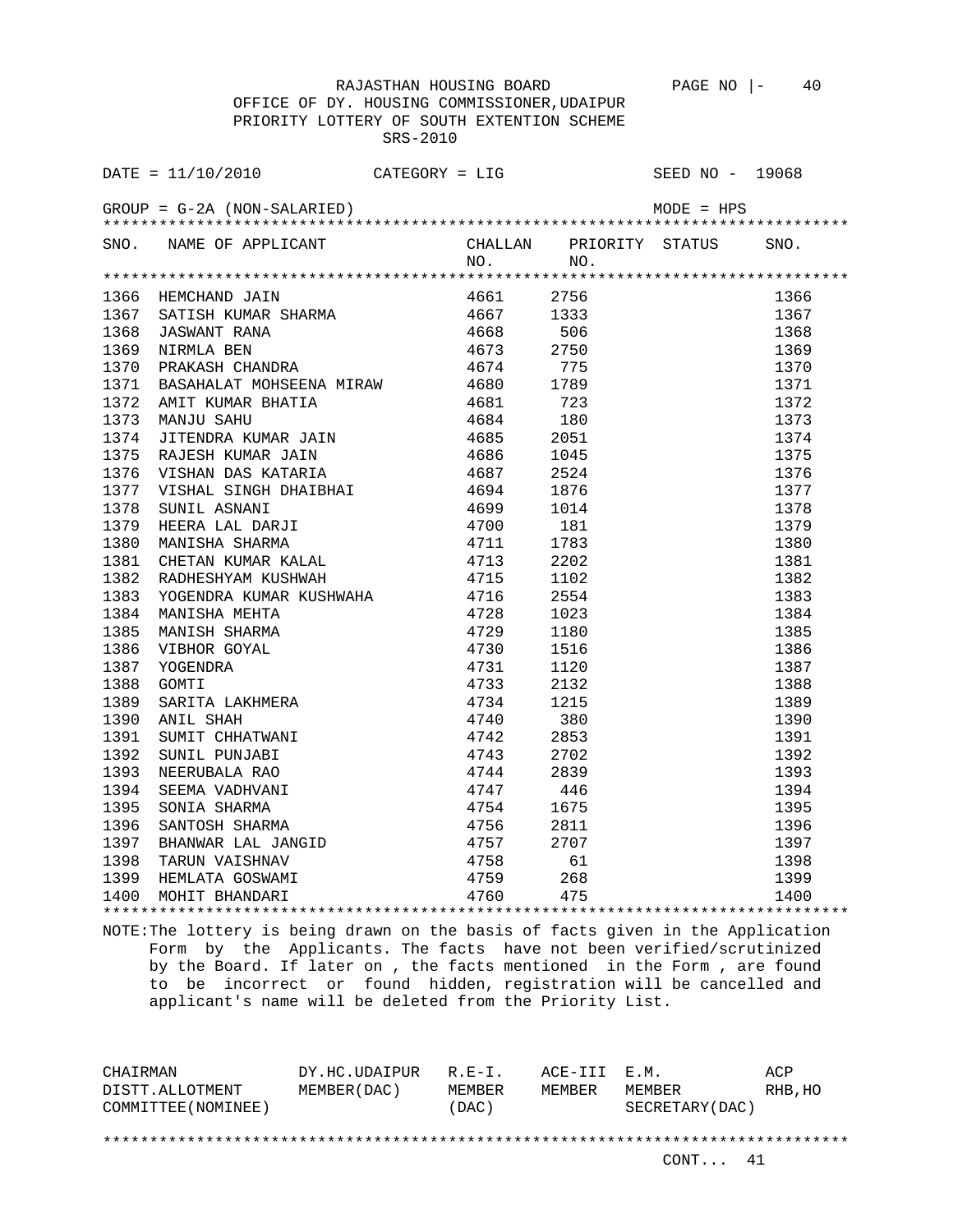OFFICE OF DY. HOUSING COMMISSIONER,UDAIPUR PRIORITY LOTTERY OF SOUTH EXTENTION SCHEME SRS-2010

|      | SNO. NAME OF APPLICANT CHALLAN PRIORITY STATUS SNO.<br>NO. NO.                                                                                   |      |      |                 |      |
|------|--------------------------------------------------------------------------------------------------------------------------------------------------|------|------|-----------------|------|
|      |                                                                                                                                                  |      |      |                 |      |
|      |                                                                                                                                                  |      |      |                 |      |
|      |                                                                                                                                                  |      |      |                 | 1401 |
|      |                                                                                                                                                  |      |      |                 | 1402 |
|      |                                                                                                                                                  |      |      |                 | 1403 |
|      |                                                                                                                                                  |      |      |                 | 1404 |
|      |                                                                                                                                                  |      |      |                 | 1405 |
|      |                                                                                                                                                  |      |      |                 | 1406 |
|      |                                                                                                                                                  |      |      |                 | 1407 |
|      |                                                                                                                                                  |      |      |                 | 1408 |
|      |                                                                                                                                                  |      |      |                 | 1409 |
|      |                                                                                                                                                  |      |      |                 | 1410 |
| 1411 |                                                                                                                                                  |      |      |                 | 1411 |
| 1412 |                                                                                                                                                  |      |      |                 | 1412 |
| 1413 | MANPREET KAUR SALUJA 4800 603<br>FIROZ AHMED SHEIKH 4810 2252<br>SHABANA KHANAM 4811 2527<br>SEEMA VICTOR JOHN 4817 2211<br>RAKESH SEN 4818 1985 |      |      |                 | 1413 |
| 1414 |                                                                                                                                                  |      |      |                 | 1414 |
| 1415 |                                                                                                                                                  |      |      |                 | 1415 |
| 1416 |                                                                                                                                                  |      | 1469 |                 | 1416 |
| 1417 |                                                                                                                                                  |      | 643  |                 | 1417 |
| 1418 |                                                                                                                                                  |      | 335  |                 | 1418 |
| 1419 |                                                                                                                                                  |      | 1732 |                 | 1419 |
| 1420 |                                                                                                                                                  |      | 213  |                 | 1420 |
| 1421 |                                                                                                                                                  |      | 2561 |                 | 1421 |
| 1422 |                                                                                                                                                  |      | 1889 |                 | 1422 |
| 1423 |                                                                                                                                                  |      | 1257 |                 | 1423 |
| 1424 |                                                                                                                                                  |      | 2353 |                 | 1424 |
| 1425 | SHANKER TALREJA<br>SUSHILA KATARIA                                                                                                               |      | 220  |                 | 1425 |
| 1426 |                                                                                                                                                  | 4839 | 1665 |                 | 1426 |
|      |                                                                                                                                                  |      |      |                 | 1427 |
|      |                                                                                                                                                  |      |      |                 | 1428 |
|      |                                                                                                                                                  |      |      |                 | 1429 |
|      |                                                                                                                                                  |      |      |                 | 1430 |
|      |                                                                                                                                                  |      |      |                 | 1431 |
|      |                                                                                                                                                  |      |      |                 | 1432 |
|      |                                                                                                                                                  |      |      | Successful 1433 |      |
|      |                                                                                                                                                  |      |      |                 | 1434 |
|      |                                                                                                                                                  |      |      |                 | 1435 |
|      |                                                                                                                                                  |      |      |                 |      |

NOTE:The lottery is being drawn on the basis of facts given in the Application Form by the Applicants. The facts have not been verified/scrutinized by the Board. If later on , the facts mentioned in the Form , are found to be incorrect or found hidden, registration will be cancelled and applicant's name will be deleted from the Priority List.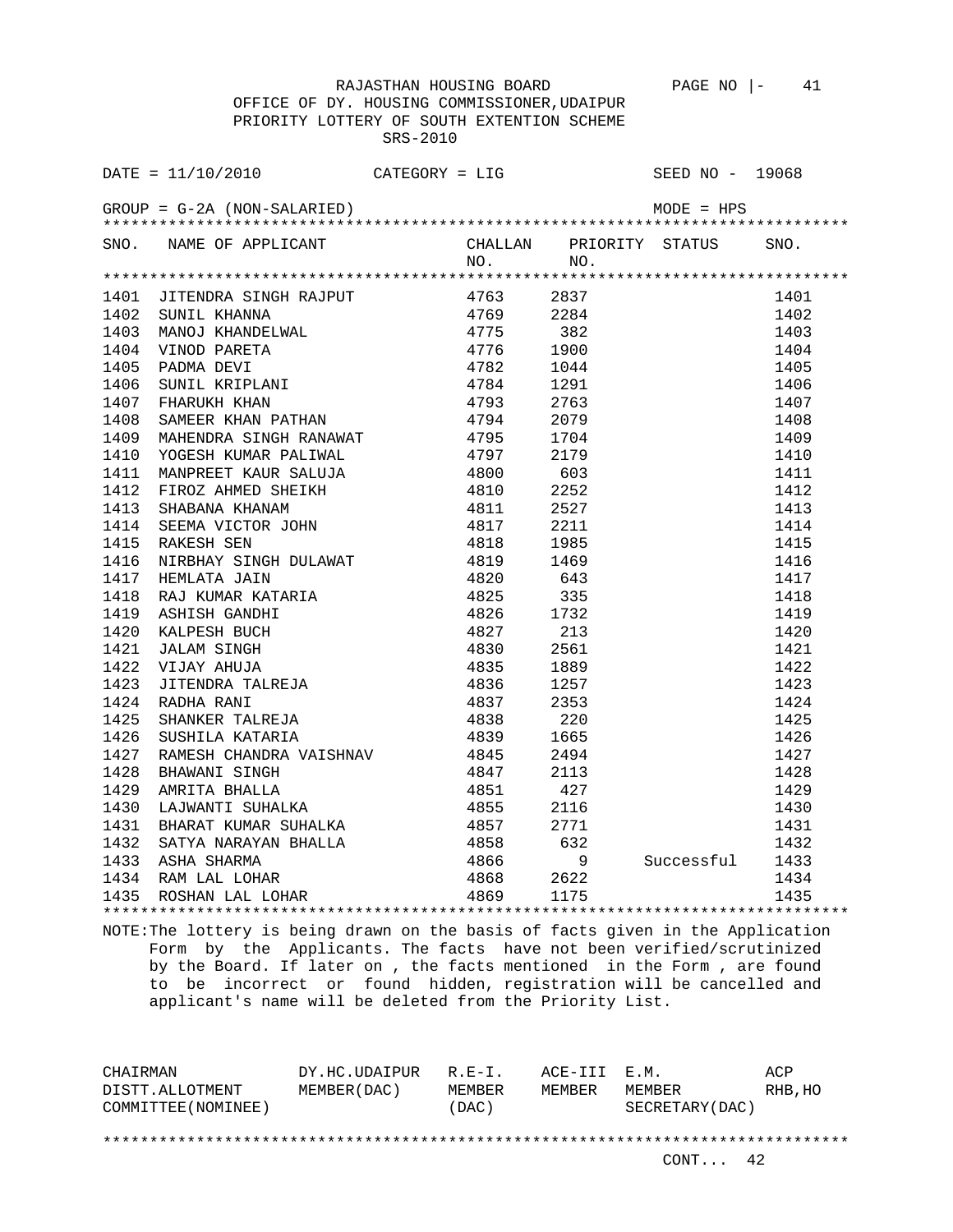|      | DATE = $11/10/2010$ CATEGORY = LIG                                                                                                                                                                                                                 |           |      | SEED NO - 19068                                                                            |      |
|------|----------------------------------------------------------------------------------------------------------------------------------------------------------------------------------------------------------------------------------------------------|-----------|------|--------------------------------------------------------------------------------------------|------|
|      |                                                                                                                                                                                                                                                    |           |      | M.<br>*******<br>.ORITY STAT<br><br>*******************<br>2332<br>385<br>1087<br>.576<br> |      |
|      | SNO. NAME OF APPLICANT CHALLAN PRIORITY STATUS NO. NO.                                                                                                                                                                                             |           |      |                                                                                            | SNO. |
|      |                                                                                                                                                                                                                                                    |           |      |                                                                                            |      |
|      | 1436 LATA MALI                                                                                                                                                                                                                                     | 4871 2332 |      |                                                                                            | 1436 |
| 1437 |                                                                                                                                                                                                                                                    |           |      |                                                                                            | 1437 |
| 1438 |                                                                                                                                                                                                                                                    |           |      |                                                                                            | 1438 |
| 1439 |                                                                                                                                                                                                                                                    |           |      |                                                                                            | 1439 |
| 1440 |                                                                                                                                                                                                                                                    |           |      |                                                                                            | 1440 |
| 1441 |                                                                                                                                                                                                                                                    |           |      |                                                                                            | 1441 |
| 1442 |                                                                                                                                                                                                                                                    |           |      |                                                                                            | 1442 |
| 1443 |                                                                                                                                                                                                                                                    |           | 2024 |                                                                                            | 1443 |
| 1444 |                                                                                                                                                                                                                                                    |           |      |                                                                                            | 1444 |
| 1445 | HARI SINGH KUMAWAT                                                                                                                                                                                                                                 | 4892      | 900  |                                                                                            | 1445 |
| 1446 |                                                                                                                                                                                                                                                    |           | 1252 |                                                                                            | 1446 |
| 1447 | NARENDRA SINGH RATHORE<br>MAHESH LOKWANI 4898<br>VIMLA DEVI JAIN 4900<br>KANHAIYA LAL JAIN 4903<br>NINDA MAHESH LAL JAIN 4903                                                                                                                      |           | 2139 |                                                                                            | 1447 |
| 1448 |                                                                                                                                                                                                                                                    |           | 1100 |                                                                                            | 1448 |
| 1449 |                                                                                                                                                                                                                                                    |           | 1042 |                                                                                            | 1449 |
| 1450 |                                                                                                                                                                                                                                                    |           | 2016 |                                                                                            | 1450 |
| 1451 |                                                                                                                                                                                                                                                    |           | 1139 |                                                                                            | 1451 |
| 1452 |                                                                                                                                                                                                                                                    |           | 2659 |                                                                                            | 1452 |
| 1453 |                                                                                                                                                                                                                                                    |           | 2895 |                                                                                            | 1453 |
| 1454 |                                                                                                                                                                                                                                                    |           | 1595 |                                                                                            | 1454 |
| 1455 |                                                                                                                                                                                                                                                    |           | 245  |                                                                                            | 1455 |
| 1456 |                                                                                                                                                                                                                                                    |           | 2325 |                                                                                            | 1456 |
| 1457 |                                                                                                                                                                                                                                                    |           | 1392 |                                                                                            | 1457 |
| 1458 |                                                                                                                                                                                                                                                    |           | 2595 |                                                                                            | 1458 |
| 1459 |                                                                                                                                                                                                                                                    |           | 657  |                                                                                            | 1459 |
| 1460 |                                                                                                                                                                                                                                                    |           | 762  |                                                                                            | 1460 |
| 1461 |                                                                                                                                                                                                                                                    |           | 1295 |                                                                                            | 1461 |
| 1462 |                                                                                                                                                                                                                                                    |           | 941  |                                                                                            | 1462 |
| 1463 |                                                                                                                                                                                                                                                    |           | 1055 |                                                                                            | 1463 |
| 1464 |                                                                                                                                                                                                                                                    |           | 1921 |                                                                                            | 1464 |
| 1465 |                                                                                                                                                                                                                                                    |           | 1703 |                                                                                            |      |
| 1466 |                                                                                                                                                                                                                                                    |           | 1371 |                                                                                            |      |
| 1467 |                                                                                                                                                                                                                                                    |           | 1693 |                                                                                            |      |
| 1468 | ANHAIYA LAL JAIN 19903<br>DHARAM CHAND JAIN 19903<br>DHARAM CHAND JAIN 19904<br>DARSHAN DOSHI 19906<br>VARDHMAN DOSHI 19906<br>BHANWAR LAL SHARMA 1999<br>SUMAN LIJARA 1990<br>BUMAN LIJARA 1990<br>SUMAN LIJARA 1991<br>JAMANA LAL DANGI 1993<br> |           | 1380 |                                                                                            |      |
|      |                                                                                                                                                                                                                                                    |           |      |                                                                                            |      |
|      | 1469 SAVITA TIWARI 4969 1828<br>1470 PRAMOD TIWARI 4970 307                                                                                                                                                                                        |           |      | $\begin{array}{r} 1404 \\ 1465 \\ 1466 \\ 1467 \\ 1468 \\ 1469 \\ 1470 \\ \end{array}$     |      |
|      |                                                                                                                                                                                                                                                    |           |      |                                                                                            |      |

NOTE:The lottery is being drawn on the basis of facts given in the Application Form by the Applicants. The facts have not been verified/scrutinized by the Board. If later on , the facts mentioned in the Form , are found to be incorrect or found hidden, registration will be cancelled and applicant's name will be deleted from the Priority List.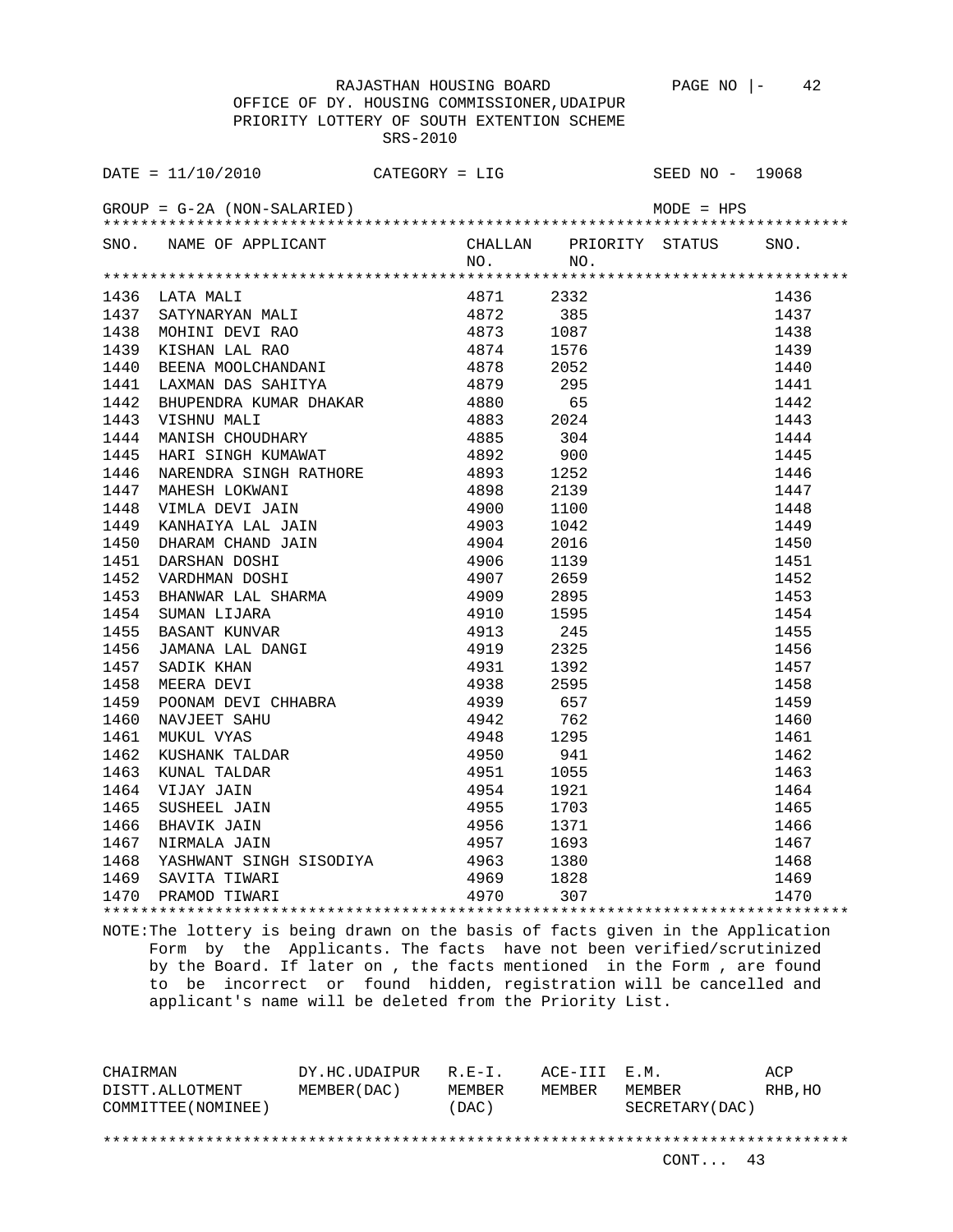OFFICE OF DY. HOUSING COMMISSIONER,UDAIPUR PRIORITY LOTTERY OF SOUTH EXTENTION SCHEME SRS-2010

|      | DATE = $11/10/2010$ CATEGORY = LIG                                                                                               |  |      | SEED NO - 19068    |      |
|------|----------------------------------------------------------------------------------------------------------------------------------|--|------|--------------------|------|
|      |                                                                                                                                  |  |      |                    |      |
|      | SNO. NAME OF APPLICANT CHALLAN PRIORITY STATUS SNO.<br>NO. NO.                                                                   |  |      |                    |      |
|      |                                                                                                                                  |  |      |                    |      |
|      |                                                                                                                                  |  |      |                    |      |
|      |                                                                                                                                  |  |      |                    |      |
|      |                                                                                                                                  |  |      |                    |      |
|      |                                                                                                                                  |  |      |                    |      |
|      |                                                                                                                                  |  |      |                    |      |
|      |                                                                                                                                  |  |      |                    |      |
|      |                                                                                                                                  |  |      |                    |      |
|      |                                                                                                                                  |  |      |                    |      |
|      |                                                                                                                                  |  |      |                    |      |
|      |                                                                                                                                  |  |      |                    |      |
|      |                                                                                                                                  |  |      |                    |      |
|      |                                                                                                                                  |  |      |                    |      |
|      |                                                                                                                                  |  |      |                    |      |
|      |                                                                                                                                  |  |      |                    |      |
| 1485 | RAVI KUMAR SACHDEV 5024                                                                                                          |  |      |                    |      |
| 1486 | SHANKAR LAL IDWANI 5025<br>POOJA RAMEJA 5025<br>RAMESH KUMAR TAILOR 5029<br>MONIKA SOLANKI 5030<br>CULUPER PRAMESH CULUPER 19930 |  |      |                    |      |
| 1487 |                                                                                                                                  |  |      |                    |      |
| 1488 |                                                                                                                                  |  |      |                    |      |
| 1489 |                                                                                                                                  |  | 2582 |                    |      |
|      |                                                                                                                                  |  |      |                    |      |
|      |                                                                                                                                  |  |      |                    |      |
|      |                                                                                                                                  |  |      |                    | 1492 |
|      |                                                                                                                                  |  |      |                    | 1493 |
|      |                                                                                                                                  |  |      |                    | 1494 |
|      |                                                                                                                                  |  |      |                    | 1495 |
|      |                                                                                                                                  |  |      |                    | 1496 |
|      |                                                                                                                                  |  |      |                    | 1497 |
|      |                                                                                                                                  |  |      |                    | 1498 |
|      |                                                                                                                                  |  |      |                    | 1499 |
|      |                                                                                                                                  |  |      |                    | 1500 |
|      |                                                                                                                                  |  |      |                    | 1501 |
|      |                                                                                                                                  |  |      |                    | 1502 |
|      |                                                                                                                                  |  |      |                    | 1503 |
|      |                                                                                                                                  |  |      |                    | 1504 |
|      |                                                                                                                                  |  |      | ****************** | 1505 |
|      |                                                                                                                                  |  |      |                    |      |

NOTE:The lottery is being drawn on the basis of facts given in the Application Form by the Applicants. The facts have not been verified/scrutinized by the Board. If later on , the facts mentioned in the Form , are found to be incorrect or found hidden, registration will be cancelled and applicant's name will be deleted from the Priority List.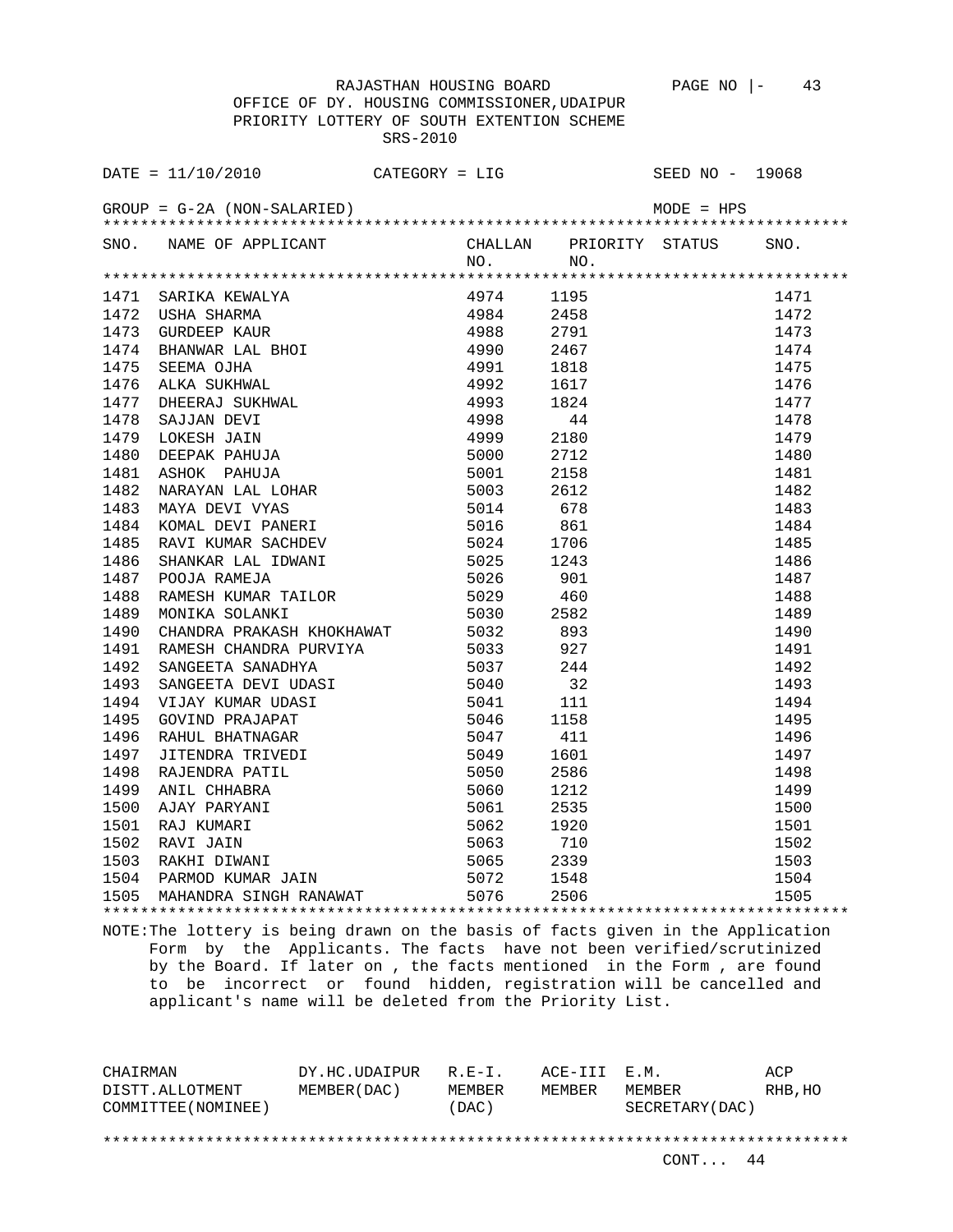OFFICE OF DY. HOUSING COMMISSIONER,UDAIPUR PRIORITY LOTTERY OF SOUTH EXTENTION SCHEME SRS-2010

|      | DATE = $11/10/2010$ CATEGORY = LIG                                                                                                                                                                                                           |  |      | SEED NO - 19068 |      |
|------|----------------------------------------------------------------------------------------------------------------------------------------------------------------------------------------------------------------------------------------------|--|------|-----------------|------|
|      |                                                                                                                                                                                                                                              |  |      |                 |      |
|      | SNO. NAME OF APPLICANT CHALLAN PRIORITY STATUS NO. NO.                                                                                                                                                                                       |  |      |                 | SNO. |
|      |                                                                                                                                                                                                                                              |  |      |                 |      |
|      |                                                                                                                                                                                                                                              |  |      |                 | 1506 |
|      |                                                                                                                                                                                                                                              |  |      |                 | 1507 |
|      |                                                                                                                                                                                                                                              |  |      |                 | 1508 |
|      | 1506 PRABHU LAL NAYAK 5080 399<br>1507 SHILPA DODEJA 5080 399<br>1508 SAKSHI DODEJA 5083 281<br>1508 SAKSHI DODEJA 5084 2939<br>1509 DHARAM SINGH RAWAT 5085 2148<br>1510 YOGESH AMETA 5087 1200<br>1511 GAYATRI CHAUDHARY 5088 2362<br>1511 |  |      |                 | 1509 |
|      |                                                                                                                                                                                                                                              |  |      |                 | 1510 |
|      |                                                                                                                                                                                                                                              |  |      |                 | 1511 |
| 1512 |                                                                                                                                                                                                                                              |  | 618  |                 | 1512 |
| 1513 | BHAGAT RAM PRAJAPAT 50000<br>SARITA PUNJABI 5090<br>LOKESH SAHANI 5093<br>LOKESH SAHANI 5093<br>AMBA LAL TELI 5097<br>GOPAL TELI 5101<br>KISHAN LAL SONI 5103<br>GARIMA KUNWAR 5108<br>MAUTANDER OCLOUGER 1100                               |  | 2247 |                 | 1513 |
| 1514 |                                                                                                                                                                                                                                              |  | 2889 |                 | 1514 |
| 1515 |                                                                                                                                                                                                                                              |  | 2687 |                 | 1515 |
| 1516 |                                                                                                                                                                                                                                              |  | 1795 |                 | 1516 |
| 1517 |                                                                                                                                                                                                                                              |  | 395  |                 | 1517 |
| 1518 |                                                                                                                                                                                                                                              |  | 2335 |                 | 1518 |
|      |                                                                                                                                                                                                                                              |  |      |                 | 1519 |
|      |                                                                                                                                                                                                                                              |  |      |                 | 1520 |
|      |                                                                                                                                                                                                                                              |  |      |                 | 1521 |
|      |                                                                                                                                                                                                                                              |  |      |                 | 1522 |
|      |                                                                                                                                                                                                                                              |  |      |                 | 1523 |
|      |                                                                                                                                                                                                                                              |  |      |                 | 1524 |
|      |                                                                                                                                                                                                                                              |  |      |                 | 1525 |
|      |                                                                                                                                                                                                                                              |  |      |                 | 1526 |
|      |                                                                                                                                                                                                                                              |  |      |                 | 1527 |
|      |                                                                                                                                                                                                                                              |  |      |                 | 1528 |
|      |                                                                                                                                                                                                                                              |  |      |                 | 1529 |
|      |                                                                                                                                                                                                                                              |  |      |                 | 1530 |
|      |                                                                                                                                                                                                                                              |  |      |                 | 1531 |
|      |                                                                                                                                                                                                                                              |  |      |                 | 1532 |
|      |                                                                                                                                                                                                                                              |  |      | Successful      | 1533 |
|      |                                                                                                                                                                                                                                              |  |      |                 | 1534 |
|      |                                                                                                                                                                                                                                              |  |      |                 | 1535 |
|      |                                                                                                                                                                                                                                              |  |      |                 | 1536 |
|      |                                                                                                                                                                                                                                              |  |      |                 | 1537 |
|      |                                                                                                                                                                                                                                              |  |      |                 | 1538 |
|      |                                                                                                                                                                                                                                              |  |      |                 | 1539 |
|      |                                                                                                                                                                                                                                              |  |      |                 | 1540 |
|      |                                                                                                                                                                                                                                              |  |      |                 |      |

NOTE:The lottery is being drawn on the basis of facts given in the Application Form by the Applicants. The facts have not been verified/scrutinized by the Board. If later on , the facts mentioned in the Form , are found to be incorrect or found hidden, registration will be cancelled and applicant's name will be deleted from the Priority List.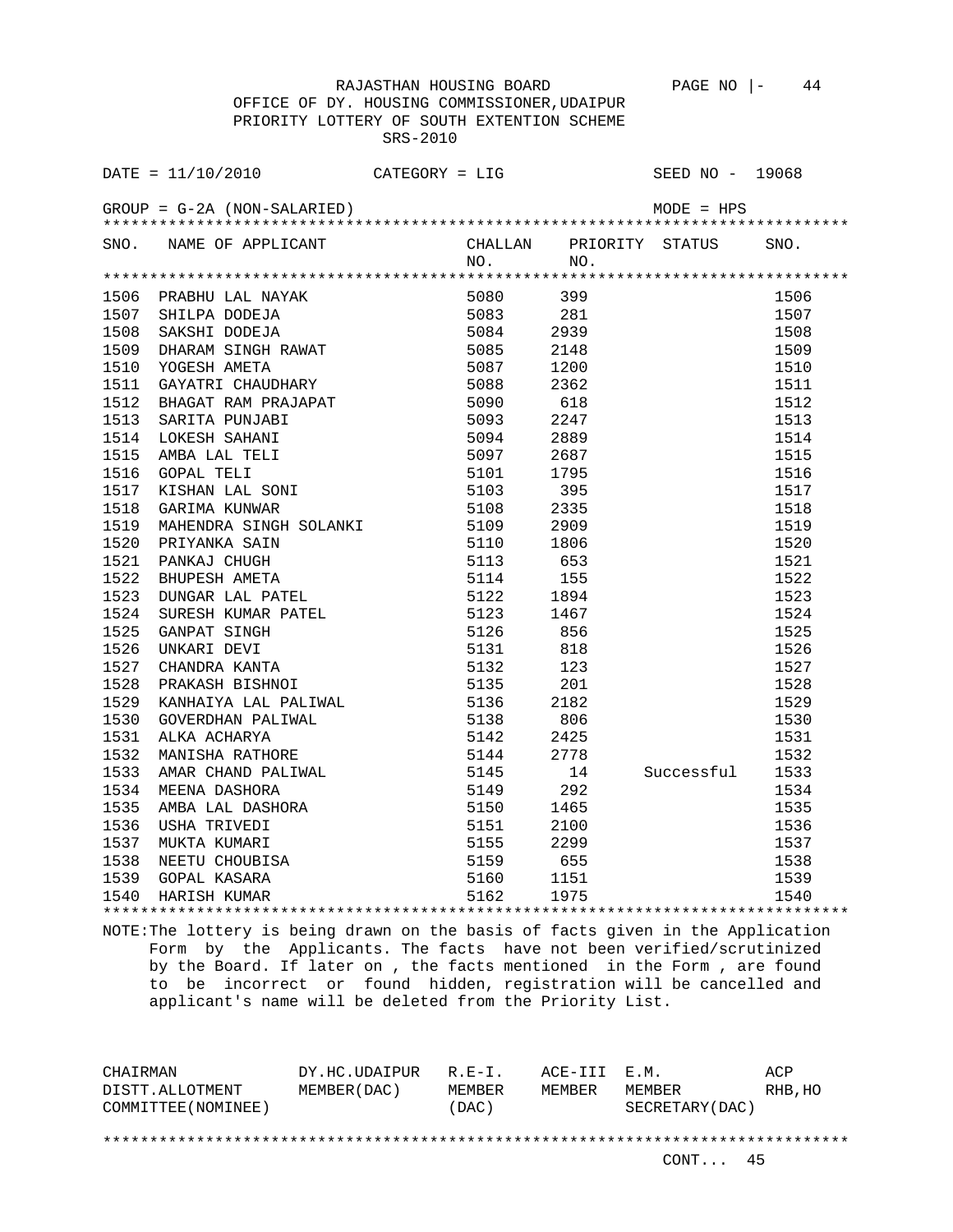OFFICE OF DY. HOUSING COMMISSIONER,UDAIPUR PRIORITY LOTTERY OF SOUTH EXTENTION SCHEME SRS-2010

| SNO. NAME OF APPLICANT CHALLAN PRIORITY STATUS SNO.<br>NO. NO. NO.                                                                                                                                                                           |  |  |  |
|----------------------------------------------------------------------------------------------------------------------------------------------------------------------------------------------------------------------------------------------|--|--|--|
|                                                                                                                                                                                                                                              |  |  |  |
|                                                                                                                                                                                                                                              |  |  |  |
|                                                                                                                                                                                                                                              |  |  |  |
|                                                                                                                                                                                                                                              |  |  |  |
|                                                                                                                                                                                                                                              |  |  |  |
|                                                                                                                                                                                                                                              |  |  |  |
|                                                                                                                                                                                                                                              |  |  |  |
|                                                                                                                                                                                                                                              |  |  |  |
|                                                                                                                                                                                                                                              |  |  |  |
|                                                                                                                                                                                                                                              |  |  |  |
|                                                                                                                                                                                                                                              |  |  |  |
|                                                                                                                                                                                                                                              |  |  |  |
|                                                                                                                                                                                                                                              |  |  |  |
|                                                                                                                                                                                                                                              |  |  |  |
|                                                                                                                                                                                                                                              |  |  |  |
|                                                                                                                                                                                                                                              |  |  |  |
|                                                                                                                                                                                                                                              |  |  |  |
|                                                                                                                                                                                                                                              |  |  |  |
|                                                                                                                                                                                                                                              |  |  |  |
|                                                                                                                                                                                                                                              |  |  |  |
|                                                                                                                                                                                                                                              |  |  |  |
|                                                                                                                                                                                                                                              |  |  |  |
|                                                                                                                                                                                                                                              |  |  |  |
|                                                                                                                                                                                                                                              |  |  |  |
|                                                                                                                                                                                                                                              |  |  |  |
|                                                                                                                                                                                                                                              |  |  |  |
|                                                                                                                                                                                                                                              |  |  |  |
|                                                                                                                                                                                                                                              |  |  |  |
|                                                                                                                                                                                                                                              |  |  |  |
|                                                                                                                                                                                                                                              |  |  |  |
|                                                                                                                                                                                                                                              |  |  |  |
|                                                                                                                                                                                                                                              |  |  |  |
|                                                                                                                                                                                                                                              |  |  |  |
|                                                                                                                                                                                                                                              |  |  |  |
|                                                                                                                                                                                                                                              |  |  |  |
|                                                                                                                                                                                                                                              |  |  |  |
|                                                                                                                                                                                                                                              |  |  |  |
| 410 - MARI DEN KURAN MARJIN 1912<br>1941 PREN KURA DRAJTI 1916 - 1920 - 1921 1942<br>1942 VIKAS RALCHANDARI 1916 - 1922<br>1943 SHATERA GHATINANT 1916 - 1922<br>1948 NAKESHINA KURA KOTHARI 1917 - 1938 1944<br>1948 NAKESHINA KURA KOTHARI |  |  |  |

NOTE:The lottery is being drawn on the basis of facts given in the Application Form by the Applicants. The facts have not been verified/scrutinized by the Board. If later on , the facts mentioned in the Form , are found to be incorrect or found hidden, registration will be cancelled and applicant's name will be deleted from the Priority List.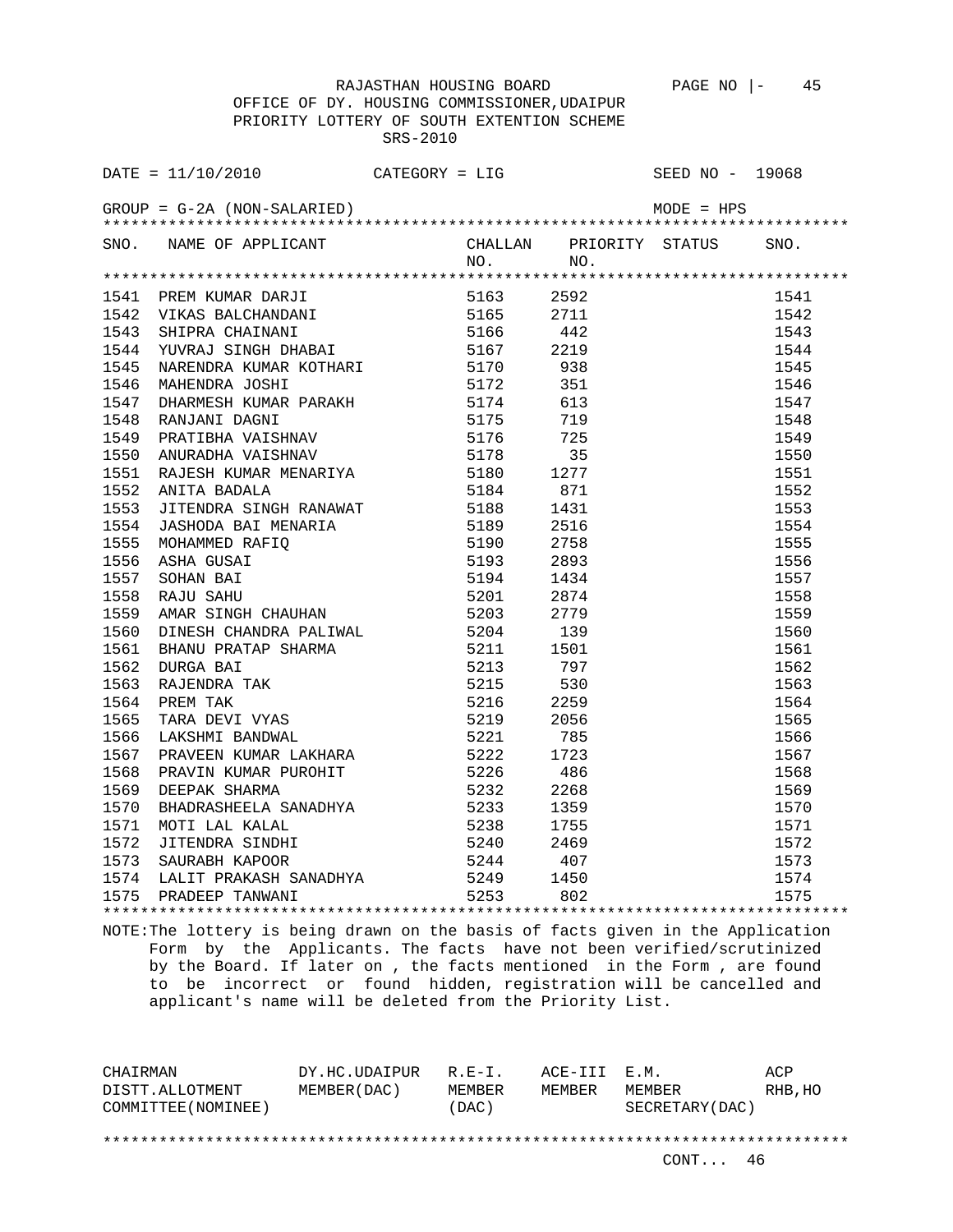OFFICE OF DY. HOUSING COMMISSIONER,UDAIPUR PRIORITY LOTTERY OF SOUTH EXTENTION SCHEME SRS-2010

| $\begin{tabular}{lllll} \texttt{DATE} & = & 11/10/2010 & & \tt CATEGORY & = & LIG & & \tt SEED NO & - & 19068 \\ \texttt{GROUP} & = & G-2A & (NON-SALARIED) & & & & \tt{MODE} & = & HPS \\ & & & & & \tt{MODE} & = & HPS \\ & & & & & & \tt{MODE} & = & HPS \\ & & & & & & & \tt{MODE} & = & HPS \\ \end{tabular}$                                                                                                                                           |  |     |      |
|--------------------------------------------------------------------------------------------------------------------------------------------------------------------------------------------------------------------------------------------------------------------------------------------------------------------------------------------------------------------------------------------------------------------------------------------------------------|--|-----|------|
|                                                                                                                                                                                                                                                                                                                                                                                                                                                              |  |     | SNO. |
| SNO. NAME OF APPLICANT CHALLAN PRIORITY STATUS NO. NO.                                                                                                                                                                                                                                                                                                                                                                                                       |  | NO. |      |
|                                                                                                                                                                                                                                                                                                                                                                                                                                                              |  |     |      |
|                                                                                                                                                                                                                                                                                                                                                                                                                                                              |  |     | 1576 |
|                                                                                                                                                                                                                                                                                                                                                                                                                                                              |  |     | 1577 |
|                                                                                                                                                                                                                                                                                                                                                                                                                                                              |  |     | 1578 |
|                                                                                                                                                                                                                                                                                                                                                                                                                                                              |  |     | 1579 |
|                                                                                                                                                                                                                                                                                                                                                                                                                                                              |  |     | 1580 |
|                                                                                                                                                                                                                                                                                                                                                                                                                                                              |  |     | 1581 |
|                                                                                                                                                                                                                                                                                                                                                                                                                                                              |  |     | 1582 |
|                                                                                                                                                                                                                                                                                                                                                                                                                                                              |  |     | 1583 |
|                                                                                                                                                                                                                                                                                                                                                                                                                                                              |  |     | 1584 |
|                                                                                                                                                                                                                                                                                                                                                                                                                                                              |  |     | 1585 |
|                                                                                                                                                                                                                                                                                                                                                                                                                                                              |  |     | 1586 |
|                                                                                                                                                                                                                                                                                                                                                                                                                                                              |  |     | 1587 |
|                                                                                                                                                                                                                                                                                                                                                                                                                                                              |  |     | 1588 |
|                                                                                                                                                                                                                                                                                                                                                                                                                                                              |  |     | 1589 |
|                                                                                                                                                                                                                                                                                                                                                                                                                                                              |  |     | 1590 |
|                                                                                                                                                                                                                                                                                                                                                                                                                                                              |  |     | 1591 |
|                                                                                                                                                                                                                                                                                                                                                                                                                                                              |  |     | 1592 |
|                                                                                                                                                                                                                                                                                                                                                                                                                                                              |  |     | 1593 |
|                                                                                                                                                                                                                                                                                                                                                                                                                                                              |  |     | 1594 |
|                                                                                                                                                                                                                                                                                                                                                                                                                                                              |  |     | 1595 |
|                                                                                                                                                                                                                                                                                                                                                                                                                                                              |  |     | 1596 |
|                                                                                                                                                                                                                                                                                                                                                                                                                                                              |  |     | 1597 |
|                                                                                                                                                                                                                                                                                                                                                                                                                                                              |  |     | 1598 |
|                                                                                                                                                                                                                                                                                                                                                                                                                                                              |  |     | 1599 |
|                                                                                                                                                                                                                                                                                                                                                                                                                                                              |  |     | 1600 |
|                                                                                                                                                                                                                                                                                                                                                                                                                                                              |  |     | 1601 |
|                                                                                                                                                                                                                                                                                                                                                                                                                                                              |  |     | 1602 |
|                                                                                                                                                                                                                                                                                                                                                                                                                                                              |  |     | 1603 |
|                                                                                                                                                                                                                                                                                                                                                                                                                                                              |  |     | 1604 |
|                                                                                                                                                                                                                                                                                                                                                                                                                                                              |  |     | 1605 |
|                                                                                                                                                                                                                                                                                                                                                                                                                                                              |  |     | 1606 |
|                                                                                                                                                                                                                                                                                                                                                                                                                                                              |  |     | 1607 |
|                                                                                                                                                                                                                                                                                                                                                                                                                                                              |  |     | 1608 |
|                                                                                                                                                                                                                                                                                                                                                                                                                                                              |  |     | 1609 |
| $[{\small \begin{tabular}{@{}c@{}}@{}} \multicolumn{1}{c}{\textbf{187}} \multicolumn{1}{c}{}\multicolumn{1}{c}{\textbf{08}} \multicolumn{1}{c}{\textbf{09}} \multicolumn{1}{c}{\textbf{09}} \multicolumn{1}{c}{\textbf{01}} \multicolumn{1}{c}{\textbf{01}} \multicolumn{1}{c}{\textbf{01}} \multicolumn{1}{c}{\textbf{01}} \multicolumn{1}{c}{\textbf{01}} \multicolumn{1}{c}{\textbf{01}} \multicolumn{1}{c}{\textbf{1577 P RRE LAMER}} \multicolumn{1}{c$ |  |     | 1610 |
|                                                                                                                                                                                                                                                                                                                                                                                                                                                              |  |     |      |

NOTE:The lottery is being drawn on the basis of facts given in the Application Form by the Applicants. The facts have not been verified/scrutinized by the Board. If later on , the facts mentioned in the Form , are found to be incorrect or found hidden, registration will be cancelled and applicant's name will be deleted from the Priority List.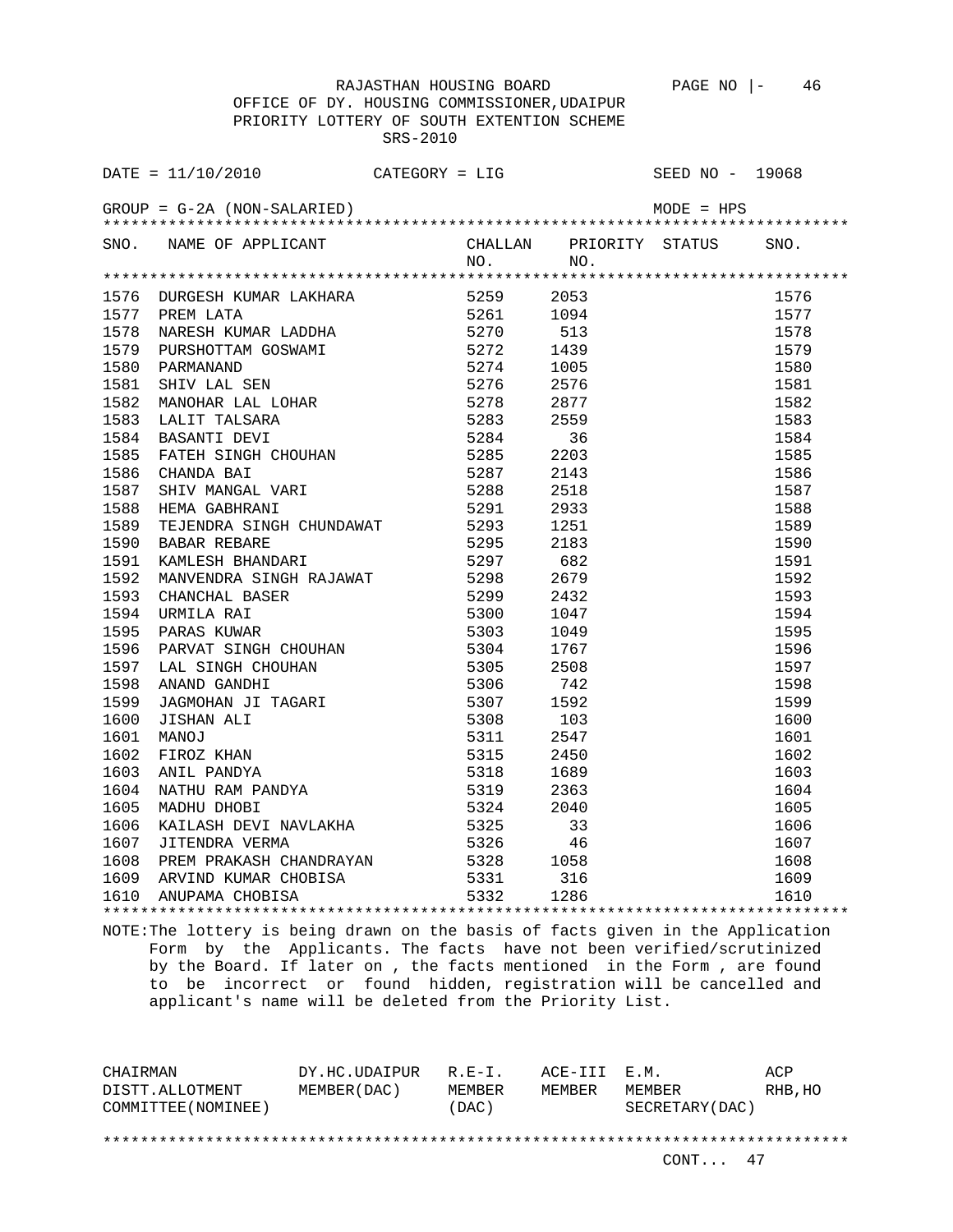| DATE = $11/10/2010$ CATEGORY = LIG                     |  | SEED NO - 19068          |      |
|--------------------------------------------------------|--|--------------------------|------|
|                                                        |  |                          |      |
|                                                        |  |                          | SNO. |
| SNO. NAME OF APPLICANT CHALLAN PRIORITY STATUS NO. NO. |  |                          |      |
|                                                        |  |                          |      |
|                                                        |  |                          | 1611 |
|                                                        |  |                          | 1612 |
|                                                        |  |                          | 1613 |
|                                                        |  |                          | 1614 |
|                                                        |  |                          | 1615 |
|                                                        |  |                          | 1616 |
|                                                        |  |                          | 1617 |
|                                                        |  |                          | 1618 |
|                                                        |  |                          | 1619 |
|                                                        |  |                          | 1620 |
|                                                        |  |                          | 1621 |
|                                                        |  |                          | 1622 |
|                                                        |  |                          | 1623 |
|                                                        |  |                          | 1624 |
|                                                        |  |                          | 1625 |
|                                                        |  |                          | 1626 |
|                                                        |  |                          | 1627 |
|                                                        |  |                          | 1628 |
|                                                        |  |                          | 1629 |
|                                                        |  |                          | 1630 |
|                                                        |  |                          | 1631 |
|                                                        |  |                          | 1632 |
|                                                        |  |                          | 1633 |
|                                                        |  |                          | 1634 |
|                                                        |  |                          | 1635 |
|                                                        |  |                          | 1636 |
|                                                        |  |                          | 1637 |
|                                                        |  |                          | 1638 |
|                                                        |  |                          | 1639 |
|                                                        |  |                          | 1640 |
|                                                        |  |                          | 1641 |
|                                                        |  |                          | 1642 |
|                                                        |  |                          | 1643 |
|                                                        |  |                          |      |
|                                                        |  | $\frac{1}{1644}$<br>1644 |      |
|                                                        |  |                          |      |

NOTE:The lottery is being drawn on the basis of facts given in the Application Form by the Applicants. The facts have not been verified/scrutinized by the Board. If later on , the facts mentioned in the Form , are found to be incorrect or found hidden, registration will be cancelled and applicant's name will be deleted from the Priority List.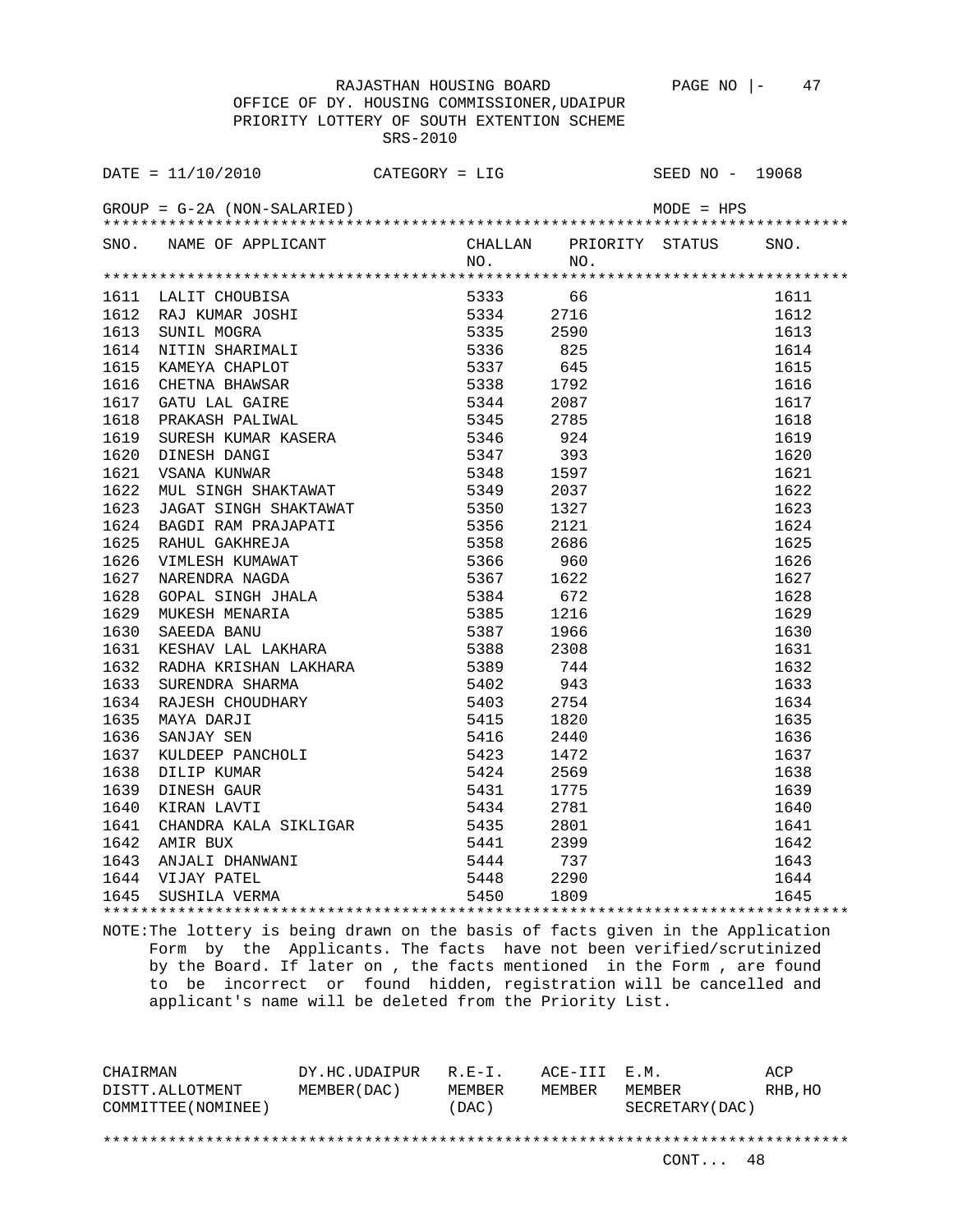OFFICE OF DY. HOUSING COMMISSIONER,UDAIPUR PRIORITY LOTTERY OF SOUTH EXTENTION SCHEME SRS-2010

| SNO. NAME OF APPLICANT CHALLAN PRIORITY STATUS SNO.<br>NO. NO.                                                                                                                                                                      |  |                                                                                                                                                                |      |
|-------------------------------------------------------------------------------------------------------------------------------------------------------------------------------------------------------------------------------------|--|----------------------------------------------------------------------------------------------------------------------------------------------------------------|------|
| 1914 - HERRI STRUKT MANIM 1920<br>1647 RAMESHWAR LAL KULMI 1945 - 2714 1944 1944 1944 1648 KMLESHWAR LAL KULMI 19455 1958 1646 KMLESHWAR KUNASI 1948<br>1649 HARI STRUGI JIBANDORTYA 1945 1959 1959 1969 1646 1959 1969 ANIX STRUGI |  |                                                                                                                                                                |      |
|                                                                                                                                                                                                                                     |  |                                                                                                                                                                | 1646 |
|                                                                                                                                                                                                                                     |  |                                                                                                                                                                | 1647 |
|                                                                                                                                                                                                                                     |  |                                                                                                                                                                | 1648 |
|                                                                                                                                                                                                                                     |  |                                                                                                                                                                | 1649 |
|                                                                                                                                                                                                                                     |  |                                                                                                                                                                | 1650 |
|                                                                                                                                                                                                                                     |  |                                                                                                                                                                | 1651 |
|                                                                                                                                                                                                                                     |  |                                                                                                                                                                | 1652 |
|                                                                                                                                                                                                                                     |  |                                                                                                                                                                | 1653 |
|                                                                                                                                                                                                                                     |  |                                                                                                                                                                | 1654 |
|                                                                                                                                                                                                                                     |  |                                                                                                                                                                | 1655 |
|                                                                                                                                                                                                                                     |  |                                                                                                                                                                | 1656 |
|                                                                                                                                                                                                                                     |  |                                                                                                                                                                | 1657 |
|                                                                                                                                                                                                                                     |  |                                                                                                                                                                | 1658 |
|                                                                                                                                                                                                                                     |  |                                                                                                                                                                | 1659 |
|                                                                                                                                                                                                                                     |  |                                                                                                                                                                | 1660 |
|                                                                                                                                                                                                                                     |  |                                                                                                                                                                | 1661 |
|                                                                                                                                                                                                                                     |  |                                                                                                                                                                | 1662 |
|                                                                                                                                                                                                                                     |  |                                                                                                                                                                | 1663 |
|                                                                                                                                                                                                                                     |  |                                                                                                                                                                | 1664 |
|                                                                                                                                                                                                                                     |  |                                                                                                                                                                | 1665 |
|                                                                                                                                                                                                                                     |  |                                                                                                                                                                | 1666 |
|                                                                                                                                                                                                                                     |  |                                                                                                                                                                | 1667 |
|                                                                                                                                                                                                                                     |  |                                                                                                                                                                |      |
|                                                                                                                                                                                                                                     |  |                                                                                                                                                                |      |
|                                                                                                                                                                                                                                     |  |                                                                                                                                                                |      |
|                                                                                                                                                                                                                                     |  |                                                                                                                                                                |      |
|                                                                                                                                                                                                                                     |  |                                                                                                                                                                |      |
|                                                                                                                                                                                                                                     |  |                                                                                                                                                                |      |
|                                                                                                                                                                                                                                     |  |                                                                                                                                                                |      |
|                                                                                                                                                                                                                                     |  |                                                                                                                                                                |      |
|                                                                                                                                                                                                                                     |  |                                                                                                                                                                |      |
|                                                                                                                                                                                                                                     |  |                                                                                                                                                                |      |
|                                                                                                                                                                                                                                     |  |                                                                                                                                                                |      |
|                                                                                                                                                                                                                                     |  |                                                                                                                                                                |      |
|                                                                                                                                                                                                                                     |  | $\begin{array}{r} 1667 \\ 1668 \\ 1668 \\ 1670 \\ 1670 \\ 1671 \\ 1672 \\ 1673 \\ 1673 \\ 1674 \\ 1675 \\ 1676 \\ 1677 \\ 1678 \\ 1679 \\ 1680 \\ \end{array}$ |      |
|                                                                                                                                                                                                                                     |  |                                                                                                                                                                |      |

NOTE:The lottery is being drawn on the basis of facts given in the Application Form by the Applicants. The facts have not been verified/scrutinized by the Board. If later on , the facts mentioned in the Form , are found to be incorrect or found hidden, registration will be cancelled and applicant's name will be deleted from the Priority List.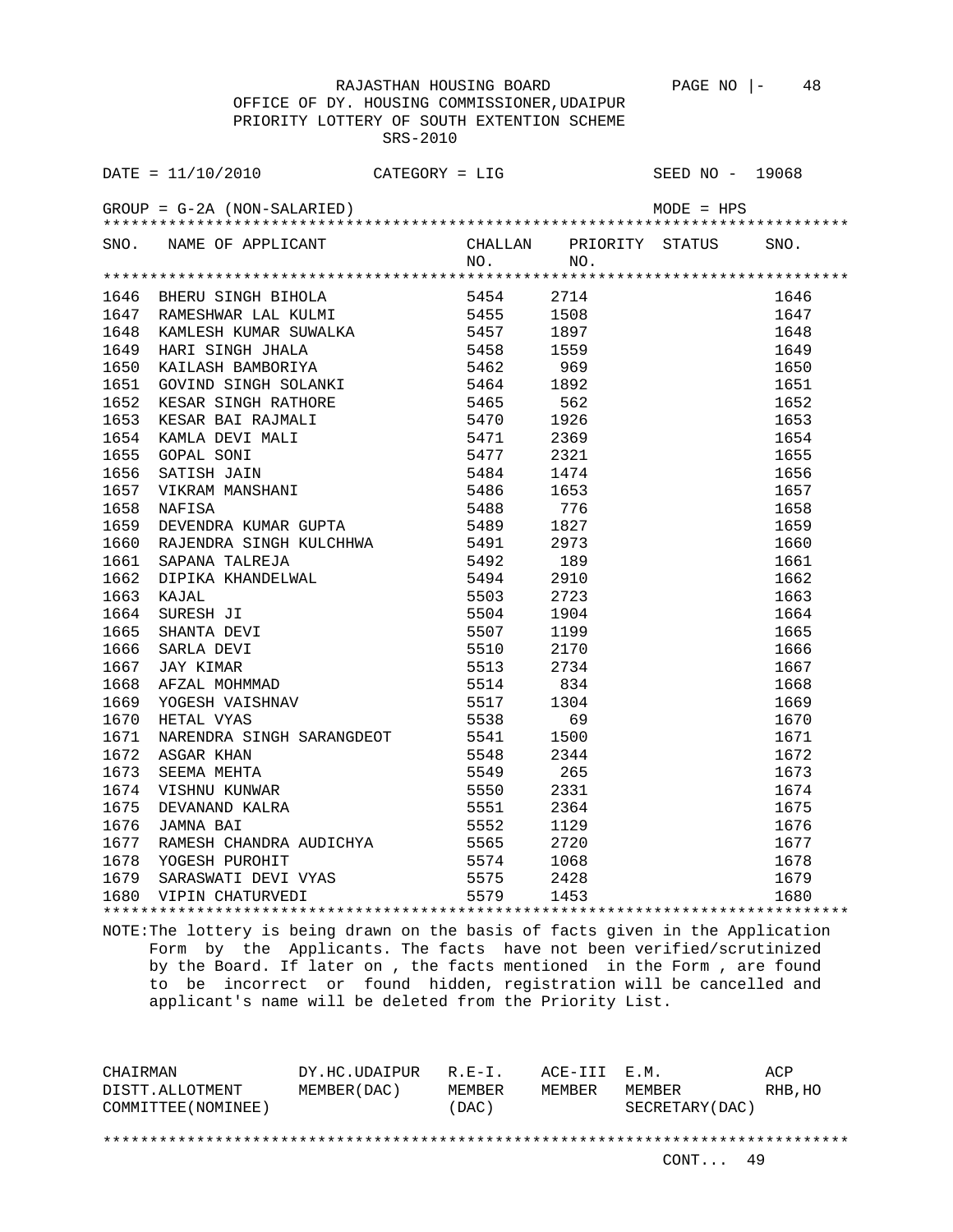OFFICE OF DY. HOUSING COMMISSIONER,UDAIPUR PRIORITY LOTTERY OF SOUTH EXTENTION SCHEME SRS-2010

| DATE = $11/10/2010$ CATEGORY = LIG                                                                                                                                                    |           | SEED NO - 19068                                                                        |      |
|---------------------------------------------------------------------------------------------------------------------------------------------------------------------------------------|-----------|----------------------------------------------------------------------------------------|------|
|                                                                                                                                                                                       |           |                                                                                        |      |
| SNO. NAME OF APPLICANT                                                                                                                                                                |           | CHALLAN PRIORITY STATUS SNO.                                                           |      |
|                                                                                                                                                                                       | $NO.$ NO. |                                                                                        |      |
|                                                                                                                                                                                       |           |                                                                                        | 1681 |
|                                                                                                                                                                                       |           |                                                                                        | 1682 |
|                                                                                                                                                                                       |           |                                                                                        | 1683 |
|                                                                                                                                                                                       |           |                                                                                        | 1684 |
|                                                                                                                                                                                       |           |                                                                                        | 1685 |
|                                                                                                                                                                                       |           |                                                                                        | 1686 |
|                                                                                                                                                                                       |           |                                                                                        | 1687 |
|                                                                                                                                                                                       |           |                                                                                        | 1688 |
|                                                                                                                                                                                       |           |                                                                                        | 1689 |
|                                                                                                                                                                                       |           |                                                                                        | 1690 |
|                                                                                                                                                                                       |           |                                                                                        | 1691 |
|                                                                                                                                                                                       |           |                                                                                        | 1692 |
|                                                                                                                                                                                       |           |                                                                                        | 1693 |
|                                                                                                                                                                                       |           |                                                                                        | 1694 |
|                                                                                                                                                                                       |           |                                                                                        | 1695 |
|                                                                                                                                                                                       |           |                                                                                        | 1696 |
|                                                                                                                                                                                       |           |                                                                                        | 1697 |
|                                                                                                                                                                                       |           |                                                                                        | 1698 |
|                                                                                                                                                                                       |           |                                                                                        | 1699 |
|                                                                                                                                                                                       |           |                                                                                        | 1700 |
|                                                                                                                                                                                       |           |                                                                                        | 1701 |
|                                                                                                                                                                                       |           |                                                                                        | 1702 |
|                                                                                                                                                                                       |           |                                                                                        | 1703 |
|                                                                                                                                                                                       |           |                                                                                        | 1704 |
|                                                                                                                                                                                       |           |                                                                                        | 1705 |
|                                                                                                                                                                                       |           |                                                                                        | 1706 |
|                                                                                                                                                                                       |           |                                                                                        | 1707 |
|                                                                                                                                                                                       |           |                                                                                        | 1708 |
|                                                                                                                                                                                       |           |                                                                                        | 1709 |
|                                                                                                                                                                                       |           |                                                                                        |      |
|                                                                                                                                                                                       |           |                                                                                        |      |
|                                                                                                                                                                                       |           |                                                                                        |      |
|                                                                                                                                                                                       |           |                                                                                        |      |
|                                                                                                                                                                                       |           |                                                                                        |      |
| 1711 PRAHLAD KUMAR VAISHNAV 5655 2878<br>1712 GOPI LAL KHANDELWAL 5660 1255<br>1713 NARENDRA SEN 5661 2585<br>1714 LALLU RAM DANGI 5666 2207<br>1715 BHAGWAT SINGH CHUNDAWAT 5668 401 |           | $\begin{array}{r} 1709 \\ 1710 \\ 1711 \\ 1712 \\ 1713 \\ 1714 \\ 1714 \\ \end{array}$ |      |
|                                                                                                                                                                                       |           |                                                                                        |      |

NOTE:The lottery is being drawn on the basis of facts given in the Application Form by the Applicants. The facts have not been verified/scrutinized by the Board. If later on , the facts mentioned in the Form , are found to be incorrect or found hidden, registration will be cancelled and applicant's name will be deleted from the Priority List.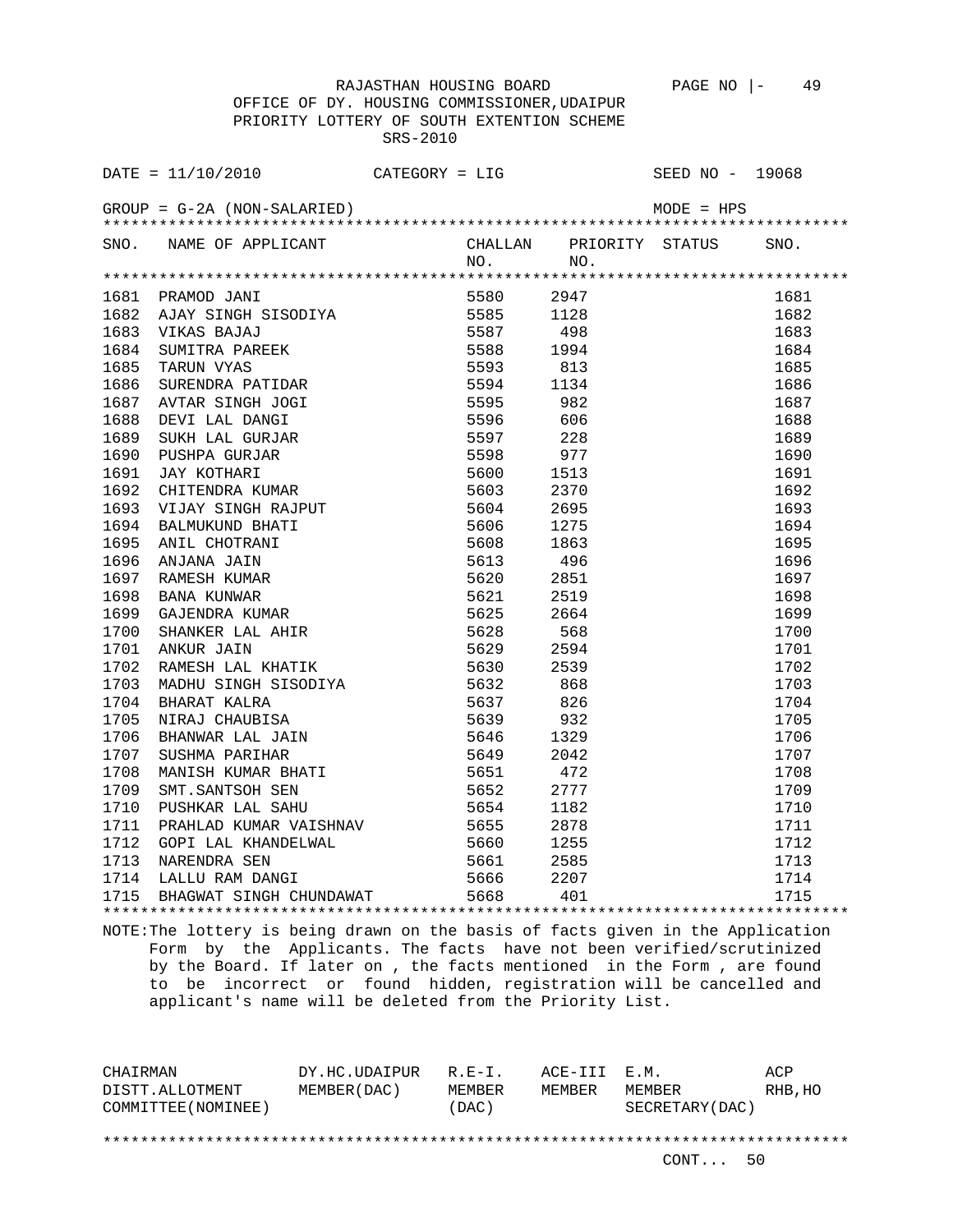| SNO. NAME OF APPLICANT CHALLAN PRIORITY STATUS SNO.<br>NO. NO.                                                                                                           |  |                                                                                                |      |
|--------------------------------------------------------------------------------------------------------------------------------------------------------------------------|--|------------------------------------------------------------------------------------------------|------|
|                                                                                                                                                                          |  |                                                                                                |      |
|                                                                                                                                                                          |  |                                                                                                | 1716 |
|                                                                                                                                                                          |  |                                                                                                | 1717 |
|                                                                                                                                                                          |  |                                                                                                | 1718 |
|                                                                                                                                                                          |  |                                                                                                | 1719 |
|                                                                                                                                                                          |  |                                                                                                | 1720 |
|                                                                                                                                                                          |  |                                                                                                | 1721 |
|                                                                                                                                                                          |  |                                                                                                | 1722 |
|                                                                                                                                                                          |  |                                                                                                | 1723 |
|                                                                                                                                                                          |  |                                                                                                | 1724 |
|                                                                                                                                                                          |  |                                                                                                | 1725 |
|                                                                                                                                                                          |  |                                                                                                | 1726 |
|                                                                                                                                                                          |  |                                                                                                | 1727 |
|                                                                                                                                                                          |  |                                                                                                | 1728 |
|                                                                                                                                                                          |  |                                                                                                | 1729 |
|                                                                                                                                                                          |  |                                                                                                | 1730 |
|                                                                                                                                                                          |  |                                                                                                | 1731 |
|                                                                                                                                                                          |  |                                                                                                | 1732 |
|                                                                                                                                                                          |  |                                                                                                | 1733 |
|                                                                                                                                                                          |  |                                                                                                | 1734 |
|                                                                                                                                                                          |  |                                                                                                | 1735 |
|                                                                                                                                                                          |  |                                                                                                | 1736 |
|                                                                                                                                                                          |  |                                                                                                | 1737 |
|                                                                                                                                                                          |  |                                                                                                | 1738 |
|                                                                                                                                                                          |  |                                                                                                | 1739 |
|                                                                                                                                                                          |  |                                                                                                | 1740 |
|                                                                                                                                                                          |  |                                                                                                | 1741 |
|                                                                                                                                                                          |  |                                                                                                | 1742 |
|                                                                                                                                                                          |  |                                                                                                | 1743 |
|                                                                                                                                                                          |  |                                                                                                | 1744 |
|                                                                                                                                                                          |  |                                                                                                |      |
|                                                                                                                                                                          |  |                                                                                                |      |
|                                                                                                                                                                          |  |                                                                                                |      |
| 1746 GYANENDRA SINGH RATHORE 5741 2495<br>1747 PRIYANKA JAIN 5743 2466<br>1748 NARESH CHOUDHARY 5744 252<br>1749 VINEETA SHARMA 5746 535<br>1750 SEEMA BHURANI 5747 1542 |  | $\begin{array}{r} 1744 \\ 1745 \\ 1746 \\ 1747 \\ 1748 \\ 1748 \\ 1749 \\ 1750 \\ \end{array}$ |      |
|                                                                                                                                                                          |  |                                                                                                |      |
|                                                                                                                                                                          |  |                                                                                                |      |
|                                                                                                                                                                          |  |                                                                                                |      |

NOTE:The lottery is being drawn on the basis of facts given in the Application Form by the Applicants. The facts have not been verified/scrutinized by the Board. If later on , the facts mentioned in the Form , are found to be incorrect or found hidden, registration will be cancelled and applicant's name will be deleted from the Priority List.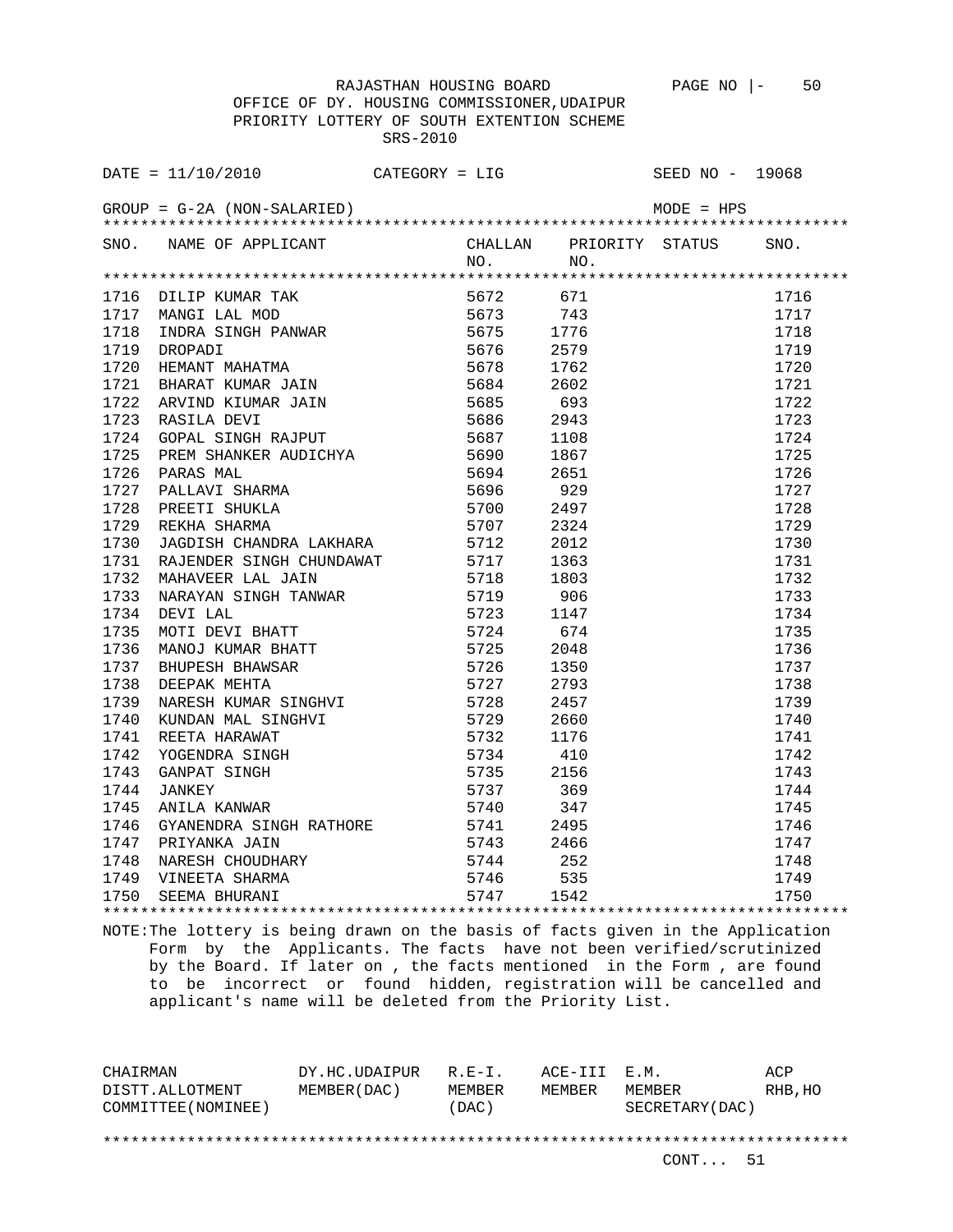OFFICE OF DY. HOUSING COMMISSIONER,UDAIPUR PRIORITY LOTTERY OF SOUTH EXTENTION SCHEME SRS-2010

| DATE = $11/10/2010$ CATEGORY = LIG                                                                                                                                                                                                                    |           |                              | SEED NO - 19068 |              |
|-------------------------------------------------------------------------------------------------------------------------------------------------------------------------------------------------------------------------------------------------------|-----------|------------------------------|-----------------|--------------|
|                                                                                                                                                                                                                                                       |           |                              |                 |              |
| SNO. NAME OF APPLICANT                                                                                                                                                                                                                                |           | CHALLAN PRIORITY STATUS SNO. |                 |              |
|                                                                                                                                                                                                                                                       | $NO.$ NO. |                              |                 |              |
|                                                                                                                                                                                                                                                       |           |                              |                 |              |
|                                                                                                                                                                                                                                                       |           | 41                           |                 | 1751         |
|                                                                                                                                                                                                                                                       |           |                              |                 | 1752<br>1753 |
|                                                                                                                                                                                                                                                       |           |                              |                 | 1754         |
|                                                                                                                                                                                                                                                       |           |                              |                 | 1755         |
|                                                                                                                                                                                                                                                       |           |                              |                 | 1756         |
|                                                                                                                                                                                                                                                       |           |                              |                 | 1757         |
|                                                                                                                                                                                                                                                       |           |                              |                 | 1758         |
|                                                                                                                                                                                                                                                       |           |                              |                 | 1759         |
|                                                                                                                                                                                                                                                       |           |                              |                 | 1760         |
|                                                                                                                                                                                                                                                       |           |                              |                 | 1761         |
|                                                                                                                                                                                                                                                       |           |                              |                 | 1762         |
|                                                                                                                                                                                                                                                       |           |                              |                 | 1763         |
|                                                                                                                                                                                                                                                       |           |                              |                 | 1764         |
|                                                                                                                                                                                                                                                       |           |                              |                 | 1765         |
|                                                                                                                                                                                                                                                       |           |                              |                 | 1766         |
|                                                                                                                                                                                                                                                       |           |                              |                 | 1767         |
|                                                                                                                                                                                                                                                       |           |                              |                 | 1768         |
|                                                                                                                                                                                                                                                       |           |                              |                 | 1769         |
|                                                                                                                                                                                                                                                       |           |                              |                 | 1770         |
|                                                                                                                                                                                                                                                       |           |                              |                 | 1771         |
|                                                                                                                                                                                                                                                       |           |                              |                 | 1772         |
|                                                                                                                                                                                                                                                       |           |                              |                 | 1773         |
|                                                                                                                                                                                                                                                       |           |                              |                 | 1774         |
|                                                                                                                                                                                                                                                       |           |                              |                 | 1775         |
|                                                                                                                                                                                                                                                       |           |                              |                 | 1776         |
|                                                                                                                                                                                                                                                       |           |                              |                 | 1777         |
|                                                                                                                                                                                                                                                       |           |                              |                 | 1778         |
|                                                                                                                                                                                                                                                       |           |                              |                 | 1779         |
|                                                                                                                                                                                                                                                       |           |                              |                 | 1780         |
|                                                                                                                                                                                                                                                       |           |                              |                 | 1781         |
| 1754 JAMNA LARIA CALARDEA<br>1755 HARSIH CHANDRA CHATURVEDI<br>1755 HARSIH CHANDRA CHATURVEDI<br>1756 LALITA CHATURVEDI<br>1756 DEEPIKA CHATURVEDI<br>1756 DEEPIKA CHATURVEDI<br>1756 DEEPIKA CHATURVEDI<br>1766 DEEPIKA CHATURVEDI<br>1767 ONULAR SI |           |                              |                 | 1782         |
|                                                                                                                                                                                                                                                       |           |                              |                 | 1783         |
|                                                                                                                                                                                                                                                       |           |                              |                 | 1784         |
|                                                                                                                                                                                                                                                       |           |                              |                 | 1785         |
|                                                                                                                                                                                                                                                       |           |                              |                 |              |

NOTE:The lottery is being drawn on the basis of facts given in the Application Form by the Applicants. The facts have not been verified/scrutinized by the Board. If later on , the facts mentioned in the Form , are found to be incorrect or found hidden, registration will be cancelled and applicant's name will be deleted from the Priority List.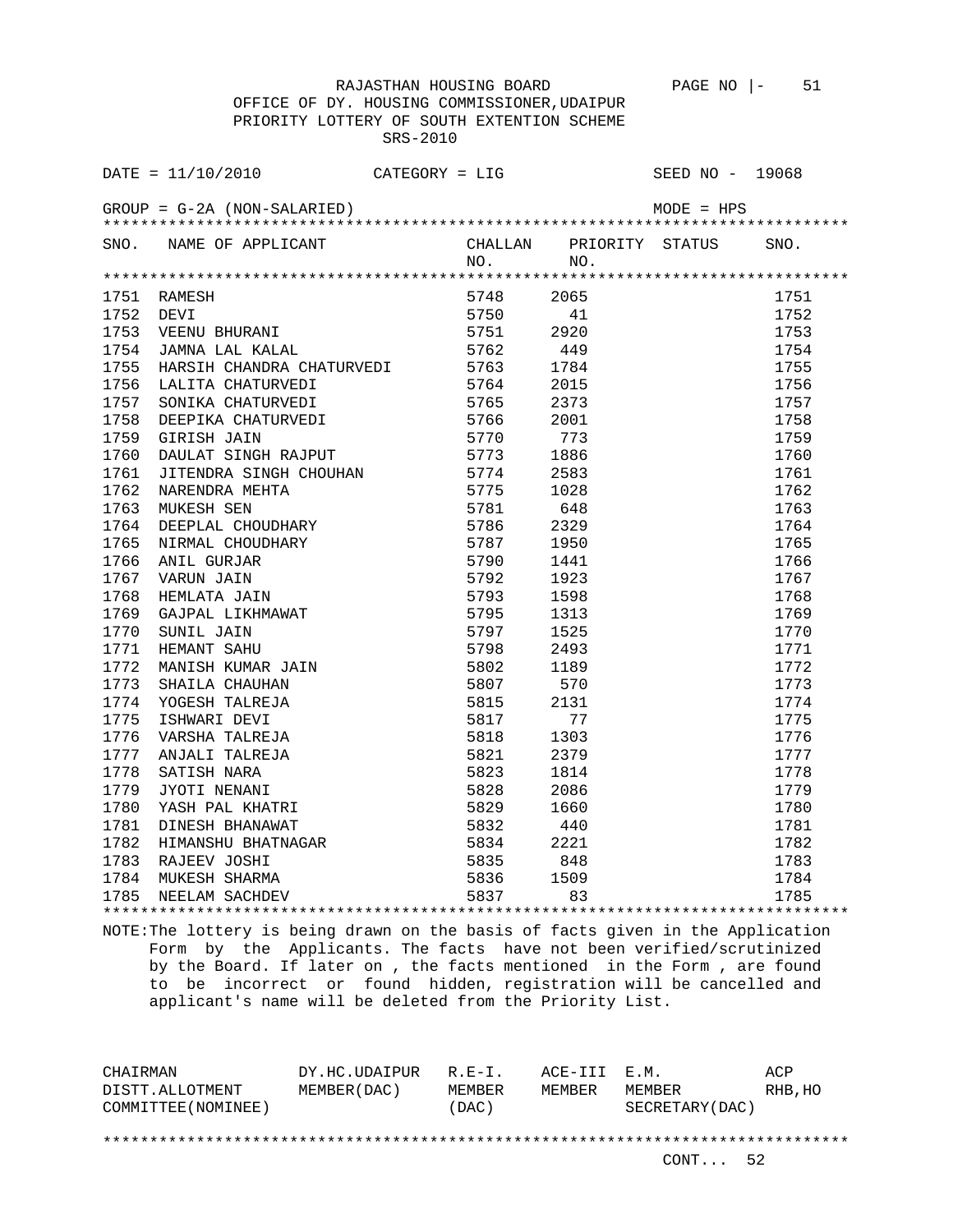OFFICE OF DY. HOUSING COMMISSIONER,UDAIPUR PRIORITY LOTTERY OF SOUTH EXTENTION SCHEME SRS-2010

|      | $\begin{tabular}{l c c c} $\mathsf{E}$ = $\mathsf{---}$, \\ $M\mathsf{UP}$ = $\mathsf{G}$-2A (NON-SALARIED) $\\ $10$ & $\mathsf{NOM} \mathsf{E} \mathsf{OP}$ PPLICANT & $N\mathsf{O}, $N\mathsf{O}$, \\ $4$ & $\mathsf{NOM} \mathsf{NP} \mathsf{OP}$ & $\mathsf{NP} \mathsf{UP}$ & $N\mathsf{O}$, \\ $5$ & $\mathsf{NIGIM} \mathsf{M} \mathsf{MP}$ & $\mathsf{5838}$ & $1278 \\ $6$ & $\mathsf{NIGIM} \mathsf{M} \mathsf{MP}$ & $583$ |  |                   |      |
|------|---------------------------------------------------------------------------------------------------------------------------------------------------------------------------------------------------------------------------------------------------------------------------------------------------------------------------------------------------------------------------------------------------------------------------------------|--|-------------------|------|
|      |                                                                                                                                                                                                                                                                                                                                                                                                                                       |  |                   | SNO. |
|      |                                                                                                                                                                                                                                                                                                                                                                                                                                       |  |                   |      |
|      |                                                                                                                                                                                                                                                                                                                                                                                                                                       |  |                   | 1786 |
|      |                                                                                                                                                                                                                                                                                                                                                                                                                                       |  |                   | 1787 |
|      |                                                                                                                                                                                                                                                                                                                                                                                                                                       |  |                   | 1788 |
|      |                                                                                                                                                                                                                                                                                                                                                                                                                                       |  |                   | 1789 |
|      |                                                                                                                                                                                                                                                                                                                                                                                                                                       |  |                   | 1790 |
|      |                                                                                                                                                                                                                                                                                                                                                                                                                                       |  |                   | 1791 |
|      |                                                                                                                                                                                                                                                                                                                                                                                                                                       |  |                   | 1792 |
|      |                                                                                                                                                                                                                                                                                                                                                                                                                                       |  |                   | 1793 |
|      |                                                                                                                                                                                                                                                                                                                                                                                                                                       |  |                   | 1794 |
|      |                                                                                                                                                                                                                                                                                                                                                                                                                                       |  |                   | 1795 |
|      |                                                                                                                                                                                                                                                                                                                                                                                                                                       |  |                   | 1796 |
|      |                                                                                                                                                                                                                                                                                                                                                                                                                                       |  |                   | 1797 |
|      |                                                                                                                                                                                                                                                                                                                                                                                                                                       |  |                   | 1798 |
|      |                                                                                                                                                                                                                                                                                                                                                                                                                                       |  |                   | 1799 |
|      |                                                                                                                                                                                                                                                                                                                                                                                                                                       |  |                   | 1800 |
|      |                                                                                                                                                                                                                                                                                                                                                                                                                                       |  |                   | 1801 |
|      |                                                                                                                                                                                                                                                                                                                                                                                                                                       |  |                   | 1802 |
|      |                                                                                                                                                                                                                                                                                                                                                                                                                                       |  |                   | 1803 |
|      |                                                                                                                                                                                                                                                                                                                                                                                                                                       |  |                   | 1804 |
|      |                                                                                                                                                                                                                                                                                                                                                                                                                                       |  |                   | 1805 |
|      |                                                                                                                                                                                                                                                                                                                                                                                                                                       |  |                   | 1806 |
|      |                                                                                                                                                                                                                                                                                                                                                                                                                                       |  |                   | 1807 |
|      |                                                                                                                                                                                                                                                                                                                                                                                                                                       |  |                   | 1808 |
|      |                                                                                                                                                                                                                                                                                                                                                                                                                                       |  |                   | 1809 |
|      |                                                                                                                                                                                                                                                                                                                                                                                                                                       |  |                   | 1810 |
| 1811 |                                                                                                                                                                                                                                                                                                                                                                                                                                       |  |                   | 1811 |
| 1812 |                                                                                                                                                                                                                                                                                                                                                                                                                                       |  |                   | 1812 |
| 1813 |                                                                                                                                                                                                                                                                                                                                                                                                                                       |  |                   | 1813 |
| 1814 |                                                                                                                                                                                                                                                                                                                                                                                                                                       |  |                   | 1814 |
| 1815 |                                                                                                                                                                                                                                                                                                                                                                                                                                       |  |                   | 1815 |
| 1816 |                                                                                                                                                                                                                                                                                                                                                                                                                                       |  |                   | 1816 |
| 1817 |                                                                                                                                                                                                                                                                                                                                                                                                                                       |  |                   | 1817 |
| 1818 |                                                                                                                                                                                                                                                                                                                                                                                                                                       |  |                   | 1818 |
|      | 1819 KAMLESH SONI                                                                                                                                                                                                                                                                                                                                                                                                                     |  |                   | 1819 |
|      | ARADU GOMAR<br>NEMBER CHANDRA CHOUDHARY<br>MOHAR SINGH RANAWAT<br>S861 2122<br>MOHAR SINGH RANAWAT<br>S866 2266<br>ASHOK KUMAR CHILIPA<br>S866 2266<br>ASHOK KUMAR CHILIPA<br>S866 2266<br>SANAK SINGH ANAWAT<br>S866 2266<br>SANAK MOHAR MERNA<br>S870<br>1820 BALWANT SINGH CHUNDAWAT 5928 2680                                                                                                                                     |  | ***************** | 1820 |
|      |                                                                                                                                                                                                                                                                                                                                                                                                                                       |  |                   |      |

NOTE:The lottery is being drawn on the basis of facts given in the Application Form by the Applicants. The facts have not been verified/scrutinized by the Board. If later on , the facts mentioned in the Form , are found to be incorrect or found hidden, registration will be cancelled and applicant's name will be deleted from the Priority List.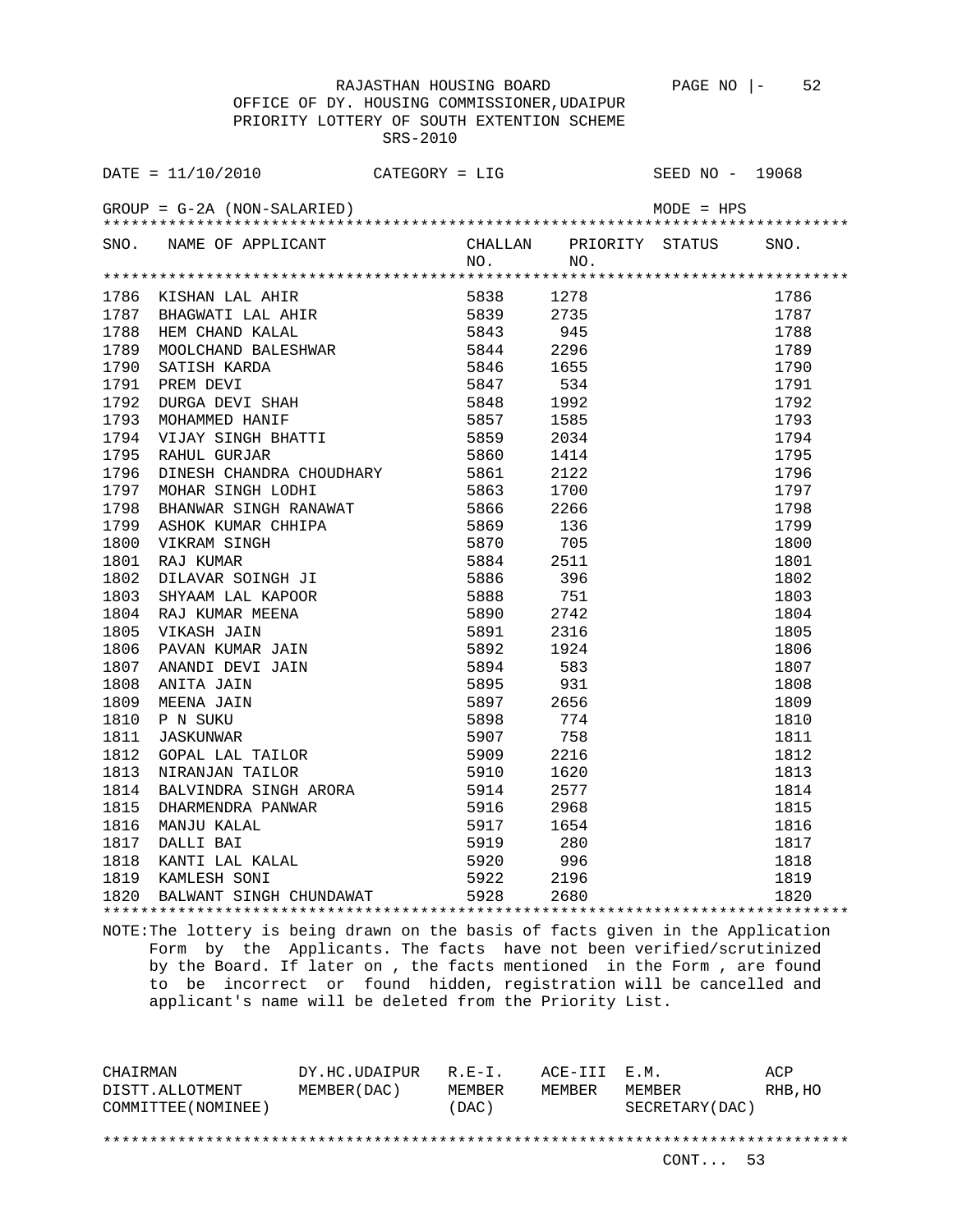OFFICE OF DY. HOUSING COMMISSIONER,UDAIPUR PRIORITY LOTTERY OF SOUTH EXTENTION SCHEME SRS-2010

| SNO. NAME OF APPLICANT CHALLAN PRIORITY STATUS SNO.<br>NO. NO. NO.                                                                                                                                                                              |  |  |  |
|-------------------------------------------------------------------------------------------------------------------------------------------------------------------------------------------------------------------------------------------------|--|--|--|
|                                                                                                                                                                                                                                                 |  |  |  |
|                                                                                                                                                                                                                                                 |  |  |  |
|                                                                                                                                                                                                                                                 |  |  |  |
|                                                                                                                                                                                                                                                 |  |  |  |
|                                                                                                                                                                                                                                                 |  |  |  |
|                                                                                                                                                                                                                                                 |  |  |  |
|                                                                                                                                                                                                                                                 |  |  |  |
|                                                                                                                                                                                                                                                 |  |  |  |
|                                                                                                                                                                                                                                                 |  |  |  |
|                                                                                                                                                                                                                                                 |  |  |  |
|                                                                                                                                                                                                                                                 |  |  |  |
|                                                                                                                                                                                                                                                 |  |  |  |
|                                                                                                                                                                                                                                                 |  |  |  |
|                                                                                                                                                                                                                                                 |  |  |  |
|                                                                                                                                                                                                                                                 |  |  |  |
|                                                                                                                                                                                                                                                 |  |  |  |
|                                                                                                                                                                                                                                                 |  |  |  |
|                                                                                                                                                                                                                                                 |  |  |  |
|                                                                                                                                                                                                                                                 |  |  |  |
|                                                                                                                                                                                                                                                 |  |  |  |
|                                                                                                                                                                                                                                                 |  |  |  |
|                                                                                                                                                                                                                                                 |  |  |  |
|                                                                                                                                                                                                                                                 |  |  |  |
|                                                                                                                                                                                                                                                 |  |  |  |
|                                                                                                                                                                                                                                                 |  |  |  |
|                                                                                                                                                                                                                                                 |  |  |  |
|                                                                                                                                                                                                                                                 |  |  |  |
|                                                                                                                                                                                                                                                 |  |  |  |
|                                                                                                                                                                                                                                                 |  |  |  |
|                                                                                                                                                                                                                                                 |  |  |  |
|                                                                                                                                                                                                                                                 |  |  |  |
|                                                                                                                                                                                                                                                 |  |  |  |
|                                                                                                                                                                                                                                                 |  |  |  |
|                                                                                                                                                                                                                                                 |  |  |  |
|                                                                                                                                                                                                                                                 |  |  |  |
| 410.1 March (MEDEFRAM MARK 1950)<br>1932 BARADOOR STROH CHUNADRAT 1952<br>1932 BARADOOR STROH CHUNADRAT 19592 1293<br>1933 NETTI KURAK JATK (MUNICHER 1959)<br>1833 NETTI KURAK JATK 19592 1993<br>1834 HARACH LALI JATK 19592 1993<br>1836 MAR |  |  |  |
|                                                                                                                                                                                                                                                 |  |  |  |

NOTE:The lottery is being drawn on the basis of facts given in the Application Form by the Applicants. The facts have not been verified/scrutinized by the Board. If later on , the facts mentioned in the Form , are found to be incorrect or found hidden, registration will be cancelled and applicant's name will be deleted from the Priority List.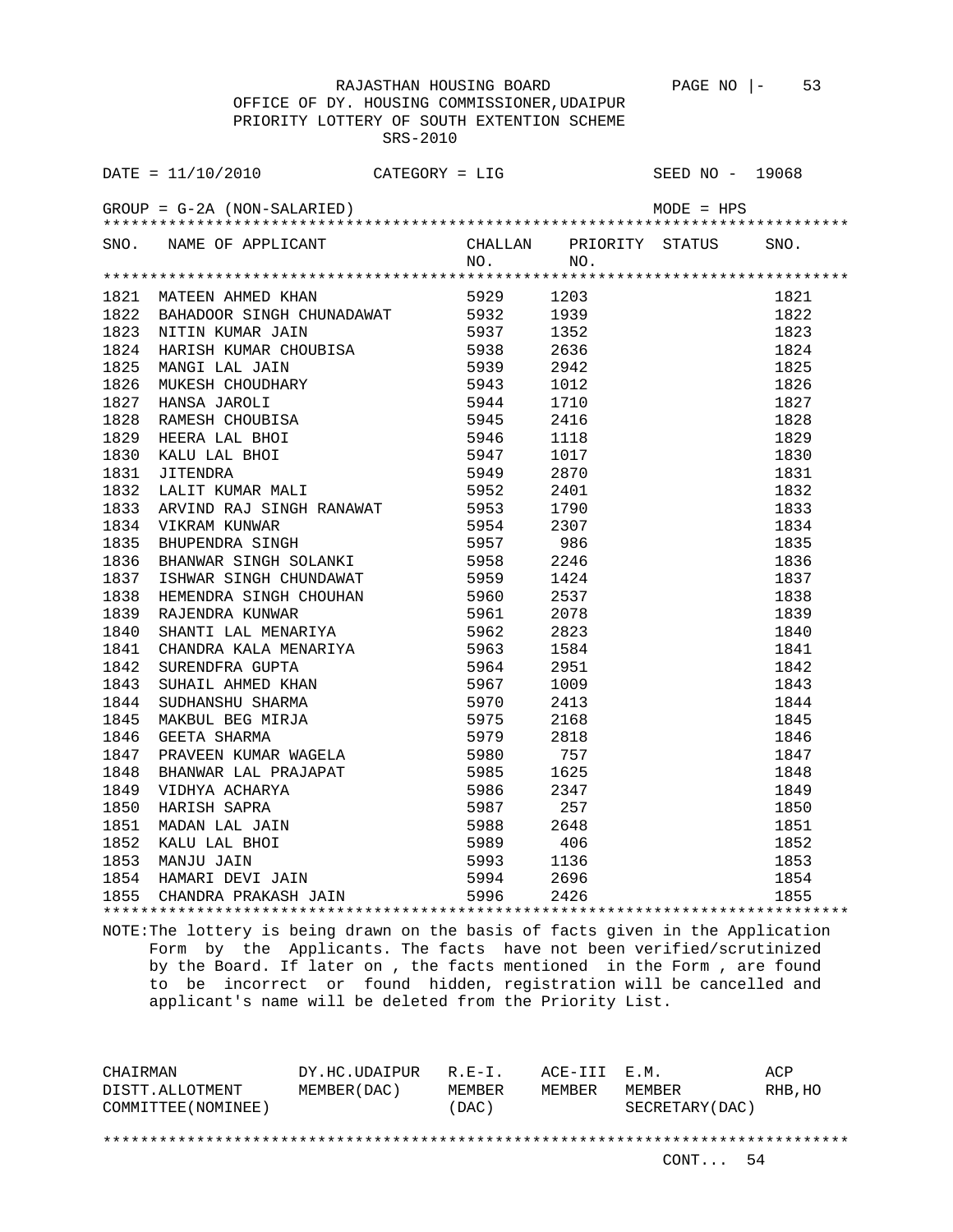OFFICE OF DY. HOUSING COMMISSIONER,UDAIPUR PRIORITY LOTTERY OF SOUTH EXTENTION SCHEME SRS-2010

|      |                                                                                                                  |           | CHALLAN PRIORITY STATUS SNO. |          |
|------|------------------------------------------------------------------------------------------------------------------|-----------|------------------------------|----------|
|      | SNO. NAME OF APPLICANT                                                                                           |           | NO. NO.                      |          |
|      |                                                                                                                  |           |                              |          |
|      | 1856 GEETA GUPTA 5998<br>1857 VINOD DHOBI 6000<br>1858 JITENDRA KUMAR DEVRA 6001                                 | 5998 2529 |                              | 1856     |
|      |                                                                                                                  |           | 6000 2897                    | 1857     |
|      |                                                                                                                  |           | 1613                         | 1858     |
| 1859 |                                                                                                                  |           | 2069                         | 1859     |
| 1860 |                                                                                                                  |           | 1556                         | 1860     |
| 1861 |                                                                                                                  |           | 2267                         | 1861     |
| 1862 |                                                                                                                  |           | 1724                         | 1862     |
| 1863 |                                                                                                                  |           | 412                          | 1863     |
| 1864 |                                                                                                                  |           | 2109                         | 1864     |
| 1865 |                                                                                                                  |           | 866                          | 1865     |
| 1866 |                                                                                                                  |           | 886                          | 1866     |
| 1867 |                                                                                                                  |           | 1066                         | 1867     |
| 1868 |                                                                                                                  |           | 794                          | 1868     |
| 1869 |                                                                                                                  |           | 90                           | 1869     |
| 1870 |                                                                                                                  |           | 6062 1832                    | 1870     |
| 1871 |                                                                                                                  |           | 2311                         | 1871     |
| 1872 |                                                                                                                  |           | 105                          | 1872     |
| 1873 |                                                                                                                  |           | 218                          | 1873     |
| 1874 |                                                                                                                  |           | 2436                         | 1874     |
| 1875 |                                                                                                                  |           | 2288                         | 1875     |
| 1876 |                                                                                                                  |           | 2724                         | 1876     |
| 1877 |                                                                                                                  |           | 1946                         | 1877     |
| 1878 |                                                                                                                  |           | 631                          | 1878     |
| 1879 |                                                                                                                  | 6092      | 1544                         | 1879     |
| 1880 | DHARMENDRA KUMAR VARI<br>JAGDISH ACHARYA<br>KUSUM SONI                                                           | 6095      | 2262                         | 1880     |
| 1881 |                                                                                                                  | 6104      | 1551                         | 1881     |
| 1882 | DALJEET SINGH CHHABRA 6105<br>INDRA SINGH CHUNDAWAT 6108<br>VIJETA LOHAR 6114                                    |           | 422                          | 1882     |
| 1883 |                                                                                                                  |           | 862                          | 1883     |
| 1884 |                                                                                                                  | 6114      | 2515                         | 1884     |
| 1885 | VIJETA LOHAR<br>JAGJEET SINGH DARAD 6115<br>JITENDRA SINGH 6116                                                  |           | 1566                         | 1885     |
| 1886 |                                                                                                                  |           | 2523                         | 1886     |
| 1887 |                                                                                                                  |           |                              | 1887     |
| 1888 |                                                                                                                  |           |                              | 1888     |
| 1889 |                                                                                                                  |           |                              | 1889     |
| 1890 | 311 TENDRA SINGH CHOUHAN 6119 429<br>RUPESH SHARMA 6120 193<br>GULSHAN LOHANA 6126 586<br>JYOTI RAJPUT 6128 1229 |           |                              | <br>1890 |
|      |                                                                                                                  |           |                              |          |

NOTE:The lottery is being drawn on the basis of facts given in the Application Form by the Applicants. The facts have not been verified/scrutinized by the Board. If later on , the facts mentioned in the Form , are found to be incorrect or found hidden, registration will be cancelled and applicant's name will be deleted from the Priority List.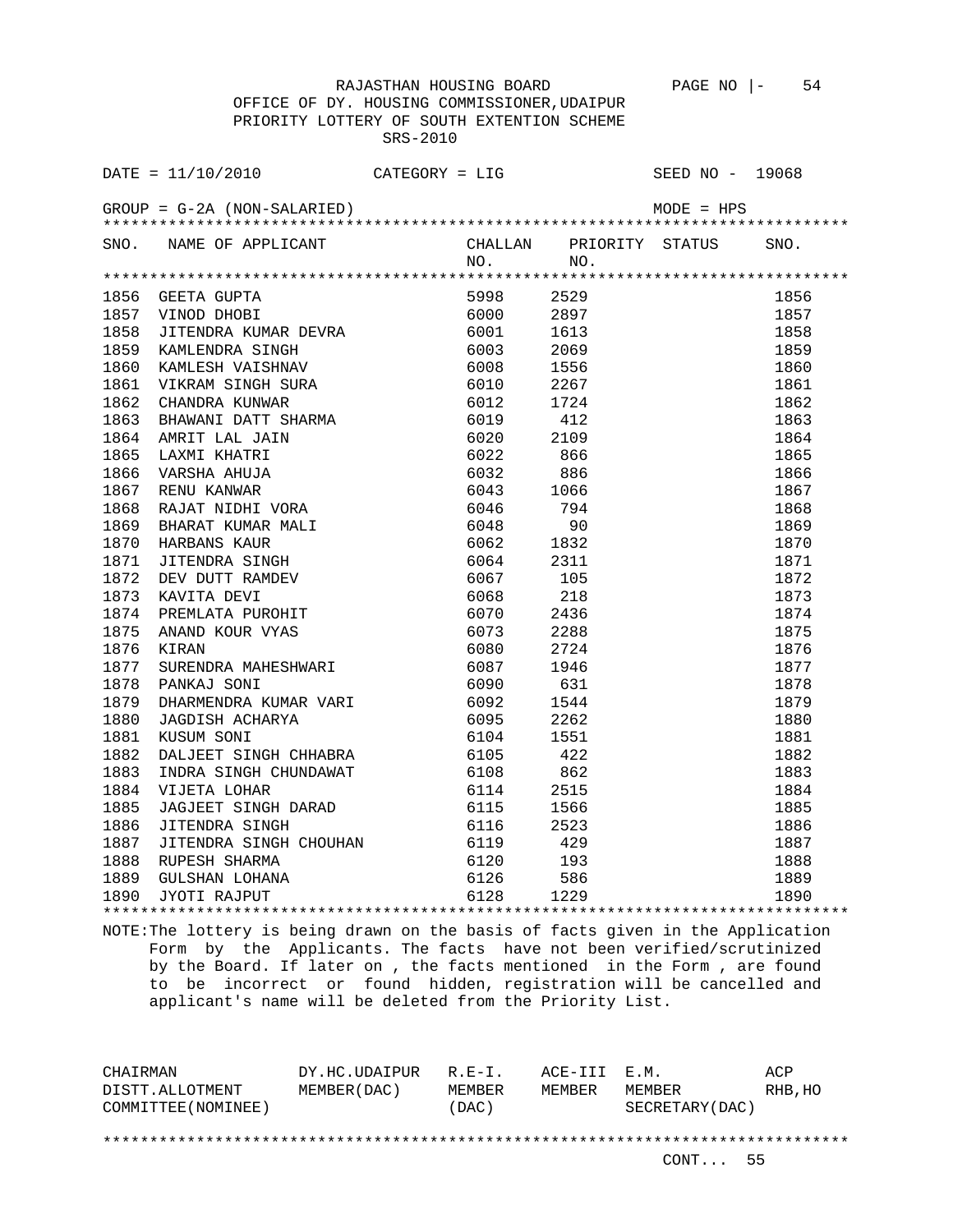OFFICE OF DY. HOUSING COMMISSIONER,UDAIPUR PRIORITY LOTTERY OF SOUTH EXTENTION SCHEME SRS-2010

| SNO. NAME OF APPLICANT CHALLAN PRIORITY STATUS SNO.<br>NO. NO. NO. |  |  |  |
|--------------------------------------------------------------------|--|--|--|
|                                                                    |  |  |  |
|                                                                    |  |  |  |
|                                                                    |  |  |  |
|                                                                    |  |  |  |
|                                                                    |  |  |  |
|                                                                    |  |  |  |
|                                                                    |  |  |  |
|                                                                    |  |  |  |
|                                                                    |  |  |  |
|                                                                    |  |  |  |
|                                                                    |  |  |  |
|                                                                    |  |  |  |
|                                                                    |  |  |  |
|                                                                    |  |  |  |
|                                                                    |  |  |  |
|                                                                    |  |  |  |
|                                                                    |  |  |  |
|                                                                    |  |  |  |
|                                                                    |  |  |  |
|                                                                    |  |  |  |
|                                                                    |  |  |  |
|                                                                    |  |  |  |
|                                                                    |  |  |  |
|                                                                    |  |  |  |
|                                                                    |  |  |  |
|                                                                    |  |  |  |
|                                                                    |  |  |  |
|                                                                    |  |  |  |
|                                                                    |  |  |  |
|                                                                    |  |  |  |
|                                                                    |  |  |  |
|                                                                    |  |  |  |
|                                                                    |  |  |  |
|                                                                    |  |  |  |
|                                                                    |  |  |  |
|                                                                    |  |  |  |
|                                                                    |  |  |  |

NOTE:The lottery is being drawn on the basis of facts given in the Application Form by the Applicants. The facts have not been verified/scrutinized by the Board. If later on , the facts mentioned in the Form , are found to be incorrect or found hidden, registration will be cancelled and applicant's name will be deleted from the Priority List.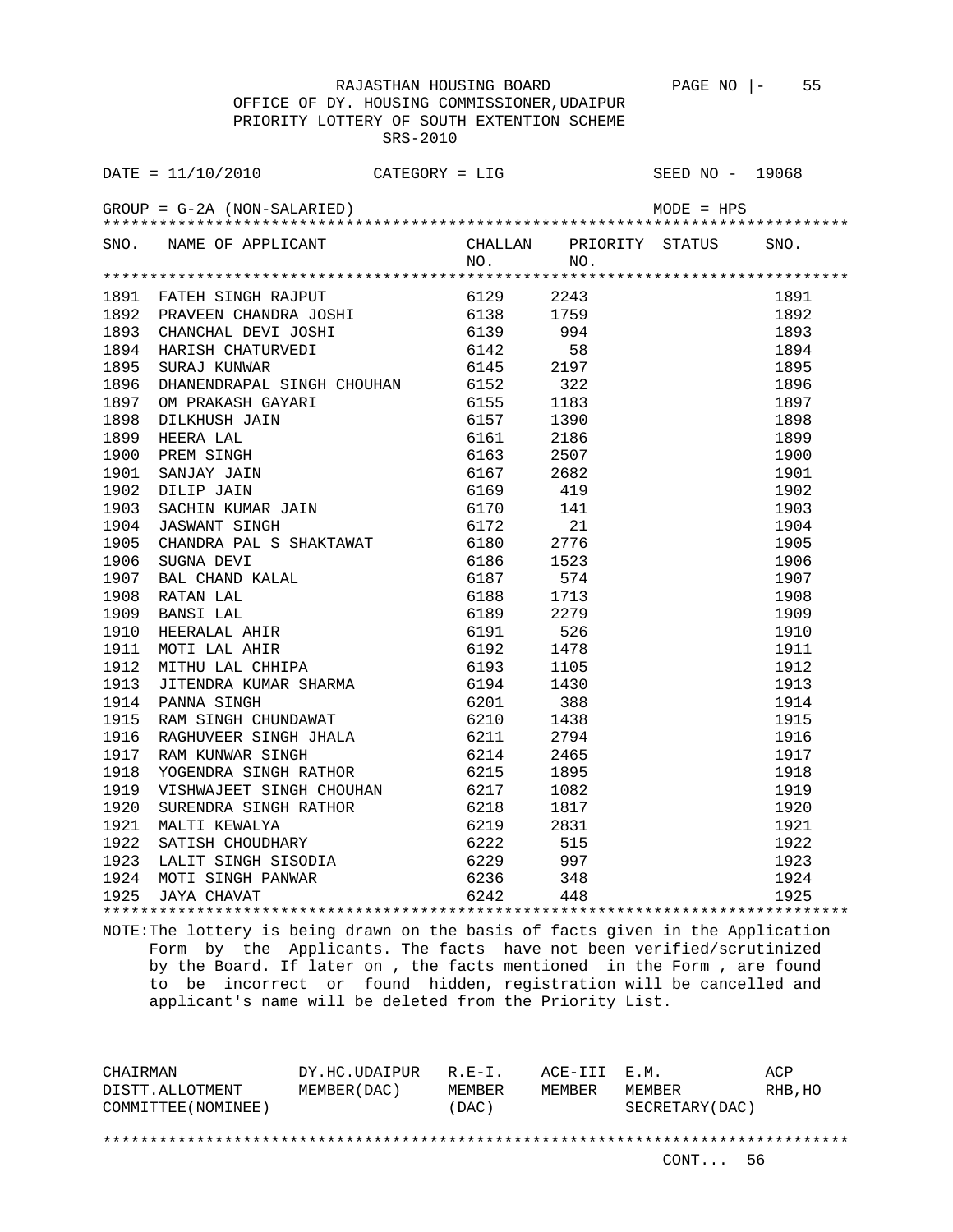OFFICE OF DY. HOUSING COMMISSIONER,UDAIPUR PRIORITY LOTTERY OF SOUTH EXTENTION SCHEME SRS-2010

| SNO. NAME OF APPLICANT CHALLAN PRIORITY STATUS SNO.<br>NO. NO.                                                                                                                                                                |  |  |      |
|-------------------------------------------------------------------------------------------------------------------------------------------------------------------------------------------------------------------------------|--|--|------|
|                                                                                                                                                                                                                               |  |  |      |
|                                                                                                                                                                                                                               |  |  |      |
|                                                                                                                                                                                                                               |  |  | 1926 |
|                                                                                                                                                                                                                               |  |  | 1927 |
|                                                                                                                                                                                                                               |  |  | 1928 |
|                                                                                                                                                                                                                               |  |  | 1929 |
|                                                                                                                                                                                                                               |  |  | 1930 |
|                                                                                                                                                                                                                               |  |  | 1931 |
|                                                                                                                                                                                                                               |  |  | 1932 |
|                                                                                                                                                                                                                               |  |  | 1933 |
|                                                                                                                                                                                                                               |  |  | 1934 |
|                                                                                                                                                                                                                               |  |  | 1935 |
|                                                                                                                                                                                                                               |  |  | 1936 |
|                                                                                                                                                                                                                               |  |  | 1937 |
|                                                                                                                                                                                                                               |  |  | 1938 |
|                                                                                                                                                                                                                               |  |  | 1939 |
|                                                                                                                                                                                                                               |  |  | 1940 |
|                                                                                                                                                                                                                               |  |  | 1941 |
|                                                                                                                                                                                                                               |  |  | 1942 |
|                                                                                                                                                                                                                               |  |  | 1943 |
|                                                                                                                                                                                                                               |  |  | 1944 |
|                                                                                                                                                                                                                               |  |  | 1945 |
|                                                                                                                                                                                                                               |  |  | 1946 |
|                                                                                                                                                                                                                               |  |  | 1947 |
|                                                                                                                                                                                                                               |  |  | 1948 |
|                                                                                                                                                                                                                               |  |  | 1949 |
|                                                                                                                                                                                                                               |  |  | 1950 |
|                                                                                                                                                                                                                               |  |  | 1951 |
|                                                                                                                                                                                                                               |  |  | 1952 |
|                                                                                                                                                                                                                               |  |  | 1953 |
|                                                                                                                                                                                                                               |  |  | 1954 |
|                                                                                                                                                                                                                               |  |  | 1955 |
|                                                                                                                                                                                                                               |  |  | 1956 |
|                                                                                                                                                                                                                               |  |  | 1957 |
|                                                                                                                                                                                                                               |  |  | 1958 |
|                                                                                                                                                                                                                               |  |  | 1959 |
| 41.0.1 - 20046 - 1974 - 1974 - 1974 - 1974 - 1974 - 1974 - 1974 - 1974 - 1974 - 1974 - 1974 - 1974 - 1974 - 1974 - 1974 - 1974 - 1974 - 1974 - 1974 - 1974 - 1974 - 1974 - 1974 - 1974 - 1974 - 1974 - 1974 - 1974 - 1974 - 1 |  |  | 1960 |
|                                                                                                                                                                                                                               |  |  |      |

NOTE:The lottery is being drawn on the basis of facts given in the Application Form by the Applicants. The facts have not been verified/scrutinized by the Board. If later on , the facts mentioned in the Form , are found to be incorrect or found hidden, registration will be cancelled and applicant's name will be deleted from the Priority List.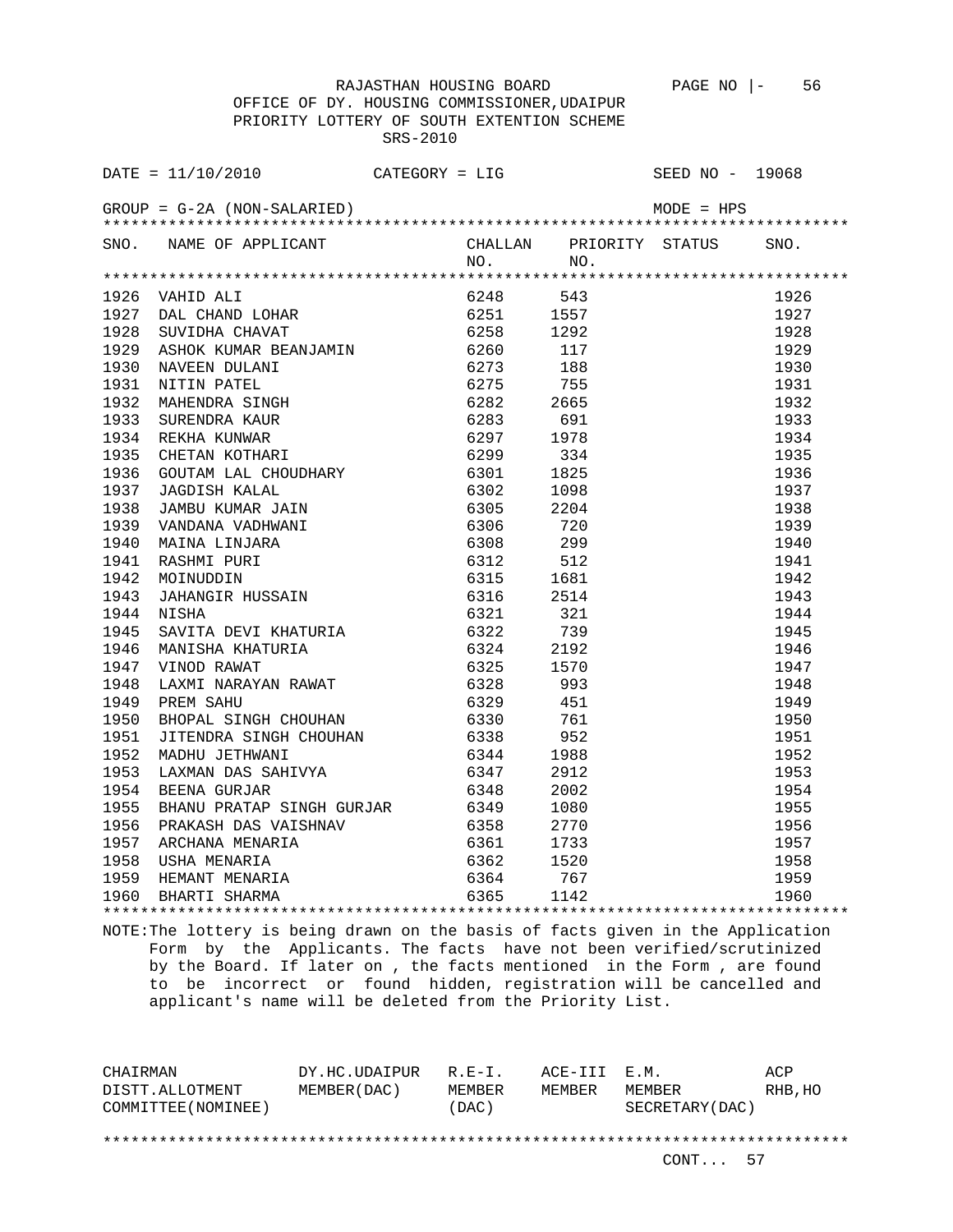OFFICE OF DY. HOUSING COMMISSIONER,UDAIPUR PRIORITY LOTTERY OF SOUTH EXTENTION SCHEME SRS-2010

| SNO. NAME OF APPLICANT CHALLAN PRIORITY STATUS SNO.<br>NO. NO. NO.                                                                                                                                                                |  |  |
|-----------------------------------------------------------------------------------------------------------------------------------------------------------------------------------------------------------------------------------|--|--|
|                                                                                                                                                                                                                                   |  |  |
|                                                                                                                                                                                                                                   |  |  |
|                                                                                                                                                                                                                                   |  |  |
|                                                                                                                                                                                                                                   |  |  |
|                                                                                                                                                                                                                                   |  |  |
|                                                                                                                                                                                                                                   |  |  |
|                                                                                                                                                                                                                                   |  |  |
|                                                                                                                                                                                                                                   |  |  |
|                                                                                                                                                                                                                                   |  |  |
|                                                                                                                                                                                                                                   |  |  |
|                                                                                                                                                                                                                                   |  |  |
|                                                                                                                                                                                                                                   |  |  |
|                                                                                                                                                                                                                                   |  |  |
|                                                                                                                                                                                                                                   |  |  |
|                                                                                                                                                                                                                                   |  |  |
|                                                                                                                                                                                                                                   |  |  |
|                                                                                                                                                                                                                                   |  |  |
|                                                                                                                                                                                                                                   |  |  |
|                                                                                                                                                                                                                                   |  |  |
|                                                                                                                                                                                                                                   |  |  |
|                                                                                                                                                                                                                                   |  |  |
|                                                                                                                                                                                                                                   |  |  |
|                                                                                                                                                                                                                                   |  |  |
|                                                                                                                                                                                                                                   |  |  |
|                                                                                                                                                                                                                                   |  |  |
|                                                                                                                                                                                                                                   |  |  |
|                                                                                                                                                                                                                                   |  |  |
|                                                                                                                                                                                                                                   |  |  |
|                                                                                                                                                                                                                                   |  |  |
|                                                                                                                                                                                                                                   |  |  |
|                                                                                                                                                                                                                                   |  |  |
|                                                                                                                                                                                                                                   |  |  |
|                                                                                                                                                                                                                                   |  |  |
|                                                                                                                                                                                                                                   |  |  |
|                                                                                                                                                                                                                                   |  |  |
|                                                                                                                                                                                                                                   |  |  |
| 1991 SURVINDUR INTERNATION (1991 - 1992)<br>1981 SURVINDUR INTERNATION (1992 - 1993 - 1994 - 1994 - 1994 - 1994 - 1994 - 1994 - 1994 - 1994 - 1994 - 1994 - 1994 - 1994 - 1994 - 1994 - 1994 - 1994 - 1994 - 1994 - 1994 - 1994 - |  |  |
|                                                                                                                                                                                                                                   |  |  |

NOTE:The lottery is being drawn on the basis of facts given in the Application Form by the Applicants. The facts have not been verified/scrutinized by the Board. If later on , the facts mentioned in the Form , are found to be incorrect or found hidden, registration will be cancelled and applicant's name will be deleted from the Priority List.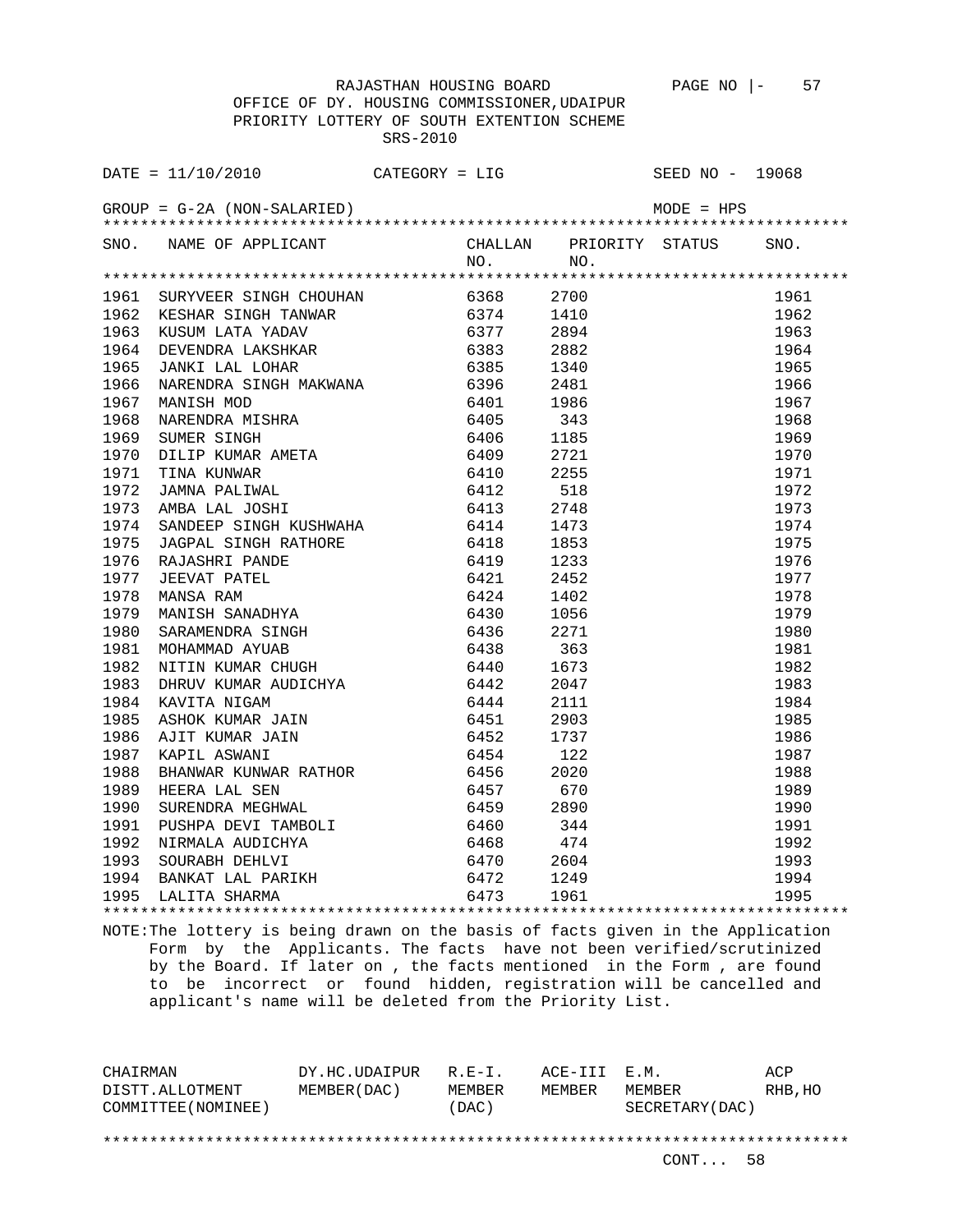OFFICE OF DY. HOUSING COMMISSIONER,UDAIPUR PRIORITY LOTTERY OF SOUTH EXTENTION SCHEME SRS-2010

| DATE = $11/10/2010$ CATEGORY = LIG                             |  | SEED NO - 19068 |  |
|----------------------------------------------------------------|--|-----------------|--|
|                                                                |  |                 |  |
|                                                                |  |                 |  |
| SNO. NAME OF APPLICANT CHALLAN PRIORITY STATUS SNO.<br>NO. NO. |  |                 |  |
|                                                                |  |                 |  |
|                                                                |  |                 |  |
|                                                                |  |                 |  |
|                                                                |  |                 |  |
|                                                                |  |                 |  |
|                                                                |  |                 |  |
|                                                                |  |                 |  |
|                                                                |  |                 |  |
|                                                                |  |                 |  |
|                                                                |  |                 |  |
|                                                                |  |                 |  |
|                                                                |  |                 |  |
|                                                                |  |                 |  |
|                                                                |  |                 |  |
|                                                                |  |                 |  |
|                                                                |  |                 |  |
|                                                                |  |                 |  |
|                                                                |  |                 |  |
|                                                                |  |                 |  |
|                                                                |  |                 |  |
|                                                                |  |                 |  |
|                                                                |  |                 |  |
|                                                                |  |                 |  |
|                                                                |  |                 |  |
|                                                                |  |                 |  |
|                                                                |  |                 |  |
|                                                                |  |                 |  |
|                                                                |  |                 |  |
|                                                                |  |                 |  |
|                                                                |  |                 |  |
|                                                                |  |                 |  |
|                                                                |  |                 |  |
|                                                                |  |                 |  |
|                                                                |  |                 |  |
|                                                                |  |                 |  |
|                                                                |  |                 |  |
|                                                                |  |                 |  |

NOTE:The lottery is being drawn on the basis of facts given in the Application Form by the Applicants. The facts have not been verified/scrutinized by the Board. If later on , the facts mentioned in the Form , are found to be incorrect or found hidden, registration will be cancelled and applicant's name will be deleted from the Priority List.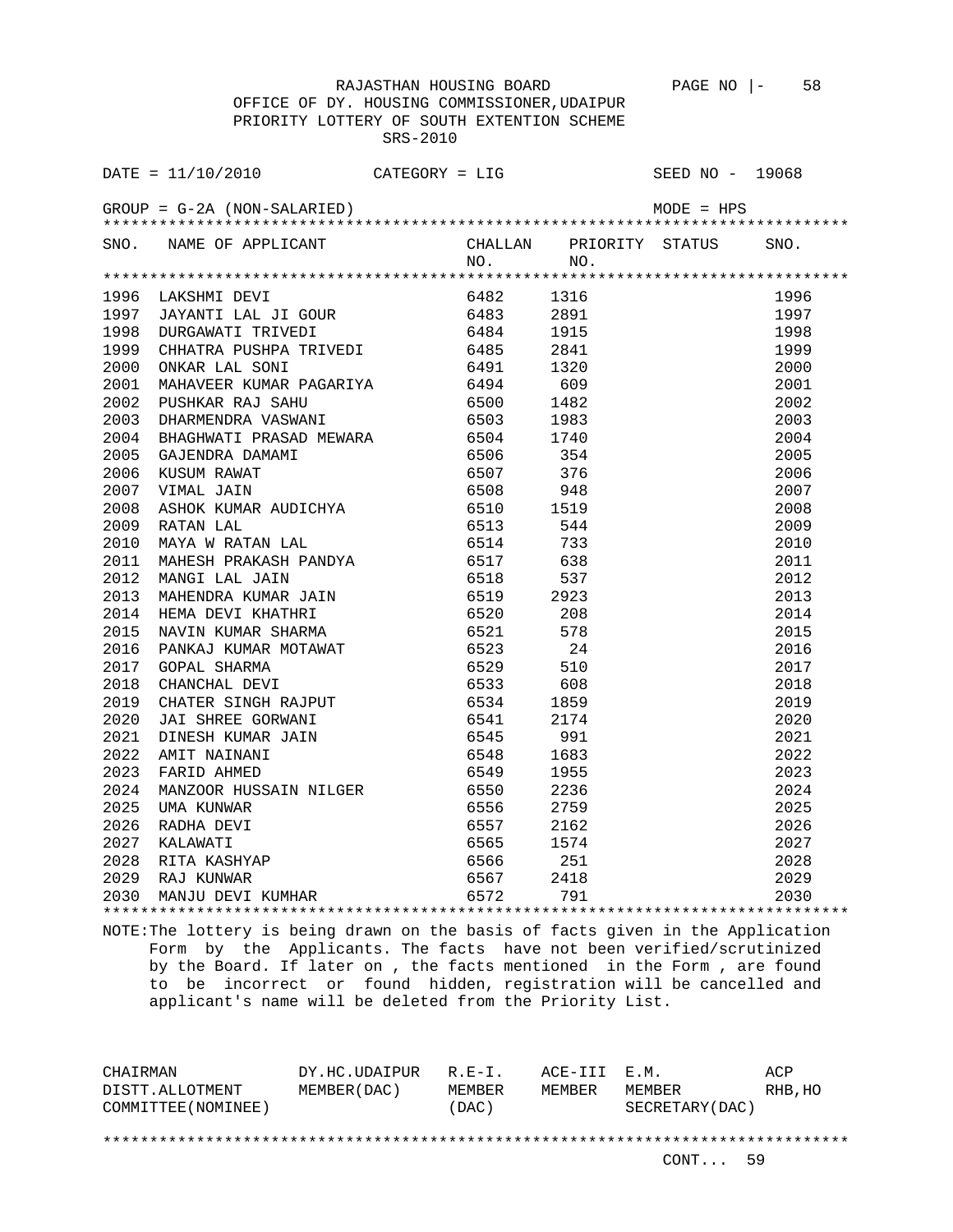OFFICE OF DY. HOUSING COMMISSIONER,UDAIPUR PRIORITY LOTTERY OF SOUTH EXTENTION SCHEME SRS-2010

| DATE = $11/10/2010$ CATEGORY = LIG                                                                                                                                                                                             |     |     | SEED NO - 19068         |      |
|--------------------------------------------------------------------------------------------------------------------------------------------------------------------------------------------------------------------------------|-----|-----|-------------------------|------|
|                                                                                                                                                                                                                                |     |     |                         |      |
| SNO. NAME OF APPLICANT                                                                                                                                                                                                         |     |     | CHALLAN PRIORITY STATUS | SNO. |
|                                                                                                                                                                                                                                | NO. | NO. |                         |      |
| A A MARINA CONFINERATION of the MAGNETIC SCALE AND STANDARY AND A SERVIT PRAJAPAT AND MAKE SERVIT PRAJAPAT AND SERVIT PRAJAPAT AND SERVIT PRESSURE AND SAND LAL PANDEY AND SERVIT RESSURE AND A SERVIT PRESSURE AND A SERVIT P |     |     |                         |      |
|                                                                                                                                                                                                                                |     |     |                         | 2031 |
|                                                                                                                                                                                                                                |     |     |                         | 2032 |
|                                                                                                                                                                                                                                |     |     |                         | 2033 |
|                                                                                                                                                                                                                                |     |     |                         | 2034 |
|                                                                                                                                                                                                                                |     |     |                         | 2035 |
|                                                                                                                                                                                                                                |     |     |                         | 2036 |
|                                                                                                                                                                                                                                |     |     |                         | 2037 |
|                                                                                                                                                                                                                                |     |     |                         | 2038 |
|                                                                                                                                                                                                                                |     |     |                         | 2039 |
|                                                                                                                                                                                                                                |     |     |                         | 2040 |
|                                                                                                                                                                                                                                |     |     |                         | 2041 |
|                                                                                                                                                                                                                                |     |     |                         | 2042 |
|                                                                                                                                                                                                                                |     |     |                         | 2043 |
|                                                                                                                                                                                                                                |     |     |                         | 2044 |
|                                                                                                                                                                                                                                |     |     |                         | 2045 |
|                                                                                                                                                                                                                                |     |     |                         | 2046 |
|                                                                                                                                                                                                                                |     |     |                         | 2047 |
|                                                                                                                                                                                                                                |     |     |                         | 2048 |
|                                                                                                                                                                                                                                |     |     |                         | 2049 |
|                                                                                                                                                                                                                                |     |     |                         | 2050 |
|                                                                                                                                                                                                                                |     |     |                         | 2051 |
|                                                                                                                                                                                                                                |     |     |                         | 2052 |
|                                                                                                                                                                                                                                |     |     |                         | 2053 |
|                                                                                                                                                                                                                                |     |     |                         | 2054 |
|                                                                                                                                                                                                                                |     |     |                         | 2055 |
|                                                                                                                                                                                                                                |     |     |                         | 2056 |
|                                                                                                                                                                                                                                |     |     |                         | 2057 |
|                                                                                                                                                                                                                                |     |     |                         | 2058 |
|                                                                                                                                                                                                                                |     |     |                         | 2059 |
|                                                                                                                                                                                                                                |     |     |                         | 2060 |
|                                                                                                                                                                                                                                |     |     |                         | 2061 |
|                                                                                                                                                                                                                                |     |     |                         | 2062 |
|                                                                                                                                                                                                                                |     |     |                         | 2063 |
|                                                                                                                                                                                                                                |     |     |                         | 2064 |
|                                                                                                                                                                                                                                |     |     |                         | 2065 |
|                                                                                                                                                                                                                                |     |     |                         |      |

NOTE:The lottery is being drawn on the basis of facts given in the Application Form by the Applicants. The facts have not been verified/scrutinized by the Board. If later on , the facts mentioned in the Form , are found to be incorrect or found hidden, registration will be cancelled and applicant's name will be deleted from the Priority List.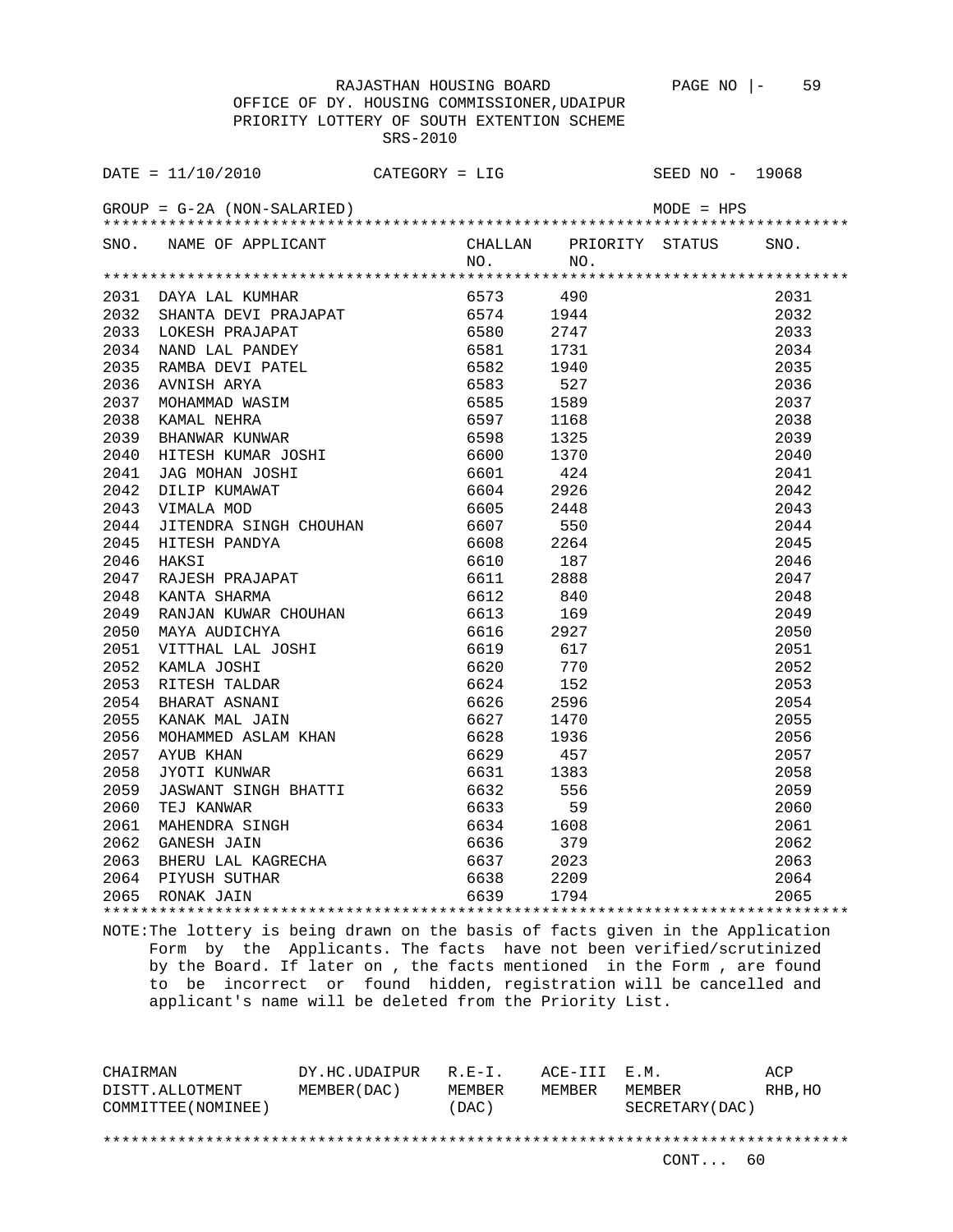OFFICE OF DY. HOUSING COMMISSIONER,UDAIPUR PRIORITY LOTTERY OF SOUTH EXTENTION SCHEME SRS-2010

|      | SNO. NAME OF APPLICANT                                                                                                                                                                                                                                                                                                                                                                                                     |     | CHALLAN PRIORITY STATUS SNO. |                   |      |
|------|----------------------------------------------------------------------------------------------------------------------------------------------------------------------------------------------------------------------------------------------------------------------------------------------------------------------------------------------------------------------------------------------------------------------------|-----|------------------------------|-------------------|------|
|      |                                                                                                                                                                                                                                                                                                                                                                                                                            | NO. | NO.                          |                   |      |
|      |                                                                                                                                                                                                                                                                                                                                                                                                                            |     |                              |                   |      |
|      |                                                                                                                                                                                                                                                                                                                                                                                                                            |     |                              |                   | 2066 |
|      |                                                                                                                                                                                                                                                                                                                                                                                                                            |     |                              |                   | 2067 |
|      |                                                                                                                                                                                                                                                                                                                                                                                                                            |     |                              |                   | 2068 |
|      |                                                                                                                                                                                                                                                                                                                                                                                                                            |     |                              |                   | 2069 |
|      |                                                                                                                                                                                                                                                                                                                                                                                                                            |     |                              |                   | 2070 |
|      |                                                                                                                                                                                                                                                                                                                                                                                                                            |     |                              |                   | 2071 |
|      |                                                                                                                                                                                                                                                                                                                                                                                                                            |     |                              |                   | 2072 |
|      |                                                                                                                                                                                                                                                                                                                                                                                                                            |     |                              |                   | 2073 |
|      |                                                                                                                                                                                                                                                                                                                                                                                                                            |     |                              |                   | 2074 |
|      |                                                                                                                                                                                                                                                                                                                                                                                                                            |     |                              |                   | 2075 |
| 2076 | KAILASH CHANDRA DANGI 6659                                                                                                                                                                                                                                                                                                                                                                                                 |     | 2846                         |                   | 2076 |
| 2077 |                                                                                                                                                                                                                                                                                                                                                                                                                            |     |                              |                   | 2077 |
| 2078 |                                                                                                                                                                                                                                                                                                                                                                                                                            |     |                              |                   | 2078 |
| 2079 |                                                                                                                                                                                                                                                                                                                                                                                                                            |     |                              |                   | 2079 |
| 2080 |                                                                                                                                                                                                                                                                                                                                                                                                                            |     |                              |                   | 2080 |
| 2081 |                                                                                                                                                                                                                                                                                                                                                                                                                            |     |                              |                   | 2081 |
| 2082 |                                                                                                                                                                                                                                                                                                                                                                                                                            |     |                              |                   | 2082 |
| 2083 |                                                                                                                                                                                                                                                                                                                                                                                                                            |     |                              |                   | 2083 |
| 2084 |                                                                                                                                                                                                                                                                                                                                                                                                                            |     |                              |                   | 2084 |
| 2085 |                                                                                                                                                                                                                                                                                                                                                                                                                            |     |                              |                   | 2085 |
| 2086 |                                                                                                                                                                                                                                                                                                                                                                                                                            |     |                              |                   | 2086 |
| 2087 |                                                                                                                                                                                                                                                                                                                                                                                                                            |     |                              |                   | 2087 |
| 2088 |                                                                                                                                                                                                                                                                                                                                                                                                                            |     |                              |                   | 2088 |
| 2089 |                                                                                                                                                                                                                                                                                                                                                                                                                            |     |                              |                   | 2089 |
| 2090 | $\begin{tabular}{l c c c c} \multicolumn{1}{c}{\textbf{KAILASH CHANDRA DANGI}} & \multicolumn{1}{c}{6659} & 2846 \\ \multicolumn{1}{c}{\textbf{KAMLISH KUMAR MENARIA}} & 6661 & 2676 \\ \multicolumn{1}{c}{\textbf{FADEEP MANRIA}} & 6662 & 1532 \\ \multicolumn{1}{c}{\textbf{RATAN LAL ACHARYA}} & 6662 & 1532 \\ \multicolumn{1}{c}{\textbf{RATAN LAL ACHARYA}} & 6664 & 324 \\ \multicolumn{1}{c}{\textbf{RATAN LAL A$ |     |                              |                   | 2090 |
| 2091 |                                                                                                                                                                                                                                                                                                                                                                                                                            |     |                              |                   | 2091 |
| 2092 |                                                                                                                                                                                                                                                                                                                                                                                                                            |     |                              |                   | 2092 |
|      |                                                                                                                                                                                                                                                                                                                                                                                                                            |     |                              |                   | 2093 |
|      |                                                                                                                                                                                                                                                                                                                                                                                                                            |     |                              |                   | 2094 |
|      |                                                                                                                                                                                                                                                                                                                                                                                                                            |     |                              |                   | 2095 |
|      |                                                                                                                                                                                                                                                                                                                                                                                                                            |     |                              |                   | 2096 |
|      |                                                                                                                                                                                                                                                                                                                                                                                                                            |     |                              |                   | 2097 |
|      |                                                                                                                                                                                                                                                                                                                                                                                                                            |     |                              |                   | 2098 |
|      |                                                                                                                                                                                                                                                                                                                                                                                                                            |     |                              |                   | 2099 |
|      | 2092 RAJESH SHARMA<br>2093 PRAJAPATI VISHNU BHAI 6692 2388<br>2094 MANGI LAL PALIWAL 6693 2411<br>2095 RAMESH CHANDRA KALAL 6693 2411<br>2096 MANJULA KALAL 6695 2146<br>2097 ANIL BAJAJ 6698 2141<br>2098 MADHU BAJAJ 6699 2239<br>2099 HAM                                                                                                                                                                               |     |                              | ***************** | 2100 |
|      |                                                                                                                                                                                                                                                                                                                                                                                                                            |     |                              |                   |      |

NOTE:The lottery is being drawn on the basis of facts given in the Application Form by the Applicants. The facts have not been verified/scrutinized by the Board. If later on , the facts mentioned in the Form , are found to be incorrect or found hidden, registration will be cancelled and applicant's name will be deleted from the Priority List.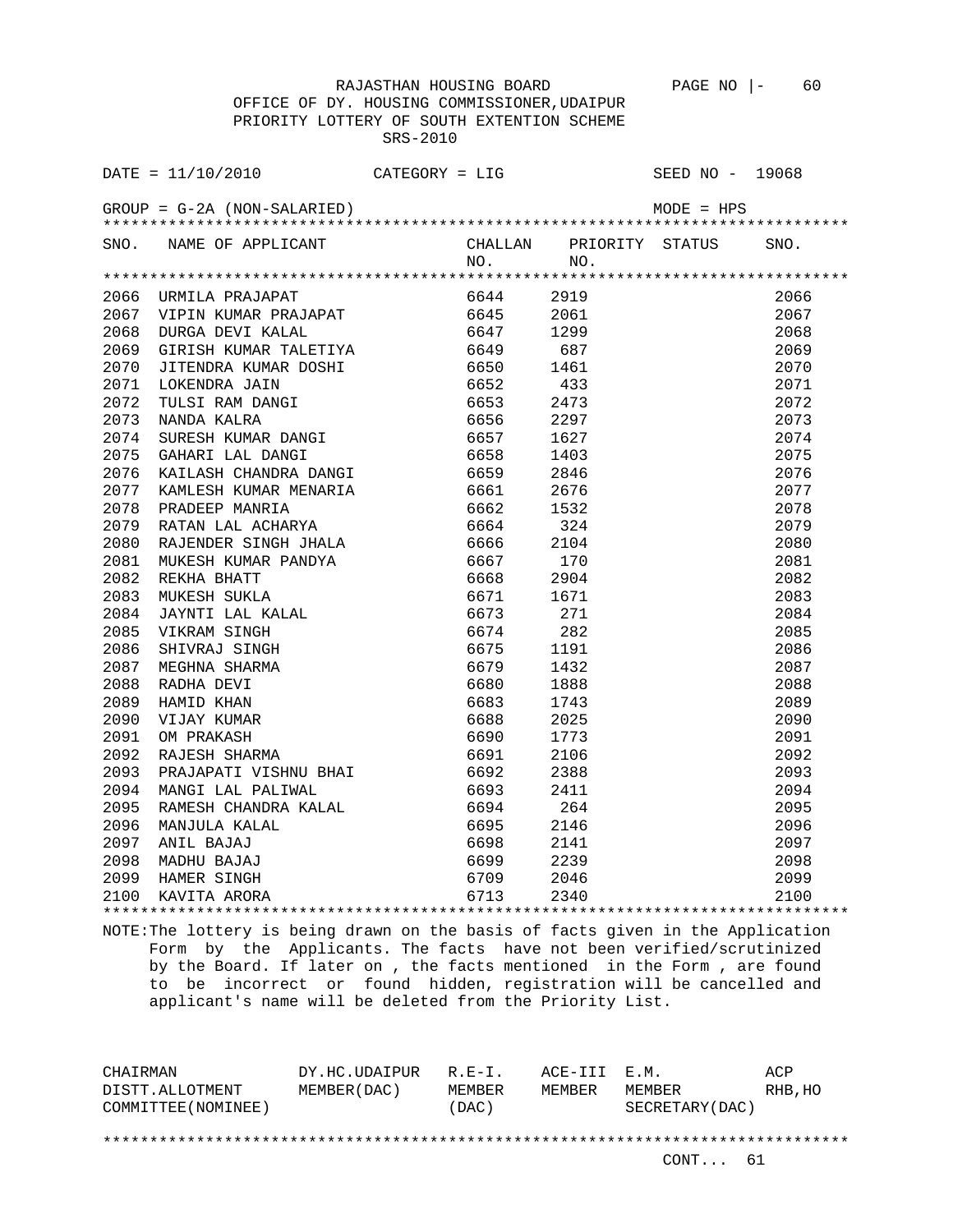OFFICE OF DY. HOUSING COMMISSIONER,UDAIPUR PRIORITY LOTTERY OF SOUTH EXTENTION SCHEME SRS-2010

|      | SNO. NAME OF APPLICANT CHALLAN PRIORITY STATUS SNO.<br>NO. NO. NO.                                                                                                                                                                             |  |  |  |
|------|------------------------------------------------------------------------------------------------------------------------------------------------------------------------------------------------------------------------------------------------|--|--|--|
|      |                                                                                                                                                                                                                                                |  |  |  |
|      |                                                                                                                                                                                                                                                |  |  |  |
|      |                                                                                                                                                                                                                                                |  |  |  |
|      |                                                                                                                                                                                                                                                |  |  |  |
|      |                                                                                                                                                                                                                                                |  |  |  |
|      |                                                                                                                                                                                                                                                |  |  |  |
|      |                                                                                                                                                                                                                                                |  |  |  |
|      |                                                                                                                                                                                                                                                |  |  |  |
|      |                                                                                                                                                                                                                                                |  |  |  |
|      |                                                                                                                                                                                                                                                |  |  |  |
|      |                                                                                                                                                                                                                                                |  |  |  |
|      |                                                                                                                                                                                                                                                |  |  |  |
|      |                                                                                                                                                                                                                                                |  |  |  |
|      |                                                                                                                                                                                                                                                |  |  |  |
|      |                                                                                                                                                                                                                                                |  |  |  |
|      | 2112 VISHNU SHANKAR SHARMA 6749 89<br>2113 KAMLESH JOSHI 6750 531<br>2114 SUNIL KUMAR JOSHI 6750 531<br>2115 PANNA LAL JOSHI 6753 392<br>2116 LILA BAI KALAL 6754 2381<br>2117 GEHARI LAL JAIN 6755 1565<br>2118 MANISH KUMAR DEVDA 6756 2     |  |  |  |
|      |                                                                                                                                                                                                                                                |  |  |  |
|      |                                                                                                                                                                                                                                                |  |  |  |
|      |                                                                                                                                                                                                                                                |  |  |  |
|      |                                                                                                                                                                                                                                                |  |  |  |
| 2119 |                                                                                                                                                                                                                                                |  |  |  |
| 2120 |                                                                                                                                                                                                                                                |  |  |  |
| 2121 |                                                                                                                                                                                                                                                |  |  |  |
| 2122 |                                                                                                                                                                                                                                                |  |  |  |
| 2123 |                                                                                                                                                                                                                                                |  |  |  |
| 2124 |                                                                                                                                                                                                                                                |  |  |  |
| 2125 | MANISH KUMAR DEVDA 6756 2059<br>PANKAJ AUDICHYA 6759 2238<br>VIKAS KUMAR KEROT 6762 356<br>BHAVANA PALIWAL 6762 356<br>BHAVANA PALIWAL 6763 1000<br>BHERU LAL CHAUDHARY 6777 1535<br>GULAB SINGH 6778 860<br>MOHAN LAL CHAUDHARY 6781 1691<br> |  |  |  |
| 2126 |                                                                                                                                                                                                                                                |  |  |  |
| 2127 |                                                                                                                                                                                                                                                |  |  |  |
| 2128 |                                                                                                                                                                                                                                                |  |  |  |
| 2129 |                                                                                                                                                                                                                                                |  |  |  |
| 2130 |                                                                                                                                                                                                                                                |  |  |  |
|      |                                                                                                                                                                                                                                                |  |  |  |
|      |                                                                                                                                                                                                                                                |  |  |  |
|      |                                                                                                                                                                                                                                                |  |  |  |
|      |                                                                                                                                                                                                                                                |  |  |  |
|      | 2131 YASHPAL SINGH CHOUHAN 6796 2961<br>2132 SUMAN 6796 2961<br>2132 SUMAN 6809 2336<br>2133 JAYANTI LAL LOHAR 6811 85<br>2134 LOKESH SHARMA 6815 542<br>2135 RAJESHWRI SHARMA 6816 101                                                        |  |  |  |
|      |                                                                                                                                                                                                                                                |  |  |  |

NOTE:The lottery is being drawn on the basis of facts given in the Application Form by the Applicants. The facts have not been verified/scrutinized by the Board. If later on , the facts mentioned in the Form , are found to be incorrect or found hidden, registration will be cancelled and applicant's name will be deleted from the Priority List.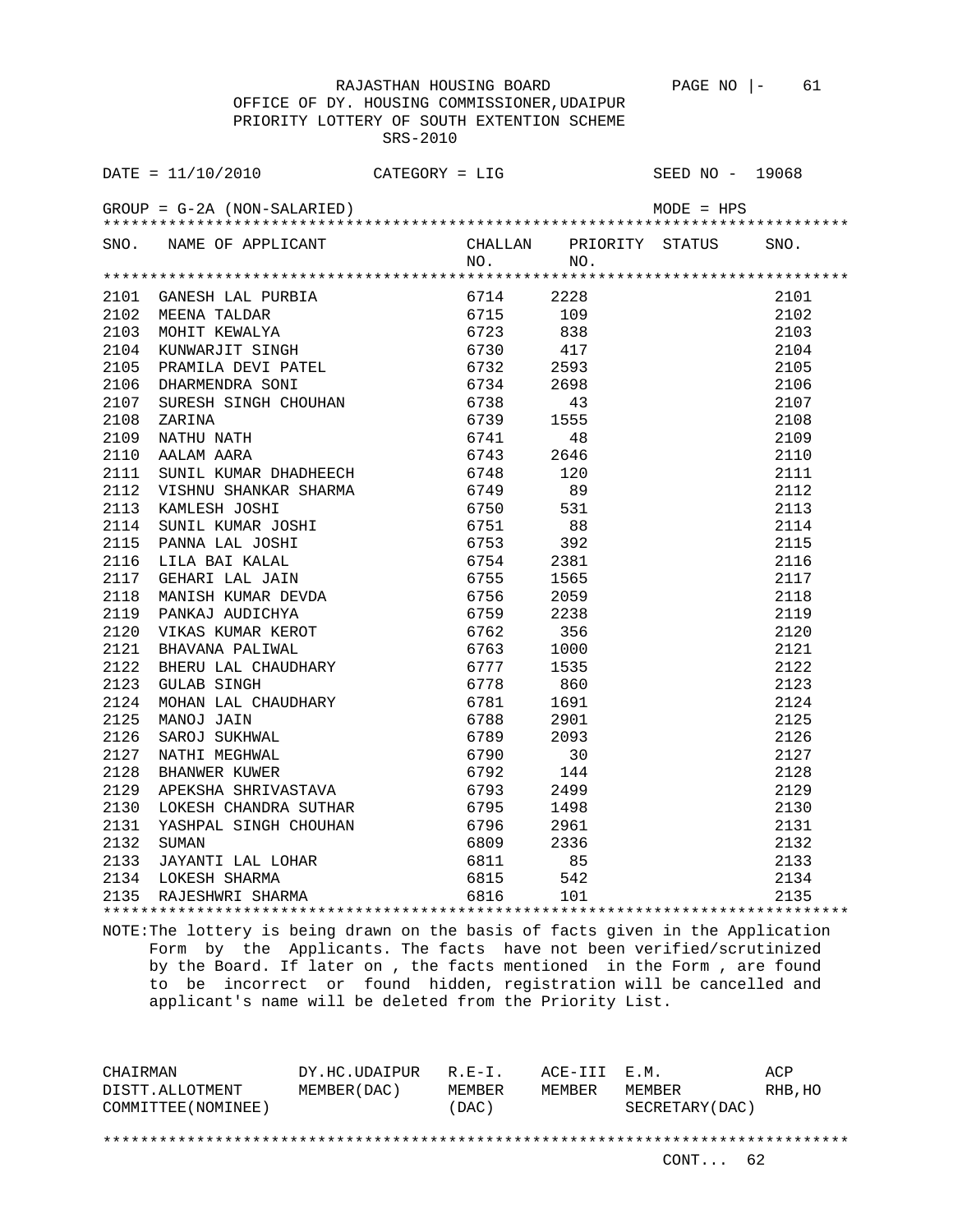OFFICE OF DY. HOUSING COMMISSIONER,UDAIPUR PRIORITY LOTTERY OF SOUTH EXTENTION SCHEME SRS-2010

|      | SNO. NAME OF APPLICANT CHALLAN PRIORITY STATUS SNO.<br>NO. NO. NO.                                                                                                                                                                      |  |                                                                                                                          |      |
|------|-----------------------------------------------------------------------------------------------------------------------------------------------------------------------------------------------------------------------------------------|--|--------------------------------------------------------------------------------------------------------------------------|------|
|      |                                                                                                                                                                                                                                         |  |                                                                                                                          |      |
|      |                                                                                                                                                                                                                                         |  |                                                                                                                          | 2136 |
|      |                                                                                                                                                                                                                                         |  |                                                                                                                          | 2137 |
|      |                                                                                                                                                                                                                                         |  |                                                                                                                          | 2138 |
|      |                                                                                                                                                                                                                                         |  |                                                                                                                          | 2139 |
|      |                                                                                                                                                                                                                                         |  |                                                                                                                          | 2140 |
|      |                                                                                                                                                                                                                                         |  |                                                                                                                          | 2141 |
|      |                                                                                                                                                                                                                                         |  |                                                                                                                          | 2142 |
|      | NAMIN HANNA SHANKAR SHARMA (6835 504<br>JAMNA SHANKAR SHARMA (6835 504<br>JABBAR SINGH CHUNDAWAT (6839 1061<br>SURESH KUMAR MEHTA (6841 1013)<br>KESHAR SINGH RANAH (6842 766 431 1013)<br>BHARTI (6856 431 1685 148 685 1486 1582 1486 |  |                                                                                                                          | 2143 |
|      |                                                                                                                                                                                                                                         |  |                                                                                                                          | 2144 |
|      |                                                                                                                                                                                                                                         |  |                                                                                                                          | 2145 |
|      |                                                                                                                                                                                                                                         |  |                                                                                                                          | 2146 |
|      |                                                                                                                                                                                                                                         |  |                                                                                                                          | 2147 |
|      |                                                                                                                                                                                                                                         |  |                                                                                                                          | 2148 |
|      |                                                                                                                                                                                                                                         |  |                                                                                                                          | 2149 |
|      |                                                                                                                                                                                                                                         |  |                                                                                                                          | 2150 |
|      |                                                                                                                                                                                                                                         |  |                                                                                                                          | 2151 |
|      |                                                                                                                                                                                                                                         |  |                                                                                                                          | 2152 |
|      |                                                                                                                                                                                                                                         |  |                                                                                                                          | 2153 |
|      |                                                                                                                                                                                                                                         |  |                                                                                                                          | 2154 |
|      |                                                                                                                                                                                                                                         |  |                                                                                                                          | 2155 |
|      |                                                                                                                                                                                                                                         |  |                                                                                                                          | 2156 |
|      |                                                                                                                                                                                                                                         |  |                                                                                                                          | 2157 |
|      |                                                                                                                                                                                                                                         |  |                                                                                                                          | 2158 |
|      |                                                                                                                                                                                                                                         |  |                                                                                                                          | 2159 |
|      |                                                                                                                                                                                                                                         |  |                                                                                                                          | 2160 |
|      |                                                                                                                                                                                                                                         |  |                                                                                                                          | 2161 |
|      |                                                                                                                                                                                                                                         |  |                                                                                                                          | 2162 |
|      |                                                                                                                                                                                                                                         |  |                                                                                                                          | 2163 |
|      |                                                                                                                                                                                                                                         |  |                                                                                                                          | 2164 |
|      |                                                                                                                                                                                                                                         |  |                                                                                                                          |      |
|      |                                                                                                                                                                                                                                         |  |                                                                                                                          |      |
|      |                                                                                                                                                                                                                                         |  |                                                                                                                          |      |
|      | 2164 JAYSHKEE DEVI LOHAK (2164 OSSO 2114)<br>2165 SANDEEP KUMAR MALI (6897 745)<br>2166 VILAS KUNWAR (6898 1324)<br>2167 SATYA NARAYAN SHARMA (6899 57)<br>2168 BHAGWATI DEVI (6901 707)<br>2169 ASHOK WADHWAN (6905 1211)              |  |                                                                                                                          |      |
|      |                                                                                                                                                                                                                                         |  |                                                                                                                          |      |
| 2170 | JAGANNATH SINGH PANWAR 6908 2545                                                                                                                                                                                                        |  | $\begin{array}{r} 2164 \\ 2165 \\ 2166 \\ 2167 \\ 2168 \\ 2169 \\ 2170 \\ \text{\textcolor{red}{\textbf{1}}}\end{array}$ |      |
|      |                                                                                                                                                                                                                                         |  |                                                                                                                          |      |

NOTE:The lottery is being drawn on the basis of facts given in the Application Form by the Applicants. The facts have not been verified/scrutinized by the Board. If later on , the facts mentioned in the Form , are found to be incorrect or found hidden, registration will be cancelled and applicant's name will be deleted from the Priority List.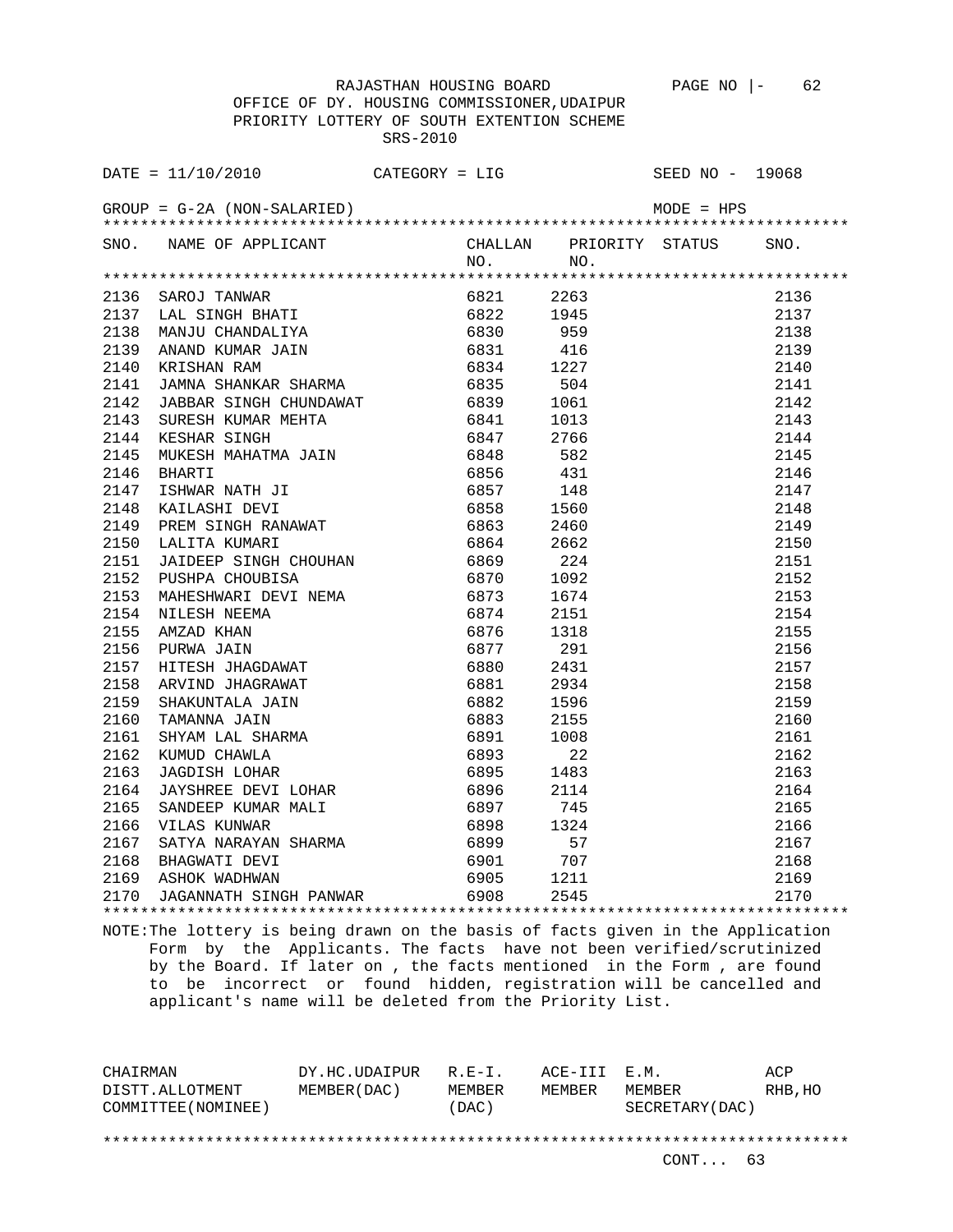OFFICE OF DY. HOUSING COMMISSIONER,UDAIPUR PRIORITY LOTTERY OF SOUTH EXTENTION SCHEME SRS-2010

| SNO. NAME OF APPLICANT CHALLAN PRIORITY STATUS SNO. |  |                                                                                                                                                                                                                          |      |
|-----------------------------------------------------|--|--------------------------------------------------------------------------------------------------------------------------------------------------------------------------------------------------------------------------|------|
|                                                     |  |                                                                                                                                                                                                                          |      |
|                                                     |  |                                                                                                                                                                                                                          |      |
|                                                     |  |                                                                                                                                                                                                                          | 2171 |
|                                                     |  |                                                                                                                                                                                                                          | 2172 |
|                                                     |  |                                                                                                                                                                                                                          | 2173 |
|                                                     |  |                                                                                                                                                                                                                          | 2174 |
|                                                     |  |                                                                                                                                                                                                                          | 2175 |
|                                                     |  |                                                                                                                                                                                                                          | 2176 |
|                                                     |  |                                                                                                                                                                                                                          | 2177 |
|                                                     |  |                                                                                                                                                                                                                          | 2178 |
|                                                     |  |                                                                                                                                                                                                                          | 2179 |
|                                                     |  |                                                                                                                                                                                                                          | 2180 |
|                                                     |  |                                                                                                                                                                                                                          | 2181 |
|                                                     |  |                                                                                                                                                                                                                          | 2182 |
|                                                     |  |                                                                                                                                                                                                                          | 2183 |
|                                                     |  |                                                                                                                                                                                                                          | 2184 |
|                                                     |  |                                                                                                                                                                                                                          | 2185 |
|                                                     |  |                                                                                                                                                                                                                          | 2186 |
|                                                     |  |                                                                                                                                                                                                                          | 2187 |
|                                                     |  |                                                                                                                                                                                                                          |      |
|                                                     |  |                                                                                                                                                                                                                          |      |
|                                                     |  |                                                                                                                                                                                                                          |      |
|                                                     |  |                                                                                                                                                                                                                          |      |
|                                                     |  |                                                                                                                                                                                                                          |      |
|                                                     |  |                                                                                                                                                                                                                          |      |
|                                                     |  |                                                                                                                                                                                                                          |      |
|                                                     |  |                                                                                                                                                                                                                          |      |
|                                                     |  |                                                                                                                                                                                                                          |      |
|                                                     |  |                                                                                                                                                                                                                          |      |
|                                                     |  |                                                                                                                                                                                                                          |      |
|                                                     |  |                                                                                                                                                                                                                          |      |
|                                                     |  |                                                                                                                                                                                                                          |      |
|                                                     |  |                                                                                                                                                                                                                          |      |
|                                                     |  |                                                                                                                                                                                                                          |      |
|                                                     |  |                                                                                                                                                                                                                          |      |
|                                                     |  |                                                                                                                                                                                                                          |      |
|                                                     |  | $2188$<br>$2187$<br>$2188$<br>$2189$<br>$2190$<br>$2191$<br>$2192$<br>$2193$<br>$2194$<br>$2195$<br>$2195$<br>$2196$<br>$2197$<br>$2198$<br>$2198$<br>$2198$<br>$2199$<br>$2201$<br>$2201$<br>$2202$<br>$2203$<br>$2205$ |      |
|                                                     |  |                                                                                                                                                                                                                          |      |

NOTE:The lottery is being drawn on the basis of facts given in the Application Form by the Applicants. The facts have not been verified/scrutinized by the Board. If later on , the facts mentioned in the Form , are found to be incorrect or found hidden, registration will be cancelled and applicant's name will be deleted from the Priority List.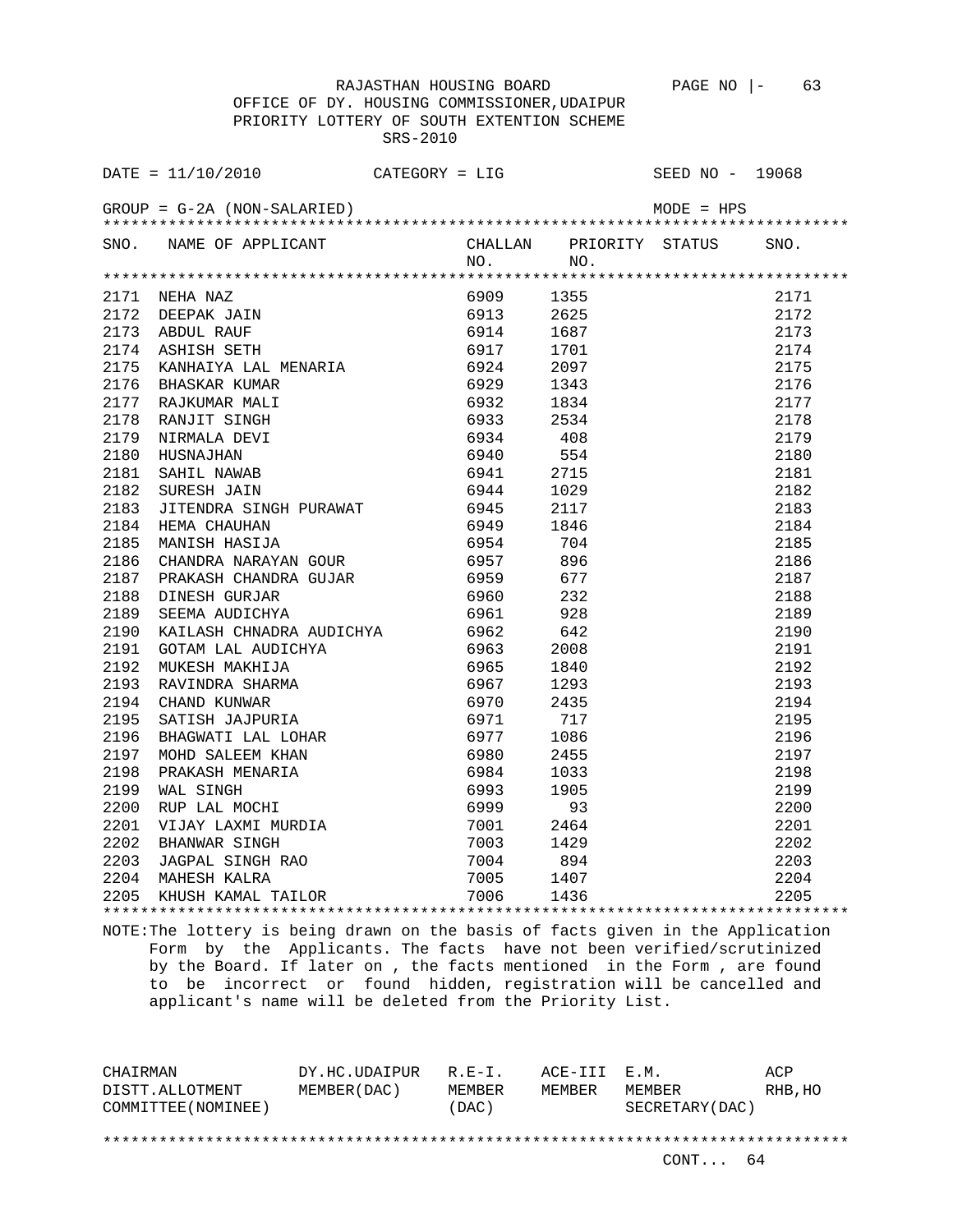OFFICE OF DY. HOUSING COMMISSIONER,UDAIPUR PRIORITY LOTTERY OF SOUTH EXTENTION SCHEME SRS-2010

| SNO. NAME OF APPLICANT<br>CHALLAN PRIORITY STATUS SNO.<br>NO.<br>$N_O$ .<br>2206 SUNITA GUPTA<br>2207 JAMANA SHANKAR PALIWAL (1990)<br>2208 TAMBOY SULLER PALIWAL (1990)<br>$\begin{array}{r} \texttt{****}\texttt{****}\texttt{****}\texttt{****}\texttt{****} \texttt{****} \texttt{****} \texttt{****} \texttt{****} \texttt{****} \texttt{****} \texttt{****} \texttt{****} \texttt{****} \texttt{****} \texttt{****} \texttt{*} \texttt{2200} \\ 2206 & 2206 \\ 2208 & 2209 \\ 2209 & 2210 \\ 2211 & 2211 \\ 2211 & 2212 \\ 2212 & 2215 \\ 2216 & 2217 \\ 2218 & 2217 \\ 2218 & 22$<br>7012 1628<br>992<br>423<br>798<br>2862<br>1816<br>1389<br>2081<br>2419<br>1420<br>1181<br>1810<br>463<br>7051 2036<br>7052 1445<br>RAJESH 7060<br>RANJANA KARANPURIYA 7062<br>277<br>2222<br>953<br>ANUANA KARANPURIYA (1002 17)<br>RANJANA KARANPURIYA (1062 953<br>MAHESH KUMAR JOSHI (1062 953<br>MAHESH KUMAR JOSHI (1063 1659 1659 1659 1659 1659 1659 1657 17066 1718 PUSHPA KAKANI (1076 1718 2120 SUVARNA MISHRA (1077 6333 2018<br>2223<br>2224 |
|------------------------------------------------------------------------------------------------------------------------------------------------------------------------------------------------------------------------------------------------------------------------------------------------------------------------------------------------------------------------------------------------------------------------------------------------------------------------------------------------------------------------------------------------------------------------------------------------------------------------------------------------------------------------------------------------------------------------------------------------------------------------------------------------------------------------------------------------------------------------------------------------------------------------------------------------------------------------------------------------------------------------------------------------------|
|                                                                                                                                                                                                                                                                                                                                                                                                                                                                                                                                                                                                                                                                                                                                                                                                                                                                                                                                                                                                                                                      |
|                                                                                                                                                                                                                                                                                                                                                                                                                                                                                                                                                                                                                                                                                                                                                                                                                                                                                                                                                                                                                                                      |
|                                                                                                                                                                                                                                                                                                                                                                                                                                                                                                                                                                                                                                                                                                                                                                                                                                                                                                                                                                                                                                                      |
|                                                                                                                                                                                                                                                                                                                                                                                                                                                                                                                                                                                                                                                                                                                                                                                                                                                                                                                                                                                                                                                      |
|                                                                                                                                                                                                                                                                                                                                                                                                                                                                                                                                                                                                                                                                                                                                                                                                                                                                                                                                                                                                                                                      |
|                                                                                                                                                                                                                                                                                                                                                                                                                                                                                                                                                                                                                                                                                                                                                                                                                                                                                                                                                                                                                                                      |
|                                                                                                                                                                                                                                                                                                                                                                                                                                                                                                                                                                                                                                                                                                                                                                                                                                                                                                                                                                                                                                                      |
|                                                                                                                                                                                                                                                                                                                                                                                                                                                                                                                                                                                                                                                                                                                                                                                                                                                                                                                                                                                                                                                      |
|                                                                                                                                                                                                                                                                                                                                                                                                                                                                                                                                                                                                                                                                                                                                                                                                                                                                                                                                                                                                                                                      |
|                                                                                                                                                                                                                                                                                                                                                                                                                                                                                                                                                                                                                                                                                                                                                                                                                                                                                                                                                                                                                                                      |
|                                                                                                                                                                                                                                                                                                                                                                                                                                                                                                                                                                                                                                                                                                                                                                                                                                                                                                                                                                                                                                                      |
|                                                                                                                                                                                                                                                                                                                                                                                                                                                                                                                                                                                                                                                                                                                                                                                                                                                                                                                                                                                                                                                      |
|                                                                                                                                                                                                                                                                                                                                                                                                                                                                                                                                                                                                                                                                                                                                                                                                                                                                                                                                                                                                                                                      |
|                                                                                                                                                                                                                                                                                                                                                                                                                                                                                                                                                                                                                                                                                                                                                                                                                                                                                                                                                                                                                                                      |
|                                                                                                                                                                                                                                                                                                                                                                                                                                                                                                                                                                                                                                                                                                                                                                                                                                                                                                                                                                                                                                                      |
|                                                                                                                                                                                                                                                                                                                                                                                                                                                                                                                                                                                                                                                                                                                                                                                                                                                                                                                                                                                                                                                      |
|                                                                                                                                                                                                                                                                                                                                                                                                                                                                                                                                                                                                                                                                                                                                                                                                                                                                                                                                                                                                                                                      |
|                                                                                                                                                                                                                                                                                                                                                                                                                                                                                                                                                                                                                                                                                                                                                                                                                                                                                                                                                                                                                                                      |
|                                                                                                                                                                                                                                                                                                                                                                                                                                                                                                                                                                                                                                                                                                                                                                                                                                                                                                                                                                                                                                                      |
|                                                                                                                                                                                                                                                                                                                                                                                                                                                                                                                                                                                                                                                                                                                                                                                                                                                                                                                                                                                                                                                      |
|                                                                                                                                                                                                                                                                                                                                                                                                                                                                                                                                                                                                                                                                                                                                                                                                                                                                                                                                                                                                                                                      |
|                                                                                                                                                                                                                                                                                                                                                                                                                                                                                                                                                                                                                                                                                                                                                                                                                                                                                                                                                                                                                                                      |
| 2225                                                                                                                                                                                                                                                                                                                                                                                                                                                                                                                                                                                                                                                                                                                                                                                                                                                                                                                                                                                                                                                 |
| 2226                                                                                                                                                                                                                                                                                                                                                                                                                                                                                                                                                                                                                                                                                                                                                                                                                                                                                                                                                                                                                                                 |
| 2227                                                                                                                                                                                                                                                                                                                                                                                                                                                                                                                                                                                                                                                                                                                                                                                                                                                                                                                                                                                                                                                 |
| 2228                                                                                                                                                                                                                                                                                                                                                                                                                                                                                                                                                                                                                                                                                                                                                                                                                                                                                                                                                                                                                                                 |
| 2229                                                                                                                                                                                                                                                                                                                                                                                                                                                                                                                                                                                                                                                                                                                                                                                                                                                                                                                                                                                                                                                 |
| 2230                                                                                                                                                                                                                                                                                                                                                                                                                                                                                                                                                                                                                                                                                                                                                                                                                                                                                                                                                                                                                                                 |
| 2231                                                                                                                                                                                                                                                                                                                                                                                                                                                                                                                                                                                                                                                                                                                                                                                                                                                                                                                                                                                                                                                 |
| 2232                                                                                                                                                                                                                                                                                                                                                                                                                                                                                                                                                                                                                                                                                                                                                                                                                                                                                                                                                                                                                                                 |
| 2233                                                                                                                                                                                                                                                                                                                                                                                                                                                                                                                                                                                                                                                                                                                                                                                                                                                                                                                                                                                                                                                 |
| 2234                                                                                                                                                                                                                                                                                                                                                                                                                                                                                                                                                                                                                                                                                                                                                                                                                                                                                                                                                                                                                                                 |
| 2235                                                                                                                                                                                                                                                                                                                                                                                                                                                                                                                                                                                                                                                                                                                                                                                                                                                                                                                                                                                                                                                 |
| 2236                                                                                                                                                                                                                                                                                                                                                                                                                                                                                                                                                                                                                                                                                                                                                                                                                                                                                                                                                                                                                                                 |
| 2237                                                                                                                                                                                                                                                                                                                                                                                                                                                                                                                                                                                                                                                                                                                                                                                                                                                                                                                                                                                                                                                 |
| 2238                                                                                                                                                                                                                                                                                                                                                                                                                                                                                                                                                                                                                                                                                                                                                                                                                                                                                                                                                                                                                                                 |
| 2239                                                                                                                                                                                                                                                                                                                                                                                                                                                                                                                                                                                                                                                                                                                                                                                                                                                                                                                                                                                                                                                 |
| 2240                                                                                                                                                                                                                                                                                                                                                                                                                                                                                                                                                                                                                                                                                                                                                                                                                                                                                                                                                                                                                                                 |
|                                                                                                                                                                                                                                                                                                                                                                                                                                                                                                                                                                                                                                                                                                                                                                                                                                                                                                                                                                                                                                                      |

NOTE:The lottery is being drawn on the basis of facts given in the Application Form by the Applicants. The facts have not been verified/scrutinized by the Board. If later on , the facts mentioned in the Form , are found to be incorrect or found hidden, registration will be cancelled and applicant's name will be deleted from the Priority List.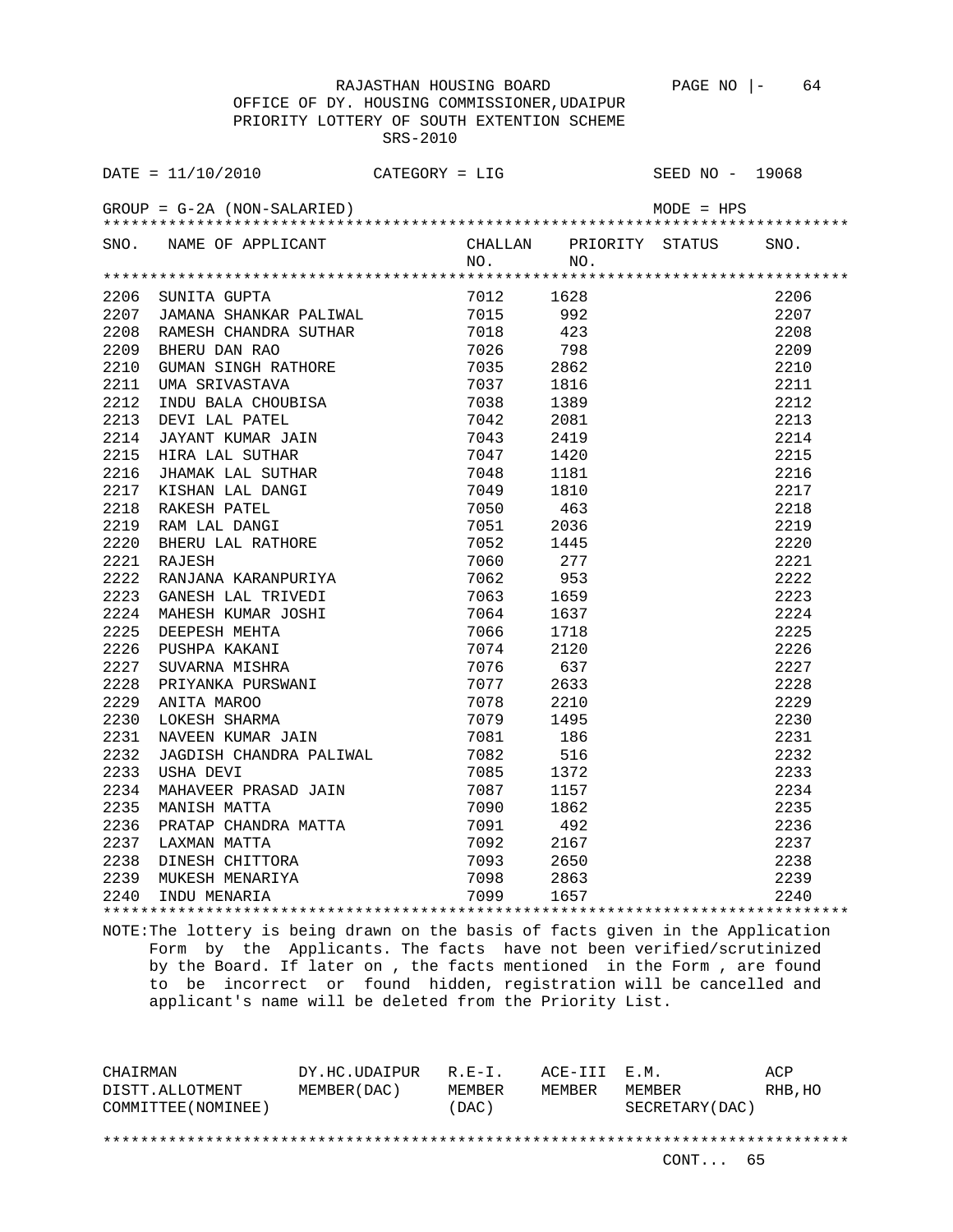OFFICE OF DY. HOUSING COMMISSIONER,UDAIPUR PRIORITY LOTTERY OF SOUTH EXTENTION SCHEME SRS-2010

| DATE = $11/10/2010$ CATEGORY = LIG                                                                                                                                                                                                                                                                       |  | SEED NO - 19068 |      |
|----------------------------------------------------------------------------------------------------------------------------------------------------------------------------------------------------------------------------------------------------------------------------------------------------------|--|-----------------|------|
| $GROUP = G-2A (NON-SALARIED)$                                                                                                                                                                                                                                                                            |  |                 |      |
|                                                                                                                                                                                                                                                                                                          |  |                 |      |
| SNO. NAME OF APPLICANT CHALLAN PRIORITY STATUS SNO.<br>NO. NO.<br>2011 RAJ KUMBA BALCHANDARI (* 100 1102)<br>1241 RAJ KUMBA BALCHANDARI (* 1100 1102)<br>2242 JALIT KUNAK BALCHANDARI (* 1100 1102)<br>2243 DEDENK AMERICANDARI (* 1107 23854 2244 SUDAR) (* 1210 2245 2244 SUDAR) (* 1210 2245 2244 SUD |  |                 |      |
|                                                                                                                                                                                                                                                                                                          |  |                 |      |
|                                                                                                                                                                                                                                                                                                          |  |                 | 2241 |
|                                                                                                                                                                                                                                                                                                          |  |                 | 2242 |
|                                                                                                                                                                                                                                                                                                          |  |                 | 2243 |
|                                                                                                                                                                                                                                                                                                          |  |                 | 2244 |
|                                                                                                                                                                                                                                                                                                          |  |                 | 2245 |
|                                                                                                                                                                                                                                                                                                          |  |                 | 2246 |
|                                                                                                                                                                                                                                                                                                          |  |                 | 2247 |
|                                                                                                                                                                                                                                                                                                          |  |                 | 2248 |
|                                                                                                                                                                                                                                                                                                          |  |                 | 2249 |
|                                                                                                                                                                                                                                                                                                          |  |                 | 2250 |
|                                                                                                                                                                                                                                                                                                          |  |                 | 2251 |
|                                                                                                                                                                                                                                                                                                          |  |                 | 2252 |
|                                                                                                                                                                                                                                                                                                          |  |                 | 2253 |
|                                                                                                                                                                                                                                                                                                          |  |                 | 2254 |
|                                                                                                                                                                                                                                                                                                          |  |                 | 2255 |
|                                                                                                                                                                                                                                                                                                          |  |                 | 2256 |
|                                                                                                                                                                                                                                                                                                          |  |                 | 2257 |
|                                                                                                                                                                                                                                                                                                          |  |                 | 2258 |
|                                                                                                                                                                                                                                                                                                          |  |                 | 2259 |
|                                                                                                                                                                                                                                                                                                          |  |                 | 2260 |
|                                                                                                                                                                                                                                                                                                          |  |                 | 2261 |
|                                                                                                                                                                                                                                                                                                          |  |                 | 2262 |
|                                                                                                                                                                                                                                                                                                          |  |                 | 2263 |
|                                                                                                                                                                                                                                                                                                          |  |                 | 2264 |
|                                                                                                                                                                                                                                                                                                          |  |                 | 2265 |
|                                                                                                                                                                                                                                                                                                          |  |                 | 2266 |
|                                                                                                                                                                                                                                                                                                          |  |                 | 2267 |
|                                                                                                                                                                                                                                                                                                          |  |                 | 2268 |
|                                                                                                                                                                                                                                                                                                          |  |                 | 2269 |
|                                                                                                                                                                                                                                                                                                          |  |                 | 2270 |
|                                                                                                                                                                                                                                                                                                          |  |                 | 2271 |
|                                                                                                                                                                                                                                                                                                          |  |                 | 2272 |
|                                                                                                                                                                                                                                                                                                          |  |                 | 2273 |
|                                                                                                                                                                                                                                                                                                          |  |                 | 2274 |
|                                                                                                                                                                                                                                                                                                          |  |                 | 2275 |
|                                                                                                                                                                                                                                                                                                          |  |                 |      |

NOTE:The lottery is being drawn on the basis of facts given in the Application Form by the Applicants. The facts have not been verified/scrutinized by the Board. If later on , the facts mentioned in the Form , are found to be incorrect or found hidden, registration will be cancelled and applicant's name will be deleted from the Priority List.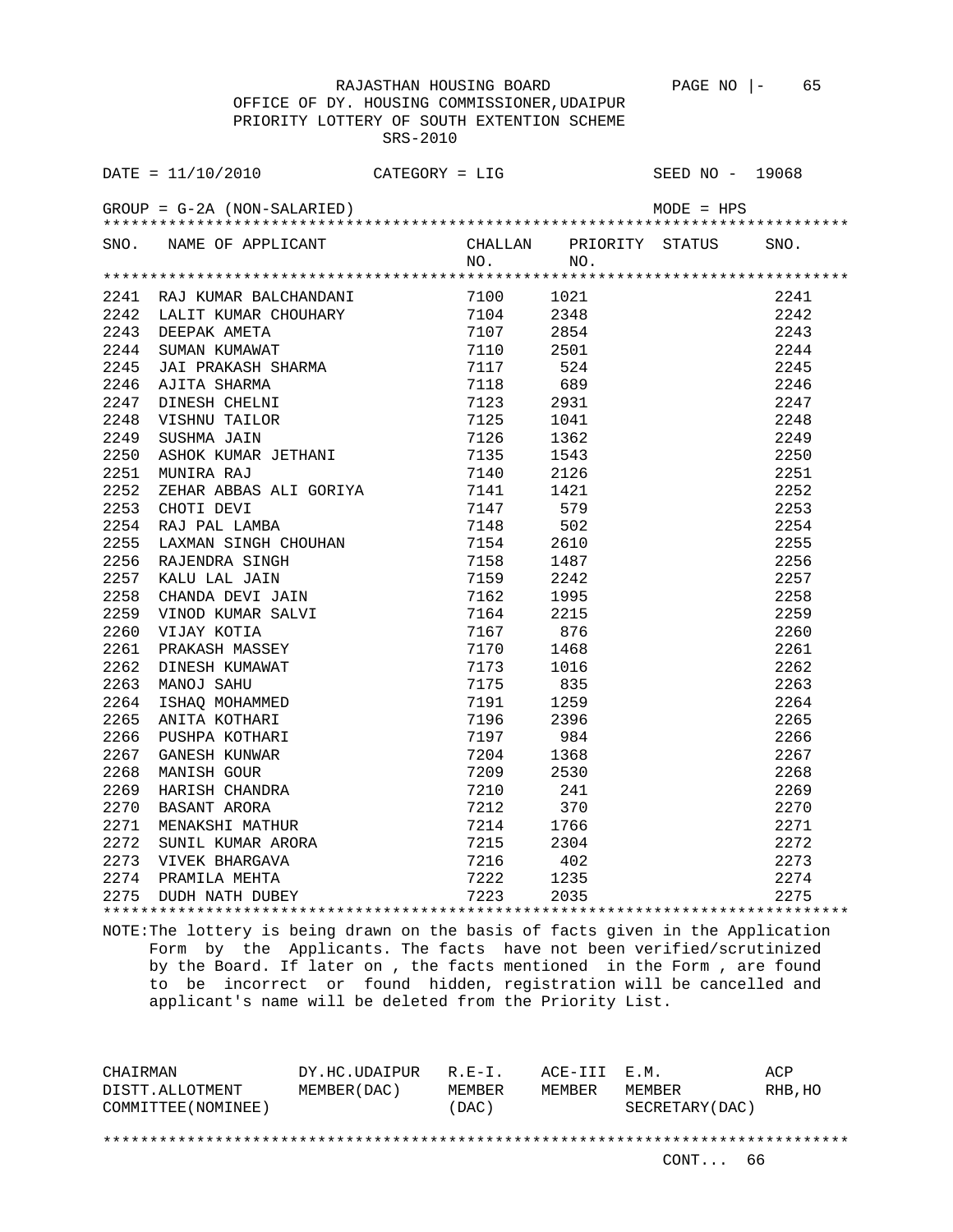OFFICE OF DY. HOUSING COMMISSIONER,UDAIPUR PRIORITY LOTTERY OF SOUTH EXTENTION SCHEME SRS-2010

| SNO. NAME OF APPLICANT |           | CHALLAN PRIORITY STATUS | SNO. |
|------------------------|-----------|-------------------------|------|
|                        | $NO.$ NO. |                         |      |
|                        |           |                         |      |
|                        |           |                         | 2276 |
|                        |           |                         | 2277 |
|                        |           |                         | 2278 |
|                        |           |                         | 2279 |
|                        |           |                         | 2280 |
|                        |           |                         | 2281 |
|                        |           |                         | 2282 |
|                        |           |                         | 2283 |
|                        |           |                         | 2284 |
|                        |           |                         | 2285 |
|                        |           |                         | 2286 |
|                        |           |                         | 2287 |
|                        |           |                         | 2288 |
|                        |           |                         | 2289 |
|                        |           |                         | 2290 |
|                        |           |                         | 2291 |
|                        |           |                         | 2292 |
|                        |           |                         | 2293 |
|                        |           |                         | 2294 |
|                        |           |                         | 2295 |
|                        |           |                         | 2296 |
|                        |           |                         | 2297 |
|                        |           |                         | 2298 |
|                        |           |                         | 2299 |
|                        |           |                         | 2300 |
|                        |           |                         | 2301 |
|                        |           |                         | 2302 |
|                        |           |                         | 2303 |
|                        |           |                         | 2304 |
|                        |           |                         | 2305 |
|                        |           |                         | 2306 |
|                        |           |                         | 2307 |
|                        |           |                         | 2308 |
|                        |           |                         | 2309 |
|                        |           |                         | 2310 |
|                        |           |                         |      |

NOTE:The lottery is being drawn on the basis of facts given in the Application Form by the Applicants. The facts have not been verified/scrutinized by the Board. If later on , the facts mentioned in the Form , are found to be incorrect or found hidden, registration will be cancelled and applicant's name will be deleted from the Priority List.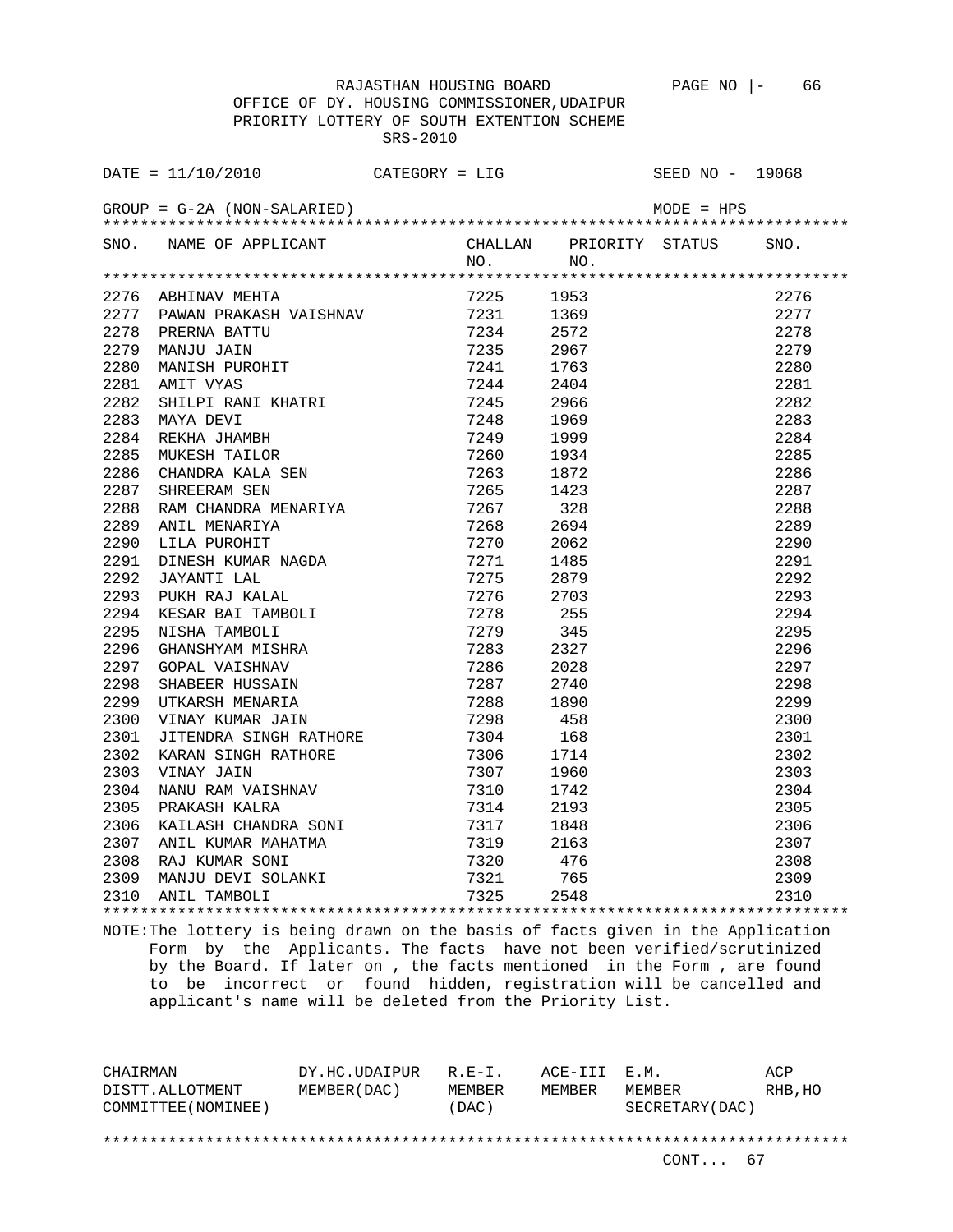OFFICE OF DY. HOUSING COMMISSIONER,UDAIPUR PRIORITY LOTTERY OF SOUTH EXTENTION SCHEME SRS-2010

|      | DATE = $11/10/2010$ CATEGORY = LIG                                                                                                                                                                                                              |     |      | SEED NO - 19068         |      |
|------|-------------------------------------------------------------------------------------------------------------------------------------------------------------------------------------------------------------------------------------------------|-----|------|-------------------------|------|
|      | $GROUP = G-2A (NON-SALARIED)$                                                                                                                                                                                                                   |     |      | MODE = HPS              |      |
|      | SNO. NAME OF APPLICANT                                                                                                                                                                                                                          | NO. | NO.  | CHALLAN PRIORITY STATUS | SNO. |
|      |                                                                                                                                                                                                                                                 |     |      |                         |      |
|      |                                                                                                                                                                                                                                                 |     |      |                         | 2311 |
|      |                                                                                                                                                                                                                                                 |     |      |                         | 2312 |
|      |                                                                                                                                                                                                                                                 |     |      |                         | 2313 |
|      |                                                                                                                                                                                                                                                 |     |      |                         | 2314 |
|      |                                                                                                                                                                                                                                                 |     |      |                         | 2315 |
|      |                                                                                                                                                                                                                                                 |     |      |                         | 2316 |
|      |                                                                                                                                                                                                                                                 |     |      |                         | 2317 |
|      |                                                                                                                                                                                                                                                 |     |      |                         | 2318 |
|      |                                                                                                                                                                                                                                                 |     |      |                         | 2319 |
|      |                                                                                                                                                                                                                                                 |     |      |                         | 2320 |
|      |                                                                                                                                                                                                                                                 |     |      |                         | 2321 |
|      |                                                                                                                                                                                                                                                 |     |      |                         | 2322 |
|      |                                                                                                                                                                                                                                                 |     |      |                         | 2323 |
|      |                                                                                                                                                                                                                                                 |     |      |                         | 2324 |
| 2325 | MAILMAD INCOMING THE TRADHERICAL CHANGER<br>TABHA DEVI JANGID<br>TABHA VYAS<br>CHANCHAL RAJ JOSHI 7364<br>CHANCHAL RAJ JOSHI 7365<br>JAY MALA MEENA 7370<br>AJAY KUMAR HINDUJA 7371<br>PRAHLAD KUMAR HINDUJA 7371<br>PRAHLA MEENA 7373<br>SANCI |     | 466  |                         | 2325 |
| 2326 |                                                                                                                                                                                                                                                 |     | 2018 |                         | 2326 |
| 2327 |                                                                                                                                                                                                                                                 |     | 2258 |                         | 2327 |
| 2328 |                                                                                                                                                                                                                                                 |     | 1222 |                         | 2328 |
| 2329 |                                                                                                                                                                                                                                                 |     | 2489 |                         | 2329 |
| 2330 |                                                                                                                                                                                                                                                 |     | 2476 |                         | 2330 |
| 2331 |                                                                                                                                                                                                                                                 |     | 1404 |                         | 2331 |
| 2332 |                                                                                                                                                                                                                                                 |     | 296  |                         | 2332 |
| 2333 |                                                                                                                                                                                                                                                 |     | 1746 |                         | 2333 |
|      | 2334 RAJESH POTTER                                                                                                                                                                                                                              |     | 1409 |                         | 2334 |
| 2335 | EXAPIL SINGH BHATI 7416<br>TULSI DEVI PRAJAPAT 7420<br>SIRISH KUMAR DOSHI 7423                                                                                                                                                                  |     | 2603 |                         | 2335 |
| 2336 |                                                                                                                                                                                                                                                 |     | 750  |                         | 2336 |
| 2337 |                                                                                                                                                                                                                                                 |     | 528  |                         | 2337 |
| 2338 |                                                                                                                                                                                                                                                 |     | 130  |                         | 2338 |
| 2339 |                                                                                                                                                                                                                                                 |     | 2713 |                         | 2339 |
| 2340 | MAHENDRA SINGH SHAKTAWAT 7430<br>MAHENDRA SINGH CHOUHAN 7431                                                                                                                                                                                    |     | 263  |                         | 2340 |
| 2341 |                                                                                                                                                                                                                                                 |     | 1745 |                         | 2341 |
| 2342 | MAHENDRA SINGH JHALA 7432 1578                                                                                                                                                                                                                  |     |      |                         | 2342 |
|      |                                                                                                                                                                                                                                                 |     |      |                         | 2343 |
|      |                                                                                                                                                                                                                                                 |     | 37   |                         | 2344 |
|      | 2343 SAJJAN SINGH SARDAR 7434 95<br>2344 KULDEEP SINGH CHAWLA 7435 37<br>2345 RAM MANANDHAR 7436 2244                                                                                                                                           |     |      |                         | 2345 |
|      | atommamber leggende de la decembre de glassification de estado educación de glassificación de la constitución                                                                                                                                   |     |      |                         |      |
|      |                                                                                                                                                                                                                                                 |     |      |                         |      |

NOTE:The lottery is being drawn on the basis of facts given in the Application Form by the Applicants. The facts have not been verified/scrutinized by the Board. If later on , the facts mentioned in the Form , are found to be incorrect or found hidden, registration will be cancelled and applicant's name will be deleted from the Priority List.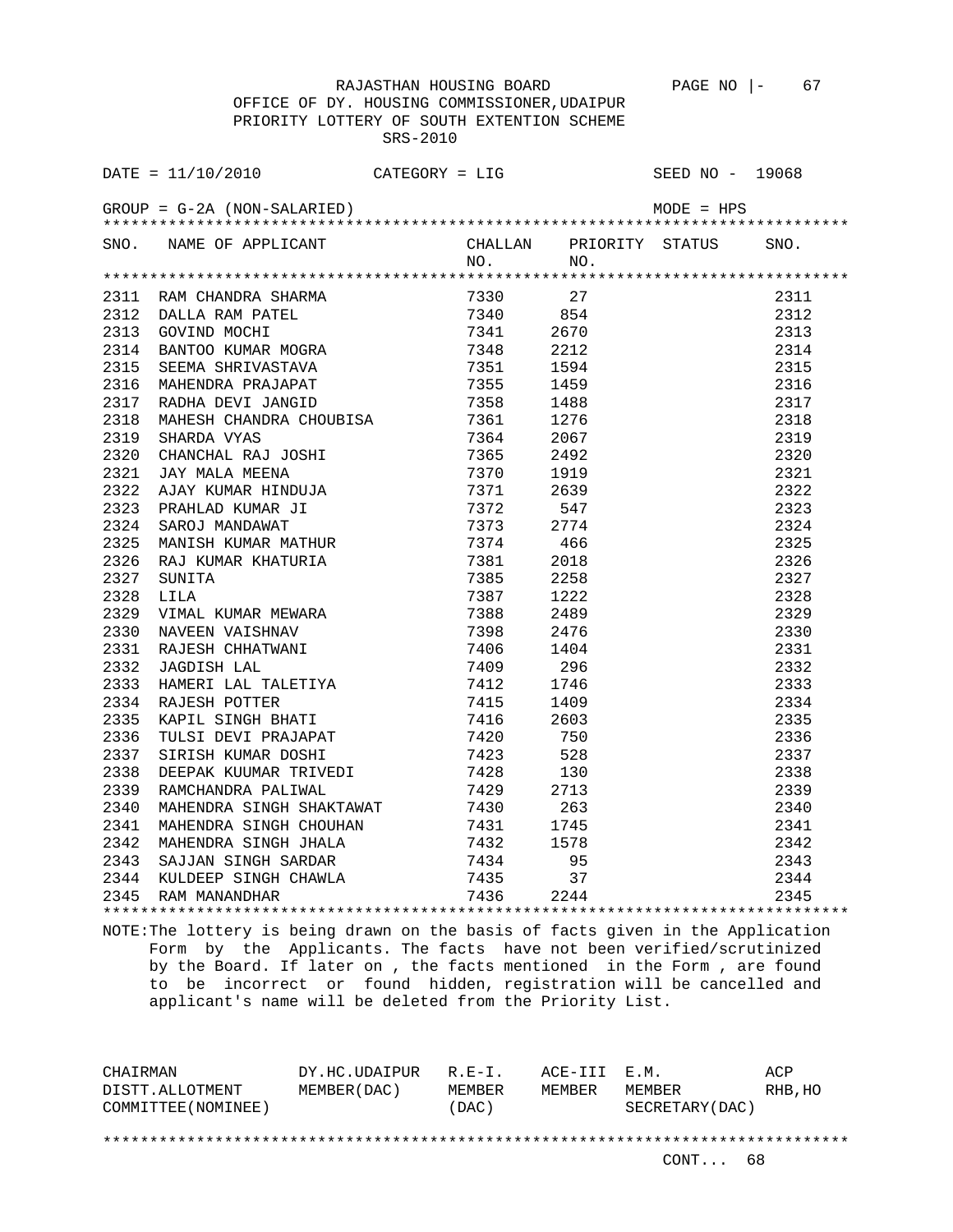OFFICE OF DY. HOUSING COMMISSIONER,UDAIPUR PRIORITY LOTTERY OF SOUTH EXTENTION SCHEME SRS-2010

|      |                                                                                                                                                                                                                                                |  |      | SEED NO - 19068 |      |
|------|------------------------------------------------------------------------------------------------------------------------------------------------------------------------------------------------------------------------------------------------|--|------|-----------------|------|
|      | DATE = $11/10/2010$ CATEGORY = LIG<br>GROUP = G-2A (NON-SALARIED)                                                                                                                                                                              |  |      | $MODE = HPS$    |      |
|      | SNO. NAME OF APPLICANT CHALLAN PRIORITY STATUS NO. NO.                                                                                                                                                                                         |  |      |                 | SNO. |
|      |                                                                                                                                                                                                                                                |  |      |                 |      |
|      |                                                                                                                                                                                                                                                |  |      |                 | 2346 |
|      |                                                                                                                                                                                                                                                |  |      |                 | 2347 |
|      | 437 629 7437 629 7437 629 7437 629 7443 7443 290<br>1981 7443 290 7443 5URYA PRAKASH PALIWAL 7449 2077                                                                                                                                         |  |      |                 | 2348 |
| 2349 |                                                                                                                                                                                                                                                |  |      |                 | 2349 |
| 2350 |                                                                                                                                                                                                                                                |  |      |                 | 2350 |
| 2351 |                                                                                                                                                                                                                                                |  |      |                 | 2351 |
| 2352 |                                                                                                                                                                                                                                                |  |      |                 | 2352 |
| 2353 |                                                                                                                                                                                                                                                |  |      |                 | 2353 |
| 2354 |                                                                                                                                                                                                                                                |  |      |                 | 2354 |
| 2355 |                                                                                                                                                                                                                                                |  |      |                 | 2355 |
| 2356 |                                                                                                                                                                                                                                                |  |      |                 | 2356 |
| 2357 |                                                                                                                                                                                                                                                |  |      |                 | 2357 |
| 2358 |                                                                                                                                                                                                                                                |  |      |                 | 2358 |
| 2359 |                                                                                                                                                                                                                                                |  |      |                 | 2359 |
| 2360 |                                                                                                                                                                                                                                                |  |      |                 | 2360 |
| 2361 | GHANSHYAM PALINAL 7443 290<br>SURYA PRAKASH PALINAL 7449 2077<br>JORA RAM 7452 1503<br>DILIP KUMAR KUMHAR 7454 40<br>SHANTI LAL KUMHAR 7455 2027<br>RAJU SUTHAR SINGH 7455 2027<br>RAJU SUTHAR SINGH 7455 311<br>ANIRUDH UPADHYAY 7457 845<br> |  |      |                 | 2361 |
| 2362 |                                                                                                                                                                                                                                                |  |      |                 | 2362 |
| 2363 |                                                                                                                                                                                                                                                |  |      |                 | 2363 |
| 2364 |                                                                                                                                                                                                                                                |  |      |                 | 2364 |
| 2365 |                                                                                                                                                                                                                                                |  |      |                 | 2365 |
| 2366 |                                                                                                                                                                                                                                                |  |      |                 | 2366 |
| 2367 |                                                                                                                                                                                                                                                |  |      |                 | 2367 |
| 2368 |                                                                                                                                                                                                                                                |  |      |                 | 2368 |
| 2369 |                                                                                                                                                                                                                                                |  |      |                 | 2369 |
| 2370 |                                                                                                                                                                                                                                                |  |      |                 | 2370 |
| 2371 |                                                                                                                                                                                                                                                |  |      |                 | 2371 |
| 2372 |                                                                                                                                                                                                                                                |  |      |                 | 2372 |
| 2373 |                                                                                                                                                                                                                                                |  |      |                 | 2373 |
| 2374 |                                                                                                                                                                                                                                                |  |      |                 | 2374 |
| 2375 | VINESH BHUPATAWAT 7504                                                                                                                                                                                                                         |  | 2739 |                 | 2375 |
|      |                                                                                                                                                                                                                                                |  |      |                 | 2376 |
|      |                                                                                                                                                                                                                                                |  |      |                 | 2377 |
|      |                                                                                                                                                                                                                                                |  |      |                 | 2378 |
|      |                                                                                                                                                                                                                                                |  |      |                 | 2379 |
|      | 2376 ARADHANA MALVI 7505 2810<br>2377 KISHAN LAL JOSHI 7506 1512<br>2378 NIRBHAY SINGH JI 7507 2095<br>2379 JAMBU KUMAR JAIN 7509 64<br>2380 RISHABH KUMAR JAIN 7511 832                                                                       |  |      |                 | 2380 |
|      |                                                                                                                                                                                                                                                |  |      |                 |      |
|      |                                                                                                                                                                                                                                                |  |      |                 |      |

NOTE:The lottery is being drawn on the basis of facts given in the Application Form by the Applicants. The facts have not been verified/scrutinized by the Board. If later on , the facts mentioned in the Form , are found to be incorrect or found hidden, registration will be cancelled and applicant's name will be deleted from the Priority List.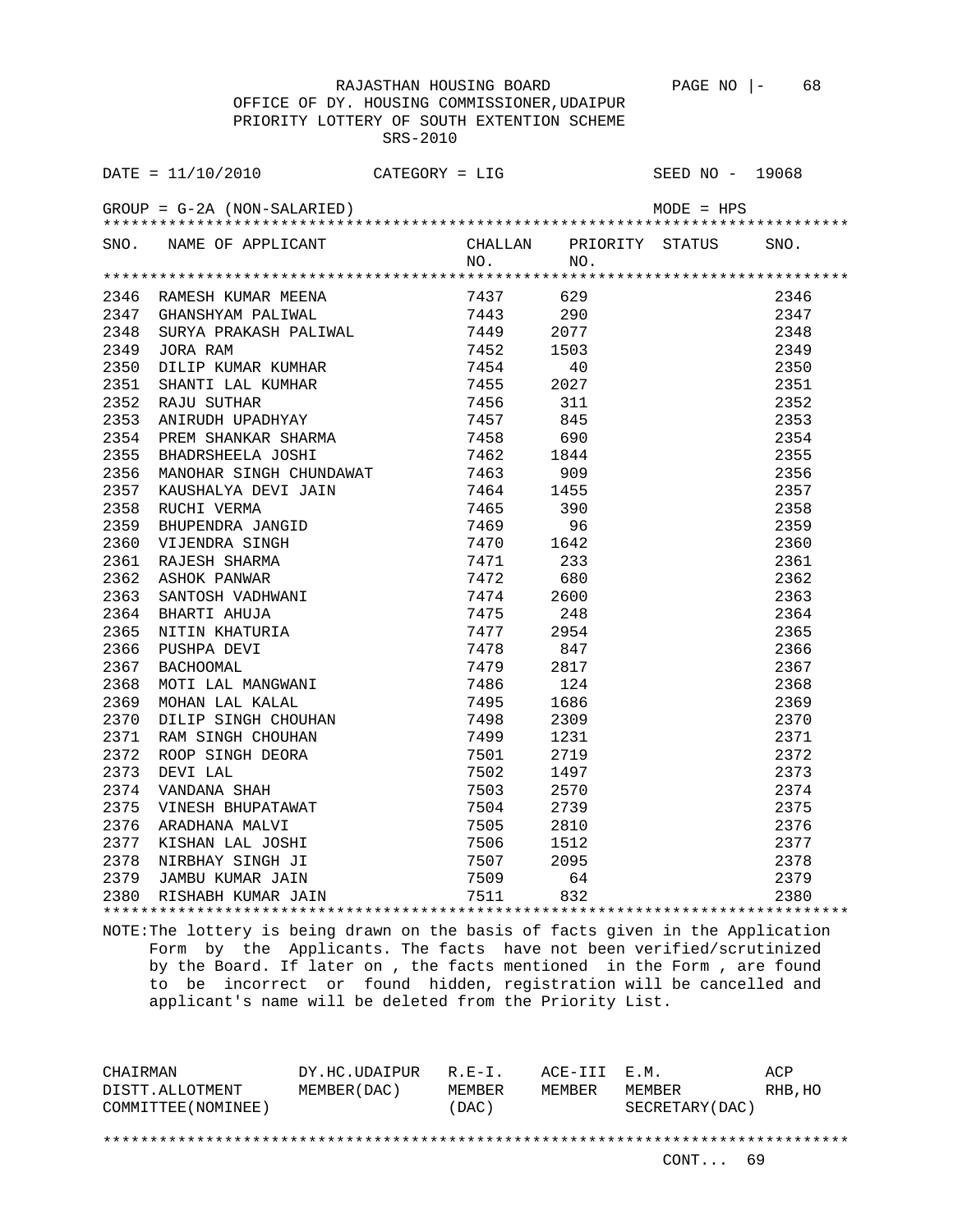OFFICE OF DY. HOUSING COMMISSIONER,UDAIPUR PRIORITY LOTTERY OF SOUTH EXTENTION SCHEME SRS-2010

|      | SNO. NAME OF APPLICANT                                                                                                                  | $NO.$ NO. | CHALLAN PRIORITY STATUS                                                                                                                                                                                                                                                                                         | SNO. |
|------|-----------------------------------------------------------------------------------------------------------------------------------------|-----------|-----------------------------------------------------------------------------------------------------------------------------------------------------------------------------------------------------------------------------------------------------------------------------------------------------------------|------|
|      |                                                                                                                                         |           |                                                                                                                                                                                                                                                                                                                 |      |
|      |                                                                                                                                         |           |                                                                                                                                                                                                                                                                                                                 |      |
|      |                                                                                                                                         |           |                                                                                                                                                                                                                                                                                                                 |      |
|      |                                                                                                                                         |           |                                                                                                                                                                                                                                                                                                                 |      |
|      |                                                                                                                                         |           |                                                                                                                                                                                                                                                                                                                 |      |
|      |                                                                                                                                         |           |                                                                                                                                                                                                                                                                                                                 |      |
|      |                                                                                                                                         |           |                                                                                                                                                                                                                                                                                                                 |      |
|      |                                                                                                                                         |           |                                                                                                                                                                                                                                                                                                                 |      |
|      |                                                                                                                                         |           |                                                                                                                                                                                                                                                                                                                 |      |
|      |                                                                                                                                         |           |                                                                                                                                                                                                                                                                                                                 |      |
|      |                                                                                                                                         |           |                                                                                                                                                                                                                                                                                                                 |      |
|      |                                                                                                                                         |           |                                                                                                                                                                                                                                                                                                                 |      |
|      |                                                                                                                                         |           |                                                                                                                                                                                                                                                                                                                 |      |
|      |                                                                                                                                         |           |                                                                                                                                                                                                                                                                                                                 |      |
|      |                                                                                                                                         |           |                                                                                                                                                                                                                                                                                                                 |      |
|      |                                                                                                                                         |           |                                                                                                                                                                                                                                                                                                                 |      |
|      |                                                                                                                                         |           |                                                                                                                                                                                                                                                                                                                 |      |
|      |                                                                                                                                         |           |                                                                                                                                                                                                                                                                                                                 |      |
|      |                                                                                                                                         |           |                                                                                                                                                                                                                                                                                                                 |      |
|      |                                                                                                                                         |           |                                                                                                                                                                                                                                                                                                                 |      |
|      |                                                                                                                                         |           |                                                                                                                                                                                                                                                                                                                 |      |
|      |                                                                                                                                         |           |                                                                                                                                                                                                                                                                                                                 |      |
|      |                                                                                                                                         |           |                                                                                                                                                                                                                                                                                                                 |      |
|      |                                                                                                                                         |           |                                                                                                                                                                                                                                                                                                                 |      |
|      |                                                                                                                                         |           |                                                                                                                                                                                                                                                                                                                 |      |
|      |                                                                                                                                         |           |                                                                                                                                                                                                                                                                                                                 |      |
|      |                                                                                                                                         |           |                                                                                                                                                                                                                                                                                                                 |      |
|      |                                                                                                                                         |           |                                                                                                                                                                                                                                                                                                                 |      |
|      |                                                                                                                                         |           |                                                                                                                                                                                                                                                                                                                 |      |
|      |                                                                                                                                         |           |                                                                                                                                                                                                                                                                                                                 |      |
|      |                                                                                                                                         |           |                                                                                                                                                                                                                                                                                                                 |      |
| 2411 |                                                                                                                                         |           |                                                                                                                                                                                                                                                                                                                 |      |
| 2412 |                                                                                                                                         |           |                                                                                                                                                                                                                                                                                                                 |      |
| 2413 | RAMESH CHANDRA AUDICHYA (1992)<br>SATISH PARIYANI (1993) 7605 1712<br>NIRAJ SINGH SHEKHAWAT (1996) 7606 569<br>ANJANA PATEL (1999) 2377 |           |                                                                                                                                                                                                                                                                                                                 |      |
|      | 2414 ANJANA PATEL                                                                                                                       |           |                                                                                                                                                                                                                                                                                                                 |      |
|      | 2415 MOHD SHARAFAT HUSSAIN 7611 1989                                                                                                    |           | $\begin{array}{r} \tt 2381 \\ 2381 \\ 2382 \\ 2383 \\ 2384 \\ 2385 \\ 2386 \\ 2387 \\ 2387 \\ 2388 \\ 2389 \\ 2389 \\ 2390 \\ 2391 \\ 2392 \\ 2393 \\ 2392 \\ 2393 \\ 2395 \\ 2396 \\ 2397 \\ 2398 \\ 2399 \\ 2396 \\ 2397 \\ 2398 \\ 2399 \\ 2400 \\ 2400 \\ 2401 \\ 2402 \\ 2403 \\ 2404 \\ 2405 \\ 2406 \\ $ |      |
|      |                                                                                                                                         |           |                                                                                                                                                                                                                                                                                                                 |      |

NOTE:The lottery is being drawn on the basis of facts given in the Application Form by the Applicants. The facts have not been verified/scrutinized by the Board. If later on , the facts mentioned in the Form , are found to be incorrect or found hidden, registration will be cancelled and applicant's name will be deleted from the Priority List.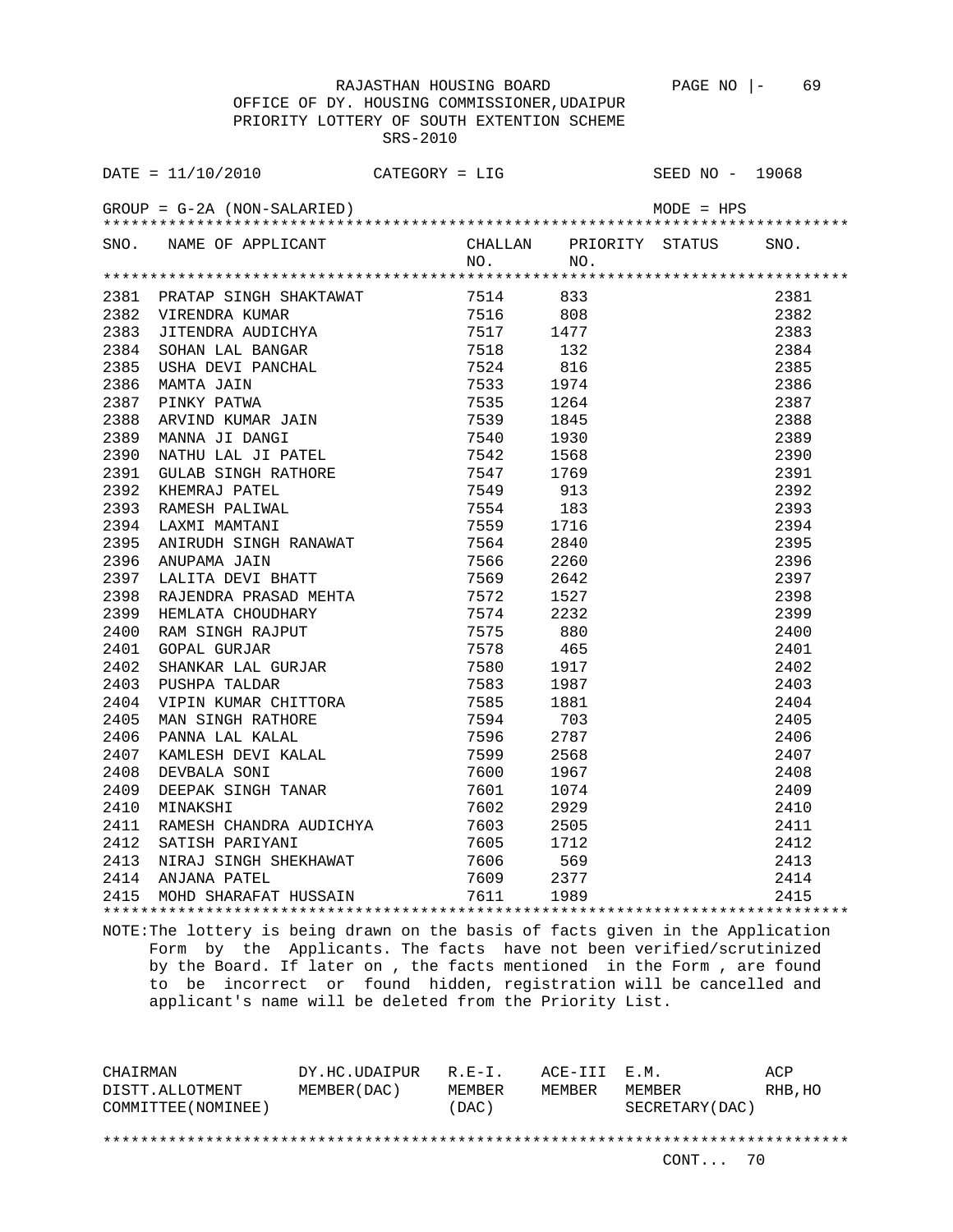OFFICE OF DY. HOUSING COMMISSIONER,UDAIPUR PRIORITY LOTTERY OF SOUTH EXTENTION SCHEME SRS-2010

|      | SNO. NAME OF APPLICANT CHALLAN PRIORITY STATUS SNO.<br>NO. NO.                                                                                                                                                                                   |  |                                                                    |  |
|------|--------------------------------------------------------------------------------------------------------------------------------------------------------------------------------------------------------------------------------------------------|--|--------------------------------------------------------------------|--|
|      |                                                                                                                                                                                                                                                  |  |                                                                    |  |
|      |                                                                                                                                                                                                                                                  |  |                                                                    |  |
|      |                                                                                                                                                                                                                                                  |  |                                                                    |  |
|      |                                                                                                                                                                                                                                                  |  |                                                                    |  |
|      |                                                                                                                                                                                                                                                  |  |                                                                    |  |
|      |                                                                                                                                                                                                                                                  |  |                                                                    |  |
|      |                                                                                                                                                                                                                                                  |  |                                                                    |  |
|      |                                                                                                                                                                                                                                                  |  |                                                                    |  |
|      |                                                                                                                                                                                                                                                  |  |                                                                    |  |
|      |                                                                                                                                                                                                                                                  |  |                                                                    |  |
|      |                                                                                                                                                                                                                                                  |  |                                                                    |  |
| 2426 |                                                                                                                                                                                                                                                  |  |                                                                    |  |
| 2427 |                                                                                                                                                                                                                                                  |  |                                                                    |  |
| 2428 | 375 NAHENDRA KUMAR SHATT 1654 2875 NAHENDRA KUMAR SHRIMALI 1660 659 NAKUNA SHRIMALI 1666 159 NAKUNA 1667 1935 SHANSHYAM SONI 1668 1137 NASHWANT KUMAR SONI 1668 1137 NASHWANT KUMAR SONI 1669 2617 CHANDRA SHEKHAR GEHLOT 1669                   |  |                                                                    |  |
| 2429 |                                                                                                                                                                                                                                                  |  |                                                                    |  |
| 2430 |                                                                                                                                                                                                                                                  |  |                                                                    |  |
| 2431 |                                                                                                                                                                                                                                                  |  |                                                                    |  |
| 2432 |                                                                                                                                                                                                                                                  |  |                                                                    |  |
| 2433 |                                                                                                                                                                                                                                                  |  |                                                                    |  |
| 2434 |                                                                                                                                                                                                                                                  |  |                                                                    |  |
| 2435 |                                                                                                                                                                                                                                                  |  |                                                                    |  |
| 2436 |                                                                                                                                                                                                                                                  |  |                                                                    |  |
| 2437 |                                                                                                                                                                                                                                                  |  |                                                                    |  |
| 2438 |                                                                                                                                                                                                                                                  |  |                                                                    |  |
| 2439 |                                                                                                                                                                                                                                                  |  |                                                                    |  |
| 2440 |                                                                                                                                                                                                                                                  |  |                                                                    |  |
| 2441 | ANJALI SACHDEV 7683 2728<br>VIRENDRA KUMAR DANGI 7685 2881<br>VENA SACHDEV 7685 167<br>LAXMI DEVI 7687 2360<br>MAYA DEVI 7689 2471<br>RAJESH CHAWLA 7690 1618<br>BHARAT PAKUJA 7691 709<br>KRISHNA 7692 695<br>SHANTA KUVAR 7693 1444<br>SHYAM C |  |                                                                    |  |
| 2442 |                                                                                                                                                                                                                                                  |  |                                                                    |  |
| 2443 |                                                                                                                                                                                                                                                  |  |                                                                    |  |
| 2444 |                                                                                                                                                                                                                                                  |  |                                                                    |  |
| 2445 |                                                                                                                                                                                                                                                  |  |                                                                    |  |
| 2446 |                                                                                                                                                                                                                                                  |  |                                                                    |  |
|      |                                                                                                                                                                                                                                                  |  |                                                                    |  |
|      |                                                                                                                                                                                                                                                  |  |                                                                    |  |
|      |                                                                                                                                                                                                                                                  |  |                                                                    |  |
|      |                                                                                                                                                                                                                                                  |  | $2444$<br>$2445$<br>$2446$<br>$2447$<br>$2448$<br>$2449$<br>$2450$ |  |
|      |                                                                                                                                                                                                                                                  |  |                                                                    |  |
|      |                                                                                                                                                                                                                                                  |  |                                                                    |  |

NOTE:The lottery is being drawn on the basis of facts given in the Application Form by the Applicants. The facts have not been verified/scrutinized by the Board. If later on , the facts mentioned in the Form , are found to be incorrect or found hidden, registration will be cancelled and applicant's name will be deleted from the Priority List.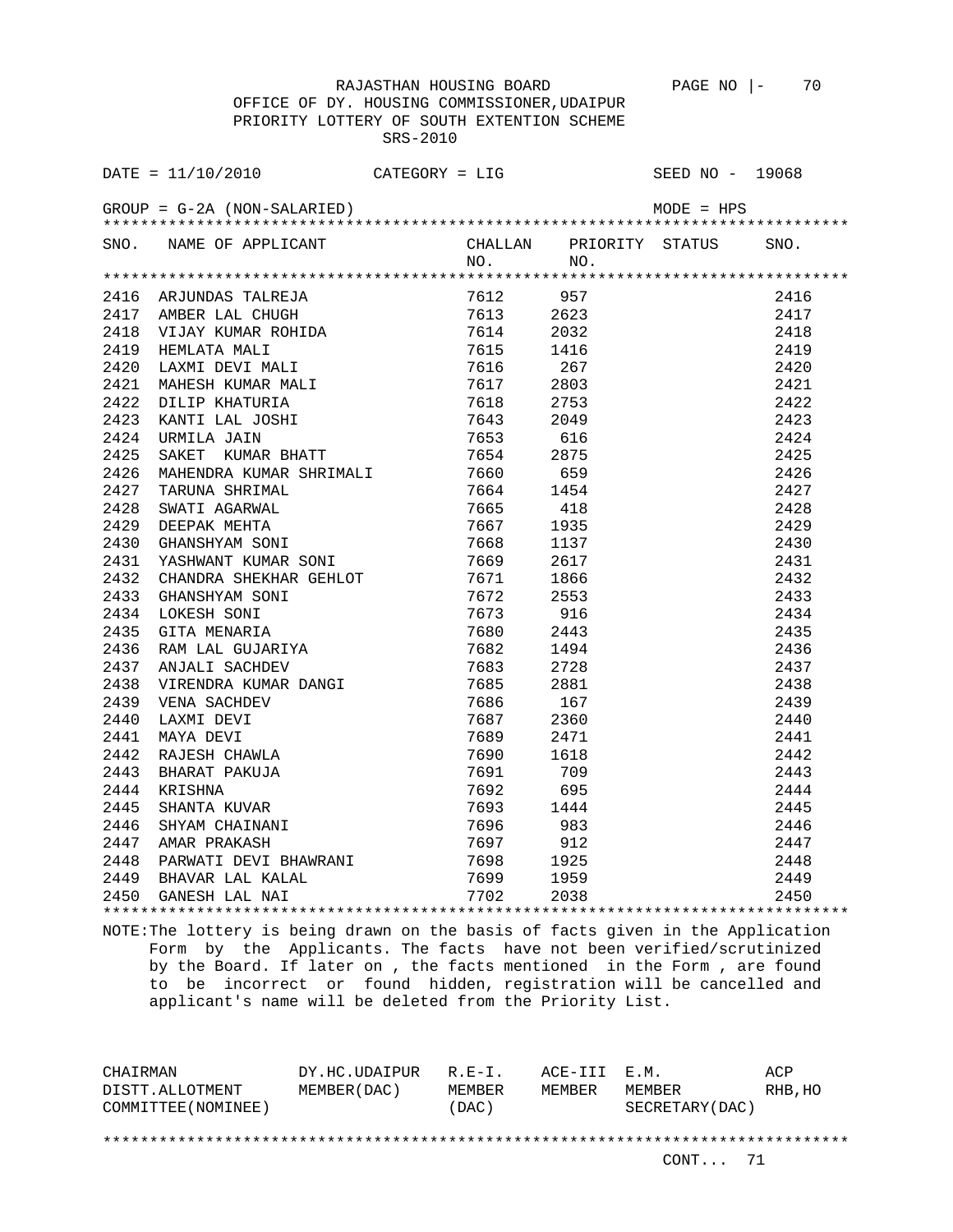OFFICE OF DY. HOUSING COMMISSIONER,UDAIPUR PRIORITY LOTTERY OF SOUTH EXTENTION SCHEME SRS-2010

|      | DATE = $11/10/2010$ CATEGORY = LIG                                                                                                                                                               |                          |      | SEED NO - 19068         |      |
|------|--------------------------------------------------------------------------------------------------------------------------------------------------------------------------------------------------|--------------------------|------|-------------------------|------|
|      | $GROUP = G-2A (NON-SALARIED)$                                                                                                                                                                    |                          |      | MODE = HPS              |      |
|      | SNO. NAME OF APPLICANT                                                                                                                                                                           | NO.                      | NO.  | CHALLAN PRIORITY STATUS | SNO. |
|      |                                                                                                                                                                                                  |                          |      |                         |      |
|      |                                                                                                                                                                                                  |                          | 1912 |                         | 2451 |
|      |                                                                                                                                                                                                  |                          | 359  |                         | 2452 |
|      |                                                                                                                                                                                                  |                          | 1804 |                         | 2453 |
|      |                                                                                                                                                                                                  |                          | 1780 |                         | 2454 |
|      | 2451 REKHA JAIN<br>2452 HERSHAD LAL KIKOD 7707<br>2453 BANSI DAS VAISHNAV 7708<br>2454 YOGENDRA SINGH CHOUHAN 7721<br>2455 TANVI TRIVEDI 7722                                                    |                          | 154  |                         | 2455 |
| 2456 | ERUILE DAS VALU.<br>FOGENDRA SINGH CHOUHAR<br>TANVI TRIVEDI<br>SONU CHOUHAN<br>VINOD DELWARIA<br>TATENDRA SAHU                                                                                   | 7723                     | 626  |                         | 2456 |
| 2457 |                                                                                                                                                                                                  | 7732                     | 1552 |                         | 2457 |
| 2458 |                                                                                                                                                                                                  | 7737                     | 2130 |                         | 2458 |
| 2459 |                                                                                                                                                                                                  | 7740                     | 1341 |                         | 2459 |
| 2460 |                                                                                                                                                                                                  | 7744                     | 1747 |                         | 2460 |
| 2461 | SANYAM LODHA<br>URMILA KACHHAWA<br>MONA AGARWAL<br>PUSHPA AGRAWAL                                                                                                                                | 7748                     | 771  |                         | 2461 |
| 2462 |                                                                                                                                                                                                  | 7750                     | 851  |                         | 2462 |
| 2463 |                                                                                                                                                                                                  | 7751                     | 567  |                         | 2463 |
| 2464 |                                                                                                                                                                                                  | 7752 1615                |      |                         | 2464 |
| 2465 | MITTAL KUNVAR RAO                                                                                                                                                                                | 7761                     | 53   |                         | 2465 |
| 2466 | MOHITA MANGWANI<br>MOHITA MANGWANI<br>DINESH YADAV<br>DEEPAK YADAV<br>ANJANA<br>GOTU LAL<br>WATA TIMGU TUAL                                                                                      | 7765                     | 2378 |                         | 2466 |
| 2467 |                                                                                                                                                                                                  | 7766                     | 1858 |                         | 2467 |
| 2468 |                                                                                                                                                                                                  | 7767                     | 212  |                         | 2468 |
| 2469 |                                                                                                                                                                                                  | 7768                     | 1878 |                         | 2469 |
| 2470 |                                                                                                                                                                                                  | 7771                     | 1621 |                         | 2470 |
| 2471 |                                                                                                                                                                                                  | 7773                     | 2285 |                         | 2471 |
| 2472 |                                                                                                                                                                                                  | 7775                     | 1861 |                         | 2472 |
| 2473 | HARI SINGH JHALA<br>MEERA VAISHNAV<br>DIGULL DILLE                                                                                                                                               | 7777                     | 2807 |                         | 2473 |
| 2474 |                                                                                                                                                                                                  |                          | 1496 |                         | 2474 |
| 2475 |                                                                                                                                                                                                  |                          | 919  |                         | 2475 |
| 2476 | NOVE ROMAR SHARMA<br>RASHID MOHAMMED<br>HARPAL KAUR<br>INDRA DEVI<br>BANSI LAL SHARMA                                                                                                            |                          | 1452 |                         | 2476 |
| 2477 |                                                                                                                                                                                                  |                          | 234  |                         | 2477 |
| 2478 |                                                                                                                                                                                                  | 7793<br>$\frac{7}{7794}$ | 681  |                         | 2478 |
| 2479 |                                                                                                                                                                                                  |                          | 2103 |                         | 2479 |
|      |                                                                                                                                                                                                  |                          |      |                         | 2480 |
|      |                                                                                                                                                                                                  |                          |      |                         | 2481 |
|      |                                                                                                                                                                                                  |                          |      |                         | 2482 |
|      |                                                                                                                                                                                                  |                          |      |                         | 2483 |
|      |                                                                                                                                                                                                  |                          |      | $\frac{2484}{2485}$     |      |
|      | 2480 NARENDRA SINGH CHOUHAN 7795 2223<br>2481 DAYAWANTI SAHU 7796 1256<br>2482 PRAMILA SAHU 7797 375<br>2483 PARAS KUNWAR 7802 2832<br>2484 LATA PADIYAR 7805 1263<br>2485 BABALI DEVI 7807 2190 |                          |      |                         |      |
|      |                                                                                                                                                                                                  |                          |      |                         |      |

NOTE:The lottery is being drawn on the basis of facts given in the Application Form by the Applicants. The facts have not been verified/scrutinized by the Board. If later on , the facts mentioned in the Form , are found to be incorrect or found hidden, registration will be cancelled and applicant's name will be deleted from the Priority List.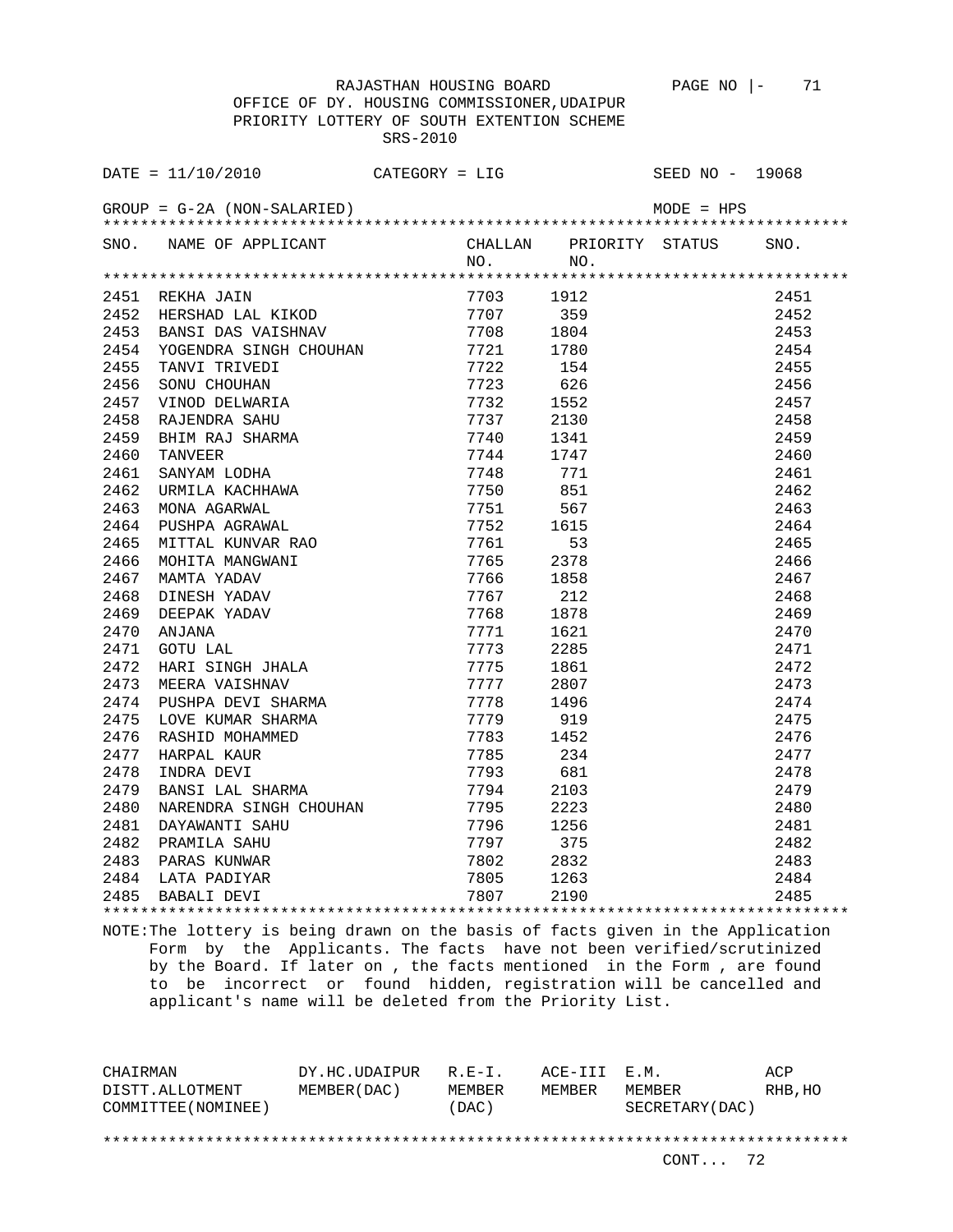OFFICE OF DY. HOUSING COMMISSIONER,UDAIPUR PRIORITY LOTTERY OF SOUTH EXTENTION SCHEME SRS-2010

|      | DATE = $11/10/2010$ CATEGORY = LIG                                                                                                                                                                                                            |  | SEED NO - 19068                                                                                                                                                                                                                                                                      |      |
|------|-----------------------------------------------------------------------------------------------------------------------------------------------------------------------------------------------------------------------------------------------|--|--------------------------------------------------------------------------------------------------------------------------------------------------------------------------------------------------------------------------------------------------------------------------------------|------|
|      |                                                                                                                                                                                                                                               |  | 9E.<br>MODE<br>4 PRIORITY STATU.<br>NO.<br>2009 592<br>7810 1382<br>7811 2082<br>12 1446<br>3 231<br>831<br>215<br>863 2495<br>878 2495<br>878 2496<br>152<br>2498 8 2499<br>8 2499<br>8 2499<br>8 2499<br>8 2499<br>8 2499<br>8 2499<br>8 2500<br>2500<br>2500<br>2500<br>2500<br>2 |      |
|      | SNO. NAME OF APPLICANT                                                                                                                                                                                                                        |  |                                                                                                                                                                                                                                                                                      |      |
|      |                                                                                                                                                                                                                                               |  |                                                                                                                                                                                                                                                                                      |      |
|      |                                                                                                                                                                                                                                               |  |                                                                                                                                                                                                                                                                                      |      |
|      | 2486 MAYA SURANA<br>2487 HAMER SINGH 7809 592<br>2488 SUDHINDRA KUMAR SURANA 7811 2082<br>2488 SUDHINDRA KUMAR SURANA 7811 2082                                                                                                               |  |                                                                                                                                                                                                                                                                                      |      |
|      |                                                                                                                                                                                                                                               |  |                                                                                                                                                                                                                                                                                      |      |
|      |                                                                                                                                                                                                                                               |  |                                                                                                                                                                                                                                                                                      |      |
| 2489 |                                                                                                                                                                                                                                               |  |                                                                                                                                                                                                                                                                                      |      |
| 2490 |                                                                                                                                                                                                                                               |  |                                                                                                                                                                                                                                                                                      |      |
| 2491 |                                                                                                                                                                                                                                               |  |                                                                                                                                                                                                                                                                                      |      |
| 2492 |                                                                                                                                                                                                                                               |  |                                                                                                                                                                                                                                                                                      |      |
| 2493 |                                                                                                                                                                                                                                               |  |                                                                                                                                                                                                                                                                                      |      |
| 2494 |                                                                                                                                                                                                                                               |  |                                                                                                                                                                                                                                                                                      |      |
| 2495 |                                                                                                                                                                                                                                               |  |                                                                                                                                                                                                                                                                                      |      |
| 2496 |                                                                                                                                                                                                                                               |  |                                                                                                                                                                                                                                                                                      |      |
| 2497 |                                                                                                                                                                                                                                               |  |                                                                                                                                                                                                                                                                                      |      |
| 2498 |                                                                                                                                                                                                                                               |  |                                                                                                                                                                                                                                                                                      |      |
| 2499 |                                                                                                                                                                                                                                               |  |                                                                                                                                                                                                                                                                                      |      |
| 2500 |                                                                                                                                                                                                                                               |  |                                                                                                                                                                                                                                                                                      |      |
| 2501 |                                                                                                                                                                                                                                               |  |                                                                                                                                                                                                                                                                                      |      |
| 2502 |                                                                                                                                                                                                                                               |  |                                                                                                                                                                                                                                                                                      |      |
| 2503 |                                                                                                                                                                                                                                               |  |                                                                                                                                                                                                                                                                                      |      |
| 2504 |                                                                                                                                                                                                                                               |  |                                                                                                                                                                                                                                                                                      |      |
| 2505 |                                                                                                                                                                                                                                               |  |                                                                                                                                                                                                                                                                                      |      |
| 2506 |                                                                                                                                                                                                                                               |  |                                                                                                                                                                                                                                                                                      |      |
| 2507 |                                                                                                                                                                                                                                               |  |                                                                                                                                                                                                                                                                                      | 2507 |
| 2508 |                                                                                                                                                                                                                                               |  |                                                                                                                                                                                                                                                                                      | 2508 |
| 2509 |                                                                                                                                                                                                                                               |  |                                                                                                                                                                                                                                                                                      | 2509 |
| 2510 |                                                                                                                                                                                                                                               |  |                                                                                                                                                                                                                                                                                      | 2510 |
| 2511 |                                                                                                                                                                                                                                               |  |                                                                                                                                                                                                                                                                                      | 2511 |
| 2512 |                                                                                                                                                                                                                                               |  |                                                                                                                                                                                                                                                                                      | 2512 |
| 2513 |                                                                                                                                                                                                                                               |  |                                                                                                                                                                                                                                                                                      | 2513 |
| 2514 |                                                                                                                                                                                                                                               |  |                                                                                                                                                                                                                                                                                      | 2514 |
| 2515 |                                                                                                                                                                                                                                               |  |                                                                                                                                                                                                                                                                                      | 2515 |
| 2516 |                                                                                                                                                                                                                                               |  |                                                                                                                                                                                                                                                                                      | 2516 |
| 2517 |                                                                                                                                                                                                                                               |  |                                                                                                                                                                                                                                                                                      | 2517 |
| 2518 |                                                                                                                                                                                                                                               |  |                                                                                                                                                                                                                                                                                      | 2518 |
| 2519 |                                                                                                                                                                                                                                               |  |                                                                                                                                                                                                                                                                                      | 2519 |
|      | 2520 NAYANA PANDYA                                                                                                                                                                                                                            |  |                                                                                                                                                                                                                                                                                      | 2520 |
|      | FIAMER SINGH MARK SURANA 7810 1382<br>1808 SUDHINDRA KUMAR SURANA 7811 2082<br>1820 LAXMIT THAKUR AMETA 7812 1446<br>HEMANIT KUMAR AMETA 7812 1446<br>1821 RAM LAL ODD 7813 231<br>1821 RAM LAL ODD 7815 215<br>1831 RAM LAL ODD 7816 215<br> |  |                                                                                                                                                                                                                                                                                      |      |

NOTE:The lottery is being drawn on the basis of facts given in the Application Form by the Applicants. The facts have not been verified/scrutinized by the Board. If later on , the facts mentioned in the Form , are found to be incorrect or found hidden, registration will be cancelled and applicant's name will be deleted from the Priority List.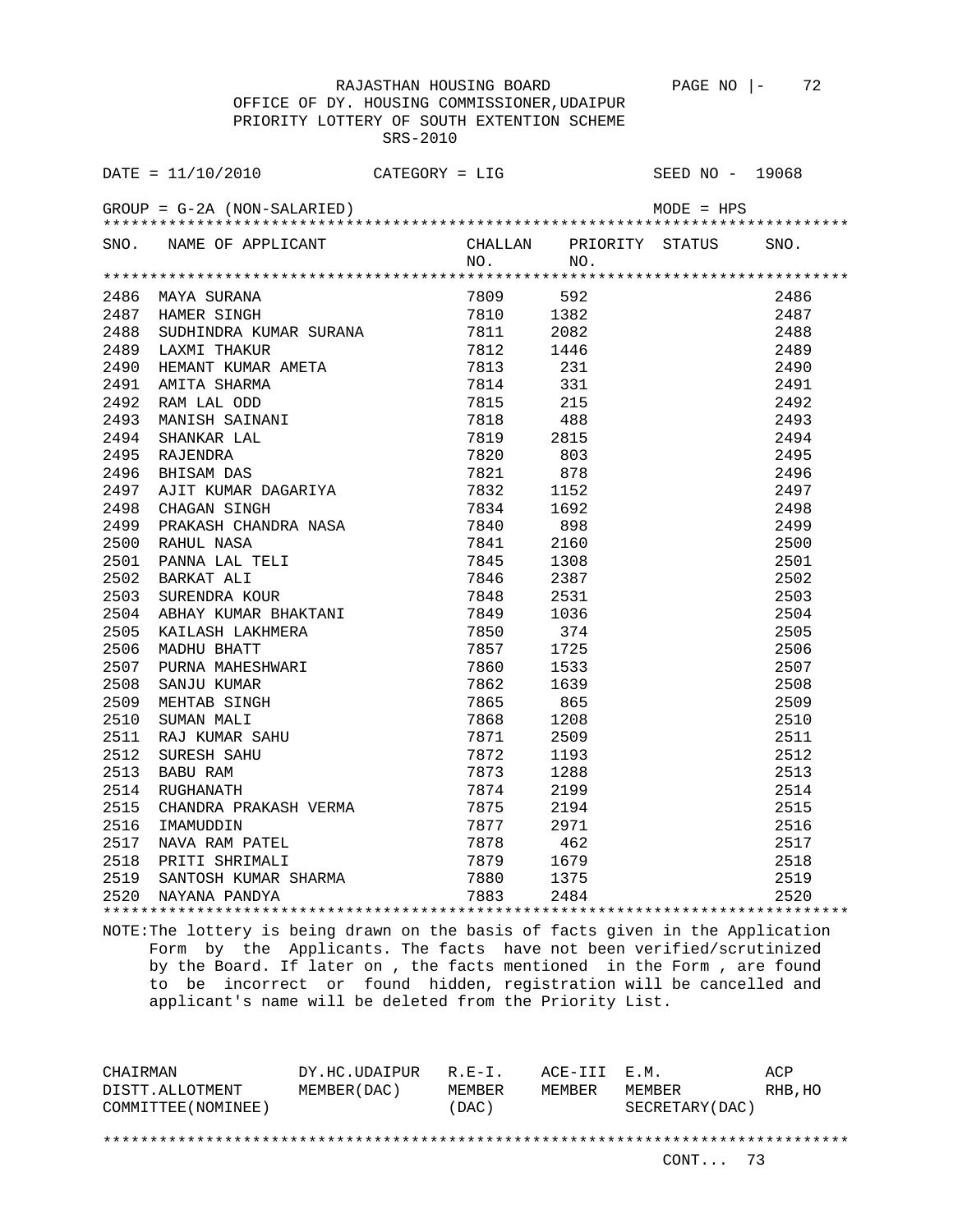OFFICE OF DY. HOUSING COMMISSIONER,UDAIPUR PRIORITY LOTTERY OF SOUTH EXTENTION SCHEME SRS-2010

| SNO. NAME OF APPLICANT CHALLAN PRIORITY STATUS SNO.<br>NO. NO. NO.                                                                                                                                                                                                 |  |                                                                                                                                |      |
|--------------------------------------------------------------------------------------------------------------------------------------------------------------------------------------------------------------------------------------------------------------------|--|--------------------------------------------------------------------------------------------------------------------------------|------|
| 1982<br>1982<br>1984 - 2022<br>1984 - 2022<br>1984 - 2022<br>1984 - 2022<br>1984 - 2022<br>1984 - 2022<br>1984 - 2022<br>1984 - 2022<br>1984 - 2022<br>1986 - 114<br>1989 - 114<br>1989 - 114<br>1989 - 114<br>1989 - 114<br>1989 - 114<br>1989 - 114<br>1989 - 11 |  |                                                                                                                                |      |
|                                                                                                                                                                                                                                                                    |  |                                                                                                                                | 2521 |
|                                                                                                                                                                                                                                                                    |  |                                                                                                                                | 2522 |
|                                                                                                                                                                                                                                                                    |  |                                                                                                                                | 2523 |
|                                                                                                                                                                                                                                                                    |  |                                                                                                                                | 2524 |
|                                                                                                                                                                                                                                                                    |  |                                                                                                                                | 2525 |
|                                                                                                                                                                                                                                                                    |  |                                                                                                                                | 2526 |
|                                                                                                                                                                                                                                                                    |  |                                                                                                                                | 2527 |
|                                                                                                                                                                                                                                                                    |  | 2922<br>714<br>1357<br>470<br>2867<br>1161<br>194<br>2320<br>576<br>2005                                                       | 2528 |
|                                                                                                                                                                                                                                                                    |  |                                                                                                                                | 2529 |
|                                                                                                                                                                                                                                                                    |  |                                                                                                                                | 2530 |
|                                                                                                                                                                                                                                                                    |  |                                                                                                                                | 2531 |
|                                                                                                                                                                                                                                                                    |  |                                                                                                                                | 2532 |
|                                                                                                                                                                                                                                                                    |  |                                                                                                                                | 2533 |
|                                                                                                                                                                                                                                                                    |  |                                                                                                                                | 2534 |
|                                                                                                                                                                                                                                                                    |  |                                                                                                                                | 2535 |
|                                                                                                                                                                                                                                                                    |  |                                                                                                                                | 2536 |
|                                                                                                                                                                                                                                                                    |  |                                                                                                                                | 2537 |
|                                                                                                                                                                                                                                                                    |  |                                                                                                                                | 2538 |
|                                                                                                                                                                                                                                                                    |  |                                                                                                                                | 2539 |
|                                                                                                                                                                                                                                                                    |  |                                                                                                                                | 2540 |
|                                                                                                                                                                                                                                                                    |  |                                                                                                                                | 2541 |
|                                                                                                                                                                                                                                                                    |  |                                                                                                                                | 2542 |
|                                                                                                                                                                                                                                                                    |  |                                                                                                                                | 2543 |
|                                                                                                                                                                                                                                                                    |  |                                                                                                                                | 2544 |
|                                                                                                                                                                                                                                                                    |  |                                                                                                                                | 2545 |
|                                                                                                                                                                                                                                                                    |  |                                                                                                                                | 2546 |
|                                                                                                                                                                                                                                                                    |  |                                                                                                                                | 2547 |
|                                                                                                                                                                                                                                                                    |  |                                                                                                                                | 2548 |
|                                                                                                                                                                                                                                                                    |  |                                                                                                                                | 2549 |
|                                                                                                                                                                                                                                                                    |  |                                                                                                                                |      |
|                                                                                                                                                                                                                                                                    |  |                                                                                                                                |      |
|                                                                                                                                                                                                                                                                    |  |                                                                                                                                |      |
|                                                                                                                                                                                                                                                                    |  |                                                                                                                                |      |
|                                                                                                                                                                                                                                                                    |  |                                                                                                                                |      |
| 2013 1988 207<br>2547 DALPAT SINGH SHAKTAWAT 7971 587<br>2548 AJIT SINGH CHOUHAN 7972 944<br>2550 SHEELA DEVI TAILOR 7979 272<br>2551 LEELA DEVI TAILOR 7981 2276<br>2552 VINAY JAIN 7982 1365<br>2553 CHETANA JAIN 7984 1841<br>2554 INJNA                        |  | $\begin{array}{r} 2550 \\ 2550 \\ 2551 \\ 2552 \\ 2553 \\ 2554 \\ 2554 \\ 2554 \\ 2554 \\ 2554 \\ 2554 \\ 2554 \\ \end{array}$ |      |
|                                                                                                                                                                                                                                                                    |  |                                                                                                                                |      |

NOTE:The lottery is being drawn on the basis of facts given in the Application Form by the Applicants. The facts have not been verified/scrutinized by the Board. If later on , the facts mentioned in the Form , are found to be incorrect or found hidden, registration will be cancelled and applicant's name will be deleted from the Priority List.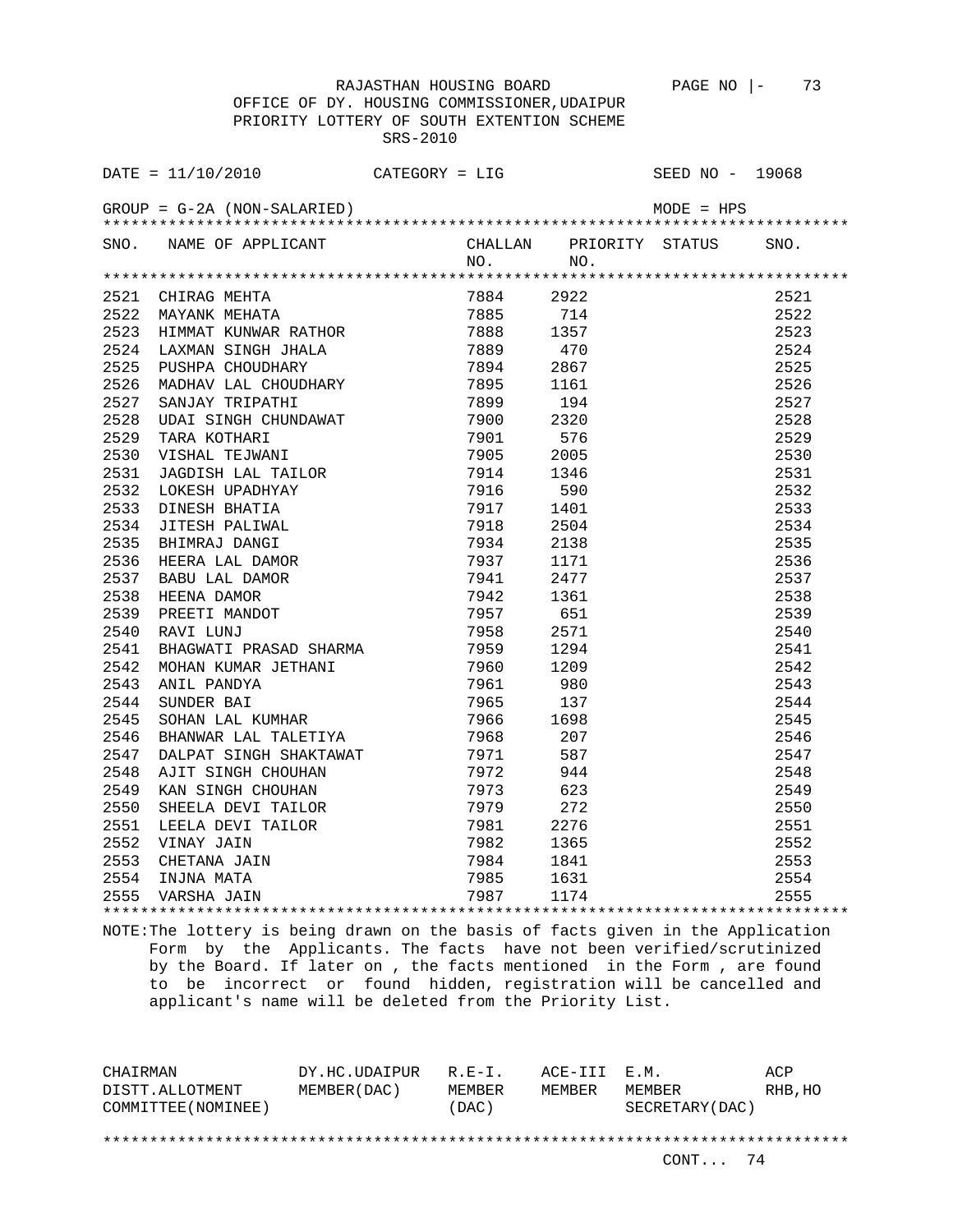OFFICE OF DY. HOUSING COMMISSIONER,UDAIPUR PRIORITY LOTTERY OF SOUTH EXTENTION SCHEME SRS-2010

| SNO. NAME OF APPLICANT |     |     | CHALLAN PRIORITY STATUS SNO.                                                                                                                                                                                                                                                                                     |      |
|------------------------|-----|-----|------------------------------------------------------------------------------------------------------------------------------------------------------------------------------------------------------------------------------------------------------------------------------------------------------------------|------|
|                        | NO. | NO. |                                                                                                                                                                                                                                                                                                                  |      |
|                        |     |     |                                                                                                                                                                                                                                                                                                                  |      |
|                        |     |     |                                                                                                                                                                                                                                                                                                                  | 2556 |
|                        |     |     |                                                                                                                                                                                                                                                                                                                  | 2557 |
|                        |     |     |                                                                                                                                                                                                                                                                                                                  | 2558 |
|                        |     |     |                                                                                                                                                                                                                                                                                                                  | 2559 |
|                        |     |     |                                                                                                                                                                                                                                                                                                                  | 2560 |
|                        |     |     |                                                                                                                                                                                                                                                                                                                  | 2561 |
|                        |     |     |                                                                                                                                                                                                                                                                                                                  | 2562 |
|                        |     |     |                                                                                                                                                                                                                                                                                                                  | 2563 |
|                        |     |     |                                                                                                                                                                                                                                                                                                                  | 2564 |
|                        |     |     |                                                                                                                                                                                                                                                                                                                  | 2565 |
|                        |     |     |                                                                                                                                                                                                                                                                                                                  | 2566 |
|                        |     |     |                                                                                                                                                                                                                                                                                                                  | 2567 |
|                        |     |     |                                                                                                                                                                                                                                                                                                                  | 2568 |
|                        |     |     |                                                                                                                                                                                                                                                                                                                  | 2569 |
|                        |     |     |                                                                                                                                                                                                                                                                                                                  | 2570 |
|                        |     |     |                                                                                                                                                                                                                                                                                                                  | 2571 |
|                        |     |     |                                                                                                                                                                                                                                                                                                                  | 2572 |
|                        |     |     |                                                                                                                                                                                                                                                                                                                  | 2573 |
|                        |     |     |                                                                                                                                                                                                                                                                                                                  |      |
|                        |     |     |                                                                                                                                                                                                                                                                                                                  |      |
|                        |     |     |                                                                                                                                                                                                                                                                                                                  |      |
|                        |     |     |                                                                                                                                                                                                                                                                                                                  |      |
|                        |     |     |                                                                                                                                                                                                                                                                                                                  |      |
|                        |     |     |                                                                                                                                                                                                                                                                                                                  |      |
|                        |     |     |                                                                                                                                                                                                                                                                                                                  |      |
|                        |     |     |                                                                                                                                                                                                                                                                                                                  |      |
|                        |     |     |                                                                                                                                                                                                                                                                                                                  |      |
|                        |     |     |                                                                                                                                                                                                                                                                                                                  |      |
|                        |     |     |                                                                                                                                                                                                                                                                                                                  |      |
|                        |     |     |                                                                                                                                                                                                                                                                                                                  |      |
|                        |     |     |                                                                                                                                                                                                                                                                                                                  |      |
|                        |     |     |                                                                                                                                                                                                                                                                                                                  |      |
|                        |     |     |                                                                                                                                                                                                                                                                                                                  |      |
|                        |     |     |                                                                                                                                                                                                                                                                                                                  |      |
|                        |     |     | ${\begin{array}{c} 2572 \\ 2573 \\ 2573 \\ 2574 \\ 2575 \\ 2576 \\ 2577 \\ 2578 \\ 2578 \\ 2580 \\ 2581 \\ 2581 \\ 2582 \\ 2583 \\ 2584 \\ 2583 \\ 2584 \\ 2583 \\ 2586 \\ 2586 \\ 2587 \\ 2588 \\ 2588 \\ 2589 \\ 2590 \\ 2590 \\ 378 \\ 2589 \\ 2590 \\ 378 \\ 2589 \\ 2590 \\ 378 \\ 2589 \\ 2590 \\ 378 \\ $ |      |
|                        |     |     |                                                                                                                                                                                                                                                                                                                  |      |

NOTE:The lottery is being drawn on the basis of facts given in the Application Form by the Applicants. The facts have not been verified/scrutinized by the Board. If later on , the facts mentioned in the Form , are found to be incorrect or found hidden, registration will be cancelled and applicant's name will be deleted from the Priority List.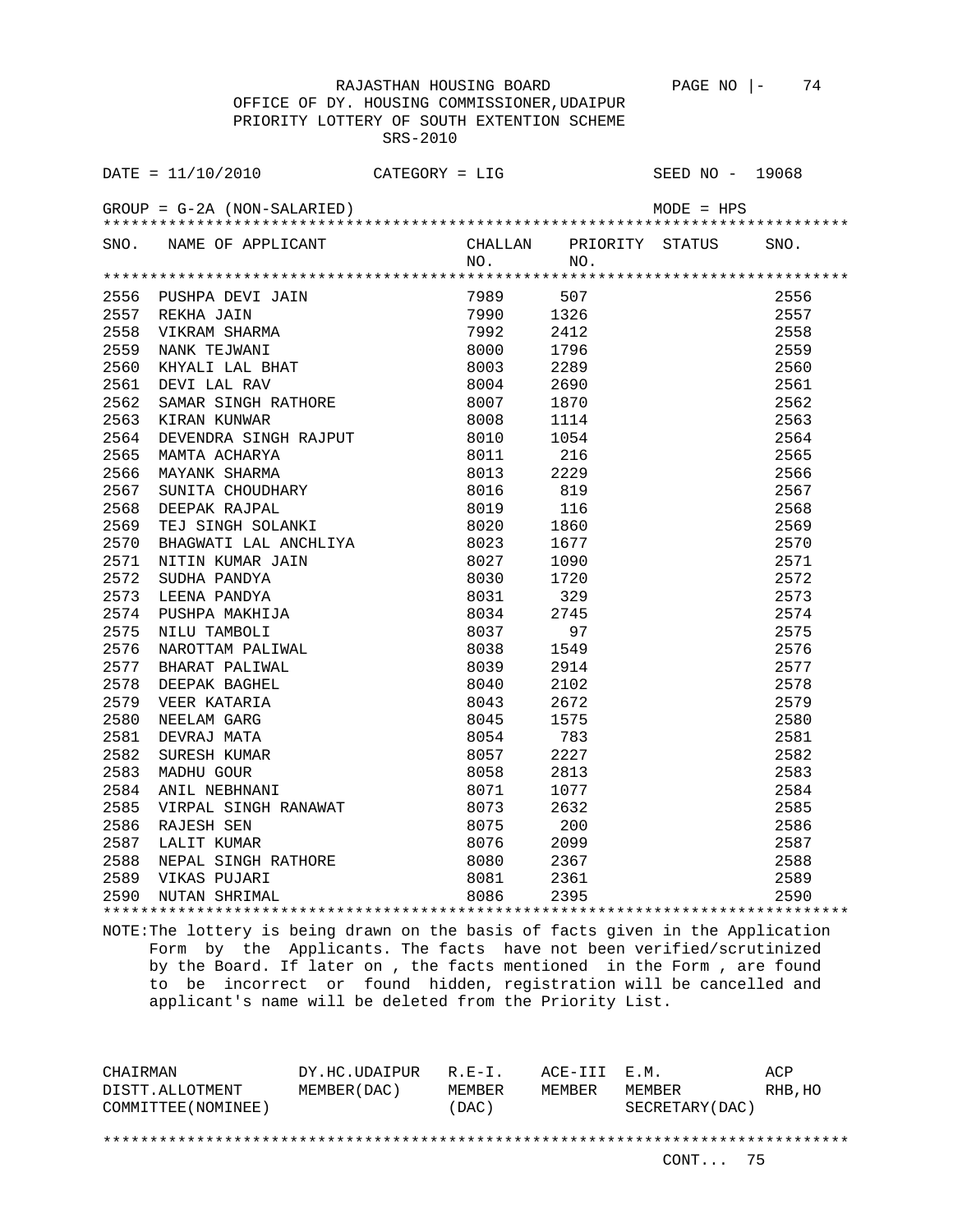OFFICE OF DY. HOUSING COMMISSIONER,UDAIPUR PRIORITY LOTTERY OF SOUTH EXTENTION SCHEME SRS-2010

|      | SNO. NAME OF APPLICANT CHALLAN PRIORITY STATUS SNO.<br>NO. NO. NO.                                                                                                                                                                         |  |      |  |
|------|--------------------------------------------------------------------------------------------------------------------------------------------------------------------------------------------------------------------------------------------|--|------|--|
|      |                                                                                                                                                                                                                                            |  |      |  |
|      |                                                                                                                                                                                                                                            |  |      |  |
|      |                                                                                                                                                                                                                                            |  |      |  |
|      | 2591 CHANDRA PAL SINGH CHOUHAN 8088 1635<br>2592 KAMLESH GUPTA 8092 2952<br>2593 SUDAMA PANDEY 8093 640<br>2594 SHANTA DEVI 8094 226<br>2595 KAMLESH DANGI 8095 1073<br>2596 ASHOK KUMAR MANDWANI 8096 1937<br>2596 ASHOK KUMAR MANDWANI 8 |  |      |  |
|      |                                                                                                                                                                                                                                            |  |      |  |
|      |                                                                                                                                                                                                                                            |  |      |  |
|      |                                                                                                                                                                                                                                            |  |      |  |
|      |                                                                                                                                                                                                                                            |  |      |  |
| 2597 |                                                                                                                                                                                                                                            |  |      |  |
| 2598 |                                                                                                                                                                                                                                            |  |      |  |
| 2599 |                                                                                                                                                                                                                                            |  |      |  |
| 2600 |                                                                                                                                                                                                                                            |  |      |  |
| 2601 |                                                                                                                                                                                                                                            |  |      |  |
| 2602 |                                                                                                                                                                                                                                            |  |      |  |
| 2603 |                                                                                                                                                                                                                                            |  |      |  |
| 2604 |                                                                                                                                                                                                                                            |  |      |  |
| 2605 |                                                                                                                                                                                                                                            |  |      |  |
| 2606 |                                                                                                                                                                                                                                            |  |      |  |
| 2607 |                                                                                                                                                                                                                                            |  |      |  |
| 2608 |                                                                                                                                                                                                                                            |  |      |  |
| 2609 |                                                                                                                                                                                                                                            |  |      |  |
| 2610 |                                                                                                                                                                                                                                            |  |      |  |
| 2611 |                                                                                                                                                                                                                                            |  |      |  |
| 2612 |                                                                                                                                                                                                                                            |  |      |  |
| 2613 |                                                                                                                                                                                                                                            |  |      |  |
| 2614 | MAHIPAL GAUR                                                                                                                                                                                                                               |  |      |  |
| 2615 | ASHOK KUMAR MANDWANI (ASHOK KUMAR MANDWANI (ASHOK KUMAR KOTHARI (ASHOF 2752)<br>BANSHILAL PARIK (ASHOF 2752)<br>PRADER KUMAR PALIWAL (ASHOF 27796)<br>SHANDA AGRAWAI (ASHOF 27796)<br>SHARDA CHOUBISA (ASHOF 27796)<br>SHARDA CHOUBISA (   |  |      |  |
| 2616 |                                                                                                                                                                                                                                            |  |      |  |
| 2617 | VISHAL KUMAR AHUJA 6136 2826                                                                                                                                                                                                               |  |      |  |
| 2618 |                                                                                                                                                                                                                                            |  | 2767 |  |
| 2619 | SHANKAR SINGH SOLANKI 5140<br>MITHILESH KUNWAR GOUR 8142<br>DHUL CHAND MEGHWAL 8144<br>ASHOK PALIWAL 8145                                                                                                                                  |  | 1819 |  |
| 2620 |                                                                                                                                                                                                                                            |  | 1221 |  |
| 2621 |                                                                                                                                                                                                                                            |  | 1927 |  |
|      |                                                                                                                                                                                                                                            |  |      |  |
|      |                                                                                                                                                                                                                                            |  |      |  |
|      |                                                                                                                                                                                                                                            |  |      |  |
|      | 2621 ADMON FRIEDRICH<br>2622 BHARAT BHUSHAN KHATRI 8150 1337<br>2623 SHYAM SINGH RANAWAT 8151 607<br>2624 SUDHINDRA SHARMA 8152 2144<br>2625 REKHA GOTHWAL 8158 2965                                                                       |  |      |  |
|      |                                                                                                                                                                                                                                            |  |      |  |

NOTE:The lottery is being drawn on the basis of facts given in the Application Form by the Applicants. The facts have not been verified/scrutinized by the Board. If later on , the facts mentioned in the Form , are found to be incorrect or found hidden, registration will be cancelled and applicant's name will be deleted from the Priority List.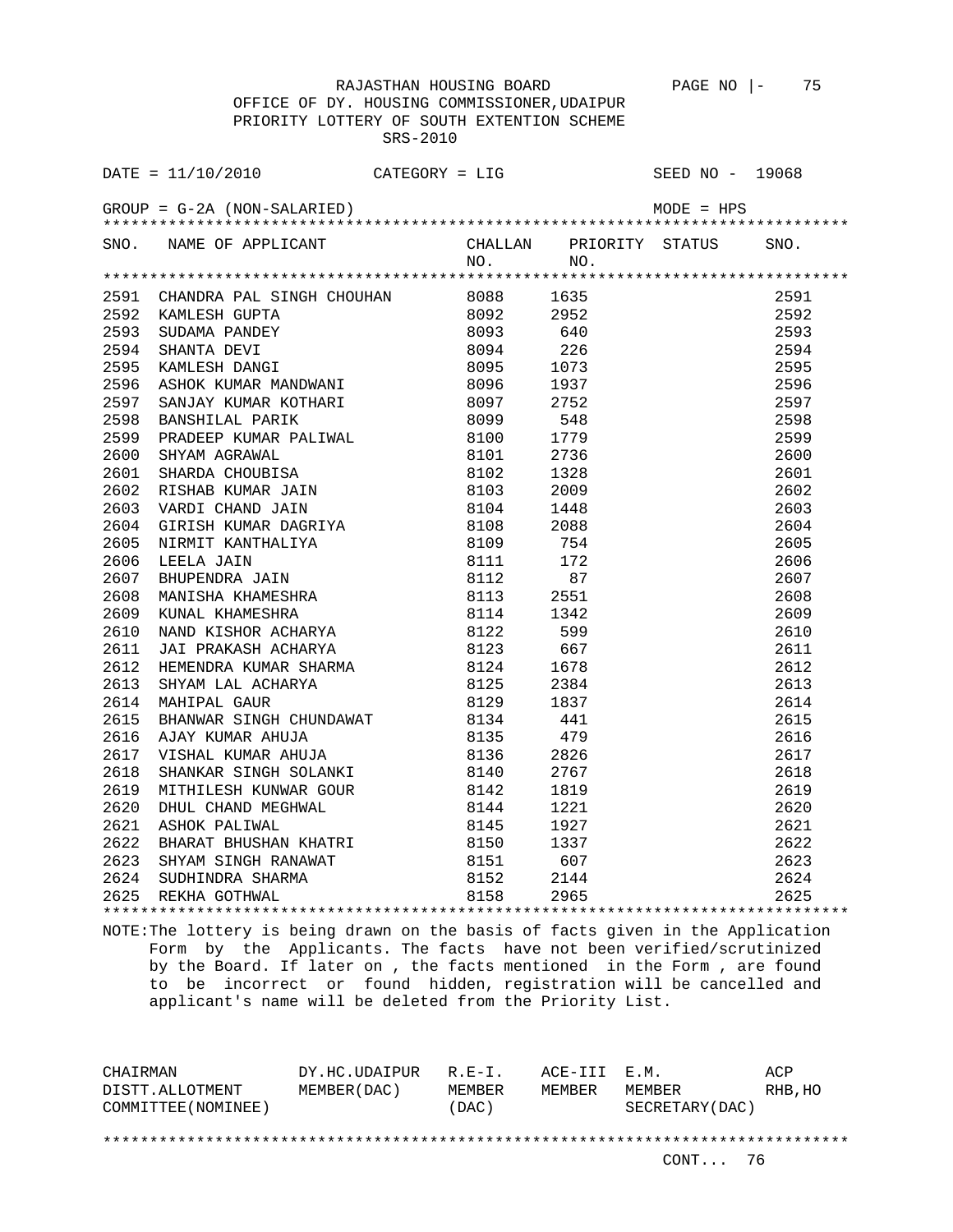OFFICE OF DY. HOUSING COMMISSIONER,UDAIPUR PRIORITY LOTTERY OF SOUTH EXTENTION SCHEME SRS-2010

| SNO. NAME OF APPLICANT CHALLAN PRIORITY STATUS SNO.<br>NO. NO. NO. |  |  |  |
|--------------------------------------------------------------------|--|--|--|
|                                                                    |  |  |  |
|                                                                    |  |  |  |
|                                                                    |  |  |  |
|                                                                    |  |  |  |
|                                                                    |  |  |  |
|                                                                    |  |  |  |
|                                                                    |  |  |  |
|                                                                    |  |  |  |
|                                                                    |  |  |  |
|                                                                    |  |  |  |
|                                                                    |  |  |  |
|                                                                    |  |  |  |
|                                                                    |  |  |  |
|                                                                    |  |  |  |
|                                                                    |  |  |  |
|                                                                    |  |  |  |
|                                                                    |  |  |  |
|                                                                    |  |  |  |
|                                                                    |  |  |  |
|                                                                    |  |  |  |
|                                                                    |  |  |  |
|                                                                    |  |  |  |
|                                                                    |  |  |  |
|                                                                    |  |  |  |
|                                                                    |  |  |  |
|                                                                    |  |  |  |
|                                                                    |  |  |  |
|                                                                    |  |  |  |
|                                                                    |  |  |  |
|                                                                    |  |  |  |
|                                                                    |  |  |  |
|                                                                    |  |  |  |
|                                                                    |  |  |  |
|                                                                    |  |  |  |
|                                                                    |  |  |  |
|                                                                    |  |  |  |
|                                                                    |  |  |  |
|                                                                    |  |  |  |

NOTE:The lottery is being drawn on the basis of facts given in the Application Form by the Applicants. The facts have not been verified/scrutinized by the Board. If later on , the facts mentioned in the Form , are found to be incorrect or found hidden, registration will be cancelled and applicant's name will be deleted from the Priority List.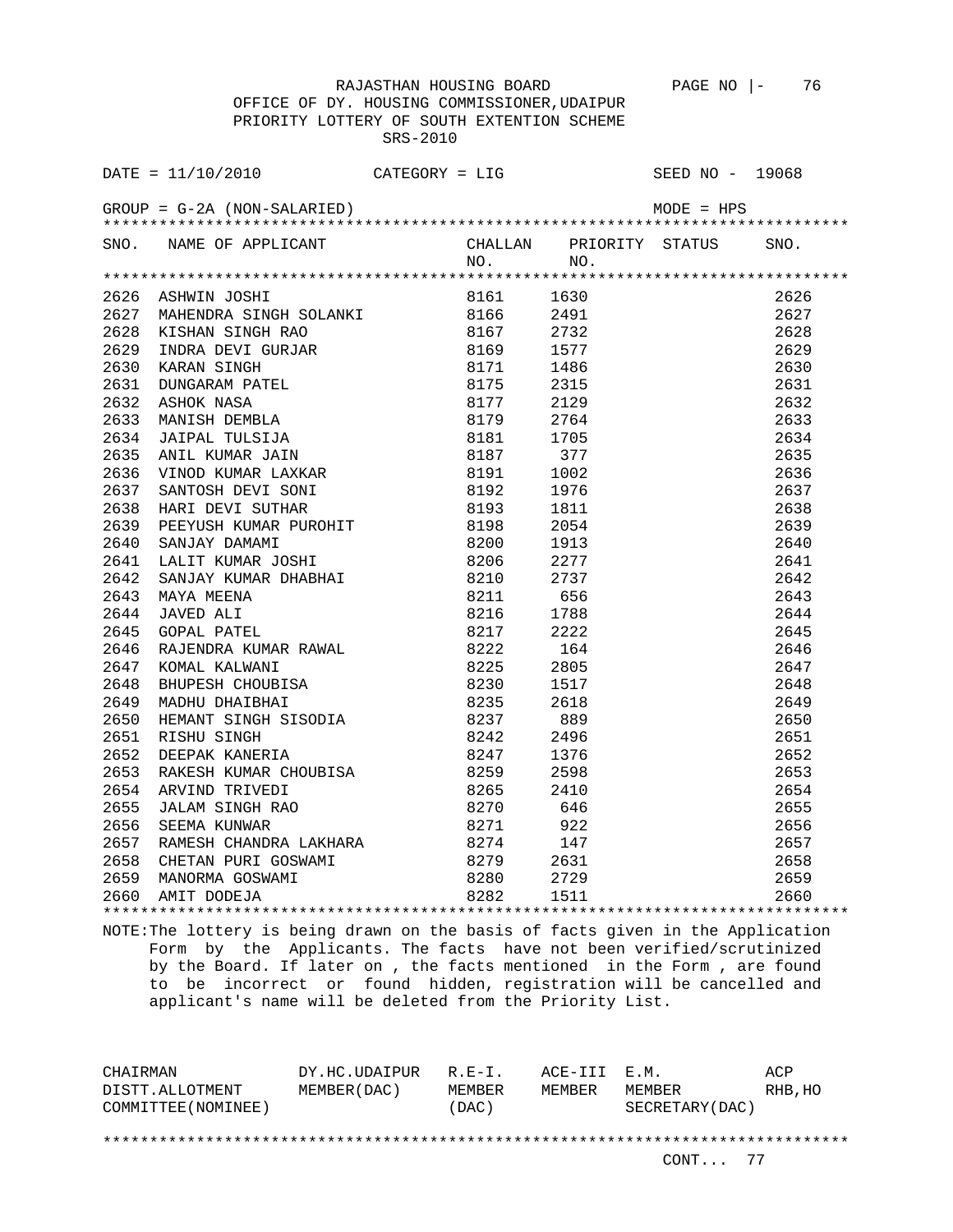OFFICE OF DY. HOUSING COMMISSIONER,UDAIPUR PRIORITY LOTTERY OF SOUTH EXTENTION SCHEME SRS-2010

| $\begin{tabular}{cccccccc} \multicolumn{4}{c}{\begin{tabular}{c} \multicolumn{4}{c}{\textbf{ARED1}}\end{tabular}} & $\multicolumn{4}{c}{\begin{tabular}{c} \multicolumn{4}{c}{\textbf{ARED2}}\end{tabular}}\\ & $\multicolumn{4}{c}{\begin{tabular}{c} \multicolumn{4}{c}{\textbf{ARED1}}\end{tabular}}}} & $\multicolumn{4}{c}{\begin{tabular}{c} \multicolumn{4}{c}{\textbf{ASPIST}}\end{tabular}}\\ & $\multicolumn{4}{c}{\begin{tabular}{c} \multicolumn{4}{c}{\textbf{ASPIST}}\end{tabular}}}} & $\mult$ |  |  |      |
|---------------------------------------------------------------------------------------------------------------------------------------------------------------------------------------------------------------------------------------------------------------------------------------------------------------------------------------------------------------------------------------------------------------------------------------------------------------------------------------------------------------|--|--|------|
|                                                                                                                                                                                                                                                                                                                                                                                                                                                                                                               |  |  |      |
|                                                                                                                                                                                                                                                                                                                                                                                                                                                                                                               |  |  |      |
|                                                                                                                                                                                                                                                                                                                                                                                                                                                                                                               |  |  |      |
|                                                                                                                                                                                                                                                                                                                                                                                                                                                                                                               |  |  |      |
|                                                                                                                                                                                                                                                                                                                                                                                                                                                                                                               |  |  |      |
|                                                                                                                                                                                                                                                                                                                                                                                                                                                                                                               |  |  |      |
|                                                                                                                                                                                                                                                                                                                                                                                                                                                                                                               |  |  |      |
|                                                                                                                                                                                                                                                                                                                                                                                                                                                                                                               |  |  |      |
|                                                                                                                                                                                                                                                                                                                                                                                                                                                                                                               |  |  |      |
|                                                                                                                                                                                                                                                                                                                                                                                                                                                                                                               |  |  |      |
|                                                                                                                                                                                                                                                                                                                                                                                                                                                                                                               |  |  |      |
|                                                                                                                                                                                                                                                                                                                                                                                                                                                                                                               |  |  |      |
|                                                                                                                                                                                                                                                                                                                                                                                                                                                                                                               |  |  |      |
|                                                                                                                                                                                                                                                                                                                                                                                                                                                                                                               |  |  |      |
|                                                                                                                                                                                                                                                                                                                                                                                                                                                                                                               |  |  |      |
|                                                                                                                                                                                                                                                                                                                                                                                                                                                                                                               |  |  |      |
|                                                                                                                                                                                                                                                                                                                                                                                                                                                                                                               |  |  |      |
|                                                                                                                                                                                                                                                                                                                                                                                                                                                                                                               |  |  |      |
|                                                                                                                                                                                                                                                                                                                                                                                                                                                                                                               |  |  |      |
|                                                                                                                                                                                                                                                                                                                                                                                                                                                                                                               |  |  |      |
|                                                                                                                                                                                                                                                                                                                                                                                                                                                                                                               |  |  |      |
|                                                                                                                                                                                                                                                                                                                                                                                                                                                                                                               |  |  |      |
|                                                                                                                                                                                                                                                                                                                                                                                                                                                                                                               |  |  |      |
|                                                                                                                                                                                                                                                                                                                                                                                                                                                                                                               |  |  |      |
|                                                                                                                                                                                                                                                                                                                                                                                                                                                                                                               |  |  |      |
|                                                                                                                                                                                                                                                                                                                                                                                                                                                                                                               |  |  |      |
|                                                                                                                                                                                                                                                                                                                                                                                                                                                                                                               |  |  |      |
|                                                                                                                                                                                                                                                                                                                                                                                                                                                                                                               |  |  |      |
|                                                                                                                                                                                                                                                                                                                                                                                                                                                                                                               |  |  |      |
|                                                                                                                                                                                                                                                                                                                                                                                                                                                                                                               |  |  |      |
|                                                                                                                                                                                                                                                                                                                                                                                                                                                                                                               |  |  |      |
|                                                                                                                                                                                                                                                                                                                                                                                                                                                                                                               |  |  |      |
|                                                                                                                                                                                                                                                                                                                                                                                                                                                                                                               |  |  | 2690 |
|                                                                                                                                                                                                                                                                                                                                                                                                                                                                                                               |  |  | 2691 |
|                                                                                                                                                                                                                                                                                                                                                                                                                                                                                                               |  |  | 2692 |
|                                                                                                                                                                                                                                                                                                                                                                                                                                                                                                               |  |  | 2693 |
|                                                                                                                                                                                                                                                                                                                                                                                                                                                                                                               |  |  | 2694 |
|                                                                                                                                                                                                                                                                                                                                                                                                                                                                                                               |  |  | 2695 |
|                                                                                                                                                                                                                                                                                                                                                                                                                                                                                                               |  |  |      |

NOTE:The lottery is being drawn on the basis of facts given in the Application Form by the Applicants. The facts have not been verified/scrutinized by the Board. If later on , the facts mentioned in the Form , are found to be incorrect or found hidden, registration will be cancelled and applicant's name will be deleted from the Priority List.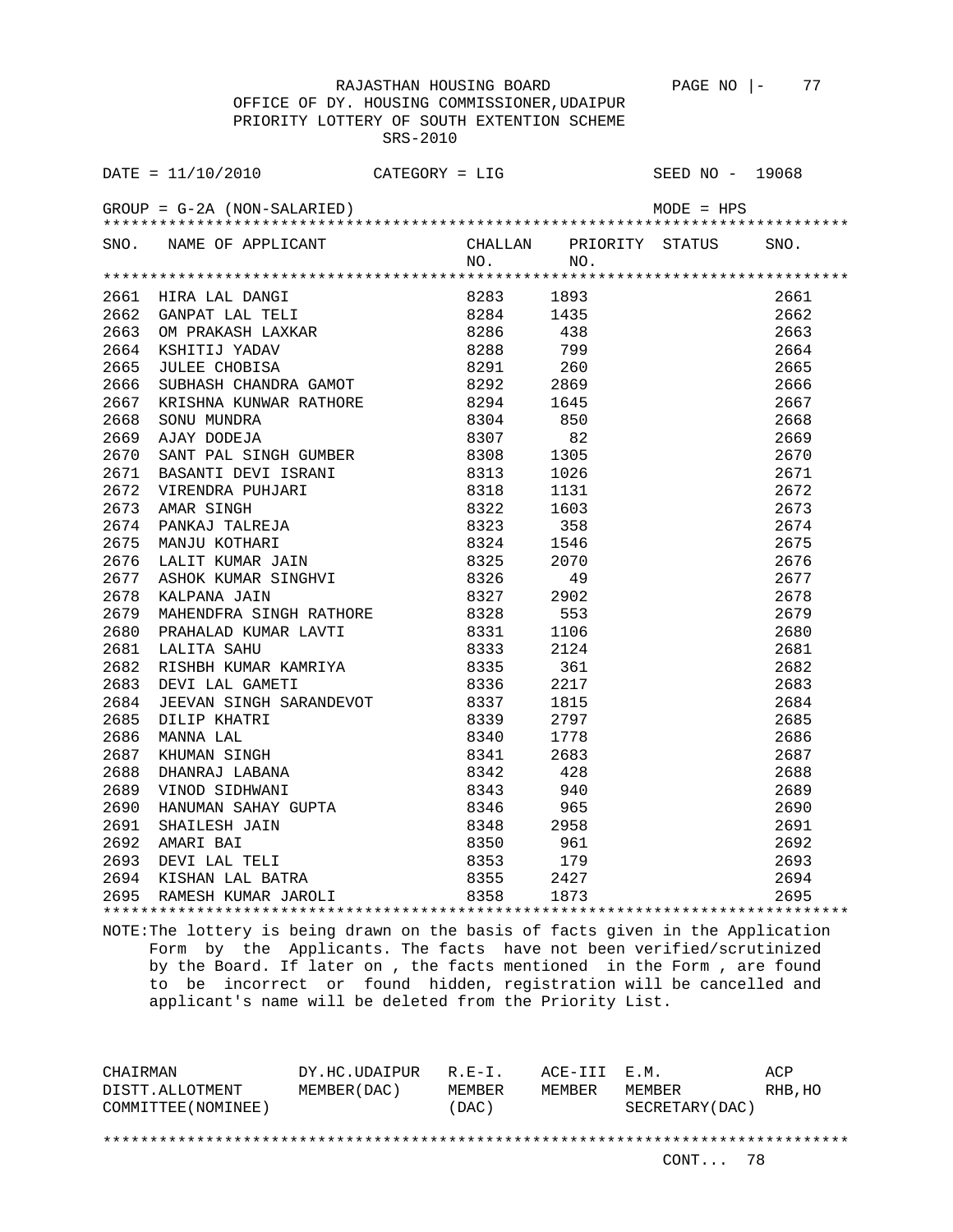OFFICE OF DY. HOUSING COMMISSIONER,UDAIPUR PRIORITY LOTTERY OF SOUTH EXTENTION SCHEME SRS-2010

| SNO. | NAME OF APPLICANT                                                                                                                                                                                                                                                                                                                                                                                                                                                   |                  | NO.          | CHALLAN PRIORITY STATUS<br>NO. | SNO. |
|------|---------------------------------------------------------------------------------------------------------------------------------------------------------------------------------------------------------------------------------------------------------------------------------------------------------------------------------------------------------------------------------------------------------------------------------------------------------------------|------------------|--------------|--------------------------------|------|
|      |                                                                                                                                                                                                                                                                                                                                                                                                                                                                     |                  |              |                                |      |
|      |                                                                                                                                                                                                                                                                                                                                                                                                                                                                     |                  | 8359 283     |                                | 2696 |
|      | 9696 HEMLATA KOTHARI (* 1835)<br>1697 BADAR RAM PRAJAPAT (* 18360)<br>2698 AJAY SAHU (* 18367)<br>2699 SOHAN SINGH RATHORE (* 18372)                                                                                                                                                                                                                                                                                                                                |                  | 8360 2085    |                                | 2697 |
|      |                                                                                                                                                                                                                                                                                                                                                                                                                                                                     |                  |              | 2543                           | 2698 |
|      |                                                                                                                                                                                                                                                                                                                                                                                                                                                                     |                  |              | 1246                           | 2699 |
| 2700 |                                                                                                                                                                                                                                                                                                                                                                                                                                                                     |                  |              | 1287                           | 2700 |
| 2701 |                                                                                                                                                                                                                                                                                                                                                                                                                                                                     |                  |              | 734                            | 2701 |
| 2702 | BHUPAL SINGH JHALA 8373<br>PRAHALAD SINGH JI 8377<br>RATAN LOHAR 8381<br>NILU MENARIA 8385<br>TILU MENARIA 8385                                                                                                                                                                                                                                                                                                                                                     |                  |              | 398                            | 2702 |
| 2703 |                                                                                                                                                                                                                                                                                                                                                                                                                                                                     |                  |              | 26                             | 2703 |
| 2704 | VINAY BHATNAGAR 8386<br>RANJANA CHOBISA 8390<br>1990 - The Physical School                                                                                                                                                                                                                                                                                                                                                                                          |                  |              | 902                            | 2704 |
| 2705 |                                                                                                                                                                                                                                                                                                                                                                                                                                                                     |                  |              | 127                            | 2705 |
| 2706 | MOOLCHAND REBARI                                                                                                                                                                                                                                                                                                                                                                                                                                                    | $8392$<br>$8393$ | 8390<br>8392 | 100                            | 2706 |
| 2707 | PRAKASH CHANDRA                                                                                                                                                                                                                                                                                                                                                                                                                                                     |                  |              | 839                            | 2707 |
| 2708 | MADAN LAL REBARI                                                                                                                                                                                                                                                                                                                                                                                                                                                    |                  | 8394         | 1971                           | 2708 |
| 2709 | KIRTI CHAWLA                                                                                                                                                                                                                                                                                                                                                                                                                                                        |                  | 8398         | 837                            | 2709 |
| 2710 | AMIT KUAMR JAIN                                                                                                                                                                                                                                                                                                                                                                                                                                                     |                  | 8403         | 346                            | 2710 |
| 2711 | PAVAN SINGH<br>KUSUMLATA ACHARYA                                                                                                                                                                                                                                                                                                                                                                                                                                    | 8405             |              | 2357                           | 2711 |
| 2712 |                                                                                                                                                                                                                                                                                                                                                                                                                                                                     |                  | 8408<br>8409 | 1422                           | 2712 |
| 2713 | RAMKANYA PRAJAPAT                                                                                                                                                                                                                                                                                                                                                                                                                                                   |                  |              | 495                            | 2713 |
| 2714 | BASANTI LAL JOSHI                                                                                                                                                                                                                                                                                                                                                                                                                                                   |                  | 8417         | 1301                           | 2714 |
| 2715 | AJIT SINGH BHATI 8419<br>GOPAL NASHA 8420<br>RANJEET SINGH 8421                                                                                                                                                                                                                                                                                                                                                                                                     |                  |              | 129                            | 2715 |
| 2716 |                                                                                                                                                                                                                                                                                                                                                                                                                                                                     |                  |              | 2799                           | 2716 |
| 2717 |                                                                                                                                                                                                                                                                                                                                                                                                                                                                     |                  | 0420<br>8421 | 976                            | 2717 |
| 2718 | SHANKAR LAL JANGID 8422                                                                                                                                                                                                                                                                                                                                                                                                                                             |                  |              | 1057                           | 2718 |
| 2719 | SHEETAL JANGID                                                                                                                                                                                                                                                                                                                                                                                                                                                      | $8423$<br>$8427$ |              | 1254                           | 2719 |
| 2720 | EXECUTE SALE NET ARRIVED STAR AND MANUSCRIP START AND RESERVED AND RESERVED AND RESERVED AND RESERVED AND RESERVED AND RESERVED AND RESERVED AND RESERVED AND RESERVED AND RESERVED AND RESERVED AND RESERVED AND RESERVED AND                                                                                                                                                                                                                                      |                  |              | 2850                           | 2720 |
| 2721 |                                                                                                                                                                                                                                                                                                                                                                                                                                                                     |                  |              | 505                            | 2721 |
| 2722 |                                                                                                                                                                                                                                                                                                                                                                                                                                                                     |                  |              | 135                            | 2722 |
| 2723 |                                                                                                                                                                                                                                                                                                                                                                                                                                                                     |                  |              | 1970                           | 2723 |
| 2724 |                                                                                                                                                                                                                                                                                                                                                                                                                                                                     |                  |              | 679                            | 2724 |
| 2725 |                                                                                                                                                                                                                                                                                                                                                                                                                                                                     |                  |              | 925                            | 2725 |
| 2726 |                                                                                                                                                                                                                                                                                                                                                                                                                                                                     |                  |              | 72                             | 2726 |
| 2727 | $\begin{tabular}{llllll} $\times435$ & $\times435$ \\ \multicolumn{2}{c}{\textbf{25}}$ & $\times$435 & $\times$436 \\ \multicolumn{2}{c}{\textbf{RATAN}}$ & $\textbf{SINGH} $ & $\textbf{DEVRA}$ & $\times$440 \\ \multicolumn{2}{c}{\textbf{RATAN}}$ & $\textbf{SINGH} $ & $\textbf{JHALA}$ & $\times$442 \\ \multicolumn{2}{c}{\textbf{RATAN}}$ & $\textbf{SINGH} $ & $\textbf{JHALA}$ & $\times$442 \\ \multicolumn{2}{c}{\textbf{WMLLA} $ & $\textbf{DEVI} $ &$ |                  |              | 1901                           | 2727 |
| 2728 |                                                                                                                                                                                                                                                                                                                                                                                                                                                                     |                  |              | 2072                           | 2728 |
| 2729 | SHAKTI SINGH RATHORE 8451 966<br>MOHAN SEN 8455 2134                                                                                                                                                                                                                                                                                                                                                                                                                |                  |              |                                | 2729 |
| 2730 |                                                                                                                                                                                                                                                                                                                                                                                                                                                                     |                  |              |                                | 2730 |
|      |                                                                                                                                                                                                                                                                                                                                                                                                                                                                     |                  |              |                                |      |

NOTE:The lottery is being drawn on the basis of facts given in the Application Form by the Applicants. The facts have not been verified/scrutinized by the Board. If later on , the facts mentioned in the Form , are found to be incorrect or found hidden, registration will be cancelled and applicant's name will be deleted from the Priority List.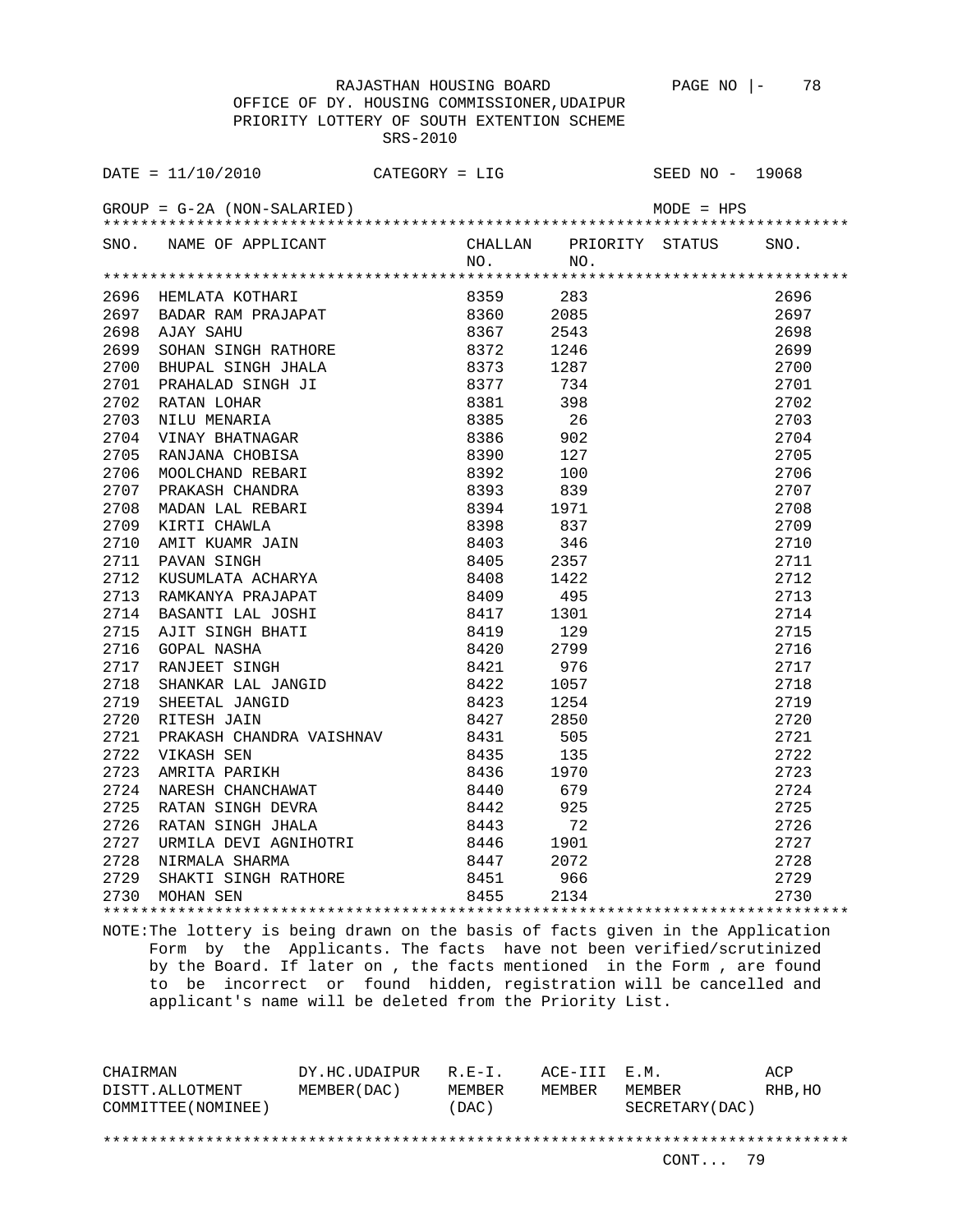OFFICE OF DY. HOUSING COMMISSIONER,UDAIPUR PRIORITY LOTTERY OF SOUTH EXTENTION SCHEME SRS-2010

|      | DATE = $11/10/2010$ CATEGORY = LIG                                                                                                                                                                                                        |      |                                     | SEED NO - 19068                                                                     |      |
|------|-------------------------------------------------------------------------------------------------------------------------------------------------------------------------------------------------------------------------------------------|------|-------------------------------------|-------------------------------------------------------------------------------------|------|
|      |                                                                                                                                                                                                                                           |      |                                     |                                                                                     |      |
|      | SNO. NAME OF APPLICANT                                                                                                                                                                                                                    | NO.  | CHALLAN PRIORITY STATUS SNO.<br>NO. |                                                                                     |      |
|      |                                                                                                                                                                                                                                           |      |                                     |                                                                                     |      |
|      |                                                                                                                                                                                                                                           |      |                                     |                                                                                     | 2731 |
|      |                                                                                                                                                                                                                                           |      |                                     |                                                                                     | 2732 |
|      |                                                                                                                                                                                                                                           |      |                                     |                                                                                     | 2733 |
|      |                                                                                                                                                                                                                                           |      |                                     |                                                                                     | 2734 |
|      |                                                                                                                                                                                                                                           |      |                                     |                                                                                     | 2735 |
|      |                                                                                                                                                                                                                                           |      |                                     |                                                                                     | 2736 |
|      |                                                                                                                                                                                                                                           |      |                                     |                                                                                     | 2737 |
|      |                                                                                                                                                                                                                                           |      |                                     |                                                                                     | 2738 |
|      |                                                                                                                                                                                                                                           |      |                                     |                                                                                     | 2739 |
|      |                                                                                                                                                                                                                                           |      |                                     |                                                                                     | 2740 |
|      |                                                                                                                                                                                                                                           |      |                                     |                                                                                     | 2741 |
|      |                                                                                                                                                                                                                                           |      |                                     |                                                                                     | 2742 |
|      |                                                                                                                                                                                                                                           |      |                                     |                                                                                     | 2743 |
|      |                                                                                                                                                                                                                                           |      |                                     |                                                                                     | 2744 |
|      |                                                                                                                                                                                                                                           |      |                                     |                                                                                     | 2745 |
|      |                                                                                                                                                                                                                                           |      |                                     |                                                                                     | 2746 |
|      |                                                                                                                                                                                                                                           |      |                                     |                                                                                     | 2747 |
| 2748 | RAMESHWAR LAL MALIWAL                                                                                                                                                                                                                     | 8498 | 611                                 |                                                                                     | 2748 |
| 2749 |                                                                                                                                                                                                                                           |      | 2235                                |                                                                                     | 2749 |
| 2750 |                                                                                                                                                                                                                                           |      | 2768                                |                                                                                     | 2750 |
| 2751 |                                                                                                                                                                                                                                           |      | 1046                                |                                                                                     | 2751 |
| 2752 | PRAMOD KUMAR SHARMA 8499<br>VAIBHAV KOTHARI 8501<br>NEELAM RAJPAL 8505<br>NIRMAL SHARMA 8505<br>VASUDEV LALWANI 8506<br>VASUDEV LALWANI 8507                                                                                              |      | 2864                                |                                                                                     | 2752 |
| 2753 |                                                                                                                                                                                                                                           | 8507 | 1563                                |                                                                                     | 2753 |
|      |                                                                                                                                                                                                                                           |      |                                     |                                                                                     | 2754 |
|      |                                                                                                                                                                                                                                           |      |                                     |                                                                                     | 2755 |
|      |                                                                                                                                                                                                                                           |      |                                     |                                                                                     | 2756 |
|      |                                                                                                                                                                                                                                           |      |                                     |                                                                                     | 2757 |
|      |                                                                                                                                                                                                                                           |      |                                     |                                                                                     | 2758 |
|      |                                                                                                                                                                                                                                           |      |                                     |                                                                                     | 2759 |
|      |                                                                                                                                                                                                                                           |      |                                     |                                                                                     |      |
|      |                                                                                                                                                                                                                                           |      |                                     |                                                                                     |      |
|      |                                                                                                                                                                                                                                           |      |                                     |                                                                                     |      |
|      |                                                                                                                                                                                                                                           |      |                                     |                                                                                     |      |
|      |                                                                                                                                                                                                                                           |      |                                     |                                                                                     |      |
|      | 2753 VASUDEV LALWANI 8507 1563<br>2754 AMAR CHAND SUTHAR 8508 849<br>2755 GYARSI LAL LOHAR 8508 849<br>2755 LAD KANWAR BHANDARI 8510 1515<br>2756 LAD KANWAR BHANDARI 8510 1515<br>2757 HARSHA DEVI 8517 2075<br>2758 SUNIL KUMAR ASAWARA |      |                                     | $\begin{array}{r} 2755 \\ 2760 \\ 2761 \\ 2762 \\ 2763 \\ 2764 \\ 2765 \end{array}$ |      |
|      |                                                                                                                                                                                                                                           |      |                                     |                                                                                     |      |

NOTE:The lottery is being drawn on the basis of facts given in the Application Form by the Applicants. The facts have not been verified/scrutinized by the Board. If later on , the facts mentioned in the Form , are found to be incorrect or found hidden, registration will be cancelled and applicant's name will be deleted from the Priority List.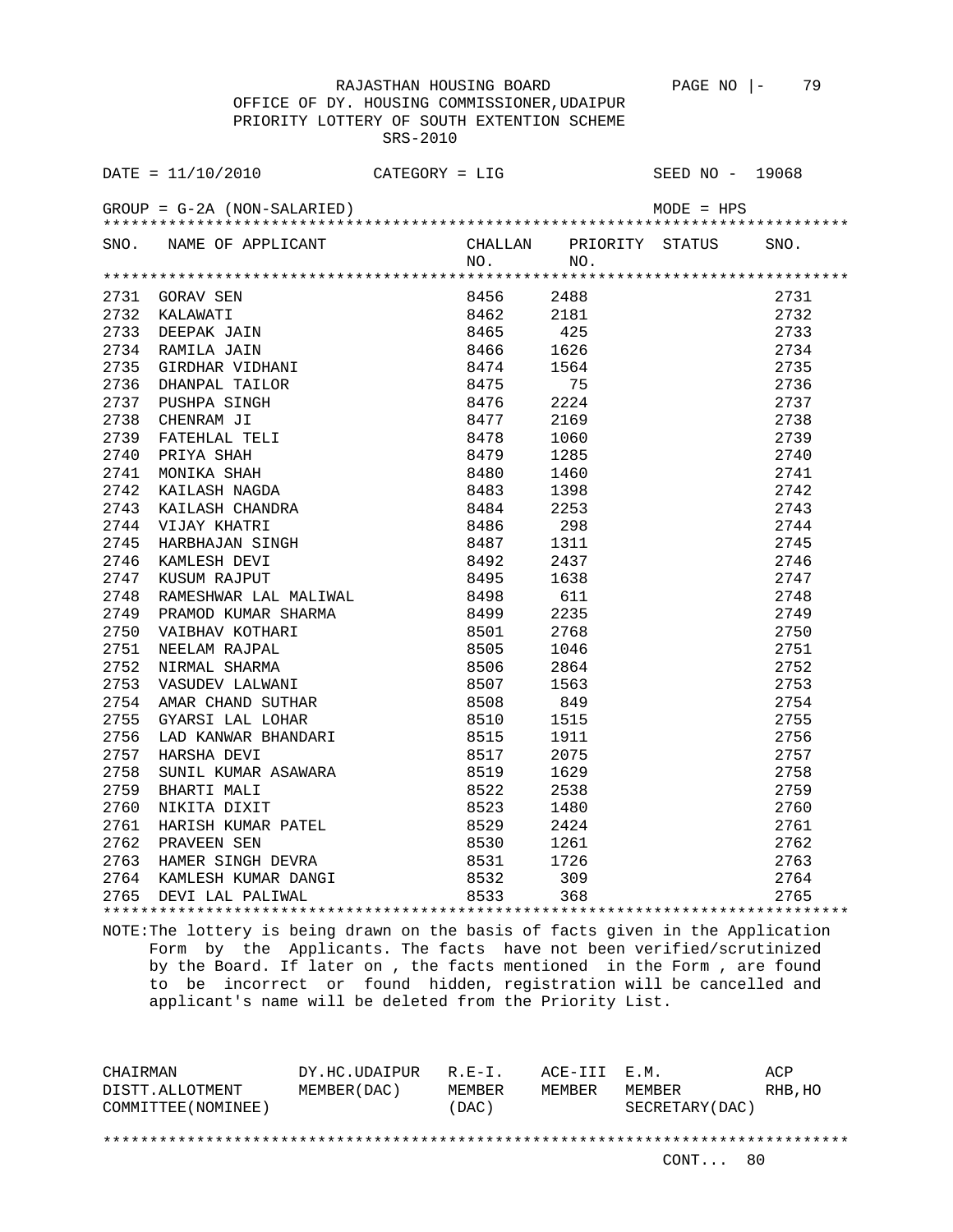OFFICE OF DY. HOUSING COMMISSIONER,UDAIPUR PRIORITY LOTTERY OF SOUTH EXTENTION SCHEME SRS-2010

|      |                                                                                                                                                                                                                                                |              |      | SNO. |
|------|------------------------------------------------------------------------------------------------------------------------------------------------------------------------------------------------------------------------------------------------|--------------|------|------|
|      | SNO. NAME OF APPLICANT CHALLAN PRIORITY STATUS<br>NO. NO. NO.                                                                                                                                                                                  |              |      |      |
|      |                                                                                                                                                                                                                                                |              |      |      |
|      |                                                                                                                                                                                                                                                | 8536 2945    |      | 2766 |
|      | 2766 SURESH CHANDRA AHIR 8536<br>2767 MEENA KUMAWAT 8536<br>2768 NATHU LAL TELI 8538<br>2769 LAXMI KANT SHARMA 8543<br>2770 KISHORE SINGH RATHORE 8708<br>2771 AMIT MATHUR 8709<br>2772 YASHODA ACHARAYA 8710<br>2773 GOPAL SINGH RATHORE 87   |              | 1571 | 2767 |
|      |                                                                                                                                                                                                                                                |              | 2233 | 2768 |
|      |                                                                                                                                                                                                                                                |              | 630  | 2769 |
|      |                                                                                                                                                                                                                                                |              | 1558 | 2770 |
|      |                                                                                                                                                                                                                                                |              | 1752 | 2771 |
|      |                                                                                                                                                                                                                                                |              | 2389 | 2772 |
|      |                                                                                                                                                                                                                                                |              | 99   | 2773 |
|      |                                                                                                                                                                                                                                                |              | 2444 | 2774 |
|      |                                                                                                                                                                                                                                                |              | 2871 | 2775 |
|      |                                                                                                                                                                                                                                                |              | 1297 | 2776 |
| 2777 | SHAHID MOHD SHEIKH<br>MUMTAZ BEGAM<br>SANTOSH CHAPLOT 8730<br>KARTIKA DHANJANI 8735                                                                                                                                                            |              | 1163 | 2777 |
| 2778 |                                                                                                                                                                                                                                                |              | 1649 | 2778 |
| 2779 |                                                                                                                                                                                                                                                |              | 1801 | 2779 |
| 2780 |                                                                                                                                                                                                                                                |              | 327  | 2780 |
| 2781 |                                                                                                                                                                                                                                                |              | 1857 | 2781 |
| 2782 | MOHMMAD IRFAN KHAN<br>MOHAMMAD SHAHID KHAN                                                                                                                                                                                                     | 8740<br>8741 | 1972 | 2782 |
| 2783 |                                                                                                                                                                                                                                                |              | 1335 | 2783 |
| 2784 |                                                                                                                                                                                                                                                |              | 62   | 2784 |
| 2785 |                                                                                                                                                                                                                                                |              | 235  | 2785 |
| 2786 |                                                                                                                                                                                                                                                |              | 1201 | 2786 |
| 2787 |                                                                                                                                                                                                                                                |              | 1591 | 2787 |
| 2788 |                                                                                                                                                                                                                                                |              | 2762 | 2788 |
| 2789 |                                                                                                                                                                                                                                                |              | 2825 | 2789 |
| 2790 | PUCHAMINAD SHAHID KHAN 8741<br>BHARAT SINGH RAWAT 8745<br>MAHAVIR PRASAD JAIN 8747<br>RAJENDRA KUMAR GURJAR 8753<br>CHANDAN BALA SINGHVI 8756<br>NAHAR SINGH JI CHUNDAWAT 8765<br>JAGDISH CHOUBISA 8766<br>BHERU LAL KULANI 8767<br>MUKESH TAI |              | 1907 | 2790 |
| 2791 |                                                                                                                                                                                                                                                |              | 1829 | 2791 |
| 2792 | VINOD KUMAR GURJAR 6770                                                                                                                                                                                                                        |              | 456  | 2792 |
|      |                                                                                                                                                                                                                                                |              |      | 2793 |
|      |                                                                                                                                                                                                                                                |              |      | 2794 |
|      |                                                                                                                                                                                                                                                |              |      | 2795 |
|      |                                                                                                                                                                                                                                                |              |      | 2796 |
|      |                                                                                                                                                                                                                                                |              |      | 2797 |
|      |                                                                                                                                                                                                                                                |              |      | 2798 |
|      |                                                                                                                                                                                                                                                |              |      | 2799 |
|      | 2792 VINOD KUMAR GURJAR 8770 456<br>2793 VIJAY SHANKER JOSHI 8775 2385<br>2794 SHAKTI SINGH 8775 2385<br>2795 NAVID BEG MIRZA 8779 591<br>2796 KISHAN SINGH 8783 540<br>2797 RAJESH SHARMA 8787 1356<br>2798 SAROJ WARI 8789 1922<br>2799 JA   |              |      | 2800 |
|      |                                                                                                                                                                                                                                                |              |      |      |

NOTE:The lottery is being drawn on the basis of facts given in the Application Form by the Applicants. The facts have not been verified/scrutinized by the Board. If later on , the facts mentioned in the Form , are found to be incorrect or found hidden, registration will be cancelled and applicant's name will be deleted from the Priority List.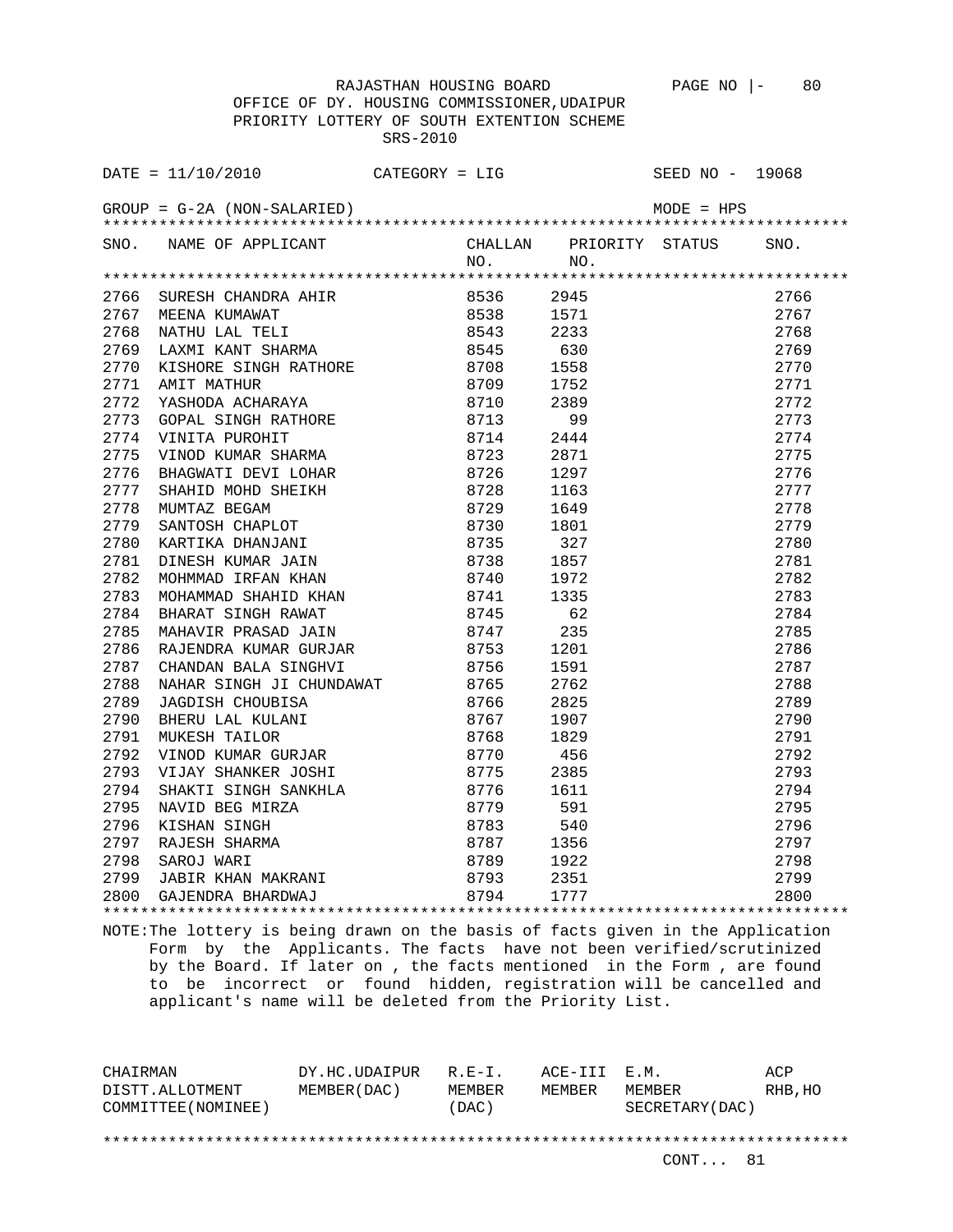OFFICE OF DY. HOUSING COMMISSIONER,UDAIPUR PRIORITY LOTTERY OF SOUTH EXTENTION SCHEME SRS-2010

|      | SNO. NAME OF APPLICANT CHALLAN PRIORITY STATUS SNO.<br>NO. NO. NO.                                                                                                                                                                                   |  |                                                                                                                                                                                                                          |      |
|------|------------------------------------------------------------------------------------------------------------------------------------------------------------------------------------------------------------------------------------------------------|--|--------------------------------------------------------------------------------------------------------------------------------------------------------------------------------------------------------------------------|------|
|      |                                                                                                                                                                                                                                                      |  |                                                                                                                                                                                                                          |      |
|      | 19801 RAGHUVIR SINGH RATHOD 8795 1271<br>2801 RAGHUVIR SINGH RATHOD 8795 1271<br>2802 VASUDEV AHUJA<br>2803 ASHISH TANDAN 8796 2442<br>2803 ASHISH TANDAN 8797 1338<br>2804 KUBER SINGH SISODIYA 8799 698<br>2805 ANIL JAGAN 8803 2010<br>28         |  |                                                                                                                                                                                                                          |      |
|      |                                                                                                                                                                                                                                                      |  |                                                                                                                                                                                                                          | 2801 |
|      |                                                                                                                                                                                                                                                      |  |                                                                                                                                                                                                                          | 2802 |
|      |                                                                                                                                                                                                                                                      |  |                                                                                                                                                                                                                          | 2803 |
|      |                                                                                                                                                                                                                                                      |  |                                                                                                                                                                                                                          | 2804 |
|      |                                                                                                                                                                                                                                                      |  |                                                                                                                                                                                                                          | 2805 |
|      |                                                                                                                                                                                                                                                      |  |                                                                                                                                                                                                                          | 2806 |
|      |                                                                                                                                                                                                                                                      |  |                                                                                                                                                                                                                          | 2807 |
|      |                                                                                                                                                                                                                                                      |  |                                                                                                                                                                                                                          | 2808 |
|      |                                                                                                                                                                                                                                                      |  |                                                                                                                                                                                                                          | 2809 |
|      |                                                                                                                                                                                                                                                      |  |                                                                                                                                                                                                                          | 2810 |
|      |                                                                                                                                                                                                                                                      |  |                                                                                                                                                                                                                          | 2811 |
|      |                                                                                                                                                                                                                                                      |  |                                                                                                                                                                                                                          | 2812 |
|      |                                                                                                                                                                                                                                                      |  |                                                                                                                                                                                                                          | 2813 |
|      |                                                                                                                                                                                                                                                      |  |                                                                                                                                                                                                                          | 2814 |
|      |                                                                                                                                                                                                                                                      |  |                                                                                                                                                                                                                          | 2815 |
|      | 2811 JIVAN SINGH RATHOD<br>2812 RAVINDRA KOUR<br>2812 RAVINDRA KOUR<br>2813 RAM SINGH SARANGDEWOT<br>2814 MUSHTAQ HUSSAIN<br>2815 RAJU LAL<br>2815 RAJU LAL<br>2815 RAJU LAL<br>2815 RAJU LAL<br>2821 MAHAVEER<br>2818 ASHOK KUMAWAT<br>2819 GIRIRAJ |  |                                                                                                                                                                                                                          | 2816 |
|      |                                                                                                                                                                                                                                                      |  |                                                                                                                                                                                                                          | 2817 |
|      |                                                                                                                                                                                                                                                      |  |                                                                                                                                                                                                                          | 2818 |
|      |                                                                                                                                                                                                                                                      |  |                                                                                                                                                                                                                          |      |
|      |                                                                                                                                                                                                                                                      |  |                                                                                                                                                                                                                          |      |
|      |                                                                                                                                                                                                                                                      |  |                                                                                                                                                                                                                          |      |
|      |                                                                                                                                                                                                                                                      |  |                                                                                                                                                                                                                          |      |
| 2823 | KULDEEP SINGH RANAWAT 8853 1493                                                                                                                                                                                                                      |  |                                                                                                                                                                                                                          |      |
|      |                                                                                                                                                                                                                                                      |  |                                                                                                                                                                                                                          |      |
|      |                                                                                                                                                                                                                                                      |  |                                                                                                                                                                                                                          |      |
|      |                                                                                                                                                                                                                                                      |  |                                                                                                                                                                                                                          |      |
|      |                                                                                                                                                                                                                                                      |  |                                                                                                                                                                                                                          |      |
|      |                                                                                                                                                                                                                                                      |  |                                                                                                                                                                                                                          |      |
|      |                                                                                                                                                                                                                                                      |  |                                                                                                                                                                                                                          |      |
|      |                                                                                                                                                                                                                                                      |  |                                                                                                                                                                                                                          |      |
|      |                                                                                                                                                                                                                                                      |  |                                                                                                                                                                                                                          |      |
|      |                                                                                                                                                                                                                                                      |  |                                                                                                                                                                                                                          |      |
|      |                                                                                                                                                                                                                                                      |  |                                                                                                                                                                                                                          |      |
|      |                                                                                                                                                                                                                                                      |  |                                                                                                                                                                                                                          |      |
|      |                                                                                                                                                                                                                                                      |  |                                                                                                                                                                                                                          |      |
|      |                                                                                                                                                                                                                                                      |  | $2818$<br>$2818$<br>$2819$<br>$2820$<br>$2821$<br>$2822$<br>$2823$<br>$2824$<br>$2825$<br>$2826$<br>$2827$<br>$2828$<br>$2828$<br>$2828$<br>$2828$<br>$2829$<br>$2828$<br>$2829$<br>$2830$<br>$2831$<br>$2832$<br>$2833$ |      |

NOTE:The lottery is being drawn on the basis of facts given in the Application Form by the Applicants. The facts have not been verified/scrutinized by the Board. If later on , the facts mentioned in the Form , are found to be incorrect or found hidden, registration will be cancelled and applicant's name will be deleted from the Priority List.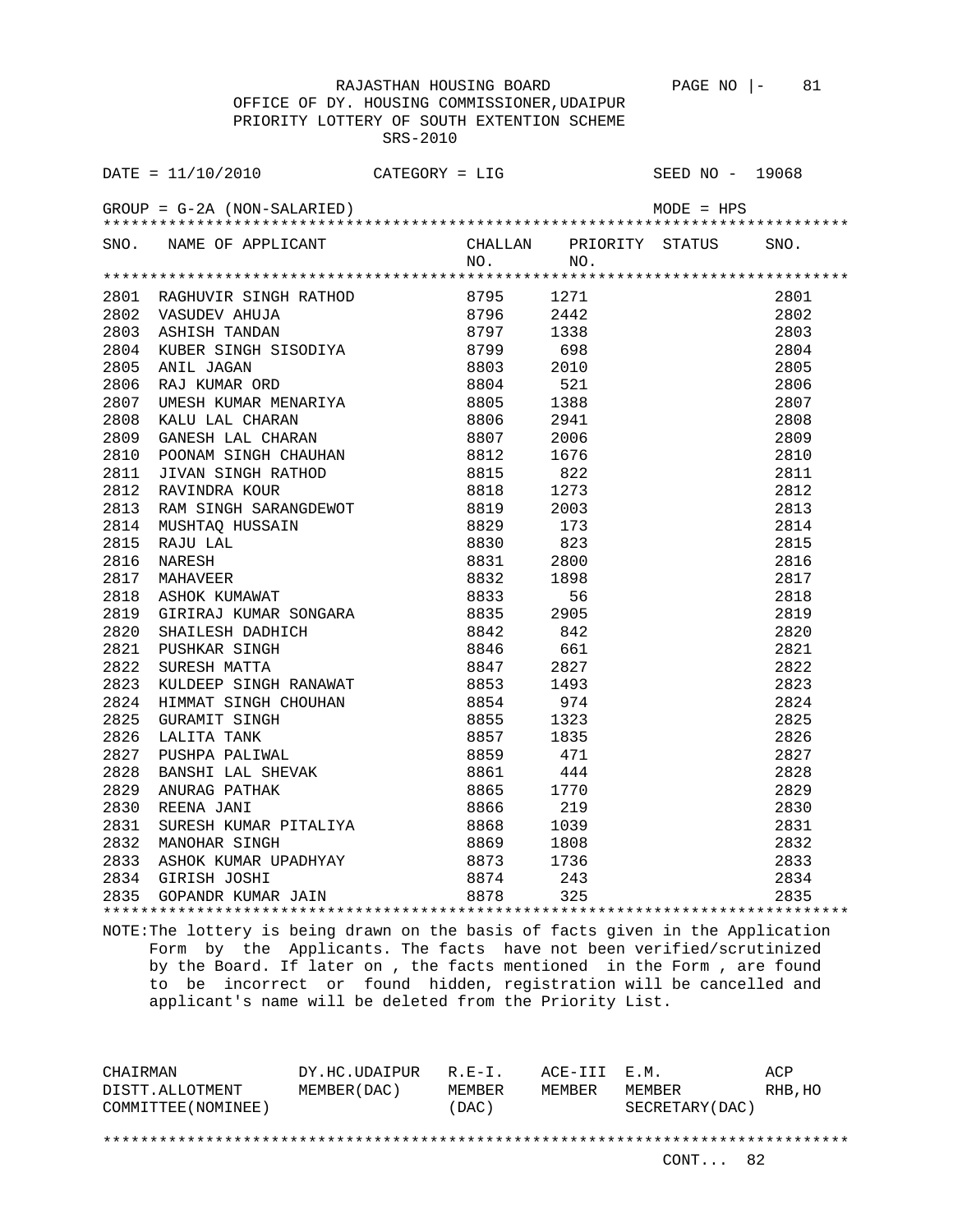OFFICE OF DY. HOUSING COMMISSIONER,UDAIPUR PRIORITY LOTTERY OF SOUTH EXTENTION SCHEME SRS-2010

| SNO. NAME OF APPLICANT CHALLAN PRIORITY STATUS ON NO. NO.<br>SNO.<br>1938 1237 1238 1247<br>1942 1837 1838 1847<br>1942 1837 1838 1847<br>1942 1838 1847<br>1942 1838 1847<br>1944 1847 1848 1847<br>1944 1847 1848 1848<br>1944 1847 1848 1848 1848 1848 1848 1849<br>1944 1848 1847<br>1944 1848 1847<br>1944 1848 18<br>2836<br>2837<br>2838<br>2839<br>2840<br>2841<br>2842<br>2843<br>2844<br>2845<br>2846<br>2847<br>2848<br>2849<br>2850<br>2851<br>2852<br>2853<br>2854<br>2855<br>2856<br>2857<br>9004<br>SHAMBHU PRASAD CHOUBISA<br>BHARAT AUDICHYA 9010<br>KRISHNA RAJAWAT 9014<br>EJI BAI TELI 9016<br>SHANKAR LAL NAGDA 9017<br>GEETIKA CHOUBISA 9019<br>JAMNA LAL CHHIPA 9020<br>MANJIILATA SANADIVA 2022<br>2858<br>500<br>2858<br>2859<br>2859<br>2429<br>2860<br>1069<br>2860<br>2861<br>52<br>2861<br>2862<br>2393<br>2862<br>2863<br>2863<br>1065<br>2864<br>317<br>2864<br>MANJULATA SANADHYA 9026<br>2865<br>870<br>2865<br>2866 USHA SHARMA 2020<br>2866 USHA SHARMA 2027 1031<br>2867 KISHAN LAL SHARMA 2028 627<br>2868 RAKESH SHARMA 2029 1070<br>2869 LAKSHMI CHAND PATEL 2870 HITESH KHUBCHANDANI 2032 2634<br>2866<br>2867<br>2868<br>2869<br>2870 |  |  |  |  |
|--------------------------------------------------------------------------------------------------------------------------------------------------------------------------------------------------------------------------------------------------------------------------------------------------------------------------------------------------------------------------------------------------------------------------------------------------------------------------------------------------------------------------------------------------------------------------------------------------------------------------------------------------------------------------------------------------------------------------------------------------------------------------------------------------------------------------------------------------------------------------------------------------------------------------------------------------------------------------------------------------------------------------------------------------------------------------------------------------------------------------------------------------------------------------------|--|--|--|--|
|                                                                                                                                                                                                                                                                                                                                                                                                                                                                                                                                                                                                                                                                                                                                                                                                                                                                                                                                                                                                                                                                                                                                                                                |  |  |  |  |
|                                                                                                                                                                                                                                                                                                                                                                                                                                                                                                                                                                                                                                                                                                                                                                                                                                                                                                                                                                                                                                                                                                                                                                                |  |  |  |  |
|                                                                                                                                                                                                                                                                                                                                                                                                                                                                                                                                                                                                                                                                                                                                                                                                                                                                                                                                                                                                                                                                                                                                                                                |  |  |  |  |
|                                                                                                                                                                                                                                                                                                                                                                                                                                                                                                                                                                                                                                                                                                                                                                                                                                                                                                                                                                                                                                                                                                                                                                                |  |  |  |  |
|                                                                                                                                                                                                                                                                                                                                                                                                                                                                                                                                                                                                                                                                                                                                                                                                                                                                                                                                                                                                                                                                                                                                                                                |  |  |  |  |
|                                                                                                                                                                                                                                                                                                                                                                                                                                                                                                                                                                                                                                                                                                                                                                                                                                                                                                                                                                                                                                                                                                                                                                                |  |  |  |  |
|                                                                                                                                                                                                                                                                                                                                                                                                                                                                                                                                                                                                                                                                                                                                                                                                                                                                                                                                                                                                                                                                                                                                                                                |  |  |  |  |
|                                                                                                                                                                                                                                                                                                                                                                                                                                                                                                                                                                                                                                                                                                                                                                                                                                                                                                                                                                                                                                                                                                                                                                                |  |  |  |  |
|                                                                                                                                                                                                                                                                                                                                                                                                                                                                                                                                                                                                                                                                                                                                                                                                                                                                                                                                                                                                                                                                                                                                                                                |  |  |  |  |
|                                                                                                                                                                                                                                                                                                                                                                                                                                                                                                                                                                                                                                                                                                                                                                                                                                                                                                                                                                                                                                                                                                                                                                                |  |  |  |  |
|                                                                                                                                                                                                                                                                                                                                                                                                                                                                                                                                                                                                                                                                                                                                                                                                                                                                                                                                                                                                                                                                                                                                                                                |  |  |  |  |
|                                                                                                                                                                                                                                                                                                                                                                                                                                                                                                                                                                                                                                                                                                                                                                                                                                                                                                                                                                                                                                                                                                                                                                                |  |  |  |  |
|                                                                                                                                                                                                                                                                                                                                                                                                                                                                                                                                                                                                                                                                                                                                                                                                                                                                                                                                                                                                                                                                                                                                                                                |  |  |  |  |
|                                                                                                                                                                                                                                                                                                                                                                                                                                                                                                                                                                                                                                                                                                                                                                                                                                                                                                                                                                                                                                                                                                                                                                                |  |  |  |  |
|                                                                                                                                                                                                                                                                                                                                                                                                                                                                                                                                                                                                                                                                                                                                                                                                                                                                                                                                                                                                                                                                                                                                                                                |  |  |  |  |
|                                                                                                                                                                                                                                                                                                                                                                                                                                                                                                                                                                                                                                                                                                                                                                                                                                                                                                                                                                                                                                                                                                                                                                                |  |  |  |  |
|                                                                                                                                                                                                                                                                                                                                                                                                                                                                                                                                                                                                                                                                                                                                                                                                                                                                                                                                                                                                                                                                                                                                                                                |  |  |  |  |
|                                                                                                                                                                                                                                                                                                                                                                                                                                                                                                                                                                                                                                                                                                                                                                                                                                                                                                                                                                                                                                                                                                                                                                                |  |  |  |  |
|                                                                                                                                                                                                                                                                                                                                                                                                                                                                                                                                                                                                                                                                                                                                                                                                                                                                                                                                                                                                                                                                                                                                                                                |  |  |  |  |
|                                                                                                                                                                                                                                                                                                                                                                                                                                                                                                                                                                                                                                                                                                                                                                                                                                                                                                                                                                                                                                                                                                                                                                                |  |  |  |  |
|                                                                                                                                                                                                                                                                                                                                                                                                                                                                                                                                                                                                                                                                                                                                                                                                                                                                                                                                                                                                                                                                                                                                                                                |  |  |  |  |
|                                                                                                                                                                                                                                                                                                                                                                                                                                                                                                                                                                                                                                                                                                                                                                                                                                                                                                                                                                                                                                                                                                                                                                                |  |  |  |  |
|                                                                                                                                                                                                                                                                                                                                                                                                                                                                                                                                                                                                                                                                                                                                                                                                                                                                                                                                                                                                                                                                                                                                                                                |  |  |  |  |
|                                                                                                                                                                                                                                                                                                                                                                                                                                                                                                                                                                                                                                                                                                                                                                                                                                                                                                                                                                                                                                                                                                                                                                                |  |  |  |  |
|                                                                                                                                                                                                                                                                                                                                                                                                                                                                                                                                                                                                                                                                                                                                                                                                                                                                                                                                                                                                                                                                                                                                                                                |  |  |  |  |
|                                                                                                                                                                                                                                                                                                                                                                                                                                                                                                                                                                                                                                                                                                                                                                                                                                                                                                                                                                                                                                                                                                                                                                                |  |  |  |  |
|                                                                                                                                                                                                                                                                                                                                                                                                                                                                                                                                                                                                                                                                                                                                                                                                                                                                                                                                                                                                                                                                                                                                                                                |  |  |  |  |
|                                                                                                                                                                                                                                                                                                                                                                                                                                                                                                                                                                                                                                                                                                                                                                                                                                                                                                                                                                                                                                                                                                                                                                                |  |  |  |  |
|                                                                                                                                                                                                                                                                                                                                                                                                                                                                                                                                                                                                                                                                                                                                                                                                                                                                                                                                                                                                                                                                                                                                                                                |  |  |  |  |
|                                                                                                                                                                                                                                                                                                                                                                                                                                                                                                                                                                                                                                                                                                                                                                                                                                                                                                                                                                                                                                                                                                                                                                                |  |  |  |  |
|                                                                                                                                                                                                                                                                                                                                                                                                                                                                                                                                                                                                                                                                                                                                                                                                                                                                                                                                                                                                                                                                                                                                                                                |  |  |  |  |
|                                                                                                                                                                                                                                                                                                                                                                                                                                                                                                                                                                                                                                                                                                                                                                                                                                                                                                                                                                                                                                                                                                                                                                                |  |  |  |  |
|                                                                                                                                                                                                                                                                                                                                                                                                                                                                                                                                                                                                                                                                                                                                                                                                                                                                                                                                                                                                                                                                                                                                                                                |  |  |  |  |
|                                                                                                                                                                                                                                                                                                                                                                                                                                                                                                                                                                                                                                                                                                                                                                                                                                                                                                                                                                                                                                                                                                                                                                                |  |  |  |  |
|                                                                                                                                                                                                                                                                                                                                                                                                                                                                                                                                                                                                                                                                                                                                                                                                                                                                                                                                                                                                                                                                                                                                                                                |  |  |  |  |
|                                                                                                                                                                                                                                                                                                                                                                                                                                                                                                                                                                                                                                                                                                                                                                                                                                                                                                                                                                                                                                                                                                                                                                                |  |  |  |  |
|                                                                                                                                                                                                                                                                                                                                                                                                                                                                                                                                                                                                                                                                                                                                                                                                                                                                                                                                                                                                                                                                                                                                                                                |  |  |  |  |
|                                                                                                                                                                                                                                                                                                                                                                                                                                                                                                                                                                                                                                                                                                                                                                                                                                                                                                                                                                                                                                                                                                                                                                                |  |  |  |  |
|                                                                                                                                                                                                                                                                                                                                                                                                                                                                                                                                                                                                                                                                                                                                                                                                                                                                                                                                                                                                                                                                                                                                                                                |  |  |  |  |

NOTE:The lottery is being drawn on the basis of facts given in the Application Form by the Applicants. The facts have not been verified/scrutinized by the Board. If later on , the facts mentioned in the Form , are found to be incorrect or found hidden, registration will be cancelled and applicant's name will be deleted from the Priority List.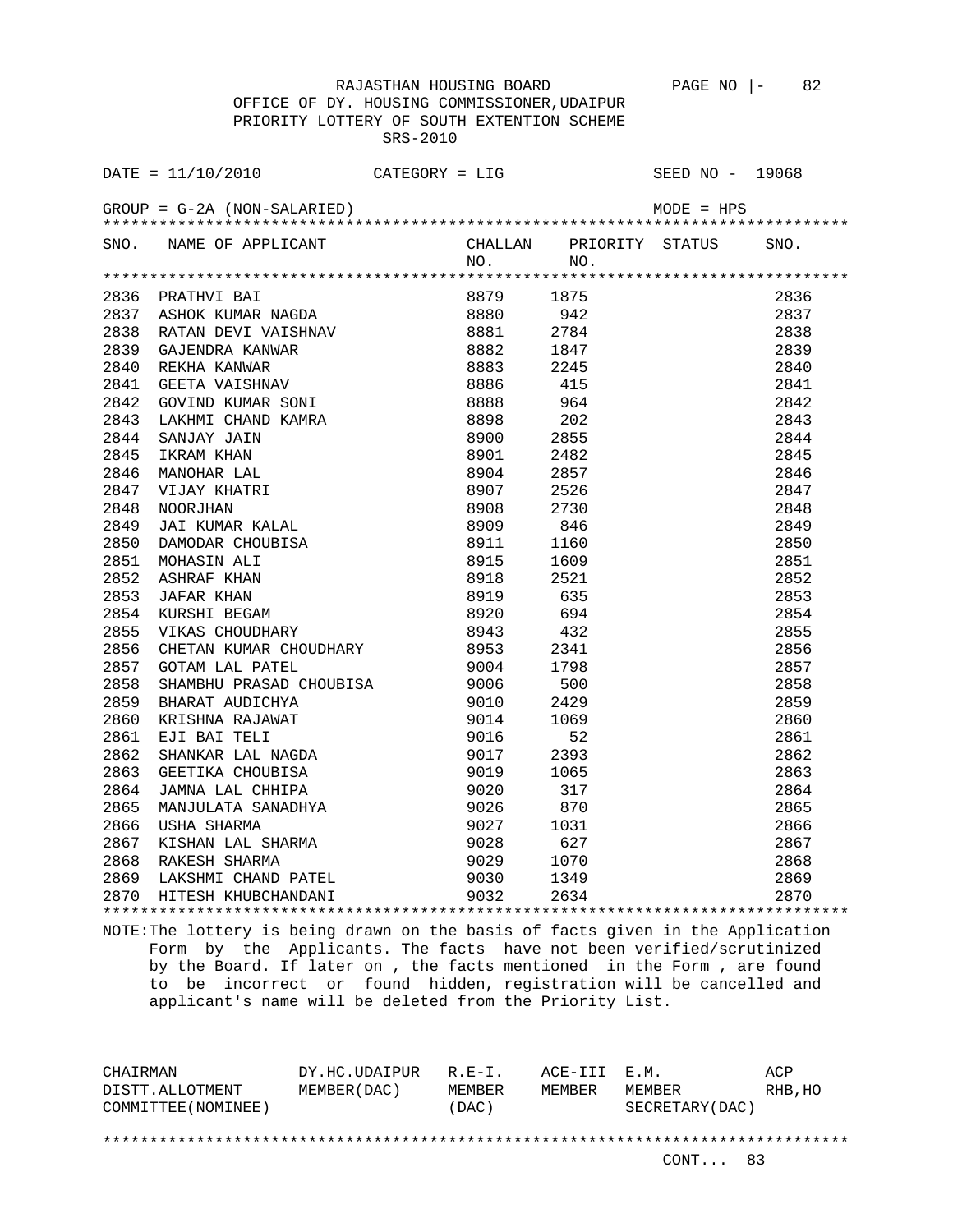OFFICE OF DY. HOUSING COMMISSIONER,UDAIPUR PRIORITY LOTTERY OF SOUTH EXTENTION SCHEME SRS-2010

| DATE = $11/10/2010$ CATEGORY = LIG                                                                                                                                                                                                         |      | SEED NO - 19068 |      |
|--------------------------------------------------------------------------------------------------------------------------------------------------------------------------------------------------------------------------------------------|------|-----------------|------|
|                                                                                                                                                                                                                                            |      |                 |      |
| SNO. NAME OF APPLICANT CHALLAN PRIORITY STATUS SNO.<br>NO. NO.                                                                                                                                                                             |      |                 |      |
| 1971 RAJIMBRA KUARA NG 1983 2159<br>2871 RAJIMBRA KUARANA 1903 2159<br>2873 SHAENING RANMA NAT 19033 2159<br>2873 SHAENING RANMA NAT 19033 2159<br>2873 SHAEHI SHARMA 29041 2014<br>2875 MEENA SHARMA 19871 19042 786<br>2875 MEENA SHARMA |      |                 |      |
|                                                                                                                                                                                                                                            |      |                 | 2871 |
|                                                                                                                                                                                                                                            | 2150 |                 | 2872 |
|                                                                                                                                                                                                                                            |      |                 | 2873 |
|                                                                                                                                                                                                                                            |      |                 | 2874 |
|                                                                                                                                                                                                                                            |      |                 | 2875 |
|                                                                                                                                                                                                                                            |      |                 | 2876 |
|                                                                                                                                                                                                                                            |      |                 | 2877 |
|                                                                                                                                                                                                                                            |      |                 | 2878 |
|                                                                                                                                                                                                                                            |      |                 | 2879 |
|                                                                                                                                                                                                                                            |      |                 | 2880 |
|                                                                                                                                                                                                                                            |      |                 | 2881 |
|                                                                                                                                                                                                                                            |      |                 | 2882 |
|                                                                                                                                                                                                                                            |      |                 | 2883 |
|                                                                                                                                                                                                                                            |      |                 | 2884 |
|                                                                                                                                                                                                                                            |      |                 | 2885 |
|                                                                                                                                                                                                                                            |      |                 | 2886 |
|                                                                                                                                                                                                                                            |      |                 | 2887 |
|                                                                                                                                                                                                                                            |      |                 | 2888 |
|                                                                                                                                                                                                                                            |      |                 | 2889 |
|                                                                                                                                                                                                                                            |      |                 | 2890 |
|                                                                                                                                                                                                                                            |      |                 | 2891 |
|                                                                                                                                                                                                                                            |      |                 | 2892 |
|                                                                                                                                                                                                                                            |      |                 | 2893 |
|                                                                                                                                                                                                                                            |      |                 | 2894 |
|                                                                                                                                                                                                                                            |      |                 | 2895 |
|                                                                                                                                                                                                                                            |      |                 | 2896 |
|                                                                                                                                                                                                                                            |      |                 | 2897 |
|                                                                                                                                                                                                                                            |      |                 | 2898 |
|                                                                                                                                                                                                                                            |      |                 | 2899 |
|                                                                                                                                                                                                                                            |      |                 | 2900 |
|                                                                                                                                                                                                                                            |      |                 | 2901 |
|                                                                                                                                                                                                                                            |      |                 | 2902 |
|                                                                                                                                                                                                                                            |      |                 | 2903 |
|                                                                                                                                                                                                                                            |      |                 | 2904 |
| 2897 GIRJA DEVI TANWAR 9091 1085<br>2898 MADAN SINGH JI SISODIYA 9098 807<br>2899 SANJAY KALAL 9100 1241<br>2900 RAMESH CHAND KALAL 9101 305<br>2901 ARJUN SINGH JHALA 9102 176<br>2902 PIYUSH MORIANI 9106 140<br>2903 KAMALA DEVI KALAL  |      |                 | 2905 |
|                                                                                                                                                                                                                                            |      |                 |      |

NOTE:The lottery is being drawn on the basis of facts given in the Application Form by the Applicants. The facts have not been verified/scrutinized by the Board. If later on , the facts mentioned in the Form , are found to be incorrect or found hidden, registration will be cancelled and applicant's name will be deleted from the Priority List.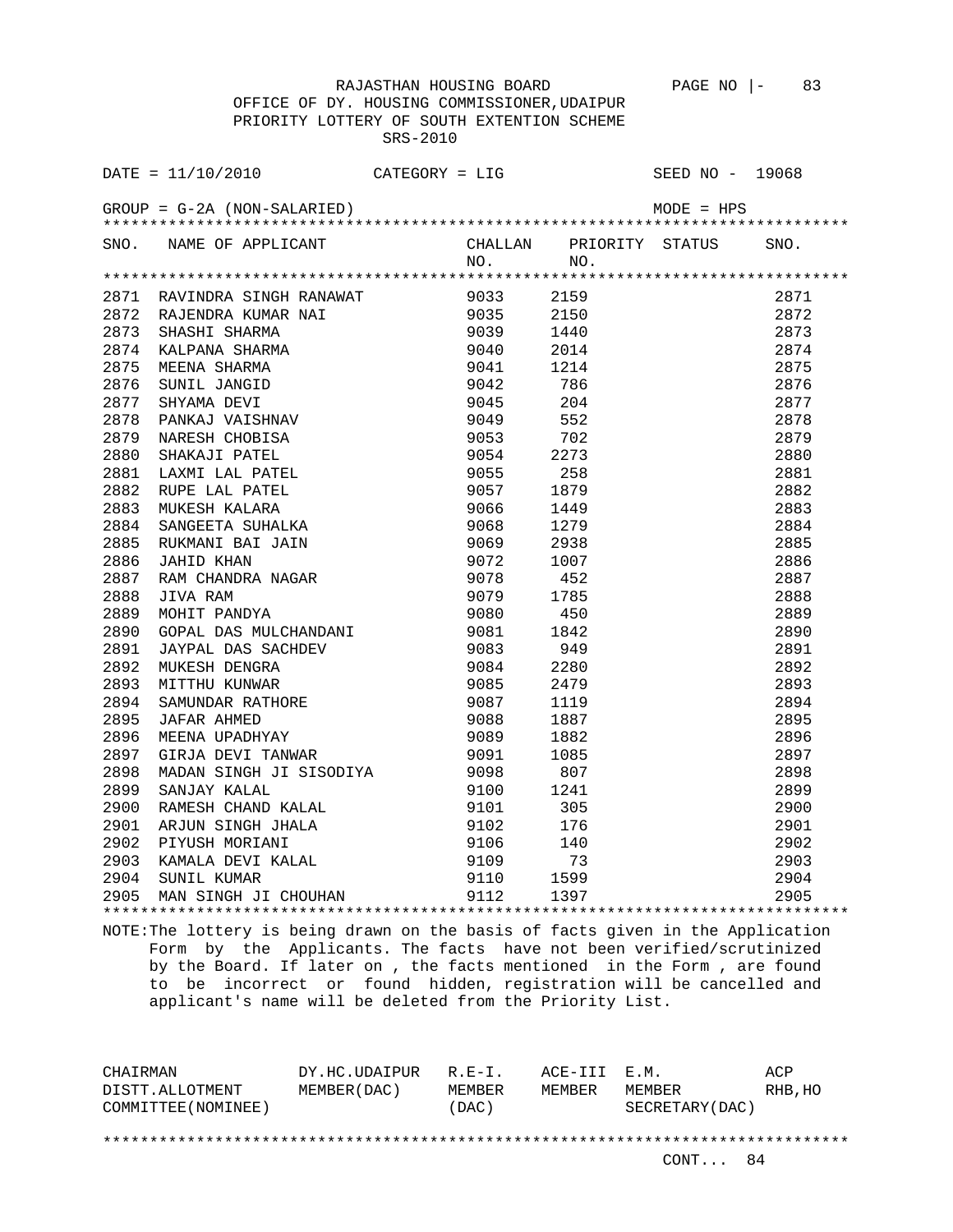OFFICE OF DY. HOUSING COMMISSIONER,UDAIPUR PRIORITY LOTTERY OF SOUTH EXTENTION SCHEME SRS-2010

| DATE = $11/10/2010$ CATEGORY = LIG |         | SEED NO - 19068              |      |
|------------------------------------|---------|------------------------------|------|
|                                    |         |                              |      |
| SNO. NAME OF APPLICANT             |         | CHALLAN PRIORITY STATUS SNO. |      |
|                                    | NO. NO. |                              |      |
|                                    |         |                              |      |
|                                    |         |                              | 2906 |
|                                    |         |                              | 2907 |
|                                    |         |                              | 2908 |
|                                    |         |                              | 2909 |
|                                    |         |                              | 2910 |
|                                    |         |                              | 2911 |
|                                    |         |                              | 2912 |
|                                    |         |                              | 2913 |
|                                    |         |                              | 2914 |
|                                    |         |                              | 2915 |
|                                    |         |                              | 2916 |
|                                    |         |                              | 2917 |
|                                    |         |                              | 2918 |
|                                    |         |                              | 2919 |
|                                    |         |                              | 2920 |
|                                    |         |                              | 2921 |
|                                    |         |                              | 2922 |
|                                    |         |                              | 2923 |
|                                    |         |                              | 2924 |
|                                    |         |                              | 2925 |
|                                    |         |                              | 2926 |
|                                    |         |                              | 2927 |
|                                    |         |                              | 2928 |
|                                    |         |                              | 2929 |
|                                    |         |                              | 2930 |
|                                    |         |                              | 2931 |
|                                    |         |                              | 2932 |
|                                    |         |                              | 2933 |
|                                    |         |                              | 2934 |
|                                    |         |                              | 2935 |
|                                    |         |                              | 2936 |
|                                    |         |                              | 2937 |
|                                    |         |                              | 2938 |
|                                    |         |                              | 2939 |
|                                    |         |                              | 2940 |
|                                    |         |                              |      |

NOTE:The lottery is being drawn on the basis of facts given in the Application Form by the Applicants. The facts have not been verified/scrutinized by the Board. If later on , the facts mentioned in the Form , are found to be incorrect or found hidden, registration will be cancelled and applicant's name will be deleted from the Priority List.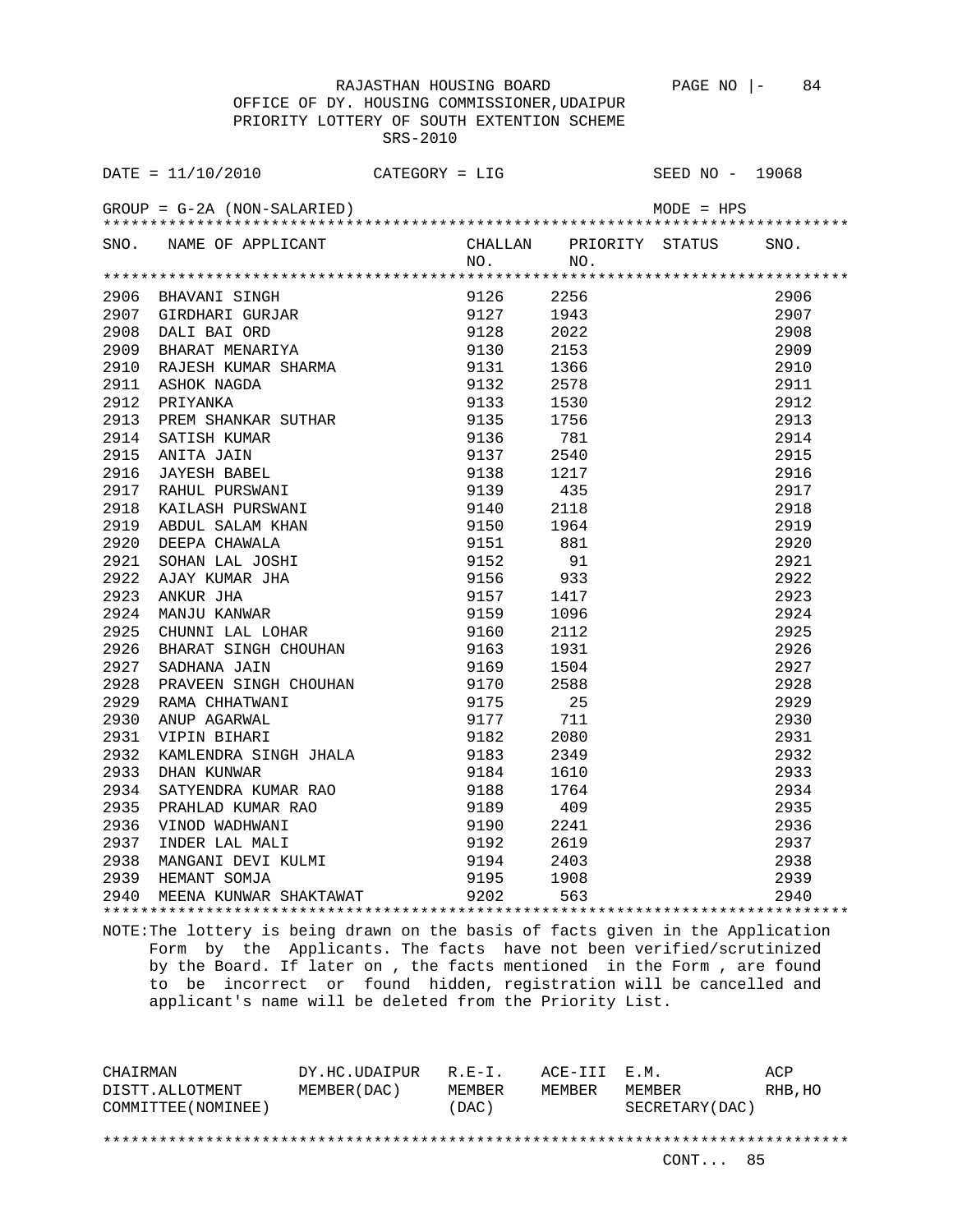OFFICE OF DY. HOUSING COMMISSIONER,UDAIPUR PRIORITY LOTTERY OF SOUTH EXTENTION SCHEME SRS-2010

| DATE = $11/10/2010$ CATEGORY = LIG                                                                                                                                                                                                                                                                       |     | SEED NO - 19068 |      |
|----------------------------------------------------------------------------------------------------------------------------------------------------------------------------------------------------------------------------------------------------------------------------------------------------------|-----|-----------------|------|
|                                                                                                                                                                                                                                                                                                          |     |                 |      |
|                                                                                                                                                                                                                                                                                                          |     |                 | SNO. |
| SNO. NAME OF APPLICANT CHALLAN PRIORITY STATUS NO. NO.                                                                                                                                                                                                                                                   | NO. |                 |      |
| 1994<br>1994<br>1994<br>1994<br>1994<br>1985<br>1986<br>1986<br>1986<br>1986<br>1986<br>1986<br>1986<br>1986<br>1986<br>1986<br>1986<br>1986<br>1986<br>1986<br>1986<br>1986<br>1986<br>1986<br>1986<br>1986<br>1986<br>1986<br>1986<br>1986<br>1986<br>1986<br>1986<br>1986<br>1986<br>1986<br>1986<br> |     |                 |      |
|                                                                                                                                                                                                                                                                                                          |     |                 | 2941 |
|                                                                                                                                                                                                                                                                                                          |     |                 | 2942 |
|                                                                                                                                                                                                                                                                                                          |     |                 | 2943 |
|                                                                                                                                                                                                                                                                                                          |     |                 | 2944 |
|                                                                                                                                                                                                                                                                                                          |     |                 | 2945 |
|                                                                                                                                                                                                                                                                                                          |     |                 | 2946 |
|                                                                                                                                                                                                                                                                                                          |     |                 | 2947 |
|                                                                                                                                                                                                                                                                                                          |     |                 | 2948 |
|                                                                                                                                                                                                                                                                                                          |     |                 | 2949 |
|                                                                                                                                                                                                                                                                                                          |     |                 | 2950 |
|                                                                                                                                                                                                                                                                                                          |     |                 | 2951 |
|                                                                                                                                                                                                                                                                                                          |     |                 | 2952 |
|                                                                                                                                                                                                                                                                                                          |     |                 | 2953 |
|                                                                                                                                                                                                                                                                                                          |     |                 | 2954 |
|                                                                                                                                                                                                                                                                                                          |     |                 | 2955 |
|                                                                                                                                                                                                                                                                                                          |     |                 | 2956 |
|                                                                                                                                                                                                                                                                                                          |     |                 | 2957 |
|                                                                                                                                                                                                                                                                                                          |     |                 | 2958 |
|                                                                                                                                                                                                                                                                                                          |     |                 | 2959 |
|                                                                                                                                                                                                                                                                                                          |     |                 | 2960 |
|                                                                                                                                                                                                                                                                                                          |     |                 | 2961 |
|                                                                                                                                                                                                                                                                                                          |     |                 | 2962 |
|                                                                                                                                                                                                                                                                                                          |     |                 | 2963 |
|                                                                                                                                                                                                                                                                                                          |     |                 | 2964 |
|                                                                                                                                                                                                                                                                                                          |     |                 | 2965 |
|                                                                                                                                                                                                                                                                                                          |     |                 | 2966 |
|                                                                                                                                                                                                                                                                                                          |     |                 | 2967 |
|                                                                                                                                                                                                                                                                                                          |     |                 | 2968 |
|                                                                                                                                                                                                                                                                                                          |     |                 | 2969 |
|                                                                                                                                                                                                                                                                                                          |     |                 | 2970 |
|                                                                                                                                                                                                                                                                                                          |     |                 | 2971 |
|                                                                                                                                                                                                                                                                                                          |     |                 | 2972 |
|                                                                                                                                                                                                                                                                                                          |     |                 | 2973 |
|                                                                                                                                                                                                                                                                                                          |     |                 |      |

NOTE:The lottery is being drawn on the basis of facts given in the Application Form by the Applicants. The facts have not been verified/scrutinized by the Board. If later on , the facts mentioned in the Form , are found to be incorrect or found hidden, registration will be cancelled and applicant's name will be deleted from the Priority List.

| CHAIRMAN            | DY.HC.UDAIPUR | $R. F - T.$ | ACE-III E.M. |                 | ACP     |
|---------------------|---------------|-------------|--------------|-----------------|---------|
| DISTT.ALLOTMENT     | MEMBER (DAC)  | MEMBER      | MEMBER       | MEMBER          | RHB, HO |
| COMMITTEE (NOMINEE) |               | (DAC)       |              | SECRETARY (DAC) |         |
|                     |               |             |              |                 |         |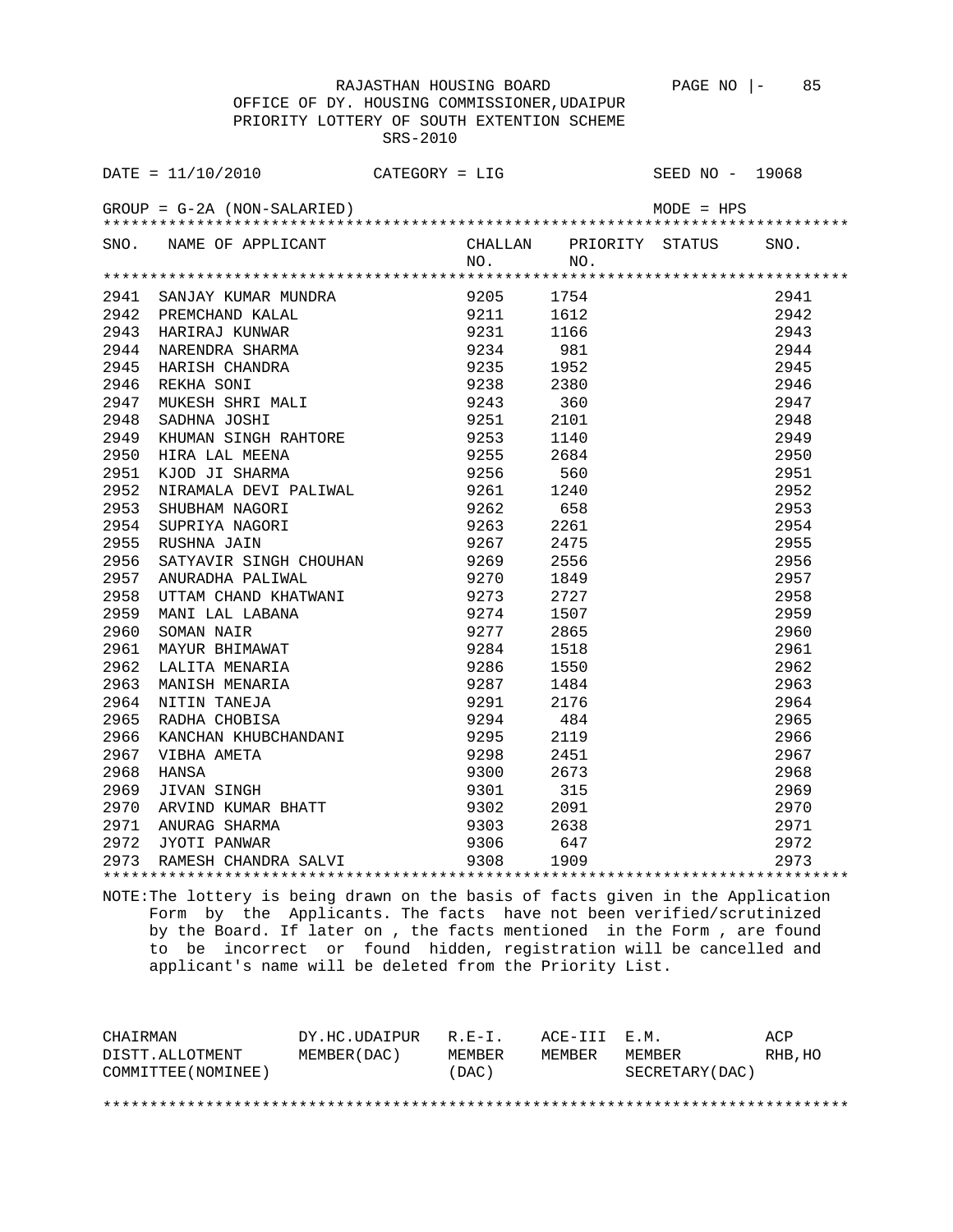|                 | OFFICE OF DY. HOUSING COMMISSIONER, UDAIPUR                                             |          |                                                                                           |                |                 |                 |
|-----------------|-----------------------------------------------------------------------------------------|----------|-------------------------------------------------------------------------------------------|----------------|-----------------|-----------------|
|                 | PRIORITY LOTTERY OF SOUTH EXTENTION SCHEME                                              |          |                                                                                           |                |                 |                 |
|                 |                                                                                         | SRS-2010 |                                                                                           |                |                 |                 |
|                 |                                                                                         |          |                                                                                           |                |                 |                 |
|                 | $\texttt{DATE} = 11/10/2010$ CATEGORY = LIG                                             |          |                                                                                           |                | SEED NO - 19068 |                 |
|                 |                                                                                         |          |                                                                                           |                |                 |                 |
|                 | $GROUP = G-2B (NON-SALARIED-PROFSSIONAL)$ MODE = HPS                                    |          |                                                                                           |                |                 |                 |
|                 |                                                                                         |          |                                                                                           |                |                 |                 |
|                 | SNO. NAME OF APPLICANT CHALLAN PRIORITY STATUS                                          |          |                                                                                           |                |                 | SNO.            |
|                 |                                                                                         |          | $NO.$ NO.                                                                                 |                |                 |                 |
|                 |                                                                                         |          |                                                                                           |                |                 |                 |
|                 | 1 USHA PANWAR                                                                           |          | 274 16                                                                                    |                |                 | 1               |
|                 |                                                                                         |          |                                                                                           |                |                 | $\overline{a}$  |
|                 | 3 SALIM KHAN                                                                            |          | 592 45                                                                                    |                |                 | $\overline{3}$  |
|                 | 3 SALIM KHAN<br>4 BHUPAL SINGH                                                          |          | 845 49                                                                                    |                |                 | $\overline{4}$  |
| 5               | ANIL KUMAR SHARMA                                                                       |          | 937 46                                                                                    |                |                 | 5               |
| 6               | SANJAY CHOUDHARY<br>NAVED UZZAMAN                                                       |          | 1198 22                                                                                   |                |                 | $\epsilon$      |
|                 |                                                                                         |          | $\begin{array}{ccccc} 1433 & & & 17 \\ 2260 & & & 31 \\ 2367 & & & 13 \end{array}$        |                |                 | $7\phantom{.0}$ |
|                 |                                                                                         |          |                                                                                           |                |                 | $\,8\,$         |
|                 |                                                                                         |          |                                                                                           |                |                 | 9               |
|                 | 7 NAVED UZZAMAN<br>8 MANOJ KUMAR SINDHI<br>9 PRAVEEN GADIYA<br>10 SUNIL KUMAR SHARMA    |          | 2454                                                                                      | 44             |                 | 10              |
| 11 -            | RITESH BHARDWAJ                                                                         | 2459     |                                                                                           | 10             |                 | 11              |
| 12 <sup>°</sup> | MODI LAL                                                                                |          | 2603 48                                                                                   |                |                 | 12              |
| 13              | MAHENDRA KUMAR<br>MOHD. YASIN<br>SONU SAHU<br>SUNIL SHARMA<br>VIMAL JAIN<br>LAXMI DEVT  |          | 2622 37                                                                                   |                |                 | 13              |
| 14              |                                                                                         |          | 3069 19                                                                                   |                |                 | 14              |
| 15              |                                                                                         |          | 3127 34                                                                                   |                |                 | 15              |
| 16              |                                                                                         |          | $\begin{array}{ccc} 3156 & & 43 \\ 3418 & & 36 \\ 3446 & & 23 \\ 3482 & & 42 \end{array}$ |                |                 | 16              |
|                 | 17 VIMAL JAIN                                                                           |          |                                                                                           |                |                 | 17              |
|                 |                                                                                         |          |                                                                                           |                |                 | 18              |
|                 | 18 LAXMI DEVI<br>19 PRADEEP SEN                                                         |          |                                                                                           |                |                 | 19              |
|                 |                                                                                         |          |                                                                                           |                |                 | 20              |
|                 |                                                                                         |          |                                                                                           |                |                 | 21              |
| 22              | SURESH TRIPATHI                                                                         |          | 5038 5                                                                                    |                |                 | 22              |
| 23              | LILA DHAR VISHNOI                                                                       |          | 5100 25                                                                                   |                |                 | 23              |
|                 | 24 BRAJESH PRAKASH DANGI<br>25 PANKAJ SHARMA<br>26 GEETA DEVI AGRAWAL<br>27 NIRMALA SAN |          | 5223 15                                                                                   |                |                 | 24              |
|                 |                                                                                         |          |                                                                                           |                |                 | 25              |
|                 |                                                                                         |          | 5234 12<br>6303 3<br>6445 26                                                              |                | Successful      | 26              |
| 27              | NIRMALA SAN                                                                             |          |                                                                                           |                |                 | 27              |
| 28              | DURGA LAL KUMHAR                                                                        | 6528     |                                                                                           | 38             |                 | 28              |
|                 | 29 HEERA LAL PATEL                                                                      |          | 6546                                                                                      | 47             |                 | 29              |
|                 | 30 BHERU LAL SUTHAR                                                                     |          | 6655                                                                                      | 6              |                 | 30              |
|                 | 31 GAJENDER SAHU                                                                        |          | 6964                                                                                      | 33             |                 | 31              |
|                 | 32 SUNIL DUTT SHARMA                                                                    |          | 7054                                                                                      | 41             |                 | 32              |
| 33              | NITESH JOSHI                                                                            |          | 7065                                                                                      | 11             |                 | 33              |
|                 | 34 KARUNA RAMDEV                                                                        |          | 7213                                                                                      | $\overline{1}$ | Successful      | 34              |
|                 | 35 MAHENDRA KUMAR NAGDA                                                                 |          | 7366                                                                                      | 27             |                 | 35              |
|                 |                                                                                         |          |                                                                                           |                |                 |                 |

NOTE:The lottery is being drawn on the basis of facts given in the Application Form by the Applicants. The facts have not been verified/scrutinized by the Board. If later on , the facts mentioned in the Form , are found to be incorrect or found hidden, registration will be cancelled and applicant's name will be deleted from the Priority List.

CHAIRMAN DY.HC.UDAIPUR R.E-I. ACE-III E.M. ACP DISTT.ALLOTMENT MEMBER(DAC) MEMBER MEMBER MEMBER RHB,HO COMMITTEE(NOMINEE) (DAC) SECRETARY(DAC) \*\*\*\*\*\*\*\*\*\*\*\*\*\*\*\*\*\*\*\*\*\*\*\*\*\*\*\*\*\*\*\*\*\*\*\*\*\*\*\*\*\*\*\*\*\*\*\*\*\*\*\*\*\*\*\*\*\*\*\*\*\*\*\*\*\*\*\*\*\*\*\*\*\*\*\*\*\*\*\*

RAJASTHAN HOUSING BOARD PAGE NO |- 1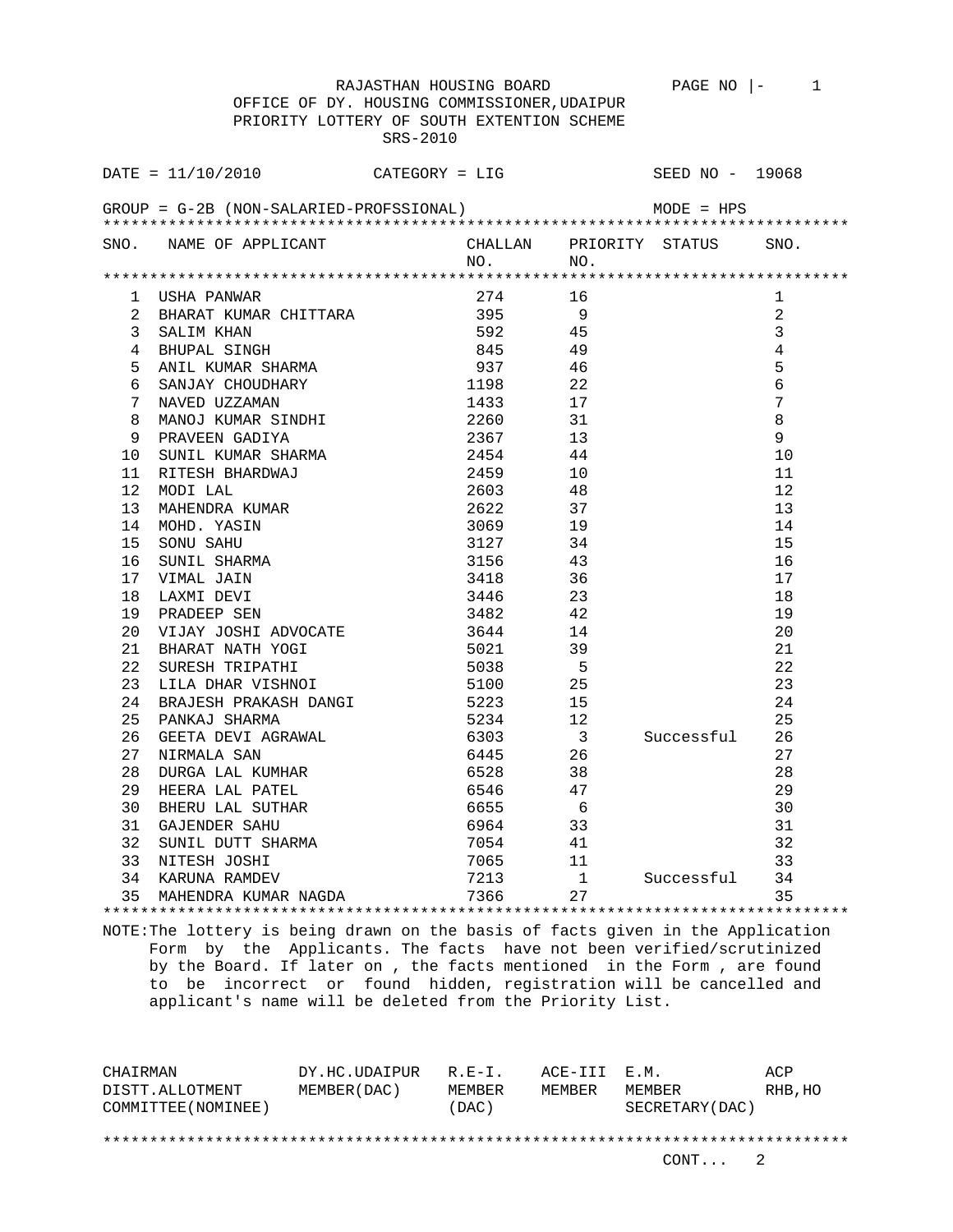OFFICE OF DY. HOUSING COMMISSIONER,UDAIPUR PRIORITY LOTTERY OF SOUTH EXTENTION SCHEME SRS-2010

|    | $DATA = 11/10/2010$                                                                                                                                                                                                                                                              | $CATEGORY = LIG$ |             |                                | SEED NO - 19068 |      |
|----|----------------------------------------------------------------------------------------------------------------------------------------------------------------------------------------------------------------------------------------------------------------------------------|------------------|-------------|--------------------------------|-----------------|------|
|    | GROUP = G-2B (NON-SALARIED-PROFSSIONAL)                                                                                                                                                                                                                                          |                  |             |                                | $MODE = HPS$    |      |
|    | SNO. NAME OF APPLICANT                                                                                                                                                                                                                                                           |                  | NO.         | CHALLAN PRIORITY STATUS<br>NO. |                 | SNO. |
|    |                                                                                                                                                                                                                                                                                  |                  |             |                                |                 |      |
| 36 | RAM KRIPA SHARMA                                                                                                                                                                                                                                                                 |                  | 7369        | 40                             |                 | 36   |
| 37 | JAFFAR HUSSAIN VAILIM                                                                                                                                                                                                                                                            |                  | 7399        | 7                              |                 | 37   |
| 38 | LOKESH MEHTA                                                                                                                                                                                                                                                                     |                  | 7414        | 4                              |                 | 38   |
| 39 | OM PRAKASH PRAJAPAT                                                                                                                                                                                                                                                              |                  | 7727        | 18                             |                 | 39   |
| 40 | GYANENDRA SINGH GEHLOT                                                                                                                                                                                                                                                           |                  | 7803 780    | 28                             |                 | 40   |
| 41 | MANGI LAL KOTHARI                                                                                                                                                                                                                                                                |                  | 7902 - 1903 | 30                             |                 | 41   |
| 42 | DR.TEENA MISHRA                                                                                                                                                                                                                                                                  |                  | 8354        | 35                             |                 | 42   |
| 43 | JAYESH MATAI                                                                                                                                                                                                                                                                     |                  | 8389 — 10   | 21                             |                 | 43   |
| 44 | LOKESH MENARIA                                                                                                                                                                                                                                                                   |                  | 8399        | 29                             |                 | 44   |
| 45 | ANAND KUMAR GARG                                                                                                                                                                                                                                                                 |                  | 8449 2      |                                | Successful      | 45   |
| 46 | NEHA JAIN                                                                                                                                                                                                                                                                        |                  |             | 20                             |                 | 46   |
| 47 | MADAN MOHAN PANERI                                                                                                                                                                                                                                                               |                  |             | 32                             |                 | 47   |
| 48 | IKBAL KHAN                                                                                                                                                                                                                                                                       |                  | 8906        | 8                              |                 | 48   |
| 49 | RADHIKA KHOOBCHNADANI                                                                                                                                                                                                                                                            |                  | 9031        | 24                             |                 | 49   |
|    |                                                                                                                                                                                                                                                                                  |                  |             |                                |                 |      |
|    | NOTE: The lottery is being drawn on the basis of facts given in the Application                                                                                                                                                                                                  |                  |             |                                |                 |      |
|    | Form by the Applicants. The facts have not been verified/scrutinized<br>by the Board. If later on, the facts mentioned in the Form, are found<br>to be incorrect or found hidden, registration will be cancelled and<br>applicant's name will be deleted from the Priority List. |                  |             |                                |                 |      |

| CHAIRMAN            | DY.HC.UDAIPUR R.E-I. |        | ACE-III E.M. |                  | ACP     |
|---------------------|----------------------|--------|--------------|------------------|---------|
| DISTT.ALLOTMENT     | MEMBER ( DAC )       | MEMBER | MEMBER       | MEMBER           | RHB, HO |
| COMMITTEE (NOMINEE) |                      | (DAC)  |              | SECRETARY (DAC ) |         |

\*\*\*\*\*\*\*\*\*\*\*\*\*\*\*\*\*\*\*\*\*\*\*\*\*\*\*\*\*\*\*\*\*\*\*\*\*\*\*\*\*\*\*\*\*\*\*\*\*\*\*\*\*\*\*\*\*\*\*\*\*\*\*\*\*\*\*\*\*\*\*\*\*\*\*\*\*\*\*\*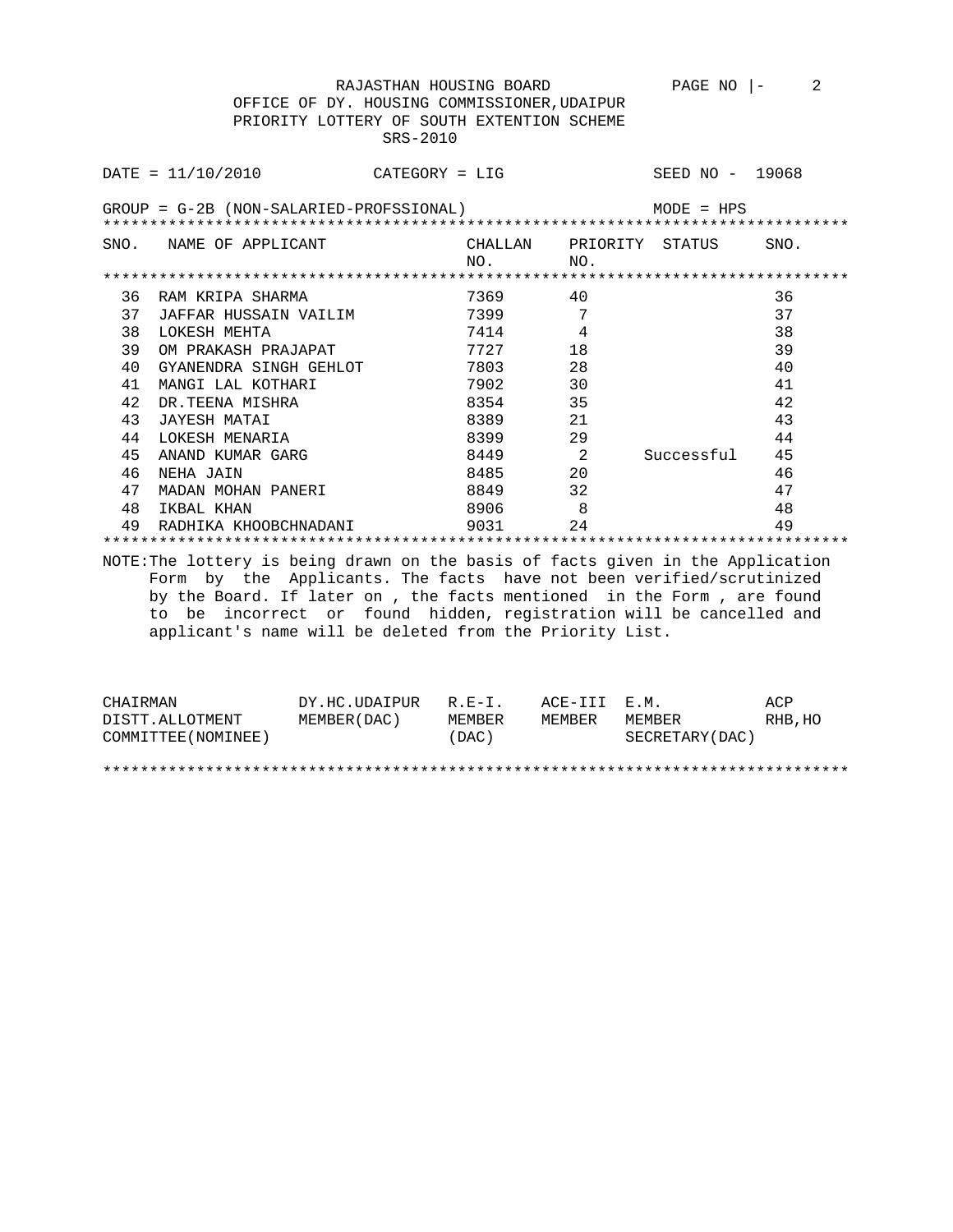OFFICE OF DY. HOUSING COMMISSIONER,UDAIPUR PRIORITY LOTTERY OF SOUTH EXTENTION SCHEME SRS-2010

|                 | $\texttt{DATE} = 11/10/2010$                                                                                                                                                                                                                                                      | $CATEGORY = LIG$ |                   |         | SEED NO - 19068 |
|-----------------|-----------------------------------------------------------------------------------------------------------------------------------------------------------------------------------------------------------------------------------------------------------------------------------|------------------|-------------------|---------|-----------------|
|                 | GROUP = $G-4$ (SCHEDULED CAST) MODE = $HPS$                                                                                                                                                                                                                                       |                  |                   |         |                 |
|                 | SNO. NAME OF APPLICANT CHALLAN PRIORITY STATUS SNO.                                                                                                                                                                                                                               |                  |                   | NO. NO. |                 |
|                 |                                                                                                                                                                                                                                                                                   |                  |                   |         |                 |
|                 | BHURI LAL MEGHWAL<br>OM PRAKASH KHATIK (161)<br>DAXMAN LAL REGAR (171)<br>CAXMAN LAL REGAR (171)<br>SIAXMAN LAL REGAR (171)<br>465<br>ONKAR LAL (171)<br>465<br>ONKAR LAL (181)<br>201)<br>GANESH LAL KHATIK (181)<br>55<br>NEEMA (181)<br>55<br>NEEMA (18<br>1 BHURI LAL MEGHWAL |                  |                   |         | 1               |
| $\mathbf{2}$    |                                                                                                                                                                                                                                                                                   |                  |                   |         | 2               |
| 3               |                                                                                                                                                                                                                                                                                   |                  |                   |         | $\mathfrak{Z}$  |
| $4\overline{ }$ | ONKAR LAL                                                                                                                                                                                                                                                                         |                  |                   |         | $\overline{4}$  |
| 5               |                                                                                                                                                                                                                                                                                   |                  |                   |         | 5               |
| б.              |                                                                                                                                                                                                                                                                                   |                  |                   |         | $\epsilon$      |
| 7               |                                                                                                                                                                                                                                                                                   |                  |                   |         | $\overline{7}$  |
| 8               |                                                                                                                                                                                                                                                                                   |                  |                   |         | $\,8\,$         |
| 9               |                                                                                                                                                                                                                                                                                   |                  |                   |         | 9               |
| 10              |                                                                                                                                                                                                                                                                                   |                  |                   |         | 10              |
| 11              | GYANENDRA KUMAR 201 79<br>PREETAM KUMAR 212 351<br>SHANKER DAS MEGHWAL 220 456<br>BHANVAR LA 238 499<br>JAGDISH 239 376<br>MUKESH 246 190<br>MANJU 250 347<br>MANOJ 262 442<br>RAKESH CHOUHAN 272 370<br>KULDEEP MEHRA 280 236<br>GOPAL 303 238                                   |                  |                   |         | 11              |
| 12 <sup>°</sup> |                                                                                                                                                                                                                                                                                   |                  |                   |         | 12              |
| 13              |                                                                                                                                                                                                                                                                                   |                  |                   |         | 13              |
| 14              |                                                                                                                                                                                                                                                                                   |                  |                   |         | 14              |
| 15              |                                                                                                                                                                                                                                                                                   |                  |                   |         | 15              |
| 16              |                                                                                                                                                                                                                                                                                   |                  |                   |         | 16              |
| 17              |                                                                                                                                                                                                                                                                                   |                  |                   |         | 17              |
| 18              |                                                                                                                                                                                                                                                                                   |                  |                   |         | 18              |
| 19              |                                                                                                                                                                                                                                                                                   |                  |                   |         | 19              |
| 20              |                                                                                                                                                                                                                                                                                   |                  |                   |         | 20              |
| 21              |                                                                                                                                                                                                                                                                                   |                  |                   |         | 21              |
| 22              | PUSHPA SANKHLA<br>LATA VASITA 326 385<br>MANOJ 328 365<br>PATENTES                                                                                                                                                                                                                |                  |                   |         | 22              |
| 23              |                                                                                                                                                                                                                                                                                   |                  |                   |         | 23              |
| 24              | RAJENDRA KUMAR KHATIK                                                                                                                                                                                                                                                             | 332<br>353       | 336               |         | 24              |
| 25              | DINESH CHANDRA MEGHWAL<br>DURGA SALVI                                                                                                                                                                                                                                             |                  | 327               |         | 25              |
| 26              |                                                                                                                                                                                                                                                                                   |                  | 359 152           |         | 26              |
| 27              | KANHAIYA LAL MEGHWAL 360 121                                                                                                                                                                                                                                                      |                  |                   |         | 27              |
| 28              |                                                                                                                                                                                                                                                                                   |                  | 392<br>227        |         | 28              |
| 29              |                                                                                                                                                                                                                                                                                   | 398              | 270               |         | 29              |
| 30              |                                                                                                                                                                                                                                                                                   |                  | 424 147           |         | 30              |
| 31              |                                                                                                                                                                                                                                                                                   |                  | 426 471           |         | 31              |
| 32              |                                                                                                                                                                                                                                                                                   |                  | 435<br>118<br>213 |         | 32              |
| 33              | JAGDISH VASITA<br>JAGDISH VASITA<br>RAKESH JINGER<br>DIPEEKA KHATEEK<br>CHANCHAL JEENGAR<br>MADAN LAL REGAR<br>CHENA RAM KADELA<br>RINGAR AM KADELA                                                                                                                               | $\frac{1}{4}$ 53 |                   |         | 33              |
|                 |                                                                                                                                                                                                                                                                                   |                  |                   |         | 34              |
|                 |                                                                                                                                                                                                                                                                                   |                  |                   |         | 35              |
|                 |                                                                                                                                                                                                                                                                                   |                  |                   |         |                 |

NOTE:The lottery is being drawn on the basis of facts given in the Application Form by the Applicants. The facts have not been verified/scrutinized by the Board. If later on , the facts mentioned in the Form , are found to be incorrect or found hidden, registration will be cancelled and applicant's name will be deleted from the Priority List.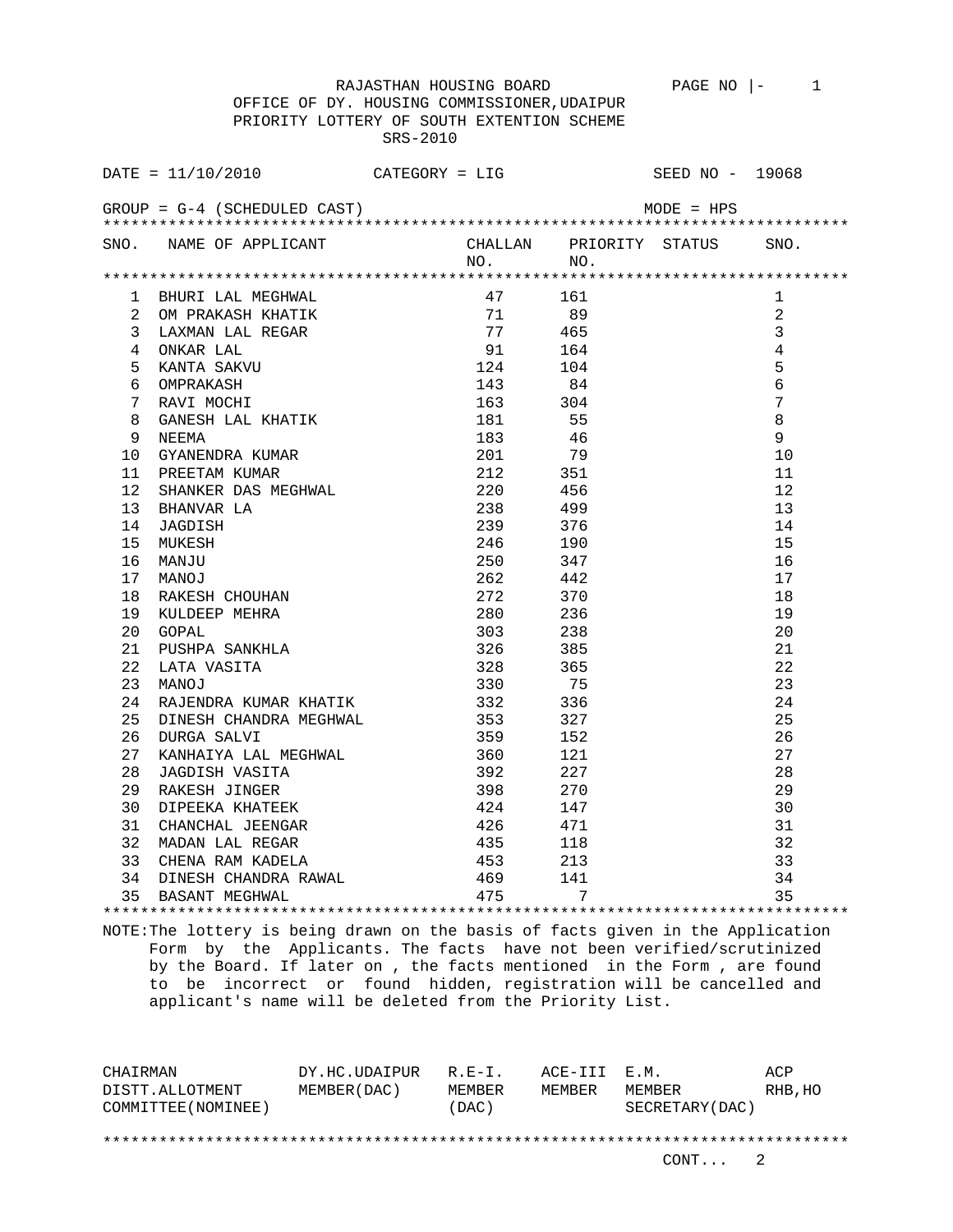OFFICE OF DY. HOUSING COMMISSIONER,UDAIPUR PRIORITY LOTTERY OF SOUTH EXTENTION SCHEME SRS-2010

| DATE = $11/10/2010$ CATEGORY = LIG SEED NO - 19068                                                                                                                                                                                        |  |                               |    |
|-------------------------------------------------------------------------------------------------------------------------------------------------------------------------------------------------------------------------------------------|--|-------------------------------|----|
| GROUP = $G-4$ (SCHEDULED CAST) MODE = $HPS$                                                                                                                                                                                               |  |                               |    |
| SNO. NAME OF APPLICANT CHALLAN PRIORITY STATUS SNO.<br>NO. NO.                                                                                                                                                                            |  |                               |    |
|                                                                                                                                                                                                                                           |  |                               |    |
|                                                                                                                                                                                                                                           |  |                               | 36 |
|                                                                                                                                                                                                                                           |  |                               | 37 |
|                                                                                                                                                                                                                                           |  |                               | 38 |
|                                                                                                                                                                                                                                           |  |                               | 39 |
|                                                                                                                                                                                                                                           |  |                               | 40 |
|                                                                                                                                                                                                                                           |  |                               | 41 |
|                                                                                                                                                                                                                                           |  |                               | 42 |
|                                                                                                                                                                                                                                           |  |                               | 43 |
|                                                                                                                                                                                                                                           |  |                               | 44 |
|                                                                                                                                                                                                                                           |  |                               | 45 |
|                                                                                                                                                                                                                                           |  |                               | 46 |
|                                                                                                                                                                                                                                           |  |                               | 47 |
|                                                                                                                                                                                                                                           |  |                               | 48 |
|                                                                                                                                                                                                                                           |  |                               | 49 |
|                                                                                                                                                                                                                                           |  |                               | 50 |
|                                                                                                                                                                                                                                           |  |                               | 51 |
|                                                                                                                                                                                                                                           |  |                               | 52 |
|                                                                                                                                                                                                                                           |  |                               | 53 |
|                                                                                                                                                                                                                                           |  |                               | 54 |
|                                                                                                                                                                                                                                           |  |                               | 55 |
|                                                                                                                                                                                                                                           |  |                               | 56 |
|                                                                                                                                                                                                                                           |  |                               | 57 |
|                                                                                                                                                                                                                                           |  |                               | 58 |
|                                                                                                                                                                                                                                           |  |                               | 59 |
|                                                                                                                                                                                                                                           |  |                               | 60 |
|                                                                                                                                                                                                                                           |  |                               | 61 |
|                                                                                                                                                                                                                                           |  |                               | 62 |
|                                                                                                                                                                                                                                           |  |                               | 63 |
|                                                                                                                                                                                                                                           |  |                               |    |
|                                                                                                                                                                                                                                           |  |                               |    |
|                                                                                                                                                                                                                                           |  |                               |    |
|                                                                                                                                                                                                                                           |  |                               |    |
|                                                                                                                                                                                                                                           |  |                               |    |
|                                                                                                                                                                                                                                           |  |                               |    |
| 40 MPH (MERIDEAN INSTANT)<br>36 KISINA LAL SALVI (MERIDEAN INSTANT)<br>36 KISINA LAL SALVI (484 19)<br>37 KAILASH KODARK SALVI (484 19)<br>37 KAILASH KODARK SALVI (494 19)<br>42 MARBAN KOMAR SALVI (578 433<br>40 MARBAN KOMAR SALVI (5 |  | $61$<br>$67$<br>$68$<br>$4*2$ |    |
|                                                                                                                                                                                                                                           |  |                               |    |

NOTE:The lottery is being drawn on the basis of facts given in the Application Form by the Applicants. The facts have not been verified/scrutinized by the Board. If later on , the facts mentioned in the Form , are found to be incorrect or found hidden, registration will be cancelled and applicant's name will be deleted from the Priority List.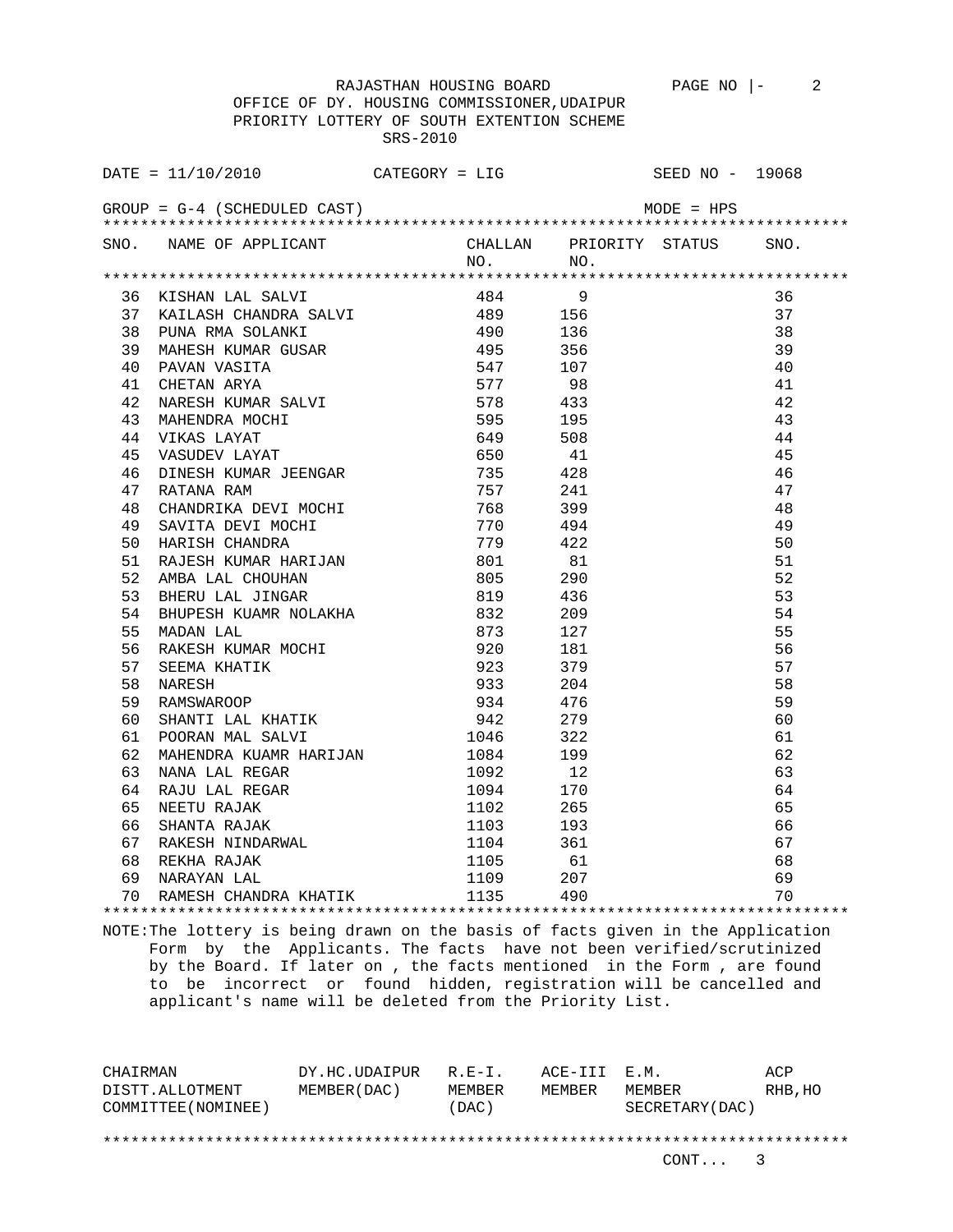RAJASTHAN HOUSING BOARD PAGE NO  $\vert - \vert$  3

 OFFICE OF DY. HOUSING COMMISSIONER,UDAIPUR PRIORITY LOTTERY OF SOUTH EXTENTION SCHEME SRS-2010

| $GROUP = G-4$ (SCHEDULED CAST)<br>$MODE = HPS$<br>SNO. NAME OF APPLICANT<br>CHALLAN PRIORITY STATUS SNO.<br>$NO.$ NO.<br>71<br>72<br>73<br>1170 150<br>74<br>1173 485<br>75<br>247<br>Successful 76<br>1<br>77<br>1204 479<br>1204 479<br>HARISH KAPOOR GARG 1228 293<br>RAJ MAL HARIJAN 1229 451<br>78<br>78<br>HARISH KAPOOR GARG<br>HARISH KAPOOR GARG<br>RAJ MAL HARIJAN 1229 451<br>HARIRAM MAGWAL 1257 36<br>KAMLA MEGHWAL 1270 474<br>INDER LAL 1273 132<br>SUNIL DABGAR 1293 342<br>BANSHI LAL 1336 488<br>PARISHI LAL 1336 488<br>79<br>79<br>80<br>80<br>81<br>81<br>82<br>82<br>83<br>83<br>84<br>84<br>85<br>85<br>86<br>86<br>1348<br>1349<br>1350<br>87<br>87<br>179<br>JAMANA SHANKAR MEGHWAL<br>88<br>88<br>233<br>MOHAN LAL JI MOCHI<br>224<br>89<br>89<br>1380 256<br>DEVI LAL REGAR<br>JAYA VEERWAL<br>90<br>90<br>JAYA VEERWAL 1420<br>GOPAL KRISHAN CHANDEL 1422<br>SURESH CHANDRA DHOBI 1434<br>1434<br>91<br>91<br>$\begin{array}{c} 18 \\ 124 \\ 166 \end{array}$<br>92<br>92<br>93<br>93<br>1446 250<br>BABU LAL GAWARIA<br>94<br>94<br>95<br>95<br>96<br>96<br>MAHESH KUMAR BANSIWAL<br>MANJU SALVI<br>JAI KUMAR<br>97<br>97<br>1574<br>Successful 98<br>$\overline{\phantom{a}}$ 2<br>98<br>PREM SHANKAR<br>1618 413<br>99<br>99<br>MOHAN LAL MEGHWAL<br>100<br>$1694$ $113$<br>$1698$ 52<br>100<br>101<br>OM PRAKASH HARIJAN<br>101<br>101 U. P. POLITICAL COMPANY 1736<br>102 NEERAJ KUMARI JATAV 1736 175<br>Successful 102<br>103 BHUPESH KHATIK 1758 460 103<br>104 ROOP LAL SALVI 1761 4 Successful 104<br>105 SHANKAR LAL MEGHWAL 1771 505 105 |  | $\texttt{DATE} = 11/10/2010$ CATEGORY = LIG |  |  |  | SEED NO - 19068 |  |  |  |  |  |  |
|----------------------------------------------------------------------------------------------------------------------------------------------------------------------------------------------------------------------------------------------------------------------------------------------------------------------------------------------------------------------------------------------------------------------------------------------------------------------------------------------------------------------------------------------------------------------------------------------------------------------------------------------------------------------------------------------------------------------------------------------------------------------------------------------------------------------------------------------------------------------------------------------------------------------------------------------------------------------------------------------------------------------------------------------------------------------------------------------------------------------------------------------------------------------------------------------------------------------------------------------------------------------------------------------------------------------------------------------------------------------------------------------------------------------------------------------------------------------------------------------------------------------------------------------------------------------------------|--|---------------------------------------------|--|--|--|-----------------|--|--|--|--|--|--|
|                                                                                                                                                                                                                                                                                                                                                                                                                                                                                                                                                                                                                                                                                                                                                                                                                                                                                                                                                                                                                                                                                                                                                                                                                                                                                                                                                                                                                                                                                                                                                                                  |  |                                             |  |  |  |                 |  |  |  |  |  |  |
|                                                                                                                                                                                                                                                                                                                                                                                                                                                                                                                                                                                                                                                                                                                                                                                                                                                                                                                                                                                                                                                                                                                                                                                                                                                                                                                                                                                                                                                                                                                                                                                  |  |                                             |  |  |  |                 |  |  |  |  |  |  |
|                                                                                                                                                                                                                                                                                                                                                                                                                                                                                                                                                                                                                                                                                                                                                                                                                                                                                                                                                                                                                                                                                                                                                                                                                                                                                                                                                                                                                                                                                                                                                                                  |  |                                             |  |  |  |                 |  |  |  |  |  |  |
|                                                                                                                                                                                                                                                                                                                                                                                                                                                                                                                                                                                                                                                                                                                                                                                                                                                                                                                                                                                                                                                                                                                                                                                                                                                                                                                                                                                                                                                                                                                                                                                  |  |                                             |  |  |  |                 |  |  |  |  |  |  |
|                                                                                                                                                                                                                                                                                                                                                                                                                                                                                                                                                                                                                                                                                                                                                                                                                                                                                                                                                                                                                                                                                                                                                                                                                                                                                                                                                                                                                                                                                                                                                                                  |  |                                             |  |  |  |                 |  |  |  |  |  |  |
|                                                                                                                                                                                                                                                                                                                                                                                                                                                                                                                                                                                                                                                                                                                                                                                                                                                                                                                                                                                                                                                                                                                                                                                                                                                                                                                                                                                                                                                                                                                                                                                  |  |                                             |  |  |  |                 |  |  |  |  |  |  |
|                                                                                                                                                                                                                                                                                                                                                                                                                                                                                                                                                                                                                                                                                                                                                                                                                                                                                                                                                                                                                                                                                                                                                                                                                                                                                                                                                                                                                                                                                                                                                                                  |  |                                             |  |  |  |                 |  |  |  |  |  |  |
|                                                                                                                                                                                                                                                                                                                                                                                                                                                                                                                                                                                                                                                                                                                                                                                                                                                                                                                                                                                                                                                                                                                                                                                                                                                                                                                                                                                                                                                                                                                                                                                  |  |                                             |  |  |  |                 |  |  |  |  |  |  |
|                                                                                                                                                                                                                                                                                                                                                                                                                                                                                                                                                                                                                                                                                                                                                                                                                                                                                                                                                                                                                                                                                                                                                                                                                                                                                                                                                                                                                                                                                                                                                                                  |  |                                             |  |  |  |                 |  |  |  |  |  |  |
|                                                                                                                                                                                                                                                                                                                                                                                                                                                                                                                                                                                                                                                                                                                                                                                                                                                                                                                                                                                                                                                                                                                                                                                                                                                                                                                                                                                                                                                                                                                                                                                  |  |                                             |  |  |  |                 |  |  |  |  |  |  |
|                                                                                                                                                                                                                                                                                                                                                                                                                                                                                                                                                                                                                                                                                                                                                                                                                                                                                                                                                                                                                                                                                                                                                                                                                                                                                                                                                                                                                                                                                                                                                                                  |  |                                             |  |  |  |                 |  |  |  |  |  |  |
|                                                                                                                                                                                                                                                                                                                                                                                                                                                                                                                                                                                                                                                                                                                                                                                                                                                                                                                                                                                                                                                                                                                                                                                                                                                                                                                                                                                                                                                                                                                                                                                  |  |                                             |  |  |  |                 |  |  |  |  |  |  |
|                                                                                                                                                                                                                                                                                                                                                                                                                                                                                                                                                                                                                                                                                                                                                                                                                                                                                                                                                                                                                                                                                                                                                                                                                                                                                                                                                                                                                                                                                                                                                                                  |  |                                             |  |  |  |                 |  |  |  |  |  |  |
|                                                                                                                                                                                                                                                                                                                                                                                                                                                                                                                                                                                                                                                                                                                                                                                                                                                                                                                                                                                                                                                                                                                                                                                                                                                                                                                                                                                                                                                                                                                                                                                  |  |                                             |  |  |  |                 |  |  |  |  |  |  |
|                                                                                                                                                                                                                                                                                                                                                                                                                                                                                                                                                                                                                                                                                                                                                                                                                                                                                                                                                                                                                                                                                                                                                                                                                                                                                                                                                                                                                                                                                                                                                                                  |  |                                             |  |  |  |                 |  |  |  |  |  |  |
|                                                                                                                                                                                                                                                                                                                                                                                                                                                                                                                                                                                                                                                                                                                                                                                                                                                                                                                                                                                                                                                                                                                                                                                                                                                                                                                                                                                                                                                                                                                                                                                  |  |                                             |  |  |  |                 |  |  |  |  |  |  |
|                                                                                                                                                                                                                                                                                                                                                                                                                                                                                                                                                                                                                                                                                                                                                                                                                                                                                                                                                                                                                                                                                                                                                                                                                                                                                                                                                                                                                                                                                                                                                                                  |  |                                             |  |  |  |                 |  |  |  |  |  |  |
|                                                                                                                                                                                                                                                                                                                                                                                                                                                                                                                                                                                                                                                                                                                                                                                                                                                                                                                                                                                                                                                                                                                                                                                                                                                                                                                                                                                                                                                                                                                                                                                  |  |                                             |  |  |  |                 |  |  |  |  |  |  |
|                                                                                                                                                                                                                                                                                                                                                                                                                                                                                                                                                                                                                                                                                                                                                                                                                                                                                                                                                                                                                                                                                                                                                                                                                                                                                                                                                                                                                                                                                                                                                                                  |  |                                             |  |  |  |                 |  |  |  |  |  |  |
|                                                                                                                                                                                                                                                                                                                                                                                                                                                                                                                                                                                                                                                                                                                                                                                                                                                                                                                                                                                                                                                                                                                                                                                                                                                                                                                                                                                                                                                                                                                                                                                  |  |                                             |  |  |  |                 |  |  |  |  |  |  |
|                                                                                                                                                                                                                                                                                                                                                                                                                                                                                                                                                                                                                                                                                                                                                                                                                                                                                                                                                                                                                                                                                                                                                                                                                                                                                                                                                                                                                                                                                                                                                                                  |  |                                             |  |  |  |                 |  |  |  |  |  |  |
|                                                                                                                                                                                                                                                                                                                                                                                                                                                                                                                                                                                                                                                                                                                                                                                                                                                                                                                                                                                                                                                                                                                                                                                                                                                                                                                                                                                                                                                                                                                                                                                  |  |                                             |  |  |  |                 |  |  |  |  |  |  |
|                                                                                                                                                                                                                                                                                                                                                                                                                                                                                                                                                                                                                                                                                                                                                                                                                                                                                                                                                                                                                                                                                                                                                                                                                                                                                                                                                                                                                                                                                                                                                                                  |  |                                             |  |  |  |                 |  |  |  |  |  |  |
|                                                                                                                                                                                                                                                                                                                                                                                                                                                                                                                                                                                                                                                                                                                                                                                                                                                                                                                                                                                                                                                                                                                                                                                                                                                                                                                                                                                                                                                                                                                                                                                  |  |                                             |  |  |  |                 |  |  |  |  |  |  |
|                                                                                                                                                                                                                                                                                                                                                                                                                                                                                                                                                                                                                                                                                                                                                                                                                                                                                                                                                                                                                                                                                                                                                                                                                                                                                                                                                                                                                                                                                                                                                                                  |  |                                             |  |  |  |                 |  |  |  |  |  |  |
|                                                                                                                                                                                                                                                                                                                                                                                                                                                                                                                                                                                                                                                                                                                                                                                                                                                                                                                                                                                                                                                                                                                                                                                                                                                                                                                                                                                                                                                                                                                                                                                  |  |                                             |  |  |  |                 |  |  |  |  |  |  |
|                                                                                                                                                                                                                                                                                                                                                                                                                                                                                                                                                                                                                                                                                                                                                                                                                                                                                                                                                                                                                                                                                                                                                                                                                                                                                                                                                                                                                                                                                                                                                                                  |  |                                             |  |  |  |                 |  |  |  |  |  |  |
|                                                                                                                                                                                                                                                                                                                                                                                                                                                                                                                                                                                                                                                                                                                                                                                                                                                                                                                                                                                                                                                                                                                                                                                                                                                                                                                                                                                                                                                                                                                                                                                  |  |                                             |  |  |  |                 |  |  |  |  |  |  |
|                                                                                                                                                                                                                                                                                                                                                                                                                                                                                                                                                                                                                                                                                                                                                                                                                                                                                                                                                                                                                                                                                                                                                                                                                                                                                                                                                                                                                                                                                                                                                                                  |  |                                             |  |  |  |                 |  |  |  |  |  |  |
|                                                                                                                                                                                                                                                                                                                                                                                                                                                                                                                                                                                                                                                                                                                                                                                                                                                                                                                                                                                                                                                                                                                                                                                                                                                                                                                                                                                                                                                                                                                                                                                  |  |                                             |  |  |  |                 |  |  |  |  |  |  |
|                                                                                                                                                                                                                                                                                                                                                                                                                                                                                                                                                                                                                                                                                                                                                                                                                                                                                                                                                                                                                                                                                                                                                                                                                                                                                                                                                                                                                                                                                                                                                                                  |  |                                             |  |  |  |                 |  |  |  |  |  |  |
|                                                                                                                                                                                                                                                                                                                                                                                                                                                                                                                                                                                                                                                                                                                                                                                                                                                                                                                                                                                                                                                                                                                                                                                                                                                                                                                                                                                                                                                                                                                                                                                  |  |                                             |  |  |  |                 |  |  |  |  |  |  |
|                                                                                                                                                                                                                                                                                                                                                                                                                                                                                                                                                                                                                                                                                                                                                                                                                                                                                                                                                                                                                                                                                                                                                                                                                                                                                                                                                                                                                                                                                                                                                                                  |  |                                             |  |  |  |                 |  |  |  |  |  |  |
|                                                                                                                                                                                                                                                                                                                                                                                                                                                                                                                                                                                                                                                                                                                                                                                                                                                                                                                                                                                                                                                                                                                                                                                                                                                                                                                                                                                                                                                                                                                                                                                  |  |                                             |  |  |  |                 |  |  |  |  |  |  |
|                                                                                                                                                                                                                                                                                                                                                                                                                                                                                                                                                                                                                                                                                                                                                                                                                                                                                                                                                                                                                                                                                                                                                                                                                                                                                                                                                                                                                                                                                                                                                                                  |  |                                             |  |  |  |                 |  |  |  |  |  |  |
|                                                                                                                                                                                                                                                                                                                                                                                                                                                                                                                                                                                                                                                                                                                                                                                                                                                                                                                                                                                                                                                                                                                                                                                                                                                                                                                                                                                                                                                                                                                                                                                  |  |                                             |  |  |  |                 |  |  |  |  |  |  |
|                                                                                                                                                                                                                                                                                                                                                                                                                                                                                                                                                                                                                                                                                                                                                                                                                                                                                                                                                                                                                                                                                                                                                                                                                                                                                                                                                                                                                                                                                                                                                                                  |  |                                             |  |  |  |                 |  |  |  |  |  |  |
|                                                                                                                                                                                                                                                                                                                                                                                                                                                                                                                                                                                                                                                                                                                                                                                                                                                                                                                                                                                                                                                                                                                                                                                                                                                                                                                                                                                                                                                                                                                                                                                  |  |                                             |  |  |  |                 |  |  |  |  |  |  |

NOTE:The lottery is being drawn on the basis of facts given in the Application Form by the Applicants. The facts have not been verified/scrutinized by the Board. If later on , the facts mentioned in the Form , are found to be incorrect or found hidden, registration will be cancelled and applicant's name will be deleted from the Priority List.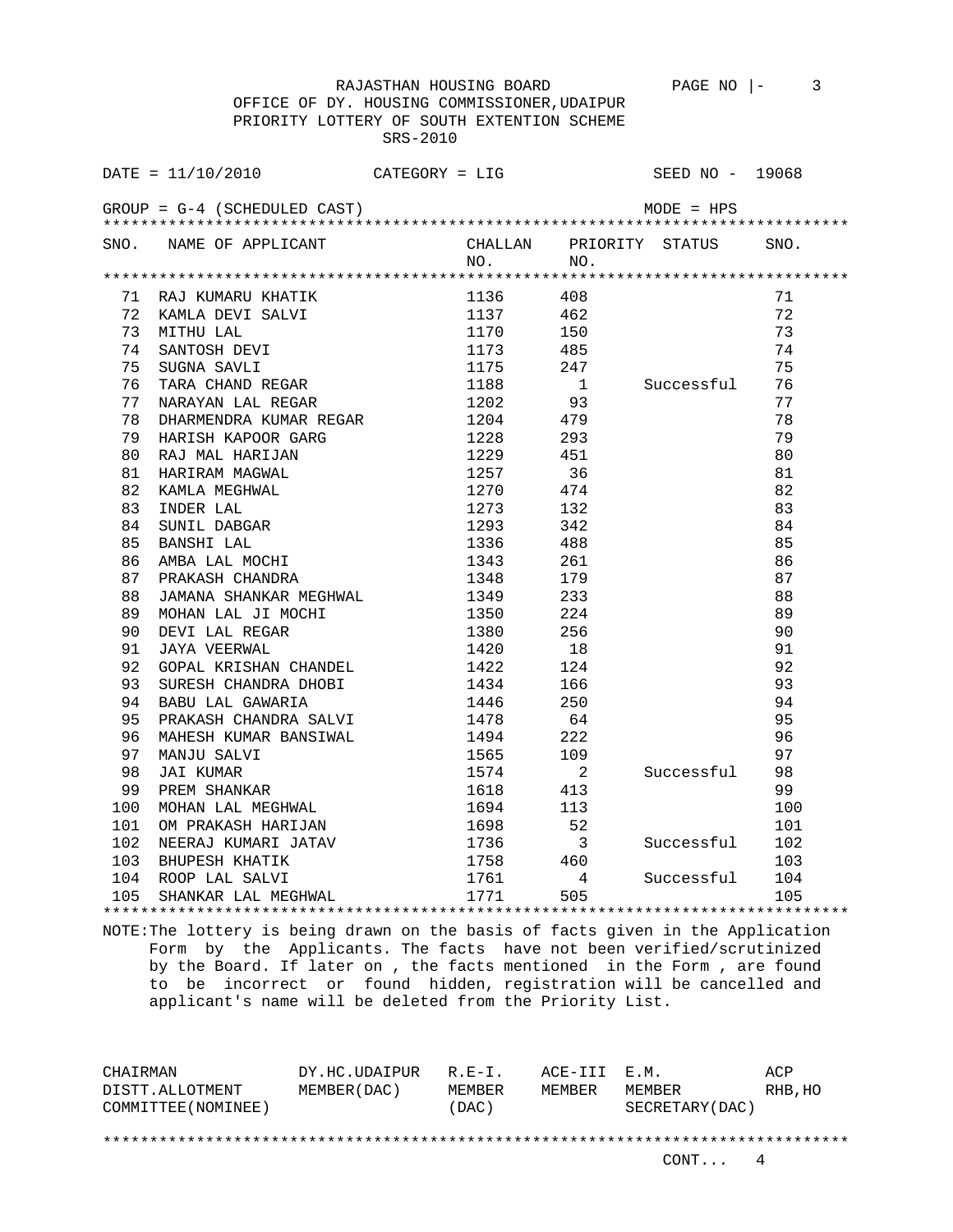OFFICE OF DY. HOUSING COMMISSIONER,UDAIPUR PRIORITY LOTTERY OF SOUTH EXTENTION SCHEME SRS-2010

|                                                                                                                                                                                                                                                                                                                                                                                                                                                                         | DATE = $11/10/2010$ CATEGORY = LIG SEED NO - 19068                                                                                                                                             |  |  |  |                |     |  |  |  |  |  |  |
|-------------------------------------------------------------------------------------------------------------------------------------------------------------------------------------------------------------------------------------------------------------------------------------------------------------------------------------------------------------------------------------------------------------------------------------------------------------------------|------------------------------------------------------------------------------------------------------------------------------------------------------------------------------------------------|--|--|--|----------------|-----|--|--|--|--|--|--|
|                                                                                                                                                                                                                                                                                                                                                                                                                                                                         |                                                                                                                                                                                                |  |  |  |                |     |  |  |  |  |  |  |
|                                                                                                                                                                                                                                                                                                                                                                                                                                                                         | SNO. NAME OF APPLICANT CHALLAN PRIORITY STATUS SNO.<br>NO. NO.                                                                                                                                 |  |  |  |                |     |  |  |  |  |  |  |
|                                                                                                                                                                                                                                                                                                                                                                                                                                                                         |                                                                                                                                                                                                |  |  |  |                |     |  |  |  |  |  |  |
| $\begin{tabular}{l c c c} \multicolumn{1}{c}{\textbf{106} \begin{tabular}{l} \multicolumn{1}{c}{\textbf{08} \begin{tabular}{l} \multicolumn{1}{c}{\textbf{08} \begin{tabular}{l} \multicolumn{1}{c}{\textbf{08} \begin{tabular}{l} \multicolumn{1}{c}{\textbf{08} \begin{tabular}{l} \multicolumn{1}{c}{\textbf{08} \begin{tabular}{l} \multicolumn{1}{c}{\textbf{08} \begin{tabular}{l} \multicolumn{1}{c}{\textbf{08} \begin{tabular}{l} \multicolumn{1}{c}{\textbf{$ |                                                                                                                                                                                                |  |  |  |                |     |  |  |  |  |  |  |
|                                                                                                                                                                                                                                                                                                                                                                                                                                                                         |                                                                                                                                                                                                |  |  |  |                | 106 |  |  |  |  |  |  |
|                                                                                                                                                                                                                                                                                                                                                                                                                                                                         |                                                                                                                                                                                                |  |  |  |                | 107 |  |  |  |  |  |  |
|                                                                                                                                                                                                                                                                                                                                                                                                                                                                         |                                                                                                                                                                                                |  |  |  |                | 108 |  |  |  |  |  |  |
|                                                                                                                                                                                                                                                                                                                                                                                                                                                                         |                                                                                                                                                                                                |  |  |  |                | 109 |  |  |  |  |  |  |
|                                                                                                                                                                                                                                                                                                                                                                                                                                                                         |                                                                                                                                                                                                |  |  |  |                | 110 |  |  |  |  |  |  |
|                                                                                                                                                                                                                                                                                                                                                                                                                                                                         |                                                                                                                                                                                                |  |  |  |                | 111 |  |  |  |  |  |  |
|                                                                                                                                                                                                                                                                                                                                                                                                                                                                         |                                                                                                                                                                                                |  |  |  |                | 112 |  |  |  |  |  |  |
|                                                                                                                                                                                                                                                                                                                                                                                                                                                                         |                                                                                                                                                                                                |  |  |  |                | 113 |  |  |  |  |  |  |
|                                                                                                                                                                                                                                                                                                                                                                                                                                                                         |                                                                                                                                                                                                |  |  |  |                | 114 |  |  |  |  |  |  |
|                                                                                                                                                                                                                                                                                                                                                                                                                                                                         |                                                                                                                                                                                                |  |  |  |                | 115 |  |  |  |  |  |  |
|                                                                                                                                                                                                                                                                                                                                                                                                                                                                         |                                                                                                                                                                                                |  |  |  |                | 116 |  |  |  |  |  |  |
|                                                                                                                                                                                                                                                                                                                                                                                                                                                                         |                                                                                                                                                                                                |  |  |  |                | 117 |  |  |  |  |  |  |
|                                                                                                                                                                                                                                                                                                                                                                                                                                                                         |                                                                                                                                                                                                |  |  |  |                | 118 |  |  |  |  |  |  |
|                                                                                                                                                                                                                                                                                                                                                                                                                                                                         |                                                                                                                                                                                                |  |  |  |                | 119 |  |  |  |  |  |  |
|                                                                                                                                                                                                                                                                                                                                                                                                                                                                         |                                                                                                                                                                                                |  |  |  |                | 120 |  |  |  |  |  |  |
|                                                                                                                                                                                                                                                                                                                                                                                                                                                                         |                                                                                                                                                                                                |  |  |  |                | 121 |  |  |  |  |  |  |
|                                                                                                                                                                                                                                                                                                                                                                                                                                                                         |                                                                                                                                                                                                |  |  |  |                | 122 |  |  |  |  |  |  |
|                                                                                                                                                                                                                                                                                                                                                                                                                                                                         |                                                                                                                                                                                                |  |  |  |                | 123 |  |  |  |  |  |  |
|                                                                                                                                                                                                                                                                                                                                                                                                                                                                         |                                                                                                                                                                                                |  |  |  |                | 124 |  |  |  |  |  |  |
|                                                                                                                                                                                                                                                                                                                                                                                                                                                                         |                                                                                                                                                                                                |  |  |  |                | 125 |  |  |  |  |  |  |
|                                                                                                                                                                                                                                                                                                                                                                                                                                                                         |                                                                                                                                                                                                |  |  |  |                | 126 |  |  |  |  |  |  |
|                                                                                                                                                                                                                                                                                                                                                                                                                                                                         |                                                                                                                                                                                                |  |  |  |                | 127 |  |  |  |  |  |  |
|                                                                                                                                                                                                                                                                                                                                                                                                                                                                         |                                                                                                                                                                                                |  |  |  |                | 128 |  |  |  |  |  |  |
|                                                                                                                                                                                                                                                                                                                                                                                                                                                                         |                                                                                                                                                                                                |  |  |  |                | 129 |  |  |  |  |  |  |
|                                                                                                                                                                                                                                                                                                                                                                                                                                                                         | 130 RAMESHWAR 2300 489<br>131 GEETA DEVI MOCHI 2331 105<br>132 NAGENDRA RAJORIA 2347 498<br>133 VINOD GUSSAR 2366 472<br>134 SANTOSH DEVI MOCHI 2394 229<br>135 YASHWANT KIIMAR MOCHI 2366 472 |  |  |  | Successful 130 |     |  |  |  |  |  |  |
|                                                                                                                                                                                                                                                                                                                                                                                                                                                                         |                                                                                                                                                                                                |  |  |  |                |     |  |  |  |  |  |  |
|                                                                                                                                                                                                                                                                                                                                                                                                                                                                         |                                                                                                                                                                                                |  |  |  |                |     |  |  |  |  |  |  |
|                                                                                                                                                                                                                                                                                                                                                                                                                                                                         |                                                                                                                                                                                                |  |  |  |                |     |  |  |  |  |  |  |
|                                                                                                                                                                                                                                                                                                                                                                                                                                                                         |                                                                                                                                                                                                |  |  |  |                |     |  |  |  |  |  |  |
|                                                                                                                                                                                                                                                                                                                                                                                                                                                                         |                                                                                                                                                                                                |  |  |  |                |     |  |  |  |  |  |  |
|                                                                                                                                                                                                                                                                                                                                                                                                                                                                         |                                                                                                                                                                                                |  |  |  |                |     |  |  |  |  |  |  |
|                                                                                                                                                                                                                                                                                                                                                                                                                                                                         |                                                                                                                                                                                                |  |  |  |                |     |  |  |  |  |  |  |
|                                                                                                                                                                                                                                                                                                                                                                                                                                                                         |                                                                                                                                                                                                |  |  |  |                |     |  |  |  |  |  |  |
|                                                                                                                                                                                                                                                                                                                                                                                                                                                                         |                                                                                                                                                                                                |  |  |  |                |     |  |  |  |  |  |  |
|                                                                                                                                                                                                                                                                                                                                                                                                                                                                         |                                                                                                                                                                                                |  |  |  |                |     |  |  |  |  |  |  |
| 131 GEFTA DEVI MOCHI<br>132 MAGENDRA RAJORIA<br>132 NAGENDRA RAJORIA<br>132 VINOD GUSSAR<br>132 VINOD GUSSAR<br>133 VINOD GUSSAR<br>133 VINOD GUSSAR<br>2366<br>2394<br>2394<br>2394<br>2394<br>229<br>229<br>133 MAGENDRA DEVI MOCHI<br>2394<br>229<br>133<br>133                                                                                                                                                                                                      |                                                                                                                                                                                                |  |  |  |                |     |  |  |  |  |  |  |

NOTE:The lottery is being drawn on the basis of facts given in the Application Form by the Applicants. The facts have not been verified/scrutinized by the Board. If later on , the facts mentioned in the Form , are found to be incorrect or found hidden, registration will be cancelled and applicant's name will be deleted from the Priority List.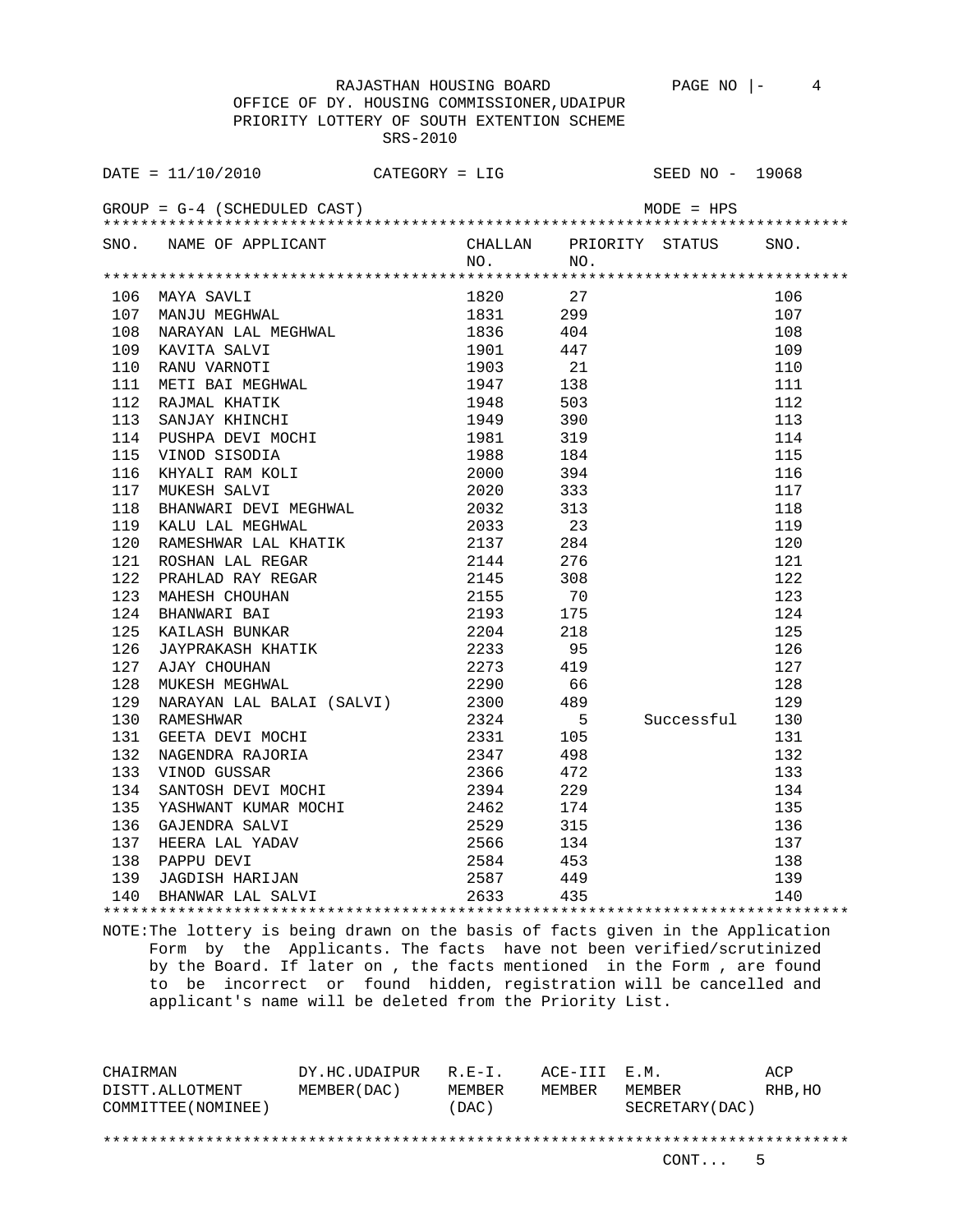OFFICE OF DY. HOUSING COMMISSIONER,UDAIPUR PRIORITY LOTTERY OF SOUTH EXTENTION SCHEME SRS-2010

| DATE = $11/10/2010$ CATEGORY = LIG                                 |  | SEED NO - 19068 |
|--------------------------------------------------------------------|--|-----------------|
| GROUP = $G-4$ (SCHEDULED CAST) $MODE = HPS$                        |  |                 |
| SNO. NAME OF APPLICANT CHALLAN PRIORITY STATUS SNO.<br>NO. NO. NO. |  |                 |
|                                                                    |  |                 |
|                                                                    |  |                 |
|                                                                    |  | 141             |
|                                                                    |  | 142             |
|                                                                    |  | 143             |
|                                                                    |  | 144             |
|                                                                    |  | 145             |
|                                                                    |  | 146             |
|                                                                    |  | 147             |
|                                                                    |  | 148             |
|                                                                    |  | 149             |
|                                                                    |  | 150             |
|                                                                    |  | 151             |
|                                                                    |  | 152             |
|                                                                    |  | 153             |
|                                                                    |  | 154             |
|                                                                    |  | 155             |
|                                                                    |  | 156             |
|                                                                    |  | 157             |
|                                                                    |  | 158             |
|                                                                    |  | 159             |
|                                                                    |  | 160             |
|                                                                    |  | 161             |
|                                                                    |  | 162             |
|                                                                    |  | 163             |
|                                                                    |  | 164             |
|                                                                    |  | 165             |
|                                                                    |  | 166             |
|                                                                    |  | 167             |
|                                                                    |  | 168             |
|                                                                    |  | 169             |
|                                                                    |  | 170             |
|                                                                    |  | 171             |
|                                                                    |  | 172             |
|                                                                    |  | 173             |
|                                                                    |  | 174             |
| 174 RAJ KUMAR SALVI 3294 11<br>175 MONIKA ARYA 3311 59             |  | 175             |
|                                                                    |  |                 |

NOTE:The lottery is being drawn on the basis of facts given in the Application Form by the Applicants. The facts have not been verified/scrutinized by the Board. If later on , the facts mentioned in the Form , are found to be incorrect or found hidden, registration will be cancelled and applicant's name will be deleted from the Priority List.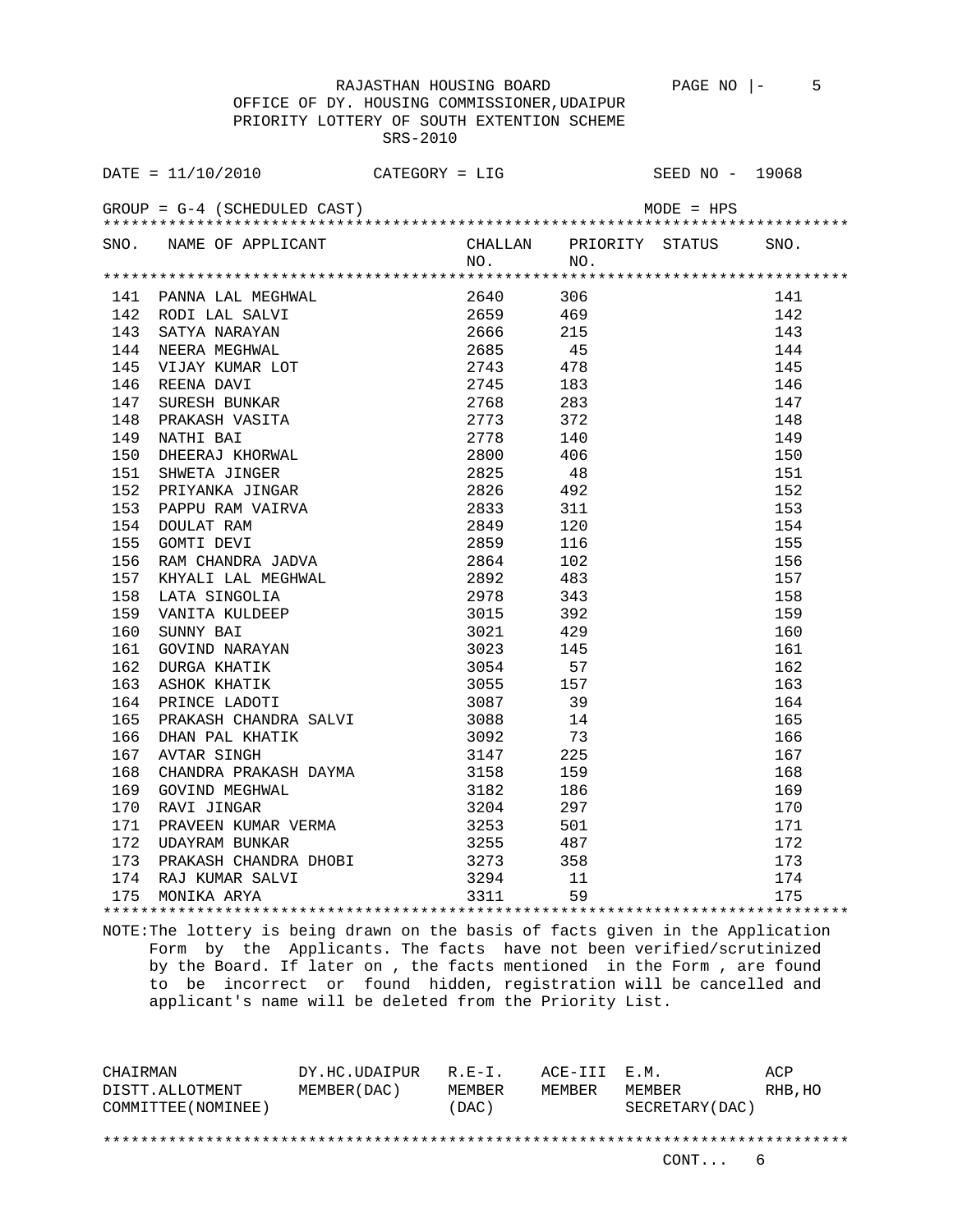OFFICE OF DY. HOUSING COMMISSIONER,UDAIPUR PRIORITY LOTTERY OF SOUTH EXTENTION SCHEME SRS-2010

|                                             | DATE = $11/10/2010$ CATEGORY = LIG                                                                                                                                                                                                            |             |     | SEED NO - 19068              |
|---------------------------------------------|-----------------------------------------------------------------------------------------------------------------------------------------------------------------------------------------------------------------------------------------------|-------------|-----|------------------------------|
| GROUP = $G-4$ (SCHEDULED CAST) $MODE = HPS$ |                                                                                                                                                                                                                                               |             |     |                              |
|                                             | SNO. NAME OF APPLICANT                                                                                                                                                                                                                        |             |     | CHALLAN PRIORITY STATUS SNO. |
|                                             | 1976 LAWIN KANT (ANDRES CHARLES 1977)<br>1776 ANANT KANT AND DIOUT 1978 1971<br>1779 ASSEA MEGEINAL DIOUT 1978 1978 1979<br>1789 MATUURA LAL DIOUT 1978 1978 1979<br>1881 1980 NOSAN LAL DIOUT 1978 1978 1979<br>1891 NOSAN LAL DIOUT 1978 19 | $NO.$ $NO.$ |     |                              |
|                                             |                                                                                                                                                                                                                                               |             |     | 176                          |
|                                             |                                                                                                                                                                                                                                               |             |     | 177                          |
|                                             |                                                                                                                                                                                                                                               |             |     | 178                          |
|                                             |                                                                                                                                                                                                                                               |             |     | 179                          |
|                                             |                                                                                                                                                                                                                                               |             |     | 180                          |
|                                             |                                                                                                                                                                                                                                               |             |     | 181                          |
|                                             |                                                                                                                                                                                                                                               |             |     | 182                          |
|                                             |                                                                                                                                                                                                                                               |             |     | 183                          |
|                                             |                                                                                                                                                                                                                                               |             |     | 184                          |
|                                             |                                                                                                                                                                                                                                               |             |     | 185                          |
|                                             |                                                                                                                                                                                                                                               |             |     | 186                          |
|                                             |                                                                                                                                                                                                                                               |             |     | 187                          |
|                                             |                                                                                                                                                                                                                                               |             |     | 188                          |
|                                             |                                                                                                                                                                                                                                               |             |     | 189                          |
|                                             |                                                                                                                                                                                                                                               |             |     | 190                          |
|                                             |                                                                                                                                                                                                                                               |             |     | 191                          |
|                                             |                                                                                                                                                                                                                                               |             |     | 192                          |
|                                             |                                                                                                                                                                                                                                               |             |     | 193                          |
|                                             |                                                                                                                                                                                                                                               |             |     | 194                          |
|                                             |                                                                                                                                                                                                                                               |             |     | 195                          |
|                                             |                                                                                                                                                                                                                                               |             |     | 196                          |
|                                             |                                                                                                                                                                                                                                               |             |     | 197                          |
|                                             |                                                                                                                                                                                                                                               |             |     | 198                          |
|                                             |                                                                                                                                                                                                                                               |             |     | 199                          |
|                                             |                                                                                                                                                                                                                                               |             |     | 200                          |
|                                             |                                                                                                                                                                                                                                               |             |     | 201                          |
|                                             |                                                                                                                                                                                                                                               |             |     | 202                          |
|                                             |                                                                                                                                                                                                                                               |             |     | 203                          |
|                                             |                                                                                                                                                                                                                                               |             |     | 204                          |
|                                             |                                                                                                                                                                                                                                               |             |     | 205                          |
|                                             |                                                                                                                                                                                                                                               |             |     | 206                          |
|                                             |                                                                                                                                                                                                                                               |             |     | 207                          |
|                                             |                                                                                                                                                                                                                                               |             |     | 208                          |
|                                             |                                                                                                                                                                                                                                               |             | 71  | 209                          |
|                                             | 209 JYOTI BALA MEGHWAL 3992<br>210 UDAI LAL SALVI 3995                                                                                                                                                                                        |             | 286 | 210                          |
|                                             |                                                                                                                                                                                                                                               |             |     |                              |

NOTE:The lottery is being drawn on the basis of facts given in the Application Form by the Applicants. The facts have not been verified/scrutinized by the Board. If later on , the facts mentioned in the Form , are found to be incorrect or found hidden, registration will be cancelled and applicant's name will be deleted from the Priority List.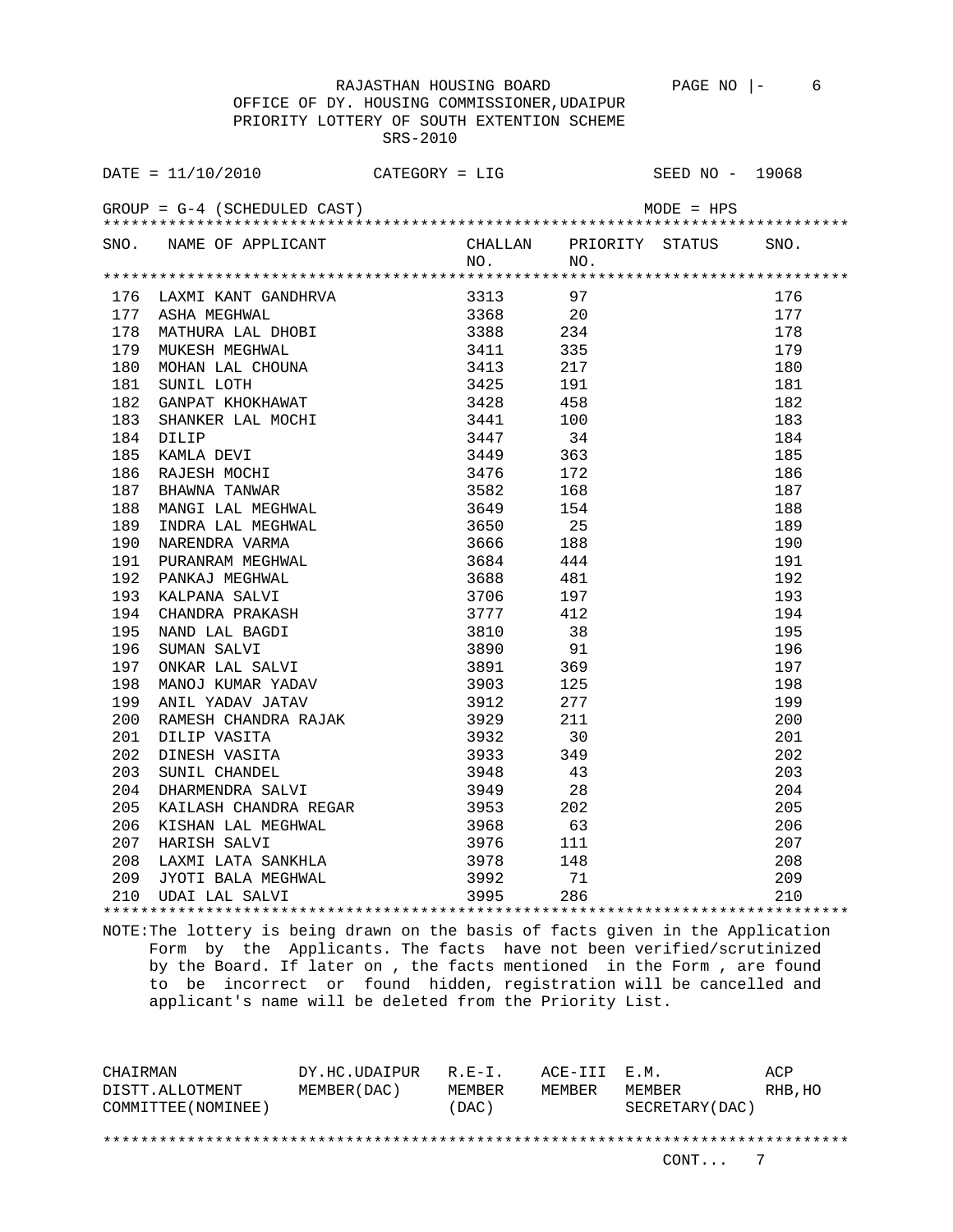OFFICE OF DY. HOUSING COMMISSIONER,UDAIPUR PRIORITY LOTTERY OF SOUTH EXTENTION SCHEME SRS-2010

| DATE = $11/10/2010$ CATEGORY = LIG SEED NO - 19068                                                                                                                                                                                 |  |  |
|------------------------------------------------------------------------------------------------------------------------------------------------------------------------------------------------------------------------------------|--|--|
|                                                                                                                                                                                                                                    |  |  |
|                                                                                                                                                                                                                                    |  |  |
| SNO. NAME OF APPLICANT CHALLAN PRIORITY STATUS SNO.<br>NO. NO.                                                                                                                                                                     |  |  |
|                                                                                                                                                                                                                                    |  |  |
|                                                                                                                                                                                                                                    |  |  |
|                                                                                                                                                                                                                                    |  |  |
|                                                                                                                                                                                                                                    |  |  |
|                                                                                                                                                                                                                                    |  |  |
|                                                                                                                                                                                                                                    |  |  |
|                                                                                                                                                                                                                                    |  |  |
|                                                                                                                                                                                                                                    |  |  |
|                                                                                                                                                                                                                                    |  |  |
|                                                                                                                                                                                                                                    |  |  |
|                                                                                                                                                                                                                                    |  |  |
|                                                                                                                                                                                                                                    |  |  |
|                                                                                                                                                                                                                                    |  |  |
|                                                                                                                                                                                                                                    |  |  |
|                                                                                                                                                                                                                                    |  |  |
|                                                                                                                                                                                                                                    |  |  |
|                                                                                                                                                                                                                                    |  |  |
|                                                                                                                                                                                                                                    |  |  |
|                                                                                                                                                                                                                                    |  |  |
|                                                                                                                                                                                                                                    |  |  |
|                                                                                                                                                                                                                                    |  |  |
|                                                                                                                                                                                                                                    |  |  |
|                                                                                                                                                                                                                                    |  |  |
|                                                                                                                                                                                                                                    |  |  |
|                                                                                                                                                                                                                                    |  |  |
|                                                                                                                                                                                                                                    |  |  |
|                                                                                                                                                                                                                                    |  |  |
|                                                                                                                                                                                                                                    |  |  |
|                                                                                                                                                                                                                                    |  |  |
|                                                                                                                                                                                                                                    |  |  |
|                                                                                                                                                                                                                                    |  |  |
|                                                                                                                                                                                                                                    |  |  |
|                                                                                                                                                                                                                                    |  |  |
|                                                                                                                                                                                                                                    |  |  |
|                                                                                                                                                                                                                                    |  |  |
| 47441<br>1971 - Microsoftan Molemon, 1970<br>1971 - Andreas Marina (1971 - 1986 - 1987 - 1988 - 1988 - 1988 - 1988 - 1988 - 1988 - 1988 - 1988 - 1988 - 1988 - 1988 - 1988 - 1988 - 1988 - 1988 - 1988 - 1988 - 1988 - 1988 - 1988 |  |  |
|                                                                                                                                                                                                                                    |  |  |

NOTE:The lottery is being drawn on the basis of facts given in the Application Form by the Applicants. The facts have not been verified/scrutinized by the Board. If later on , the facts mentioned in the Form , are found to be incorrect or found hidden, registration will be cancelled and applicant's name will be deleted from the Priority List.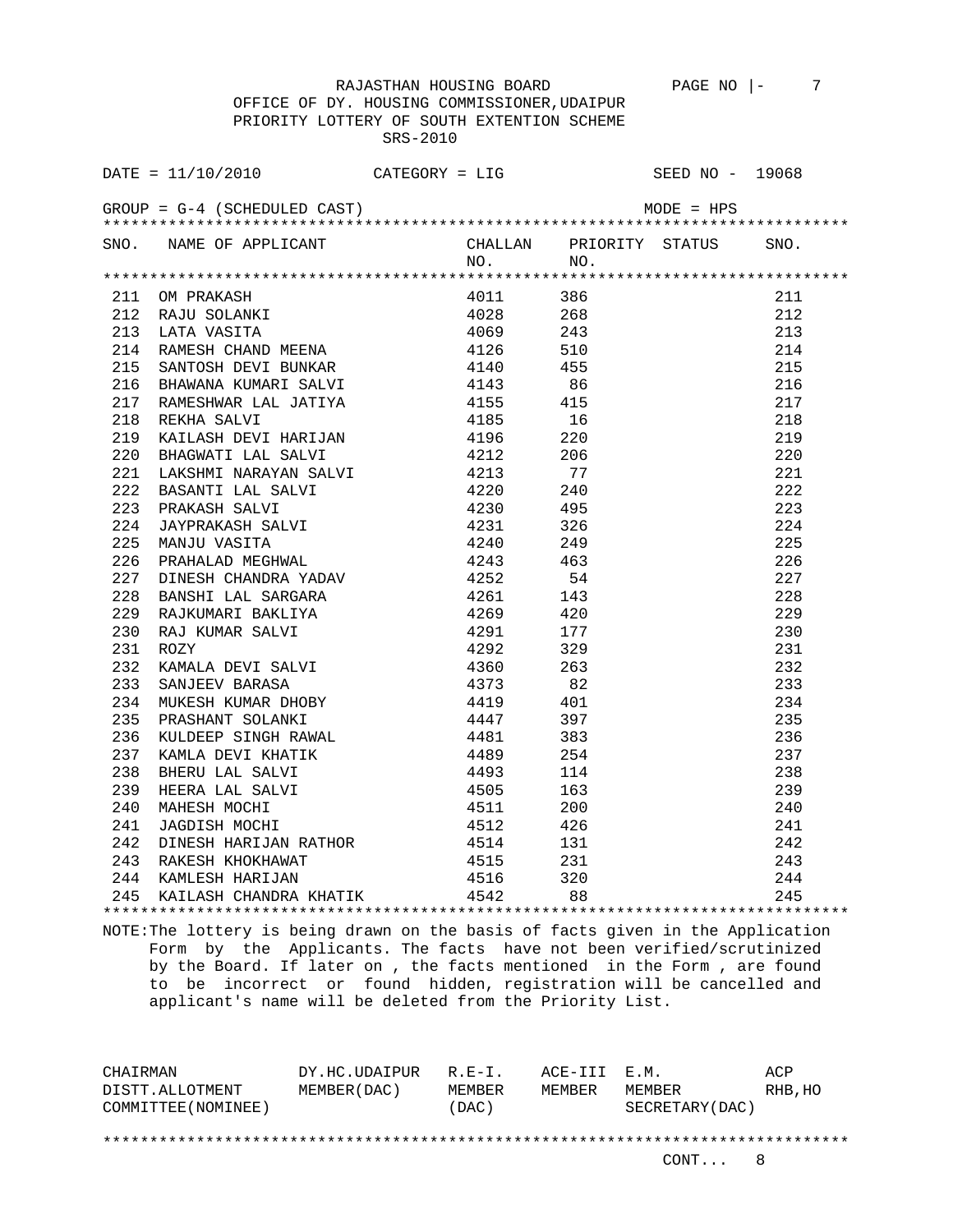OFFICE OF DY. HOUSING COMMISSIONER,UDAIPUR PRIORITY LOTTERY OF SOUTH EXTENTION SCHEME SRS-2010

|     | DATE = $11/10/2010$ CATEGORY = LIG                                                                                                                                                                                                                                                 |          |                              | SEED NO - 19068 |     |
|-----|------------------------------------------------------------------------------------------------------------------------------------------------------------------------------------------------------------------------------------------------------------------------------------|----------|------------------------------|-----------------|-----|
|     |                                                                                                                                                                                                                                                                                    |          |                              |                 |     |
|     | SNO. NAME OF APPLICANT                                                                                                                                                                                                                                                             |          | CHALLAN PRIORITY STATUS SNO. |                 |     |
|     |                                                                                                                                                                                                                                                                                    |          | NO. NO.                      |                 |     |
|     |                                                                                                                                                                                                                                                                                    |          |                              |                 |     |
|     | 246 MADHURI VEERWAL                                                                                                                                                                                                                                                                | 4616 354 |                              |                 | 246 |
|     | 247 BHAGWAT SINGH MAHAVAR 4643 506<br>247 BHAGWAT SINGH MAHAVAR 1964<br>249 BHAGWAT SINGH MAHAVAR 1965<br>248 MANKUNWER KOTIYA 1965<br>248 MANKUNWER KOTIYA 1967<br>250 KISHORE KUMAR SALVI 1970<br>251 DHIRAJ KUMAR PANWAR 1970<br>251 DHIRAJ KUMAR PANWAR 1970<br>252 SUNITA JIN |          |                              |                 | 247 |
|     |                                                                                                                                                                                                                                                                                    |          |                              |                 | 248 |
|     |                                                                                                                                                                                                                                                                                    |          |                              |                 | 249 |
|     |                                                                                                                                                                                                                                                                                    |          |                              |                 | 250 |
|     |                                                                                                                                                                                                                                                                                    |          |                              |                 | 251 |
|     |                                                                                                                                                                                                                                                                                    |          |                              |                 | 252 |
|     |                                                                                                                                                                                                                                                                                    |          |                              |                 | 253 |
|     |                                                                                                                                                                                                                                                                                    |          |                              |                 | 254 |
|     |                                                                                                                                                                                                                                                                                    |          |                              |                 | 255 |
|     |                                                                                                                                                                                                                                                                                    |          |                              |                 | 256 |
|     |                                                                                                                                                                                                                                                                                    |          |                              |                 | 257 |
|     |                                                                                                                                                                                                                                                                                    |          |                              |                 | 258 |
|     |                                                                                                                                                                                                                                                                                    |          |                              |                 | 259 |
|     |                                                                                                                                                                                                                                                                                    |          |                              |                 | 260 |
|     |                                                                                                                                                                                                                                                                                    |          |                              |                 | 261 |
|     |                                                                                                                                                                                                                                                                                    |          |                              |                 | 262 |
|     |                                                                                                                                                                                                                                                                                    |          |                              |                 | 263 |
|     |                                                                                                                                                                                                                                                                                    |          |                              |                 | 264 |
|     |                                                                                                                                                                                                                                                                                    |          |                              |                 | 265 |
|     |                                                                                                                                                                                                                                                                                    |          |                              |                 | 266 |
|     |                                                                                                                                                                                                                                                                                    |          |                              |                 | 267 |
| 268 |                                                                                                                                                                                                                                                                                    |          | 275                          |                 | 268 |
| 269 |                                                                                                                                                                                                                                                                                    |          | 424                          |                 | 269 |
| 270 | PRAKASH CHANDRA KHATIK (1962)<br>SUSHILA MEGHWAL (1967)<br>TIKAM CHAND (1971)<br>KAPIL VASITA (1976)                                                                                                                                                                               |          | 381                          |                 | 270 |
| 271 |                                                                                                                                                                                                                                                                                    | 4976 226 |                              |                 | 271 |
|     |                                                                                                                                                                                                                                                                                    |          |                              |                 | 272 |
|     |                                                                                                                                                                                                                                                                                    |          |                              |                 | 273 |
|     |                                                                                                                                                                                                                                                                                    |          |                              |                 | 274 |
|     |                                                                                                                                                                                                                                                                                    |          |                              |                 | 275 |
|     |                                                                                                                                                                                                                                                                                    |          |                              |                 | 276 |
|     |                                                                                                                                                                                                                                                                                    |          |                              |                 | 277 |
|     | 271 KAPIL VASIIA<br>272 CHANDRA PRAKASH YADAV 5005 332<br>273 MAHESH JEENGER 5007 50<br>274 DEEPAK KHETRA 5022 99<br>275 RAM CHANDRA SALVI 5043 128<br>276 HIMMAT LAL SALVI 5044 427<br>277 ASHA DEVI VASITA 5128 126<br>278 SEEMA SALVI 513                                       |          | 203                          |                 | 278 |
|     |                                                                                                                                                                                                                                                                                    |          |                              |                 | 279 |
|     | 279 MAHESH KUMAR CHOUHAN 5153 260<br>280 BHARAT KUMAR REGAR 5191 106                                                                                                                                                                                                               |          |                              |                 | 280 |
|     |                                                                                                                                                                                                                                                                                    |          |                              |                 |     |

NOTE:The lottery is being drawn on the basis of facts given in the Application Form by the Applicants. The facts have not been verified/scrutinized by the Board. If later on , the facts mentioned in the Form , are found to be incorrect or found hidden, registration will be cancelled and applicant's name will be deleted from the Priority List.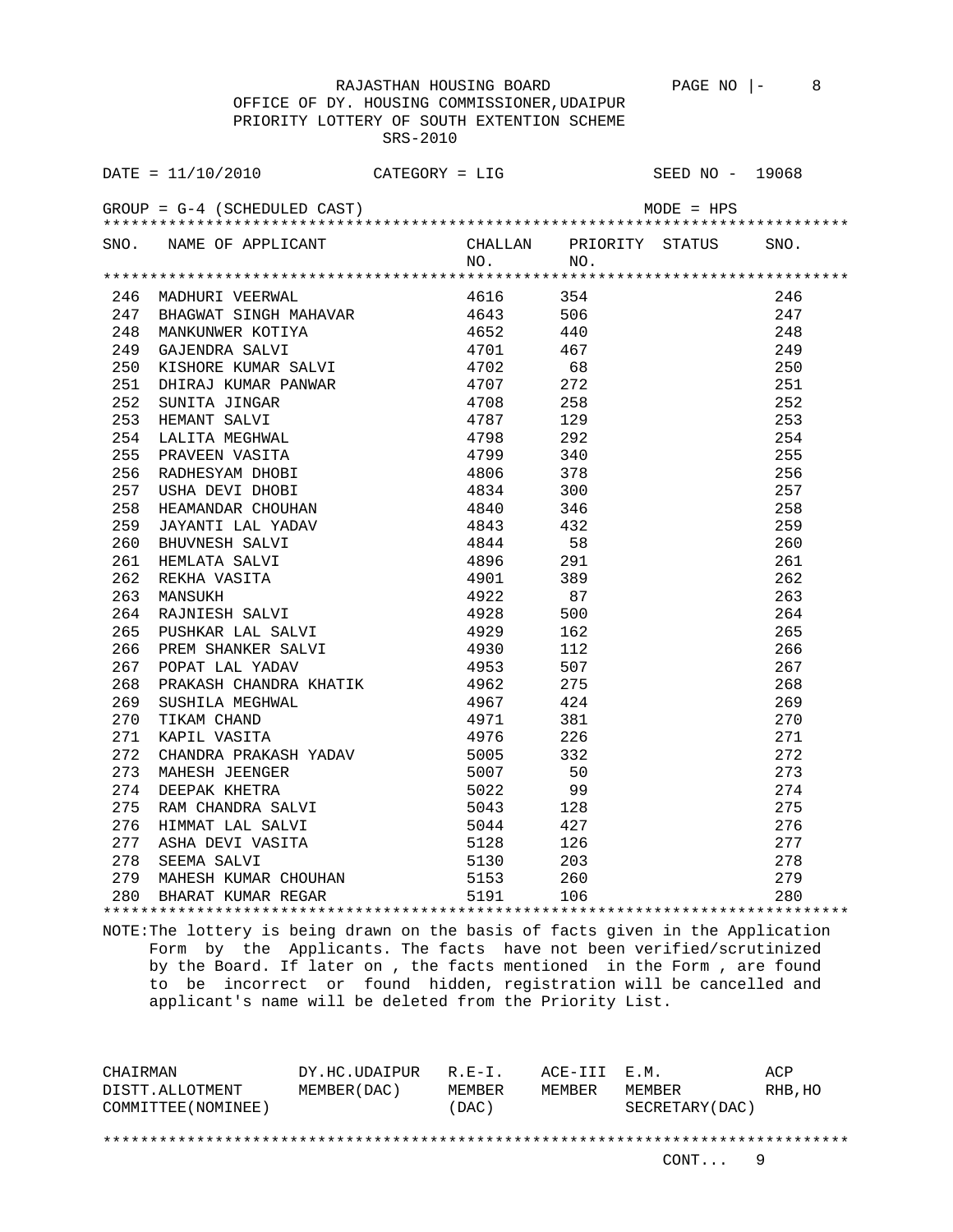OFFICE OF DY. HOUSING COMMISSIONER,UDAIPUR PRIORITY LOTTERY OF SOUTH EXTENTION SCHEME SRS-2010

| DATE = $11/10/2010$ CATEGORY = LIG SEED NO - 19068                                                                                                                                                                           |  |  |
|------------------------------------------------------------------------------------------------------------------------------------------------------------------------------------------------------------------------------|--|--|
|                                                                                                                                                                                                                              |  |  |
| SNO. NAME OF APPLICANT CHALLAN PRIORITY STATUS SNO.<br>NO. NO.                                                                                                                                                               |  |  |
| 4744 - 121 - 121 - 121 - 121 - 121 - 121 - 121 - 121 - 121 - 121 - 121 - 121 - 121 - 121 - 121 - 121 - 121 - 121 - 121 - 121 - 121 - 121 - 121 - 121 - 121 - 121 - 121 - 121 - 121 - 121 - 121 - 121 - 121 - 121 - 121 - 121 |  |  |
|                                                                                                                                                                                                                              |  |  |
|                                                                                                                                                                                                                              |  |  |
|                                                                                                                                                                                                                              |  |  |
|                                                                                                                                                                                                                              |  |  |
|                                                                                                                                                                                                                              |  |  |
|                                                                                                                                                                                                                              |  |  |
|                                                                                                                                                                                                                              |  |  |
|                                                                                                                                                                                                                              |  |  |
|                                                                                                                                                                                                                              |  |  |
|                                                                                                                                                                                                                              |  |  |
|                                                                                                                                                                                                                              |  |  |
|                                                                                                                                                                                                                              |  |  |
|                                                                                                                                                                                                                              |  |  |
|                                                                                                                                                                                                                              |  |  |
|                                                                                                                                                                                                                              |  |  |
|                                                                                                                                                                                                                              |  |  |
|                                                                                                                                                                                                                              |  |  |
|                                                                                                                                                                                                                              |  |  |
|                                                                                                                                                                                                                              |  |  |
|                                                                                                                                                                                                                              |  |  |
|                                                                                                                                                                                                                              |  |  |
|                                                                                                                                                                                                                              |  |  |
|                                                                                                                                                                                                                              |  |  |
|                                                                                                                                                                                                                              |  |  |
|                                                                                                                                                                                                                              |  |  |
|                                                                                                                                                                                                                              |  |  |
|                                                                                                                                                                                                                              |  |  |
|                                                                                                                                                                                                                              |  |  |
|                                                                                                                                                                                                                              |  |  |
|                                                                                                                                                                                                                              |  |  |
|                                                                                                                                                                                                                              |  |  |
|                                                                                                                                                                                                                              |  |  |
|                                                                                                                                                                                                                              |  |  |
|                                                                                                                                                                                                                              |  |  |
|                                                                                                                                                                                                                              |  |  |
|                                                                                                                                                                                                                              |  |  |
|                                                                                                                                                                                                                              |  |  |

NOTE:The lottery is being drawn on the basis of facts given in the Application Form by the Applicants. The facts have not been verified/scrutinized by the Board. If later on , the facts mentioned in the Form , are found to be incorrect or found hidden, registration will be cancelled and applicant's name will be deleted from the Priority List.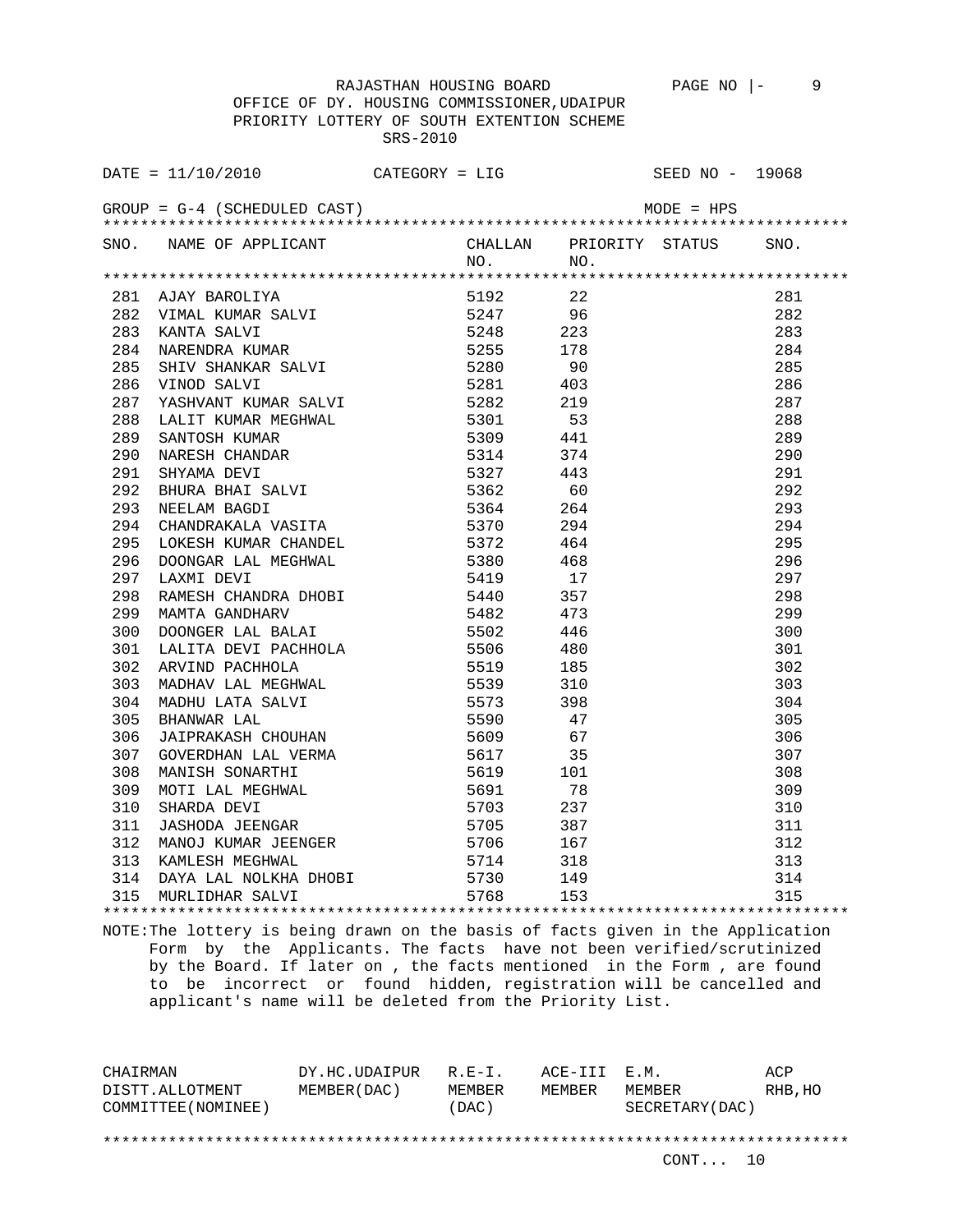OFFICE OF DY. HOUSING COMMISSIONER,UDAIPUR PRIORITY LOTTERY OF SOUTH EXTENTION SCHEME SRS-2010

|     | DATE = $11/10/2010$ CATEGORY = LIG SEED NO - 19068                                                                                                                                                                                              |  |                                                                                                             |
|-----|-------------------------------------------------------------------------------------------------------------------------------------------------------------------------------------------------------------------------------------------------|--|-------------------------------------------------------------------------------------------------------------|
|     |                                                                                                                                                                                                                                                 |  |                                                                                                             |
|     | SNO. NAME OF APPLICANT CHALLAN PRIORITY STATUS SNO.<br>NO. NO.                                                                                                                                                                                  |  |                                                                                                             |
|     | 1916 VIATA KUMAR MEGHWAL 1921<br>1916 VIARA KUMAR MEGHWAL 1979<br>1917 VEREAM REVI SATATI 1978<br>1918 SUMAN DEVI SATATI 1979<br>1921 RADIM SATATI 1980<br>1921 RADIM SATATI 1980<br>1922 ANTIR ATINGER 1980<br>1922 ANTIR ATINGER 1980<br>192  |  |                                                                                                             |
|     |                                                                                                                                                                                                                                                 |  | 316                                                                                                         |
|     |                                                                                                                                                                                                                                                 |  | 317                                                                                                         |
|     |                                                                                                                                                                                                                                                 |  | 318                                                                                                         |
|     |                                                                                                                                                                                                                                                 |  | 319                                                                                                         |
|     |                                                                                                                                                                                                                                                 |  | 320                                                                                                         |
|     |                                                                                                                                                                                                                                                 |  | 321                                                                                                         |
|     |                                                                                                                                                                                                                                                 |  | 322                                                                                                         |
|     |                                                                                                                                                                                                                                                 |  | 323                                                                                                         |
|     |                                                                                                                                                                                                                                                 |  | 324                                                                                                         |
|     |                                                                                                                                                                                                                                                 |  | 325                                                                                                         |
|     |                                                                                                                                                                                                                                                 |  | 326                                                                                                         |
|     |                                                                                                                                                                                                                                                 |  | 327                                                                                                         |
|     |                                                                                                                                                                                                                                                 |  | 328                                                                                                         |
|     |                                                                                                                                                                                                                                                 |  | 329                                                                                                         |
|     |                                                                                                                                                                                                                                                 |  | 330                                                                                                         |
|     |                                                                                                                                                                                                                                                 |  | 331                                                                                                         |
|     |                                                                                                                                                                                                                                                 |  | 332                                                                                                         |
|     |                                                                                                                                                                                                                                                 |  | 333                                                                                                         |
|     |                                                                                                                                                                                                                                                 |  | 334                                                                                                         |
|     |                                                                                                                                                                                                                                                 |  | 335                                                                                                         |
|     |                                                                                                                                                                                                                                                 |  | 336                                                                                                         |
|     |                                                                                                                                                                                                                                                 |  | 337                                                                                                         |
|     |                                                                                                                                                                                                                                                 |  | 338                                                                                                         |
|     |                                                                                                                                                                                                                                                 |  | 339                                                                                                         |
|     |                                                                                                                                                                                                                                                 |  | 340                                                                                                         |
|     |                                                                                                                                                                                                                                                 |  | 341                                                                                                         |
|     |                                                                                                                                                                                                                                                 |  | 342                                                                                                         |
| 343 | JWALA PRASAD KALOSHIA 6158 289                                                                                                                                                                                                                  |  |                                                                                                             |
|     |                                                                                                                                                                                                                                                 |  |                                                                                                             |
|     |                                                                                                                                                                                                                                                 |  |                                                                                                             |
|     |                                                                                                                                                                                                                                                 |  |                                                                                                             |
|     |                                                                                                                                                                                                                                                 |  |                                                                                                             |
|     |                                                                                                                                                                                                                                                 |  |                                                                                                             |
|     | 344 MANOJ KUMAR KALOSHIA 6160 253<br>345 SATYAWATI CHOUHAN 6160 253<br>345 SATYAWATI CHOUHAN 6164 13<br>346 GOVIND KOLI 6205 396<br>347 JAYESH KUMAR 6243 74<br>348 LOKESH RATHORE 6269 410<br>349 LALU 6292 285<br>350 ASHOK KUMAR 6304 33<br> |  | $\begin{array}{r} 342 \\ 343 \\ 344 \\ 345 \\ 346 \\ 347 \\ 348 \\ 349 \\ 350 \\ 350 \\ 350 \\ \end{array}$ |
|     |                                                                                                                                                                                                                                                 |  |                                                                                                             |

NOTE:The lottery is being drawn on the basis of facts given in the Application Form by the Applicants. The facts have not been verified/scrutinized by the Board. If later on , the facts mentioned in the Form , are found to be incorrect or found hidden, registration will be cancelled and applicant's name will be deleted from the Priority List.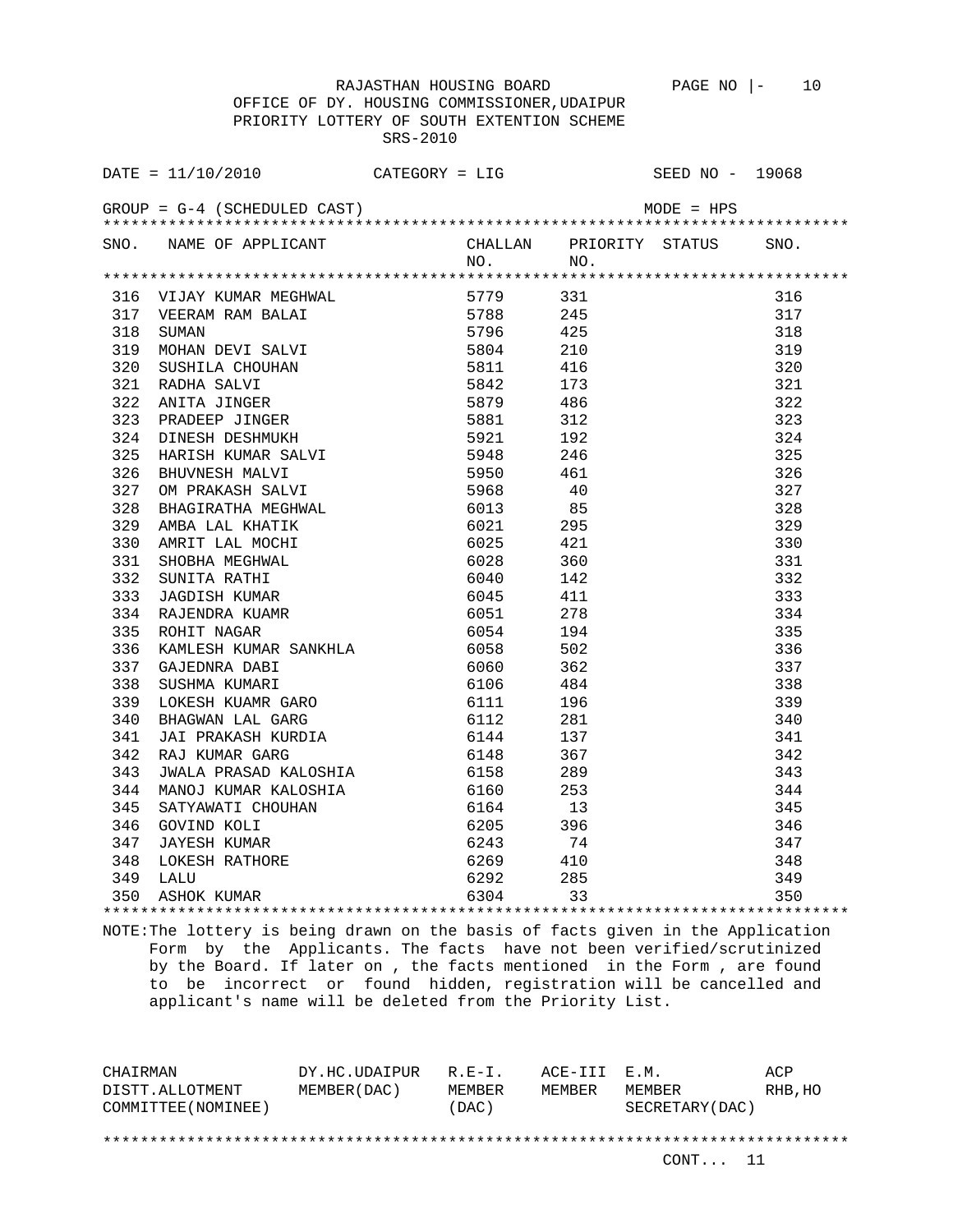OFFICE OF DY. HOUSING COMMISSIONER,UDAIPUR PRIORITY LOTTERY OF SOUTH EXTENTION SCHEME SRS-2010

| 368 MANGI BAI DHOBI 6591 448<br>369 SATYA PRAKASH MEGHWAL 6635 373<br>370 PRAKASH MEGHWAL 6641 110<br>371 MUKESH KUMAR NOTIYA 6676 338<br>372 PINKY BAIRWA 6685 262<br>373 RATAN LAL MEENA 6704 31<br>374 MANOJ KUMAR YADAV 6705 8<br>375 RA<br>$\begin{array}{c} 371 \\ 372 \\ 373 \\ 374 \end{array}$<br>375<br>376<br>377<br>377 SHYAM SUNDER ARYA<br>378 SHYAM LAL MEGHWAL<br>379 SHIV PRASAD FULWARIA<br>379 SHIV PRASAD FULWARIA<br>379 SHIV PRASAD FULWARIA<br>379 SHIV PRASAD FULWARIA<br>379 SHIV PRASAD FULWARIA<br>379 SHIV PRASAD FULWARIA<br>379 SHIV PRASAD FULW<br>$\frac{3}{383}$<br>76 $\frac{383}{381}$ |  |  |  |
|---------------------------------------------------------------------------------------------------------------------------------------------------------------------------------------------------------------------------------------------------------------------------------------------------------------------------------------------------------------------------------------------------------------------------------------------------------------------------------------------------------------------------------------------------------------------------------------------------------------------------|--|--|--|
|                                                                                                                                                                                                                                                                                                                                                                                                                                                                                                                                                                                                                           |  |  |  |
|                                                                                                                                                                                                                                                                                                                                                                                                                                                                                                                                                                                                                           |  |  |  |
|                                                                                                                                                                                                                                                                                                                                                                                                                                                                                                                                                                                                                           |  |  |  |
|                                                                                                                                                                                                                                                                                                                                                                                                                                                                                                                                                                                                                           |  |  |  |
|                                                                                                                                                                                                                                                                                                                                                                                                                                                                                                                                                                                                                           |  |  |  |
|                                                                                                                                                                                                                                                                                                                                                                                                                                                                                                                                                                                                                           |  |  |  |
|                                                                                                                                                                                                                                                                                                                                                                                                                                                                                                                                                                                                                           |  |  |  |
|                                                                                                                                                                                                                                                                                                                                                                                                                                                                                                                                                                                                                           |  |  |  |
|                                                                                                                                                                                                                                                                                                                                                                                                                                                                                                                                                                                                                           |  |  |  |
|                                                                                                                                                                                                                                                                                                                                                                                                                                                                                                                                                                                                                           |  |  |  |
|                                                                                                                                                                                                                                                                                                                                                                                                                                                                                                                                                                                                                           |  |  |  |
|                                                                                                                                                                                                                                                                                                                                                                                                                                                                                                                                                                                                                           |  |  |  |
|                                                                                                                                                                                                                                                                                                                                                                                                                                                                                                                                                                                                                           |  |  |  |
|                                                                                                                                                                                                                                                                                                                                                                                                                                                                                                                                                                                                                           |  |  |  |
|                                                                                                                                                                                                                                                                                                                                                                                                                                                                                                                                                                                                                           |  |  |  |
|                                                                                                                                                                                                                                                                                                                                                                                                                                                                                                                                                                                                                           |  |  |  |
|                                                                                                                                                                                                                                                                                                                                                                                                                                                                                                                                                                                                                           |  |  |  |
|                                                                                                                                                                                                                                                                                                                                                                                                                                                                                                                                                                                                                           |  |  |  |
|                                                                                                                                                                                                                                                                                                                                                                                                                                                                                                                                                                                                                           |  |  |  |
|                                                                                                                                                                                                                                                                                                                                                                                                                                                                                                                                                                                                                           |  |  |  |
|                                                                                                                                                                                                                                                                                                                                                                                                                                                                                                                                                                                                                           |  |  |  |
|                                                                                                                                                                                                                                                                                                                                                                                                                                                                                                                                                                                                                           |  |  |  |
|                                                                                                                                                                                                                                                                                                                                                                                                                                                                                                                                                                                                                           |  |  |  |
|                                                                                                                                                                                                                                                                                                                                                                                                                                                                                                                                                                                                                           |  |  |  |
|                                                                                                                                                                                                                                                                                                                                                                                                                                                                                                                                                                                                                           |  |  |  |
|                                                                                                                                                                                                                                                                                                                                                                                                                                                                                                                                                                                                                           |  |  |  |
|                                                                                                                                                                                                                                                                                                                                                                                                                                                                                                                                                                                                                           |  |  |  |
|                                                                                                                                                                                                                                                                                                                                                                                                                                                                                                                                                                                                                           |  |  |  |
|                                                                                                                                                                                                                                                                                                                                                                                                                                                                                                                                                                                                                           |  |  |  |
|                                                                                                                                                                                                                                                                                                                                                                                                                                                                                                                                                                                                                           |  |  |  |
|                                                                                                                                                                                                                                                                                                                                                                                                                                                                                                                                                                                                                           |  |  |  |
|                                                                                                                                                                                                                                                                                                                                                                                                                                                                                                                                                                                                                           |  |  |  |
|                                                                                                                                                                                                                                                                                                                                                                                                                                                                                                                                                                                                                           |  |  |  |
|                                                                                                                                                                                                                                                                                                                                                                                                                                                                                                                                                                                                                           |  |  |  |
|                                                                                                                                                                                                                                                                                                                                                                                                                                                                                                                                                                                                                           |  |  |  |
|                                                                                                                                                                                                                                                                                                                                                                                                                                                                                                                                                                                                                           |  |  |  |
|                                                                                                                                                                                                                                                                                                                                                                                                                                                                                                                                                                                                                           |  |  |  |
|                                                                                                                                                                                                                                                                                                                                                                                                                                                                                                                                                                                                                           |  |  |  |

NOTE:The lottery is being drawn on the basis of facts given in the Application Form by the Applicants. The facts have not been verified/scrutinized by the Board. If later on , the facts mentioned in the Form , are found to be incorrect or found hidden, registration will be cancelled and applicant's name will be deleted from the Priority List.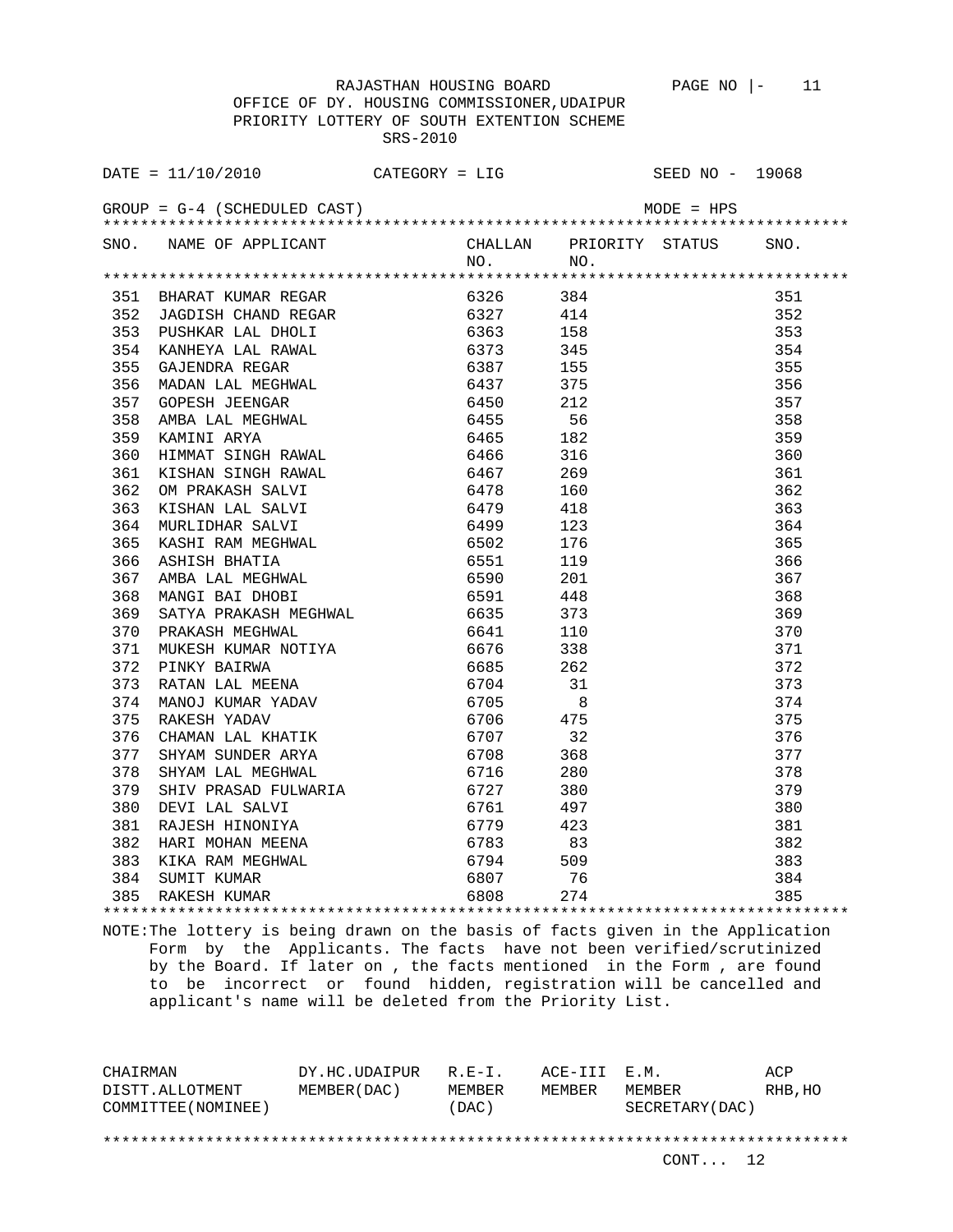OFFICE OF DY. HOUSING COMMISSIONER,UDAIPUR PRIORITY LOTTERY OF SOUTH EXTENTION SCHEME SRS-2010

|                                              | $\texttt{DATE} = 11/10/2010$                                                                                                      | $CATEGORY = LIG$ |                         | SEED NO - 19068 |  |
|----------------------------------------------|-----------------------------------------------------------------------------------------------------------------------------------|------------------|-------------------------|-----------------|--|
| $GROUP = G-4$ (SCHEDULED CAST)<br>MODE = HPS |                                                                                                                                   |                  |                         |                 |  |
|                                              | SNO. NAME OF APPLICANT                                                                                                            |                  | CHALLAN PRIORITY STATUS | SNO.            |  |
|                                              |                                                                                                                                   | NO.              | NO.                     |                 |  |
|                                              | 386 GOVIND KUMAR                                                                                                                  | 6810             | 454                     | 386             |  |
|                                              | 387 MINAKSHI                                                                                                                      | 6824             | 26                      | 387             |  |
| 388                                          |                                                                                                                                   |                  |                         | 388             |  |
| 389                                          | KAMALA DEVI                                                                                                                       | 6845 205<br>6846 |                         | 389             |  |
| 390                                          |                                                                                                                                   | 6888             | 302<br>130              | 390             |  |
| 391                                          |                                                                                                                                   | 6902 493         |                         | 391             |  |
| 392                                          |                                                                                                                                   |                  | 391                     | 392             |  |
| 393                                          |                                                                                                                                   | 6903 — 100       | 221                     | 393             |  |
| 394                                          |                                                                                                                                   | 6907             |                         | 394             |  |
| 395                                          |                                                                                                                                   | 6991<br>7009 417 | 135                     | 395             |  |
| 396                                          |                                                                                                                                   |                  |                         |                 |  |
| 397                                          | LAXMI KOLI<br>SHRIPAL SINGH VERMA<br>SARLA KUMARI VERMA<br>RAMESH CHANDRA<br>SHYAM LAL<br>NIGULA DIVI                             | 7030             | 80                      | 396<br>397      |  |
|                                              |                                                                                                                                   | 7055             | 180                     |                 |  |
| 398                                          | SARLA KUNGAL<br>RAMESH CHANDRA<br>SHYAM LAL<br>PUSHPA DEVI<br>HEMENDRA MALVI<br>BINDU SALVI<br>HEMENDRA KHATIK<br>HEMENDRA KHATIK | 7056             | - 115                   | 398             |  |
| 399                                          |                                                                                                                                   | 7108             | 122                     | 399             |  |
| 400                                          |                                                                                                                                   | 7109             | 189                     | 400             |  |
| 401                                          |                                                                                                                                   | 7116             | 139                     | 401             |  |
| 402                                          |                                                                                                                                   | 7121             | 466                     | 402             |  |
| 403                                          |                                                                                                                                   | 7129             | 371                     | 403             |  |
| 404                                          |                                                                                                                                   | 7130             | 151                     | 404             |  |
| 405                                          | HIMMAT JEENGER                                                                                                                    | 7134             | 69                      | 405             |  |
| 406                                          |                                                                                                                                   | 7149             | 72                      | 406             |  |
| 407                                          | SHYAM LAL VASITA                                                                                                                  | 7152 491         |                         | 407             |  |
| 408                                          |                                                                                                                                   | 7155             | 216                     | 408             |  |
| 409                                          | SHIV KUMAR SALVI<br>SUNIL KHATIK<br>DADIYAV                                                                                       | 7203             | 438                     | 409             |  |
| 410                                          | DARIYAV                                                                                                                           | 7218             | 382                     | 410             |  |
| 411                                          | DHIRAJ GUND<br>DEEPIKA SALVI<br>TILIMANIA                                                                                         | 7220             | 259                     | 411             |  |
| 412                                          | DEEPIKA SALVANDIA<br>SAGNITA PAHADIA                                                                                              | 7253             | 165                     | 412             |  |
| 413                                          |                                                                                                                                   | 7297             | 364                     | 413             |  |
| 414                                          |                                                                                                                                   | 7299             | 232                     | 414             |  |
| 415                                          | SHANTI LAL REGAR                                                                                                                  | 7301             | 29                      | 415             |  |
| 416                                          |                                                                                                                                   | 7311             | 402                     | 416             |  |
| 417                                          |                                                                                                                                   | 7312             | 214                     | 417             |  |
| 418                                          | - NGUALAL KEGAR<br>PAVAN KUMAR SHORYA<br>SUMITRA REGAR<br>DII TTT                                                                 | 7313             | 430                     | 418             |  |
|                                              | 419 DILEEP KUMAR PACHHOLA 7334 198                                                                                                |                  |                         | 419             |  |
|                                              | 420 SAMPAT LAL REGAR 7339                                                                                                         |                  | 393                     | 420             |  |
|                                              |                                                                                                                                   |                  |                         |                 |  |

NOTE:The lottery is being drawn on the basis of facts given in the Application Form by the Applicants. The facts have not been verified/scrutinized by the Board. If later on , the facts mentioned in the Form , are found to be incorrect or found hidden, registration will be cancelled and applicant's name will be deleted from the Priority List.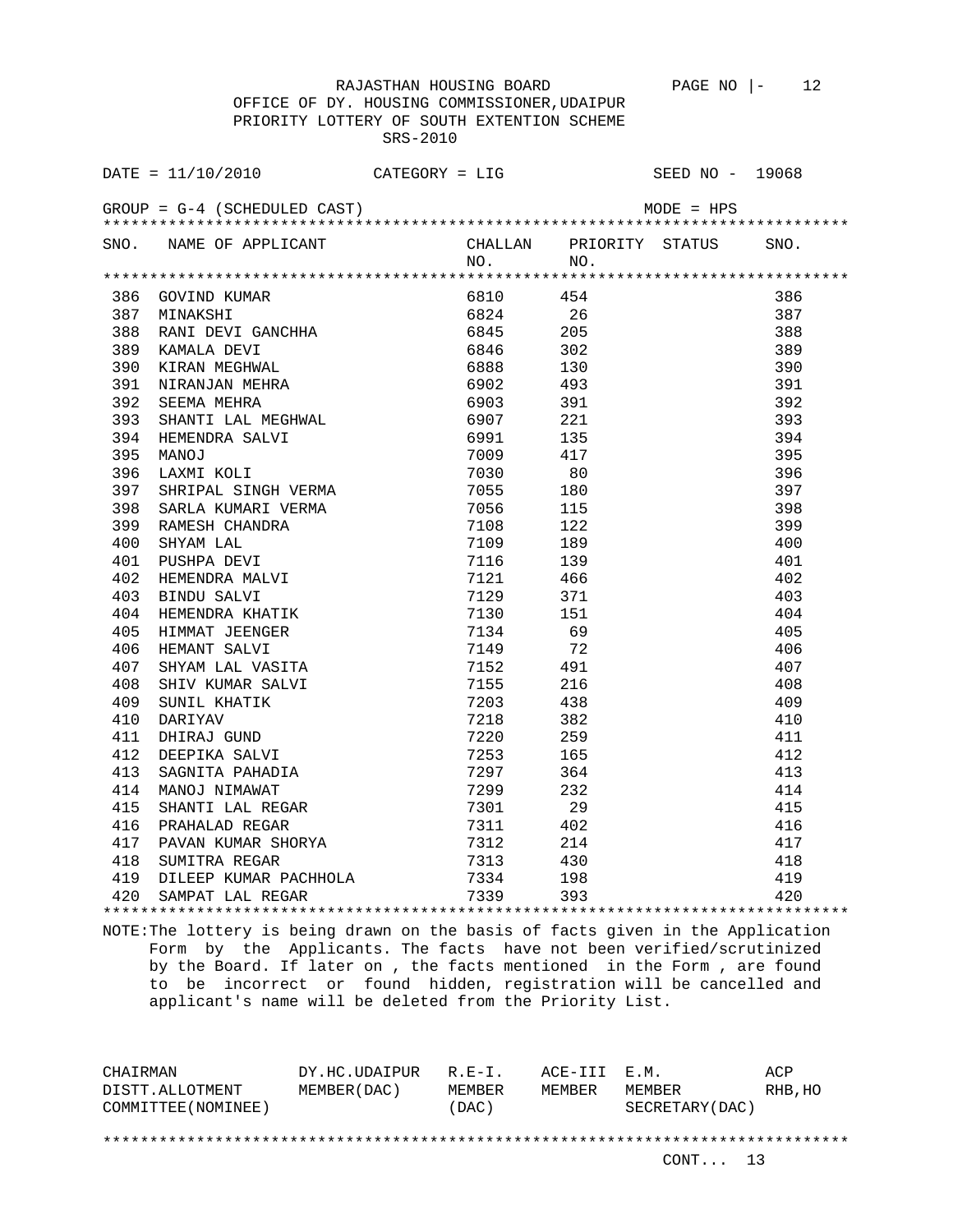OFFICE OF DY. HOUSING COMMISSIONER,UDAIPUR PRIORITY LOTTERY OF SOUTH EXTENTION SCHEME SRS-2010

| DATE = $11/10/2010$ CATEGORY = LIG SEED NO - 19068                                                                                                                                                                                           |             |                                                                                 |  |
|----------------------------------------------------------------------------------------------------------------------------------------------------------------------------------------------------------------------------------------------|-------------|---------------------------------------------------------------------------------|--|
| $GROUP = G-4$ (SCHEDULED CAST)                                                                                                                                                                                                               |             | $MODE = HPS$                                                                    |  |
| SNO. NAME OF APPLICANT                                                                                                                                                                                                                       | $NO.$ $NO.$ | CHALLAN PRIORITY STATUS SNO.                                                    |  |
|                                                                                                                                                                                                                                              |             |                                                                                 |  |
|                                                                                                                                                                                                                                              |             | 421                                                                             |  |
|                                                                                                                                                                                                                                              |             | 422                                                                             |  |
|                                                                                                                                                                                                                                              |             | 423                                                                             |  |
|                                                                                                                                                                                                                                              |             | 424                                                                             |  |
|                                                                                                                                                                                                                                              |             | 425                                                                             |  |
|                                                                                                                                                                                                                                              |             | 426                                                                             |  |
|                                                                                                                                                                                                                                              |             | 427                                                                             |  |
| 421 RAM PRAKASH MEGHWAL 7344 242<br>422 SUWA DEVI 7345 457<br>423 MADAN LAL REGAR 7356 353<br>424 POORAN JATIYA 7417 439<br>425 YAKIN SALVI 7417 439<br>425 YAKIN SALVI 7440 348<br>427 SUNAYANA SALVI 7440 348<br>427 SUNAYANA SALVI 7441 6 |             | 428                                                                             |  |
|                                                                                                                                                                                                                                              |             | 429                                                                             |  |
|                                                                                                                                                                                                                                              |             | 430                                                                             |  |
|                                                                                                                                                                                                                                              |             | 431                                                                             |  |
|                                                                                                                                                                                                                                              |             | 432                                                                             |  |
|                                                                                                                                                                                                                                              |             | 433                                                                             |  |
|                                                                                                                                                                                                                                              |             | 434                                                                             |  |
|                                                                                                                                                                                                                                              |             | 435                                                                             |  |
|                                                                                                                                                                                                                                              |             | 436                                                                             |  |
|                                                                                                                                                                                                                                              |             | 437                                                                             |  |
|                                                                                                                                                                                                                                              |             | 438                                                                             |  |
|                                                                                                                                                                                                                                              |             | 439                                                                             |  |
|                                                                                                                                                                                                                                              |             | 440                                                                             |  |
|                                                                                                                                                                                                                                              |             | 441                                                                             |  |
|                                                                                                                                                                                                                                              |             | 442                                                                             |  |
|                                                                                                                                                                                                                                              |             | 443                                                                             |  |
|                                                                                                                                                                                                                                              |             | 444                                                                             |  |
|                                                                                                                                                                                                                                              |             | 445                                                                             |  |
|                                                                                                                                                                                                                                              |             | 446                                                                             |  |
|                                                                                                                                                                                                                                              |             | 447                                                                             |  |
|                                                                                                                                                                                                                                              |             | 448                                                                             |  |
|                                                                                                                                                                                                                                              |             | 449                                                                             |  |
|                                                                                                                                                                                                                                              |             |                                                                                 |  |
|                                                                                                                                                                                                                                              |             |                                                                                 |  |
|                                                                                                                                                                                                                                              |             |                                                                                 |  |
|                                                                                                                                                                                                                                              |             |                                                                                 |  |
| 444 SHANTI LAL KHATIK 7856 92<br>445 PRADEEP KUMAR SALVI 7870 44<br>446 MANOJ KHATIK 7882 144<br>447 BHANWAR LAL REGAR 7922 228<br>448 BHUSHAN GARG 7924 273<br>449 DEEPIKA GARG 7925 400<br>450 MOHAN LAL SALVI 7993 251<br>451 PIKKY SALVI |             | $\begin{array}{r} 450 \\ 451 \\ 452 \\ 453 \\ 454 \\ 454 \\ \hline \end{array}$ |  |
|                                                                                                                                                                                                                                              |             |                                                                                 |  |

NOTE:The lottery is being drawn on the basis of facts given in the Application Form by the Applicants. The facts have not been verified/scrutinized by the Board. If later on , the facts mentioned in the Form , are found to be incorrect or found hidden, registration will be cancelled and applicant's name will be deleted from the Priority List.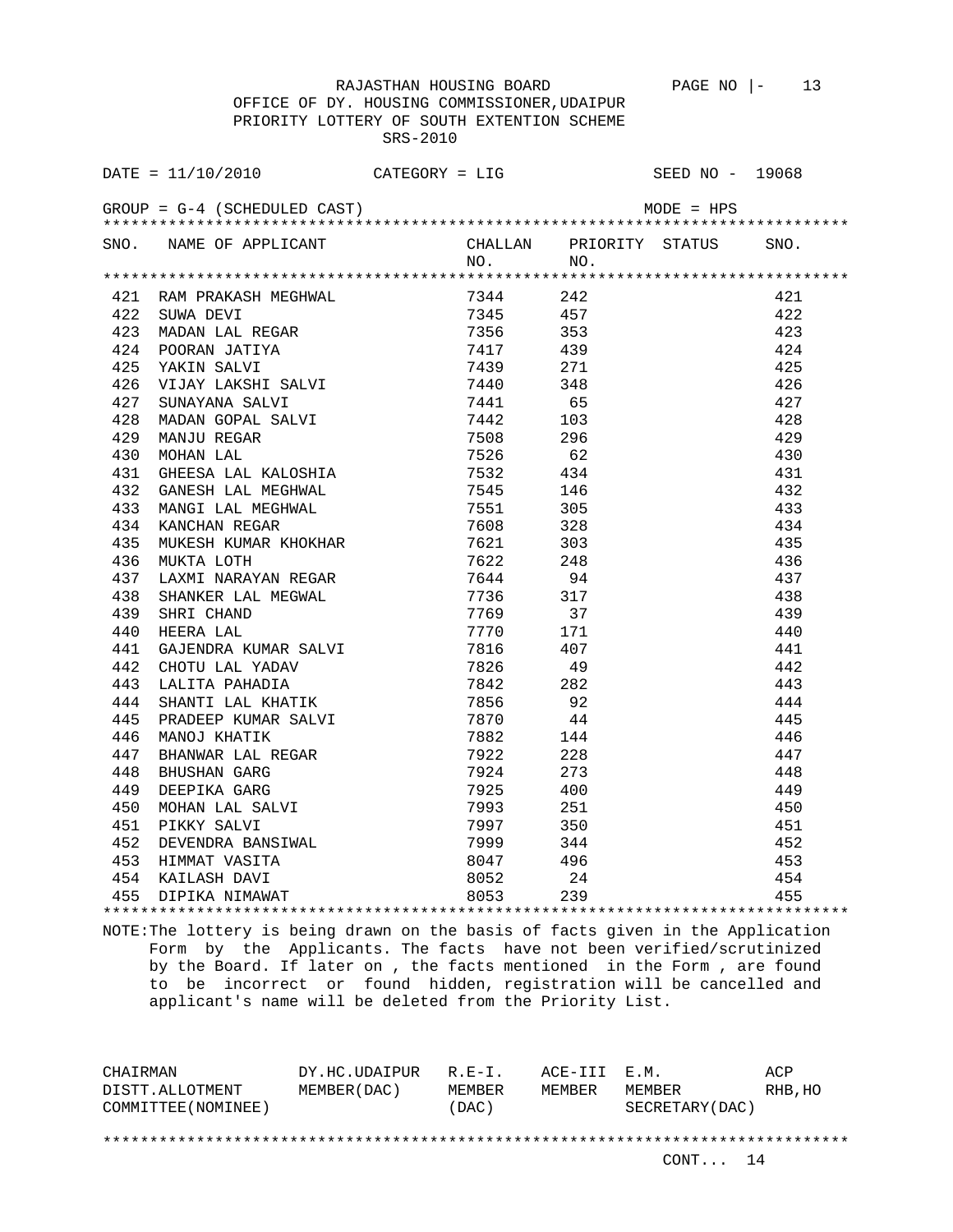OFFICE OF DY. HOUSING COMMISSIONER,UDAIPUR PRIORITY LOTTERY OF SOUTH EXTENTION SCHEME SRS-2010

|     | DATE = $11/10/2010$ CATEGORY = LIG SEED NO - 19068                                                                                                                                                                                           |                     |                              |     |
|-----|----------------------------------------------------------------------------------------------------------------------------------------------------------------------------------------------------------------------------------------------|---------------------|------------------------------|-----|
|     | $GROUP = G-4$ (SCHEDULED CAST)                                                                                                                                                                                                               |                     | $MODE = HPS$                 |     |
|     | SNO. NAME OF APPLICANT                                                                                                                                                                                                                       |                     | CHALLAN PRIORITY STATUS SNO. |     |
|     |                                                                                                                                                                                                                                              | $NO.$ NO.           |                              |     |
|     |                                                                                                                                                                                                                                              |                     |                              |     |
|     | 456 NARESH KHETRA $8072$<br>457 AJAY 8184<br>458 KANTA 8185<br>459 DASHRATH LAL DAMAMI 8199                                                                                                                                                  |                     |                              | 456 |
|     |                                                                                                                                                                                                                                              | 8072 42<br>8184 504 |                              | 457 |
|     |                                                                                                                                                                                                                                              | 8185 477            |                              | 458 |
|     |                                                                                                                                                                                                                                              |                     | 6                            | 459 |
|     |                                                                                                                                                                                                                                              |                     |                              | 460 |
|     |                                                                                                                                                                                                                                              |                     |                              | 461 |
|     | 460 HIRA LAL KHATIK 8208 409<br>461 MAHENDRA KUMAR GARG 8212 19<br>462 MUKESH PANWAR GARG 8212 19<br>463 MAHESH KALYANA 8240 388<br>464 RANI REGAR 8243 352<br>465 YASHODA REGAR 8244 459<br>466 SOHAN DEVI REGAR 8245 169<br>466 SOHAN DEVI |                     |                              | 462 |
|     |                                                                                                                                                                                                                                              |                     |                              | 463 |
|     |                                                                                                                                                                                                                                              |                     |                              | 464 |
|     |                                                                                                                                                                                                                                              |                     |                              | 465 |
|     |                                                                                                                                                                                                                                              |                     |                              | 466 |
|     | 467 ANURADHA CHITTARA 6248 133                                                                                                                                                                                                               |                     |                              | 467 |
|     | 467 ANUKADHA CHILIMA.<br>468 BHANWAR LAL SALVI                                                                                                                                                                                               | 8262                | 450                          | 468 |
|     | 469 PUSHKAR SALVI 8272 377<br>470 DHARMENDRA SAWARIYA 8276 321<br>471 ARVIND SAWARIYA 8277 366<br>472 AJIT HILORIYA 8277 366<br>472 AJIT HILORIYA 8278 309<br>473 TYOTT                                                                      |                     |                              | 469 |
|     |                                                                                                                                                                                                                                              |                     |                              | 470 |
|     |                                                                                                                                                                                                                                              |                     |                              | 471 |
|     |                                                                                                                                                                                                                                              |                     |                              | 472 |
| 473 | JYOTI                                                                                                                                                                                                                                        | 8295                | 108                          | 473 |
|     | 474 VIJAY KUMAR CHOUHAN                                                                                                                                                                                                                      | 8368                | 266                          | 474 |
|     |                                                                                                                                                                                                                                              |                     |                              | 475 |
|     |                                                                                                                                                                                                                                              |                     |                              | 476 |
|     |                                                                                                                                                                                                                                              |                     |                              | 477 |
|     |                                                                                                                                                                                                                                              |                     |                              | 478 |
|     | 475 RAVI KUMAR DAKHNI 8384 324<br>476 RAMESH GHARU 8402 334<br>477 GANESH LAL SALVI 8411 301<br>478 VENI RAM SALVI 8429 437<br>479 AMBA LAL SALVI 8430 267<br>480 MARESH CROUGHAN                                                            |                     |                              | 479 |
| 480 |                                                                                                                                                                                                                                              |                     |                              | 480 |
| 481 |                                                                                                                                                                                                                                              |                     |                              | 481 |
| 482 |                                                                                                                                                                                                                                              |                     |                              | 482 |
| 483 |                                                                                                                                                                                                                                              |                     |                              | 483 |
| 484 |                                                                                                                                                                                                                                              |                     |                              | 484 |
| 485 |                                                                                                                                                                                                                                              |                     |                              | 485 |
| 486 |                                                                                                                                                                                                                                              |                     |                              | 486 |
| 487 |                                                                                                                                                                                                                                              |                     |                              | 487 |
|     | 488 BHAWAR LAL MEGWHAL                                                                                                                                                                                                                       |                     |                              | 488 |
|     |                                                                                                                                                                                                                                              |                     |                              | 489 |
|     |                                                                                                                                                                                                                                              |                     |                              | 490 |
|     |                                                                                                                                                                                                                                              |                     |                              |     |

NOTE:The lottery is being drawn on the basis of facts given in the Application Form by the Applicants. The facts have not been verified/scrutinized by the Board. If later on , the facts mentioned in the Form , are found to be incorrect or found hidden, registration will be cancelled and applicant's name will be deleted from the Priority List.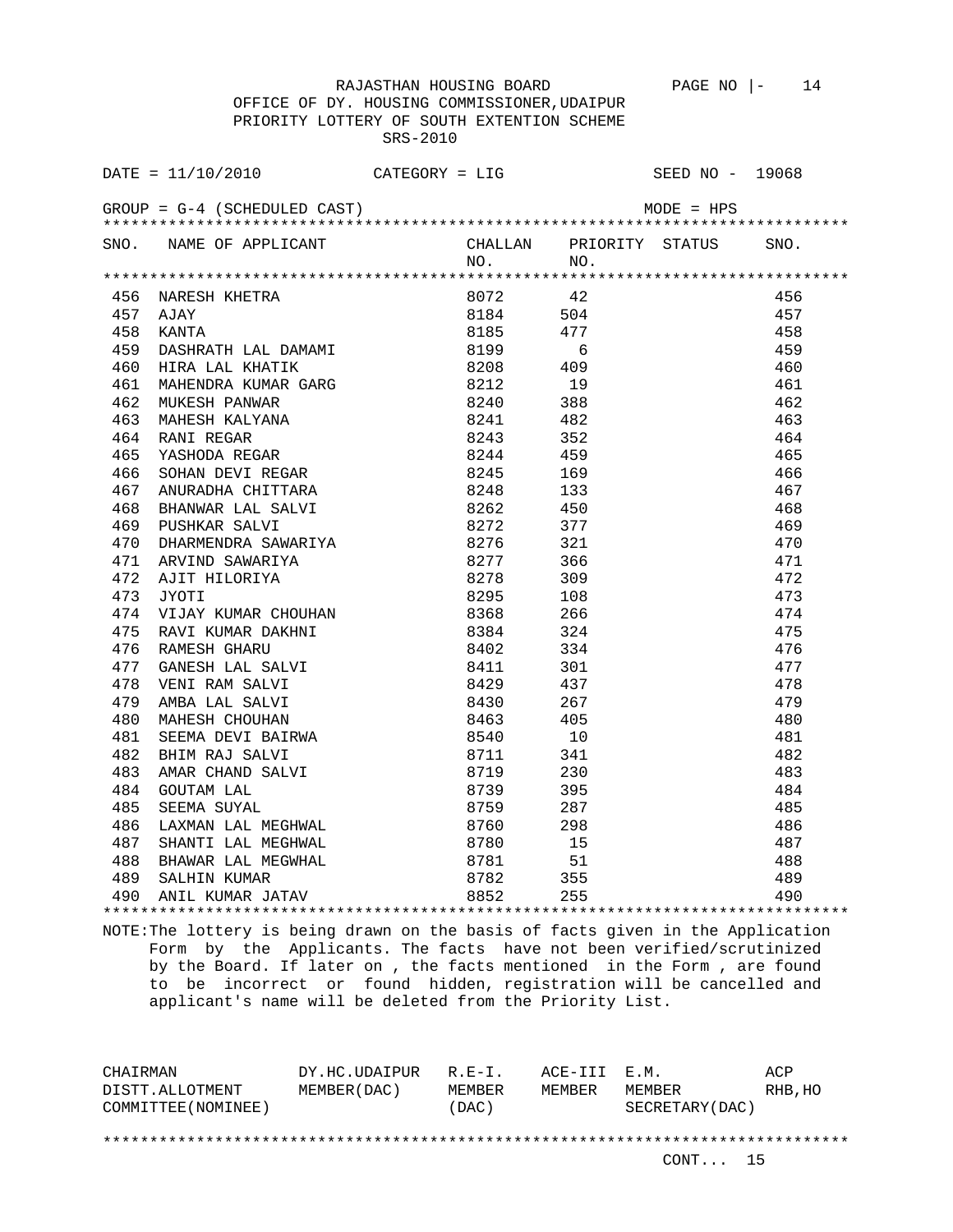|  |          | OFFICE OF DY. HOUSING COMMISSIONER, UDAIPUR |  |
|--|----------|---------------------------------------------|--|
|  |          | PRIORITY LOTTERY OF SOUTH EXTENTION SCHEME  |  |
|  | SRS-2010 |                                             |  |

|     | $\texttt{DATE} = 11/10/2010$ CATEGORY = LIG |            |                         | SEED NO - 19068 |      |
|-----|---------------------------------------------|------------|-------------------------|-----------------|------|
|     | $GROUP = G-4$ (SCHEDULED CAST)              |            |                         | $MODE = HPS$    |      |
|     | SNO. NAME OF APPLICANT                      |            | CHALLAN PRIORITY STATUS |                 | SNO. |
|     |                                             | NO.        | NO.                     |                 |      |
|     |                                             |            |                         |                 |      |
| 491 | KANHAIYA LAL MOCHI                          | 8894 — 100 | 208                     |                 | 491  |
| 492 | PREM LATA VASITA                            | 8913       | 359                     |                 | 492  |
| 493 | KRIPA SHANKAR                               | 8939 — 10  | 288                     |                 | 493  |
| 494 | PRAKASH CHANDRA SALVI                       | 9018 452   |                         |                 | 494  |
| 495 | HEMENDRA KUMAR BUNKER<br>DIMPLE VARNOTI     | 9076 — 100 | 235                     |                 | 495  |
| 496 |                                             | 9077 252   |                         |                 | 496  |
| 497 | SUSHILA CHOUHAN                             | 9105       | 339                     |                 | 497  |
| 498 | CHANDRA SHEKHAR MEGHWAL                     | 9107 445   |                         |                 | 498  |
| 499 | JAI PRAKASH MEGHWAL                         | 9108 337   |                         |                 | 499  |
| 500 | RAKESH KUMAR PURBIA                         | 9154 244   |                         |                 | 500  |
| 501 | RAJESH KUMAR KHATIK                         | 9174       | 323                     |                 | 501  |
| 502 | SATYENDRA VERMA                             | 9186 314   |                         |                 | 502  |
| 503 | BHUPENDRA MEGHWAL                           | 9204 257   |                         |                 | 503  |
| 504 | MUKESH SALVI                                | 9225 470   |                         |                 | 504  |
| 505 | DEV KINANDAN VARNOTI 9230 187               |            |                         |                 | 505  |
| 506 | MANJU DEVI SALVI                            | 9232       | 330                     |                 | 506  |
| 507 | GARGI JATAV                                 | 9247       | 307                     |                 | 507  |
| 508 | GIRISH KUMAR MEGHWAL 9249 325               |            |                         |                 | 508  |
| 509 | SURESH SALVI                                | 9250 117   |                         |                 | 509  |
| 510 | SURESH KUMAR MEGHWAL                        | 9278       | 431                     |                 | 510  |
|     |                                             |            |                         |                 |      |

NOTE:The lottery is being drawn on the basis of facts given in the Application Form by the Applicants. The facts have not been verified/scrutinized by the Board. If later on , the facts mentioned in the Form , are found to be incorrect or found hidden, registration will be cancelled and applicant's name will be deleted from the Priority List.

| CHAIRMAN            | DY.HC.UDAIPUR | $R.F - T$ . | ACE-TTT F.M. |                 | ACP     |
|---------------------|---------------|-------------|--------------|-----------------|---------|
| DISTT.ALLOTMENT     | MEMBER (DAC)  | MEMBER      | MEMBER       | MEMBER          | RHB, HO |
| COMMITTEE (NOMINEE) |               | (DAC)       |              | SECRETARY (DAC) |         |
|                     |               |             |              |                 |         |
|                     |               |             |              |                 |         |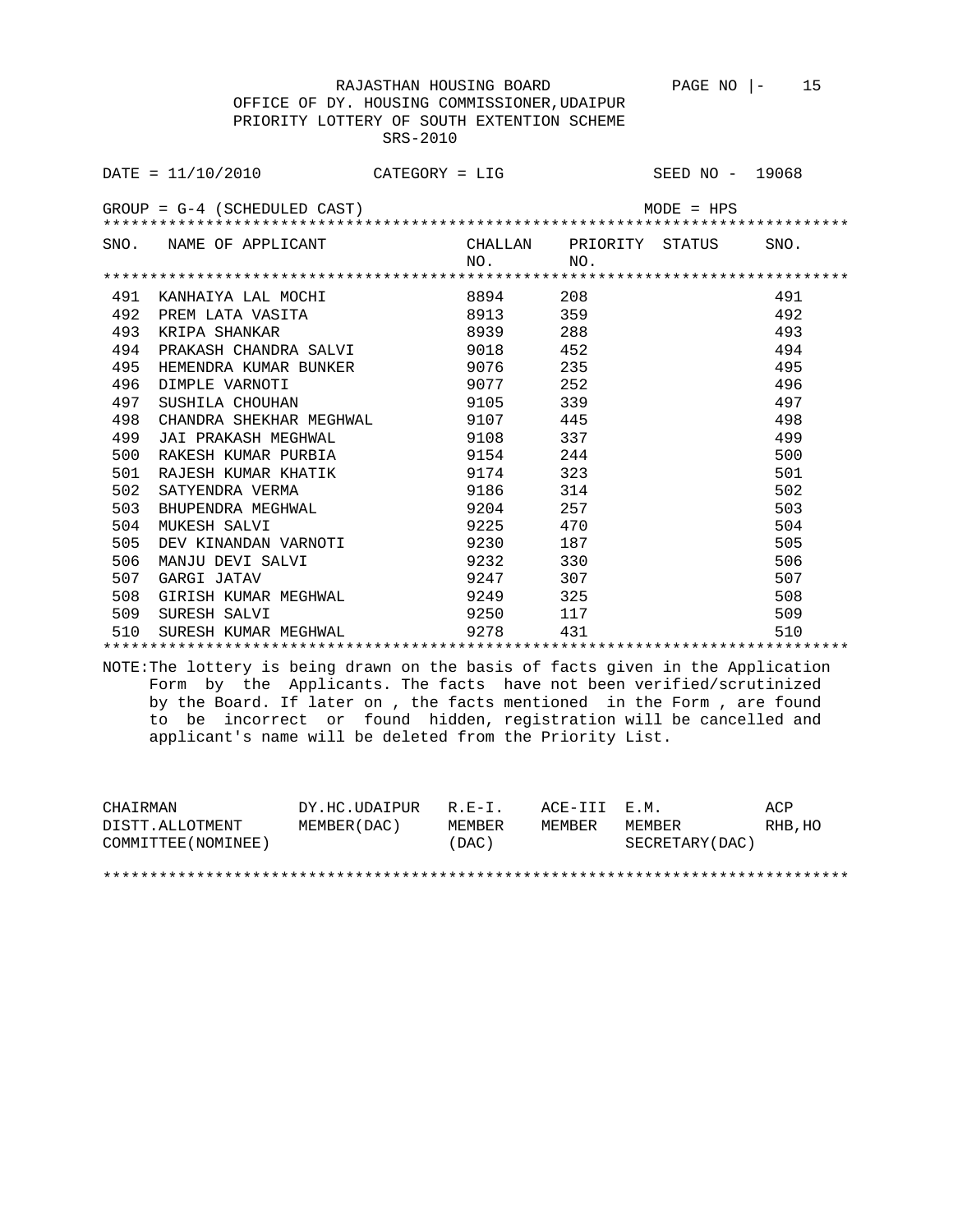OFFICE OF DY. HOUSING COMMISSIONER,UDAIPUR PRIORITY LOTTERY OF SOUTH EXTENTION SCHEME SRS-2010

| DATE = $11/10/2010$ CATEGORY = LIG SEED NO - 19068                                                                                                                                                                                                                                                                                                                                                                                                                              |  |                   |
|---------------------------------------------------------------------------------------------------------------------------------------------------------------------------------------------------------------------------------------------------------------------------------------------------------------------------------------------------------------------------------------------------------------------------------------------------------------------------------|--|-------------------|
| $GROUP = G-5$ (SCHEDULED TRIBE) MODE = HPS                                                                                                                                                                                                                                                                                                                                                                                                                                      |  |                   |
| SNO. NAME OF APPLICANT CHALLAN PRIORITY STATUS SNO.<br>NO. NO. NO.                                                                                                                                                                                                                                                                                                                                                                                                              |  |                   |
|                                                                                                                                                                                                                                                                                                                                                                                                                                                                                 |  |                   |
|                                                                                                                                                                                                                                                                                                                                                                                                                                                                                 |  |                   |
|                                                                                                                                                                                                                                                                                                                                                                                                                                                                                 |  | 1                 |
|                                                                                                                                                                                                                                                                                                                                                                                                                                                                                 |  | 2<br>$\mathbf{3}$ |
|                                                                                                                                                                                                                                                                                                                                                                                                                                                                                 |  | $\overline{4}$    |
|                                                                                                                                                                                                                                                                                                                                                                                                                                                                                 |  | 5                 |
|                                                                                                                                                                                                                                                                                                                                                                                                                                                                                 |  | $\sqrt{6}$        |
|                                                                                                                                                                                                                                                                                                                                                                                                                                                                                 |  | $7\overline{ }$   |
|                                                                                                                                                                                                                                                                                                                                                                                                                                                                                 |  | 8                 |
|                                                                                                                                                                                                                                                                                                                                                                                                                                                                                 |  | 9                 |
|                                                                                                                                                                                                                                                                                                                                                                                                                                                                                 |  | 10                |
|                                                                                                                                                                                                                                                                                                                                                                                                                                                                                 |  | 11                |
|                                                                                                                                                                                                                                                                                                                                                                                                                                                                                 |  | 12                |
|                                                                                                                                                                                                                                                                                                                                                                                                                                                                                 |  | 13                |
|                                                                                                                                                                                                                                                                                                                                                                                                                                                                                 |  | 14                |
|                                                                                                                                                                                                                                                                                                                                                                                                                                                                                 |  | 15                |
| $\begin{tabular}{l c c c c} \multicolumn{4}{l}{\multicolumn{4}{l}{\multicolumn{4}{l}{\multicolumn{4}{l}{\multicolumn{4}{l}{\multicolumn{4}{l}{\multicolumn{4}{l}{\multicolumn{4}{l}{\multicolumn{4}{l}{\multicolumn{4}{l}{\multicolumn{4}{l}{\multicolumn{4}{l}{\multicolumn{4}{l}{\multicolumn{4}{l}{\multicolumn{4}{l}{\multicolumn{4}{l}{\multicolumn{4}{l}{\multicolumn{4}{l}{\multicolumn{4}{l}{\multicolumn{4}{l}{\multicolumn{4}{l}{\multicolumn{4}{l}{\multicolumn{4}{$ |  | 16                |
|                                                                                                                                                                                                                                                                                                                                                                                                                                                                                 |  | 17                |
|                                                                                                                                                                                                                                                                                                                                                                                                                                                                                 |  | 18                |
|                                                                                                                                                                                                                                                                                                                                                                                                                                                                                 |  | 19                |
|                                                                                                                                                                                                                                                                                                                                                                                                                                                                                 |  | 20                |
|                                                                                                                                                                                                                                                                                                                                                                                                                                                                                 |  | 21                |
|                                                                                                                                                                                                                                                                                                                                                                                                                                                                                 |  | 22                |
|                                                                                                                                                                                                                                                                                                                                                                                                                                                                                 |  | 23                |
| 20 DEEPSHIKHA PARMAR<br>21 MAN SHANKER<br>22 SHANTI PARGI<br>23 PARVATI DEVI BARANDA<br>24 SURESH MEENA<br>25 ASHISH DAMOR<br>26 ARUN DAMOR<br>27 INDIRA DAMOR<br>27 INDIRA DAMOR<br>27 INDIRA DAMOR<br>28 JITENDRA MEENA<br>28 JITENDRA MEENA<br>28 J                                                                                                                                                                                                                          |  | 24                |
|                                                                                                                                                                                                                                                                                                                                                                                                                                                                                 |  | 25                |
|                                                                                                                                                                                                                                                                                                                                                                                                                                                                                 |  | 26                |
|                                                                                                                                                                                                                                                                                                                                                                                                                                                                                 |  | 27                |
|                                                                                                                                                                                                                                                                                                                                                                                                                                                                                 |  | 28                |
|                                                                                                                                                                                                                                                                                                                                                                                                                                                                                 |  |                   |
|                                                                                                                                                                                                                                                                                                                                                                                                                                                                                 |  |                   |
|                                                                                                                                                                                                                                                                                                                                                                                                                                                                                 |  |                   |
|                                                                                                                                                                                                                                                                                                                                                                                                                                                                                 |  |                   |
|                                                                                                                                                                                                                                                                                                                                                                                                                                                                                 |  |                   |
| 20 OTTEMAR MEERA<br>29 CHUNNI LAL GAMETI 1554 107 29<br>30 NARAYAN LAL MEENA 1624 58 30<br>31 MUNNI DEVI 1632 186 31<br>32 SUGNA DEVI MEENA 1640 47 32<br>33 PHOOL CHAND MEENA 1641 84 33<br>34 KAMLA KUMARI 1712 56 34<br>35 MUKESH KUMARI                                                                                                                                                                                                                                     |  |                   |
|                                                                                                                                                                                                                                                                                                                                                                                                                                                                                 |  |                   |
|                                                                                                                                                                                                                                                                                                                                                                                                                                                                                 |  |                   |

NOTE:The lottery is being drawn on the basis of facts given in the Application Form by the Applicants. The facts have not been verified/scrutinized by the Board. If later on , the facts mentioned in the Form , are found to be incorrect or found hidden, registration will be cancelled and applicant's name will be deleted from the Priority List.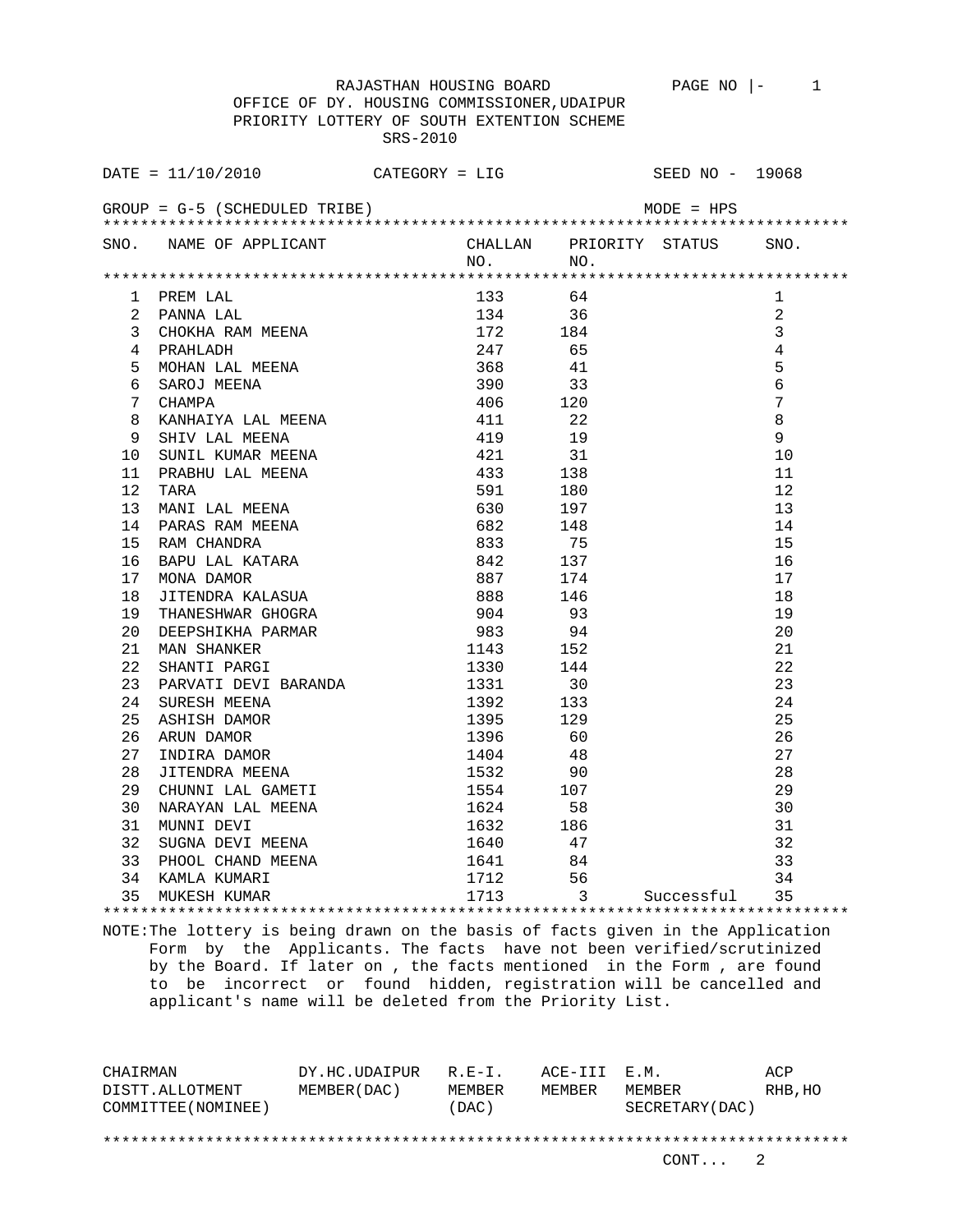OFFICE OF DY. HOUSING COMMISSIONER,UDAIPUR PRIORITY LOTTERY OF SOUTH EXTENTION SCHEME SRS-2010

| DATE = $11/10/2010$ CATEGORY = LIG SEED NO - 19068                                                                                                                                                                                                                                                                                                                                         |  |    |    |
|--------------------------------------------------------------------------------------------------------------------------------------------------------------------------------------------------------------------------------------------------------------------------------------------------------------------------------------------------------------------------------------------|--|----|----|
| GROUP = $G-5$ (SCHEDULED TRIBE) $MODE = HPS$                                                                                                                                                                                                                                                                                                                                               |  |    |    |
| SNO. NAME OF APPLICANT CHALLAN PRIORITY STATUS SNO.<br>NO. NO. NO.                                                                                                                                                                                                                                                                                                                         |  |    |    |
| $\begin{tabular}{lcccc} \textbf{196} & \textbf{198} & \textbf{199} & \textbf{199} & \textbf{199} & \textbf{199} & \textbf{199} & \textbf{199} & \textbf{199} & \textbf{199} & \textbf{199} & \textbf{199} & \textbf{199} & \textbf{199} & \textbf{199} & \textbf{199} & \textbf{199} & \textbf{199} & \textbf{199} & \textbf{199} & \textbf{199} & \textbf{199} & \textbf{199} & \textbf{$ |  |    |    |
|                                                                                                                                                                                                                                                                                                                                                                                            |  |    |    |
|                                                                                                                                                                                                                                                                                                                                                                                            |  |    |    |
|                                                                                                                                                                                                                                                                                                                                                                                            |  |    |    |
|                                                                                                                                                                                                                                                                                                                                                                                            |  |    |    |
|                                                                                                                                                                                                                                                                                                                                                                                            |  |    |    |
|                                                                                                                                                                                                                                                                                                                                                                                            |  |    |    |
|                                                                                                                                                                                                                                                                                                                                                                                            |  |    |    |
|                                                                                                                                                                                                                                                                                                                                                                                            |  |    |    |
|                                                                                                                                                                                                                                                                                                                                                                                            |  |    |    |
|                                                                                                                                                                                                                                                                                                                                                                                            |  |    |    |
|                                                                                                                                                                                                                                                                                                                                                                                            |  |    |    |
|                                                                                                                                                                                                                                                                                                                                                                                            |  |    |    |
|                                                                                                                                                                                                                                                                                                                                                                                            |  |    |    |
|                                                                                                                                                                                                                                                                                                                                                                                            |  |    |    |
|                                                                                                                                                                                                                                                                                                                                                                                            |  |    |    |
|                                                                                                                                                                                                                                                                                                                                                                                            |  |    | 51 |
|                                                                                                                                                                                                                                                                                                                                                                                            |  |    | 52 |
|                                                                                                                                                                                                                                                                                                                                                                                            |  |    | 53 |
|                                                                                                                                                                                                                                                                                                                                                                                            |  |    | 54 |
|                                                                                                                                                                                                                                                                                                                                                                                            |  | 55 |    |
|                                                                                                                                                                                                                                                                                                                                                                                            |  |    | 56 |
|                                                                                                                                                                                                                                                                                                                                                                                            |  |    | 57 |
|                                                                                                                                                                                                                                                                                                                                                                                            |  |    | 58 |
|                                                                                                                                                                                                                                                                                                                                                                                            |  |    | 59 |
|                                                                                                                                                                                                                                                                                                                                                                                            |  |    | 60 |
|                                                                                                                                                                                                                                                                                                                                                                                            |  |    | 61 |
|                                                                                                                                                                                                                                                                                                                                                                                            |  |    | 62 |
|                                                                                                                                                                                                                                                                                                                                                                                            |  |    | 63 |
|                                                                                                                                                                                                                                                                                                                                                                                            |  |    | 64 |
|                                                                                                                                                                                                                                                                                                                                                                                            |  |    | 65 |
|                                                                                                                                                                                                                                                                                                                                                                                            |  |    | 66 |
|                                                                                                                                                                                                                                                                                                                                                                                            |  |    | 67 |
|                                                                                                                                                                                                                                                                                                                                                                                            |  |    | 68 |
|                                                                                                                                                                                                                                                                                                                                                                                            |  |    | 69 |
| 46 VIPIN KUMAR MEENA<br>46 VIPIN KUMAR MEENA<br>47 SANTOSH KUMAR MEENA<br>47 SANTOSH KUMAR MEENA<br>49 PREM CHAND<br>49 PREM CHAND<br>49 PREM CHAND<br>52 DOMPARA KUMAR MEENA<br>49 PREM CHAND<br>52 DOMPARA MEENA<br>52 DOMPARA MEENA<br>52 DOMPAR                                                                                                                                        |  |    | 70 |
|                                                                                                                                                                                                                                                                                                                                                                                            |  |    |    |

NOTE:The lottery is being drawn on the basis of facts given in the Application Form by the Applicants. The facts have not been verified/scrutinized by the Board. If later on , the facts mentioned in the Form , are found to be incorrect or found hidden, registration will be cancelled and applicant's name will be deleted from the Priority List.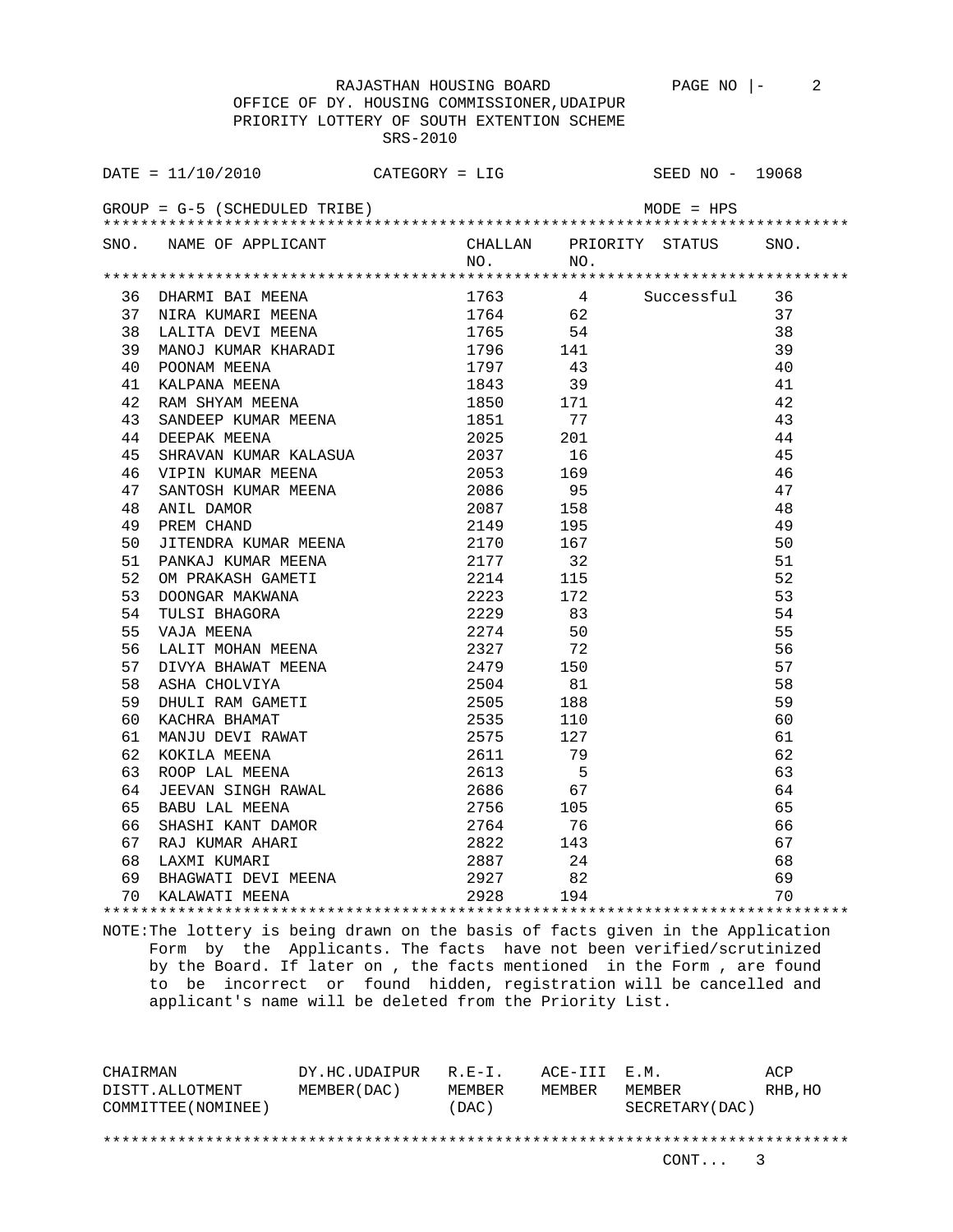OFFICE OF DY. HOUSING COMMISSIONER,UDAIPUR PRIORITY LOTTERY OF SOUTH EXTENTION SCHEME SRS-2010

|     | $DATA = 11/10/2010$                                                                                                                                                                                                                                              | $CATEGORY = LIG$                                      |                                         | SEED NO - 19068         |     |
|-----|------------------------------------------------------------------------------------------------------------------------------------------------------------------------------------------------------------------------------------------------------------------|-------------------------------------------------------|-----------------------------------------|-------------------------|-----|
|     | GROUP = $G-5$ (SCHEDULED TRIBE) $MODE = HPS$                                                                                                                                                                                                                     |                                                       |                                         |                         |     |
|     | SNO. NAME OF APPLICANT                                                                                                                                                                                                                                           |                                                       | CHALLAN PRIORITY STATUS SNO.<br>NO. NO. |                         |     |
|     |                                                                                                                                                                                                                                                                  |                                                       |                                         |                         |     |
|     | 71 ROSHANI FALEJA                                                                                                                                                                                                                                                | 2982 161                                              |                                         |                         | 71  |
|     | 72 RAJENDRA KUMAR MEENA 1999 1999 1999                                                                                                                                                                                                                           |                                                       |                                         |                         | 72  |
| 73  |                                                                                                                                                                                                                                                                  |                                                       |                                         |                         | 73  |
| 74  | COUTAN LAL MEENA<br>PRAKASH CHANDRA MEENA<br>191 JYOTI KUMARI MEENA<br>MANISH KUMAR MEENA<br>20 MANISH KUMAR MEENA<br>3186 20                                                                                                                                    |                                                       |                                         |                         | 74  |
| 75  |                                                                                                                                                                                                                                                                  |                                                       |                                         |                         | 75  |
| 76  |                                                                                                                                                                                                                                                                  |                                                       |                                         |                         | 76  |
| 77  |                                                                                                                                                                                                                                                                  |                                                       |                                         |                         | 77  |
| 78  | MANISH KUMAR MEENA<br>MANGALI MEENA<br>SIBO 20<br>MANGALI MEENA<br>SIBO 20<br>3187 37<br>SHIV RAM MEENA<br>3188 189<br>116<br>KAMLA MEENA<br>3292 178<br>MANNA LAL MEENA<br>3322 14<br>KAMLESH KUMAR MEENA<br>3332 187<br>NITIN KUMAR MEENA<br>3427 52<br>KISHAN |                                                       |                                         |                         | 78  |
| 79  |                                                                                                                                                                                                                                                                  |                                                       |                                         |                         | 79  |
| 80  |                                                                                                                                                                                                                                                                  |                                                       |                                         |                         | 80  |
| 81  |                                                                                                                                                                                                                                                                  |                                                       |                                         |                         | 81  |
| 82  |                                                                                                                                                                                                                                                                  |                                                       |                                         |                         | 82  |
| 83  |                                                                                                                                                                                                                                                                  |                                                       |                                         |                         | 83  |
| 84  |                                                                                                                                                                                                                                                                  |                                                       |                                         |                         | 84  |
| 85  |                                                                                                                                                                                                                                                                  |                                                       |                                         |                         | 85  |
| 86  | GOVIND MEENA                                                                                                                                                                                                                                                     | 3615<br>3832                                          | $\begin{array}{c} 2 \\ 71 \end{array}$  | Successful              | 86  |
| 87  | GOVIND LAL MEENA<br>AKASH MEENN                                                                                                                                                                                                                                  |                                                       |                                         |                         | 87  |
| 88  |                                                                                                                                                                                                                                                                  | 3841 92                                               |                                         |                         | 88  |
| 89  |                                                                                                                                                                                                                                                                  |                                                       |                                         |                         | 89  |
| 90  |                                                                                                                                                                                                                                                                  |                                                       | $\begin{array}{c}\n101\n\end{array}$    |                         | 90  |
| 91  |                                                                                                                                                                                                                                                                  |                                                       |                                         |                         | 91  |
| 92  | CHUNNI LAL BHAGORA<br>CHUNNI LAL BHAGORA<br>3869 101<br>JAGNATHA MEENA 392 7<br>BHANWAR LAL MEENA 3954 66<br>TITANWAR LAL MEENA 3954 66                                                                                                                          |                                                       |                                         |                         | 92  |
| 93  |                                                                                                                                                                                                                                                                  |                                                       |                                         |                         | 93  |
| 94  | VERANDRA KUMAR MEENA<br>KESHAV LAL DODIYAR                                                                                                                                                                                                                       | 4064                                                  | 99                                      |                         | 94  |
| 95  |                                                                                                                                                                                                                                                                  | 4074                                                  | $rac{2}{26}$                            |                         | 95  |
| 96  |                                                                                                                                                                                                                                                                  |                                                       |                                         |                         | 96  |
| 97  |                                                                                                                                                                                                                                                                  |                                                       |                                         |                         | 97  |
| 98  |                                                                                                                                                                                                                                                                  |                                                       |                                         |                         | 98  |
| 99  |                                                                                                                                                                                                                                                                  |                                                       |                                         |                         | 99  |
| 100 |                                                                                                                                                                                                                                                                  |                                                       |                                         |                         | 100 |
| 101 |                                                                                                                                                                                                                                                                  |                                                       |                                         |                         |     |
| 102 | ALSAN WERE CAMETI (1974 1974 1988)<br>HARI SHAKNER GAMETI (1976 175<br>DEVI LAL MEENA (1986 15<br>RAJENDRA PRASAD (1919 163<br>DINESH KUMAR MEENA (1919 163<br>JAGDISH MEENA (1966 21<br>MAHENDRA MEENA (1966 181<br>SADHANA MEENA (1966 181                     | 4660 1 Successful 101<br>4666 181 102<br>4737 103 103 |                                         | 181<br>103<br>199<br>11 |     |
| 103 |                                                                                                                                                                                                                                                                  |                                                       |                                         |                         |     |
|     | 104 CHANDRA PRAKASH MEENA 4738                                                                                                                                                                                                                                   |                                                       |                                         |                         | 104 |
|     | 105 BANSHI LAL MEENA 6077                                                                                                                                                                                                                                        |                                                       |                                         |                         | 105 |
|     |                                                                                                                                                                                                                                                                  |                                                       |                                         |                         |     |

NOTE:The lottery is being drawn on the basis of facts given in the Application Form by the Applicants. The facts have not been verified/scrutinized by the Board. If later on , the facts mentioned in the Form , are found to be incorrect or found hidden, registration will be cancelled and applicant's name will be deleted from the Priority List.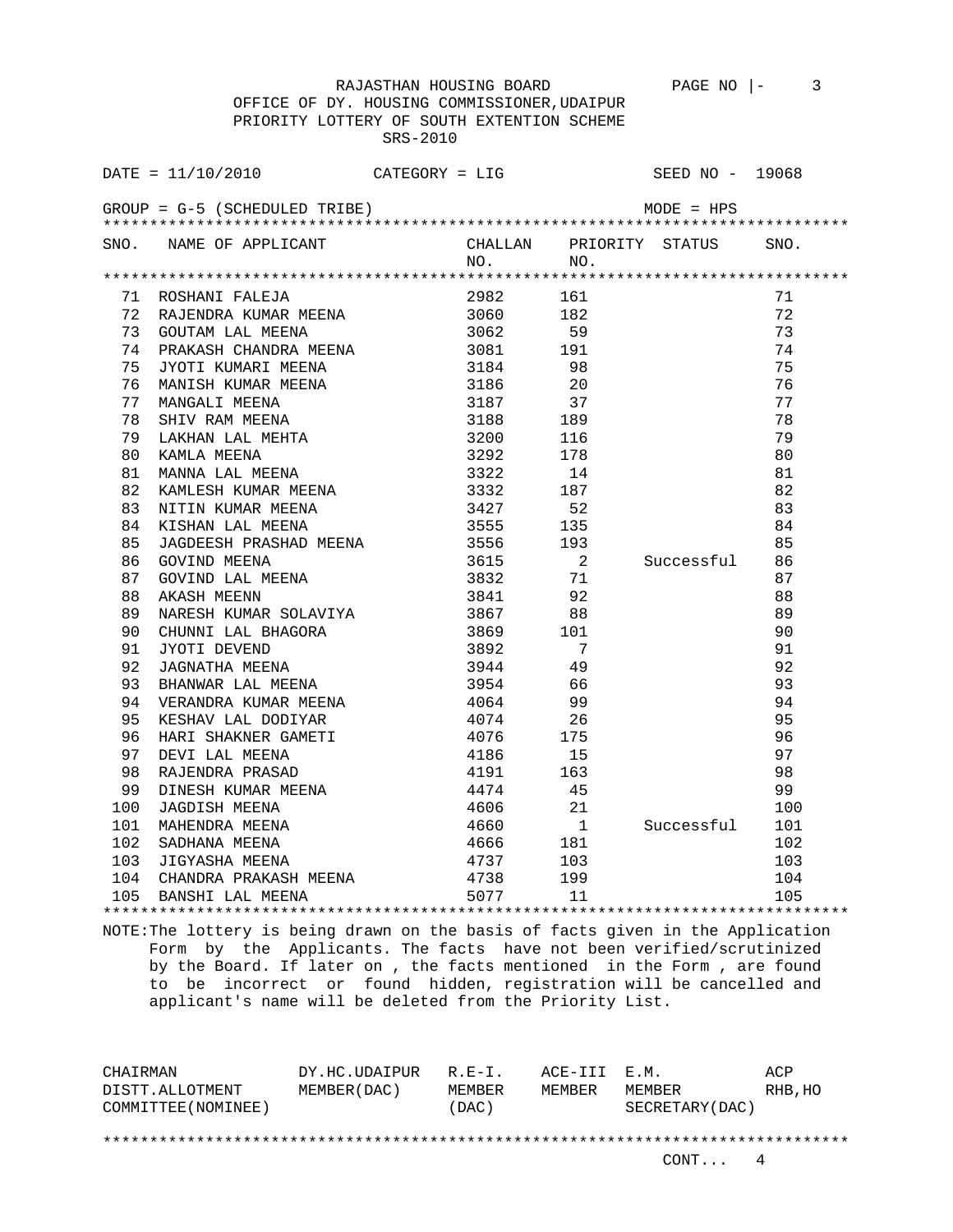OFFICE OF DY. HOUSING COMMISSIONER,UDAIPUR PRIORITY LOTTERY OF SOUTH EXTENTION SCHEME SRS-2010

| DATE = $11/10/2010$ CATEGORY = LIG SEED NO - 19068                 |  |  |
|--------------------------------------------------------------------|--|--|
|                                                                    |  |  |
| SNO. NAME OF APPLICANT CHALLAN PRIORITY STATUS SNO.<br>NO. NO. NO. |  |  |
|                                                                    |  |  |
|                                                                    |  |  |
|                                                                    |  |  |
|                                                                    |  |  |
|                                                                    |  |  |
|                                                                    |  |  |
|                                                                    |  |  |
|                                                                    |  |  |
|                                                                    |  |  |
|                                                                    |  |  |
|                                                                    |  |  |
|                                                                    |  |  |
|                                                                    |  |  |
|                                                                    |  |  |
|                                                                    |  |  |
|                                                                    |  |  |
|                                                                    |  |  |
|                                                                    |  |  |
|                                                                    |  |  |
|                                                                    |  |  |
|                                                                    |  |  |
|                                                                    |  |  |
|                                                                    |  |  |
|                                                                    |  |  |
|                                                                    |  |  |
|                                                                    |  |  |
|                                                                    |  |  |
|                                                                    |  |  |
|                                                                    |  |  |
|                                                                    |  |  |
|                                                                    |  |  |
|                                                                    |  |  |
|                                                                    |  |  |
|                                                                    |  |  |
|                                                                    |  |  |
|                                                                    |  |  |
|                                                                    |  |  |

NOTE:The lottery is being drawn on the basis of facts given in the Application Form by the Applicants. The facts have not been verified/scrutinized by the Board. If later on , the facts mentioned in the Form , are found to be incorrect or found hidden, registration will be cancelled and applicant's name will be deleted from the Priority List.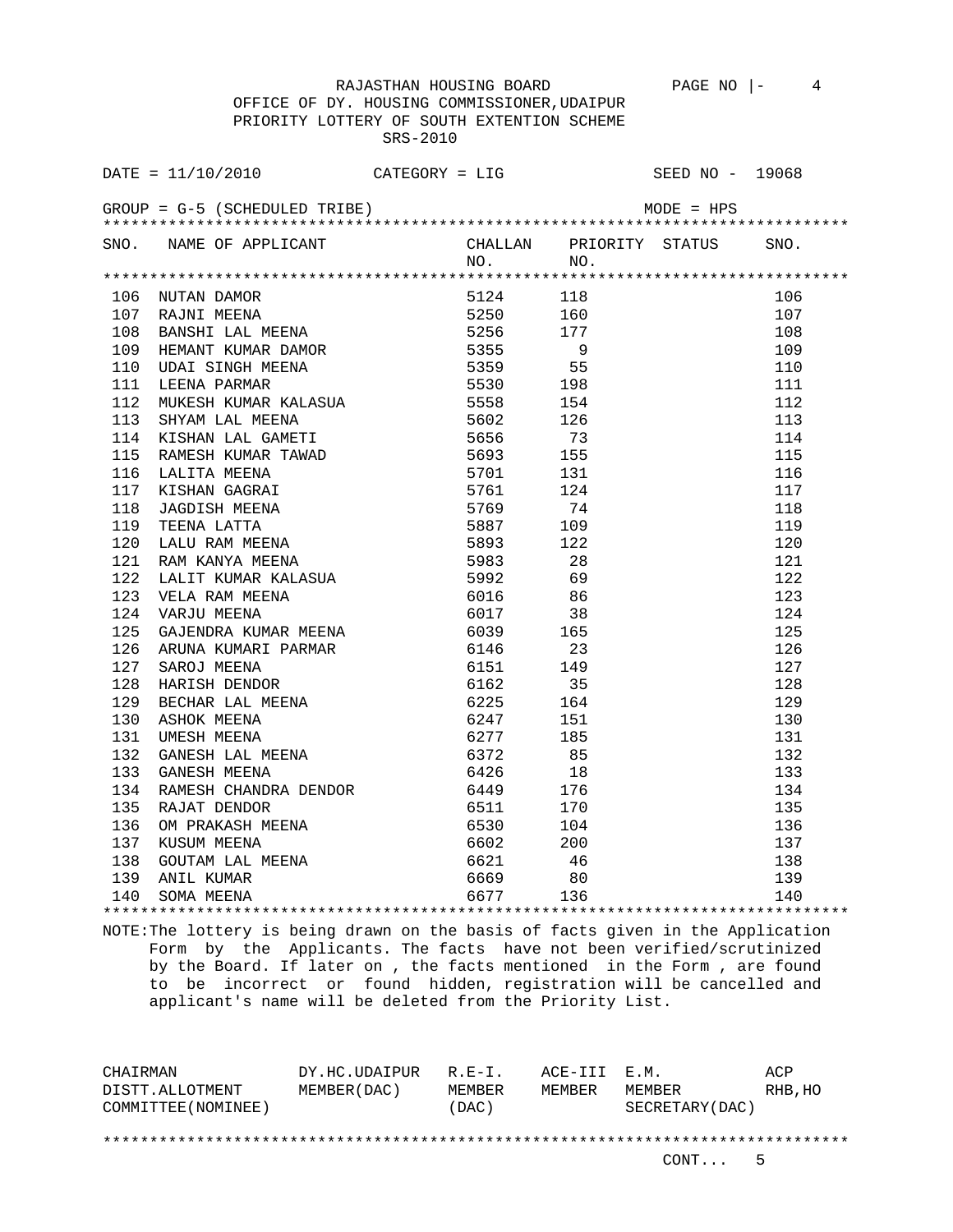OFFICE OF DY. HOUSING COMMISSIONER,UDAIPUR PRIORITY LOTTERY OF SOUTH EXTENTION SCHEME SRS-2010

| DATE = $11/10/2010$ CATEGORY = LIG                            |          |                                          | SEED NO - 19068              |
|---------------------------------------------------------------|----------|------------------------------------------|------------------------------|
| GROUP = $G-5$ (SCHEDULED TRIBE) MODE = $HPS$                  |          |                                          |                              |
|                                                               |          |                                          | CHALLAN PRIORITY STATUS SNO. |
| SNO. NAME OF APPLICANT                                        | NO. NO.  |                                          |                              |
|                                                               |          |                                          |                              |
|                                                               | 6678 25  |                                          | 141                          |
|                                                               | 6735 57  |                                          | 142                          |
|                                                               | 6850 145 |                                          | 143                          |
|                                                               |          | $\begin{array}{c} 29 \\ 89 \end{array}$  | 144                          |
|                                                               |          |                                          | 145                          |
|                                                               | 6988 63  |                                          | 146                          |
|                                                               | 6994 130 |                                          | 147                          |
|                                                               |          | $\begin{array}{c} 87 \\ 114 \end{array}$ | 148                          |
|                                                               |          |                                          | 149                          |
|                                                               | 7088 196 |                                          | 150                          |
|                                                               |          |                                          | 151                          |
|                                                               |          |                                          | 152                          |
|                                                               |          |                                          | 153                          |
|                                                               |          |                                          | 154                          |
|                                                               |          |                                          | 155                          |
|                                                               |          |                                          | 156                          |
|                                                               |          |                                          | 157                          |
|                                                               |          |                                          | 158                          |
|                                                               |          |                                          | 159                          |
|                                                               |          |                                          | 160                          |
|                                                               |          |                                          | 161                          |
|                                                               |          |                                          | 162                          |
|                                                               |          |                                          | 163                          |
|                                                               |          |                                          | 164                          |
|                                                               |          |                                          | 165                          |
|                                                               |          |                                          | 166                          |
|                                                               |          |                                          | 167                          |
|                                                               |          |                                          | 168                          |
|                                                               |          |                                          | 169                          |
|                                                               |          |                                          | 170                          |
|                                                               |          |                                          | 171                          |
|                                                               |          |                                          | 172                          |
|                                                               |          |                                          | 173                          |
|                                                               |          |                                          | 174                          |
| 174 DINESH KUAMR MEENA 6302 156<br>175 KHEM RAJ MEENA 6357 13 |          |                                          | 175                          |
|                                                               |          |                                          |                              |

NOTE:The lottery is being drawn on the basis of facts given in the Application Form by the Applicants. The facts have not been verified/scrutinized by the Board. If later on , the facts mentioned in the Form , are found to be incorrect or found hidden, registration will be cancelled and applicant's name will be deleted from the Priority List.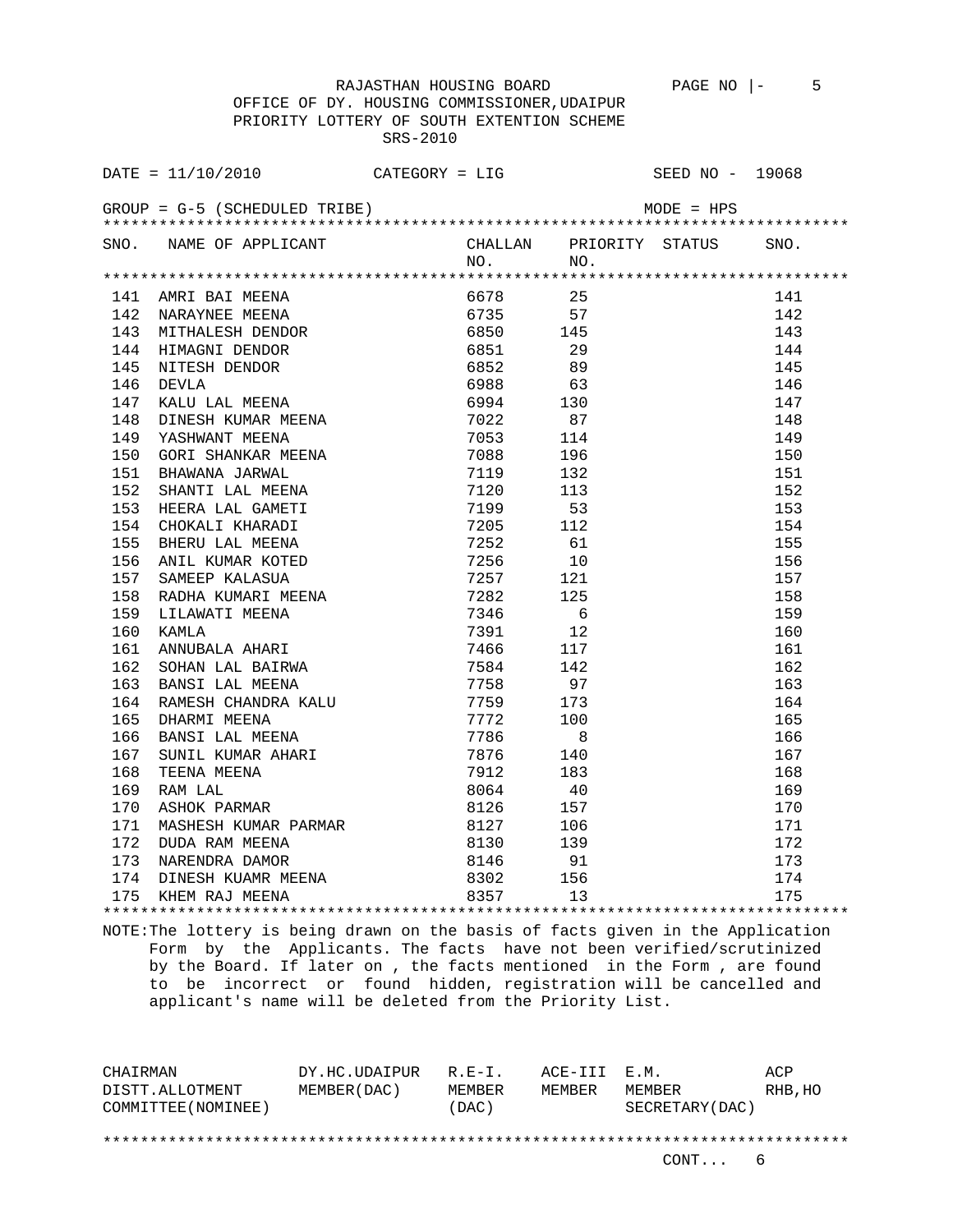OFFICE OF DY. HOUSING COMMISSIONER,UDAIPUR PRIORITY LOTTERY OF SOUTH EXTENTION SCHEME SRS-2010

|     | DATE = $11/10/2010$ CATEGORY = LIG SEED NO - 19068                                                                                                                                                                                                                    |           |              |      |
|-----|-----------------------------------------------------------------------------------------------------------------------------------------------------------------------------------------------------------------------------------------------------------------------|-----------|--------------|------|
|     |                                                                                                                                                                                                                                                                       |           | $MODE = HPS$ |      |
|     | SNO. NAME OF APPLICANT CHALLAN PRIORITY STATUS                                                                                                                                                                                                                        | $NO.$ NO. |              | SNO. |
|     |                                                                                                                                                                                                                                                                       |           |              |      |
|     |                                                                                                                                                                                                                                                                       |           |              | 176  |
|     |                                                                                                                                                                                                                                                                       |           |              | 177  |
|     |                                                                                                                                                                                                                                                                       |           |              | 178  |
|     |                                                                                                                                                                                                                                                                       |           |              | 179  |
|     |                                                                                                                                                                                                                                                                       |           |              | 180  |
|     |                                                                                                                                                                                                                                                                       |           |              | 181  |
|     |                                                                                                                                                                                                                                                                       | 8493 134  |              | 182  |
|     | BANTI KUMAR ROAT 8493 134<br>BANSHI LAL MEENA 8750 166<br>GEETA DEVI MEENA 8751 70<br>PRABHU LAL MEENA 8751 70<br>SUNDAR LAL 8771 111<br>BADA MEENA 8772 159<br>BHERU LAL 8773 179<br>SUNIL KUMAR MEENA 8798 190<br>KALUU SINGH MEENA 8813 17<br>183 BANSHI LAL MEENA |           |              | 183  |
| 184 |                                                                                                                                                                                                                                                                       |           |              | 184  |
| 185 |                                                                                                                                                                                                                                                                       |           |              | 185  |
| 186 |                                                                                                                                                                                                                                                                       |           |              | 186  |
| 187 |                                                                                                                                                                                                                                                                       |           |              | 187  |
| 188 |                                                                                                                                                                                                                                                                       |           |              | 188  |
| 189 |                                                                                                                                                                                                                                                                       |           |              | 189  |
| 190 | KALUU SINGH MEENA 6813 17                                                                                                                                                                                                                                             |           |              | 190  |
|     |                                                                                                                                                                                                                                                                       |           |              | 191  |
|     |                                                                                                                                                                                                                                                                       |           |              | 192  |
|     |                                                                                                                                                                                                                                                                       |           |              | 193  |
|     |                                                                                                                                                                                                                                                                       |           |              | 194  |
|     |                                                                                                                                                                                                                                                                       |           |              | 195  |
|     |                                                                                                                                                                                                                                                                       |           |              | 196  |
|     |                                                                                                                                                                                                                                                                       |           |              | 197  |
|     |                                                                                                                                                                                                                                                                       |           |              | 198  |
|     |                                                                                                                                                                                                                                                                       |           |              | 199  |
|     |                                                                                                                                                                                                                                                                       |           |              | 200  |
|     | 190 KALUU SINGH MEENA 8813 17<br>191 RAJENDRA KUMAR MEENA 8863 162<br>192 MEETHA LAL PARGI 8885 192<br>193 RAMESH CHANDRA NINAMA 8889 153<br>194 RAJENDRA KUMAR 9007 96<br>195 DEVI LAL BHIL 9176 102<br>196 LAXMI ROAT 9179 108<br>197 RAMP                          |           |              | 201  |
|     |                                                                                                                                                                                                                                                                       |           |              |      |

NOTE:The lottery is being drawn on the basis of facts given in the Application Form by the Applicants. The facts have not been verified/scrutinized by the Board. If later on , the facts mentioned in the Form , are found to be incorrect or found hidden, registration will be cancelled and applicant's name will be deleted from the Priority List.

| CHAIRMAN            | DY.HC.UDAIPUR | $R.E-I.$ | ACE-III E.M. |                 | ACP     |
|---------------------|---------------|----------|--------------|-----------------|---------|
| DISTT.ALLOTMENT     | MEMBER(DAC)   | MEMBER   | MEMBER       | MEMBER          | RHB, HO |
| COMMITTEE (NOMINEE) |               | (DAC)    |              | SECRETARY (DAC) |         |
|                     |               |          |              |                 |         |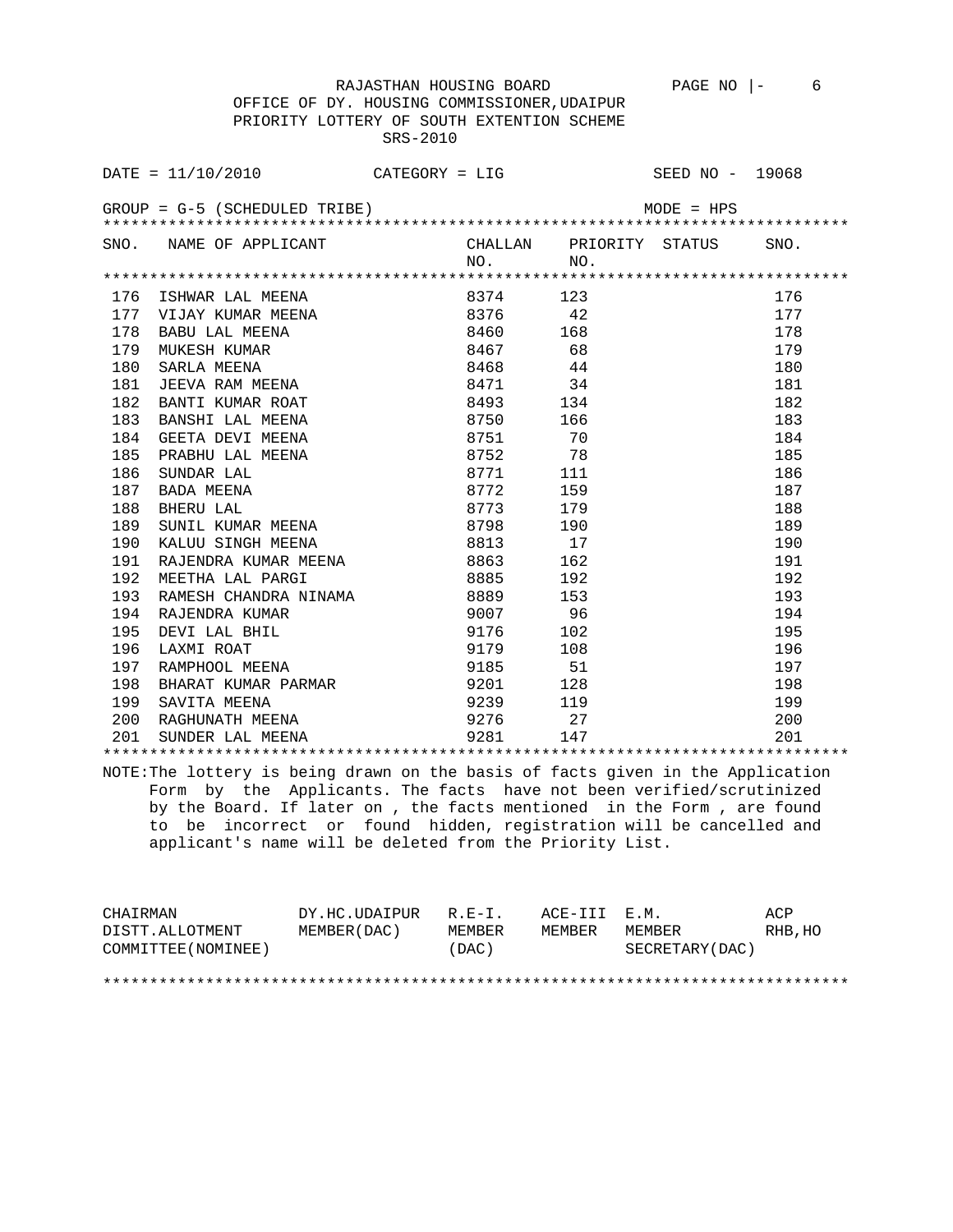RAJASTHAN HOUSING BOARD PAGE NO |- 1 OFFICE OF DY. HOUSING COMMISSIONER,UDAIPUR PRIORITY LOTTERY OF SOUTH EXTENTION SCHEME SRS-2010

DATE = 11/10/2010 CATEGORY = LIG SEED NO - 19068 GROUP = G-6 (STATE MP/MLA/JOURNALIST) MODE = HPS \*\*\*\*\*\*\*\*\*\*\*\*\*\*\*\*\*\*\*\*\*\*\*\*\*\*\*\*\*\*\*\*\*\*\*\*\*\*\*\*\*\*\*\*\*\*\*\*\*\*\*\*\*\*\*\*\*\*\*\*\*\*\*\*\*\*\*\*\*\*\*\*\*\*\*\*\*\*\*\* SNO. NAME OF APPLICANT CHALLAN PRIORITY STATUS SNO.<br>NO. NO. NO. NO. \*\*\*\*\*\*\*\*\*\*\*\*\*\*\*\*\*\*\*\*\*\*\*\*\*\*\*\*\*\*\*\*\*\*\*\*\*\*\*\*\*\*\*\*\*\*\*\*\*\*\*\*\*\*\*\*\*\*\*\*\*\*\*\*\*\*\*\*\*\*\*\*\*\*\*\*\*\*\*\* 1 DHARMINDRA SINGH 2796 1 Successful 1 2 VINITA GAUR 8546 2 Successful 2 \*\*\*\*\*\*\*\*\*\*\*\*\*\*\*\*\*\*\*\*\*\*\*\*\*\*\*\*\*\*\*\*\*\*\*\*\*\*\*\*\*\*\*\*\*\*\*\*\*\*\*\*\*\*\*\*\*\*\*\*\*\*\*\*\*\*\*\*\*\*\*\*\*\*\*\*\*\*\*\* NOTE:The lottery is being drawn on the basis of facts given in the Application Form by the Applicants. The facts have not been verified/scrutinized by the Board. If later on , the facts mentioned in the Form , are found to be incorrect or found hidden, registration will be cancelled and applicant's name will be deleted from the Priority List. CHAIRMAN DY.HC.UDAIPUR R.E-I. ACE-III E.M. ACP<br>DISTT.ALLOTMENT MEMBER(DAC) MEMBER MEMBER MEMBER RHB, DISTRESSION IN THE REALLY CONTROLLED THE SALL AND THE REALLY AND THE REALLY AND REALLY AND MEMBER MEMBER RHB, HO

\*\*\*\*\*\*\*\*\*\*\*\*\*\*\*\*\*\*\*\*\*\*\*\*\*\*\*\*\*\*\*\*\*\*\*\*\*\*\*\*\*\*\*\*\*\*\*\*\*\*\*\*\*\*\*\*\*\*\*\*\*\*\*\*\*\*\*\*\*\*\*\*\*\*\*\*\*\*\*\*

COMMITTEE(NOMINEE) (DAC) SECRETARY(DAC)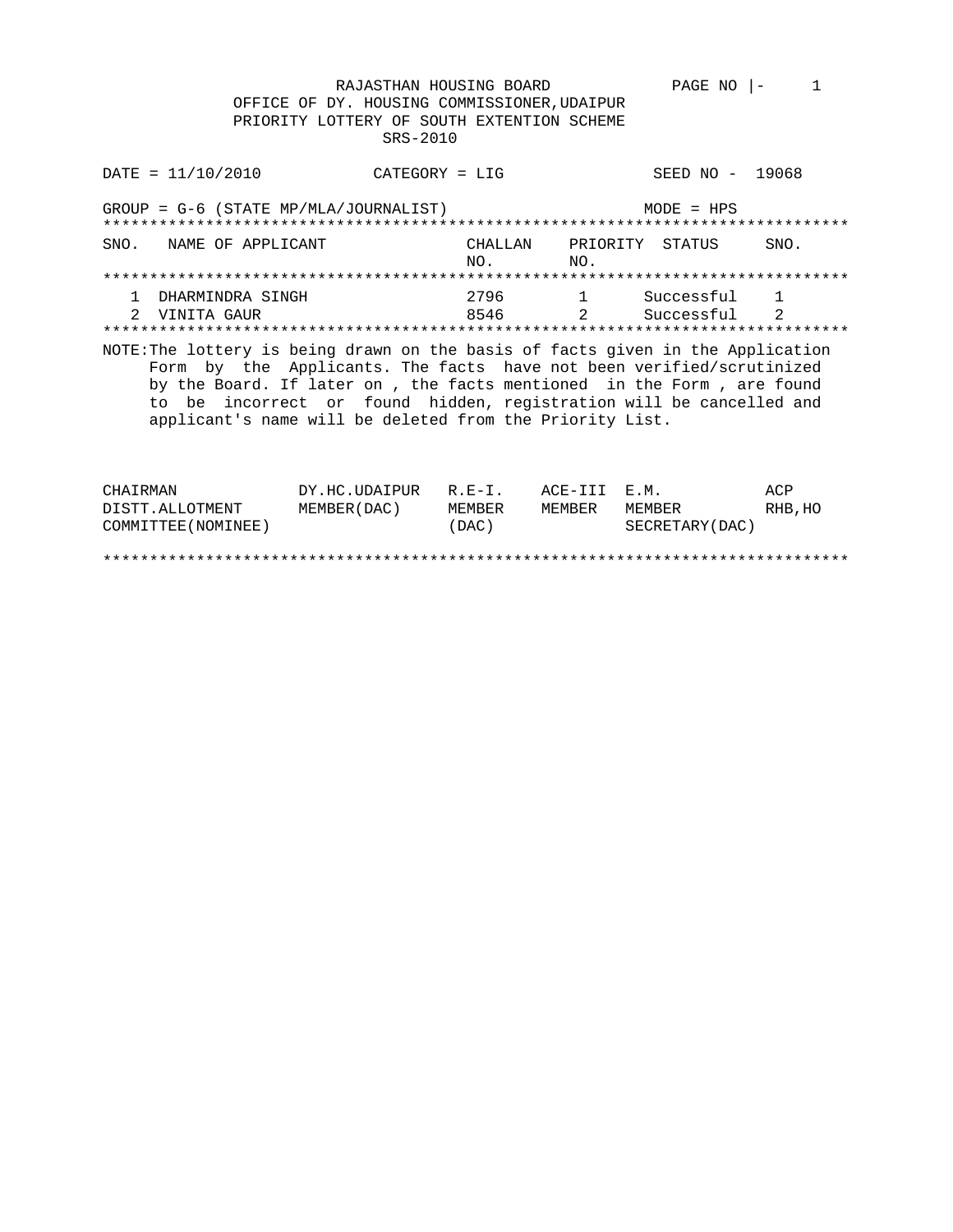RAJASTHAN HOUSING BOARD PAGE NO |- 1 OFFICE OF DY. HOUSING COMMISSIONER,UDAIPUR PRIORITY LOTTERY OF SOUTH EXTENTION SCHEME SRS-2010

DATE = 11/10/2010 CATEGORY = LIG SEED NO - 19068 GROUP = G-7 (FREEDOM FIGHTER) MODE = HPS \*\*\*\*\*\*\*\*\*\*\*\*\*\*\*\*\*\*\*\*\*\*\*\*\*\*\*\*\*\*\*\*\*\*\*\*\*\*\*\*\*\*\*\*\*\*\*\*\*\*\*\*\*\*\*\*\*\*\*\*\*\*\*\*\*\*\*\*\*\*\*\*\*\*\*\*\*\*\*\* SNO. NAME OF APPLICANT CHALLAN PRIORITY STATUS SNO.<br>NO. NO. NO. NO. \*\*\*\*\*\*\*\*\*\*\*\*\*\*\*\*\*\*\*\*\*\*\*\*\*\*\*\*\*\*\*\*\*\*\*\*\*\*\*\*\*\*\*\*\*\*\*\*\*\*\*\*\*\*\*\*\*\*\*\*\*\*\*\*\*\*\*\*\*\*\*\*\*\*\*\*\*\*\*\* 1 BHORAJ MOOLCHANDANI 6274 1 Successful 1 \*\*\*\*\*\*\*\*\*\*\*\*\*\*\*\*\*\*\*\*\*\*\*\*\*\*\*\*\*\*\*\*\*\*\*\*\*\*\*\*\*\*\*\*\*\*\*\*\*\*\*\*\*\*\*\*\*\*\*\*\*\*\*\*\*\*\*\*\*\*\*\*\*\*\*\*\*\*\*\* NOTE:The lottery is being drawn on the basis of facts given in the Application Form by the Applicants. The facts have not been verified/scrutinized by the Board. If later on , the facts mentioned in the Form , are found to be incorrect or found hidden, registration will be cancelled and applicant's name will be deleted from the Priority List.

| CHAIRMAN            | DY.HC.UDAIPUR | $R.F - T$ . | ACE-TTT F.M. |                 | ACP      |
|---------------------|---------------|-------------|--------------|-----------------|----------|
| DISTT.ALLOTMENT     | MEMBER (DAC)  | MEMBER      | MEMBER       | MEMBER          | RHB . HO |
| COMMITTEE (NOMINEE) |               | (DAC)       |              | SECRETARY (DAC) |          |
|                     |               |             |              |                 |          |
|                     |               |             |              |                 |          |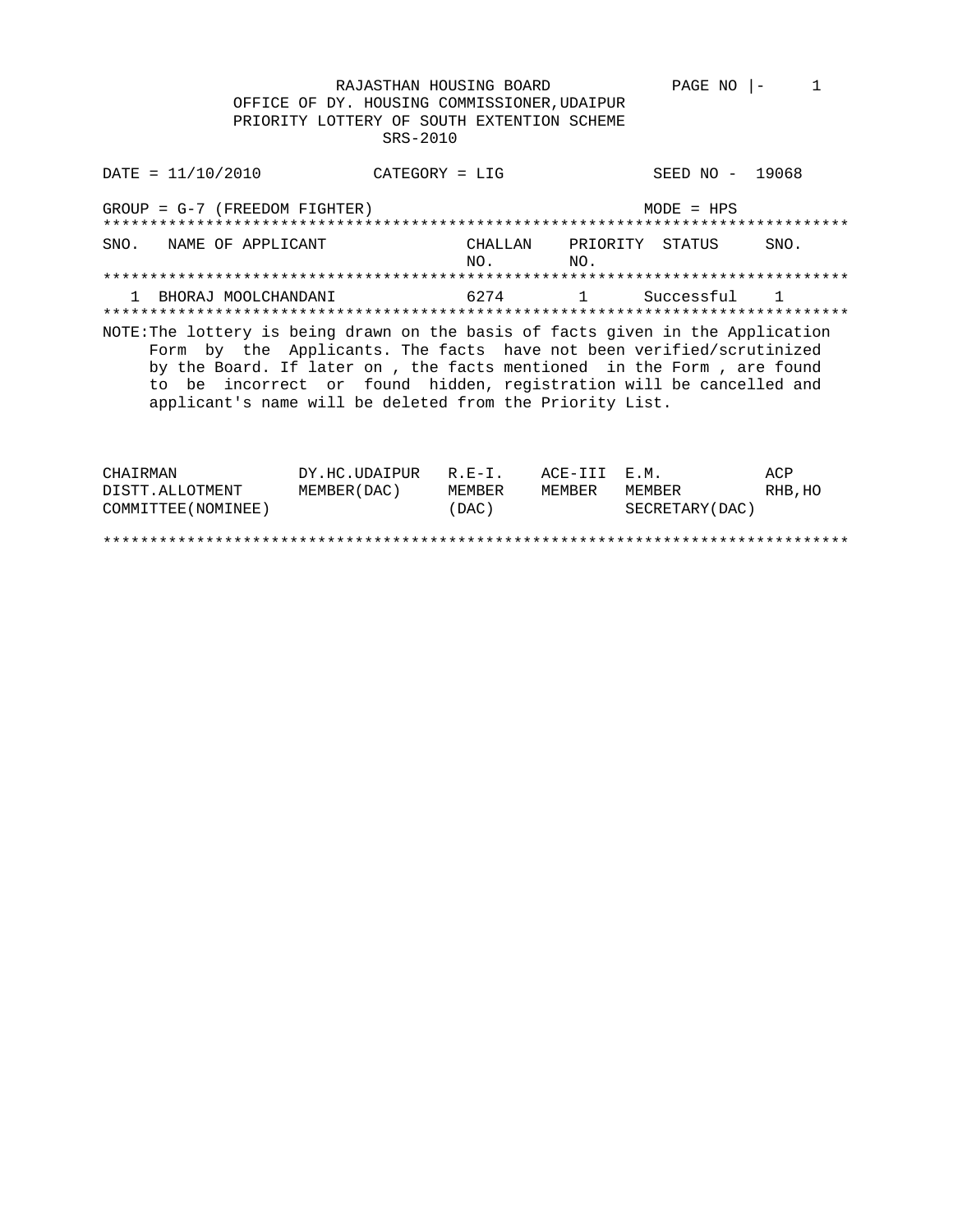|                 |                                                                      | RAJASTHAN HOUSING BOARD<br>OFFICE OF DY. HOUSING COMMISSIONER, UDAIPUR<br>PRIORITY LOTTERY OF SOUTH EXTENTION SCHEME<br>SRS-2010 |                                        | PAGE NO $ -$    | $\sim$ 1             |
|-----------------|----------------------------------------------------------------------|----------------------------------------------------------------------------------------------------------------------------------|----------------------------------------|-----------------|----------------------|
|                 | DATE = 11/10/2010                                                    | CATEGORY = LIG                                                                                                                   |                                        | SEED NO - 19068 |                      |
|                 | GROUP = G-8 (EX-ARMY PERSONNEL/WIDOW'S EX-SERVICE MA      MODE = HPS |                                                                                                                                  |                                        |                 |                      |
|                 |                                                                      |                                                                                                                                  |                                        |                 |                      |
|                 | SNO. NAME OF APPLICANT                                               |                                                                                                                                  | CHALLAN PRIORITY STATUS                |                 | SNO.                 |
|                 |                                                                      | NO.                                                                                                                              | NO.                                    |                 |                      |
|                 |                                                                      |                                                                                                                                  |                                        |                 |                      |
|                 | 1 LALJI                                                              | 147                                                                                                                              | 22                                     |                 | 1                    |
|                 | 2 DEVI SINGH CHUNDAWAT                                               | 416                                                                                                                              | 12                                     |                 | 2                    |
|                 | 3 NARSA RAM                                                          | 699                                                                                                                              | 62                                     | Successful      | 3<br>4               |
|                 | 4 HEMRAJ MANARIA                                                     | 714<br>893                                                                                                                       | $\begin{array}{c} 1 \\ 25 \end{array}$ |                 |                      |
| 5               | RAJ SINGH                                                            |                                                                                                                                  | 40                                     |                 | 5                    |
| 6<br>7          | KUBER SINGH                                                          | 966<br>989                                                                                                                       |                                        |                 | 6<br>$7\phantom{.0}$ |
|                 | BHAGVATI PRASAD SHARMA                                               | 1647                                                                                                                             | 8<br>$\overline{7}$                    |                 |                      |
| 8               | NANJI SEVAJI                                                         |                                                                                                                                  |                                        |                 | 8<br>9               |
| 9<br>10         | SOHAN LAL MEENA<br>RANVIR SINGH SHEKHAWAT                            | 1670 16<br>1943                                                                                                                  | 11<br>-46                              |                 | 10                   |
| 11              |                                                                      | 1989 1989                                                                                                                        | 60                                     |                 | 11                   |
| 12 <sup>°</sup> | SANT LAL JAISWAR<br>RAM SINGH PANWAR                                 |                                                                                                                                  | 66                                     |                 | 12                   |
| 13              | KISHORE SINGH                                                        | 2183<br>2194                                                                                                                     | 50                                     |                 | 13                   |
| 14              | JAIDEV SINGH                                                         | 2254                                                                                                                             | 56                                     |                 | 14                   |
| 15              | DAULAT SINGH RANAWAT                                                 | 2390                                                                                                                             | 6                                      |                 | 15                   |
| 16              | KANHAIYA LAL SALVI                                                   | 2461                                                                                                                             | 63                                     |                 | 16                   |
| 17              | BHERU SINGH SISODIYA                                                 | 2484                                                                                                                             | 24                                     |                 | 17                   |
| 18              | LALURAM DANGI                                                        | 2502                                                                                                                             | 38                                     |                 | 18                   |
| 19              | LALJI                                                                | 2567                                                                                                                             | 49                                     |                 | 19                   |
| 20              | LAXMI LAL                                                            | 2577                                                                                                                             | 19                                     |                 | 20                   |
| 21              | HARKESH CHANDER                                                      | 2672                                                                                                                             | 54                                     |                 | 21                   |
| 22              | SURENDRA SINGH                                                       | 2844                                                                                                                             | - 55                                   |                 | 22                   |
| 23              | KHET SINGH                                                           | 2860                                                                                                                             | 16                                     |                 | 23                   |
| 24              | RAMCHANDRA                                                           | 2861                                                                                                                             | $^{\circ}$                             |                 | 24                   |
| 25              | PARAS RAM JOSHI                                                      | 2913                                                                                                                             | 36                                     |                 | 25                   |
|                 | 26 BHURI DEVI                                                        | 3001                                                                                                                             | 20                                     |                 | 26                   |
|                 | 27 KALYANI DEVI                                                      | 3010                                                                                                                             | 58                                     |                 | 27                   |
| 28              | RAJESH KUMAR                                                         | 3606                                                                                                                             | 57                                     |                 | 28                   |
| 29              | BHAWAR SINGH RAJPUT                                                  | 3658                                                                                                                             | 67                                     |                 | 29                   |
| 30              | RAMESH KUMAR                                                         | 4005                                                                                                                             | 13                                     |                 | 30                   |
| 31              | AMAR SINGH JHALA                                                     | 4299                                                                                                                             | 17                                     |                 | 31                   |
| 32              | WALA RAM MEENA                                                       | 4401                                                                                                                             | 18                                     |                 | 32                   |
| 33              | RATAN SINGH RANAWAT                                                  | 4549                                                                                                                             | 47                                     |                 | 33                   |
| 34              | CHANDRA KUNAWAR                                                      | 4550                                                                                                                             | 15                                     |                 | 34                   |
| 35              | MANOHAR LAL JAT                                                      | 4584                                                                                                                             | 35                                     |                 | 35                   |

NOTE:The lottery is being drawn on the basis of facts given in the Application Form by the Applicants. The facts have not been verified/scrutinized by the Board. If later on , the facts mentioned in the Form , are found to be incorrect or found hidden, registration will be cancelled and applicant's name will be deleted from the Priority List.

\*\*\*\*\*\*\*\*\*\*\*\*\*\*\*\*\*\*\*\*\*\*\*\*\*\*\*\*\*\*\*\*\*\*\*\*\*\*\*\*\*\*\*\*\*\*\*\*\*\*\*\*\*\*\*\*\*\*\*\*\*\*\*\*\*\*\*\*\*\*\*\*\*\*\*\*\*\*\*\*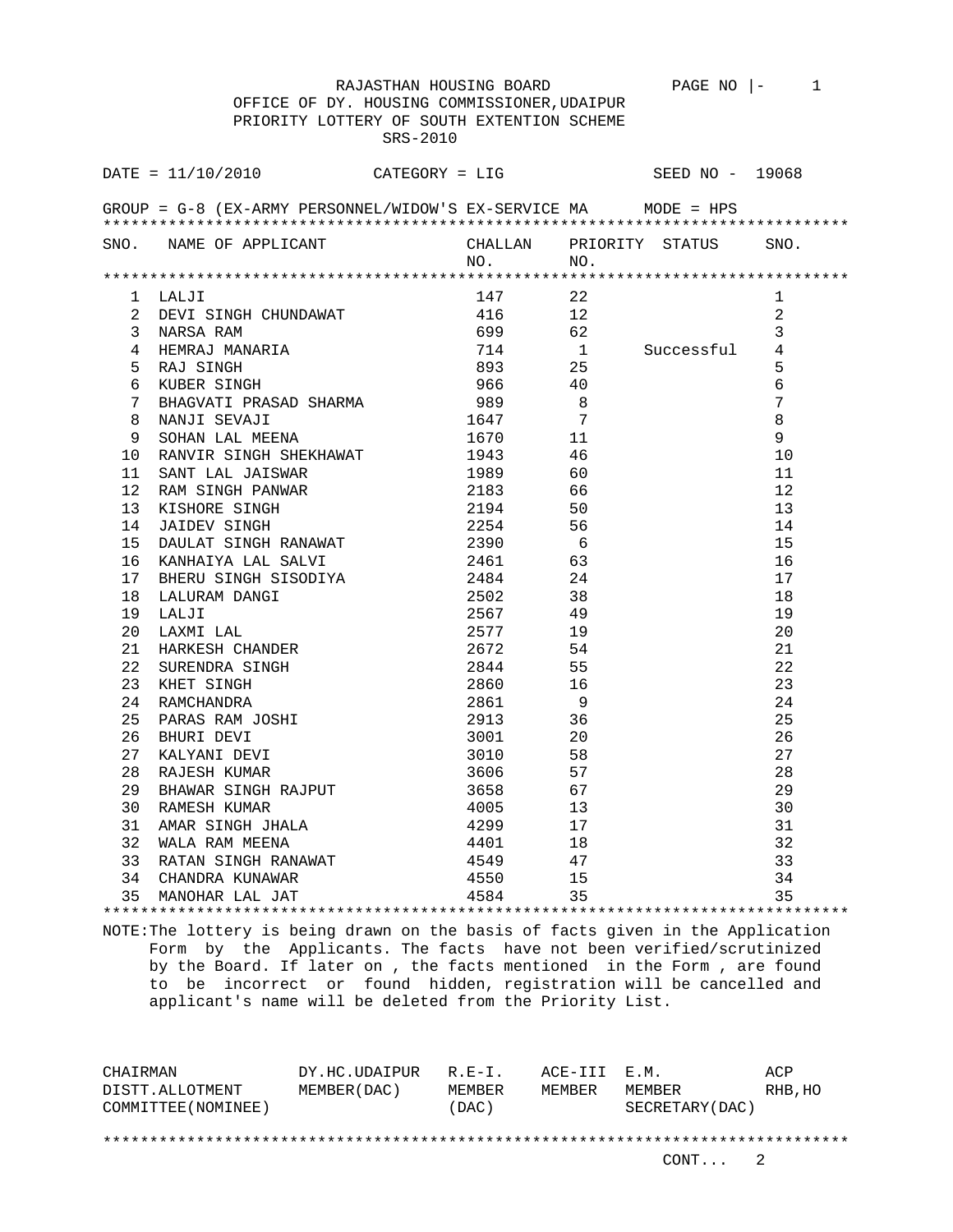RAJASTHAN HOUSING BOARD PAGE NO |- 2 OFFICE OF DY. HOUSING COMMISSIONER,UDAIPUR PRIORITY LOTTERY OF SOUTH EXTENTION SCHEME SRS-2010

|    | DATE = $11/10/2010$ CATEGORY = LIG                                                                                             |                               |                | SEED NO - 19068 |      |
|----|--------------------------------------------------------------------------------------------------------------------------------|-------------------------------|----------------|-----------------|------|
|    | GROUP = G-8 (EX-ARMY PERSONNEL/WIDOW'S EX-SERVICE MA MODE = HPS                                                                |                               |                |                 |      |
|    | SNO. NAME OF APPLICANT CHALLAN PRIORITY STATUS                                                                                 | NO.                           | NO.            |                 | SNO. |
|    |                                                                                                                                |                               |                |                 |      |
|    | 36 GANESH LAL PARMAR                                                                                                           | 4709 39                       |                |                 | 36   |
|    |                                                                                                                                |                               |                |                 | 37   |
|    | $\begin{tabular}{llllll} 37 & GANGA SINGH & & & & 4978 & & 4 \\ 38 & MADAN SINGH SHAKTAWAT & & & 5210 & & 32 \\ \end{tabular}$ |                               |                |                 | 38   |
|    | 39 LEHRI BAI                                                                                                                   | 5257 53                       |                |                 | 39   |
|    | 40 B.K. PATHAN                                                                                                                 | 5312 65                       |                |                 | 40   |
| 41 | -<br>AAJ KUMAR CHOBE<br>BHAGWAT SINGH RATHOR<br>LALIT SINGH CHAWDA<br>SHANKER LAI DAITT                                        | 5478 64<br>5546 52<br>5547 61 |                |                 | 41   |
| 42 |                                                                                                                                |                               |                |                 | 42   |
| 43 |                                                                                                                                |                               |                |                 | 43   |
| 44 | SHANKER LAL PALIWAL 5576                                                                                                       |                               | 14             |                 | 44   |
| 45 | BHOOR SINGH                                                                                                                    | 5697                          | $5^{\circ}$    |                 | 45   |
| 46 | DHARMENDRA KUNWAR 5757 48                                                                                                      |                               |                |                 | 46   |
| 47 |                                                                                                                                |                               |                |                 | 47   |
| 48 | RAMESH CHANDRA SHARMA 5806 23<br>ARJUN LAL 6002 33<br>RAWAT LAL 6052 3                                                         |                               |                |                 | 48   |
| 49 |                                                                                                                                |                               |                |                 | 49   |
| 50 | MANOHAR SINGH JHALA 6323                                                                                                       |                               | 26             |                 | 50   |
| 51 | SHYAM SUNDER SONI                                                                                                              | 6969                          | 21             |                 | 51   |
| 52 | MURLI MANOHAR PALIWAL                                                                                                          | 7072<br>7380                  | 28             |                 | 52   |
| 53 |                                                                                                                                |                               | 41             |                 | 53   |
| 54 | PURUSHOTTAM LAL TRIVEDI<br>PRAHLAD AIR<br>BHIM SINGH<br>DANA ARAM                                                              | 7467                          | 43             |                 | 54   |
| 55 |                                                                                                                                | 7847                          | 29             |                 | 55   |
| 56 |                                                                                                                                | 7975                          | 51             |                 | 56   |
| 57 | MAHAVEER PRASAD                                                                                                                | 7976                          | 27             |                 | 57   |
| 58 | MANGI LAL DANGI                                                                                                                | 8042                          | 31             |                 | 58   |
| 59 | JEEWRAJ SINGH                                                                                                                  | 8159 59                       |                |                 | 59   |
| 60 | RAMESH CHANDRA                                                                                                                 | 8196 42                       |                |                 | 60   |
| 61 | TULSA                                                                                                                          | 8404                          | 10             |                 | 61   |
| 62 | MADHAV LAL                                                                                                                     |                               | 45             |                 | 62   |
| 63 | BABU LAL ATTWAL<br>LAXMAN PRASAD                                                                                               | $8461$<br>$8541$<br>8541 44   |                |                 | 63   |
| 64 |                                                                                                                                |                               | 8816 34        |                 | 64   |
|    | 65 RAJENDRA SINGH RATHORE<br>66 KANTI LAL JAIN<br>67 MOTI SINGH BHATI                                                          | 9285                          | $\frac{2}{30}$ | Successful      | 65   |
|    |                                                                                                                                | 9297                          |                |                 | 66   |
|    |                                                                                                                                | 9413                          | 37             |                 | 67   |

\*\*\*\*\*\*\*\*\*\*\*\*\*\*\*\*\*\*\*\*\*\*\*\*\*\*\*\*\*\*\*\*\*\*\*\*\*\*\*\*\*\*\*\*\*\*\*\*\*\*\*\*\*\*\*\*\*\*\*\*\*\*\*\*\*\*\*\*\*\*\*\*\*\*\*\*\*\*\*\* NOTE:The lottery is being drawn on the basis of facts given in the Application Form by the Applicants. The facts have not been verified/scrutinized by the Board. If later on , the facts mentioned in the Form , are found to be incorrect or found hidden, registration will be cancelled and applicant's name will be deleted from the Priority List.

| CHAIRMAN            | DY.HC.UDAIPUR | $R.F - T$ . | ACE-TTT F.M. |                 | ACP     |
|---------------------|---------------|-------------|--------------|-----------------|---------|
| DISTT.ALLOTMENT     | MEMBER (DAC)  | MEMBER      | MEMBER       | MEMBER          | RHB, HO |
| COMMITTEE (NOMINEE) |               | (DAC)       |              | SECRETARY (DAC) |         |
|                     |               |             |              |                 |         |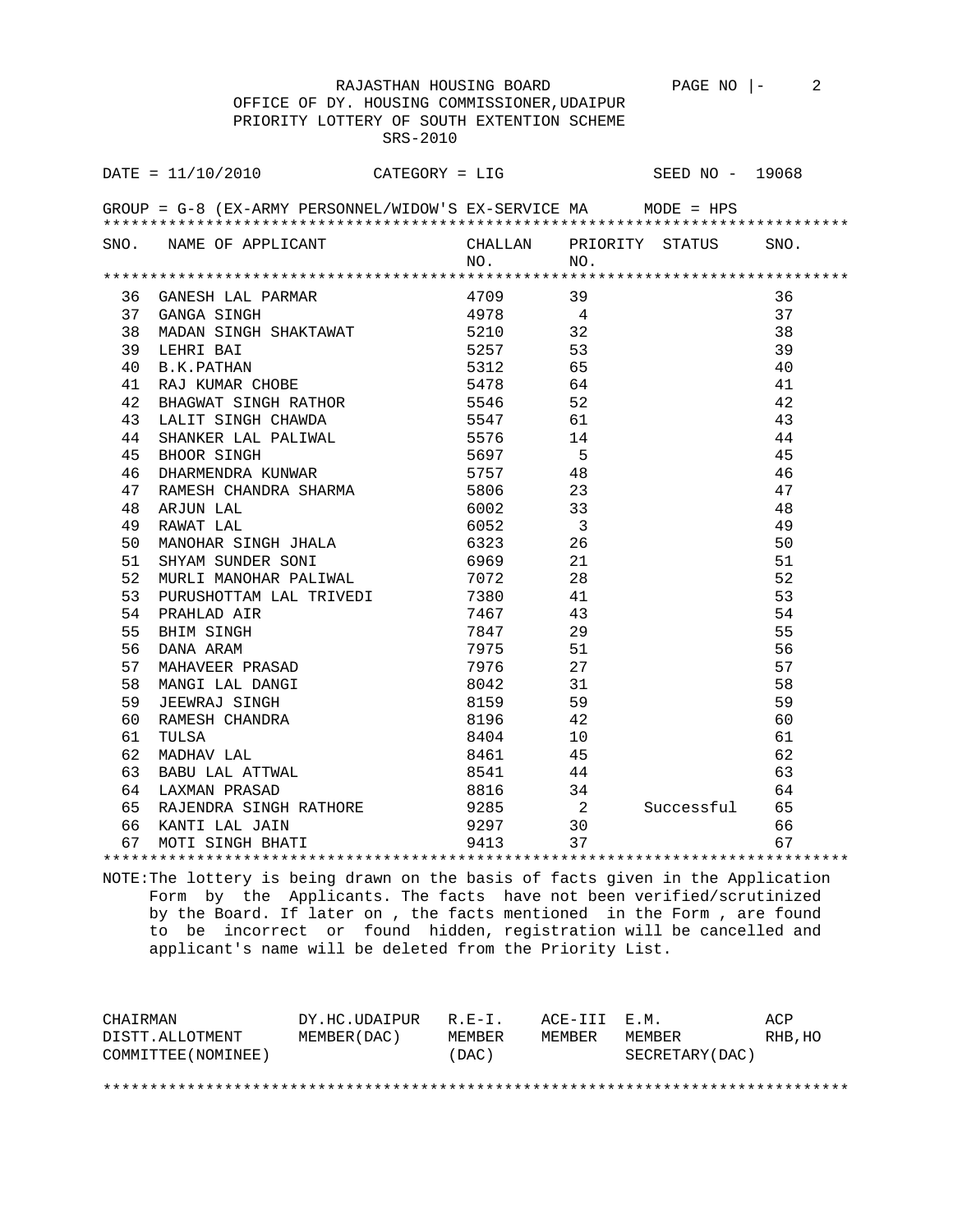RAJASTHAN HOUSING BOARD PAGE NO  $|-1$  OFFICE OF DY. HOUSING COMMISSIONER,UDAIPUR PRIORITY LOTTERY OF SOUTH EXTENTION SCHEME SRS-2010

| $DATA = 11/10/2010$                                                                                                                                                                                                                                                                                 | $CATFGORY = I.T.G$                                              |                 | SEED NO -    | 19068 |
|-----------------------------------------------------------------------------------------------------------------------------------------------------------------------------------------------------------------------------------------------------------------------------------------------------|-----------------------------------------------------------------|-----------------|--------------|-------|
| $GROUP = G-9A (BLIND)$                                                                                                                                                                                                                                                                              |                                                                 |                 | $MODF = HPS$ |       |
| SNO.<br>NAME OF APPLICANT                                                                                                                                                                                                                                                                           | CHALLAN<br>NO.                                                  | PRIORITY<br>NO. | STATUS       | SNO.  |
|                                                                                                                                                                                                                                                                                                     |                                                                 |                 |              |       |
| AMIT VIJAY                                                                                                                                                                                                                                                                                          | 3333                                                            | 2               |              |       |
| KAMLA CHHUTTANI                                                                                                                                                                                                                                                                                     | 5738                                                            |                 | Successful   | 2     |
| 3<br>AASHISH KHATRI                                                                                                                                                                                                                                                                                 | 5850                                                            | 5               |              | 3     |
| 4<br>PANKAJ JAIN                                                                                                                                                                                                                                                                                    | 5896                                                            | 3               |              | 4     |
| 5<br>ASHWINI KUMAR                                                                                                                                                                                                                                                                                  | 6184                                                            | 4               |              | 5     |
|                                                                                                                                                                                                                                                                                                     |                                                                 |                 |              |       |
| NOTE: The lottery is being drawn on the basis of facts given in the Application<br>Form<br>by the Board. If later on, the facts mentioned in the Form, are found<br>to be incorrect or found hidden, registration will be cancelled and<br>applicant's name will be deleted from the Priority List. | by the Applicants. The facts have not been verified/scrutinized |                 |              |       |

| CHAIRMAN            | DY.HC.UDAIPUR | $R.E-I.$ | ACE-III E.M. |                 | ACP     |
|---------------------|---------------|----------|--------------|-----------------|---------|
| DISTT.ALLOTMENT     | MEMBER (DAC)  | MEMBER   | MEMBER       | MEMBER          | RHB, HO |
| COMMITTEE (NOMINEE) |               | (DAC)    |              | SECRETARY (DAC) |         |
|                     |               |          |              |                 |         |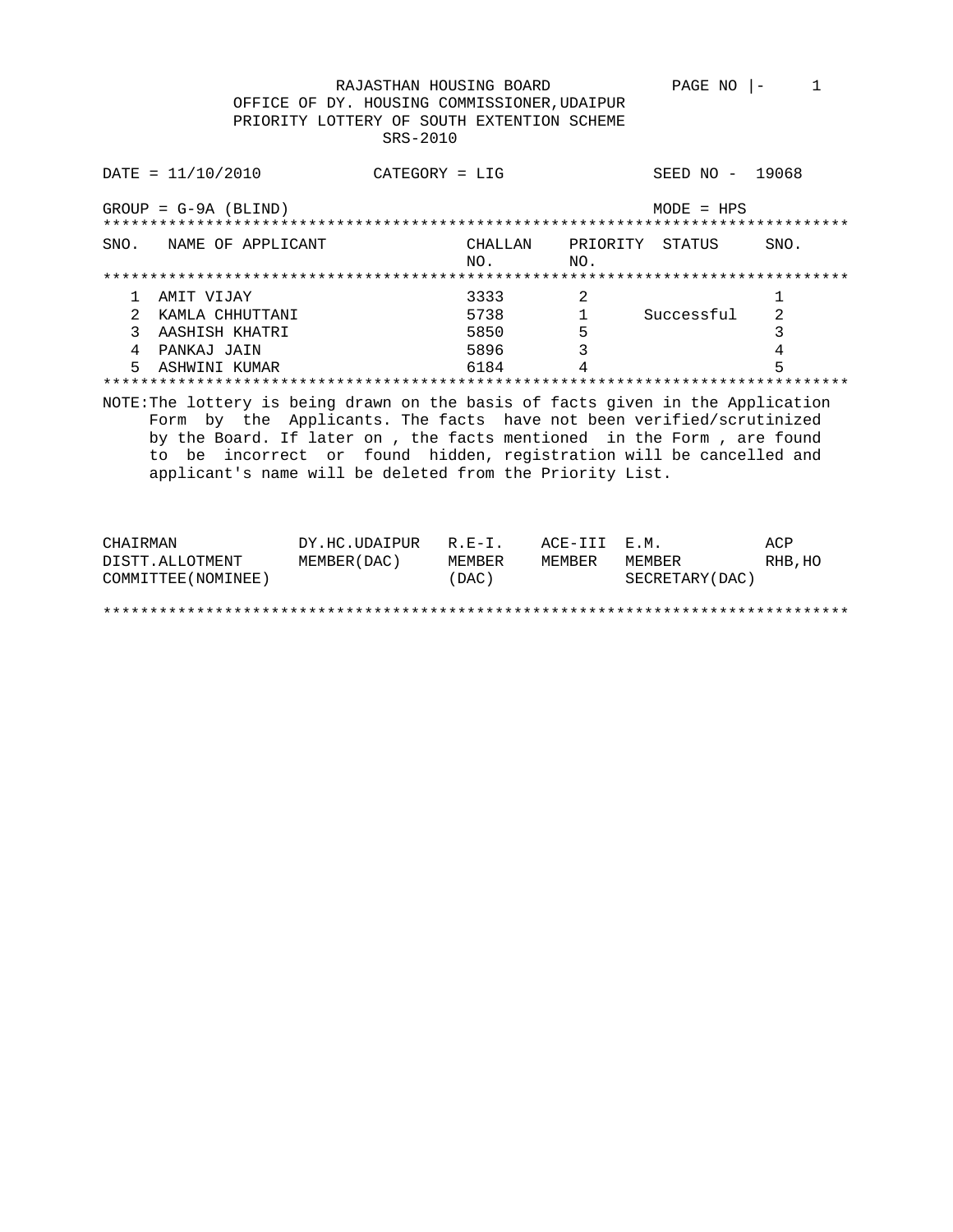OFFICE OF DY. HOUSING COMMISSIONER,UDAIPUR PRIORITY LOTTERY OF SOUTH EXTENTION SCHEME SRS-2010

|                 | DATE = $11/10/2010$ CATEGORY = LIG                                                                                                                                                                                                                                                                                                                            |                                                                                                           |                                               | SEED NO - 19068 |                 |
|-----------------|---------------------------------------------------------------------------------------------------------------------------------------------------------------------------------------------------------------------------------------------------------------------------------------------------------------------------------------------------------------|-----------------------------------------------------------------------------------------------------------|-----------------------------------------------|-----------------|-----------------|
|                 | $GROUP = G-9B$ (HANDICAP)                                                                                                                                                                                                                                                                                                                                     |                                                                                                           |                                               | MODE = HPS      |                 |
|                 | SNO. NAME OF APPLICANT CHALLAN PRIORITY STATUS SNO.                                                                                                                                                                                                                                                                                                           | $NO.$ NO.                                                                                                 |                                               |                 |                 |
|                 |                                                                                                                                                                                                                                                                                                                                                               |                                                                                                           |                                               |                 |                 |
|                 | 1 SADRIK MACVIN BANEET 218 218                                                                                                                                                                                                                                                                                                                                |                                                                                                           |                                               |                 | 1               |
|                 | 2 PANKAJ KUMAR VAISHNAV 2428                                                                                                                                                                                                                                                                                                                                  |                                                                                                           | $6\overline{6}$                               |                 | $\overline{2}$  |
| $\mathbf{3}$    | BABLESH KANWAR                                                                                                                                                                                                                                                                                                                                                | 2806                                                                                                      |                                               | 1 Successful    | 3               |
| $4\phantom{0}$  | LALITA JAIN                                                                                                                                                                                                                                                                                                                                                   | 3125                                                                                                      | 31                                            |                 | $\overline{4}$  |
| 5               | PRATHVI SINGH RAJAWAT 3265                                                                                                                                                                                                                                                                                                                                    |                                                                                                           | 12                                            |                 | 5               |
| 6               | MOHAMMAD SALIM SHEIKH 3344 19                                                                                                                                                                                                                                                                                                                                 |                                                                                                           |                                               |                 | $6\overline{6}$ |
| 7               | PRADEEP SEN                                                                                                                                                                                                                                                                                                                                                   | 3485                                                                                                      | $\overline{4}$                                |                 | $7\overline{ }$ |
| 8               | ده + د حافظ به د حافظ به د حافظ به د حافظ به د حافظ به د حافظ به د حافظ به د حافظ به د حافظ به د حافظ به د حاف<br>به د حافظ به د حافظ به د حافظ به د حافظ به د حافظ به د حافظ به د حافظ به د حافظ به د حافظ به د حافظ به د حافظ<br>LALIT SHANKER CHOUDIDA<br>JASODA GANDHI<br>BABU LAL JAIN<br>SANJAY KUMAR PALIWAL<br>NAVIN KUMAR LOHAR<br>NAVIN KUMAR LOHAR |                                                                                                           | $\overline{3}$                                |                 | $\,8\,$         |
| 9               |                                                                                                                                                                                                                                                                                                                                                               |                                                                                                           |                                               |                 | 9               |
| 10 <sub>1</sub> |                                                                                                                                                                                                                                                                                                                                                               | $\begin{array}{cc} 3766 & 5 \\ 3904 & 22 \\ 4944 & 28 \\ 5650 & 23 \\ 5702 & 11 \\ 5749 & 20 \end{array}$ |                                               |                 | 10              |
| 11              |                                                                                                                                                                                                                                                                                                                                                               |                                                                                                           |                                               |                 | 11              |
| 12 <sup>°</sup> | NAVIN KUMAR LOHAR<br>SHANTI LAL PANCHAL                                                                                                                                                                                                                                                                                                                       |                                                                                                           |                                               |                 | 12              |
| 13              |                                                                                                                                                                                                                                                                                                                                                               |                                                                                                           |                                               |                 | 13              |
| 14              |                                                                                                                                                                                                                                                                                                                                                               |                                                                                                           |                                               |                 | 14              |
| 15              | PRADHYUMAN SINGH RANAWAT 5904 30<br>USHA DEVI KALAL 5918 8<br>SUNITA KALLA 6063 13                                                                                                                                                                                                                                                                            |                                                                                                           |                                               |                 | 15              |
| 16              |                                                                                                                                                                                                                                                                                                                                                               |                                                                                                           |                                               |                 | 16              |
| 17              |                                                                                                                                                                                                                                                                                                                                                               |                                                                                                           |                                               |                 | 17              |
| 18              |                                                                                                                                                                                                                                                                                                                                                               |                                                                                                           |                                               |                 | 18              |
| 19              | MANORAMA SOMANI 6606 7<br>AMIT CHHABRA 6798 24                                                                                                                                                                                                                                                                                                                |                                                                                                           |                                               |                 | 19              |
| 20              | VENI RAM SUTHAR                                                                                                                                                                                                                                                                                                                                               | 6840 27                                                                                                   |                                               |                 | 20              |
| 21              | NARESH CHOUDHARY                                                                                                                                                                                                                                                                                                                                              | 7156 2                                                                                                    |                                               |                 | 21              |
| 22              | SHALINI CHOUDHARY                                                                                                                                                                                                                                                                                                                                             | 7426                                                                                                      | 9                                             |                 | 22              |
| 23              | SHALL<br>SURESH KUMAWAT                                                                                                                                                                                                                                                                                                                                       | 7571 29                                                                                                   |                                               |                 | 23              |
| 24              | SANJAY MEHTA                                                                                                                                                                                                                                                                                                                                                  | 7573                                                                                                      | 14                                            |                 | 24              |
| 25              |                                                                                                                                                                                                                                                                                                                                                               | 7897                                                                                                      | 26                                            |                 | 25              |
| 26              |                                                                                                                                                                                                                                                                                                                                                               | 8132                                                                                                      |                                               |                 | 26              |
| 27              |                                                                                                                                                                                                                                                                                                                                                               | 8321                                                                                                      |                                               |                 | 27              |
| 28              | VIJAY SINGH CHOUHAN<br>ZAFAR KHAN<br>MANOJ SANADHYA<br>ARVIND JAIN                                                                                                                                                                                                                                                                                            | 8334                                                                                                      | $\begin{array}{c} 21 \\ 17 \\ 18 \end{array}$ |                 | 28              |
| 29              | DEVENDRA SINGH CHOUHAN 8439 25                                                                                                                                                                                                                                                                                                                                |                                                                                                           |                                               |                 | 29              |
|                 |                                                                                                                                                                                                                                                                                                                                                               | 8722 15                                                                                                   |                                               |                 | 30              |
|                 | 30 BAHADUR SINGH CHOUHAN<br>31 SANJAY DUGGER                                                                                                                                                                                                                                                                                                                  | 9056                                                                                                      | 16                                            |                 | 31              |
|                 |                                                                                                                                                                                                                                                                                                                                                               |                                                                                                           |                                               |                 |                 |

NOTE:The lottery is being drawn on the basis of facts given in the Application Form by the Applicants. The facts have not been verified/scrutinized by the Board. If later on , the facts mentioned in the Form , are found to be incorrect or found hidden, registration will be cancelled and applicant's name will be deleted from the Priority List.

| CHAIRMAN            | DY.HC.UDAIPUR | $R.E-I.$ | ACE-III E.M. |                  | ACP     |
|---------------------|---------------|----------|--------------|------------------|---------|
| DISTT.ALLOTMENT     | MEMBER (DAC)  | MEMBER   | MEMBER       | MEMBER           | RHB, HO |
| COMMITTEE (NOMINEE) |               | (DAC)    |              | SECRETARY (DAC ) |         |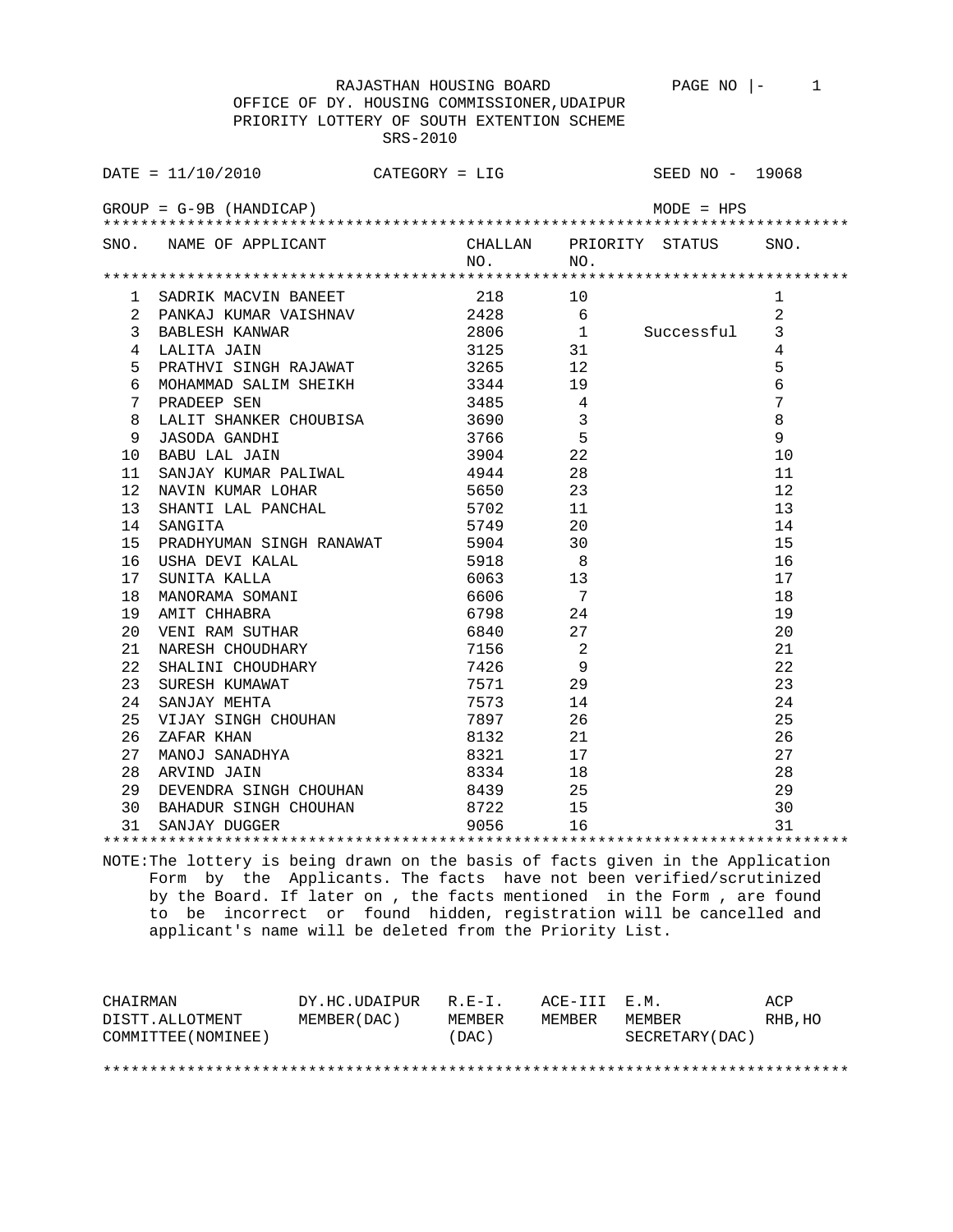RAJASTHAN HOUSING BOARD PAGE NO |- 1 OFFICE OF DY. HOUSING COMMISSIONER,UDAIPUR PRIORITY LOTTERY OF SOUTH EXTENTION SCHEME SRS-2010

DATE = 11/10/2010 CATEGORY = LIG SEED NO - 19068 GROUP = G-9C (DEAF.&.DUMB) MODE = HPS \*\*\*\*\*\*\*\*\*\*\*\*\*\*\*\*\*\*\*\*\*\*\*\*\*\*\*\*\*\*\*\*\*\*\*\*\*\*\*\*\*\*\*\*\*\*\*\*\*\*\*\*\*\*\*\*\*\*\*\*\*\*\*\*\*\*\*\*\*\*\*\*\*\*\*\*\*\*\*\* SNO. NAME OF APPLICANT CHALLAN PRIORITY STATUS SNO. NO. NO. \*\*\*\*\*\*\*\*\*\*\*\*\*\*\*\*\*\*\*\*\*\*\*\*\*\*\*\*\*\*\*\*\*\*\*\*\*\*\*\*\*\*\*\*\*\*\*\*\*\*\*\*\*\*\*\*\*\*\*\*\*\*\*\*\*\*\*\*\*\*\*\*\*\*\*\*\*\*\*\* 1 NEHA SONI 1419 2 1 2 PRAVEEN KUMAR 2291 1 Successful 2 3 SUNIL CHECHANI 3886 4 3  $4016$  3 4 \*\*\*\*\*\*\*\*\*\*\*\*\*\*\*\*\*\*\*\*\*\*\*\*\*\*\*\*\*\*\*\*\*\*\*\*\*\*\*\*\*\*\*\*\*\*\*\*\*\*\*\*\*\*\*\*\*\*\*\*\*\*\*\*\*\*\*\*\*\*\*\*\*\*\*\*\*\*\*\* NOTE:The lottery is being drawn on the basis of facts given in the Application Form by the Applicants. The facts have not been verified/scrutinized by the Board. If later on , the facts mentioned in the Form , are found to be incorrect or found hidden, registration will be cancelled and applicant's name will be deleted from the Priority List.

| CHAIRMAN            | DY.HC.UDAIPUR R.E-I. |        | ACE-III E.M. |                  | ACP     |
|---------------------|----------------------|--------|--------------|------------------|---------|
| DISTT.ALLOTMENT     | MEMBER (DAC)         | MEMBER | MEMBER       | MEMBER           | RHB, HO |
| COMMITTEE (NOMINEE) |                      | (DAC)  |              | SECRETARY (DAC ) |         |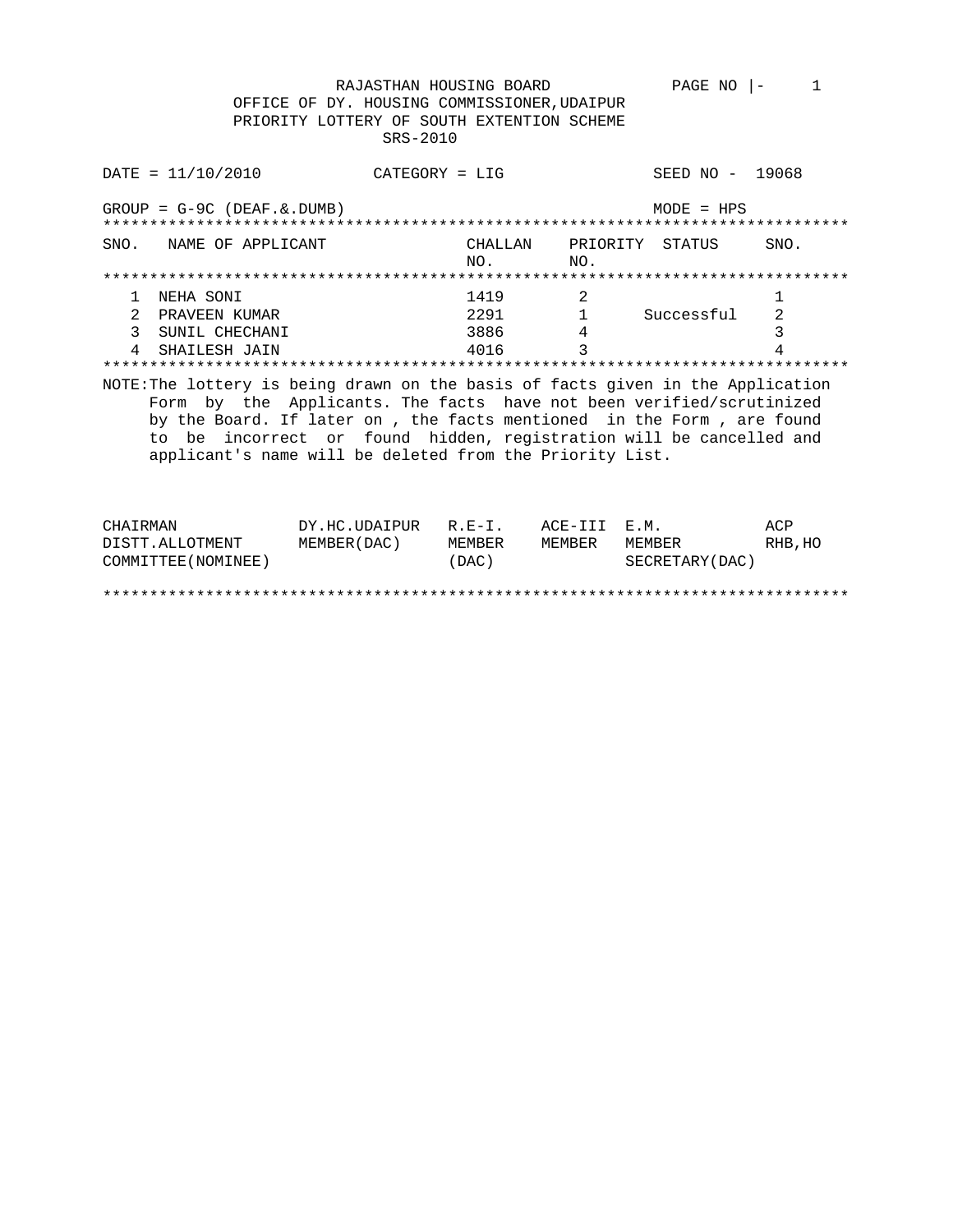| OFFICE OF DY. HOUSING COMMISSIONER, UDAIPUR |                                               |  |         |                |                 |                 |  |  |  |  |
|---------------------------------------------|-----------------------------------------------|--|---------|----------------|-----------------|-----------------|--|--|--|--|
| PRIORITY LOTTERY OF SOUTH EXTENTION SCHEME  |                                               |  |         |                |                 |                 |  |  |  |  |
|                                             | SRS-2010                                      |  |         |                |                 |                 |  |  |  |  |
|                                             |                                               |  |         |                |                 |                 |  |  |  |  |
|                                             | $\text{DATE} = 11/10/2010$ CATEGORY = LIG     |  |         |                | SEED NO - 19068 |                 |  |  |  |  |
|                                             |                                               |  |         |                |                 |                 |  |  |  |  |
|                                             | GROUP = G-1A (SALARIED-CENTRAL GOVT./PRIVATE) |  |         |                | MODE = ORS      |                 |  |  |  |  |
|                                             |                                               |  |         |                |                 |                 |  |  |  |  |
|                                             | SNO. NAME OF APPLICANT                        |  | CHALLAN |                | PRIORITY STATUS | SNO.            |  |  |  |  |
| NO.<br>NO.                                  |                                               |  |         |                |                 |                 |  |  |  |  |
|                                             |                                               |  |         |                |                 |                 |  |  |  |  |
| ı.                                          | PARAMJEET SINGH                               |  | 135     | 15             | Successful      | 1               |  |  |  |  |
| 2                                           | GIRIJA SWAMI                                  |  | 483 —   | 9              | Successful      | 2               |  |  |  |  |
| 3                                           | BHAGWATI VIJAY                                |  | 717     | 42             |                 | 3               |  |  |  |  |
| 4                                           | ARUN PATHAK                                   |  | 804     | 46             |                 | $\overline{4}$  |  |  |  |  |
| 5                                           | BHUPENDRA SINGH RAO                           |  | 813     | 43             |                 | 5               |  |  |  |  |
| 6                                           | NAROTTAM LAL SONI                             |  | 1054    | $\overline{1}$ | Successful      | $\epsilon$      |  |  |  |  |
| 7                                           | NITIN                                         |  | 1131    | 16             |                 | $7\phantom{.0}$ |  |  |  |  |
| 8                                           | JITENDRA SINGH CHOUHAN                        |  | 1193    | 29             |                 | 8               |  |  |  |  |
| 9                                           | ASHOK KUMAR                                   |  | 1234    | 13             | Successful      | 9               |  |  |  |  |
| 10                                          | GHANSHYAM PUJARI                              |  | 1236    | 41             |                 | 10              |  |  |  |  |
| 11 -                                        | HARISH                                        |  | 1577    | 10             | Successful      | 11              |  |  |  |  |
| 12                                          | SHEETAL KANJOLIA                              |  | 1740    | 45             |                 | 12              |  |  |  |  |
| 13                                          | DEVANGNA RAWAL                                |  | 1839    | 34             |                 | 13              |  |  |  |  |
| 14                                          | DILIP PUJARI                                  |  | 2027    | 18             |                 | 14              |  |  |  |  |
| 15                                          | KAMLESH                                       |  | 2114    | 32             |                 | 15              |  |  |  |  |
| 16                                          | SUBHASH JOSHI                                 |  | 2115    | 40             |                 | 16              |  |  |  |  |
| 17                                          | CHETAN PANDEY                                 |  | 2116    | 37             |                 | 17              |  |  |  |  |
| 18                                          | SHAILENDRA                                    |  | 2118    | 26             |                 | 18              |  |  |  |  |
| 19                                          | DURGA RAO                                     |  | 2186    | 33             |                 | 19              |  |  |  |  |
| 20                                          | PREETI GUPTA                                  |  | 2208    | $\overline{2}$ | Successful      | 20              |  |  |  |  |
| 21                                          | KINSHUK CHOUBISA                              |  | 2282    | 14             | Successful      | 21              |  |  |  |  |
| 22                                          | RAM NARAYAN MALAV                             |  | 2322    | 3              | Successful      | 22              |  |  |  |  |
| 23                                          | VIKAS                                         |  | 2738    | 24             |                 | 23              |  |  |  |  |
| 24                                          | DAVENDRA KUMAR                                |  | 2794    | $\overline{4}$ | Successful      | 24              |  |  |  |  |
| 25                                          | TAPAN KUMAR JAIN                              |  | 3310    | 36             |                 | 25              |  |  |  |  |
| 26                                          | ROHIT OJHA                                    |  | 3335    | 39             |                 | 26              |  |  |  |  |
| 27                                          | RAJENDRA KUMAR SALVI                          |  | 3543    | 11             | Successful      | 27              |  |  |  |  |
| 28                                          | SHAKIR HUSSAIN                                |  | 3544    | 44             |                 | 28              |  |  |  |  |
| 29                                          | BHANWARA RAM S                                |  | 3772    | 7              | Successful      | 29              |  |  |  |  |
| 30                                          | ANUJ KUMAR JAIN                               |  | 3840    | 12             | Successful      | 30              |  |  |  |  |
| 31                                          | PRATHVI PAL SINGH                             |  | 4204    | 17             |                 | 31              |  |  |  |  |
|                                             | 32 BHUPENDRA SINGH DEVRA                      |  | 4631    | 27             |                 | 32              |  |  |  |  |
| 33                                          | DUNGAR RAM                                    |  | 4863    | 5              | Successful      | 33              |  |  |  |  |
|                                             | 34 RAHUL SHARMA                               |  | 5116    | 22             |                 | 34              |  |  |  |  |
| 35                                          | HARISH KUMAR CHOUBISA                         |  | 5289    | 31             |                 | 35              |  |  |  |  |
|                                             |                                               |  |         |                |                 |                 |  |  |  |  |

NOTE:The lottery is being drawn on the basis of facts given in the Application Form by the Applicants. The facts have not been verified/scrutinized by the Board. If later on , the facts mentioned in the Form , are found to be incorrect or found hidden, registration will be cancelled and applicant's name will be deleted from the Priority List.

CHAIRMAN DY.HC.UDAIPUR R.E-I. ACE-III E.M. ACP DISTT.ALLOTMENT MEMBER(DAC) MEMBER MEMBER MEMBER RHB,HO COMMITTEE(NOMINEE) (DAC) SECRETARY(DAC) \*\*\*\*\*\*\*\*\*\*\*\*\*\*\*\*\*\*\*\*\*\*\*\*\*\*\*\*\*\*\*\*\*\*\*\*\*\*\*\*\*\*\*\*\*\*\*\*\*\*\*\*\*\*\*\*\*\*\*\*\*\*\*\*\*\*\*\*\*\*\*\*\*\*\*\*\*\*\*\*

CONT... 2

RAJASTHAN HOUSING BOARD PAGE NO  $\vert -$  1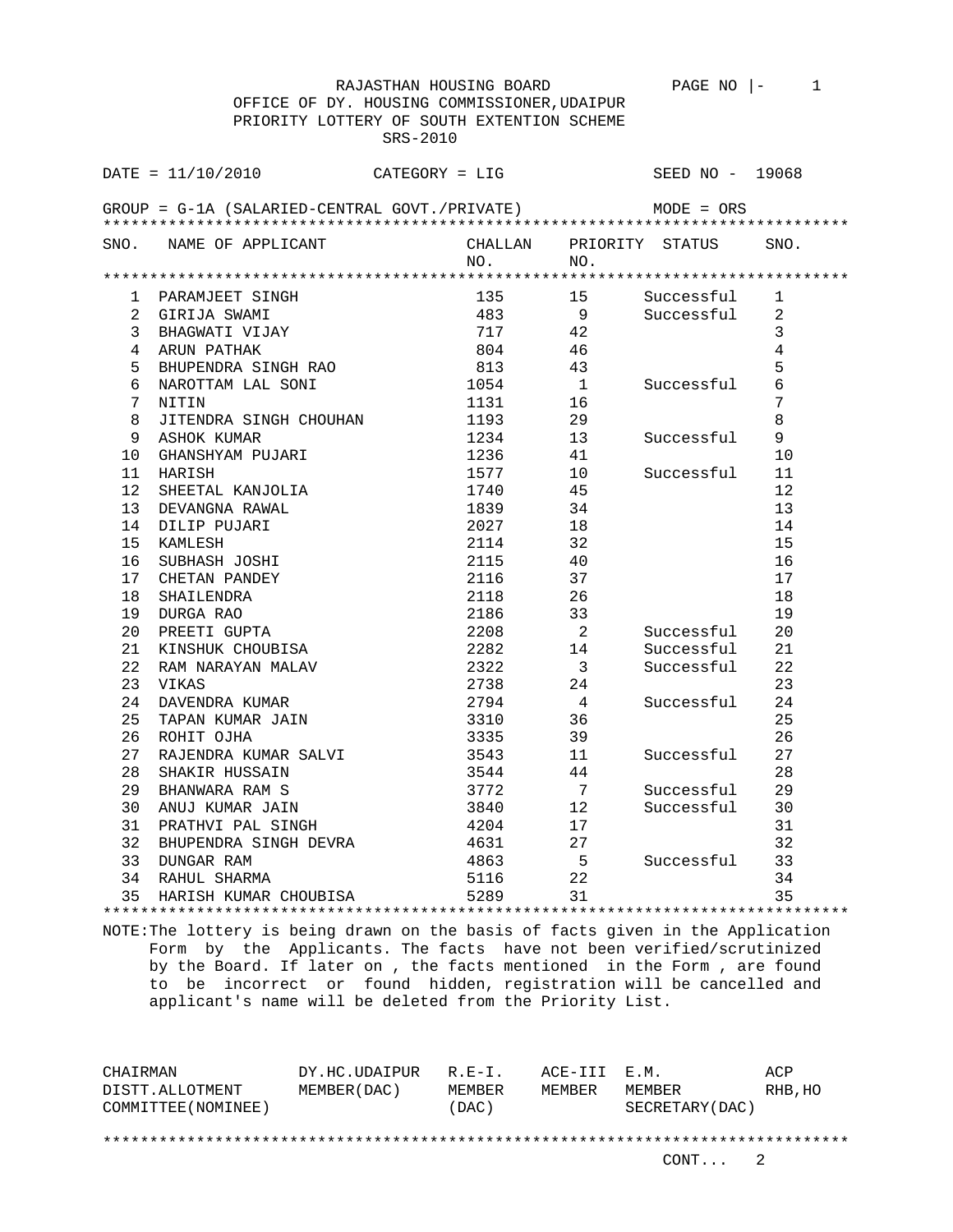RAJASTHAN HOUSING BOARD PAGE NO  $|-$  2 OFFICE OF DY. HOUSING COMMISSIONER,UDAIPUR PRIORITY LOTTERY OF SOUTH EXTENTION SCHEME SRS-2010

|      | $DATA = 11/10/2010$                                        | $CATEGORY = LIG$ |                |     | SEED NO - 19068 |      |  |  |  |
|------|------------------------------------------------------------|------------------|----------------|-----|-----------------|------|--|--|--|
|      | $GROUP = G-1A$ (SALARIED-CENTRAL GOVT./PRIVATE) MODE = ORS |                  |                |     |                 |      |  |  |  |
| SNO. | NAME OF APPLICANT                                          |                  | CHALLAN<br>NO. | NO. | PRIORITY STATUS | SNO. |  |  |  |
|      |                                                            |                  |                |     |                 |      |  |  |  |
| 36   | LAXMAN SINGH DEVDA                                         |                  | 5459           | 20  |                 | 36   |  |  |  |
| 37   | SATYANDRA KUMAR GOSWAMI                                    |                  | 5493           | 21  |                 | 37   |  |  |  |
| 38   | SHABANA                                                    |                  | 5495           | 25  |                 | 38   |  |  |  |
| 39   | BHAGWAT SINGH RAJPUT                                       |                  | 6033           | 6   | Successful      | 39   |  |  |  |
| 40   | SUNIL KUMAR                                                |                  | 6085           | 23  |                 | 40   |  |  |  |
| 41   | SURENDRA BHANDARI                                          |                  | 6132           | 19  |                 | 41   |  |  |  |
| 42   | ABHISHEK TRIVEDI                                           |                  | 6481           | 38  |                 | 42   |  |  |  |
| 43   | OM PRAKASH DAYA                                            |                  | 6946           | 30  |                 | 43   |  |  |  |
| 44   | USHA MATTA                                                 |                  | 7806           | 35  |                 | 44   |  |  |  |
| 45   | NAGMA KHAN                                                 |                  | 7893           | 8   | Successful      | 45   |  |  |  |
| 46   | KOMAL MAROO                                                |                  | 7935           | 28  |                 | 46   |  |  |  |
|      |                                                            |                  |                |     |                 |      |  |  |  |

NOTE:The lottery is being drawn on the basis of facts given in the Application Form by the Applicants. The facts have not been verified/scrutinized by the Board. If later on , the facts mentioned in the Form , are found to be incorrect or found hidden, registration will be cancelled and applicant's name will be deleted from the Priority List.

| CHAIRMAN            | DY.HC.UDAIPUR | $R. F - T.$ | ACE-TTT E.M. |                 | ACP      |
|---------------------|---------------|-------------|--------------|-----------------|----------|
| DISTT.ALLOTMENT     | MEMBER (DAC)  | MEMBER      | MEMBER       | MF.MBF.R        | RHB , HO |
| COMMITTEE (NOMINEE) |               | (DAC)       |              | SECRETARY (DAC) |          |
|                     |               |             |              |                 |          |
|                     |               |             |              |                 |          |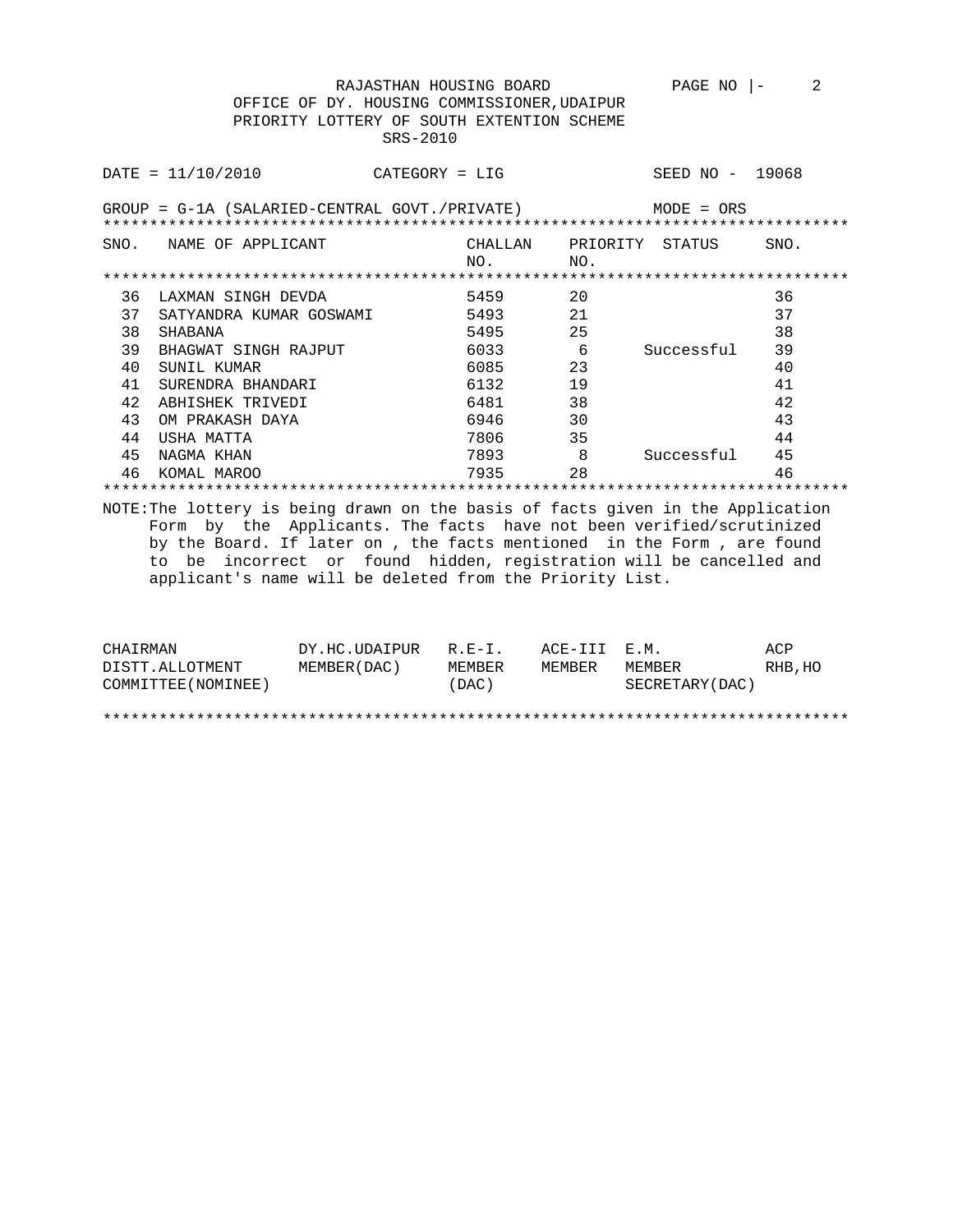RAJASTHAN HOUSING BOARD PAGE NO  $|-1$  OFFICE OF DY. HOUSING COMMISSIONER,UDAIPUR PRIORITY LOTTERY OF SOUTH EXTENTION SCHEME SRS-2010

|                 | $DATA = 11/10/2010$                                                                                                                         | $CATEGORY = LIG$ |                         |                         | SEED NO - 19068 |
|-----------------|---------------------------------------------------------------------------------------------------------------------------------------------|------------------|-------------------------|-------------------------|-----------------|
|                 | $GROUP = G-1B (SALARIED-STATE GOVT. EMP.)$                                                                                                  |                  |                         | $MODE = ORS$            |                 |
|                 |                                                                                                                                             |                  |                         |                         |                 |
| SNO.            | NAME OF APPLICANT                                                                                                                           |                  |                         | CHALLAN PRIORITY STATUS | SNO.            |
|                 |                                                                                                                                             | NO.              | NO.                     |                         |                 |
| ı.              | SHEELA AMETA                                                                                                                                |                  | 130<br>9                |                         | 1               |
| 2               | KARAN SINGH CHOUHAN                                                                                                                         |                  | 521<br>5                |                         | 2               |
| 3               | SANJAY BHANDARI                                                                                                                             |                  | 588<br>25               |                         | $\overline{3}$  |
| 4               | VIKRAM RAJ PUROHIT                                                                                                                          | 1007             | 27                      |                         | $\overline{4}$  |
| 5               | SUBHITA KUMARI                                                                                                                              | 1265             | 10                      |                         | 5               |
| 6               | RAM LAL MENARIA                                                                                                                             | 1633             | 17                      |                         | 6               |
| 7               | MOHAMMED ASRAF                                                                                                                              | 1757             | $\overline{\mathbf{3}}$ | Successful              | 7               |
| 8               | ASHOK KUMAR                                                                                                                                 | 1759             | 13                      |                         | 8               |
| 9               | SHAMBHU LAL RAWAL                                                                                                                           | 1857             | 24                      |                         | 9               |
| 10              | SEEMA SHARMA                                                                                                                                | 2900             | - 6                     |                         | 10              |
| 11              | SONAL JOSHI                                                                                                                                 | 2910             | 20                      |                         | 11              |
| 12              | ARVIND SINGH CHOUHAN                                                                                                                        | 3145             | 14                      |                         | 12              |
| 13              | YOGESH PANCHAL                                                                                                                              | 3502             | 4                       |                         | 13              |
| 14              | LALIT CHOUDHARY                                                                                                                             | 3769             | 2                       | Successful              | 14              |
| 15 <sub>1</sub> | MITHA LAL AGRAWAL                                                                                                                           | 4070             | 26                      |                         | 15              |
| 16              | SANJAY KUMAR PANERI                                                                                                                         | 4575             | 18                      |                         | 16              |
| 17 <sup>7</sup> | RACHANA METHI                                                                                                                               | 4770             | $\overline{7}$          |                         | 17              |
| 18              | SEEMA CHOUDHARY                                                                                                                             | 5187             | 11                      |                         | 18              |
| 19              | PRIYA VYAS                                                                                                                                  | 5217             | 21                      |                         | 19              |
| 20              | PUSHKAR SINGH GURJAR                                                                                                                        | 5237             | 23                      |                         | 20              |
| 21              | GAURAV TRIVEDI                                                                                                                              | 5638             | 8                       |                         | 21              |
| 22 <sub>2</sub> | GANGA KALSUWA                                                                                                                               | 5721             | 1                       | Successful              | 22              |
| 23              | MOHABBAT SINGH                                                                                                                              | 6425             | 12                      |                         | 23              |
| 24              | PRAKASH CHANDRA CHITTORA                                                                                                                    | 7292             | 16                      |                         | 24              |
| 25              |                                                                                                                                             |                  |                         |                         | 25              |
|                 | AMRIT LAL PALIWAL                                                                                                                           | 7550             | 15                      |                         |                 |
| 26<br>2.7       | GAJENDRA SINGH CHOUHAN                                                                                                                      | 7624             | 22                      |                         | 26<br>2.7       |
|                 | MOHAN SHARMA                                                                                                                                | 9009             | 19                      |                         |                 |
|                 |                                                                                                                                             |                  |                         |                         |                 |
|                 | NOTE: The lottery is being drawn on the basis of facts given in the Application                                                             |                  |                         |                         |                 |
|                 | Form by the Applicants. The facts have not been verified/scrutinized                                                                        |                  |                         |                         |                 |
|                 | by the Board. If later on, the facts mentioned in the Form, are found<br>to be incorrect or found hidden registration will be cancelled and |                  |                         |                         |                 |

 to be incorrect or found hidden, registration will be cancelled and applicant's name will be deleted from the Priority List.

| CHAIRMAN            | DY.HC.UDAIPUR | $R.E-I.$ | ACE-III E.M. |                 | ACP     |
|---------------------|---------------|----------|--------------|-----------------|---------|
| DISTT.ALLOTMENT     | MEMBER (DAC)  | MEMBER   | MEMBER       | MEMBER          | RHB, HO |
| COMMITTEE (NOMINEE) |               | (DAC)    |              | SECRETARY (DAC) |         |
|                     |               |          |              |                 |         |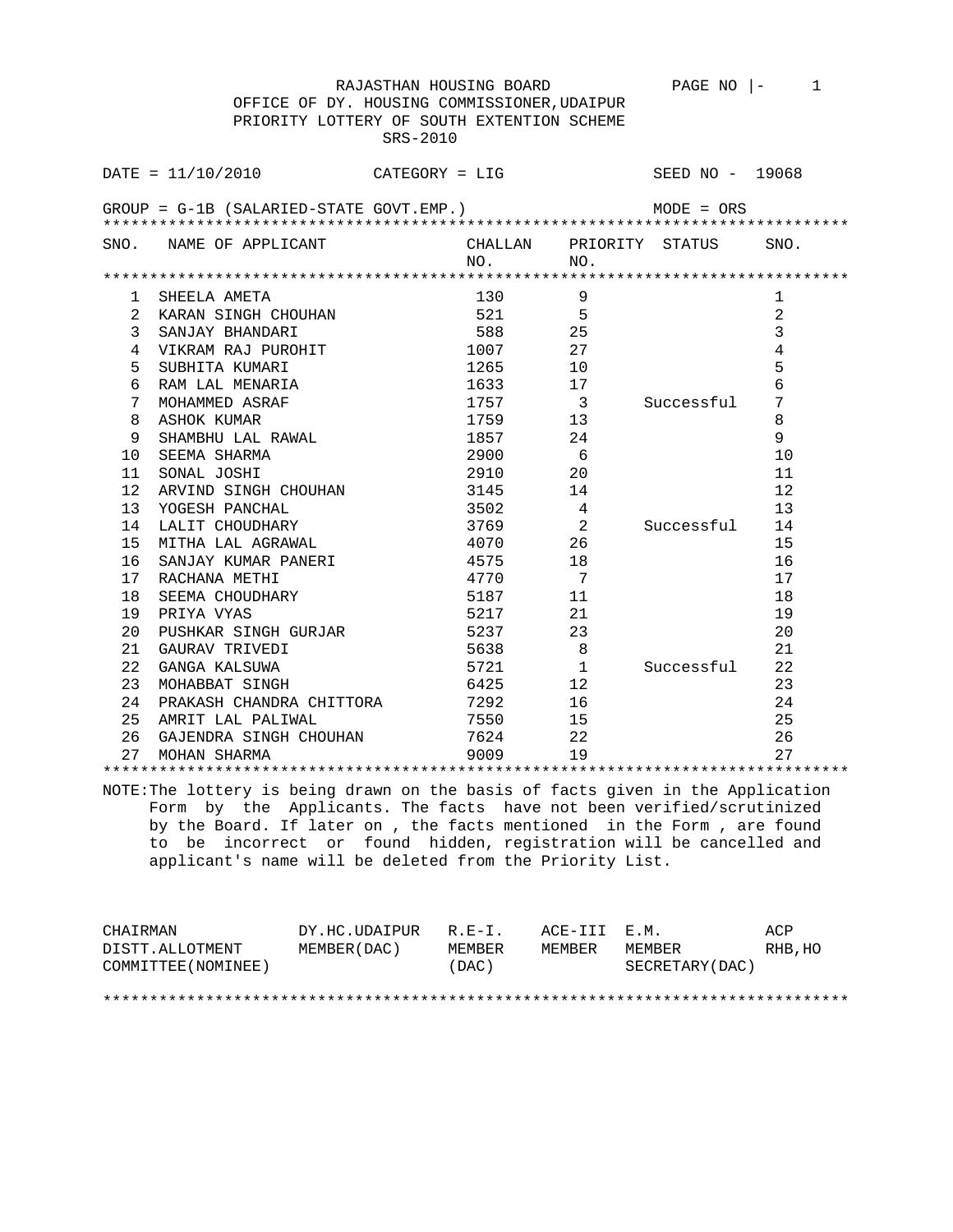RAJASTHAN HOUSING BOARD PAGE NO  $|-1$  OFFICE OF DY. HOUSING COMMISSIONER,UDAIPUR PRIORITY LOTTERY OF SOUTH EXTENTION SCHEME SRS-2010

| DATA / 10 / 2010                                                                                                                                                                                                                                                                                                                                                    | $CATEGORY = LIG$ |               | SEED NO - 19068 |      |  |  |  |
|---------------------------------------------------------------------------------------------------------------------------------------------------------------------------------------------------------------------------------------------------------------------------------------------------------------------------------------------------------------------|------------------|---------------|-----------------|------|--|--|--|
| $GROUP = G-1B-P (SALARIED-STATE GOVT. EMP.)$<br>$MODE = ORS$                                                                                                                                                                                                                                                                                                        |                  |               |                 |      |  |  |  |
| SNO.<br>NAME OF APPLICANT                                                                                                                                                                                                                                                                                                                                           | CHALLAN<br>NO.   | NO.           | PRIORITY STATUS | SNO. |  |  |  |
|                                                                                                                                                                                                                                                                                                                                                                     |                  |               |                 |      |  |  |  |
| RAM DAYAL<br>1                                                                                                                                                                                                                                                                                                                                                      | 890              | 2             | Successful      | 1    |  |  |  |
| JABAR SINGH KACHHAWA                                                                                                                                                                                                                                                                                                                                                | 930 — 100        |               | Successful      | 2    |  |  |  |
| 3<br>MOHAN LAL BADANIA                                                                                                                                                                                                                                                                                                                                              |                  | 4             |                 | 3    |  |  |  |
| DWARKA PRASAD PANDYA                                                                                                                                                                                                                                                                                                                                                | 6928             | $\mathcal{E}$ |                 | 4    |  |  |  |
|                                                                                                                                                                                                                                                                                                                                                                     |                  |               |                 |      |  |  |  |
| NOTE: The lottery is being drawn on the basis of facts given in the Application<br>Form by the Applicants. The facts have not been verified/scrutinized<br>by the Board. If later on, the facts mentioned in the Form, are found<br>to be incorrect or found hidden, registration will be cancelled and<br>applicant's name will be deleted from the Priority List. |                  |               |                 |      |  |  |  |

| CHAIRMAN            | DY.HC.UDAIPUR R.E-I. |        | ACE-III E.M. |                  | ACP     |
|---------------------|----------------------|--------|--------------|------------------|---------|
| DISTT.ALLOTMENT     | MEMBER (DAC)         | MEMBER | MEMBER       | MEMBER           | RHB, HO |
| COMMITTEE (NOMINEE) |                      | (DAC)  |              | SECRETARY (DAC ) |         |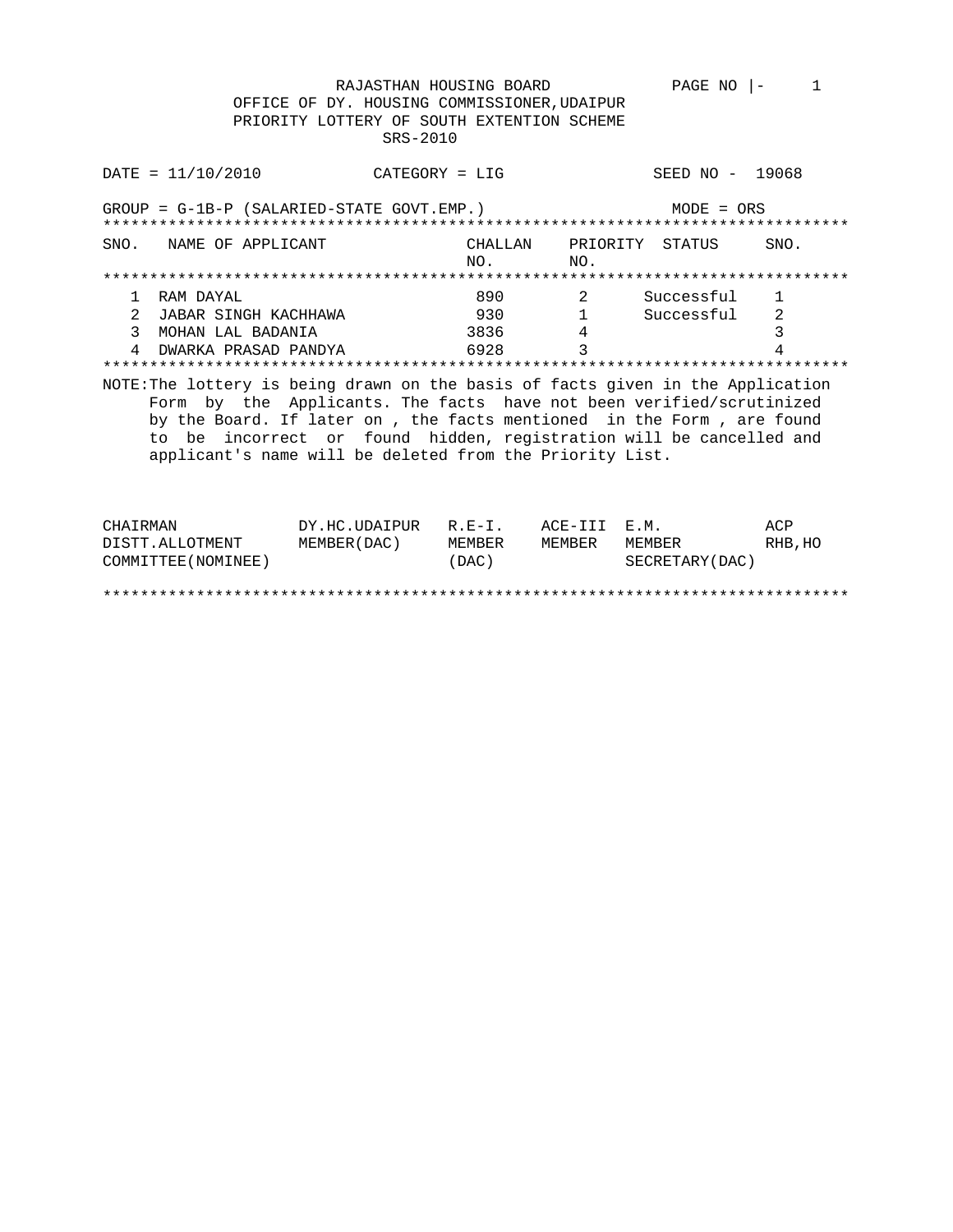OFFICE OF DY. HOUSING COMMISSIONER,UDAIPUR PRIORITY LOTTERY OF SOUTH EXTENTION SCHEME SRS-2010

|                 | DATE = $11/10/2010$ CATEGORY = LIG SEED NO - 19068                                                                                                                                                                     |                 |              |             |                              |                 |
|-----------------|------------------------------------------------------------------------------------------------------------------------------------------------------------------------------------------------------------------------|-----------------|--------------|-------------|------------------------------|-----------------|
|                 | $GROUP = G-2A (NON-SALARIED)$                                                                                                                                                                                          |                 |              |             | $MODE = ORS$                 |                 |
|                 | SNO. NAME OF APPLICANT                                                                                                                                                                                                 |                 |              | $NO.$ $NO.$ | CHALLAN PRIORITY STATUS SNO. |                 |
|                 |                                                                                                                                                                                                                        |                 |              |             |                              |                 |
|                 | 1 RAMESH AUDICHYA 25 117<br>2 SHARDA DEVI LAKHARA 25 117<br>3 RAJENDRA JAIN 84 338<br>4 DHEERAJ SEN 101 119<br>5 ABHILASHA JAIN 122 75<br>6 SURAJ BAI 182 61<br>7 SONAL KUNWAR SOLANKI 194 221<br>8 SURESH CHANDRA 210 |                 |              |             |                              | 1               |
|                 |                                                                                                                                                                                                                        |                 |              |             |                              | 2               |
|                 |                                                                                                                                                                                                                        |                 |              |             |                              | $\overline{3}$  |
|                 |                                                                                                                                                                                                                        |                 |              |             |                              | $\overline{4}$  |
|                 |                                                                                                                                                                                                                        |                 |              |             |                              | 5               |
|                 |                                                                                                                                                                                                                        |                 |              |             |                              | $6\overline{6}$ |
|                 |                                                                                                                                                                                                                        |                 |              |             |                              | $7\phantom{.0}$ |
|                 |                                                                                                                                                                                                                        |                 |              |             |                              | 8               |
|                 |                                                                                                                                                                                                                        |                 |              |             |                              | $\overline{9}$  |
|                 |                                                                                                                                                                                                                        |                 |              |             |                              | 10              |
|                 |                                                                                                                                                                                                                        |                 |              |             |                              | 11              |
|                 |                                                                                                                                                                                                                        |                 |              |             |                              | 12              |
|                 |                                                                                                                                                                                                                        |                 |              |             |                              | 13              |
|                 |                                                                                                                                                                                                                        |                 |              |             |                              | 14              |
|                 |                                                                                                                                                                                                                        |                 |              |             |                              | 15              |
|                 |                                                                                                                                                                                                                        |                 |              |             |                              | 16              |
|                 |                                                                                                                                                                                                                        |                 |              |             |                              | 17              |
|                 |                                                                                                                                                                                                                        |                 |              |             |                              | 18              |
| 19              |                                                                                                                                                                                                                        |                 |              |             |                              |                 |
| 20 <sub>o</sub> |                                                                                                                                                                                                                        |                 |              |             |                              |                 |
| 21              |                                                                                                                                                                                                                        |                 |              |             |                              |                 |
| 22 <sub>2</sub> |                                                                                                                                                                                                                        |                 |              |             |                              |                 |
| 23              |                                                                                                                                                                                                                        |                 |              |             |                              |                 |
| 24              | 18<br>DHARAM CHAND KOTHARI<br>JYOTI JOSHI 19<br>DINESH SHARMA 19<br>RAJESH SHARMA 19<br>SOHAN SINGH 504 265 22<br>RAMESH SINGH TANWAR 723 3 Successful 24<br>CHANESH SINGH 7ANWAR 723 3 Successful 24                  |                 |              |             |                              |                 |
| 25              | SAVITA CHAURASIYA 6724 238                                                                                                                                                                                             |                 |              |             |                              | 25              |
| 26              | SNEHLATA MANDAWAT                                                                                                                                                                                                      | 815             |              | 111         |                              | 26              |
| 27              | NARENDRA CHHAJED                                                                                                                                                                                                       |                 | 816          | 88          |                              | 27              |
| 28              | ASHOK KUMAR KATARIA                                                                                                                                                                                                    | 820 165         |              |             |                              | 28              |
| 29              | ABILOR ROMAN MODELLER                                                                                                                                                                                                  |                 | 821 196      |             |                              | 29              |
|                 |                                                                                                                                                                                                                        |                 | $884$<br>905 | 107         |                              | 30              |
|                 | 30 LALIT SHRIMALI<br>31 ARIF HUSSAIN<br>32 RAMESH KUMAR<br>33 KHUMAN SINGH<br>24 ANUDAMA NIGH                                                                                                                          | $\frac{1}{925}$ |              | 342         |                              | 31              |
|                 |                                                                                                                                                                                                                        |                 |              | 86          |                              | 32              |
|                 |                                                                                                                                                                                                                        |                 |              | 931 155     |                              | 33              |
|                 |                                                                                                                                                                                                                        |                 |              |             |                              | 34              |
|                 |                                                                                                                                                                                                                        |                 |              |             |                              | 35              |

NOTE:The lottery is being drawn on the basis of facts given in the Application Form by the Applicants. The facts have not been verified/scrutinized by the Board. If later on , the facts mentioned in the Form , are found to be incorrect or found hidden, registration will be cancelled and applicant's name will be deleted from the Priority List.

CHAIRMAN DY.HC.UDAIPUR R.E-I. ACE-III E.M. ACP DISTT.ALLOTMENT MEMBER(DAC) MEMBER MEMBER MEMBER RHB,HO COMMITTEE(NOMINEE) (DAC) SECRETARY(DAC) \*\*\*\*\*\*\*\*\*\*\*\*\*\*\*\*\*\*\*\*\*\*\*\*\*\*\*\*\*\*\*\*\*\*\*\*\*\*\*\*\*\*\*\*\*\*\*\*\*\*\*\*\*\*\*\*\*\*\*\*\*\*\*\*\*\*\*\*\*\*\*\*\*\*\*\*\*\*\*\*

CONT... 2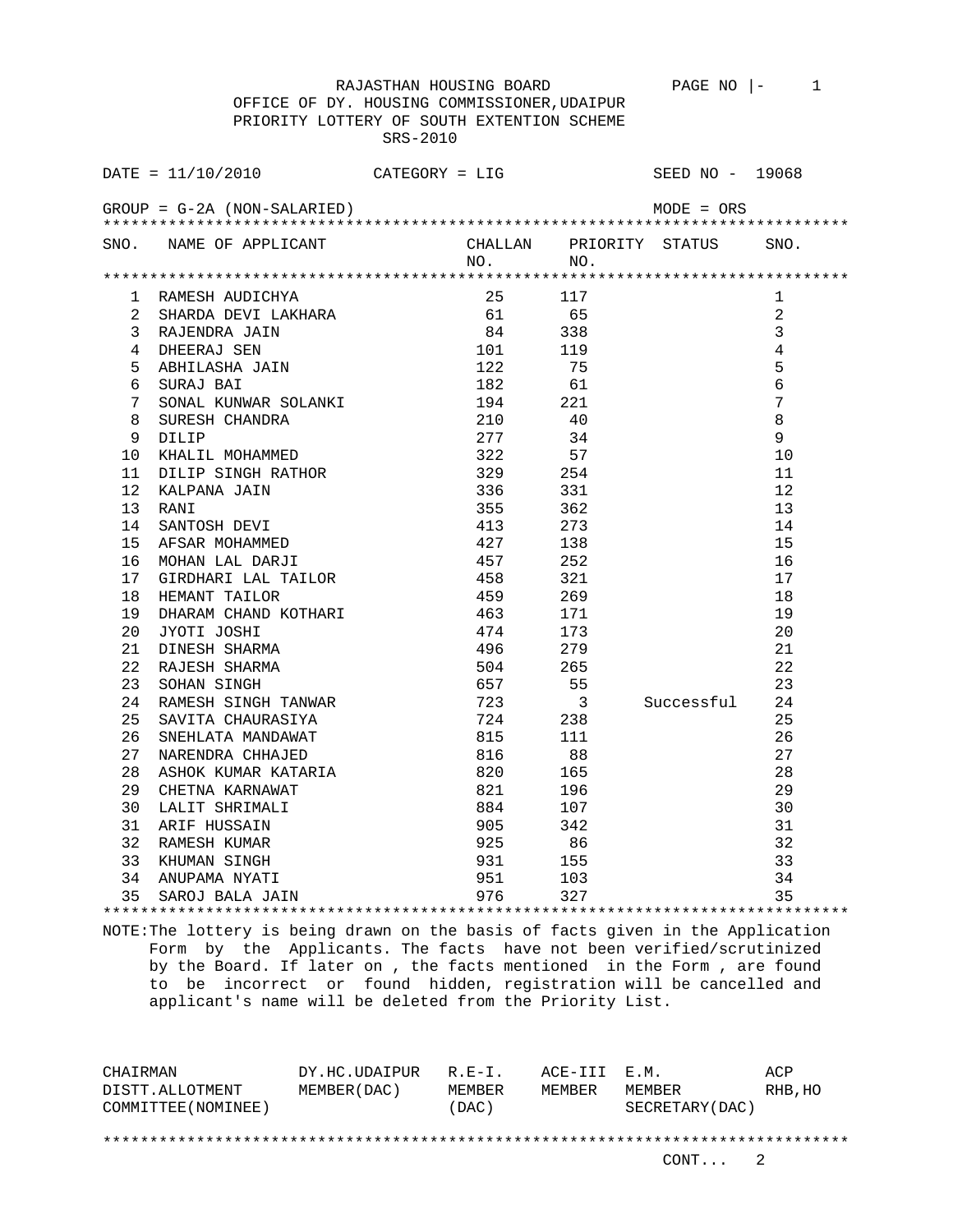OFFICE OF DY. HOUSING COMMISSIONER,UDAIPUR PRIORITY LOTTERY OF SOUTH EXTENTION SCHEME SRS-2010

|    | $\texttt{DATE} = 11/10/2010$          |      |                                                                            | $CATEGORY = LIG$ | SEED NO - 19068              |    |
|----|---------------------------------------|------|----------------------------------------------------------------------------|------------------|------------------------------|----|
|    | $GROUP = G-2A (NON-SALARIED)$         |      |                                                                            |                  | $MODE = ORS$                 |    |
|    | SNO. NAME OF APPLICANT                |      | $NO.$ NO.                                                                  |                  | CHALLAN PRIORITY STATUS SNO. |    |
|    |                                       |      |                                                                            |                  |                              |    |
|    |                                       |      | 977 358                                                                    |                  |                              | 36 |
|    |                                       |      |                                                                            | 113              |                              | 37 |
|    |                                       |      |                                                                            |                  | 6 Successful 38              |    |
|    |                                       |      |                                                                            | 258              |                              | 39 |
|    |                                       |      |                                                                            | 78               |                              | 40 |
|    |                                       |      |                                                                            | $71$             |                              | 41 |
| 42 |                                       |      | 1068 314                                                                   |                  |                              | 42 |
| 43 | MANISHA AGARWAL<br>DINESH AGRAWAL     |      |                                                                            |                  |                              | 43 |
| 44 | VISHNU KUMAR KHANDELWAL               |      | $\begin{array}{ccc} 1069 & & 142 \\ 1072 & & 4 \\ 1075 & & 30 \end{array}$ | $4\overline{4}$  | Successful                   | 44 |
| 45 | SUNIL MALIK                           |      |                                                                            |                  |                              | 45 |
| 46 | KUNDAN GURJAR                         |      | 1079                                                                       | 310              |                              | 46 |
| 47 | BHANWAR LAL BUGALIYA 1091 175         |      |                                                                            |                  |                              | 47 |
| 48 | AMAR NAGAR                            |      | 1095                                                                       | 290              |                              | 48 |
| 49 | HARISH KUMAR                          |      | 1098                                                                       | $\overline{1}$   | Successful 49                |    |
| 50 | GHAN SHYAM SHARMA                     |      | 1100 306                                                                   |                  |                              | 50 |
| 51 | BANSI LAL                             |      | 1128                                                                       | 59               |                              | 51 |
| 52 | SURESH KUMAR                          |      | 1179                                                                       | 210              |                              | 52 |
| 53 | BACHOO GOLANI                         |      | 1181                                                                       | 317              |                              | 53 |
| 54 | KAMLA BANSAL                          |      | 1194                                                                       | 152              |                              | 54 |
| 55 | TARA CHAND GARG                       |      | 1227                                                                       | 92               |                              | 55 |
| 56 | ABHAY KUMAR BABEL                     |      | $1235$ 131                                                                 |                  |                              | 56 |
| 57 | ASHOK KUMAR SONI                      |      | 1252                                                                       | 275              |                              | 57 |
| 58 | VIJAY SINGH                           |      | 1264                                                                       | 148              |                              | 58 |
| 59 | SUNIL KUMAR SHARMA 1279 345           |      |                                                                            |                  |                              | 59 |
| 60 | PUSHPA KUNWAR RAO $1286$ 203          |      |                                                                            |                  |                              | 60 |
| 61 | ANJUL JOSEPH                          |      | 1398<br>1408                                                               | 234              |                              | 61 |
| 62 | ROHITASHAV VAGERWAL<br>GAYATRI SHARMA |      |                                                                            | 144              |                              | 62 |
| 63 |                                       | 1457 |                                                                            | 9                | Successful 63                |    |
| 64 | SANJAY SEN                            |      | 1458                                                                       | 123              |                              | 64 |
| 65 | MANJULA SHARMA                        |      |                                                                            | 192              |                              | 65 |
| 66 | SANJAY JAIN                           |      |                                                                            | 140              |                              | 66 |
| 67 | KAMAL KUMAR                           |      |                                                                            | 262              |                              | 67 |
| 68 | RITU SHARMA                           |      | 1533 44                                                                    |                  |                              | 68 |
| 69 |                                       |      | $\begin{array}{c} 1526 \\ 1527 \\ 1533 \\ 1587 \end{array}$                |                  | Successful                   | 69 |
| 70 | NAND LAL                              |      | 1591                                                                       | $\overline{7}$   | Successful                   | 70 |
|    |                                       |      |                                                                            |                  |                              |    |

NOTE:The lottery is being drawn on the basis of facts given in the Application Form by the Applicants. The facts have not been verified/scrutinized by the Board. If later on , the facts mentioned in the Form , are found to be incorrect or found hidden, registration will be cancelled and applicant's name will be deleted from the Priority List.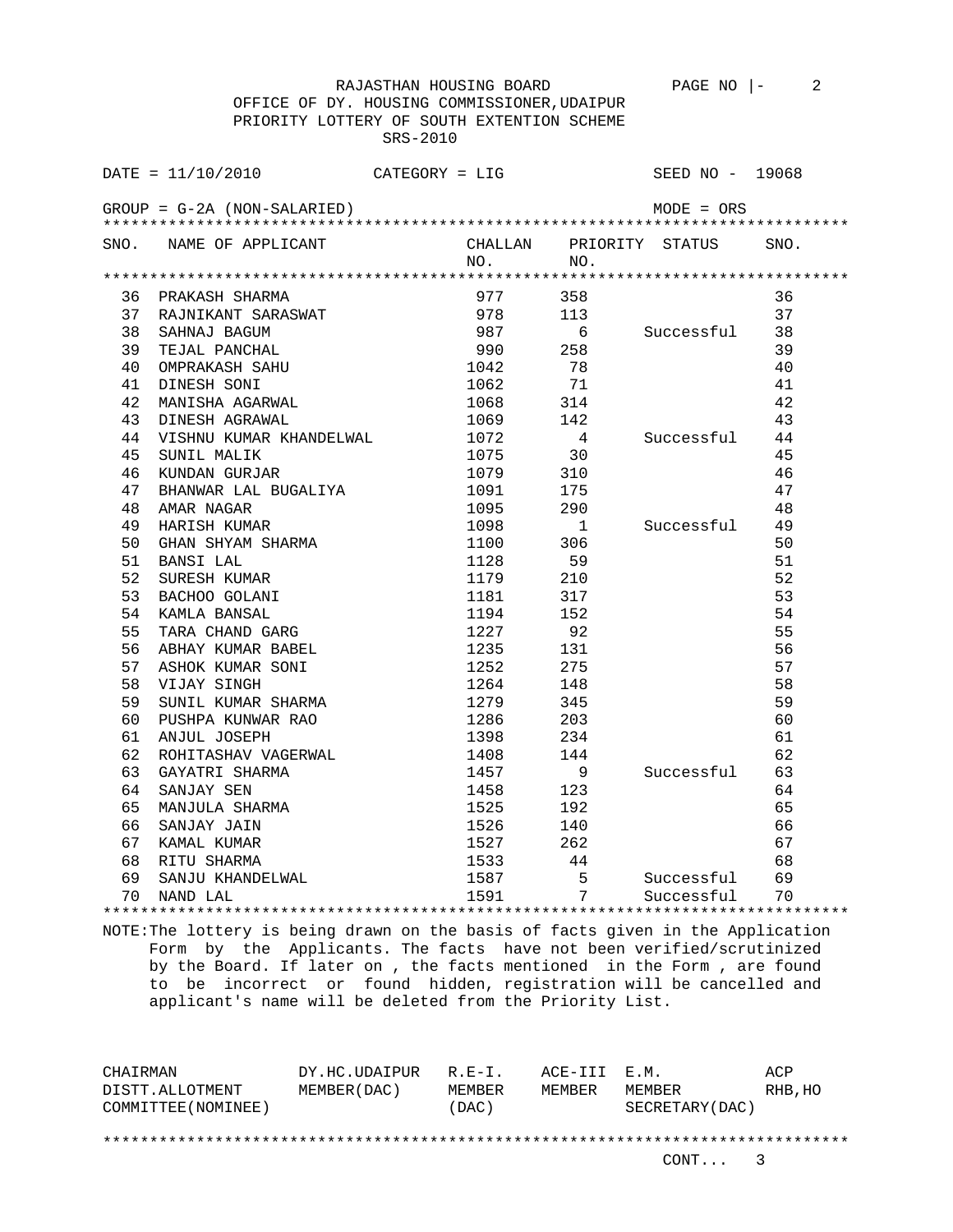OFFICE OF DY. HOUSING COMMISSIONER,UDAIPUR PRIORITY LOTTERY OF SOUTH EXTENTION SCHEME SRS-2010

|    | $\texttt{DATE} = 11/10/2010$ CATEGORY = LIG                                                                                                                                                                                                      |           |                                         | SEED NO - 19068              |     |
|----|--------------------------------------------------------------------------------------------------------------------------------------------------------------------------------------------------------------------------------------------------|-----------|-----------------------------------------|------------------------------|-----|
|    | $GROUP = G-2A (NON-SALARIED)$                                                                                                                                                                                                                    |           |                                         | $MODE = ORS$                 |     |
|    | SNO. NAME OF APPLICANT                                                                                                                                                                                                                           | $NO.$ NO. |                                         | CHALLAN PRIORITY STATUS SNO. |     |
|    |                                                                                                                                                                                                                                                  |           |                                         |                              |     |
|    | 71 SURESH CHANDRA AGARWAL                                                                                                                                                                                                                        | 1592 296  |                                         |                              | 71  |
|    | 72 RAJEEV KUMAT                                                                                                                                                                                                                                  | 1595 335  |                                         |                              | 72  |
| 73 | SANTOSH JAIN                                                                                                                                                                                                                                     |           | 1597 109                                |                              | 73  |
| 74 |                                                                                                                                                                                                                                                  |           |                                         |                              | 74  |
| 75 |                                                                                                                                                                                                                                                  |           |                                         |                              | 75  |
| 76 |                                                                                                                                                                                                                                                  |           |                                         | 2 Successful 76              |     |
| 77 |                                                                                                                                                                                                                                                  |           |                                         |                              | 77  |
| 78 | LALIT KUMAR SHARMA                                                                                                                                                                                                                               | 1849 348  |                                         |                              | 78  |
| 79 |                                                                                                                                                                                                                                                  |           |                                         |                              | 79  |
| 80 |                                                                                                                                                                                                                                                  |           | $\begin{array}{c} 213 \\ 8 \end{array}$ | Successful                   | 80  |
| 81 |                                                                                                                                                                                                                                                  |           |                                         |                              | 81  |
| 82 |                                                                                                                                                                                                                                                  |           |                                         |                              | 82  |
| 83 | <b>EXECUTE 2018</b><br>YOGITA SAHU<br>VIKRAM JAIN 2040<br>VISHNU PRASAD SHARMA 2122                                                                                                                                                              |           | 96                                      |                              | 83  |
| 84 |                                                                                                                                                                                                                                                  |           | 248                                     |                              | 84  |
| 85 |                                                                                                                                                                                                                                                  |           | 354                                     |                              | 85  |
| 86 | VISHNU PRASAD SHARMA<br>EKTA JAIN 2212 190<br>PARVAT SINGH 2256 130<br>PRAVEEN KUMAR JAIN 2283 169<br>MOHAN LAL JAIN 2284 162<br>DALU DEVI PATEL 2298 186<br>KURI DEVI PATEL 2299 13<br>ASHA BEN AGRAWAL 2307 90<br>MUKESH MANWANI 2320 121<br>N |           |                                         |                              | 86  |
| 87 |                                                                                                                                                                                                                                                  |           |                                         |                              | 87  |
| 88 |                                                                                                                                                                                                                                                  |           |                                         |                              | 88  |
| 89 |                                                                                                                                                                                                                                                  |           |                                         |                              | 89  |
| 90 |                                                                                                                                                                                                                                                  |           |                                         |                              | 90  |
| 91 |                                                                                                                                                                                                                                                  |           |                                         | Successful 91                |     |
| 92 |                                                                                                                                                                                                                                                  |           |                                         |                              | 92  |
| 93 |                                                                                                                                                                                                                                                  |           |                                         |                              | 93  |
| 94 |                                                                                                                                                                                                                                                  |           |                                         |                              | 94  |
| 95 |                                                                                                                                                                                                                                                  |           |                                         |                              | 95  |
| 96 |                                                                                                                                                                                                                                                  |           |                                         |                              | 96  |
| 97 | DINESH PALIWAL                                                                                                                                                                                                                                   | 2363      | 79                                      |                              | 97  |
| 98 | MOHAN LAL PALIWAL 2364 27                                                                                                                                                                                                                        |           |                                         |                              | 98  |
| 99 | NILESH NAGORI 2365 300                                                                                                                                                                                                                           |           |                                         |                              | 99  |
|    |                                                                                                                                                                                                                                                  |           | 82                                      |                              | 100 |
|    |                                                                                                                                                                                                                                                  |           | 38                                      |                              | 101 |
|    | $\begin{tabular}{lllllllllllllllllllll} \vspace{1.5ex} & \text{SAI YAD BABU} & \text{2418} \\ \hline 101 & \text{SOSAR BAI KALAL} & 2426 \\ 102 & \text{RAKESH KUMAR} & 2492 \\ 103 & \text{BHAVANA} & 2528 \\ \end{tabular}$                    |           | 23                                      |                              | 102 |
|    |                                                                                                                                                                                                                                                  |           | 2528 334                                |                              | 103 |
|    | 104 BHAVISHYA AWASTHI 105 2534 151<br>105 SURENDER SINGH 105 2590 366                                                                                                                                                                            |           |                                         |                              | 104 |
|    | 105 SURENDER SINGH                                                                                                                                                                                                                               |           |                                         |                              | 105 |

NOTE:The lottery is being drawn on the basis of facts given in the Application Form by the Applicants. The facts have not been verified/scrutinized by the Board. If later on , the facts mentioned in the Form , are found to be incorrect or found hidden, registration will be cancelled and applicant's name will be deleted from the Priority List.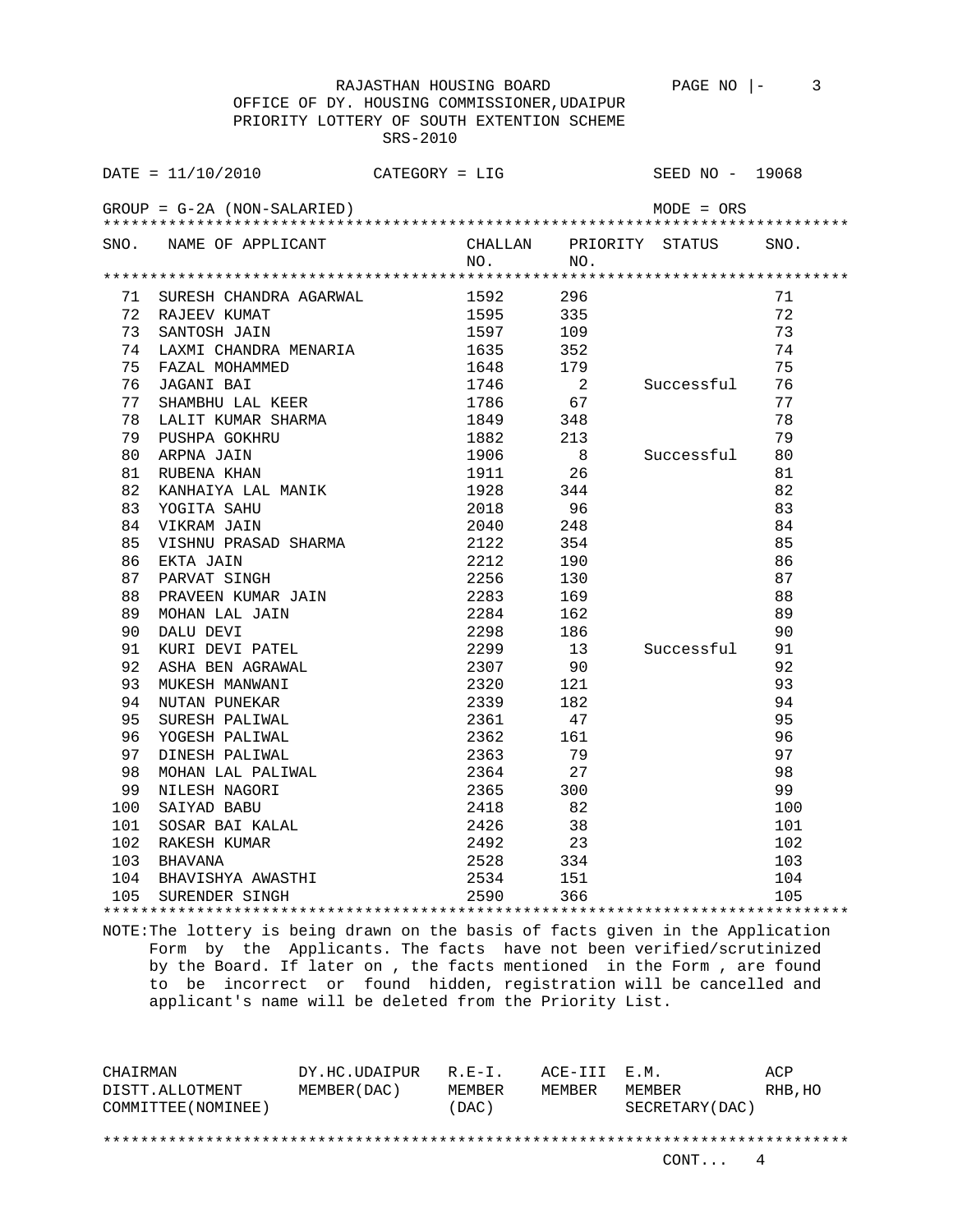OFFICE OF DY. HOUSING COMMISSIONER,UDAIPUR PRIORITY LOTTERY OF SOUTH EXTENTION SCHEME SRS-2010

| DATE = $11/10/2010$ CATEGORY = LIG SEED NO - 19068<br>GROUP = G-2A (NON-SALARIED) MODE = ORS |         |                         |      |
|----------------------------------------------------------------------------------------------|---------|-------------------------|------|
| SNO. NAME OF APPLICANT                                                                       |         | CHALLAN PRIORITY STATUS | SNO. |
|                                                                                              | NO. NO. |                         |      |
|                                                                                              |         |                         |      |
|                                                                                              |         |                         | 106  |
|                                                                                              |         |                         | 107  |
|                                                                                              |         |                         | 108  |
|                                                                                              |         |                         | 109  |
|                                                                                              |         |                         | 110  |
|                                                                                              |         |                         | 111  |
|                                                                                              |         |                         | 112  |
|                                                                                              |         |                         | 113  |
|                                                                                              |         |                         | 114  |
|                                                                                              |         |                         | 115  |
|                                                                                              |         |                         | 116  |
|                                                                                              |         |                         | 117  |
|                                                                                              |         |                         | 118  |
|                                                                                              |         |                         | 119  |
|                                                                                              |         |                         | 120  |
|                                                                                              |         |                         | 121  |
|                                                                                              |         |                         | 122  |
|                                                                                              |         |                         | 123  |
|                                                                                              |         |                         | 124  |
|                                                                                              |         |                         | 125  |
|                                                                                              |         |                         | 126  |
|                                                                                              |         |                         | 127  |
|                                                                                              |         |                         | 128  |
|                                                                                              |         |                         | 129  |
|                                                                                              |         |                         | 130  |
|                                                                                              |         |                         | 131  |
|                                                                                              |         |                         | 132  |
|                                                                                              |         |                         | 133  |
|                                                                                              |         |                         | 134  |
|                                                                                              |         |                         | 135  |
|                                                                                              |         |                         | 136  |
|                                                                                              |         |                         | 137  |
|                                                                                              |         |                         | 138  |
|                                                                                              |         |                         | 139  |
|                                                                                              |         |                         | 140  |
|                                                                                              |         |                         |      |

NOTE:The lottery is being drawn on the basis of facts given in the Application Form by the Applicants. The facts have not been verified/scrutinized by the Board. If later on , the facts mentioned in the Form , are found to be incorrect or found hidden, registration will be cancelled and applicant's name will be deleted from the Priority List.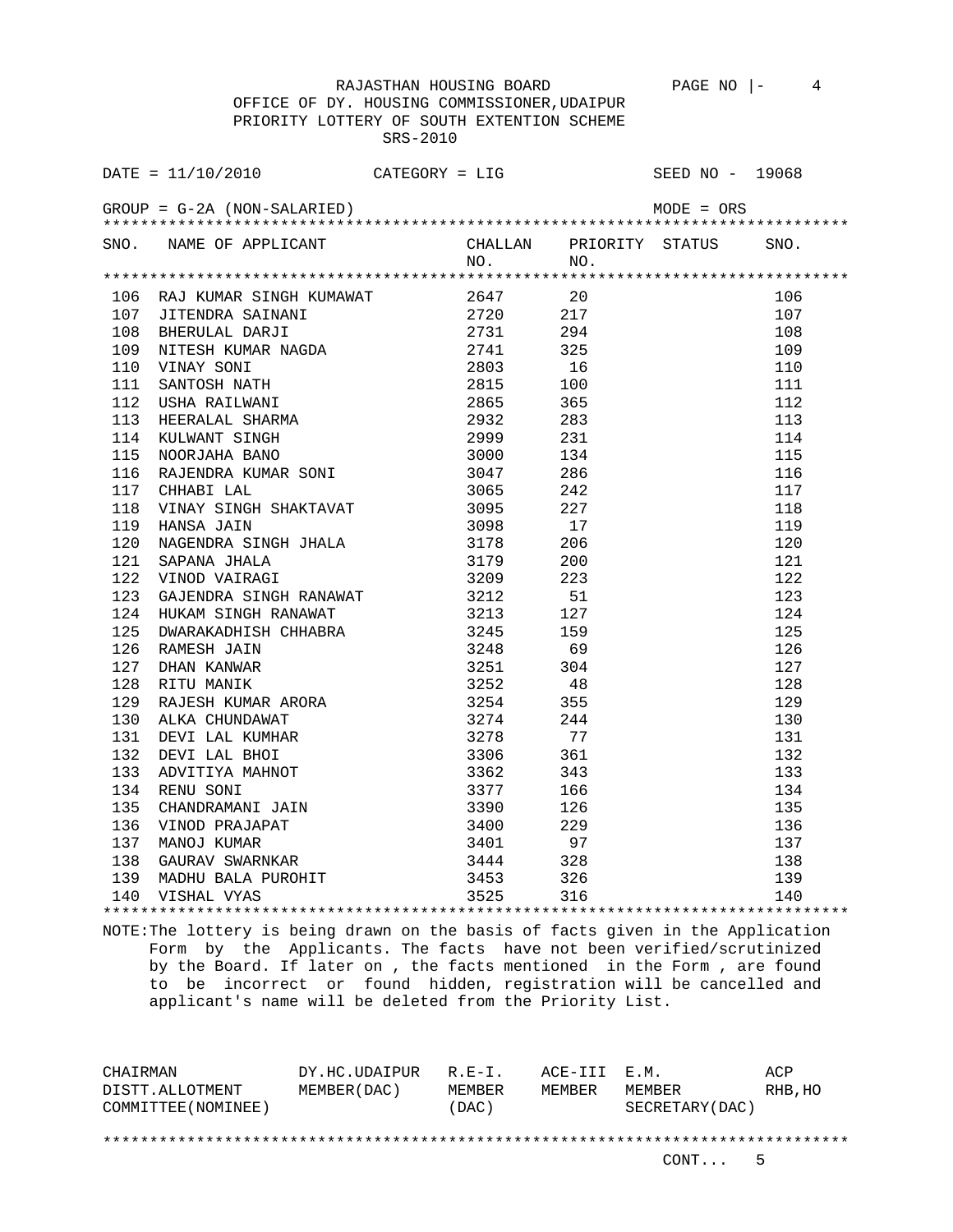OFFICE OF DY. HOUSING COMMISSIONER,UDAIPUR PRIORITY LOTTERY OF SOUTH EXTENTION SCHEME SRS-2010

|     | DATE = $11/10/2010$ CATEGORY = LIG                                                                                                                                                                                                             |      |     | SEED NO - 19068         |      |
|-----|------------------------------------------------------------------------------------------------------------------------------------------------------------------------------------------------------------------------------------------------|------|-----|-------------------------|------|
|     |                                                                                                                                                                                                                                                |      |     | $MODE = ORS$            |      |
|     |                                                                                                                                                                                                                                                |      |     | CHALLAN PRIORITY STATUS | SNO. |
|     |                                                                                                                                                                                                                                                |      |     |                         |      |
|     |                                                                                                                                                                                                                                                |      |     |                         | 141  |
|     |                                                                                                                                                                                                                                                |      |     |                         | 142  |
|     |                                                                                                                                                                                                                                                |      |     |                         | 143  |
|     | 142 MANISH BABU LAL JAIN 3551 2440<br>142 MANISH BABU LAL JAIN 3551 2440<br>143 MANOJ ASWANI 3555 156<br>143 MANOJ ASWANI 3558 156<br>144 GEETA DEVI TAIN 3559 337<br>146 GEETA DEVI MAN<br>147 SHUSHILA CHHAJED 3660 205<br>148 GEETA DEVI    |      |     |                         | 144  |
|     |                                                                                                                                                                                                                                                |      |     |                         | 145  |
|     |                                                                                                                                                                                                                                                |      |     |                         | 146  |
|     |                                                                                                                                                                                                                                                |      |     |                         | 147  |
|     |                                                                                                                                                                                                                                                |      |     |                         | 148  |
|     |                                                                                                                                                                                                                                                |      |     |                         | 149  |
|     |                                                                                                                                                                                                                                                |      |     |                         | 150  |
|     |                                                                                                                                                                                                                                                |      |     |                         | 151  |
|     |                                                                                                                                                                                                                                                |      |     |                         | 152  |
|     |                                                                                                                                                                                                                                                |      |     |                         | 153  |
|     |                                                                                                                                                                                                                                                |      |     |                         | 154  |
|     |                                                                                                                                                                                                                                                |      |     |                         | 155  |
|     |                                                                                                                                                                                                                                                |      |     |                         | 156  |
|     |                                                                                                                                                                                                                                                |      |     |                         | 157  |
|     |                                                                                                                                                                                                                                                |      |     |                         | 158  |
|     |                                                                                                                                                                                                                                                |      |     |                         | 159  |
|     |                                                                                                                                                                                                                                                |      |     |                         | 160  |
|     |                                                                                                                                                                                                                                                |      |     |                         | 161  |
| 162 |                                                                                                                                                                                                                                                |      |     |                         | 162  |
| 163 |                                                                                                                                                                                                                                                |      |     |                         | 163  |
| 164 |                                                                                                                                                                                                                                                |      |     |                         | 164  |
| 165 | PUSHPA JAIN 3921 105<br>YADAV CHANDRA TRIVEDI 3935 42<br>HARMESH CHOBISA 3936 114<br>SHANKAR BHOI 4001 29<br>KANTA DEVI SHARMA 4015 10<br>MEGHA JAIN 4025 53<br>SANTOSH RAWAL 4052 164<br>VINOD KUMAR GUPTA 4071 116<br>GOVERDHAN LAL 4071 116 |      |     | Successful              | 165  |
| 166 |                                                                                                                                                                                                                                                |      |     |                         | 166  |
| 167 |                                                                                                                                                                                                                                                |      |     |                         | 167  |
| 168 |                                                                                                                                                                                                                                                |      |     |                         | 168  |
| 169 |                                                                                                                                                                                                                                                | 4081 |     |                         | 169  |
| 170 | 3135<br>SAMPAT DEVI KUMAWAT 4083 216<br>RAMESH CHANDER 4093 364<br>RAMESH DAVE 4094 353                                                                                                                                                        |      |     |                         | 170  |
| 171 |                                                                                                                                                                                                                                                |      |     |                         | 171  |
| 172 | RAMESH DAVE                                                                                                                                                                                                                                    |      |     |                         | 172  |
|     | 173 KAMAL KISHORE MANANI                                                                                                                                                                                                                       | 1091 | 260 |                         | 173  |
|     | 174 NARESH KUMAR PRAJAPATI 4100 369                                                                                                                                                                                                            |      |     |                         | 174  |
|     | 175 HIRA LAL MADRACHA 64114 43                                                                                                                                                                                                                 |      |     |                         | 175  |
|     |                                                                                                                                                                                                                                                |      |     |                         |      |

NOTE:The lottery is being drawn on the basis of facts given in the Application Form by the Applicants. The facts have not been verified/scrutinized by the Board. If later on , the facts mentioned in the Form , are found to be incorrect or found hidden, registration will be cancelled and applicant's name will be deleted from the Priority List.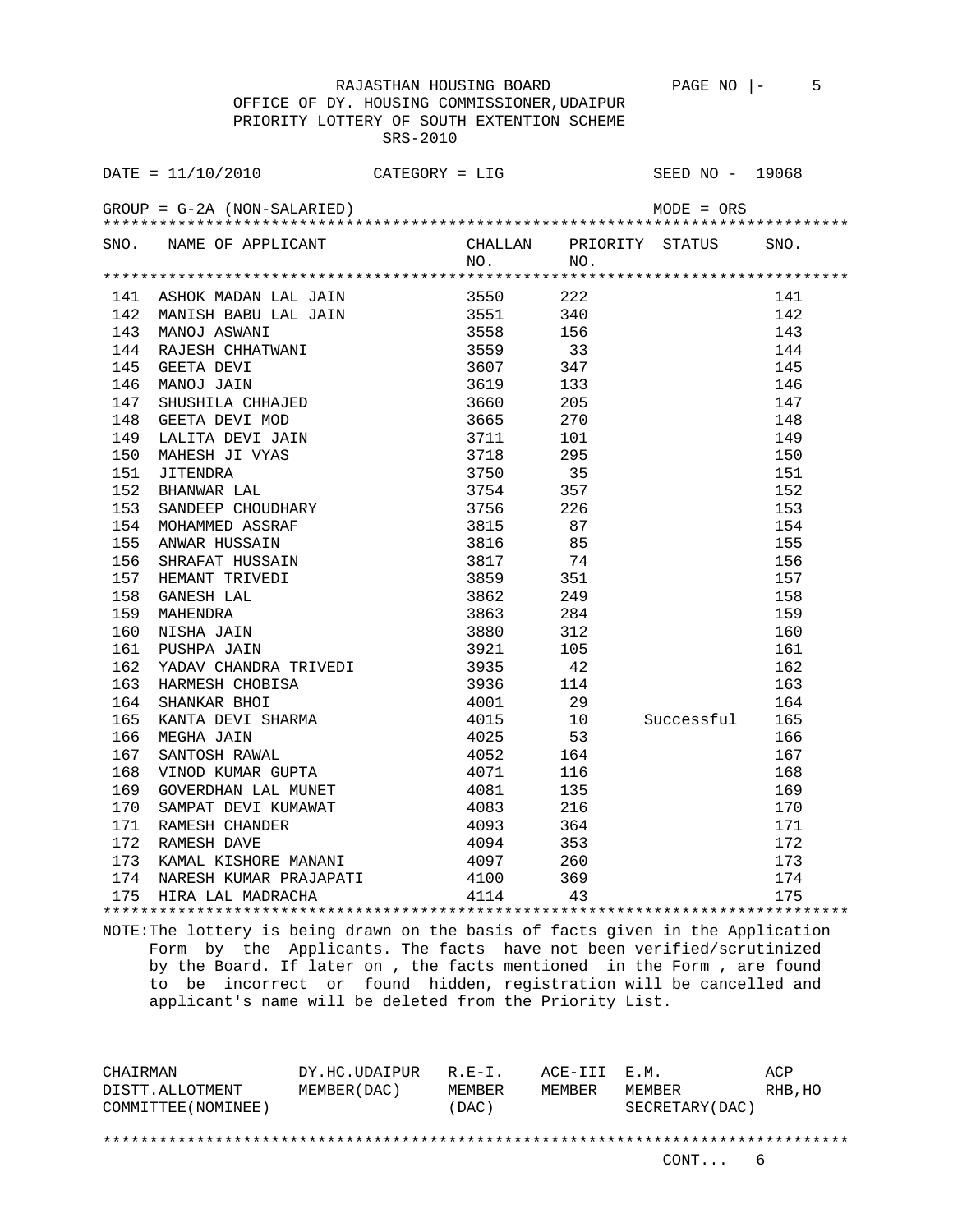OFFICE OF DY. HOUSING COMMISSIONER,UDAIPUR PRIORITY LOTTERY OF SOUTH EXTENTION SCHEME SRS-2010

|     | DATE = $11/10/2010$ CATEGORY = LIG                                                                                                                                                                                                          |      |          |      | SEED $NO - 19068$       |      |
|-----|---------------------------------------------------------------------------------------------------------------------------------------------------------------------------------------------------------------------------------------------|------|----------|------|-------------------------|------|
|     | $GROUP = G-2A (NON-SALARIED)$                                                                                                                                                                                                               |      |          |      | MODE = ORS              |      |
|     | SNO. NAME OF APPLICANT                                                                                                                                                                                                                      |      |          |      | CHALLAN PRIORITY STATUS | SNO. |
|     |                                                                                                                                                                                                                                             |      | NO.      | NO.  |                         |      |
|     |                                                                                                                                                                                                                                             |      |          |      |                         |      |
|     | 176 RAJ SINGH RATHORE 4115 70<br>177 NITIN BHANDARI 4116 14<br>178 MUNNI DEVI SEN 4117 170<br>179 ANSU SINGHVI 4120 243<br>180 VERSHA TAK 4123 157<br>181 DIPIKA SARWA 4124 139<br>182 JAGRITI SHARMA 4136 332<br>183 BHARATI SHRIMALI 4265 |      |          |      |                         | 176  |
|     |                                                                                                                                                                                                                                             |      |          |      | 4116 14 Successful      | 177  |
|     |                                                                                                                                                                                                                                             |      |          |      |                         | 178  |
|     |                                                                                                                                                                                                                                             |      |          |      |                         | 179  |
|     |                                                                                                                                                                                                                                             |      |          |      |                         | 180  |
|     |                                                                                                                                                                                                                                             |      |          |      |                         | 181  |
|     |                                                                                                                                                                                                                                             |      |          |      |                         | 182  |
|     |                                                                                                                                                                                                                                             |      |          |      |                         | 183  |
|     | BHANU PRAKASH SHRIMALI<br>INDU DEVI SUTHAR                                                                                                                                                                                                  |      |          |      |                         | 184  |
| 185 |                                                                                                                                                                                                                                             | 4294 |          | 264  |                         | 185  |
| 186 |                                                                                                                                                                                                                                             |      |          | 125  |                         | 186  |
| 187 |                                                                                                                                                                                                                                             |      |          | 122  |                         | 187  |
| 188 |                                                                                                                                                                                                                                             |      |          | 112  |                         | 188  |
| 189 |                                                                                                                                                                                                                                             |      |          | 18   |                         | 189  |
| 190 |                                                                                                                                                                                                                                             |      |          | 137  |                         | 190  |
| 191 |                                                                                                                                                                                                                                             |      |          | 322  |                         | 191  |
| 192 |                                                                                                                                                                                                                                             |      |          | 349  |                         | 192  |
| 193 |                                                                                                                                                                                                                                             |      | 4426     | 143  |                         | 193  |
| 194 |                                                                                                                                                                                                                                             |      |          | 299  |                         | 194  |
| 195 |                                                                                                                                                                                                                                             |      |          | 36   |                         | 195  |
| 196 |                                                                                                                                                                                                                                             |      |          | 66   |                         | 196  |
| 197 |                                                                                                                                                                                                                                             |      | 4556 268 |      |                         | 197  |
| 198 |                                                                                                                                                                                                                                             |      |          | 91   |                         | 198  |
| 199 |                                                                                                                                                                                                                                             |      |          | 201  |                         | 199  |
| 200 | JITENDRA RAJANI<br>ADITI MEHTA                                                                                                                                                                                                              |      |          | 153  |                         | 200  |
| 201 | ADITI MEHTA                                                                                                                                                                                                                                 | 4833 |          | 22   |                         | 201  |
| 202 | KAILASH CHAND PALIWAL 4875                                                                                                                                                                                                                  |      |          | 253  |                         | 202  |
| 203 |                                                                                                                                                                                                                                             |      |          | 31   |                         | 203  |
| 204 |                                                                                                                                                                                                                                             |      |          | - 21 |                         | 204  |
| 205 |                                                                                                                                                                                                                                             |      | 5023 147 |      |                         | 205  |
| 206 |                                                                                                                                                                                                                                             |      |          | 45   |                         | 206  |
| 207 |                                                                                                                                                                                                                                             |      |          | - 81 |                         | 207  |
| 208 | RINKU BHATIA (1933)<br>RINKU BHATIA (1933)<br>HITESH BHATIA (1934)<br>KAIALSH CHANDRA (1934)<br>GEBI LAL NAYAK (1978)<br>KALU RAM SONI (1981)<br>CHHAVI SHARMA (1981)<br>CHHAVI SHARMA                                                      |      | 5115     | 108  |                         | 208  |
|     | 209 LAXMI DEVI AUDICHYA                                                                                                                                                                                                                     |      | 5157     | 52   |                         | 209  |
|     | 210 KRISHNAKANT CHATURVEDI                                                                                                                                                                                                                  |      | 5275 208 |      |                         | 210  |
|     |                                                                                                                                                                                                                                             |      |          |      |                         |      |

NOTE:The lottery is being drawn on the basis of facts given in the Application Form by the Applicants. The facts have not been verified/scrutinized by the Board. If later on , the facts mentioned in the Form , are found to be incorrect or found hidden, registration will be cancelled and applicant's name will be deleted from the Priority List.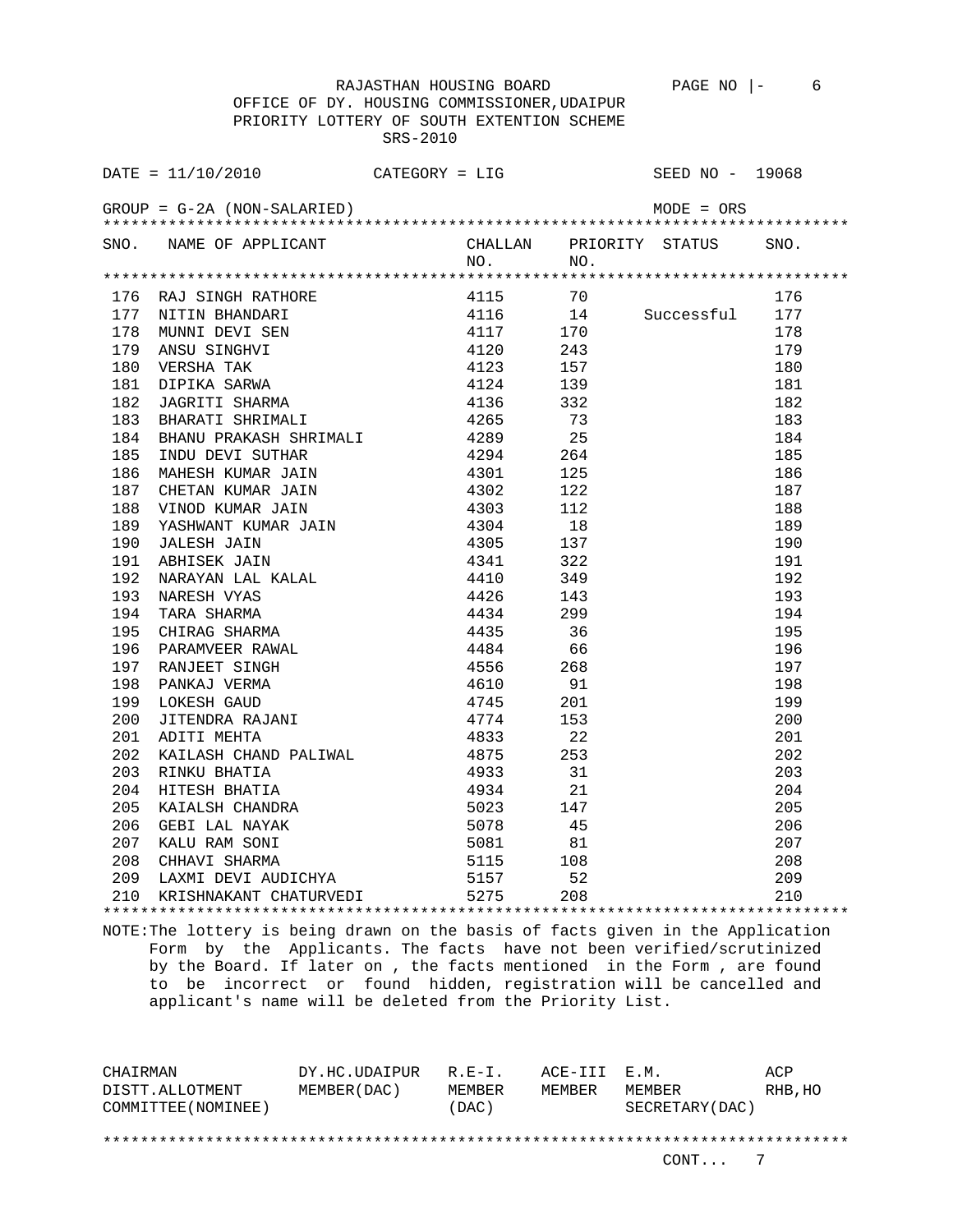OFFICE OF DY. HOUSING COMMISSIONER,UDAIPUR PRIORITY LOTTERY OF SOUTH EXTENTION SCHEME SRS-2010

| DATE = $11/10/2010$ CATEGORY = LIG                                                                                                                                                                                                           |  |             | SEED NO - 19068                                             |      |
|----------------------------------------------------------------------------------------------------------------------------------------------------------------------------------------------------------------------------------------------|--|-------------|-------------------------------------------------------------|------|
|                                                                                                                                                                                                                                              |  |             |                                                             |      |
| SNO. NAME OF APPLICANT                                                                                                                                                                                                                       |  |             | CHALLAN PRIORITY STATUS                                     | SNO. |
|                                                                                                                                                                                                                                              |  | $NO.$ $NO.$ |                                                             |      |
|                                                                                                                                                                                                                                              |  |             |                                                             |      |
| 211 JITENDRA PANDYA 5316 280<br>212 PARVATI PANDYA 5316 280<br>213 CHITRALEKHA VYAS 5354 177<br>214 PRATIBHA MEHTA 5378 370<br>215 KAMLENDRA SINGH KRISHNAWAT 5382 330<br>216 REETU RAJ SINGH RANAWA 5383 62<br>217 HEMRAJ PATEL 5392 301    |  |             |                                                             | 211  |
|                                                                                                                                                                                                                                              |  |             |                                                             | 212  |
|                                                                                                                                                                                                                                              |  |             |                                                             | 213  |
|                                                                                                                                                                                                                                              |  |             |                                                             | 214  |
| 215 NAPULENDRA SINGH KRISHNAWAT 5382 330<br>216 REETU RAJ SINGH RANAWA 5383 62<br>217 HEMRAJ PATEL 5392 301<br>218 ROSHAN LAL SUTHAR 5393 12<br>219 CHANDRESH KUMAR JAIN 5420 160<br>220 PRATAP SINGH CHOUHAN 5425 149<br>221 RANJAN KUNWA   |  |             |                                                             | 215  |
|                                                                                                                                                                                                                                              |  |             |                                                             | 216  |
|                                                                                                                                                                                                                                              |  |             |                                                             | 217  |
|                                                                                                                                                                                                                                              |  |             | Successful                                                  | 218  |
|                                                                                                                                                                                                                                              |  |             |                                                             | 219  |
|                                                                                                                                                                                                                                              |  |             |                                                             | 220  |
|                                                                                                                                                                                                                                              |  |             |                                                             | 221  |
|                                                                                                                                                                                                                                              |  |             |                                                             | 222  |
|                                                                                                                                                                                                                                              |  |             |                                                             | 223  |
|                                                                                                                                                                                                                                              |  |             |                                                             | 224  |
|                                                                                                                                                                                                                                              |  |             |                                                             | 225  |
|                                                                                                                                                                                                                                              |  |             |                                                             | 226  |
|                                                                                                                                                                                                                                              |  |             |                                                             | 227  |
|                                                                                                                                                                                                                                              |  |             |                                                             | 228  |
|                                                                                                                                                                                                                                              |  |             |                                                             | 229  |
|                                                                                                                                                                                                                                              |  |             |                                                             | 230  |
|                                                                                                                                                                                                                                              |  |             |                                                             | 231  |
|                                                                                                                                                                                                                                              |  |             |                                                             | 232  |
|                                                                                                                                                                                                                                              |  |             |                                                             | 233  |
|                                                                                                                                                                                                                                              |  |             |                                                             | 234  |
|                                                                                                                                                                                                                                              |  |             |                                                             | 235  |
|                                                                                                                                                                                                                                              |  |             |                                                             | 236  |
|                                                                                                                                                                                                                                              |  |             |                                                             | 237  |
|                                                                                                                                                                                                                                              |  |             |                                                             | 238  |
|                                                                                                                                                                                                                                              |  |             |                                                             | 239  |
|                                                                                                                                                                                                                                              |  |             |                                                             |      |
|                                                                                                                                                                                                                                              |  |             |                                                             |      |
|                                                                                                                                                                                                                                              |  |             |                                                             |      |
| 224 KRISHNA KUNWAR 5429 236<br>225 LOKENDRA SINGH CHOUHAN 5429 236<br>225 LOKENDRA SINGH CHOUHAN 5430 181<br>226 DAMODAR 5445 336<br>227 MUKERSH CHUDHARY 5445 336<br>228 RAMI DEVI SONI<br>229 VIRENDRA KUMAR 54461 104<br>229 VIRENDRA KUM |  | 168         |                                                             |      |
|                                                                                                                                                                                                                                              |  |             |                                                             |      |
|                                                                                                                                                                                                                                              |  |             | $239$<br>$240$<br>$241$<br>$242$<br>$243$<br>$244$<br>$245$ |      |
|                                                                                                                                                                                                                                              |  |             |                                                             |      |

NOTE:The lottery is being drawn on the basis of facts given in the Application Form by the Applicants. The facts have not been verified/scrutinized by the Board. If later on , the facts mentioned in the Form , are found to be incorrect or found hidden, registration will be cancelled and applicant's name will be deleted from the Priority List.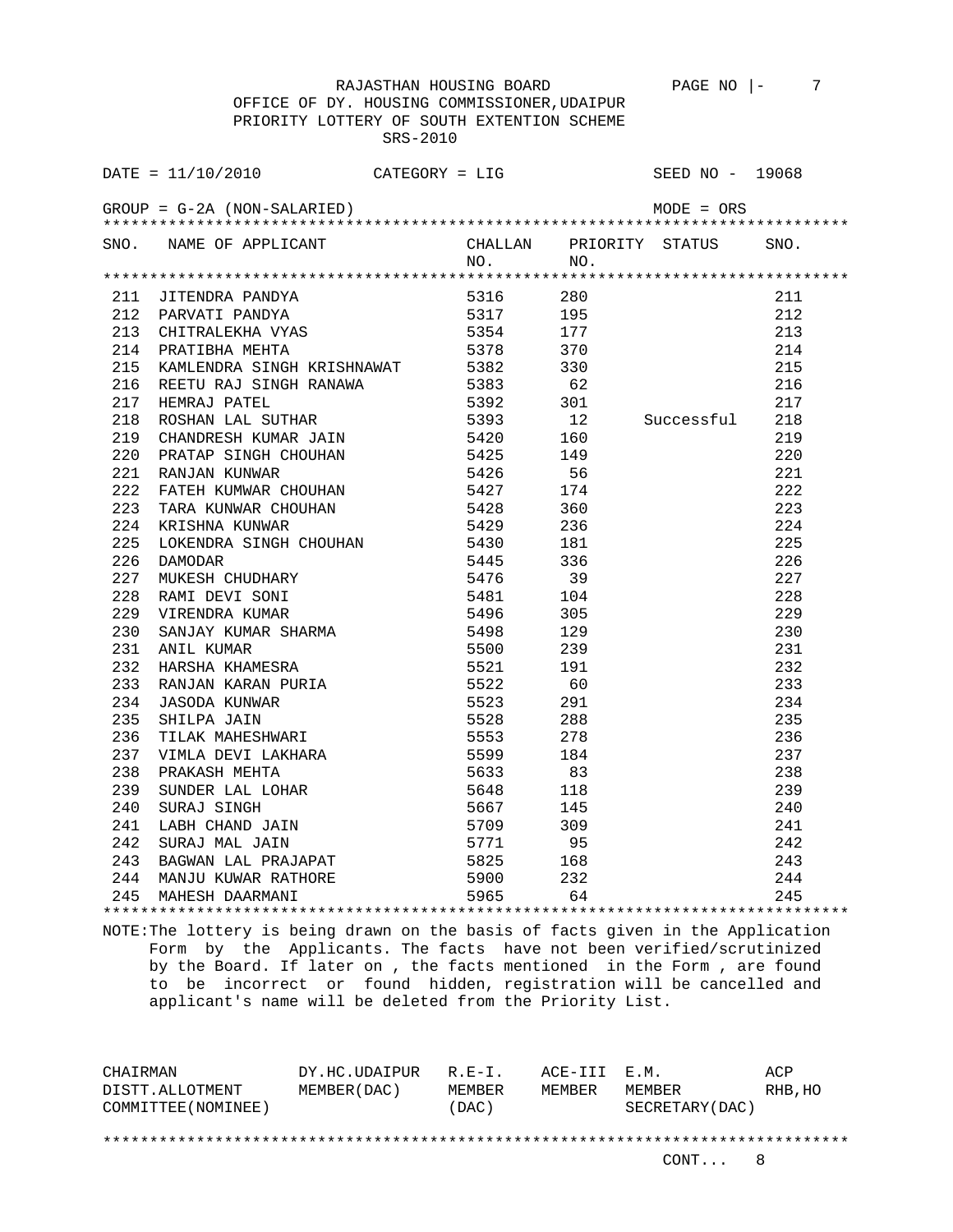| DATE = $11/10/2010$ CATEGORY = LIG                                                                                                                                                                                                                      |                                |              | SEED NO - 19068                              |
|---------------------------------------------------------------------------------------------------------------------------------------------------------------------------------------------------------------------------------------------------------|--------------------------------|--------------|----------------------------------------------|
| $GROUP = G-2A (NON-SALARIED)$                                                                                                                                                                                                                           |                                | $MODE = ORS$ |                                              |
| SNO. NAME OF APPLICANT                                                                                                                                                                                                                                  | CHALLAN PRIORITY STATUS<br>NO. | NO.          | SNO.                                         |
|                                                                                                                                                                                                                                                         |                                |              |                                              |
|                                                                                                                                                                                                                                                         |                                |              | 246                                          |
|                                                                                                                                                                                                                                                         |                                |              | 247                                          |
|                                                                                                                                                                                                                                                         |                                |              | 248                                          |
|                                                                                                                                                                                                                                                         |                                |              | 249                                          |
|                                                                                                                                                                                                                                                         |                                |              | 250                                          |
|                                                                                                                                                                                                                                                         |                                |              | 251                                          |
|                                                                                                                                                                                                                                                         |                                |              | 252                                          |
|                                                                                                                                                                                                                                                         |                                |              | 253                                          |
|                                                                                                                                                                                                                                                         |                                |              | 254                                          |
|                                                                                                                                                                                                                                                         |                                |              | 255                                          |
|                                                                                                                                                                                                                                                         |                                |              | 256                                          |
|                                                                                                                                                                                                                                                         |                                |              | 257                                          |
|                                                                                                                                                                                                                                                         |                                |              | 258                                          |
|                                                                                                                                                                                                                                                         |                                |              | 259                                          |
|                                                                                                                                                                                                                                                         |                                |              | 260                                          |
|                                                                                                                                                                                                                                                         |                                |              | 261                                          |
|                                                                                                                                                                                                                                                         |                                |              | 262                                          |
|                                                                                                                                                                                                                                                         |                                |              | 263                                          |
|                                                                                                                                                                                                                                                         |                                |              | 264                                          |
|                                                                                                                                                                                                                                                         |                                |              | 265                                          |
| 266 KEVAL CHAND LOHAR 6279 132                                                                                                                                                                                                                          |                                |              | 266                                          |
| 267 MEHUL VIJAY MAKWANA                                                                                                                                                                                                                                 |                                |              | 267                                          |
| 268                                                                                                                                                                                                                                                     |                                |              | 268                                          |
| 6279 132<br>PHAGWATI LAL SHARMA 6300 281<br>BHAGWATI LAL SHARMA 6300 281<br>HEERA LAL PATEL 6333 356<br>ROOP LAL JAIN 6337 146<br>VIKAS JAIN 6352 41<br>AMRIT LAL TAILOR 6354 224<br>GOPAL MENARIA 6399 324<br>ANAND KUNWAR 6428 172<br>SHAKUN A<br>269 |                                |              | 269                                          |
| 270                                                                                                                                                                                                                                                     |                                |              | 270                                          |
| 271                                                                                                                                                                                                                                                     |                                |              | 271                                          |
| 272                                                                                                                                                                                                                                                     |                                |              | 272                                          |
| 273                                                                                                                                                                                                                                                     |                                |              | 273                                          |
| 274                                                                                                                                                                                                                                                     |                                |              | 274                                          |
| 275                                                                                                                                                                                                                                                     |                                |              | 275                                          |
| 276                                                                                                                                                                                                                                                     |                                |              | 102<br>359<br>11           Successful<br>276 |
| 277                                                                                                                                                                                                                                                     |                                |              | 277                                          |
| 278                                                                                                                                                                                                                                                     |                                |              | 278                                          |
| 1 INDRA DEVI MANDOVRA 6532 198<br>RAJESH JAT 6561 94<br>AJAY KUMAR LOHAR 6562 363<br>279 RAJESH JAT                                                                                                                                                     |                                |              | 279                                          |
| 280 AJAY KUMAR LOHAR                                                                                                                                                                                                                                    |                                |              | 280                                          |

NOTE:The lottery is being drawn on the basis of facts given in the Application Form by the Applicants. The facts have not been verified/scrutinized by the Board. If later on , the facts mentioned in the Form , are found to be incorrect or found hidden, registration will be cancelled and applicant's name will be deleted from the Priority List.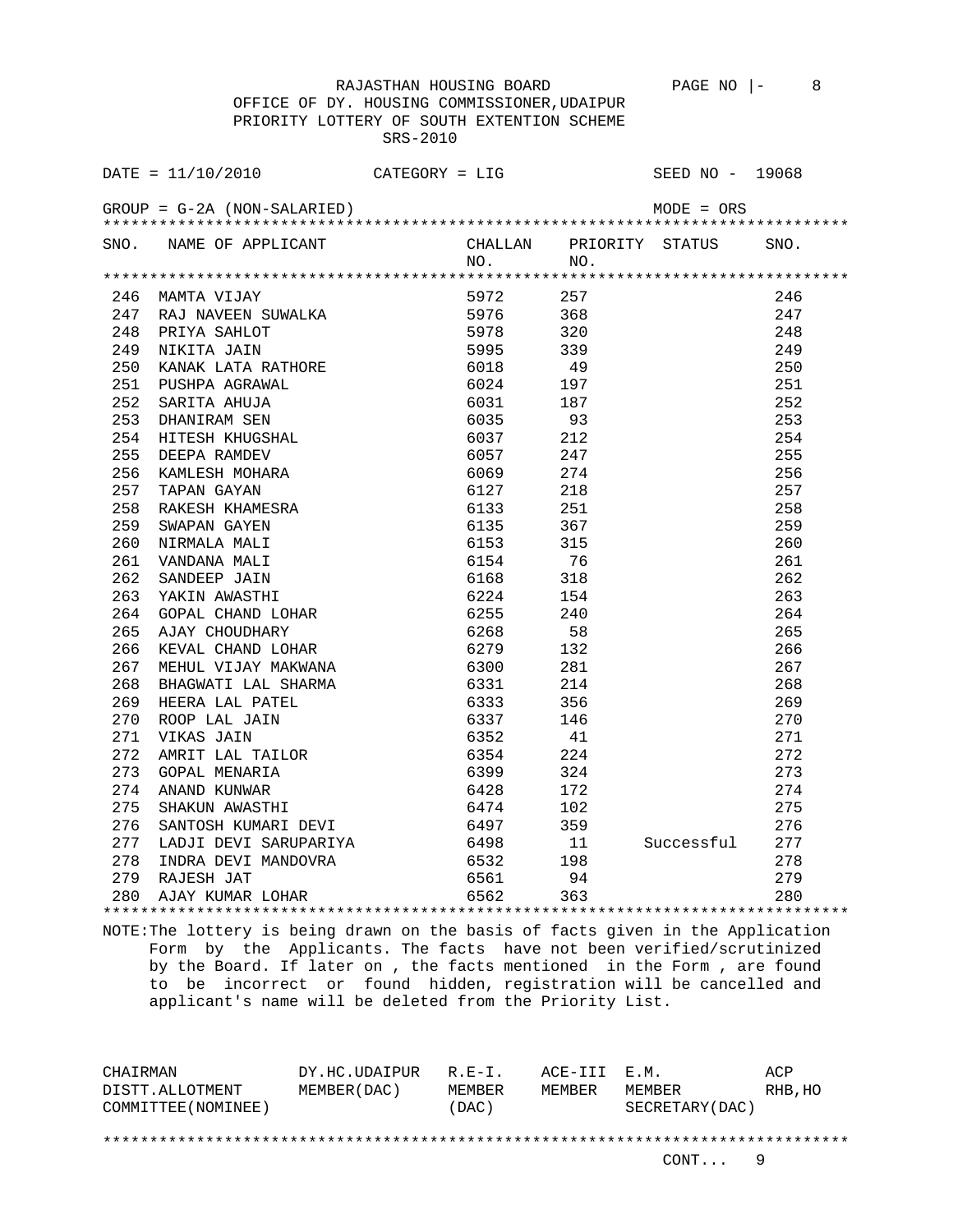OFFICE OF DY. HOUSING COMMISSIONER,UDAIPUR PRIORITY LOTTERY OF SOUTH EXTENTION SCHEME SRS-2010

| DATE = $11/10/2010$ CATEGORY = LIG                                                                                                                                                                                            |     |     | SEED NO - 19068                |      |
|-------------------------------------------------------------------------------------------------------------------------------------------------------------------------------------------------------------------------------|-----|-----|--------------------------------|------|
| $GROUP = G-2A (NON-SALARIED)$                                                                                                                                                                                                 |     |     | $\texttt{MODE} = \texttt{ORS}$ |      |
| SNO. NAME OF APPLICANT CHALLAN PRIORITY STATUS                                                                                                                                                                                | NO. | NO. |                                | SNO. |
|                                                                                                                                                                                                                               |     |     |                                |      |
|                                                                                                                                                                                                                               |     |     |                                |      |
|                                                                                                                                                                                                                               |     |     |                                |      |
|                                                                                                                                                                                                                               |     |     |                                |      |
|                                                                                                                                                                                                                               |     |     |                                |      |
|                                                                                                                                                                                                                               |     |     |                                |      |
|                                                                                                                                                                                                                               |     |     |                                |      |
|                                                                                                                                                                                                                               |     |     |                                |      |
|                                                                                                                                                                                                                               |     |     |                                |      |
|                                                                                                                                                                                                                               |     |     |                                |      |
|                                                                                                                                                                                                                               |     |     |                                |      |
|                                                                                                                                                                                                                               |     |     |                                |      |
|                                                                                                                                                                                                                               |     |     |                                |      |
|                                                                                                                                                                                                                               |     |     |                                |      |
|                                                                                                                                                                                                                               |     |     |                                |      |
|                                                                                                                                                                                                                               |     |     |                                |      |
|                                                                                                                                                                                                                               |     |     |                                |      |
|                                                                                                                                                                                                                               |     |     |                                |      |
|                                                                                                                                                                                                                               |     |     |                                |      |
|                                                                                                                                                                                                                               |     |     |                                |      |
|                                                                                                                                                                                                                               |     |     |                                |      |
|                                                                                                                                                                                                                               |     |     |                                |      |
|                                                                                                                                                                                                                               |     |     |                                |      |
|                                                                                                                                                                                                                               |     |     |                                |      |
|                                                                                                                                                                                                                               |     |     |                                |      |
|                                                                                                                                                                                                                               |     |     |                                |      |
|                                                                                                                                                                                                                               |     |     |                                |      |
|                                                                                                                                                                                                                               |     |     |                                |      |
|                                                                                                                                                                                                                               |     |     |                                |      |
|                                                                                                                                                                                                                               |     |     |                                |      |
|                                                                                                                                                                                                                               |     |     |                                |      |
|                                                                                                                                                                                                                               |     |     |                                |      |
|                                                                                                                                                                                                                               |     |     |                                |      |
|                                                                                                                                                                                                                               |     |     |                                |      |
|                                                                                                                                                                                                                               |     |     |                                |      |
| 1911 - 1912 - 1920 - 1920 - 1920 - 1920 - 1920 - 1920 - 1920 - 1920 - 1920 - 1920 - 1920 - 1920 - 1920 - 1920 - 1920 - 1920 - 1920 - 1920 - 1920 - 1920 - 1920 - 1920 - 1920 - 1920 - 1920 - 1920 - 1920 - 1920 - 1920 - 1920 |     |     |                                |      |
|                                                                                                                                                                                                                               |     |     |                                |      |

NOTE:The lottery is being drawn on the basis of facts given in the Application Form by the Applicants. The facts have not been verified/scrutinized by the Board. If later on , the facts mentioned in the Form , are found to be incorrect or found hidden, registration will be cancelled and applicant's name will be deleted from the Priority List.

CHAIRMAN DY.HC.UDAIPUR R.E-I. ACE-III E.M. ACP DISTT.ALLOTMENT MEMBER(DAC) MEMBER MEMBER MEMBER RHB,HO COMMITTEE(NOMINEE) (DAC) SECRETARY(DAC) \*\*\*\*\*\*\*\*\*\*\*\*\*\*\*\*\*\*\*\*\*\*\*\*\*\*\*\*\*\*\*\*\*\*\*\*\*\*\*\*\*\*\*\*\*\*\*\*\*\*\*\*\*\*\*\*\*\*\*\*\*\*\*\*\*\*\*\*\*\*\*\*\*\*\*\*\*\*\*\*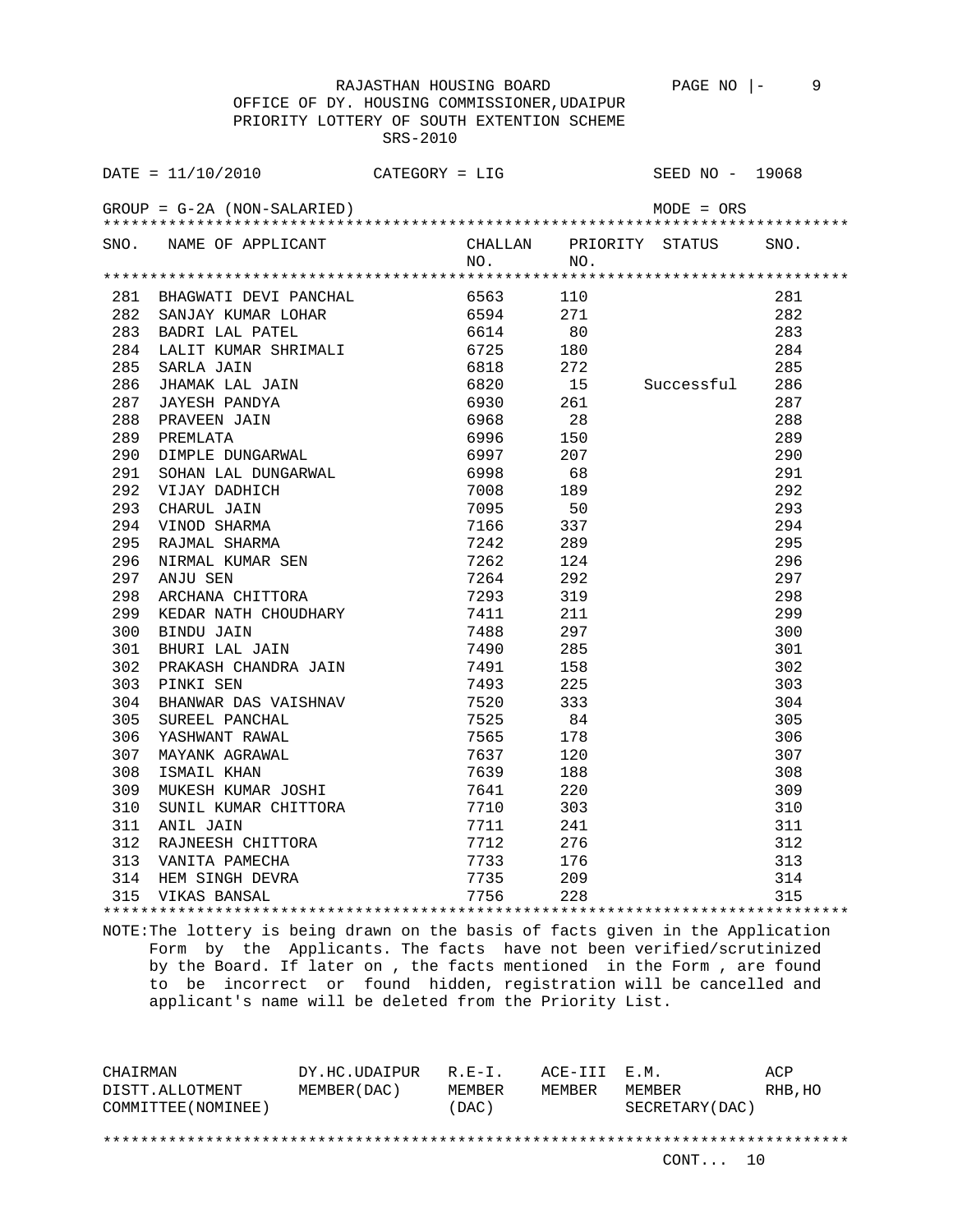OFFICE OF DY. HOUSING COMMISSIONER,UDAIPUR PRIORITY LOTTERY OF SOUTH EXTENTION SCHEME SRS-2010

|     | SNO. NAME OF APPLICANT CHALLAN PRIORITY STATUS SNO.<br>NO. NO.                                                                                                                                                                               |  |  |  |
|-----|----------------------------------------------------------------------------------------------------------------------------------------------------------------------------------------------------------------------------------------------|--|--|--|
|     |                                                                                                                                                                                                                                              |  |  |  |
|     |                                                                                                                                                                                                                                              |  |  |  |
|     |                                                                                                                                                                                                                                              |  |  |  |
|     |                                                                                                                                                                                                                                              |  |  |  |
|     |                                                                                                                                                                                                                                              |  |  |  |
|     |                                                                                                                                                                                                                                              |  |  |  |
|     |                                                                                                                                                                                                                                              |  |  |  |
|     |                                                                                                                                                                                                                                              |  |  |  |
|     |                                                                                                                                                                                                                                              |  |  |  |
|     |                                                                                                                                                                                                                                              |  |  |  |
|     |                                                                                                                                                                                                                                              |  |  |  |
|     |                                                                                                                                                                                                                                              |  |  |  |
|     |                                                                                                                                                                                                                                              |  |  |  |
|     |                                                                                                                                                                                                                                              |  |  |  |
|     |                                                                                                                                                                                                                                              |  |  |  |
|     |                                                                                                                                                                                                                                              |  |  |  |
|     |                                                                                                                                                                                                                                              |  |  |  |
|     |                                                                                                                                                                                                                                              |  |  |  |
|     |                                                                                                                                                                                                                                              |  |  |  |
| 333 |                                                                                                                                                                                                                                              |  |  |  |
| 334 |                                                                                                                                                                                                                                              |  |  |  |
| 335 |                                                                                                                                                                                                                                              |  |  |  |
| 336 |                                                                                                                                                                                                                                              |  |  |  |
| 337 |                                                                                                                                                                                                                                              |  |  |  |
| 338 |                                                                                                                                                                                                                                              |  |  |  |
| 339 |                                                                                                                                                                                                                                              |  |  |  |
| 340 | MAHENDRA KONWAR CHOUHAN 8085 141<br>MAHENDRA KANWAR 8085 141<br>LOKENDRA SINGH CHOUHAN 8090 346<br>NANDA KUNWAR 8091 98<br>YOGESH KUMAR CHOBISA 8098 128<br>RAMESH CHANDRA BHATT 8155 313<br>NARAYAN LAL JAT 8160 311<br>QUAID JOHAR ALI 825 |  |  |  |
| 341 |                                                                                                                                                                                                                                              |  |  |  |
| 342 |                                                                                                                                                                                                                                              |  |  |  |
|     |                                                                                                                                                                                                                                              |  |  |  |
|     |                                                                                                                                                                                                                                              |  |  |  |
|     |                                                                                                                                                                                                                                              |  |  |  |
|     |                                                                                                                                                                                                                                              |  |  |  |
|     |                                                                                                                                                                                                                                              |  |  |  |
|     | 343 RAVINDRA SINGH CHOUHAN 8293 263<br>344 BHAVANA CHANDANI 8312 307<br>345 PRERNA TOMAR 8344 199<br>346 PREETI LALWANI 8410 235<br>347 PAVAN SONI 8448 267<br>348 ARVIND BHANDARI 8457 167<br>348 ARVIND BHANDARI 8457 167                  |  |  |  |
| 349 |                                                                                                                                                                                                                                              |  |  |  |
|     | 350 KAMLESH KUMAR KOTHARI 8459 266                                                                                                                                                                                                           |  |  |  |
|     |                                                                                                                                                                                                                                              |  |  |  |

NOTE:The lottery is being drawn on the basis of facts given in the Application Form by the Applicants. The facts have not been verified/scrutinized by the Board. If later on , the facts mentioned in the Form , are found to be incorrect or found hidden, registration will be cancelled and applicant's name will be deleted from the Priority List.

CHAIRMAN DY.HC.UDAIPUR R.E-I. ACE-III E.M. ACP DISTT.ALLOTMENT MEMBER(DAC) MEMBER MEMBER MEMBER RHB,HO COMMITTEE(NOMINEE) (DAC) SECRETARY(DAC) \*\*\*\*\*\*\*\*\*\*\*\*\*\*\*\*\*\*\*\*\*\*\*\*\*\*\*\*\*\*\*\*\*\*\*\*\*\*\*\*\*\*\*\*\*\*\*\*\*\*\*\*\*\*\*\*\*\*\*\*\*\*\*\*\*\*\*\*\*\*\*\*\*\*\*\*\*\*\*\*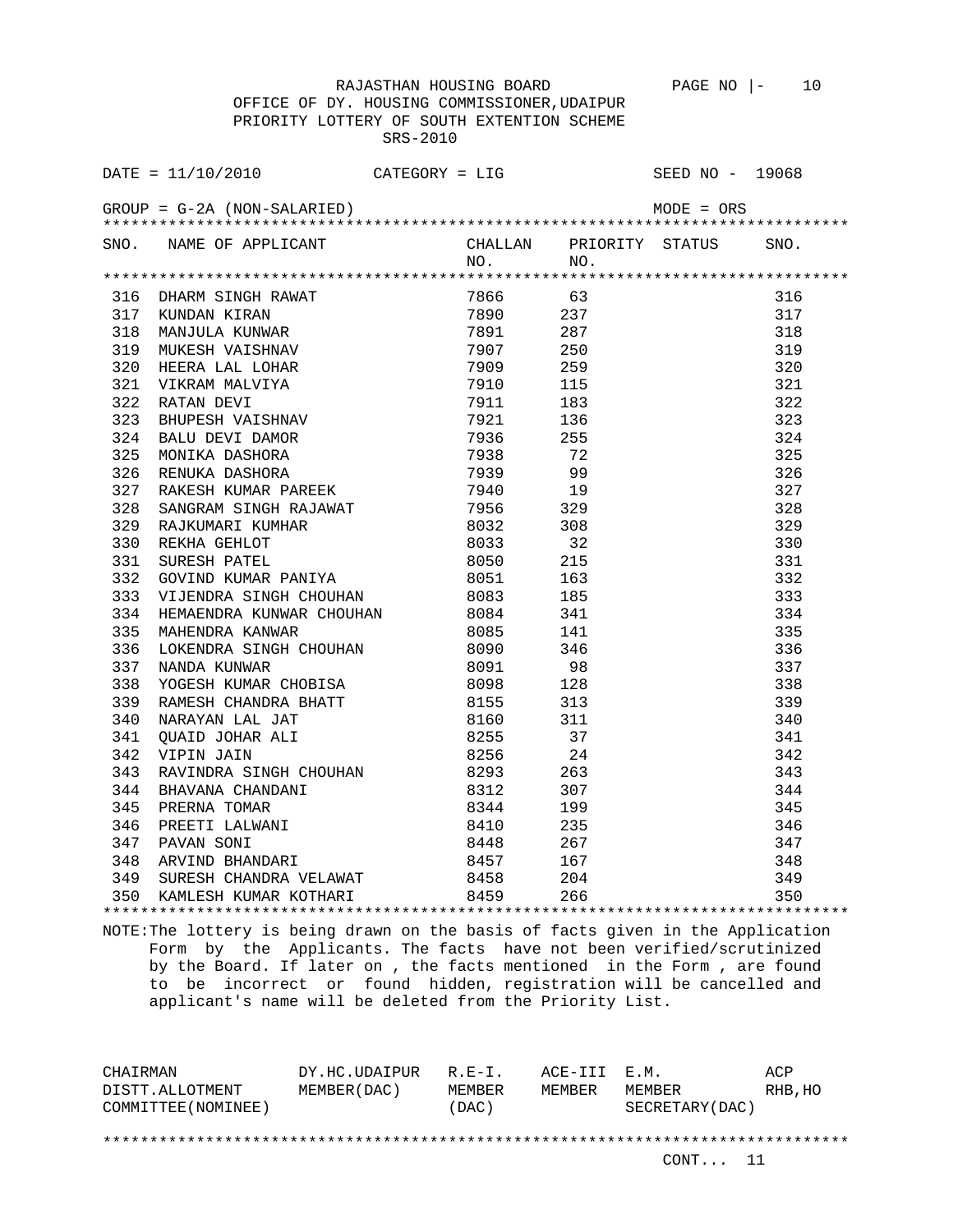OFFICE OF DY. HOUSING COMMISSIONER,UDAIPUR PRIORITY LOTTERY OF SOUTH EXTENTION SCHEME SRS-2010

|     | $\texttt{DATE} = 11/10/2010$ CATEGORY = LIG |     |                 | SEED NO - 19068         |      |  |  |
|-----|---------------------------------------------|-----|-----------------|-------------------------|------|--|--|
|     | $GROUP = G-2A (NON-SALARIED)$               |     |                 | $MODE = ORS$            |      |  |  |
|     | SNO. NAME OF APPLICANT                      | NO. | NO.             | CHALLAN PRIORITY STATUS | SNO. |  |  |
|     |                                             |     |                 |                         |      |  |  |
| 351 | PRITI JAIN                                  |     | 8503 194        |                         | 351  |  |  |
| 352 | PARAKRAMESH                                 |     | 8724 46         |                         | 352  |  |  |
| 353 | BHANWAR LAL JAIN                            |     | 8733 298        |                         | 353  |  |  |
|     | 354 ANSHUMALA PANCHAL                       |     | 8734 202        |                         | 354  |  |  |
| 355 | MANGI LAL PATEL                             |     | 8792<br>233     |                         | 355  |  |  |
| 356 | SHILPI GAMBHIR                              |     | 8817 323        |                         | 356  |  |  |
| 357 | MUKESH KUMAR JAIN                           |     | 8867 219        |                         | 357  |  |  |
| 358 | SHYAM LAKHARA                               |     | 8875 293        |                         | 358  |  |  |
| 359 | MANOJ LAKHARA                               |     | 8876 277        |                         | 359  |  |  |
| 360 | DEVI LAL AUDICHYA                           |     | 8930 302        |                         | 360  |  |  |
| 361 | MUKESH KUMAR                                |     | 256<br>9001 900 |                         | 361  |  |  |
| 362 | LALIT VAISHNAV                              |     | 9043 246        |                         | 362  |  |  |
| 363 | HEMLATA VAIRAGI                             |     | 9044 350        |                         | 363  |  |  |
| 364 | GANPAT LAL CHOBISA                          |     | 9051 89         |                         | 364  |  |  |
| 365 | SHANKAR LAL CHOBISA 59052 193               |     |                 |                         | 365  |  |  |
| 366 | PUSHPA PAMECHA                              |     | 9097<br>106     |                         | 366  |  |  |
| 367 | KHEMENDRA SINGH KRISHNAWAT 9111             |     | 245             |                         | 367  |  |  |
| 368 | DILIP SEN                                   |     | 9144 282        |                         | 368  |  |  |
|     | 369 RAMESH KUMAR NEBHNANI                   |     | 9165 54         |                         | 369  |  |  |
| 370 | BHANU GURJAR                                |     | 9240<br>230     |                         | 370  |  |  |
|     |                                             |     |                 |                         |      |  |  |

NOTE:The lottery is being drawn on the basis of facts given in the Application Form by the Applicants. The facts have not been verified/scrutinized by the Board. If later on , the facts mentioned in the Form , are found to be incorrect or found hidden, registration will be cancelled and applicant's name will be deleted from the Priority List.

| CHAIRMAN            | DY.HC.UDAIPUR | $R.E-I.$ | ACE-III E.M. |                 | ACP     |
|---------------------|---------------|----------|--------------|-----------------|---------|
| DISTT.ALLOTMENT     | MEMBER (DAC)  | MEMBER   | MEMBER       | MEMBER          | RHB, HO |
| COMMITTEE (NOMINEE) |               | (DAC)    |              | SECRETARY (DAC) |         |
|                     |               |          |              |                 |         |
|                     |               |          |              |                 |         |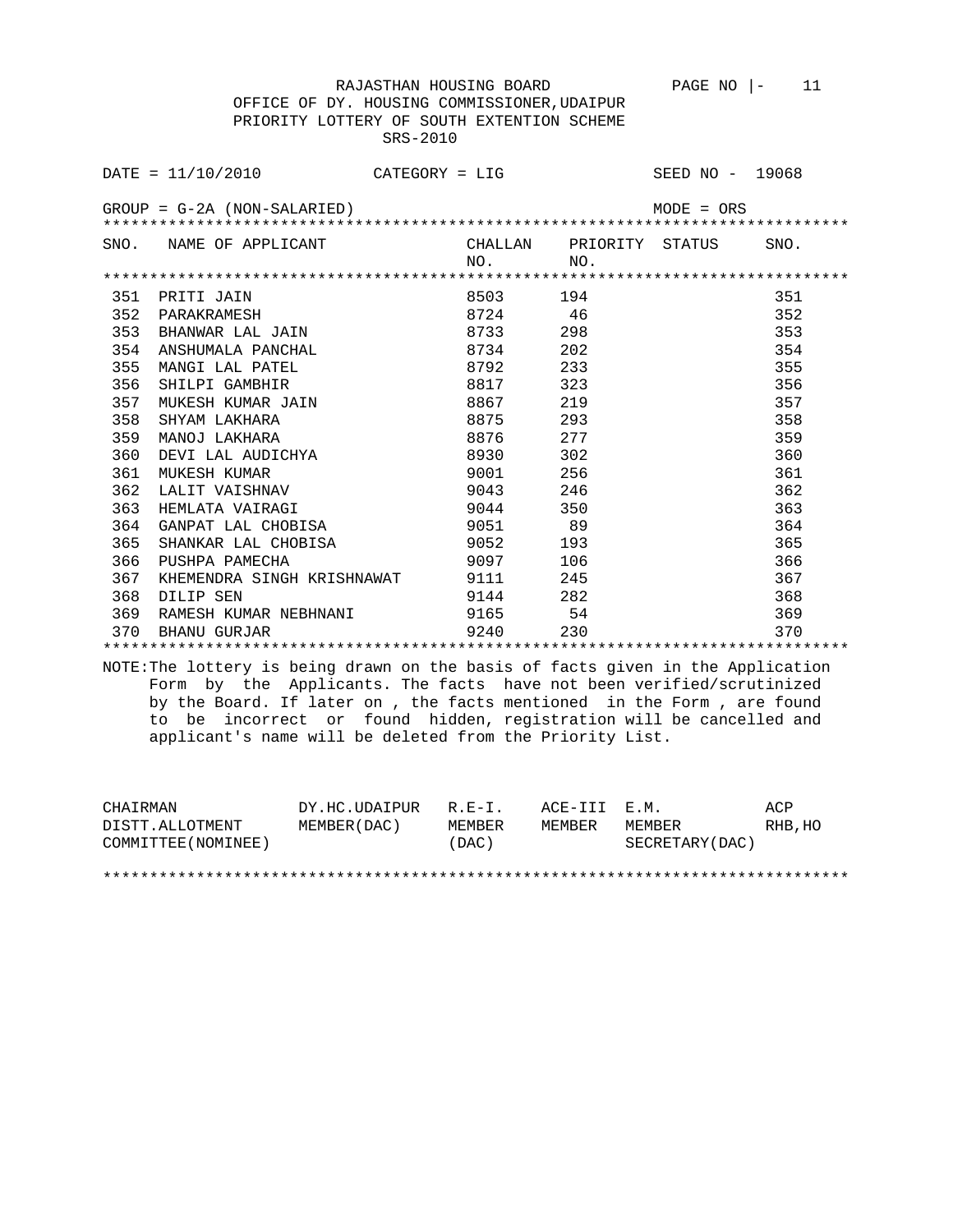PAGE NO  $|-1$ 

|      | DATA / 10 / 2010                                                                                                                                              | $CATEGORY = LIG$ |                |                 | SEED NO<br>$\overline{\phantom{0}}$ | 19068 |  |  |
|------|---------------------------------------------------------------------------------------------------------------------------------------------------------------|------------------|----------------|-----------------|-------------------------------------|-------|--|--|
|      | GROUP = G-2B (NON-SALARIED-PROFSSIONAL)<br>$MODE = ORS$                                                                                                       |                  |                |                 |                                     |       |  |  |
| SNO. | NAME OF APPLICANT                                                                                                                                             |                  | CHALLAN<br>NO. | PRIORITY<br>NO. | STATUS                              | SNO.  |  |  |
|      |                                                                                                                                                               |                  |                |                 |                                     |       |  |  |
|      | DURGESH SHRIMALI                                                                                                                                              |                  | 867            | 2               | Successful                          |       |  |  |
|      | YOGESH JOSHI                                                                                                                                                  |                  | 3643           | 5               |                                     |       |  |  |
| 3    | SUSHIL SHARMA                                                                                                                                                 |                  | 6212           |                 | Successful                          |       |  |  |
|      | ARUNPAL SINGH                                                                                                                                                 |                  | 7324           | 6               |                                     | 4     |  |  |
| 5    | DURGA SHANKAR SHARMA                                                                                                                                          |                  | 8172           | 3               | Successful                          | 5     |  |  |
| 6    | ARUN JAIN                                                                                                                                                     |                  | 8215           | 4               |                                     | 6     |  |  |
|      | ************************                                                                                                                                      |                  |                |                 |                                     |       |  |  |
|      | NOTE: The lottery is being drawn on the basis of facts given in the Application<br>the Applicants. The facts have not been verified/scrutinized<br>bv<br>Form |                  |                |                 |                                     |       |  |  |

by the Board. If later on, the facts mentioned in the Form, are found to be incorrect or found hidden, registration will be cancelled and applicant's name will be deleted from the Priority List.

| CHAIRMAN            | DY.HC.UDAIPUR | $R.E-I.$ | ACE-III E.M. |                  | ACP     |
|---------------------|---------------|----------|--------------|------------------|---------|
| DISTT.ALLOTMENT     | MEMBER (DAC)  | MEMBER   | MEMBER       | MEMBER           | RHB, HO |
| COMMITTEE (NOMINEE) |               | (DAC)    |              | SECRETARY (DAC ) |         |
|                     |               |          |              |                  |         |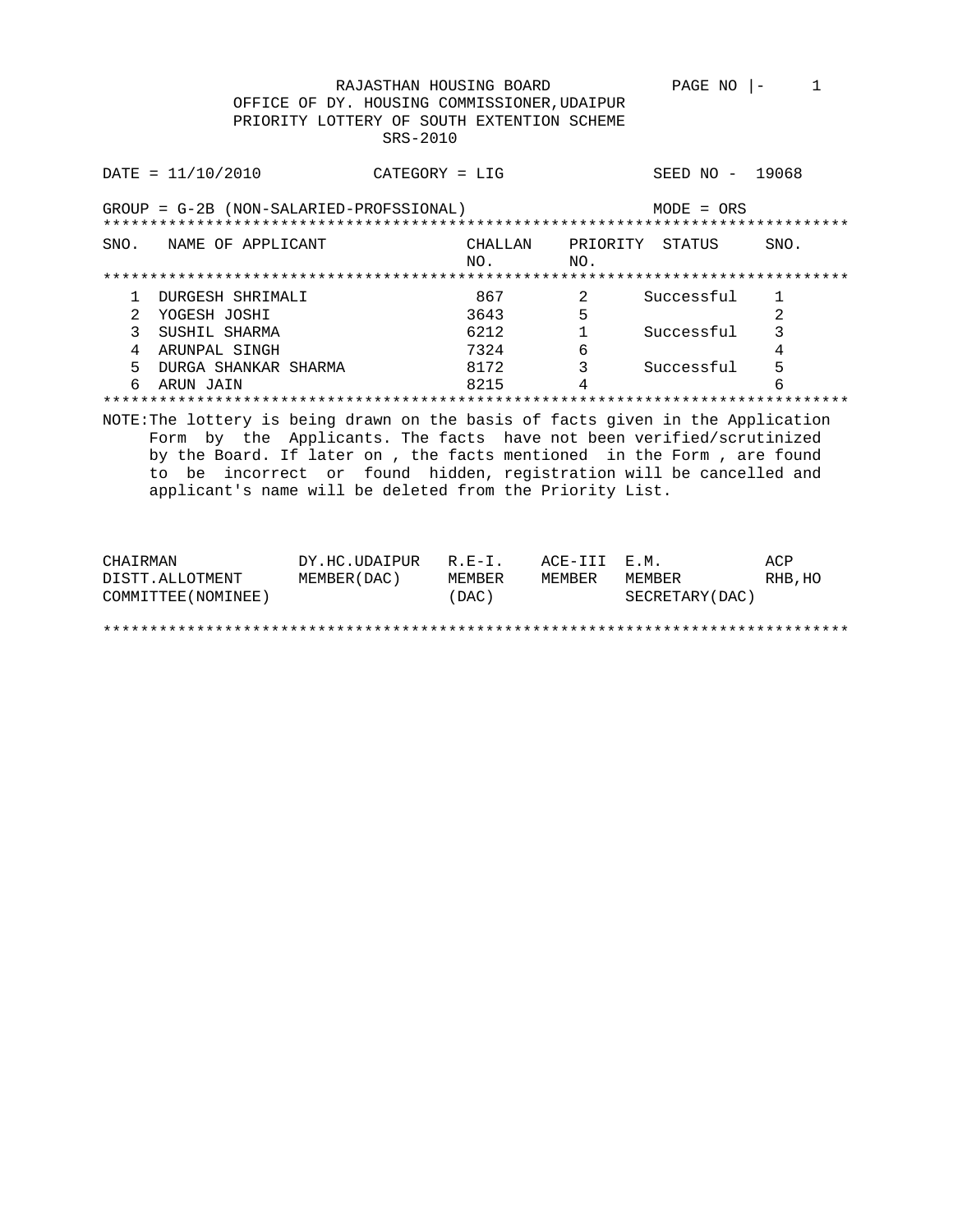| DATE = $11/10/2010$ CATEGORY = LIG SEED NO - 19068                                                                                                                                                                                                                                                      |              |  |  |  |  |  |
|---------------------------------------------------------------------------------------------------------------------------------------------------------------------------------------------------------------------------------------------------------------------------------------------------------|--------------|--|--|--|--|--|
| $GROUP = G-4$ (SCHEDULED CAST)<br>$MODE = ORS$                                                                                                                                                                                                                                                          |              |  |  |  |  |  |
| SNO. NAME OF APPLICANT<br>CHALLAN PRIORITY STATUS SNO.<br>NO. NO.                                                                                                                                                                                                                                       |              |  |  |  |  |  |
|                                                                                                                                                                                                                                                                                                         |              |  |  |  |  |  |
|                                                                                                                                                                                                                                                                                                         | $\mathbf{1}$ |  |  |  |  |  |
|                                                                                                                                                                                                                                                                                                         | $\sqrt{2}$   |  |  |  |  |  |
| $\overline{3}$                                                                                                                                                                                                                                                                                          |              |  |  |  |  |  |
| $\overline{4}$<br>4 GAURAV KUMAR<br>1031 18                                                                                                                                                                                                                                                             |              |  |  |  |  |  |
| 5<br>4 GAURAY ROMAN<br>5 MAHENDRA VEER SINGH                                                                                                                                                                                                                                                            |              |  |  |  |  |  |
| 1233 11<br>1578 9<br>$6\overline{6}$<br>5 11 1578 9<br>6 RAJU MEGHWAL 1578 9<br>7 HARISH KUMAR SAWARIA 1604 32<br>8 RANJANA ARYA 1787 6<br>9 MAHENDRA SALVI 1870 5<br>10 PEPA BAI 1871 20                                                                                                               |              |  |  |  |  |  |
| 7                                                                                                                                                                                                                                                                                                       |              |  |  |  |  |  |
| 8                                                                                                                                                                                                                                                                                                       |              |  |  |  |  |  |
|                                                                                                                                                                                                                                                                                                         | 9            |  |  |  |  |  |
| 1871                                                                                                                                                                                                                                                                                                    | 10           |  |  |  |  |  |
| $\begin{array}{c}\n1319 \\ 1919\n\end{array}$<br>10 PEPA BAI<br>11 KANCHAN DEVI<br>12 GIRISH JINGER<br>13 CHOTH SINGH MEGHWAL<br>13 JITENDRA SHERSIYA<br>14 JITENDRA SHERSIYA<br>15 JYOTI SHERSIYA<br>15 JYOTI SHERSIYA<br>16 BHAIRU LAL MEGHWAL<br>16 BHAIRU LAL MEGHWAL<br>17 2802<br>19 2802<br>19 2 | 11           |  |  |  |  |  |
|                                                                                                                                                                                                                                                                                                         | 12           |  |  |  |  |  |
|                                                                                                                                                                                                                                                                                                         | 13           |  |  |  |  |  |
|                                                                                                                                                                                                                                                                                                         | 14           |  |  |  |  |  |
|                                                                                                                                                                                                                                                                                                         | 15           |  |  |  |  |  |
|                                                                                                                                                                                                                                                                                                         | 16           |  |  |  |  |  |
|                                                                                                                                                                                                                                                                                                         | 17           |  |  |  |  |  |
|                                                                                                                                                                                                                                                                                                         |              |  |  |  |  |  |
|                                                                                                                                                                                                                                                                                                         |              |  |  |  |  |  |
|                                                                                                                                                                                                                                                                                                         |              |  |  |  |  |  |
|                                                                                                                                                                                                                                                                                                         |              |  |  |  |  |  |
|                                                                                                                                                                                                                                                                                                         |              |  |  |  |  |  |
|                                                                                                                                                                                                                                                                                                         |              |  |  |  |  |  |
|                                                                                                                                                                                                                                                                                                         |              |  |  |  |  |  |
| 17 MUKESH PARIHAR 18 RAM PRAKASH 2855 37<br>19 RADHA DEVI MEGHWAL 3076 15 15<br>20 LEHRI BAI DHOBI 3199 43 20<br>21 SAVITA DEVI 3346 53 21<br>22 BHANWAR LAL 3443 34 22<br>23 HARGOVIND MEHRA 3601 1 Successful 23<br>23 NARGOVIND MEHRA 3                                                              |              |  |  |  |  |  |
| JAMANA DEVI KHATIK<br>ANCHI                                                                                                                                                                                                                                                                             |              |  |  |  |  |  |
|                                                                                                                                                                                                                                                                                                         |              |  |  |  |  |  |
| 4588 4 Successful 28<br>28<br>ANCHI                                                                                                                                                                                                                                                                     |              |  |  |  |  |  |
| 5118 44<br>MANISHA KAIN<br>29                                                                                                                                                                                                                                                                           | 29           |  |  |  |  |  |
| 30 RAKESH KUMAR<br>31 OM PRAKASH BHAMBI                                                                                                                                                                                                                                                                 | 30           |  |  |  |  |  |
|                                                                                                                                                                                                                                                                                                         | 31           |  |  |  |  |  |
|                                                                                                                                                                                                                                                                                                         | 32           |  |  |  |  |  |
| 33 KISHAN LAL SALVI 6098 23<br>33                                                                                                                                                                                                                                                                       |              |  |  |  |  |  |
|                                                                                                                                                                                                                                                                                                         | 34           |  |  |  |  |  |
|                                                                                                                                                                                                                                                                                                         | 35           |  |  |  |  |  |

NOTE:The lottery is being drawn on the basis of facts given in the Application Form by the Applicants. The facts have not been verified/scrutinized by the Board. If later on , the facts mentioned in the Form , are found to be incorrect or found hidden, registration will be cancelled and applicant's name will be deleted from the Priority List.

CHAIRMAN DY.HC.UDAIPUR R.E-I. ACE-III E.M. ACP DISTT.ALLOTMENT MEMBER(DAC) MEMBER MEMBER MEMBER RHB,HO COMMITTEE(NOMINEE) (DAC) SECRETARY(DAC) \*\*\*\*\*\*\*\*\*\*\*\*\*\*\*\*\*\*\*\*\*\*\*\*\*\*\*\*\*\*\*\*\*\*\*\*\*\*\*\*\*\*\*\*\*\*\*\*\*\*\*\*\*\*\*\*\*\*\*\*\*\*\*\*\*\*\*\*\*\*\*\*\*\*\*\*\*\*\*\*

CONT... 2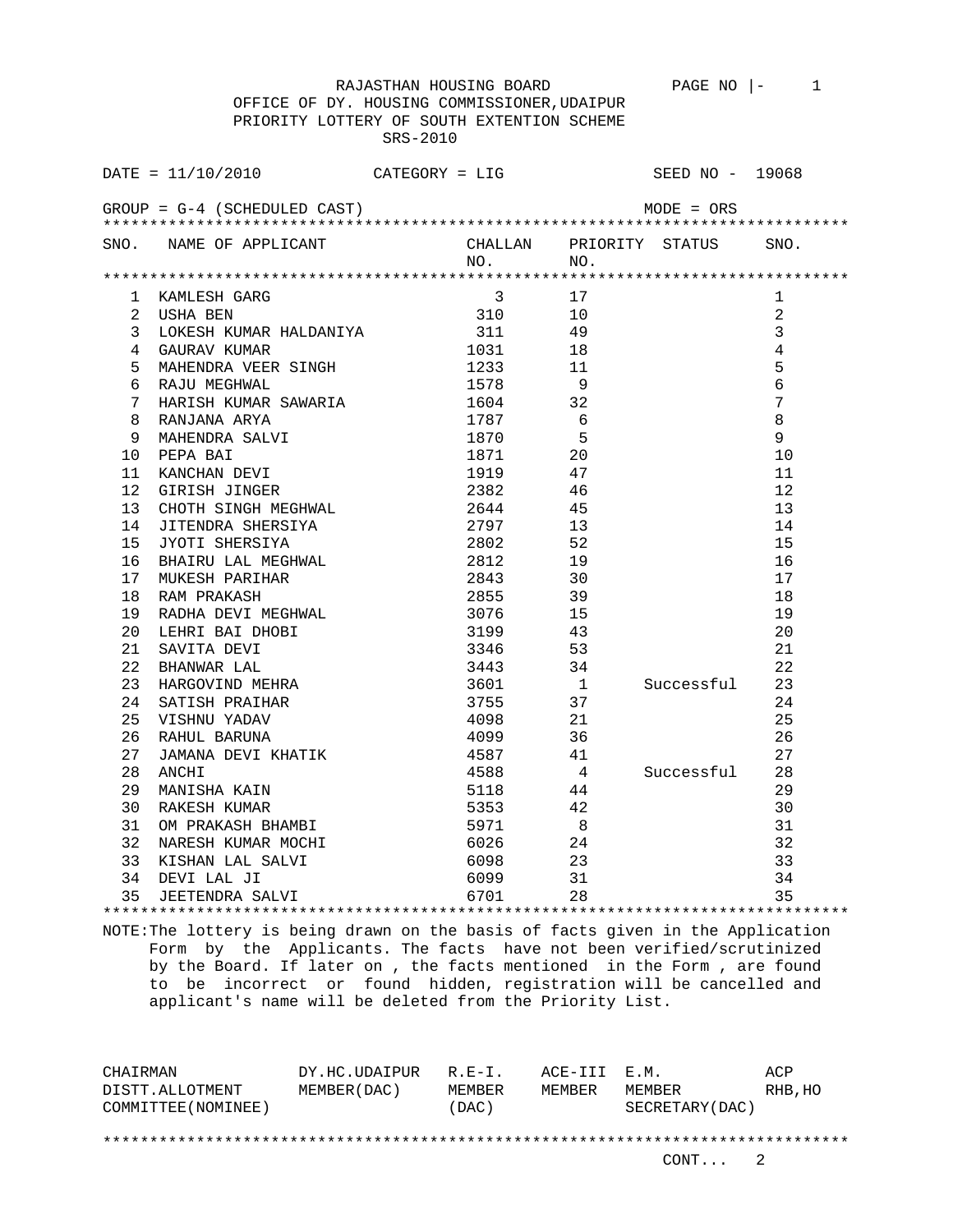OFFICE OF DY. HOUSING COMMISSIONER,UDAIPUR PRIORITY LOTTERY OF SOUTH EXTENTION SCHEME SRS-2010

|    | CATEGORY = LIG<br>$DATA = 11/10/2010$ |  |                         |     | SEED NO - 19068 |      |  |
|----|---------------------------------------|--|-------------------------|-----|-----------------|------|--|
|    | $GROUP = G-4$ (SCHEDULED CAST)        |  |                         |     | $MODE = ORS$    |      |  |
|    | SNO. NAME OF APPLICANT                |  | CHALLAN PRIORITY STATUS |     |                 | SNO. |  |
|    |                                       |  | NO.                     | NO. |                 |      |  |
|    |                                       |  |                         |     |                 |      |  |
| 36 | VIJAY KUMAR SALVI                     |  | 6702                    | 2   | Successful      | 36   |  |
| 37 | NARESH MEGHWAL                        |  |                         | 7   |                 | 37   |  |
| 38 | VINITA VERMA                          |  |                         | 25  |                 | 38   |  |
| 39 | MANISH DEO                            |  | 7219                    | 16  |                 | 39   |  |
| 40 | SUMIT KHATRI                          |  | 7247                    | 50  |                 | 40   |  |
| 41 | SHAILENDRA SINGH                      |  | 7302 3                  |     | Successful      | 41   |  |
| 42 | SAJJAN DEVI                           |  | 7309                    | 27  |                 | 42   |  |
| 43 | MINAXI SALVI                          |  | 7861 - 1                | 40  |                 | 43   |  |
| 44 | PRAMILA KUMARI                        |  | 7863 78                 | 12  |                 | 44   |  |
| 45 | PUSHPENDRA KUMAR MEGHWAL              |  | 7951 790                | 22  |                 | 45   |  |
| 46 | GOPAL KUMAR MEGHWAL                   |  | 7974                    | 14  |                 | 46   |  |
| 47 | KISHAN LAL KHATIK                     |  | 8378                    | 48  |                 | 47   |  |
| 48 | RAMCHANDRA KHATIK                     |  | 8379                    | 38  |                 | 48   |  |
| 49 | SHANKAR LAL KHATIK                    |  | 8380                    | 35  |                 | 49   |  |
| 50 | KUNDAN SALVI                          |  | 8914                    | 26  |                 | 50   |  |
| 51 | KOMAL                                 |  | 8917 — 10               | 51  |                 | 51   |  |
| 52 | SUSHILA SALVI                         |  | 8931 — 100              | 29  |                 | 52   |  |
| 53 | BHPENDRA                              |  | 8951                    | 33  |                 | 53   |  |
|    |                                       |  |                         |     |                 |      |  |

NOTE:The lottery is being drawn on the basis of facts given in the Application Form by the Applicants. The facts have not been verified/scrutinized by the Board. If later on , the facts mentioned in the Form , are found to be incorrect or found hidden, registration will be cancelled and applicant's name will be deleted from the Priority List.

| CHAIRMAN            | DY.HC.UDAIPUR | $R$ . $F - T$ . | ACE-III E.M. |                 | ACP     |
|---------------------|---------------|-----------------|--------------|-----------------|---------|
| DISTT.ALLOTMENT     | MEMBER (DAC)  | MEMBER          | MEMBER       | MEMBER          | RHB, HO |
| COMMITTEE (NOMINEE) |               | (DAC)           |              | SECRETARY (DAC) |         |
|                     |               |                 |              |                 |         |
|                     |               |                 |              |                 |         |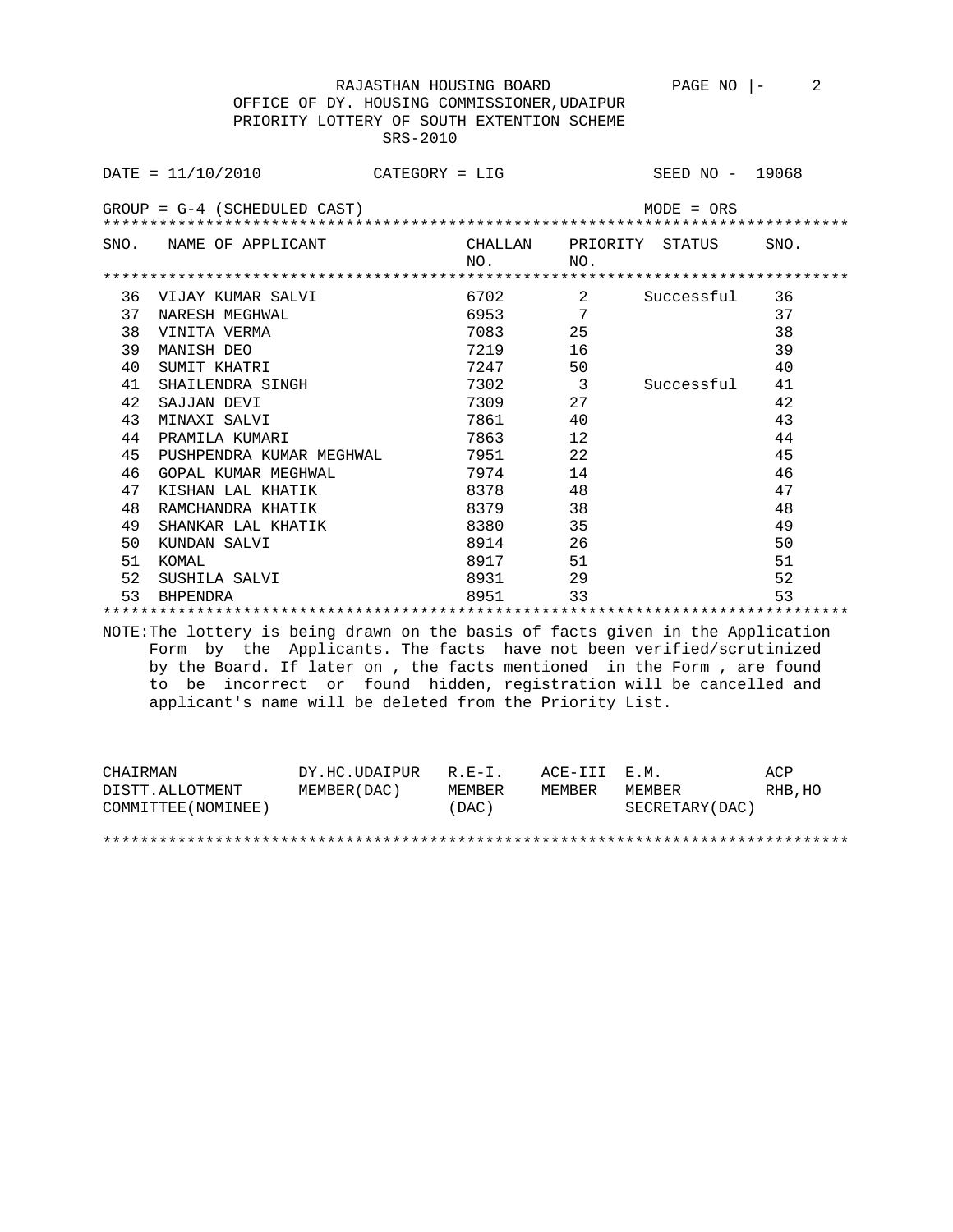OFFICE OF DY. HOUSING COMMISSIONER,UDAIPUR PRIORITY LOTTERY OF SOUTH EXTENTION SCHEME SRS-2010

|                | DATE = $11/10/2010$ CATEGORY = LIG SEED NO - 19068 |                |                          |            |                |  |  |  |
|----------------|----------------------------------------------------|----------------|--------------------------|------------|----------------|--|--|--|
|                | $GROUP = G-5$ (SCHEDULED TRIBE)<br>$MODE = ORS$    |                |                          |            |                |  |  |  |
|                | SNO. NAME OF APPLICANT CHALLAN PRIORITY STATUS     | NO.<br>$N_O$ . |                          |            | SNO.           |  |  |  |
|                |                                                    |                |                          |            |                |  |  |  |
| ı.             | NAV RATAN MEENA                                    | 968            | 8                        |            | 1              |  |  |  |
| $\overline{2}$ | BABU LAL MEENA                                     | 1255           | 5                        |            | $\overline{2}$ |  |  |  |
| 3              | RAMILA DEVI MEENA                                  | 1769 23        |                          |            | $\overline{3}$ |  |  |  |
| 4              | MAMTA                                              | 3164           | $\overline{\phantom{0}}$ |            | 4              |  |  |  |
| 5              | BHARAT RAM MEENA                                   | 3827 1         |                          | Successful | 5              |  |  |  |
| 6              | RAJENDRA KUMAR DAMOR 4270                          |                | 2                        | Successful | 6              |  |  |  |
| 7              | BABU LAL MEENA                                     | 4271 22        |                          |            | 7              |  |  |  |
| 8              | SHANTI LAL DAMOR                                   | 4382 3         |                          | Successful | 8              |  |  |  |
| 9              | DEVI LAL GAMETI                                    | 4444           | $\overline{4}$           |            | 9              |  |  |  |
| 10             | BHANWAR LAL GAMETI 4445                            |                | 18                       |            | 10             |  |  |  |
| 11             |                                                    |                | 11                       |            | 11             |  |  |  |
| $12 \,$        |                                                    | 5117           | 15                       |            | 12             |  |  |  |
| 13             | PRERNA MEENA                                       | 5119           | 13                       |            | 13             |  |  |  |
| 14             | NAND KISHORE MEENA                                 | 5446           | 25                       |            | 14             |  |  |  |
| 15             | MOTI LAL MEENA                                     | 5497           | 16                       |            | 15             |  |  |  |
| 16             | VIJENDRA MEENA                                     | 6240           | 12                       |            | 16             |  |  |  |
| 17             | SHANTI LAL AHARI                                   | 6806 11        | 19                       |            | 17             |  |  |  |
| 18             | LAXMI LAL BHIL                                     | 7127           | - 24                     |            | 18             |  |  |  |
| 19             | KISHAN GAMETI                                      | 7128 17        |                          |            | 19             |  |  |  |
| 20             | KULDEP VADERA                                      | 7482           | 7                        |            | 20             |  |  |  |
| 21             | KALI DEVI MEENA                                    | 7745           | 6                        |            | 21             |  |  |  |
| 22             | PRIYADARSHAN MEENA                                 | 7837           | 10                       |            | 22             |  |  |  |
| 23             | BIRBAL KUMAR MEENA                                 | 8524           | 21                       |            | 23             |  |  |  |
| 24             | AMAR SINGH MEENA                                   | 9178           | 14                       |            | 24             |  |  |  |
| 25             | JAG MOHAN MEENA                                    | 9200 — 100     | 20                       |            | 25             |  |  |  |
|                |                                                    |                |                          |            |                |  |  |  |

NOTE:The lottery is being drawn on the basis of facts given in the Application Form by the Applicants. The facts have not been verified/scrutinized by the Board. If later on , the facts mentioned in the Form , are found to be incorrect or found hidden, registration will be cancelled and applicant's name will be deleted from the Priority List.

| CHAIRMAN            | DY.HC.UDAIPUR | $R.E-I.$ | ACE-III E.M. |                 | ACP     |
|---------------------|---------------|----------|--------------|-----------------|---------|
| DISTT.ALLOTMENT     | MEMBER (DAC)  | MEMBER   | MEMBER       | MEMBER          | RHB, HO |
| COMMITTEE (NOMINEE) |               | (DAC)    |              | SECRETARY (DAC) |         |
|                     |               |          |              |                 |         |

\*\*\*\*\*\*\*\*\*\*\*\*\*\*\*\*\*\*\*\*\*\*\*\*\*\*\*\*\*\*\*\*\*\*\*\*\*\*\*\*\*\*\*\*\*\*\*\*\*\*\*\*\*\*\*\*\*\*\*\*\*\*\*\*\*\*\*\*\*\*\*\*\*\*\*\*\*\*\*\*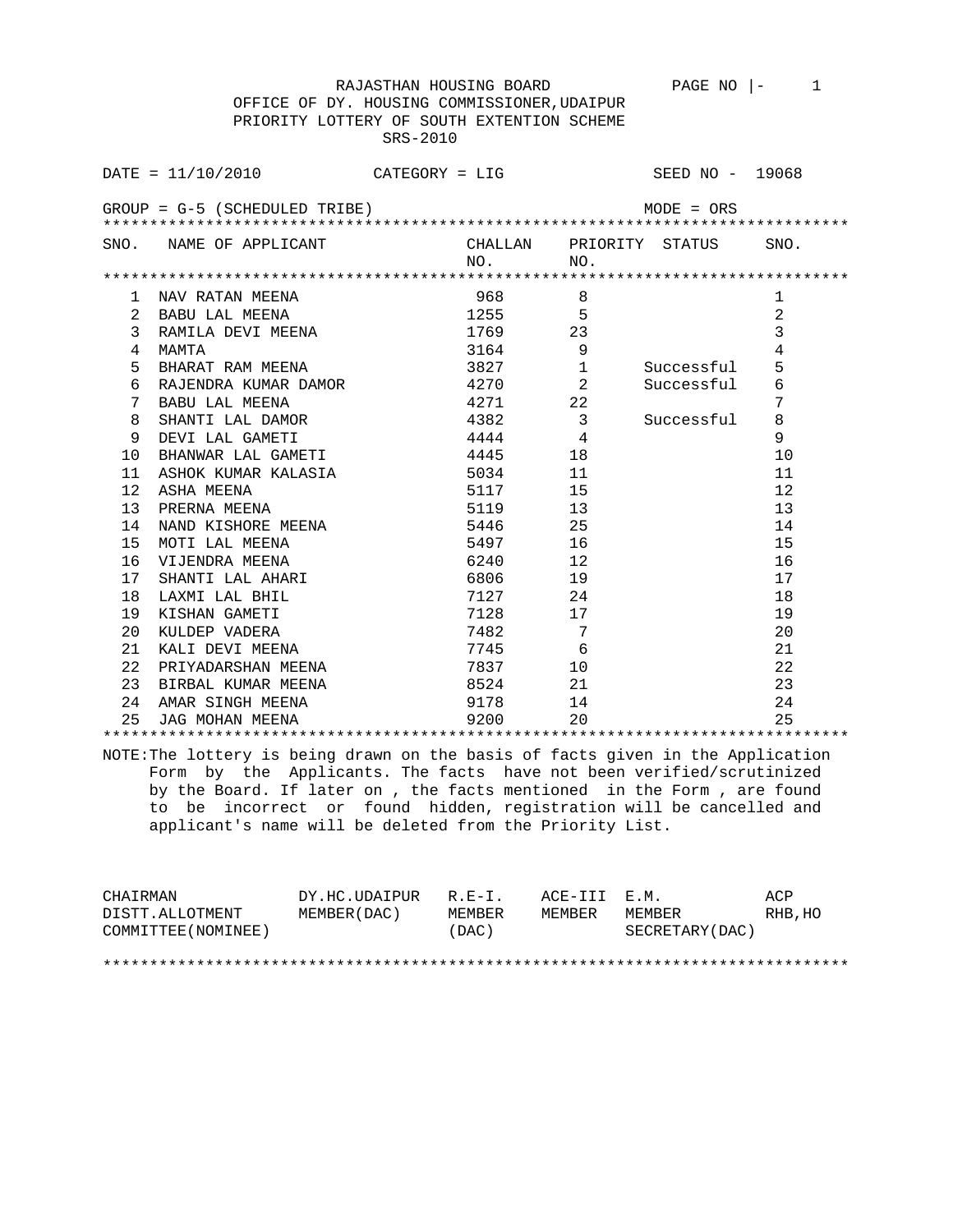CATEGORY = LIG SEED NO - 19068  $DATA = 11/10/2010$  $GROUP = G-6$  (STATE MP/MLA/JOURNALIST)  $MODE = ORS$ SNO. NAME OF APPLICANT CHALLAN PRIORITY STATUS SNO.  $_{\rm NO}$  . NO. 1 PUNIT CHATURVEDI 5640 1 Successful 1 NOTE: The lottery is being drawn on the basis of facts given in the Application Form by the Applicants. The facts have not been verified/scrutinized by the Board. If later on , the facts mentioned in the Form , are found to be incorrect or found hidden, registration will be cancelled and applicant's name will be deleted from the Priority List.

| CHAIRMAN            | DY.HC.UDAIPUR | $R.E-I.$ | ACE-III E.M. |                 | ACP      |
|---------------------|---------------|----------|--------------|-----------------|----------|
| DISTT.ALLOTMENT     | MEMBER (DAC)  | MEMBER   | MEMBER       | MEMBER          | RHB . HO |
| COMMITTEE (NOMINEE) |               | (DAC)    |              | SECRETARY (DAC) |          |
|                     |               |          |              |                 |          |
|                     |               |          |              |                 |          |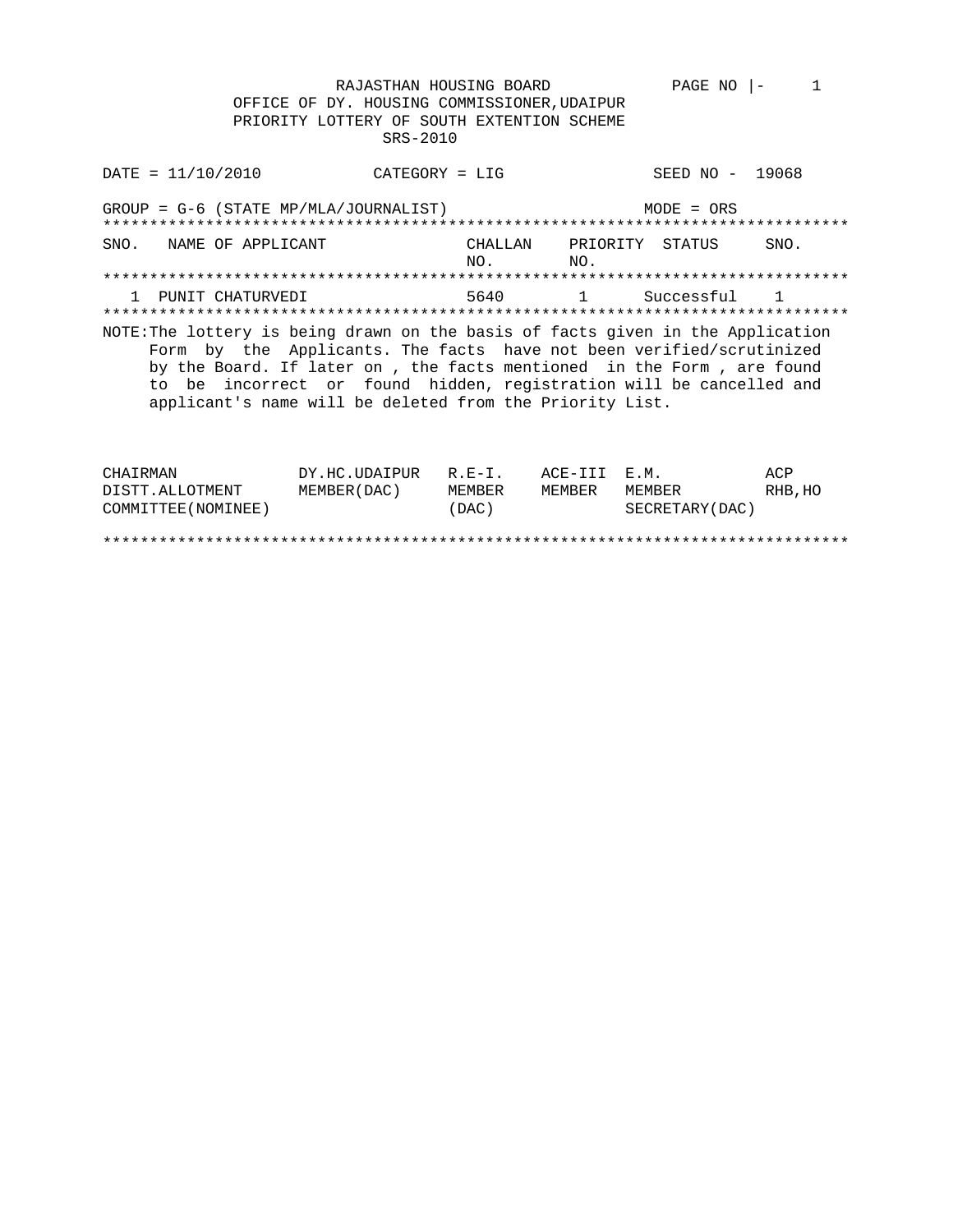|                                                                                 | DATA / 10 / 2010     | $CATEGORY = LIG$ |                            | SEED NO - 19068         |                |  |  |
|---------------------------------------------------------------------------------|----------------------|------------------|----------------------------|-------------------------|----------------|--|--|
| GROUP = G-8 (EX-ARMY PERSONNEL/WIDOW'S EX-SERVICE MA MODE = ORS                 |                      |                  |                            |                         |                |  |  |
| SNO.                                                                            | NAME OF APPLICANT    |                  | NO.<br>NO.                 | CHALLAN PRIORITY STATUS | SNO.           |  |  |
|                                                                                 |                      |                  |                            |                         |                |  |  |
| 1                                                                               | MADAN SINGH          |                  | 279<br>5                   |                         | 1              |  |  |
| 2                                                                               | NEEM SINGH           |                  | 671                        |                         | $\overline{2}$ |  |  |
| 3                                                                               | HIRA SINGH           |                  | 1838<br>12                 |                         | 3              |  |  |
| 4                                                                               | MANGI LAL RAJPUROHIT | 1942             | 13                         |                         | 4              |  |  |
| 5                                                                               | BHOPAL SINGH BAGELA  |                  | 9<br>2246                  |                         | 5              |  |  |
| 6                                                                               | BAJRAG SINGH RATHORE |                  | $\overline{2}$<br>2641 200 | Successful              | 6              |  |  |
| 7                                                                               | ANNA LAL BHAT        |                  | 2663<br>11                 |                         | 7              |  |  |
| 8                                                                               | RAI SINGH            |                  | 6<br>2839                  |                         | 8              |  |  |
| 9                                                                               | DIWAKER DWIVWDI      | 3244             | 8                          |                         | 9              |  |  |
| $10^{-}$                                                                        | SUGAN SINGH GEHLOT   | 4092             | 7                          |                         | 10             |  |  |
| 11                                                                              | YOGENDRA SINGH       | 4554             | $\mathbf{1}$               | Successful              | 11             |  |  |
| 12                                                                              | BHOJ KUNWAR          |                  | 6853<br>4                  |                         | 12             |  |  |
| 13                                                                              | DHANNA RAM           | 7995             | 10                         |                         | 13             |  |  |
|                                                                                 |                      |                  |                            |                         |                |  |  |
| NOTE: The lottery is being drawn on the basis of facts given in the Application |                      |                  |                            |                         |                |  |  |
| Form by the Applicants. The facts have not been verified/scrutinized            |                      |                  |                            |                         |                |  |  |
| by the Board. If later on, the facts mentioned in the Form, are found           |                      |                  |                            |                         |                |  |  |
| to be incorrect or found hidden, registration will be cancelled and             |                      |                  |                            |                         |                |  |  |
| applicant's name will be deleted from the Priority List.                        |                      |                  |                            |                         |                |  |  |
|                                                                                 |                      |                  |                            |                         |                |  |  |

| CHAIRMAN            | DY.HC.UDAIPUR | $R.E-I.$ | ACE-TTT F.M. |                 | ACP     |
|---------------------|---------------|----------|--------------|-----------------|---------|
| DISTT.ALLOTMENT     | MEMBER (DAC)  | MEMBER   | MEMBER       | MEMBER          | RHB, HO |
| COMMITTEE (NOMINEE) |               | (DAC)    |              | SECRETARY (DAC) |         |
|                     |               |          |              |                 |         |
|                     |               |          |              |                 |         |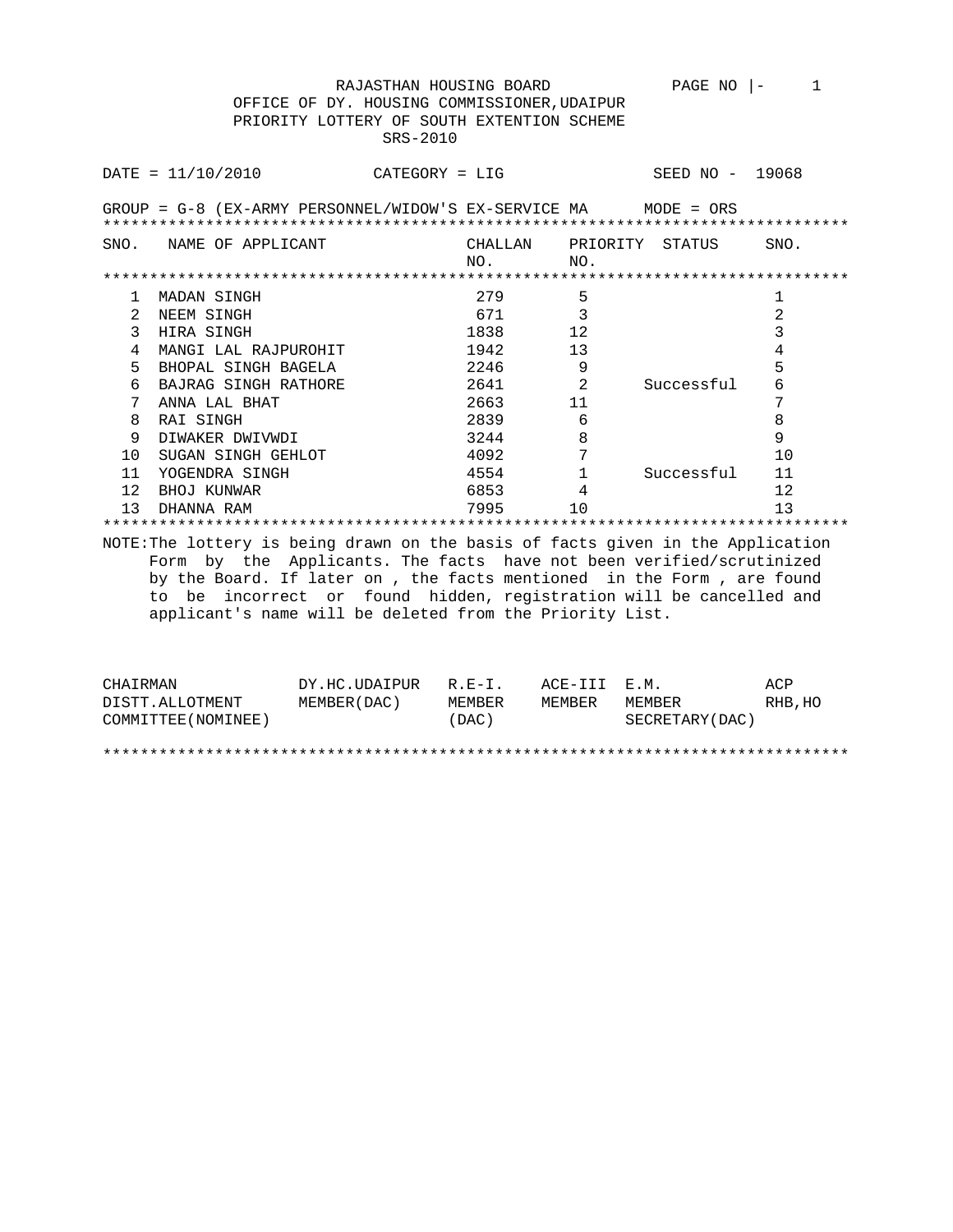CATEGORY = LIG SEED NO - 19068  $\texttt{DATE} = 11/10/2010$  $GROUP = G-9A (BLIND)$  $MODE = ORS$ SNO. NAME OF APPLICANT CHALLAN PRIORITY STATUS SNO.  $NO.$  $NO.$ 1 GAURAV ROHILLA 2491 1 Successful 1 NOTE: The lottery is being drawn on the basis of facts given in the Application Form by the Applicants. The facts have not been verified/scrutinized by the Board. If later on, the facts mentioned in the Form, are found to be incorrect or found hidden, registration will be cancelled and applicant's name will be deleted from the Priority List.

PAGE NO  $|-$  1

| CHAIRMAN            | DY.HC.UDAIPUR | $R$ . $F - T$ . | ACE-III E.M. |                 | ACP     |
|---------------------|---------------|-----------------|--------------|-----------------|---------|
| DISTT.ALLOTMENT     | MEMBER (DAC)  | MEMBER          | MEMBER       | MEMBER          | RHB, HO |
| COMMITTEE (NOMINEE) |               | (DAC)           |              | SECRETARY (DAC) |         |
|                     |               |                 |              |                 |         |
|                     |               |                 |              |                 |         |